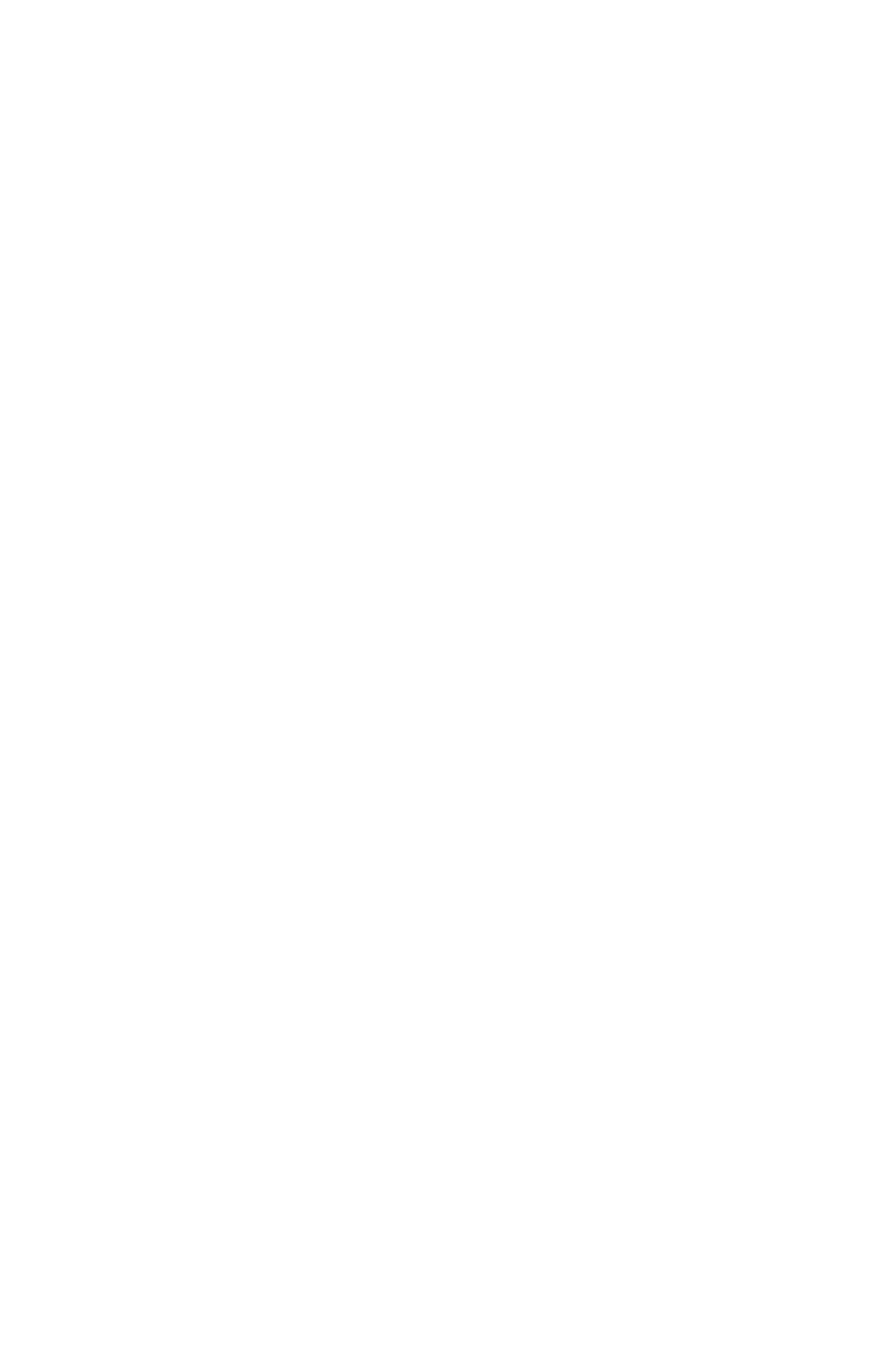# Vladimir Putin and the Evolution of Russian Foreign Policy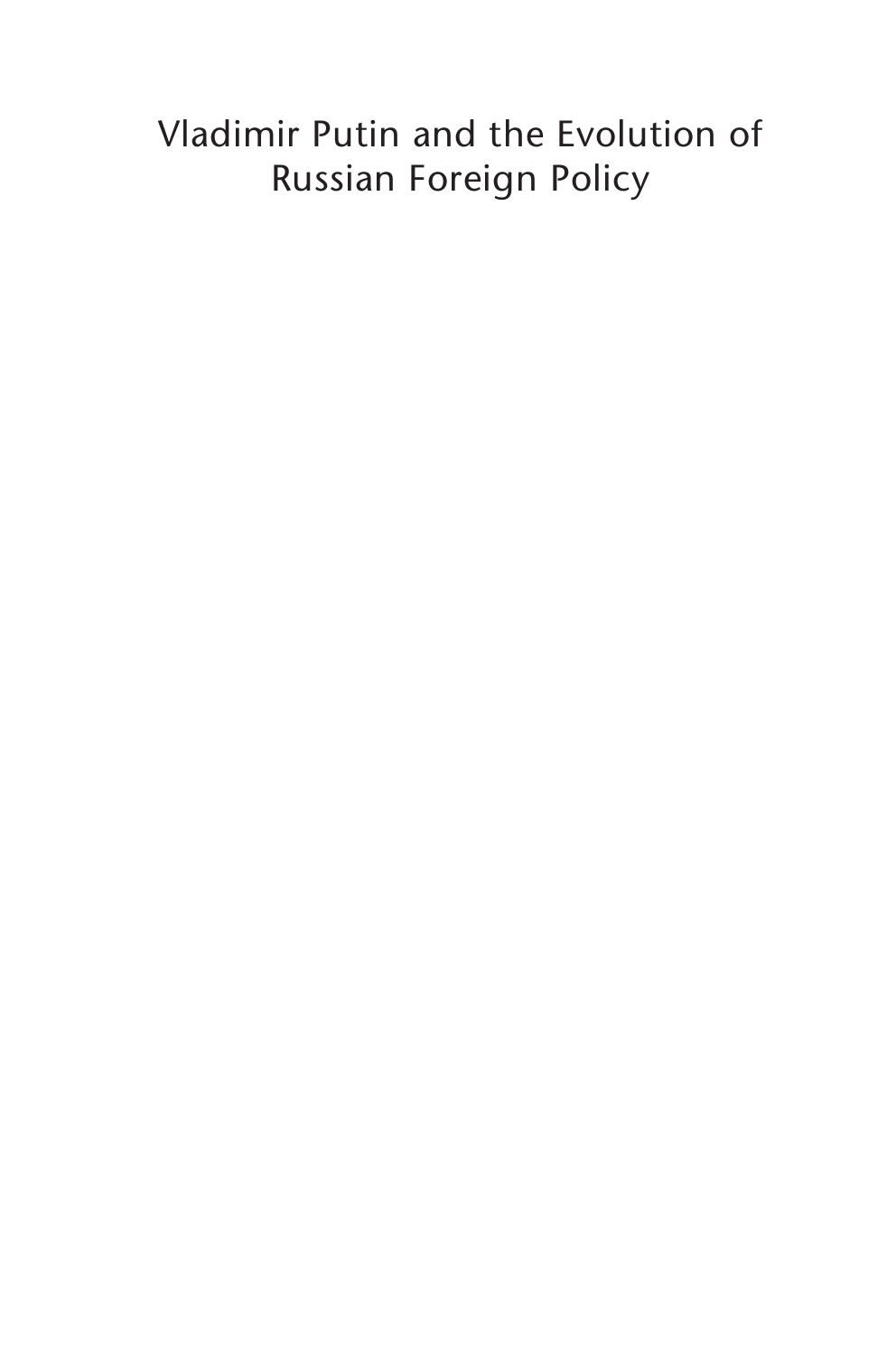#### **CHATHAM HOUSE PAPERS**

The Royal Institute of International Affairs, at Chatham House in London, has provided an independent forum for discussion and debate on current international issues for over eighty years. Its resident research fellows, specialized information resources and range of publications, conferences and meetings span the fields of international politics, economics and security. The Institute is independent of government and other vested interests.

Chatham House Papers address contemporary issues of intellectual importance in a scholarly yet accessible way. In preparing the papers, authors are advised by a study group of experts convened by the RIIA, and publication of a paper indicates that the Institute regards it as an authoritative contribution to the public debate. The RIIA is, however, precluded by its Charter from having an institutional view. Opinions expressed in this publication are the responsibility of the author.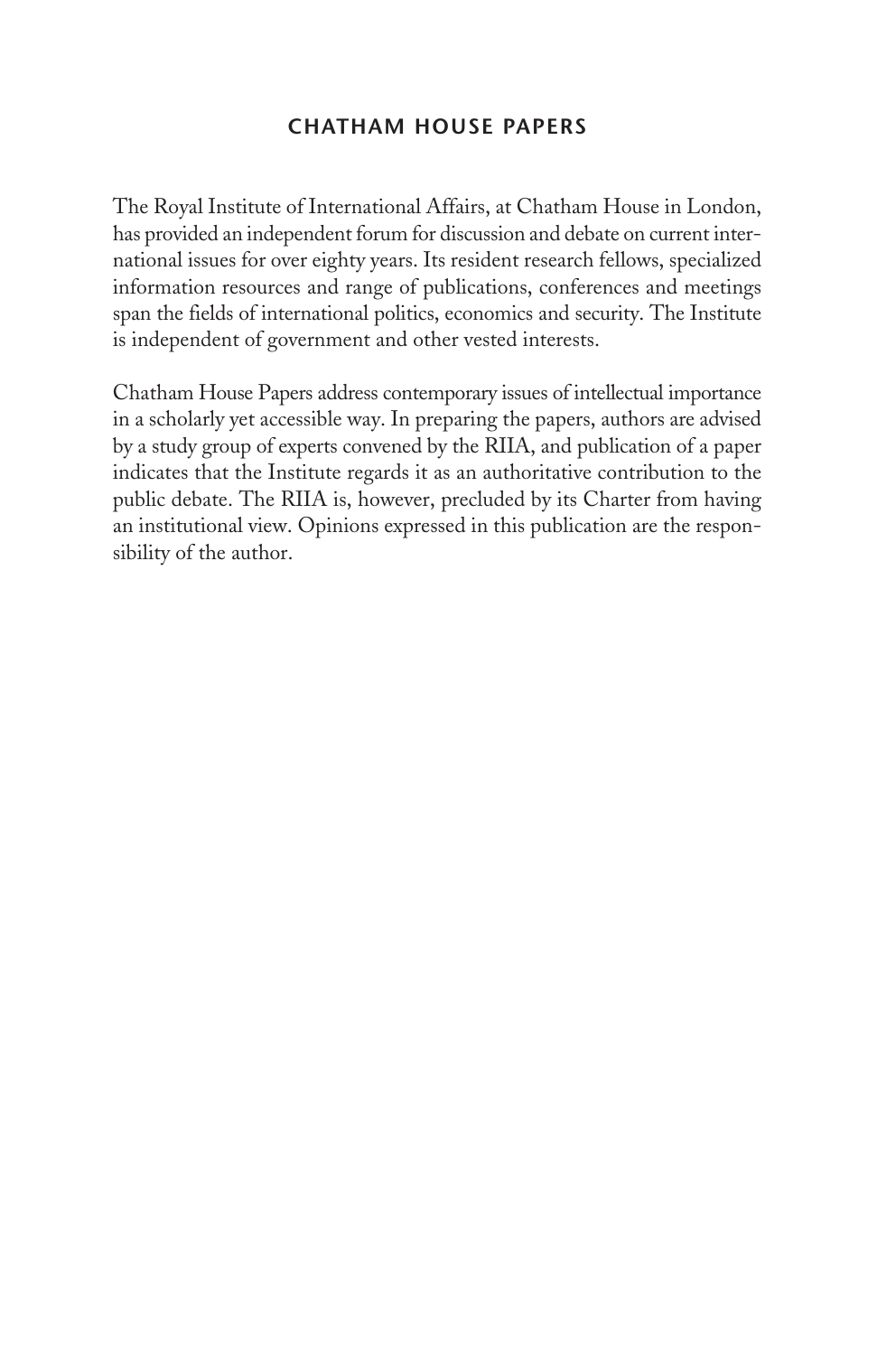# **Vladimir Putin and the Evolution of Russian Foreign Policy**

Bobo Lo

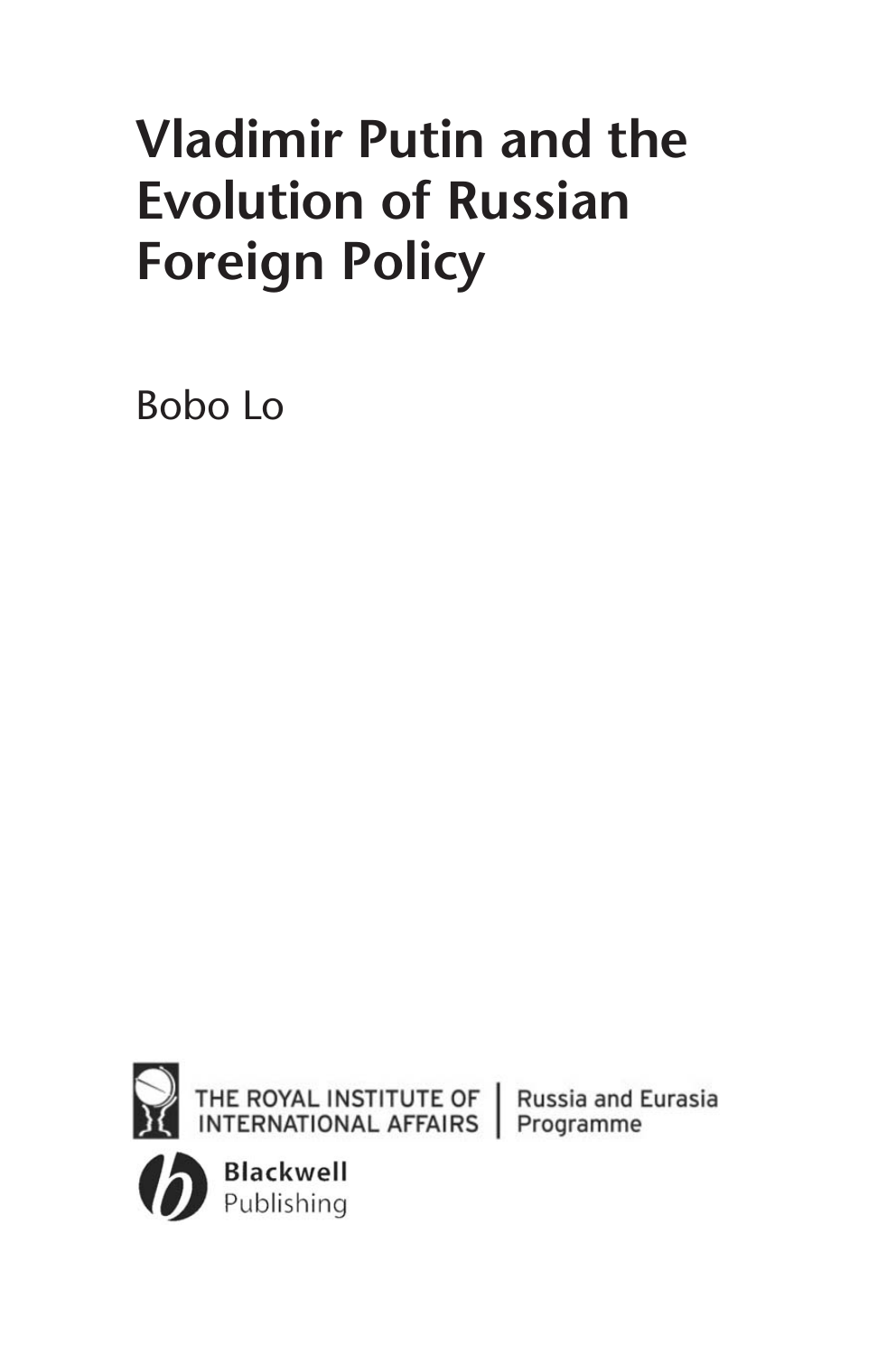© The Royal Institute of International Affairs, 2003

The Royal Institute of International Affairs Chatham House 10 St James's Square London SW1Y 4LE http://www.riia.org (Charity Registration No: 208223)

Blackwell Publishing Ltd 350 Main Street, Malden, MA 02148-5018, USA 108 Cowley Road, Oxford OX4 1JF, UK 550 Swanston Street, Carlton South, Melbourne, Victoria 3053, Australia Kurfürstendamm 57, 10707 Berlin, Germany

The right of Bobo Lo to be identified as the Author of this Work has been asserted in accordance with the UK Copyright, Designs, and Patents Act 1988.

All rights reserved. No part of this publication may be reproduced, stored in a retrieval system, or transmitted, in any form or by any means, electronic, mechanical, photocopying, recording or otherwise, except as permitted by the UK Copyright, Designs, and Patents Act 1988, without the prior permission of the publisher.

First published 2003 by Blackwell Publishing Ltd

*Library of Congress Cataloging-in-Publication Data has been applied for*

ISBN 1-4051-0299-3 (hardback); ISBN 0-4051-0300-0 (paperback)

*A catalogue record for this title is available from the British Library.*

Set in 10.5 on 12 pt Caslon with Stone Sans display By Koinonia, Manchester Printed and bound in the United Kingdom by MPG Books Ltd, Bodmin, Cornwall

For further information on Blackwell Publishing, visit our website: http://www.blackwellpublishing.com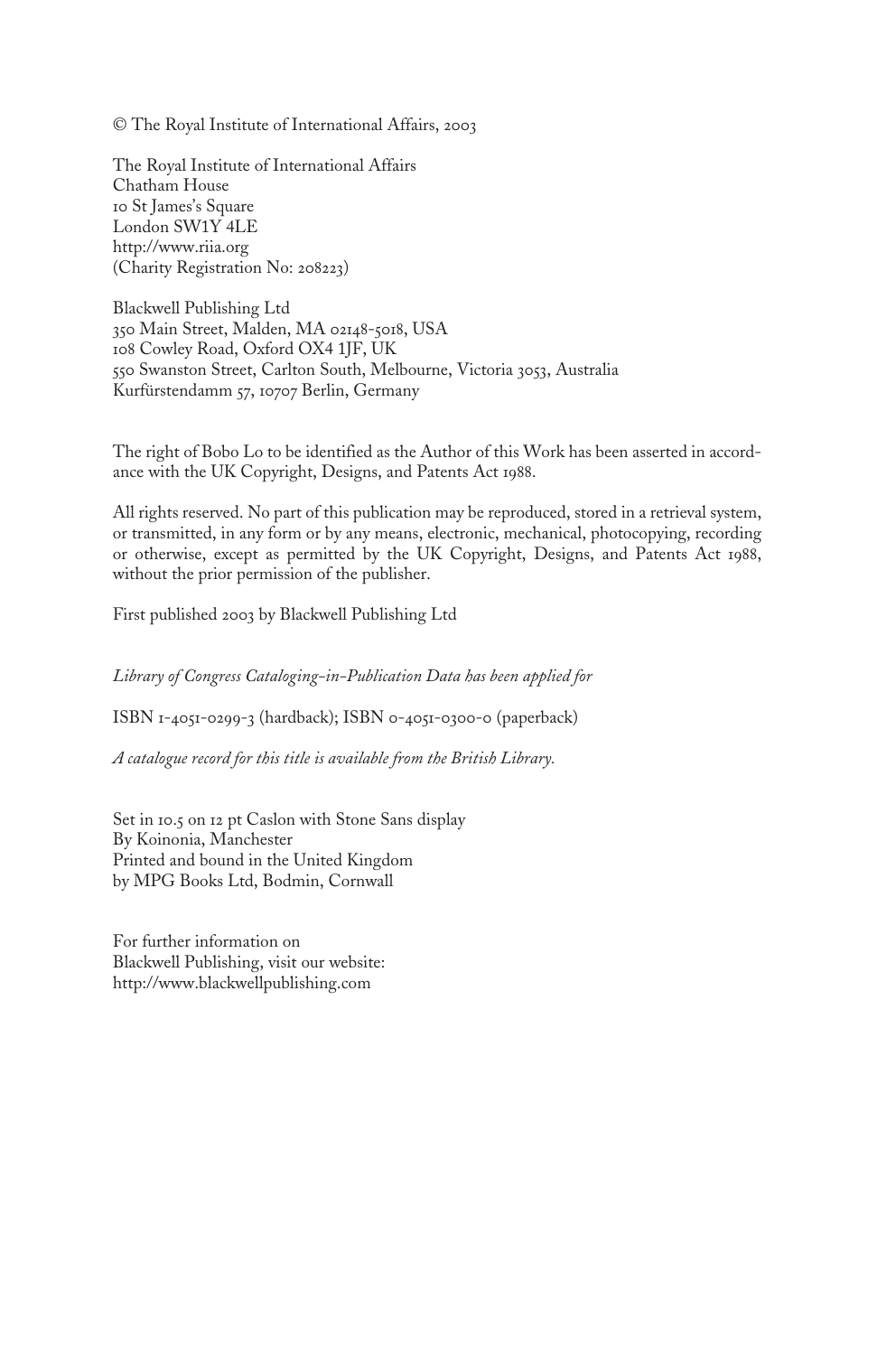# *Contents*

|                          | Acknowledgments                                     | vii            |
|--------------------------|-----------------------------------------------------|----------------|
|                          | About the author                                    | ix             |
| 1                        | The Putin phenomenon                                | 1              |
| $\mathbf{2}$             | The inheritance                                     | 9              |
|                          | Identity and self-perception                        | $\rm II$       |
|                          | The political context                               | 18             |
|                          | The institutional context                           | 2I             |
|                          | The foreign policy panorama                         | 23             |
|                          | Conclusion                                          | 29             |
| 3                        | The policy-making environment                       | 3 <sup>I</sup> |
|                          | A cast of thousands?                                | 32             |
|                          | The primacy of the individual and the making        |                |
|                          | (and breaking) of policy                            | 42             |
|                          | All together now?                                   | 46             |
|                          | Conclusion                                          | 49             |
| $\overline{\mathbf{4}}$  | The economic agenda                                 | 5I             |
|                          | The 'unaturalness' of economics                     | 51             |
|                          | Foreign policy and economic reform                  | 53             |
|                          | The integration agenda and globalization            | 57             |
|                          | The profit motive                                   | 61             |
|                          | Geoeconomics and geopolitics                        | 65             |
|                          | Economization and a 'balanced' foreign policy       | 69             |
| $\overline{\phantom{0}}$ | Security and geopolitics                            | $7^2$          |
|                          | The geopolitical mindset                            | $7^2$          |
|                          | Change and continuity in Russian strategic thinking | 74             |
|                          | The evolution of threat perceptions                 | 83             |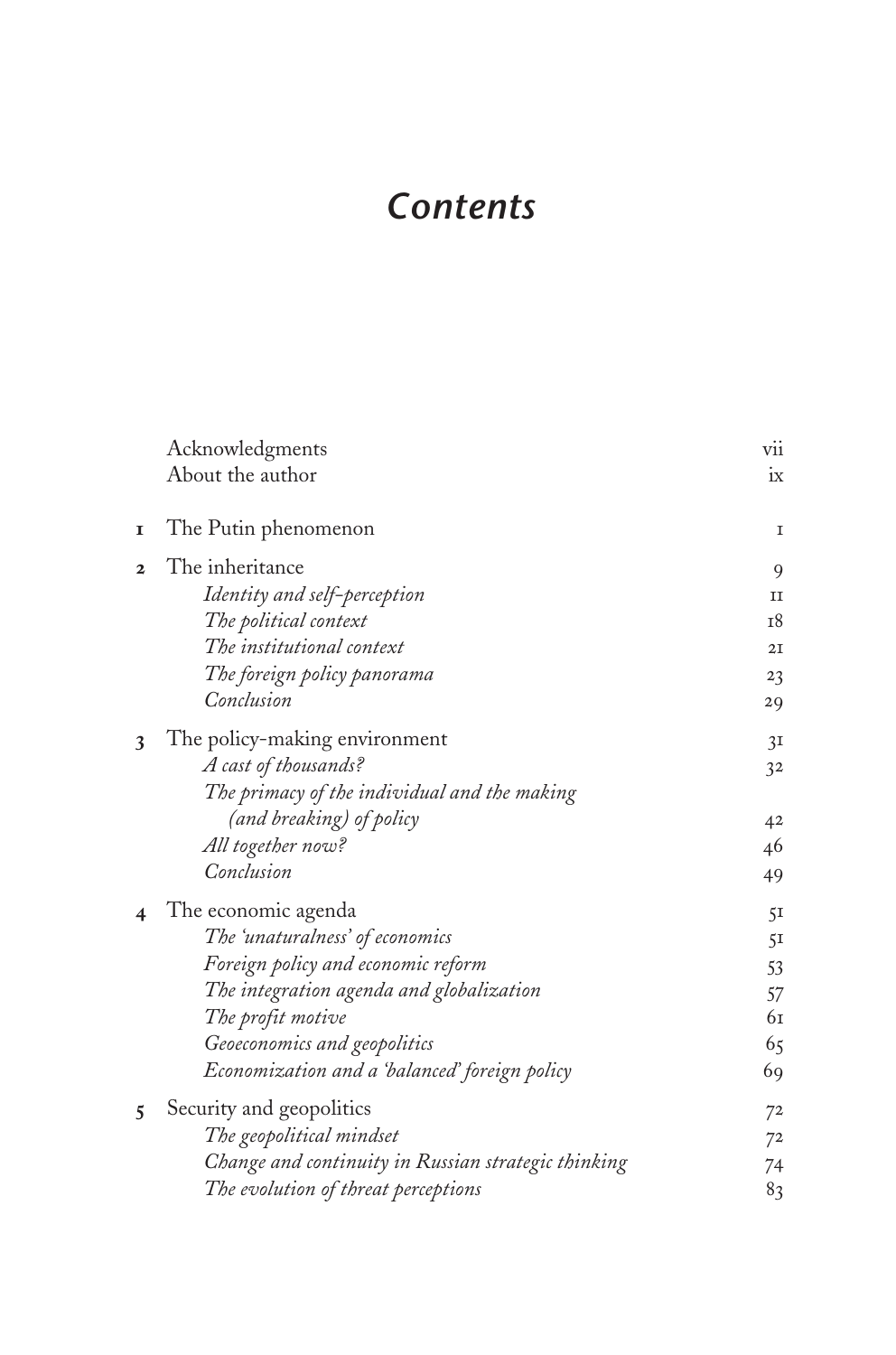#### Contents

|   | The future of security and geopolitics $-$ from            |     |
|---|------------------------------------------------------------|-----|
|   | anachronism to rebirth?                                    | 94  |
| 6 | Identity, values and civilization                          | 97  |
|   | The burden of the past                                     | 98  |
|   | Integration with the West                                  | IOI |
|   | Identification with the West and the evolution of the      |     |
|   | Russian world-view                                         | 109 |
|   | Conclusion                                                 | II3 |
|   | II September and after                                     | II5 |
|   | Policy-making – image and reality                          | II7 |
|   | The economic agenda $-$ Westernization with qualifications | 12I |
|   | A new conception of security?                              | 123 |
|   | The repackaging of identity                                | 127 |
|   | Strategic opportunism                                      | 129 |
|   | Towards a sustainable foreign policy                       | 130 |
|   | <b>Notes</b>                                               | 133 |
|   | Index                                                      | 161 |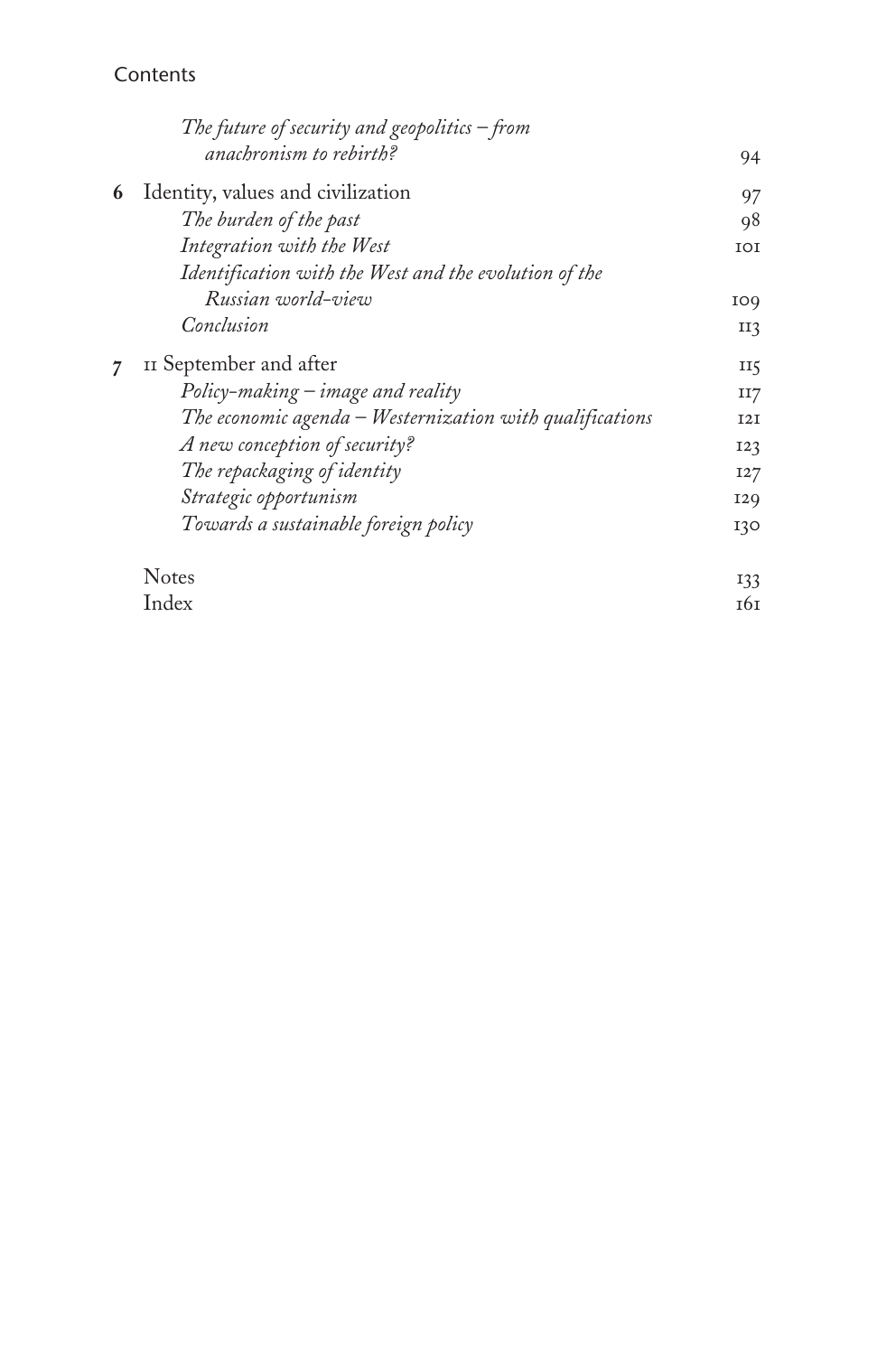### <span id="page-8-0"></span>*Acknowledgments*

The cover of this book credits to one person the work of many. This has been very much a collective enterprise, and I owe an immense debt to numerous friends and colleagues. It is perhaps invidious to single out individuals, but I should like to thank three people in particular. Tania Keefe was an exceptional research assistant, unearthing a rich seam of information about contemporary Russian foreign policy as well as undertaking the ugly task of reading through the initial draft. Ole Lindeman brought to the project the indispensable perspective of the insider, offering critical insights and suggestions while shepherding me through lengthy periods of self-doubt. Finally, Roy Allison was the moving spirit behind the book, a never-ending source of ideas, energy and analytical rigour.

Two outstanding institutions have played central roles in this enterprise. The Royal Institute of International Affairs has provided inspiration and intellectual support from the outset. I shall always be grateful to the distinguished members of the Chatham House study group for their extremely constructive and perceptive comments on the draft text, and to James Nixey and Margaret May for their logistical and moral support. When I was living in Russia, the Carnegie Moscow Center became something of a home from home, and I am especially grateful to Dmitri Trenin and Bob Nurick without whom this book would never have been completed. Thank you, also, to Gareth Meyer and Timofei Bordachev for their invaluable suggestions on individual chapters.

It has been said that 'no man is a failure who has good friends', and I have been unusually blessed in this regard. Lizzy Fisher, Alex Pravda and Riitta Heino, Chris and Antonia Davis, Roy Allison, Ole and Berit Lindeman, and Laetitia Spetschinsky have had the dubious pleasure of putting me up in recent months, during which they offered friendship and support far exceeding any reasonable expectations. More generally, I should like to recognize the contribution of all my friends in helping me to get through some difficult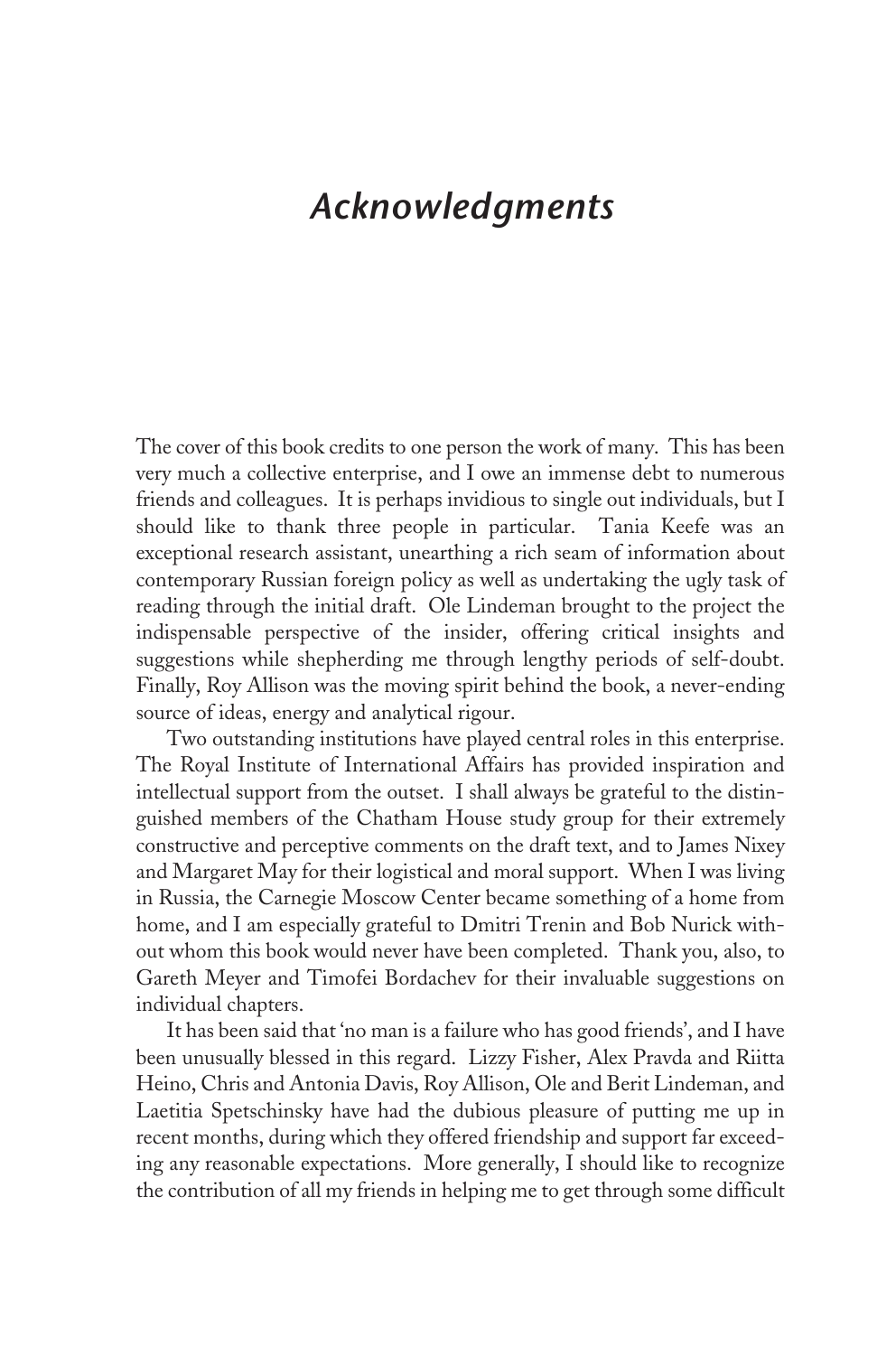#### Acknowledgments

times. Thank you to Lyn and Bruce Minerds, Stephen Shay and Nicola Cade, Linda Kouvaras and Richard Ward, Gareth Meyer and Penny Xirakis, Justine Braithwaite and David Peebles, Glenn and Agnes Waller, Ros and Simon Harrison, Emily Gale, Jill Colgan, Rohi Jaggi, Tatiana Parkhalina, Kostya Eggert, and David and Lena Waterhouse. Last but certainly not least, I am indebted to my family: my mother, to whom this book is dedicated, my father, Helen, Hsiao, Didi and Ping.

*December 2002* B.L.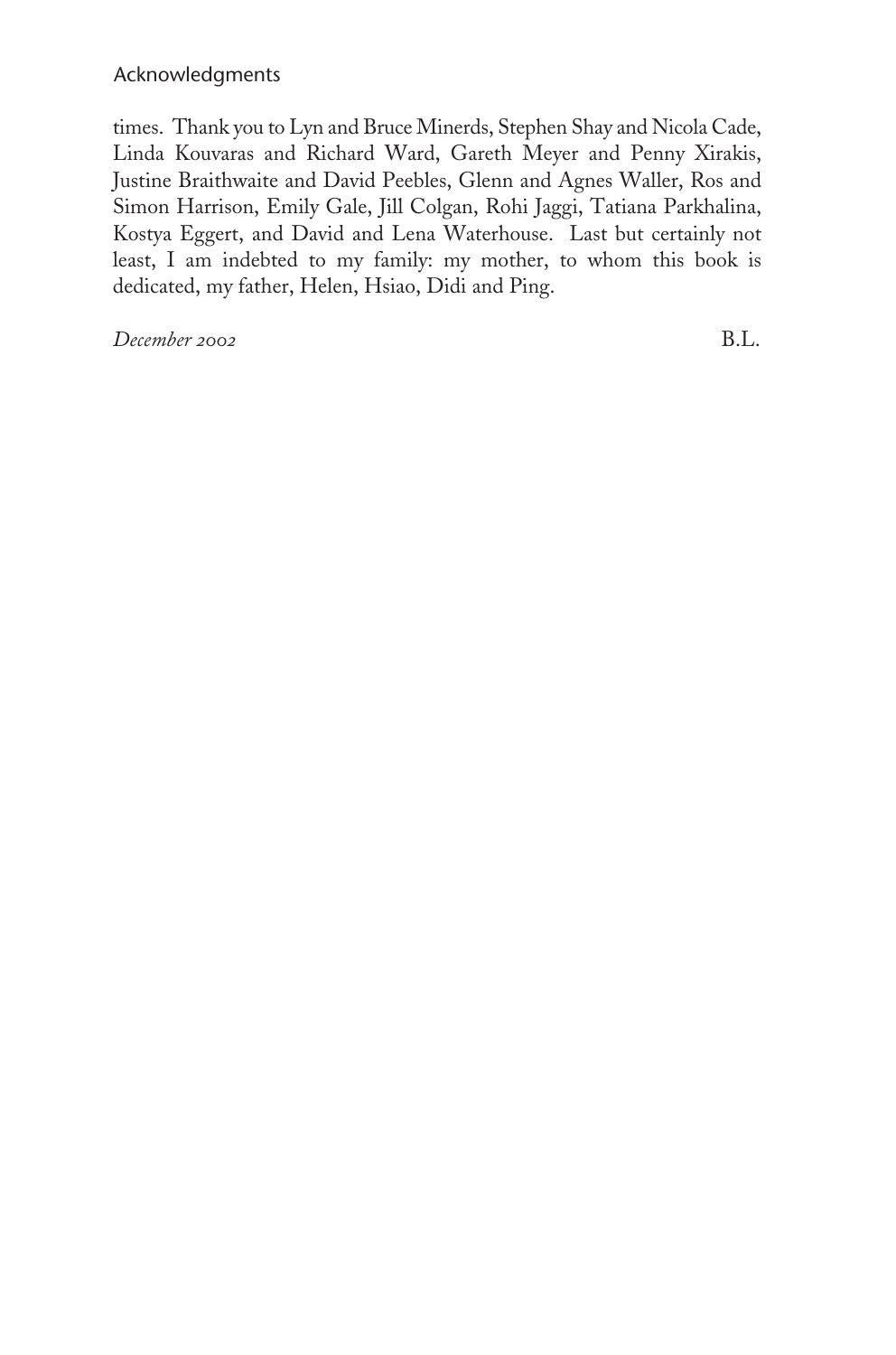### <span id="page-10-0"></span>*About the author*

Dr Bobo Lo is an Associate Fellow at the Royal Institute of International Affairs at Chatham House, and the Visiting Fellow at the Carnegie Moscow Center. He has written extensively on Russian foreign and security policy as an independent researcher and, previously, as First Secretary and then Deputy Head of Mission at the Australian Embassy in Moscow (1995–99). He is the author of *Soviet Labour Ideology and the Collapse of the State* (2000) and *Russian Foreign Policy in the Post-Soviet Era: Reality, Illusion and Mythmaking* (2002).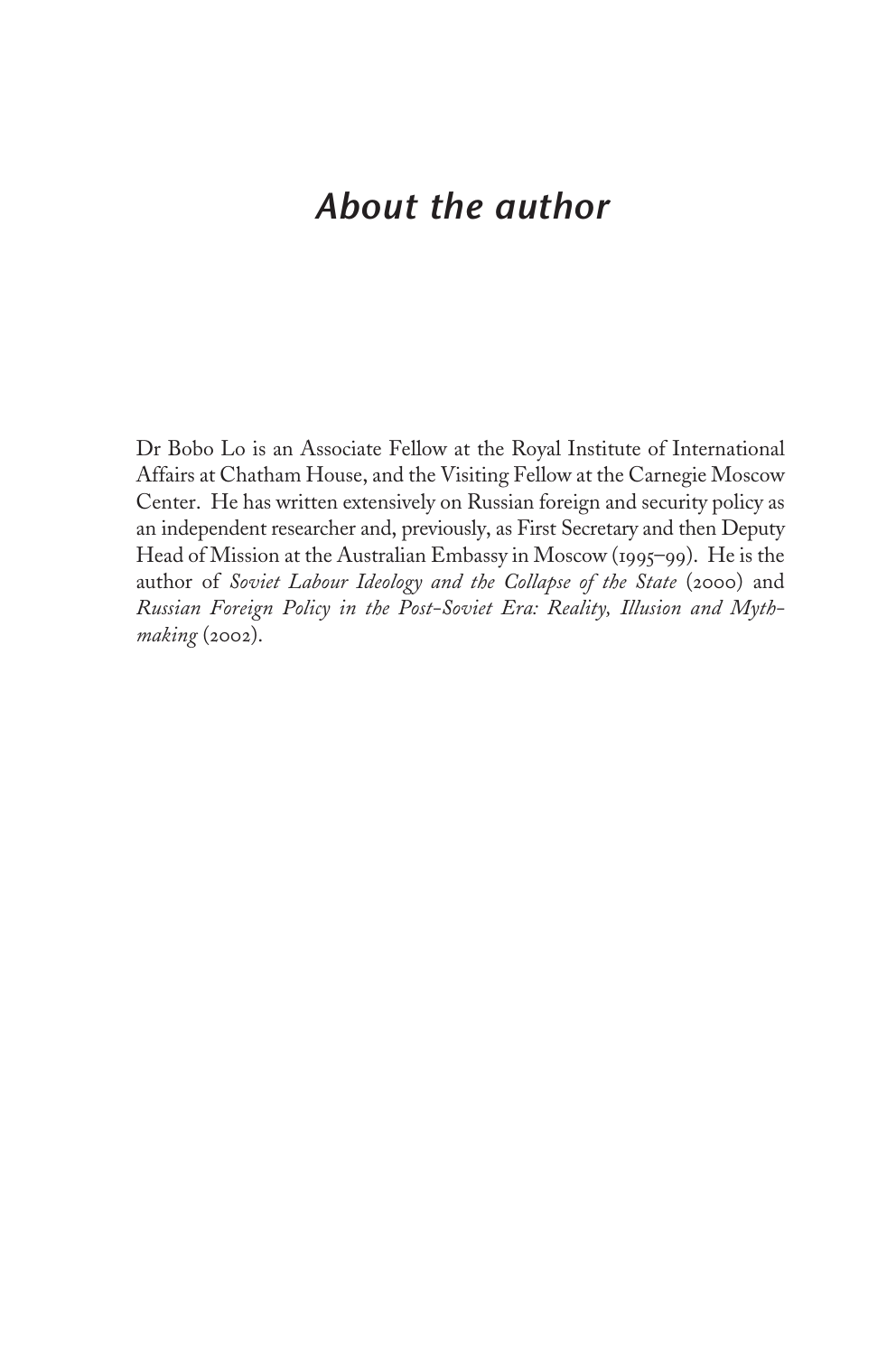To my mother for keeping the faith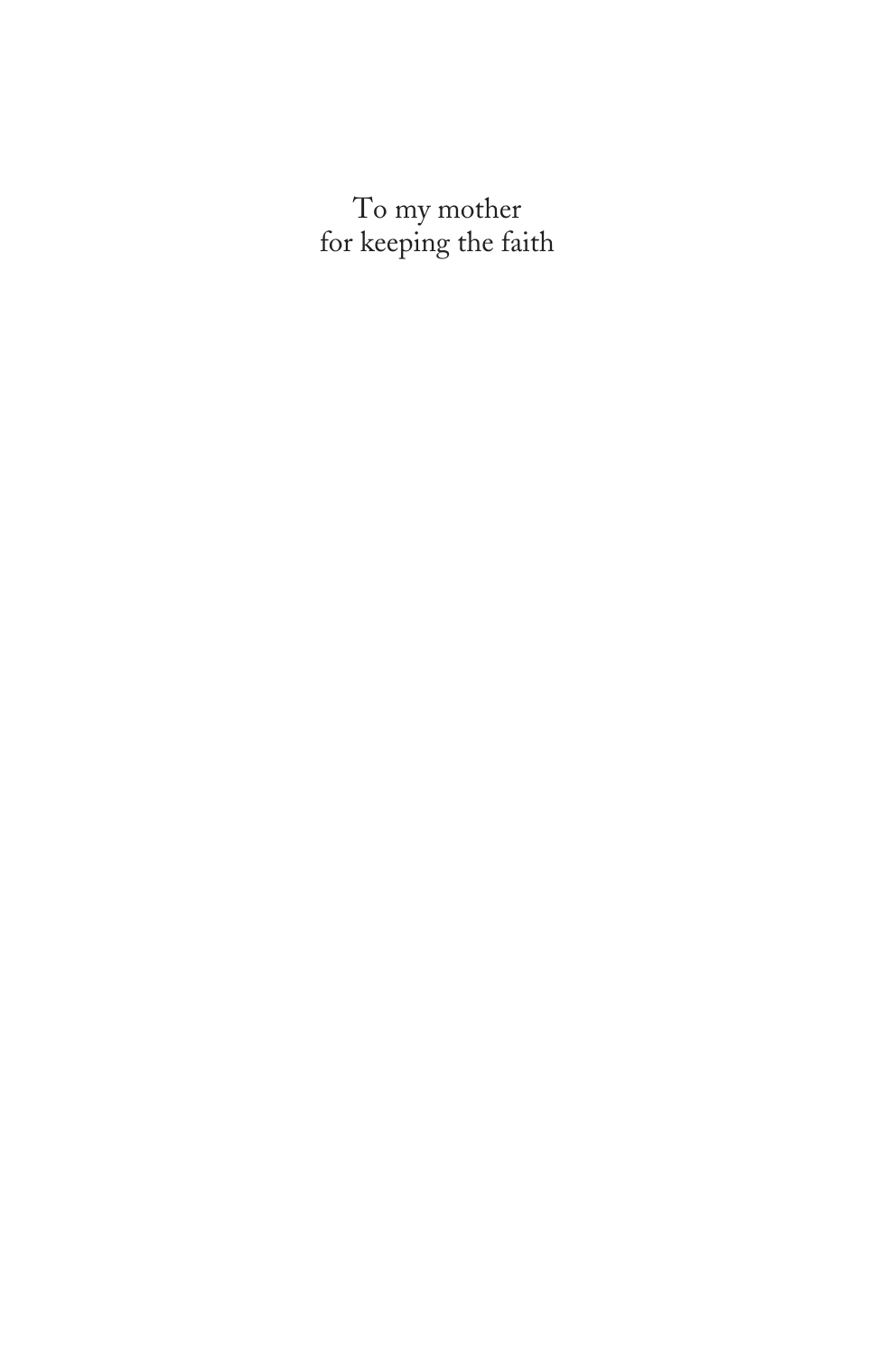### <span id="page-12-0"></span>*The Putin phenomenon*

The phenomenon of Vladimir Vladimirovich Putin stands as one of the most remarkable of our times. In the space of three short years he has emerged from near-total obscurity to become one of the most talked-about figures in world politics. This metamorphosis, striking in itself, is all the more singular for having occurred with a minimum of fanfare. It is in many respects the triumph of an 'unexceptional' man. In contrast to his immediate predecessors, Putin has made a virtue out of appearing ordinary. He offers no compelling public persona, nor is he the purveyor of memorable ideas. If the West thinks of Yeltsin as 'the man on the tank' during the failed putsch of August 1991, and of Gorbachev as the statesman who brought us *glasnost*, *perestroika* and 'new thinking' in foreign policy, then Putin comes across as just another more or less respectable, more or less 'normal', international leader.

And yet the paradox is that this apparent blandness, the lack of obvious distinction, has struck a real chord both domestically and in Russia's relations with the outside world. Vladimir Putin is in a critical sense a man of his time, when larger-than-life personalities like Yeltsin, Clinton, Kohl and Mitterrand have given way to a generation of unspectacular but businesslike leaders – George W. Bush, Tony Blair, Gerhard Schröder. To most Russians, tired of the turbulence of the post-Soviet decade, he represents the promise of a return to an idealized world of order and stability. His appeal to the international community, although more qualified, is similar: for the first time in years there is hope that Russian foreign policy is moving out of the vicious cycle of stagnation and unpredictability that characterized its conduct under Yeltsin. It is no surprise that Margaret Thatcher's famous description of Gorbachev, as someone with whom the West could 'do business', has been applied to Putin more than once since his advent to power.

This image of ordinariness and relative normality is, however, only part of the story. Contrary to appearances, Russia's president is an exceptionally complex and elusive figure. When he was first designated as Yeltsin's successor,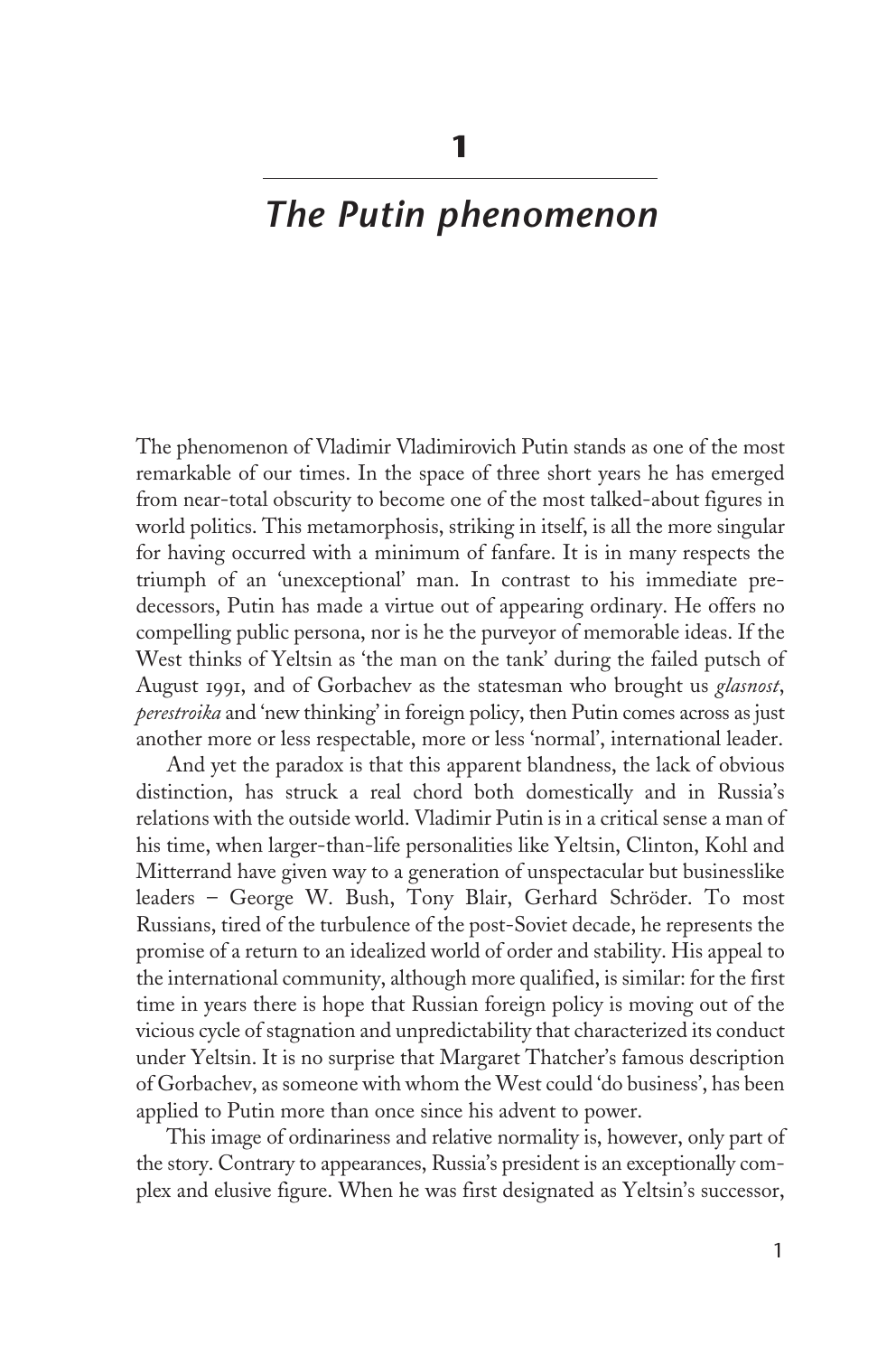Russian and Western commentators alike were quick to ask the question, 'who is Mr Putin?', and just as quick to try to supply answers. KGB apparatchik, authoritarian, reactionary, statist, advocate of law and order, Cold War warrior, progressive, modernizer, champion of liberal economic reform – the labels piled on top of one another, as people struggled to define and make sense of a man whose coming no one predicted and whose views were shrouded in the mystery of a secret past. Three years later, we are little the wiser. Putin the president is the most public of politicians, making clever use of every type of information media to outline government policies and project a carefully nurtured image of strength, reasonableness and enlightenment. Putin the man, however, remains an enigma who defies ready characterization and whose exterior serves to obscure multiple contradictions: at once accessible and distant, personable and intimidating, dispassionate and emotional.

This dichotomy between the public and the private recalls one of the dominant historical figures of the 20th century, Josef Stalin, with whom there are a number of striking parallels. Not, of course, in terms of psychological disposition but in explaining some of the reasons behind their astonishing political success. Like Stalin, Putin has transcended the limitations of an unfashionable administrative background to reach the summit.<sup>1</sup> In the course of his ascent, he has also enjoyed the good fortune to be underestimated by peers and outsiders alike, the insight to tap into the popular and institutional mood, and the talent to capitalize on the weaknesses of others ostensibly better qualified to hold the highest office. He has managed to make an understated personal charisma disarming to his political rivals and attractive to the general public. Importantly, Putin has adopted an unsentimental attitude to ideological issues; not without beliefs, he nevertheless understands their instrumental uses and the need for flexibility and expediency when considerations of power are paramount. Like the shapeshifter of science fiction imagination, he has the rare ability to be all things to all people, as illustrated, for example, in his judicious use of the nationalist card. On the other hand, Putin has sought to use power not just for its own sake, but to promote an ambitious domestic and external policy agenda.<sup>2</sup> He has demonstrated an enviable ability to get things done, assisted by a real interest in and grasp of detail – an attribute possessed by Stalin but notably absent in subsequent Soviet and Russian leaders.

The outcome of this mix of characteristics and circumstances is that Putin now commands an authority unprecedented since the death of Stalin in 1953. It is somewhat ironic that the post-Soviet era, with its powerful images of democracy and freedom, should give rise to a man whose political standing and control over policy exceeds that of more 'authoritative' figures of the past, such as Khrushchev, Gorbachev and Yeltsin.<sup>3</sup> While the temper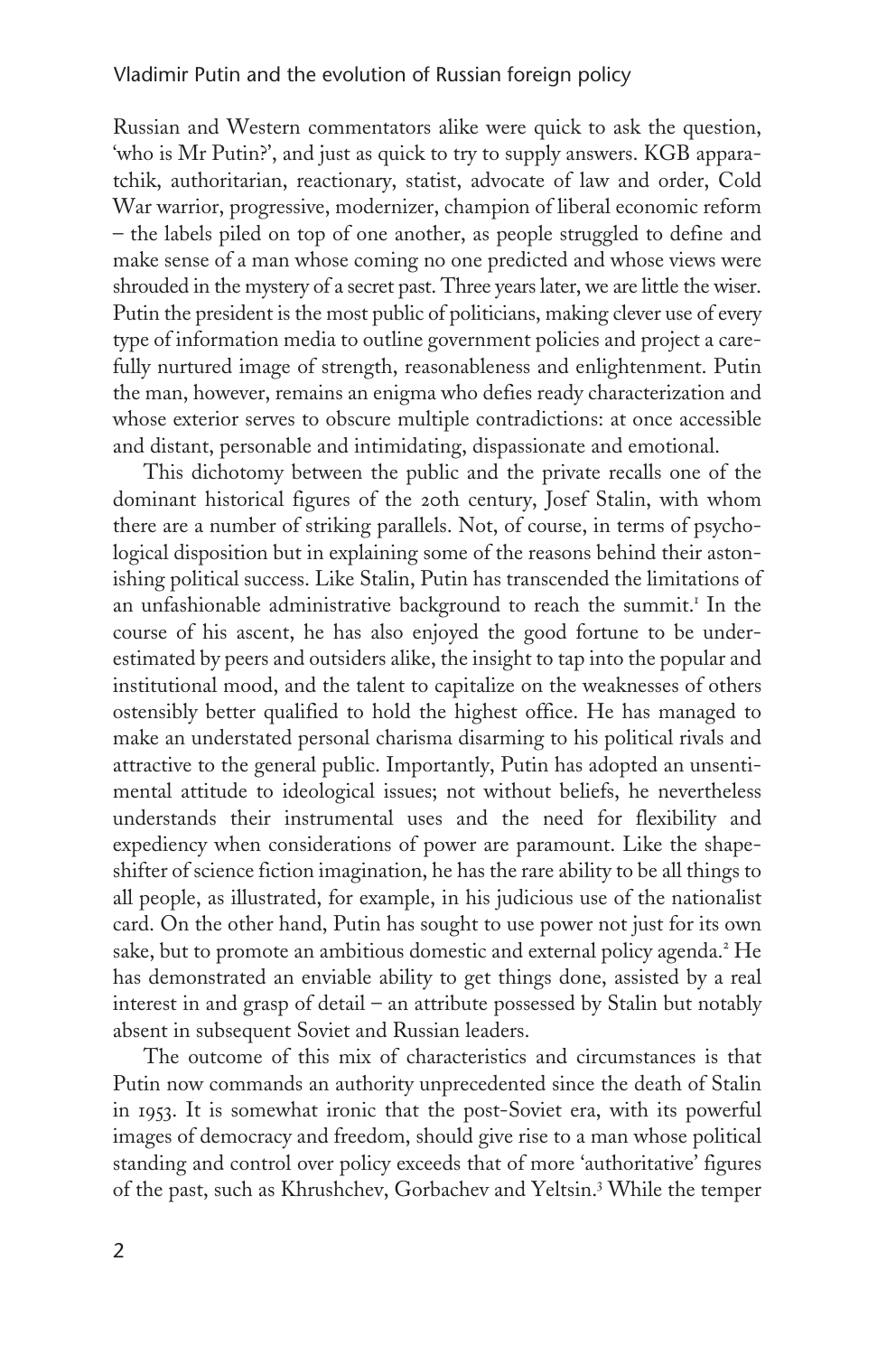of his era as well as personal disinclination have meant that Putin is far from being an absolutist tyrant, for the first time in decades the occupant of the Kremlin Palace embodies both the development of policy *and* a superior capacity to bring it to fruition. He may prefer to rule by consensus rather than fiat, but it is a consensus overwhelmingly on his terms.<sup>4</sup> Recalling Louis XIV's famous aphorism, '*l'Etat, c'est moi*' ('The state, I am the state'), government under Putin might be said to operate according to the principle, '*le consensus, c'est moi*'. Those who challenge, or are seen to threaten, his authority face extinction – albeit political rather than personal. It is no surprise, therefore, that something of a modern-day 'cult of personality' has grown around him. Putin's representation in the Russian media is much more benign than the intimidating and unquestioning idolatry that surrounded Stalin, but it nevertheless exudes an aura of mastery, often of near infallibility.<sup>5</sup> Whereas Stalin's instrument of choice, the mass rally, was very much a product of the 1930s, Putin has opted for contemporary but equally effective means of selfprojection and image-making – an 'impromptu' exhibition of his judo prowess, slick one-liners with world leaders and the foreign press, relaxed question-and-answer sessions on the internet or with Russian and foreign students, soundbites of meetings with government ministers in which he dispenses reasoned, but critical, opinions about their performance.

Present-day Russian foreign policy mirrors many of these realities. More so than other areas of government, it is intimately associated with Putin the individual. If the Yeltsin administration's conduct of international relations revealed the primacy of competing sectional agendas over a consensus vision of the 'national interest', 6 then today it is appropriate to speak about a genuinely 'presidential' foreign policy, one that reflects the characteristics of Putin himself. In the first instance, it combines the projection of selected images with the pursuit of substance. It is no coincidence that public diplomacy has become one of the key priorities of his administration, and not only in connection with Chechnya. Putin *is* the face of Russian foreign policy at home and abroad. There is no risk that current Foreign Minister Igor Ivanov, or indeed any other figure, will absorb some of the international limelight as Andrei Kozyrev and Yevgenii Primakov did under Yeltsin, and Eduard Shevardnadze under Gorbachev. Indeed, Ivanov's profile is lower even than that of Maxim Litvinov and Vyacheslav Molotov, foreign ministers under Stalin. The common notion that Putin is almost solely responsible for the pro-Western orientation in Russia's external relations post-11 September is less a reflection of policy reality (see Chapter 7) than a measure of his political dominance, substantive and symbolic.

Russian foreign policy is also, in the most generous understanding of the term, 'universalist' – inclusive, multifaceted, and flexible as to means.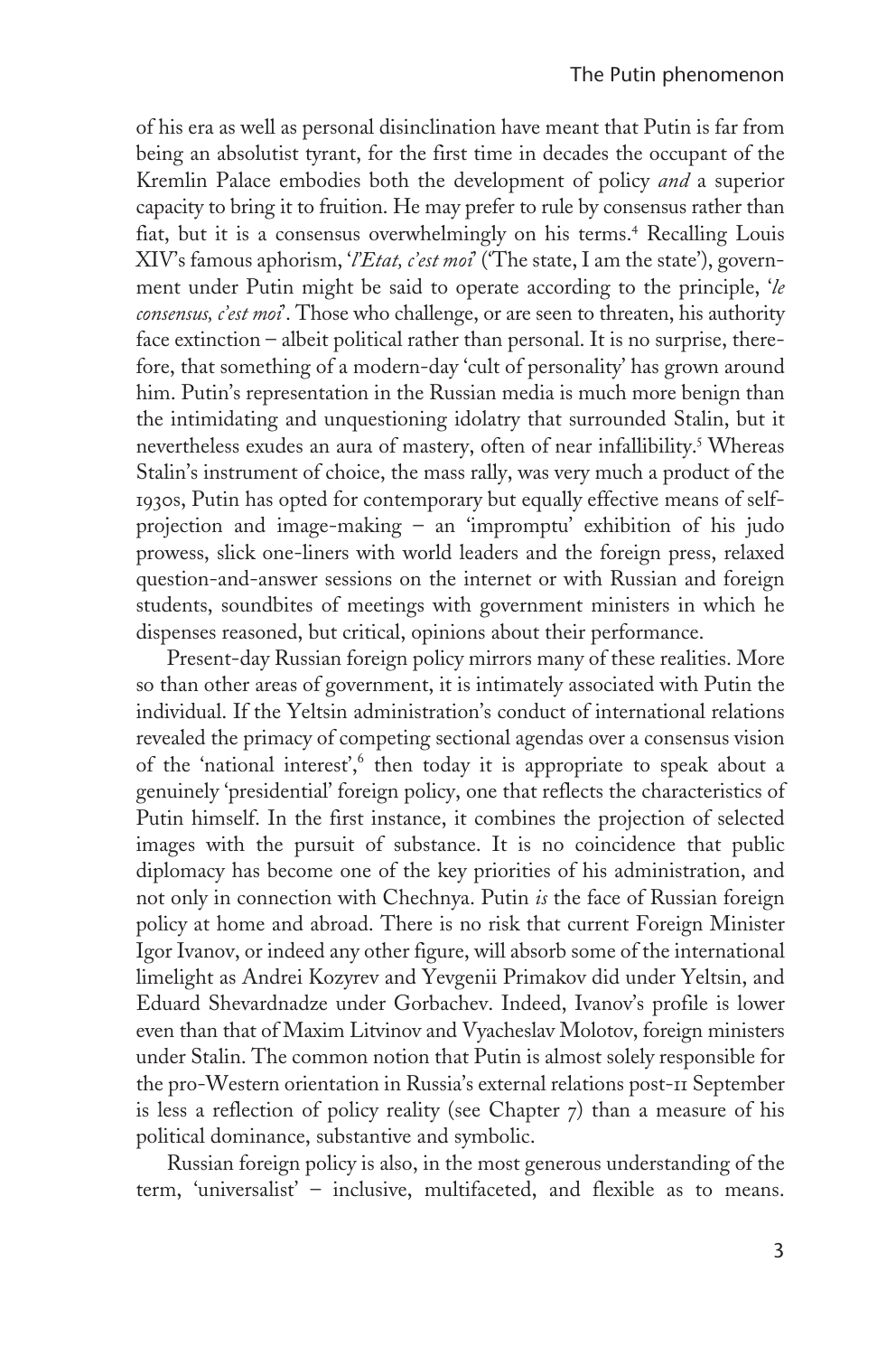Although the confrontation of Soviet times has given way to a strong desire for expanded cooperation with the West, the Kremlin's world-view remains expansive and ambitious, and the vision of a powerful and self-confident Russia as seductive as ever. At the same time, disparate attitudes and interests are united under the all-embracing rubric of 'pragmatism' – the nearest thing to a state ideology that exists today, a 'one-size-fits-all' device that glosses over numerous underlying contradictions. At home this 'pragmatic' foreign policy is directed at all constituencies – liberal and conservative, 'normal' and 'great power', pro-Western and 'centrist' – while it is similarly eclectic in the face it presents to the world. Depending on the time and the setting, Russia is European, Asian, Eurasian, a regional power, a global player, one of the poles in the emergent multipolar world order. Putin has visited an exceptionally wide range of countries and received a proportionately large number of world leaders.7 He has striven to inject substance into many previously flagging or neglected relationships; unlike Yeltsin, he cannot be accused of simply going through the motions. For all his supposed Eurocentrism and attention to domestic and regional priorities, Putin's perspective on the world is globalist; there is nothing modest about his conception of Russia's place in the world, even if the packaging and modalities differ greatly from those of the Stalin era.

Crucially, Moscow's conduct of external affairs is more centralized, coordinated and professional than at any time in the recent past. The epithet 'presidential' reflects not only Putin's policy predilections but also his way of managing business. For better or worse, the Russian government speaks with one voice; the institutional anarchy and ad-libbing of the Yeltsin period have given way to a much more disciplined approach. These days the apparent logical inconsistencies in pursuing closer or 'strategic' relations with, say, both the United States and Iran are the product of deliberate policy rather than of bureaucratic chaos and infighting. A long-term vision for Russian foreign policy may still be lacking, but it is difficult to argue that this is the result of the mutually neutralizing impact of rival sectional interests, as was the case under Yeltsin.<sup>8</sup> Significantly, too, much of the calm self-confidence evident in the public Putin has been transferred more generally to the exposition of Russian views on international issues. The insecurities are still there, but Moscow has become better at putting a brave face on its fears and disappointments. The complaints about 'lack of respect' and affronts to Russian 'dignity' so characteristic of foreign policy pronouncements during the 1990s have become a rarity.

But if it is a comparatively straightforward matter to identify certain differences between the foreign policy of the Yeltsin and Putin periods, then the same cannot be said about making sense of the overall character and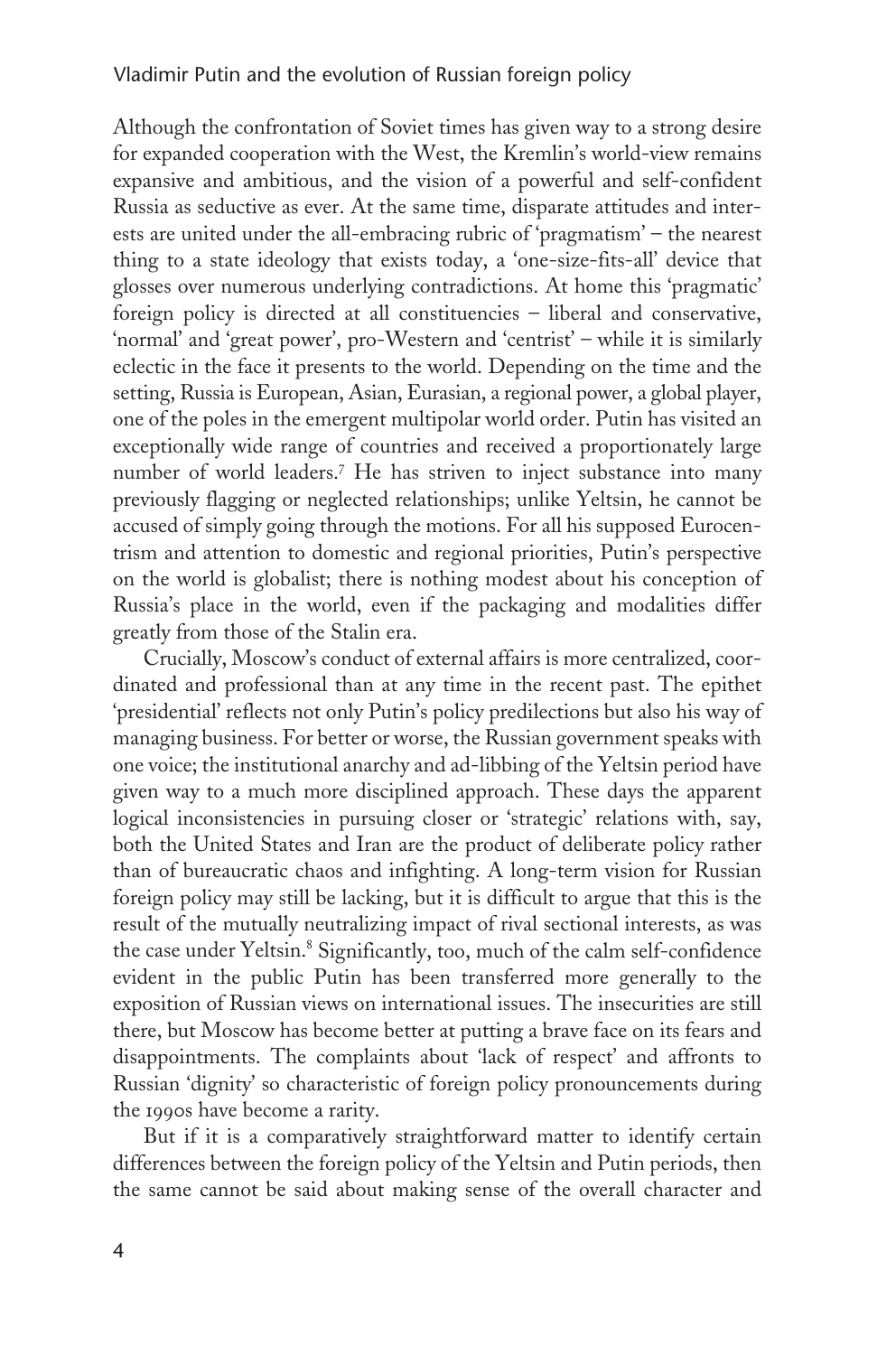direction of change. While the *modus operandi* of the administration has altered radically, in all aspects of government and not just external relations, it is not clear whether we are witnessing a seismic shift in Russian foreign policy or merely a sophisticated reinterpretation of standard themes. Does Vladimir Putin represent a new order of thinking for a post-Soviet, postindustrial Russia, or is he mainly a creature of spin who understands the techniques and language of the new age but subscribes to few of its values? Is it appropriate to speak about a 'revolution', albeit presidential rather than democratic, or has much of the dynamism of the past three years been more apparent than real? Are we deceived by Putin's unprepossessing manner, his 'ordinariness', into underestimating the significance of the real changes that are taking place? Or, alternatively, is his relative popularity in the West yet another example of our wishful thinking about Russia?

This book sets out to address these questions by examining several key dimensions of Russian foreign policy-making. The first of these, discussed in Chapter 2, centres on the cultural, ideological and institutional context Putin inherited, and the diverse challenges that confronted him. Russia's president is not an isolated, freak phenomenon. He is a product of his environment, and his instincts and beliefs have been shaped by direct personal experience and upbringing, by the enormous transformations in Russian society and in the world over the past 15 years, and by his predecessors' successes and failures in domestic and foreign policy. Despite his dispassionate exterior, Putin is man not automaton. He is susceptible to emotions and biases, even if he perhaps masks this better than most. To understand his 'inheritance' – historical, psychological, political – is therefore to open a window on why he acts the way he does, sometimes in conflict with the national interest as in the West we might view it.

Context, but of a different kind, is likewise the subject of Chapter 3 on the policy-making environment. One of the perennial curses of Russian government throughout history has been the gulf between the formulation and development of policy on the one hand and its implementation on the other. In the end, the answer to the conundrum 'stasis, evolution or revolution?' in relation to Russian foreign policy lies in the administration's capacity to translate intent into action. It is vital therefore to establish the *kto est kto* ('who's who) and *kto kogo* ('who wins over whom')9 of decision-making. We know Putin wields the ultimate power, but who has his ear? Who are the influential individual and institutional actors? How is policy developed and realized? Finding answers to these questions helps us to differentiate between real and 'virtual' change, and to make informed judgments about the future course of Russian foreign policy.

Western opinions about Putin tend to fall into two broad categories: those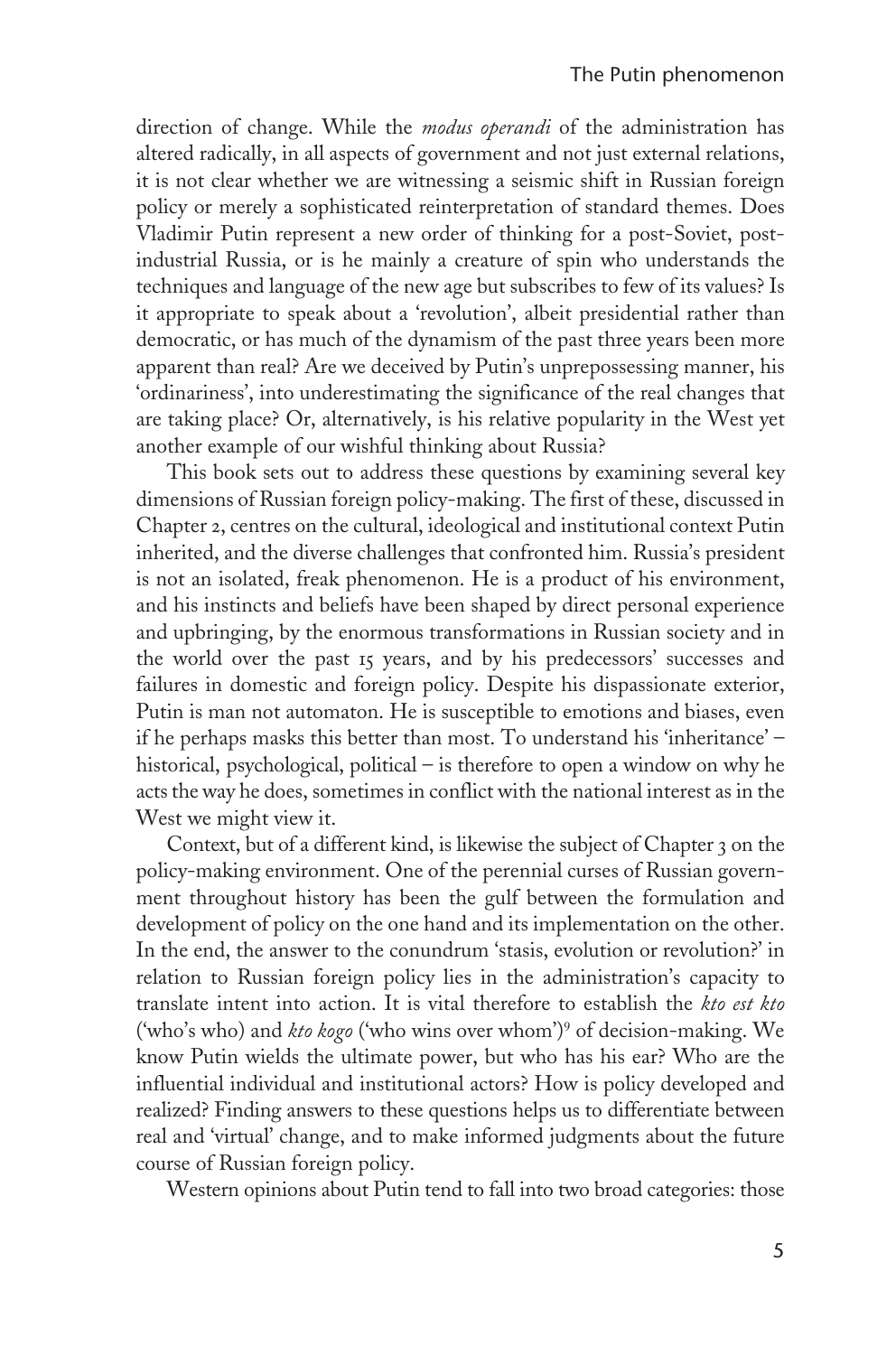that see him as a modernizer – a latter-day Peter the Great – seeking to drag Russia kicking and screaming into a new epoch of globalization and interdependency; and those that suspect him of remaining a Cold War warrior at heart, albeit with a civilized veneer. Inevitably, many of these judgments are simplistic and founded in false hope or ingrained prejudice rather than sober analysis. At a time when many things are still evolving or remain unclear, it is all the more essential to consider the Putin administration's approach to the substance of foreign policy – the subject of the chapters on 'The Economic Agenda' and 'Security and Geopolitics'.

The first of these, Chapter 4, highlights the greatly increased importance of economic priorities in Russia's external relations, focusing on four themes in particular: the nexus between foreign economic policy and domestic socioeconomic reform; Russia's integration into global economic structures and mechanisms; the heightened influence of profit considerations in determining policy; and the conflation between geoeconomics and geopolitics. More generally, this chapter assesses how far Russian foreign policy has moved in an 'economizing' direction, and considers the prospects for the emergence of a more 'normal', more functionally balanced, approach to international affairs.

Chapter 5 makes the case that security and geopolitical priorities have retained their primacy on the Putin external agenda, notwithstanding the growing significance of economic interests. For the most part the Russian establishment continues to view foreign relations principally through the prism of national security. At the same time, there has been a considerable evolution in thinking about basic strategic constructs – zero-sum, balance of power, spheres of influence – as well as in relation to concrete threat perceptions and interests such as international terrorism, issues of geopolitical disadvantage, strategic stability, and conflict resolution. This chapter analyses thinking and policy in an area that is crucial not only in itself, but also as a barometer of the extent to which Russian foreign policy as a whole is changing under Putin. In this context, an especially critical issue concerns the degree to which the Kremlin subscribes to the current positive-sum rhetoric of cooperative security in response to common threats and challenges.

One of the catchphrases of the Putin administration in recent times has been that Russia is an integral part of 'world civilization' and, as such, faces many of the same problems as the West. Conversely, however, old notions of Russia's individuality, its *spetsifika* (or 'special-ness'), have proved highly resilient. Chapter 6, 'Identity, Values and Civilization', looks at the whole question of civilizational convergence and association. It is obvious that Russia under Putin wishes to develop better and more substantive relations with the West. But does it really picture itself as part of this world, living according to the values and mores of Western humanism? Or is it the case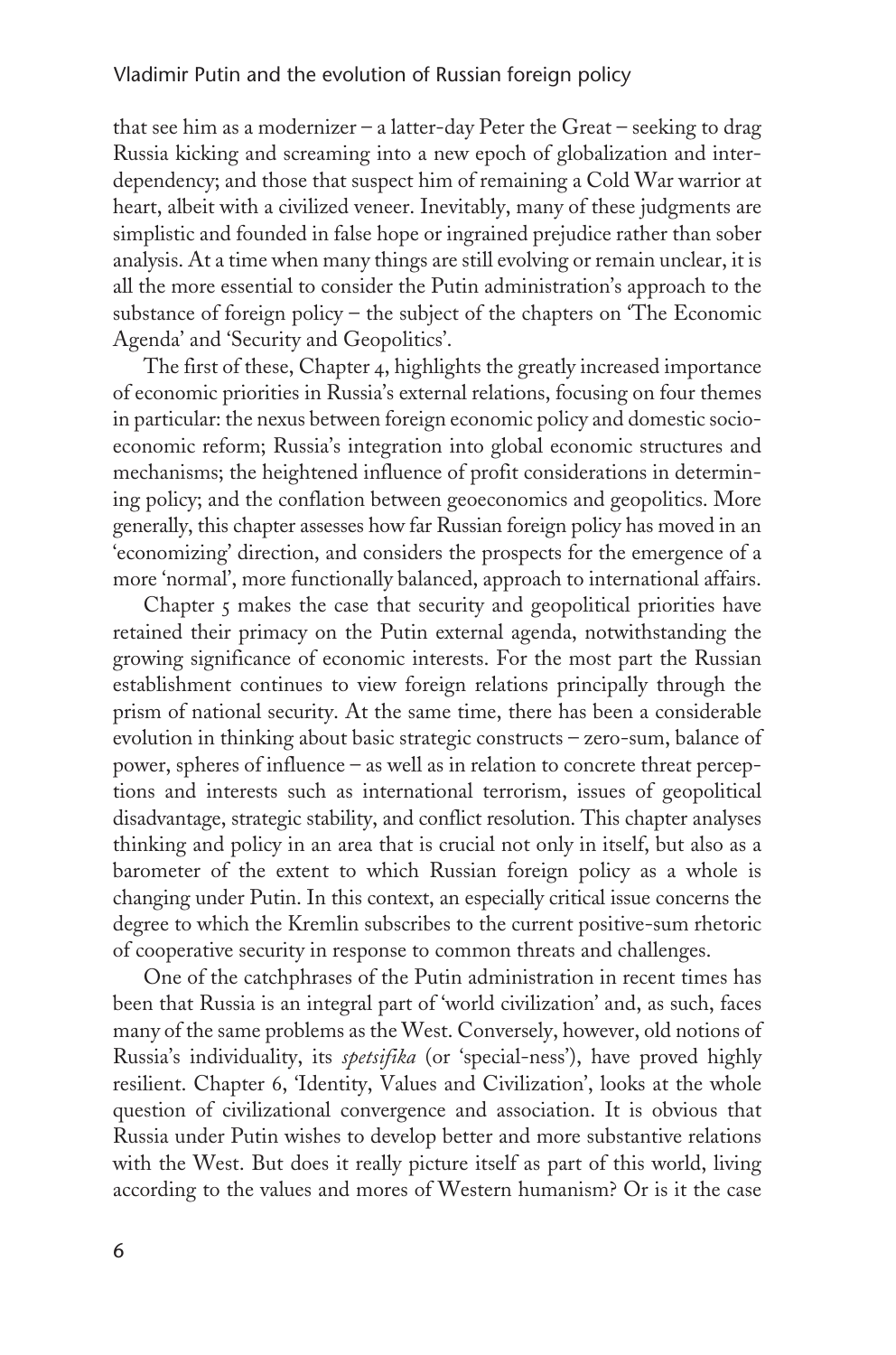that 'civilization', like 'democracy' and 'the civil society', is one of those handy labels that serves to justify the otherwise inexcusable? Can we speak of a rapprochement with the West in the fullest sense, or will there continue to be a gulf in moral and philosophical perceptions, one that will prevent Russia from becoming a fully-fledged member of a wider, Western-centred community anytime soon? On a slightly less abstract plane, Putin's purported Eurocentrism has emerged as one of the characteristics distinguishing his foreign policy approach from that of his predecessor. The matter, however, is far from clear. Putin may be European by emotional and intellectual affinity – although this is debatable – but the strategic culture in which he grew up is one that has always taken the United States as its basic point of reference. Furthermore, Washington remains the dominant player in the areas of prime policy interest to Moscow: the fight against international terrorism; integration into the global economy; the strategic disarmament agenda. The question arises, then, as to whether Putin has managed to reconcile the civilizational and strategic dimensions in Russian foreign policy thinking and, if so, how.

The final chapter considers the '11 September effect'. In the West it has become official wisdom that the events of Black Tuesday marked the beginning of a new era in global politics. The world, it is said, 'will never be the same'. But opinion in Russia on this point is less categorical and more cynical. For many, 11 September and its aftermath did not so much establish a new set of realities as confirm old truths, in particular America's domination of international affairs and its propensity to throw its weight around. And even those who believe that Moscow now has a golden opportunity to recast its relationship with the West fear the moment could be lost unless Putin acts decisively to free Russian foreign policy from its ideological and conceptual shackles. Consequently, despite some promising signs, the jury is still very much out on the prospects for 'partnership'. How committed is Putin to this goal, or is his interpretation of partnership limited to a narrow materialism and tactical opportunism? And, assuming he has made a 'strategic choice' towards the West,<sup>10</sup> does he – for all his political mastery – have the wherewithal to achieve a transformation against the dead weight of decades of strategic and political tradition? Compared by some commentators to Gorbachev, will Putin share Gorbachev's fate of political frustration and, eventually, demise?

Some Western politicians and commentators, disillusioned by a decade of under-achievement in Russia, have sought to minimize its importance in the world.<sup>11</sup> Other observers, equally misguided, reiterate the tired old cliché about Russia's 'indispensability'. In these fluid and uncertain times, when image is so often confused for substance, it is therefore all the more critical to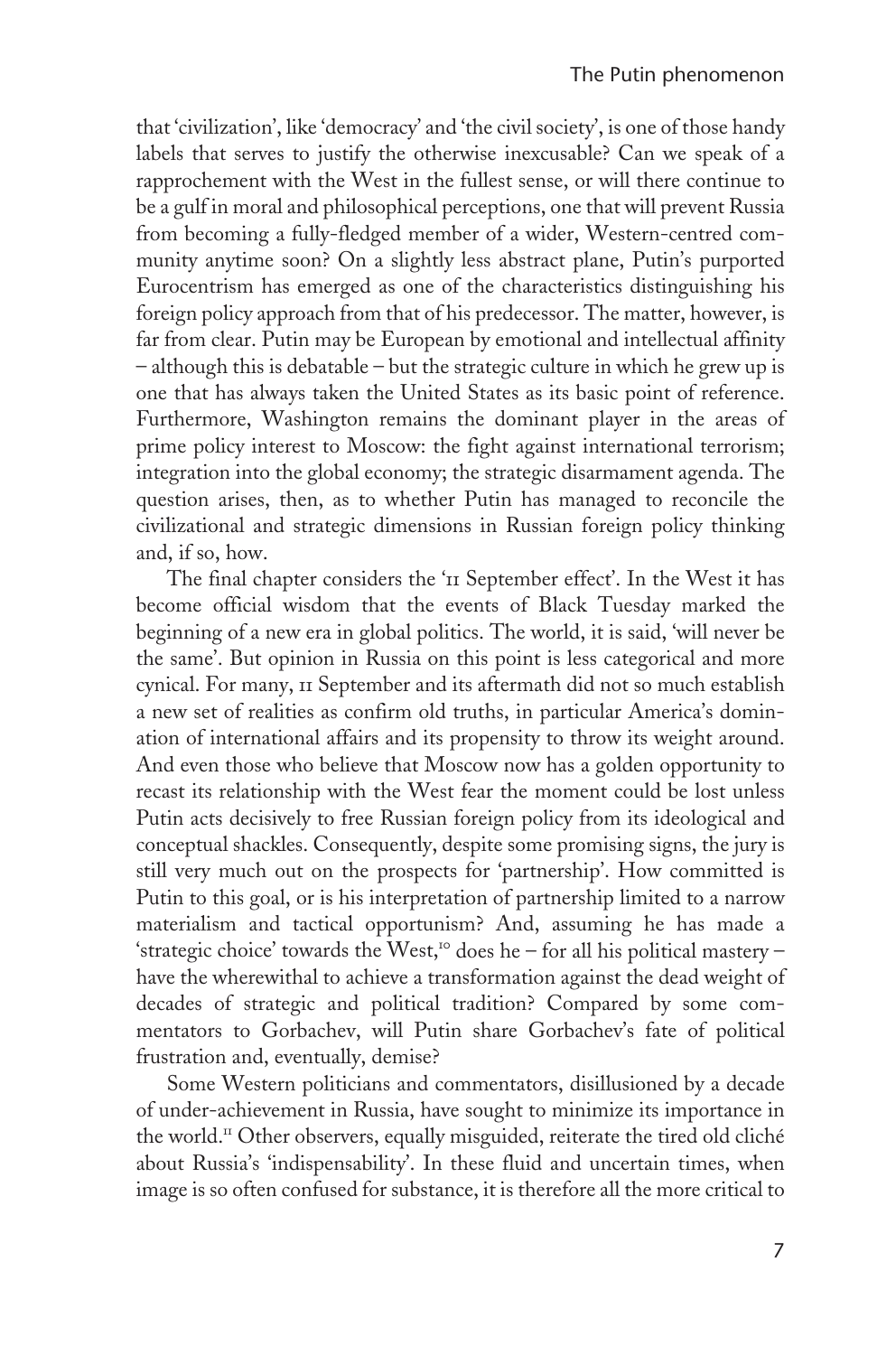#### Vladimir Putin and the evolution of Russian foreign policy

retain a sense of proportion. On the one hand, few would pretend that Russia is a great power in the same way that the Soviet Union was a global force. The extent of its political, strategic and economic decline has been such as to remove all reasonable doubt. But neither is it a post-Soviet version of 'Upper Volta with rockets' – the somewhat silly phrase coined during the 'stagnation' (*zastoi*) period of the 1970s and recently revived.<sup>12</sup> Many of the features that made the Soviet Union what it was remain relevant today. With its vast geographical extent adjoining several of the world's most unstable regions, its position as the second nuclear weapons power, as one of five permanent members of the UN Security Council, and as a major exporter of energy and natural resources, Russia merits our continuing attention. At the same time, it is undergoing an immense transformation that challenges many long-held preconceptions. While we may not approve of some of the changes, the bottom line is that Russia is a very different country to the one that existed a little over ten years ago. This combination of historical constants and rapid – and volatile – change takes the subject of Putin and his management of foreign policy well beyond the confines of idle intellectual discourse. However one assesses the record of the past few years, Russia *matters*, almost in spite of itself. To understand how it views and interacts with the contemporary world is therefore a task of the very first importance, and one that we underestimate at our cost.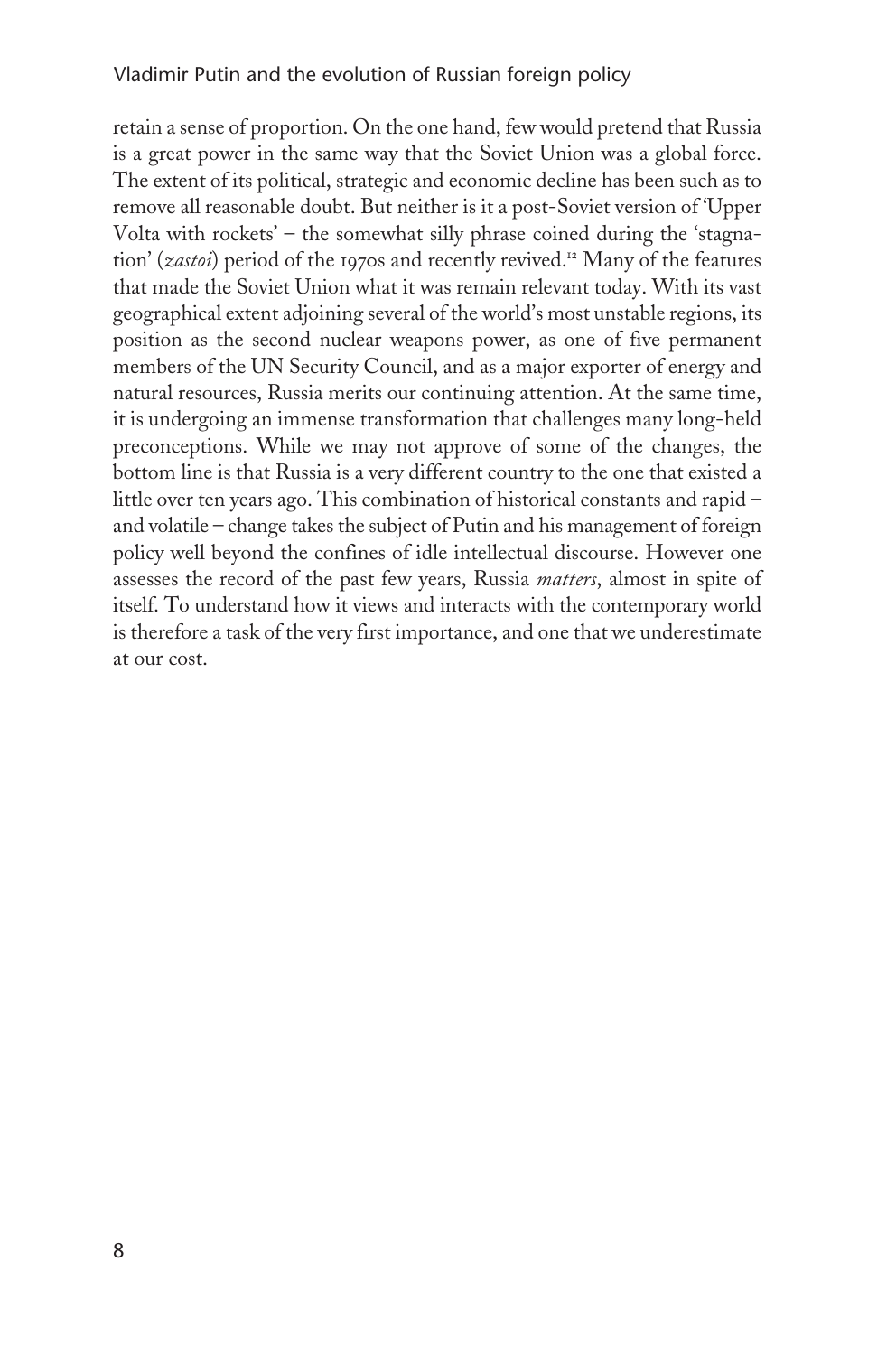# <span id="page-20-0"></span>*The inheritance*

It is a peculiar characteristic of politicians everywhere that they will often strive for office, no matter how difficult the circumstances and how onerous the responsibilities they take on in achieving their objective. Some justify this seemingly perverse behaviour by referring to a deep-felt sense of patriotic duty, coming to the aid of the nation in its time of need. Others are motivated more by naked personal ambition or a sense of individual destiny. In Russia, a third category comes to mind: those who have power thrust upon them and, finding the experience not unpleasant, decide to make the most of a good thing. As 'accidental' rulers they benefit from low expectation levels; their contemporaries tend to dismiss them as short-term appointments and/ or as manipulatable figures hostage to the play of special interests. Since they come to office when the affairs of state appear more than usually unmanageable, they are not seen to threaten established patterns of political behaviour; it is assumed they will be too vulnerable and preoccupied with everyday priorities to attempt far-reaching change.

This was the situation facing Vladimir Putin upon his selection as Boris Yeltsin's heir-apparent in September 1999. Although he was not quite the novice depicted in the Russian and Western media, his curriculum vitae did not conform to the usual one of Soviet and Russian leaders. Gorbachev and Yeltsin, for example, were established political figures by the time they came to the Kremlin, and their rise to the top had been logical and well documented. Both had been Communist Party First Secretaries of their respective regions – in Yeltsin's case also of Moscow – and were intimately involved with the Politburo, the supreme policy-making body of the Soviet Union. Yeltsin had also been President of the Russian Soviet Federated Socialist Republic (RSFSR). Compare this to Putin's credentials: a reasonably good KGB career, including a posting in East Germany; Deputy Mayor of St Petersburg with responsibility for the city's foreign relations; and, at the tail-end of the Yeltsin presidency, Head of the Federal Security Service (*Federalnaya*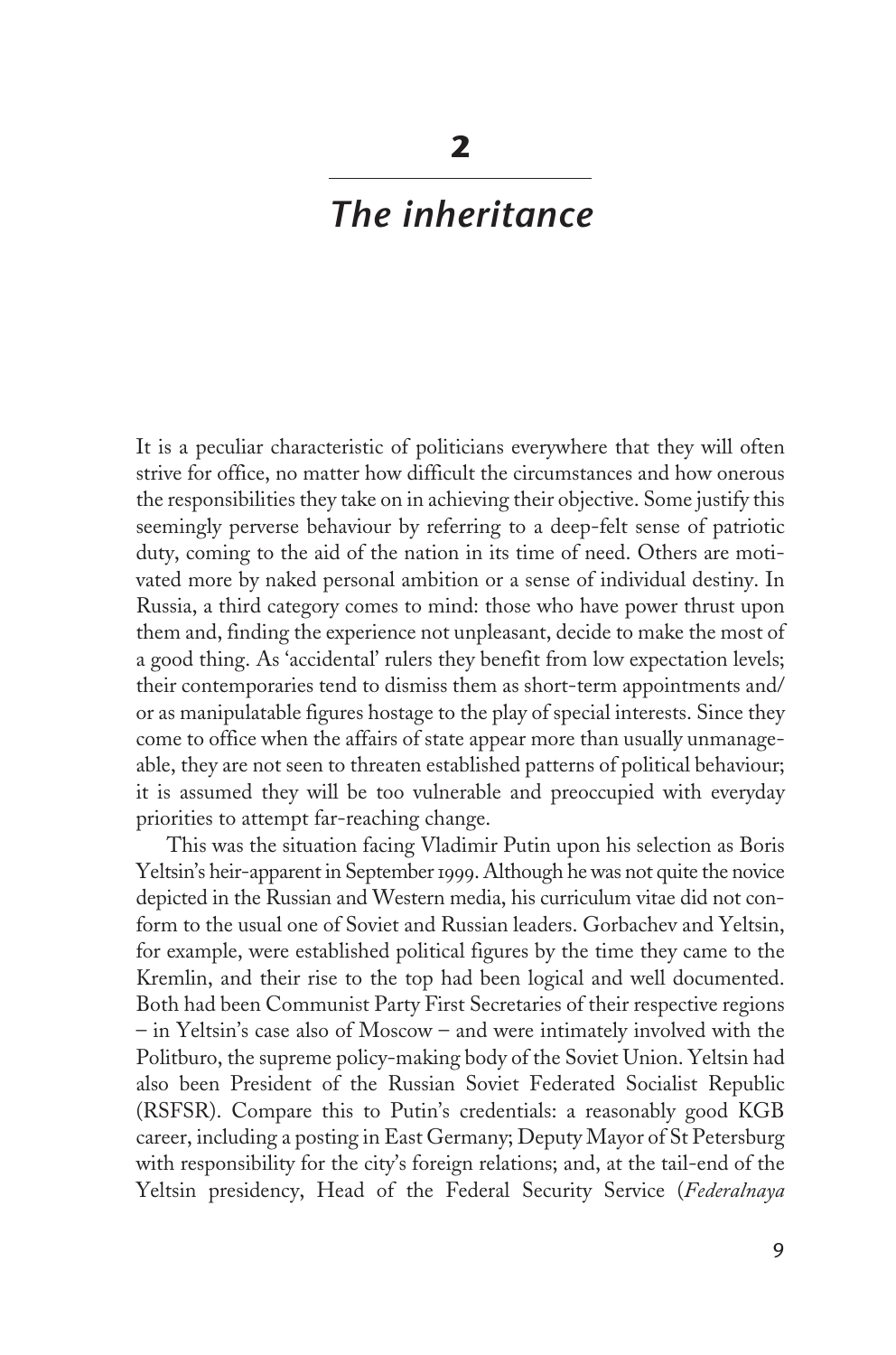*sluzhba bezopasnosti* – FSB) and Secretary of the Presidential Security Council. The relative modesty of Putin's credentials was accentuated by the near farcical circumstances of his appointment as prime minister. In the 18 months between March 1998 and September 1999, five different men – Viktor Chernomyrdin, Sergei Kiriyenko, Yevgenii Primakov, Sergei Stepashin, and finally Putin himself – filled the position, succeeding each other at ever diminishing intervals.<sup>1</sup> By the time Putin became head of government, Yeltsin, his regime, and the office of prime minister itself had become a laughingstock. Putin, portrayed as the most nondescript of nonentities, appeared to many as Yeltsin's last desperate attempt to stave off political and personal disgrace.<sup>2</sup>

At the end of the 1990s Russia found itself in a state of profound crisis. Although the socio-economic consequences of the August 1998 financial crash proved to be less catastrophic than had first seemed likely,<sup>3</sup> the landscape revealed a society riven by fundamental cleavages, chronic decay and a collective lack of self-confidence. Russia, while not yet a 'failed state' in the classical sense, certainly looked to be heading that way. The extent of its weakness was manifest in four areas in particular: (i) the search for a post-Soviet identity and sense of purpose; (ii) a dysfunctional political system; (iii) rampant corruption; and (iv) in the handling of concrete policy priorities. For most of the decade attention, in Russia and abroad, focused principally on the domestic dimension of these issues. Thus, much of the debate over identity centred on polarized conceptions of the type of society Russia should aspire to create following the Soviet demise. The political struggle was reflected in the enduring contest between the executive and the legislature, dramatized most spectacularly in the October 1993 battle for control of the White House.<sup>4</sup> Corruption showed itself in innumerable shady financial dealings – such as the fire-sales of formerly state-owned enterprises for knockdown prices (the so-called 'sham privatization') $5 -$  as well as more routinely in daily life where great and small alike exploited the system's lacunae to enrich themselves or simply to survive. Finally, the Yeltsin years were a time of frequent and high-profile policy failures. Russia struggled along the path towards democratization, a market economy and a civil society, but in haphazard and often self-destructive fashion.

This chapter relates the tale of the less publicized foreign policy dimension of these problems and how they established a context for the evolution of a distinctly Putin approach to Russia's relations with the outside world. Identity and self-perception, then, become issues not so much about societal development but about Russia's place in the post-Cold War international environment. Similarly, the workings of a dysfunctional political system are relevant here not for what they tell us about the evident shortcomings of the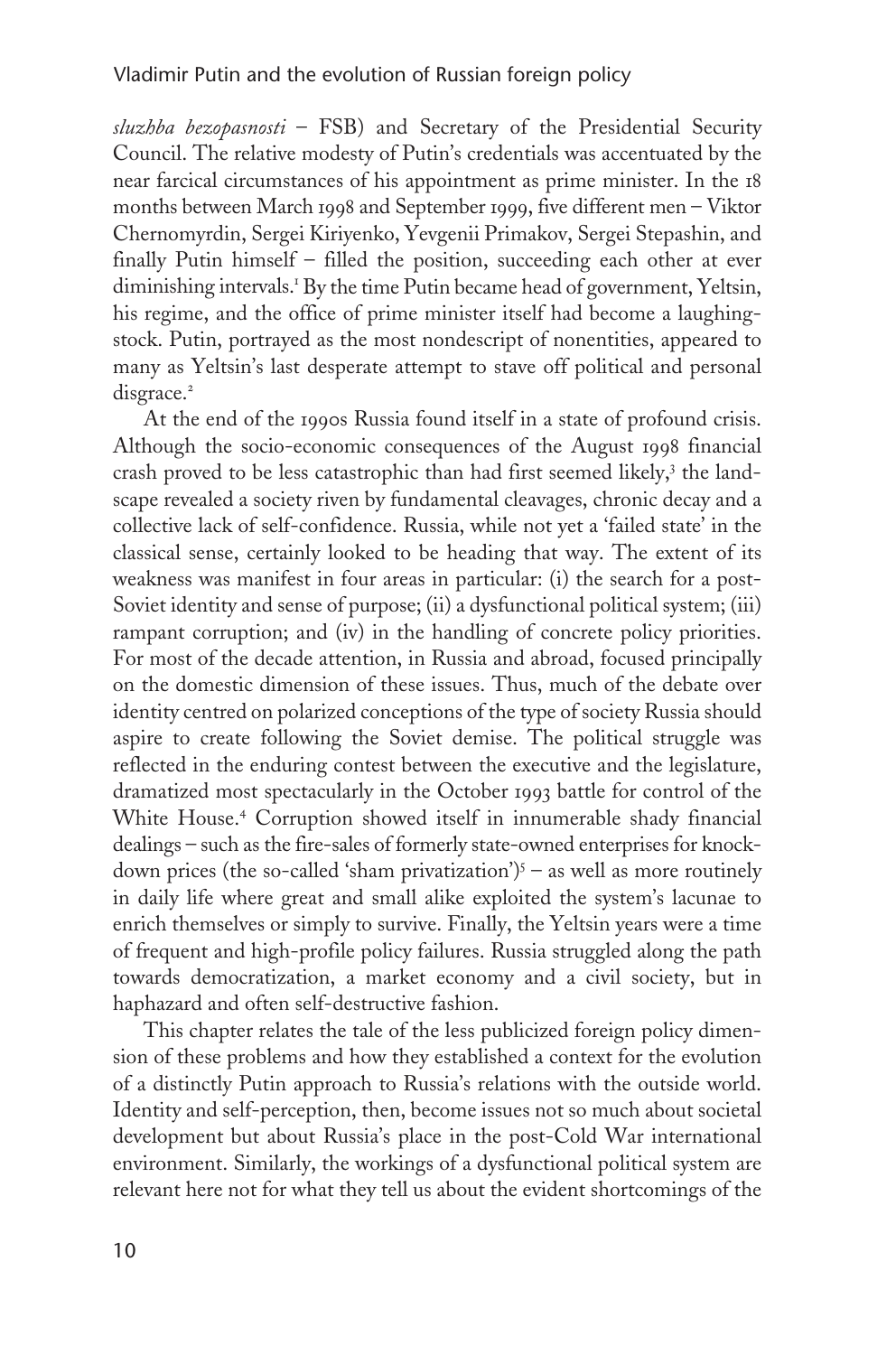<span id="page-22-0"></span>post-Soviet polity, but more directly because of their paralysing impact on policy-making in external relations. Corruption in the foreign policy sphere is not about theft or dubious transactions, but refers to an overall venal mindset that ensured the primacy of sectional agendas over any larger conception of the national interest. And the Yeltsin administration's management of specific international issues concerns us because of its implications for the state of play in Russia's relations with key countries, regions and institutions on the eve of Putin's assumption of power. The common denominator binding these disparate aspects is that in each of them the challenges facing Russia's new president appeared truly daunting, the tools for addressing them distressingly inadequate, and the domestic and international climate unpromising in the extreme.

And yet, in the face of seemingly insuperable odds, the Putin regime has been able to pull off a modern-day alchemist's trick, succeeding within a very short space of time in re-establishing Russian foreign policy on a new, selfconfident footing, and transforming multiple poisoned chalices into surprisingly solid foundations of power and policy. In place of the former bitter conflict of identities and ideologies, there is a broad church consensus – imperfect to be sure, but nevertheless workable; in lieu of ongoing struggles between executive and legislature, the political climate is one of stability and cooperation; whereas post-Soviet governance used to be mainly characterized by chaotic dealings between openly competing institutions and agencies, the bureaucratic atmosphere is now one of calm and relative compliance; and whereas the main features of the Kremlin's handling of concrete priorities were inconsistency and lack of balance and perspective, this now exudes an underlying common sense and level-headedness. It is testament to the remarkable conversion that has occurred that Russian foreign policy, formerly notable for its 'surprises' and shock value, has become almost 'boringly normal'.

#### **Identity and self-perception**

During the first post-Soviet decade, conceptions of Russian identity revolved around two key questions. The first was that of civilizational location. Where did Russia belong, physically, historically, culturally? The second related to its place in the post-Cold War world. Granted that it was now a very different country, what sort of role should Russia seek to play, taking into account the c0-existence of old constants and radically changed realities? Such openended questions would have been controversial in any emergent nation. In Russia, however, they acquired an extra edge in the circumstances of the USSR's sudden collapse from a position of apparent invulnerability. The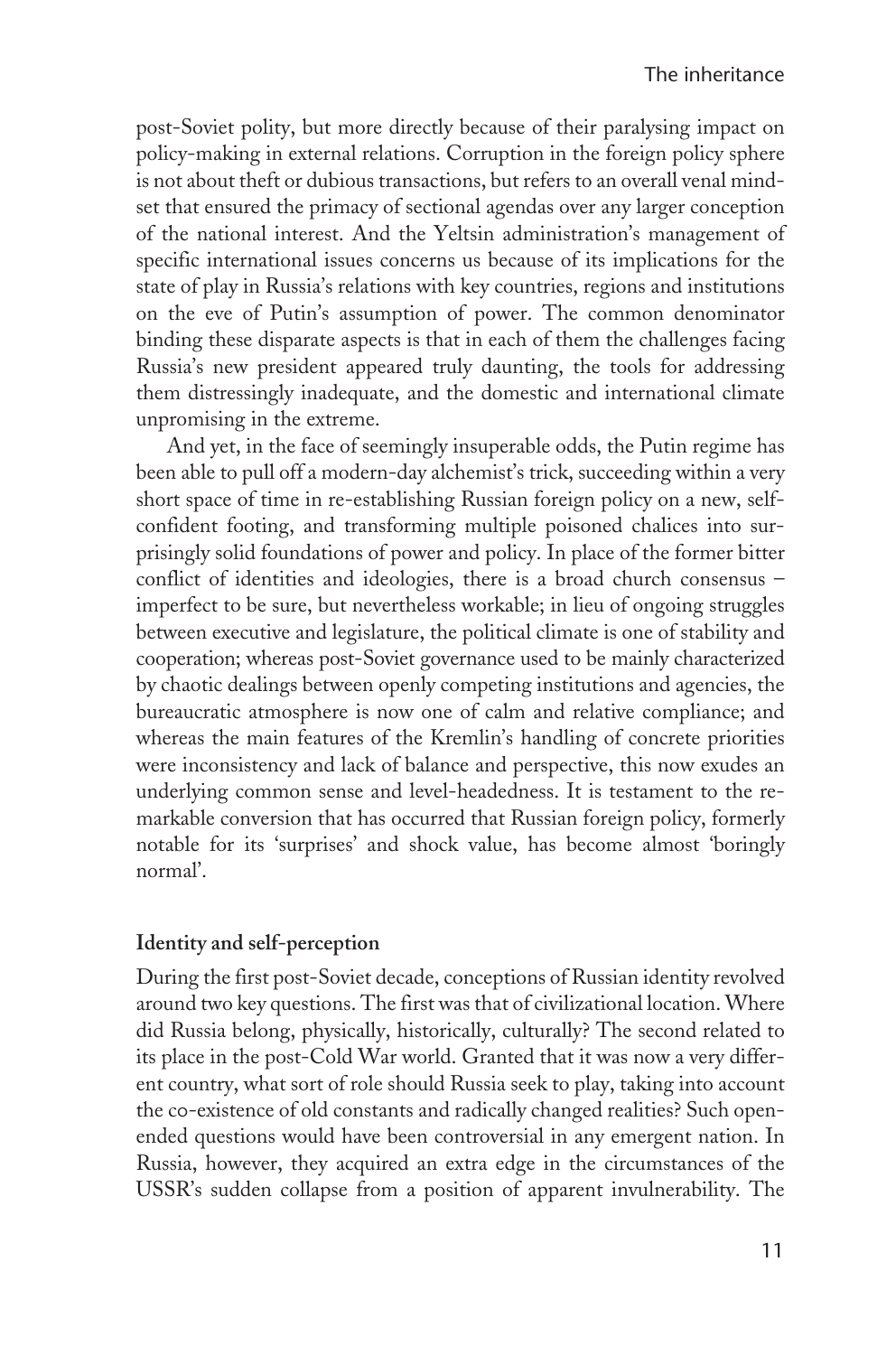sense of national disorientation was palpable, provoking sharply contradictory emotions among the elite and population at large – bewilderment, anger, embarrassment, humiliation, relief, optimism. At the same time, the destruction of so many 'givens' offered something of an open canvas. Within fairly generous parameters, identity could be whatever one wanted to make of it. The downside was that the multiplicity of possible identities exacerbated the potential for discord. In such a hothouse atmosphere, the likelihood of consensus was slight.

Of course, there was nothing new about discussions of identity. Since the time of Peter the Great the political class had been engaged in an intense debate about Russia's place and mission in the world. Initially, this had centred on whether it should look to develop into a strong and prosperous nation on the basis of its own, specifically Russian values, or, alternatively, whether this could only be done with the assistance of Western technological and intellectual expertise. The corollary of such polarized perspectives was the emergence of very different ideas about Russia's civilizational location. Proponents of the innate superiority of 'native' values stressed the 'uniqueness' of the Russian situation, its *spetsifika*, with its own rules and characteristics. Believers in the utility of the Western experience, on the other hand, identified Russia as an inalienable part of a common European civilization. This clash of self-perceptions reached its height in the middle of the 19th century with the division between Slavophiles and Westernizers, one that extended well beyond intellectual discourse to materially influencing contrasting approaches to government in the tumultuous decades preceding the Russian Revolution.

With the advent of communist rule and the rise of the Soviet Union as a world power, new conceptions entered the melting-pot. The issue of national identity was no longer confined to one of regional association (or not) with Europe, but acquired a global dimension. Although Russia had been an empire since at least the 18th century, it was not until the Soviet period that the idea of a universalist approach to the world prevailed. Originally derived from purist notions of a communist 'world revolution', this universalism became increasingly less ideological and more nationalistic in the course of the 20th century. It became accepted wisdom that Moscow's vision could not be limited to any one region, but must involve the pursuit of foreign policy on many fronts – as was the case with other global powers such as the United States, Britain and France. By the time of the Soviet collapse, the world-view of the larger part of the ruling class had become grounded in a strategic Eurasianism that argued that Russia transcended continental boundaries to absorb multiple and mutually reinforcing identities: at once Slavic, European, Asian, Eurasian, imperial and global.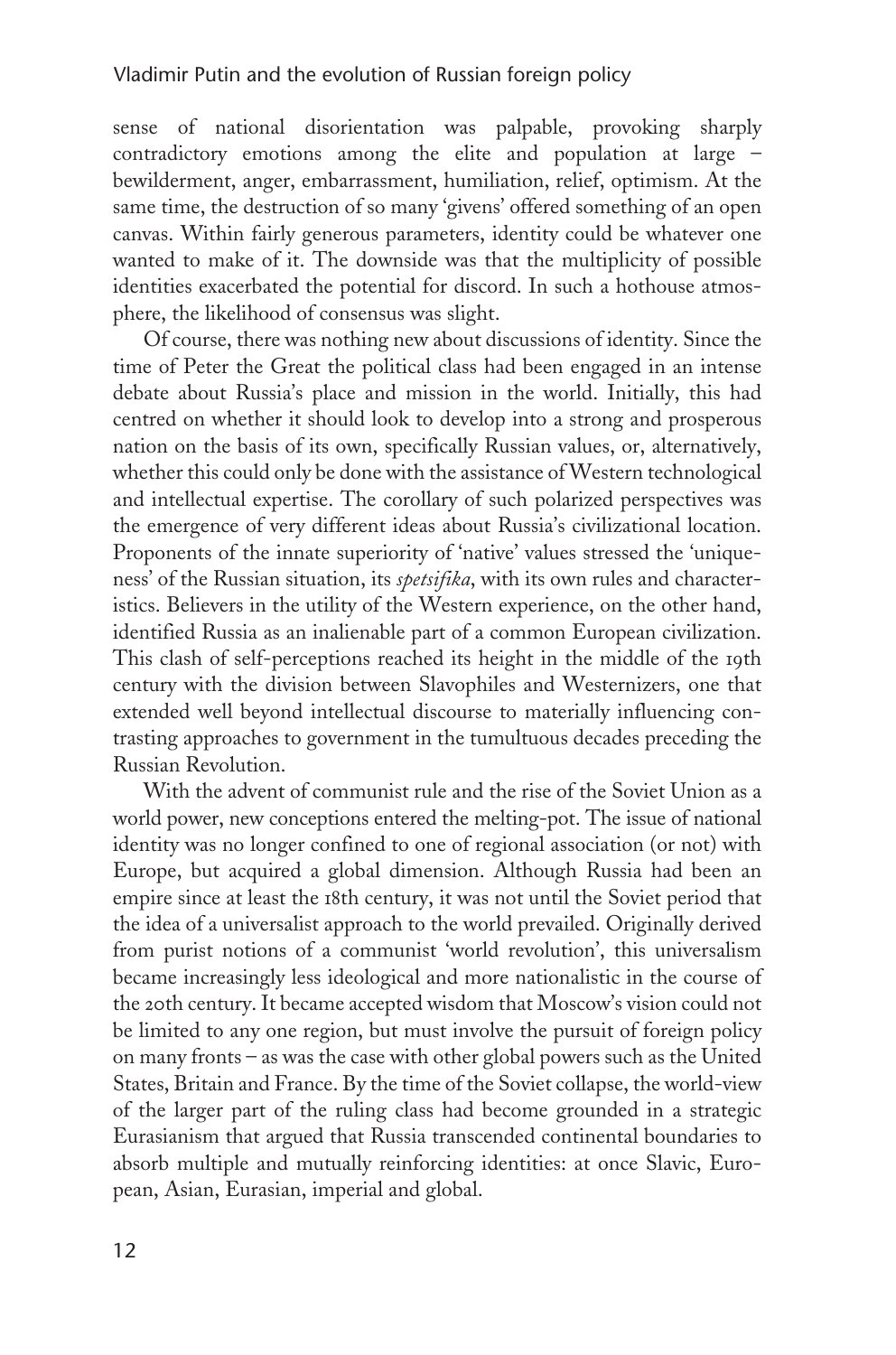Events in the post-Soviet decade undermined many of these 'truths', but did not destroy them. And it was unrealistic to expect that they could have done so. In the first place, the elite had been brought up with a globalist world-view, and to assume that Russian foreign policy would always be 'multi-vectored'.6 Given this had been the case for over half a century, it was asking a lot for it to jettison this mindset out of hand. Second, the country's domestic and international decline had been so precipitous that there was a natural tendency to deny reality. Instinctively, the political class felt the need to cling on to something. Even if most people understood that the bipolar world had disappeared for good, they were unwilling to accept that Russia had, virtually overnight, been relegated to the ranks of just another regional power. As a result, what became known as *derzhavnost* ('great power-ness') – based on the assumption that Russia had been, was and would always be a 'great power' (*velikaya derzhava*) – emerged as one of the most popular foreign policy ideologies of the Yeltsin period. In keeping with this belief, it followed that Russia was, in spite of any 'temporary difficulties',7 a transcontinental entity: neither exclusively Slavic, European or Asian, but Eurasian and global. This mindset was reinforced by a powerful imperial syndrome. The disintegration of the Soviet empire into 15 sovereign republics provoked an elite reaction similar to that engendered by the decline of Russia's international position more generally: an upsetting actual state of affairs was 'counterbalanced' by a refusal to believe that all had been lost. Although this imperial syndrome did not envisage the physical recovery of lost lands, it manifested itself in an enduring conviction that the former Soviet Union (FSU) remained part of Moscow's 'sphere of influence'.

At the same time, the Yeltsin administration attempted to convert a negative – Russia's fall from strategic eminence – into a positive through close engagement with the West. Convinced that the fate of the country and the regime itself depended on Western political and economic support, it sought to present Russia in a cooperative light as a vital strategic partner of the West and, more broadly, as a constructive member of the international community, partaking in common values and interests. In this way, a redefined Russia would retain its status and influence as a great power, but on an altogether different basis. In place of the fear that had underpinned the international 'respect' of the past, a new attitude towards it would arise, welcoming its like-mindedness and positive contribution to resolving a range of global problems. Nevertheless, for many so-called 'liberals' or Westernizers the ultimate goal differed little from that of the *derzhavniki* and quasiimperialists. Russia would remain a great power, one way or another, and other countries, including the most powerful, should continue to treat it as such.<sup>8</sup>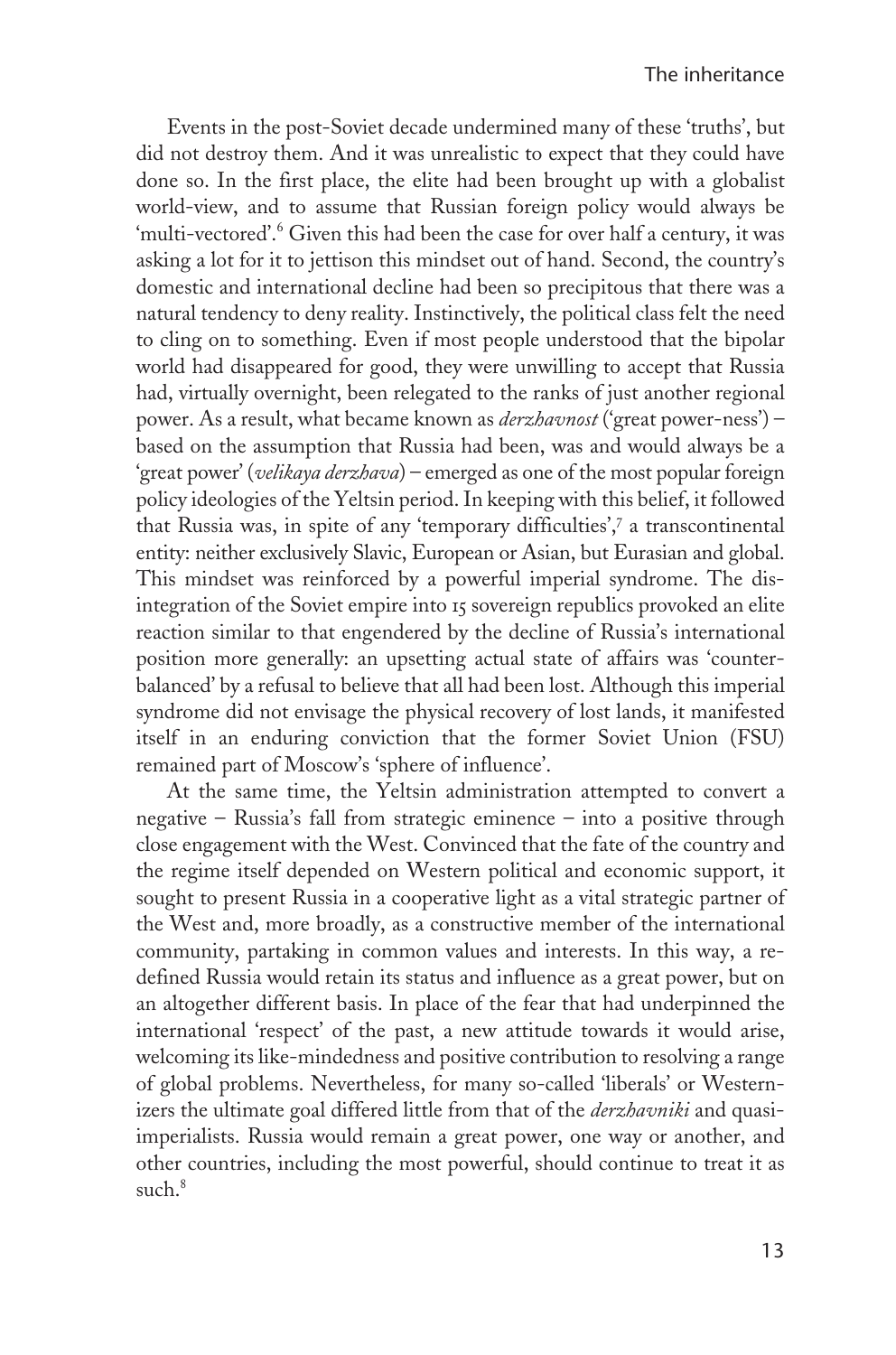#### Vladimir Putin and the evolution of Russian foreign policy

The problem, however, was that during the 1990s the gap between Russian expectations – of all ideological types – and realities widened at an alarming rate. It soon became clear that other powers, foremost among them the United States, would not accord Moscow the status and role it felt it deserved. World leaders regularly pronounced on Russia's importance in global affairs, but in practice the latter's concerns were seen to count for little. Early hopes of a post-Cold War bipolar condominium with America were exposed as far-fetched, and the limits of Russia's influence soon became evident – in the Balkans, over NATO enlargement, in the Middle East, and even in its supposed backyard, the FSU.

The Yeltsin administration responded to these setbacks in increasingly desperate and angry fashion. It complained bitterly about its marginalization from international decision-making and the West's failure to consult,<sup>9</sup> and insisted that Russia remained a great power that would not sit idly by while others ignored its interests. However, its dependence on Western assistance and its inability to influence proceedings meant that such claims were not credible, and the disjunction between rhetoric and reality assumed embarrassing proportions. Abroad, Yeltsin's Russia acquired the reputation of a hasbeen with a negative, anachronistic attitude towards the world, while at home an increasing band of critics found plentiful ammunition to support their accusations of administration incompetence and impotence. Advocates of a liberal foreign policy agenda lamented the inconstancy in Moscow's approach towards the West, one that seemed to fluctuate randomly between cooperation and confrontation. Others spoke instead of 'national humiliation', demanded that the government pursue a more geographically 'balanced' approach based on the resolute defence of Russia's 'national interests', and called for the adoption of 'counter-measures' against 'hostile' Western actions such as the eastwards expansion of NATO.<sup>10</sup>

In a fraught political atmosphere, the civilizational dimension acted to fuel already powerful animosities over policy. For many, pursuit of the liberal foreign policy agenda signalled not only a belief in the utility of, say, accession to international economic and financial institutions, but also a wider commitment to a particular choice of identity – Russia as an intrinsic part of European, that is Western, civilization. Conversely, regime attempts to 'diversify' Moscow's foreign policy approach – a commendable strategy in itself – were motivated by more than a desire to finalize the 4,000 km common border with China or stabilize the security environment in Northeast Asia. The 'strategic partnership' with Beijing was, for key figures in the Yeltsin administration, primarily important in order to 'counterbalance' American 'hegemonism' and thereby ensure a greater status and influence for Moscow than would have been possible had it tried to achieve this on its own. Foreign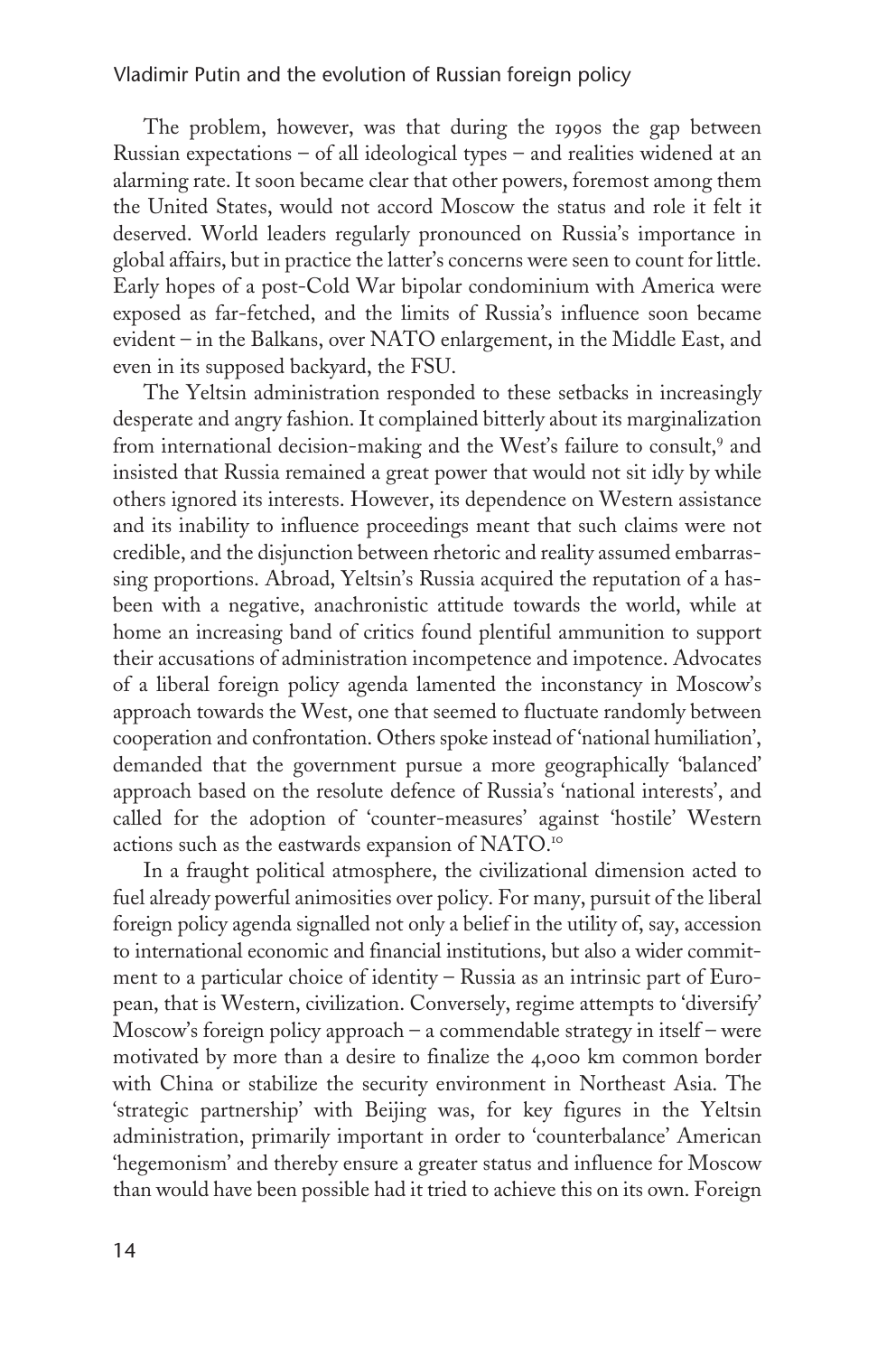Minister Primakov, the architect of a 'multipolar' foreign policy under Yeltsin, was clear about its essential rationale: only in this way would Russia receive its due as a Eurasian, global power, and be able to protect its strategic and other interests.<sup> $\text{II}$ </sup> At a more subliminal level, the anti-Westernism prevalent in some circles extended to a wider, quasi-philosophical rejection of Western values in favour of the 'Russian way' – a recast version of the 19thcentury Slavophile-Westernizer debate, only this time in a more volatile domestic and external environment.

The existence of conflicting conceptions of national identity and purpose made for incoherence and disarray. By a cruel trick of fate, the country of multiple identities appeared to metamorphose into a nation of no particular identity: not European, nor Asian, nor even Eurasian, and certainly not global; equally, not empire, nor great power, nor normal nation-state. The mixture of frustration, resentment, and feelings of dependency translated into a wildly erratic approach to Russia's foreign relations. In contrast to the Soviet era when the issue of identity had supplied a focal point for consensus, under Yeltsin it acted in precisely the opposite way, exacerbating and 'legitimizing' bitter rivalries. It seemed that the only point of agreement was that Russia's niche in the post-Cold War world remained as distant as ever.

This, then, was the conundrum facing Putin on his accession: how to transform the discussion of identity into a unifying force in society, while ensuring a plausible concordance between ambitious self-perceptions and uncomfortable realities. It is a tribute to his political skills, as well as good luck, that he has managed to achieve a balance between what, on the face of things, are incompatible objectives. A number of societal and personal factors have contributed to this turnaround. The first was the exhaustion of the political class at the end of the 1990s. Somewhat analogous to the situation in the West where a growing Russia-fatigue became evident, the ups and downs in the domestic struggles of the time took a heavy toll on its protagonists. By the end of the decade, many in the political elite were looking for a respite during which they might hope to consolidate their gains or lick their wounds. In the circumstances, few saw much mileage in pursuing the ideological and civilizational arguments that had been such a feature of the Yeltsin era. Relatedly, the retirement of a figure on which so much political spite had been concentrated removed, almost at a stroke, much of the intensity surrounding Russia's present and future identity. Depersonalization of the debate brought with it a large degree of neutralization.

That said, these trumps could have been jeopardized by a successor with a different character and background. For example, it is probable that had Yevgenii Primakov succeeded Yeltsin – as seemed likely in the autumn of 1999 – then the debate over civilizational choice would have been reinvigorated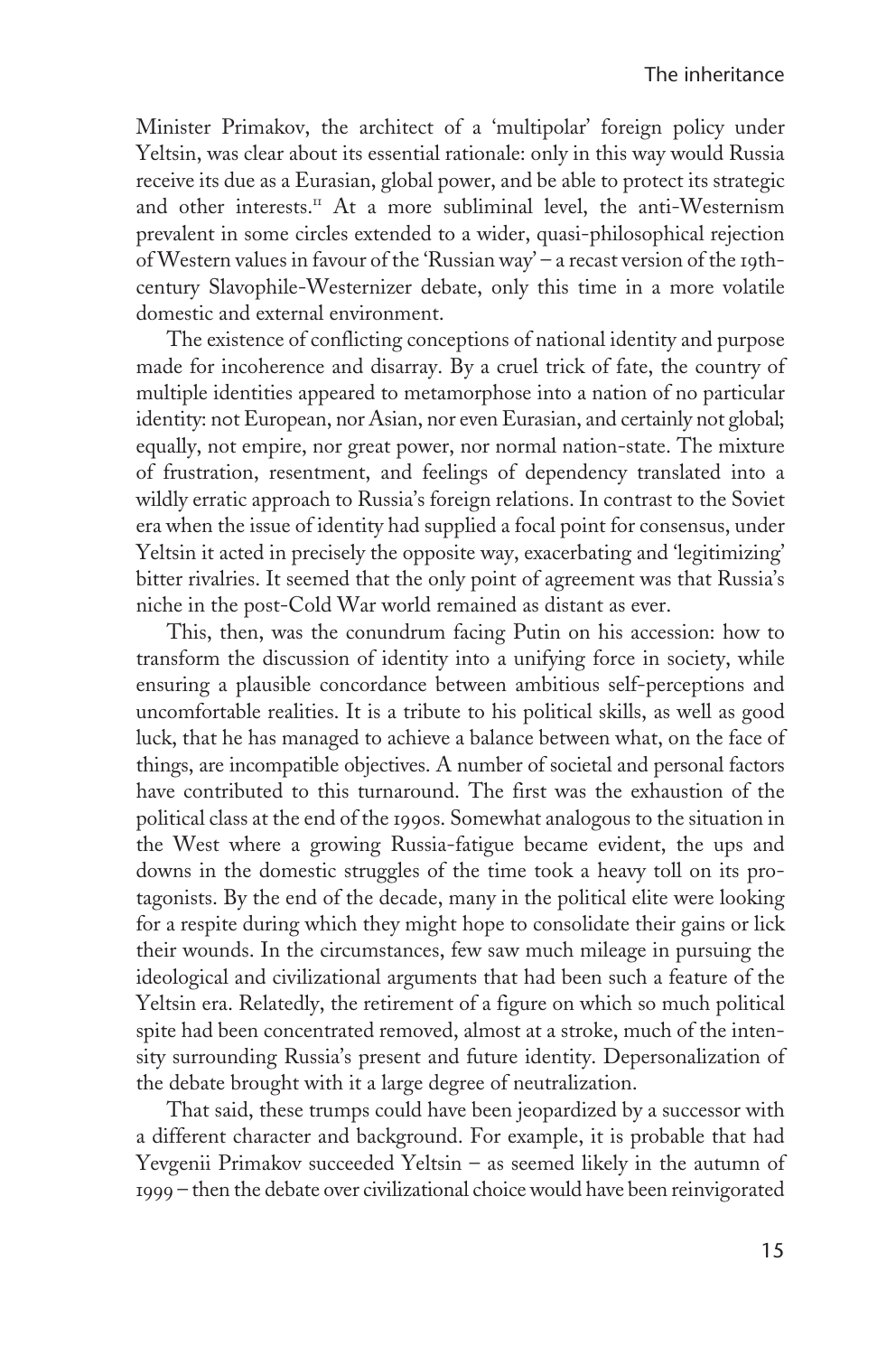with predictable results. Putin's somewhat anonymous background, referred to earlier, was crucial in this respect because it allowed him to begin with a fairly clean slate. Moreover, such history as he did possess was nicely balanced in terms of appealing to a wide spectrum of political opinion. He had impeccable European (or Westernizing) credentials from having served as Anatolii Sobchak's deputy in a liberal St Petersburg city hall. At the same time, as a career KGB officer he could hardly be accused of being soft on the West, especially given that he had returned to the security apparatus after his St Petersburg period. In short, Putin could appeal to very contrasting perceptions of Russian identity – and be credible. To an extent unimaginable in the case of Yeltsin, assuming the latter had been so inclined, he had the opportunity to develop a synthesized vision of Russia's place and role in the world, incorporating elements from different ideological strands. And, in doing so, he could in some measure restore the consensus on such questions not witnessed since the Soviet period.

From the outset, Putin demonstrated a healthy appreciation of his position – something for which his education and bureaucratic training had prepared him well. It is a curiosity of 20th-century Russian history that the security apparatus has, from time to time, supplied leaders of reformist bent. Felix Dzerzhinsky, the head of the original Soviet secret service, the Cheka, was one of the most prominent figures in the New Economic Policy (NEP) under Lenin, while much later Yurii Andropov, head of the KGB for 15 years and infamous for his role as Soviet Ambassador in Budapest during the crushing of the 1956 Hungarian uprising, embarked as General Secretary on decentralizing and liberalizing economic reforms while smoothing the way for Gorbachev's political ascent.<sup>12</sup>

Putin, with his mixture of semi-authoritarian and reformist urges, is far from unrepresentative of his security and intelligence milieu. On the one hand, he was brought up in a strong spirit of law and order, and of patriotism and conviction in his country's essential 'greatness'. On the other hand, he enjoyed good access, by Soviet standards, to the outside world. As an external intelligence officer, and particularly while serving in East Germany in a dynamic period (1985–90), he could hardly avoid noticing the widening economic, technological and strategic gap with the West, and drawing appropriate conclusions. Unlike someone from the military establishment – a much more closed part of society – or his contemporaries climbing their way up the Soviet Communist Party hierarchy, he developed a first-hand appreciation of the growing disjunction between the virtual world of communist mythology and the grim realities of Soviet life and the nation's declining capabilities.13 This inculcated in him a belief in the need for managed change, a middle way between the systemic complacency and graft of the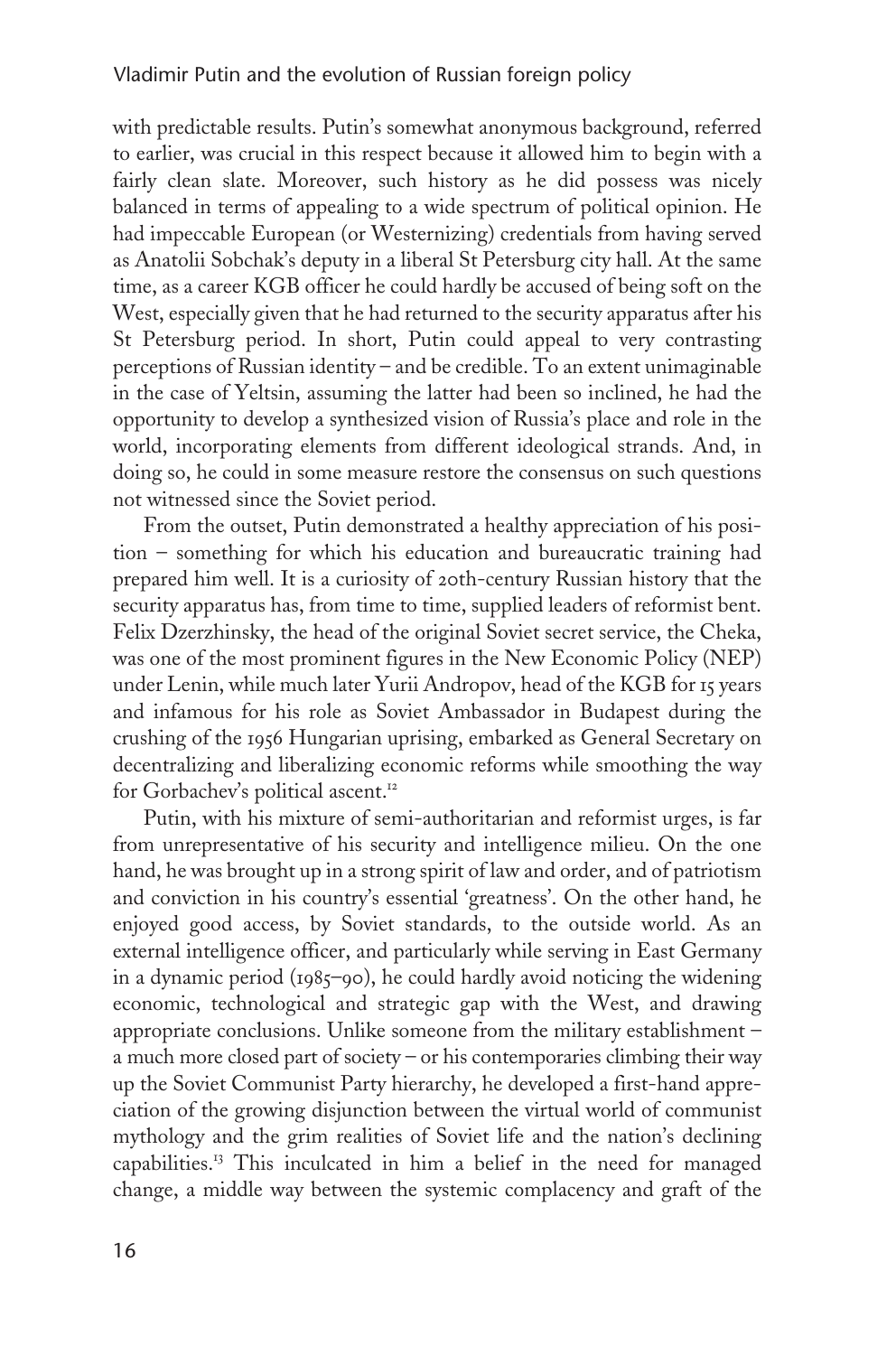Brezhnev-generation *nomenklatura* (or elite) and the anarchy of the late Gorbachev and Yeltsin years. Translated in terms of identity, this meant absorbing many of the lessons of the Western experience – including that a sound economic foundation is a prerequisite of military power and international influence – while remaining sceptical about many of its underpinning values.14 This dichotomy appears to have been reinforced by the triumphs and reversals of his St Petersburg government experience. For a time, he breathed the heady air of a reformist city administration, one strongly committed to engagement with the West. But by 1996 corruption scandals surrounding Sobchak and the latter's defeat in the mayoral elections reinforced Putin's dislike of the Moscow-based special interests so closely associated with a freewheeling pro-Westernism.

It is largely in response to this mix of political circumstances and personal inclinations that Putin has embraced virtually every conceivable type of national identity, but in flexible and undogmatic fashion. He has been especially careful to apply identity according to context and moment. Having early on announced his conviction that Russia was first and foremost a European nation,<sup>15</sup> Putin has proceeded to reiterate this during his frequent trips to Europe as well as more generally in discussions on European security and economic integration. So convincing has this 'pro-European' campaign been that many commentators have argued that the principal feature of his conduct of foreign policy is its Eurocentrism, in contrast to the Americacentrism of his predecessor. But Putin has also been very successful in tapping into other conceptions of national identity. For example, Moscow's approach to the FSU is far more activist these days: the number of bilateral and multilateral meetings with regional leaders has multiplied, while the content of these interactions is more focused and productive than before. Putin has assuaged those in Russia resentful of the independence (and 'ingratitude') of the former Soviet republics, yet has refrained for the most part from quasi-imperialist ventures that might lose valuable support from liberals at home and in the West.16 Globally, he has largely eschewed the tendentious rhetoric of 'multipolarity' while pursuing a more 'multi-vectored' foreign policy in practice. For all his alleged Eurocentrism, it has been Putin who has concluded friendship and cooperation agreements with China and North Korea, given new impetus to relations with India, and increased Russian involvement in Asia-Pacific regional structures such as APEC (Asia-Pacific Economic Cooperation), the ARF (the ASEAN Regional Forum) and the Shanghai Cooperation Organization (SCO).

As a result of this multifaceted approach, he has managed to restore credibility to Russia's international position – and mostly in a non-threatening way. He does not go on interminably about its 'rights' as a 'great power', and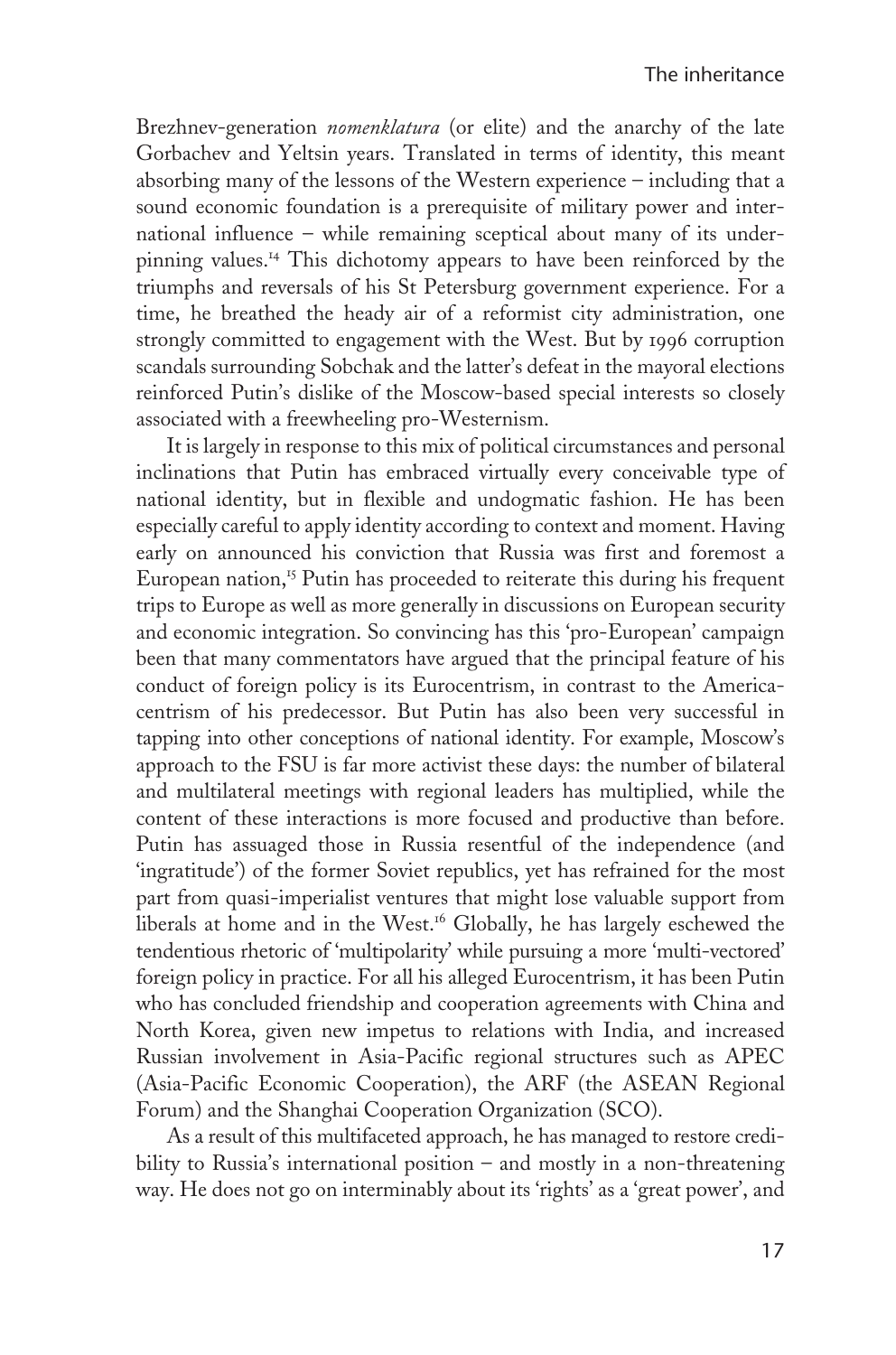#### <span id="page-29-0"></span>Vladimir Putin and the evolution of Russian foreign policy

he rarely complains when the West is seen to pursue policies hostile to Russian interests. In this connection, his calm reaction to Washington's decision to withdraw from the 1972 Anti-Ballistic Missile Defense (ABM) Treaty was instructive. Describing the decision as a 'mistake', he noted nevertheless that the government had been prepared for this eventuality and that, in any case, American plans to develop a ballistic missile defence system did not threaten Russia's power of deterrence.<sup>17</sup> By avoiding overly committal language about Russian 'greatness', Putin has relieved much of the pressure on the administration to demonstrate this on the ground. Expectations all round have been lowered, with Moscow working instead to realize more accessible goals. The guiding principle of a deliberate policy in expectation management has been that it is better to aim (relatively) low and achieve, than reach for the sky and miss by a mile – as was often the case under Yeltsin. None of this is to suggest that a consensus over national identity has emerged, but at least the issue is no longer one that is tearing the elite apart. Many Russians continue to harbour strong anti-Western sentiments, but these days talk of government impotence and 'national humiliation' is sporadic and half-hearted.

#### **The political context**

It is a truism that foreign policy in any country cannot be viewed outside its domestic political context. However, in few countries has the fusion between the two been so intimate as in post-Soviet Russia. In the 1990s the conduct of Russia's international relations often became a mere extension of the domestic struggle, with the competition for power between the executive and the legislature creating a highly fractious setting for the foreign policy debate. The Dumas of that era, dominated by the Communists and their allies, took every opportunity to undermine a president who stood for everything they abhorred – and who reciprocated their hate cordially. In such a hostile climate there was no prospect of a foreign policy consensus, even on issues, like  $STAT$ -2 ratification, where there was little substantive disagreement.<sup>18</sup> Contrary to conventional wisdom, Russian foreign policy became increasingly politicized, as the President's personal fortunes became inextricably entwined with Western assistance and a so-called pro-Western line. The perception grew that the management of Moscow's relations with the outside world was directed not to the service of wider societal goals such as democratization, the transition to a market economy and the development of a civil society, but to narrow political ends, namely the preservation of the Yeltsin regime. As a consequence, many in the elite came to view the West as an accomplice in the domestic struggle, instead of as a partner in post-Cold War international security cooperation.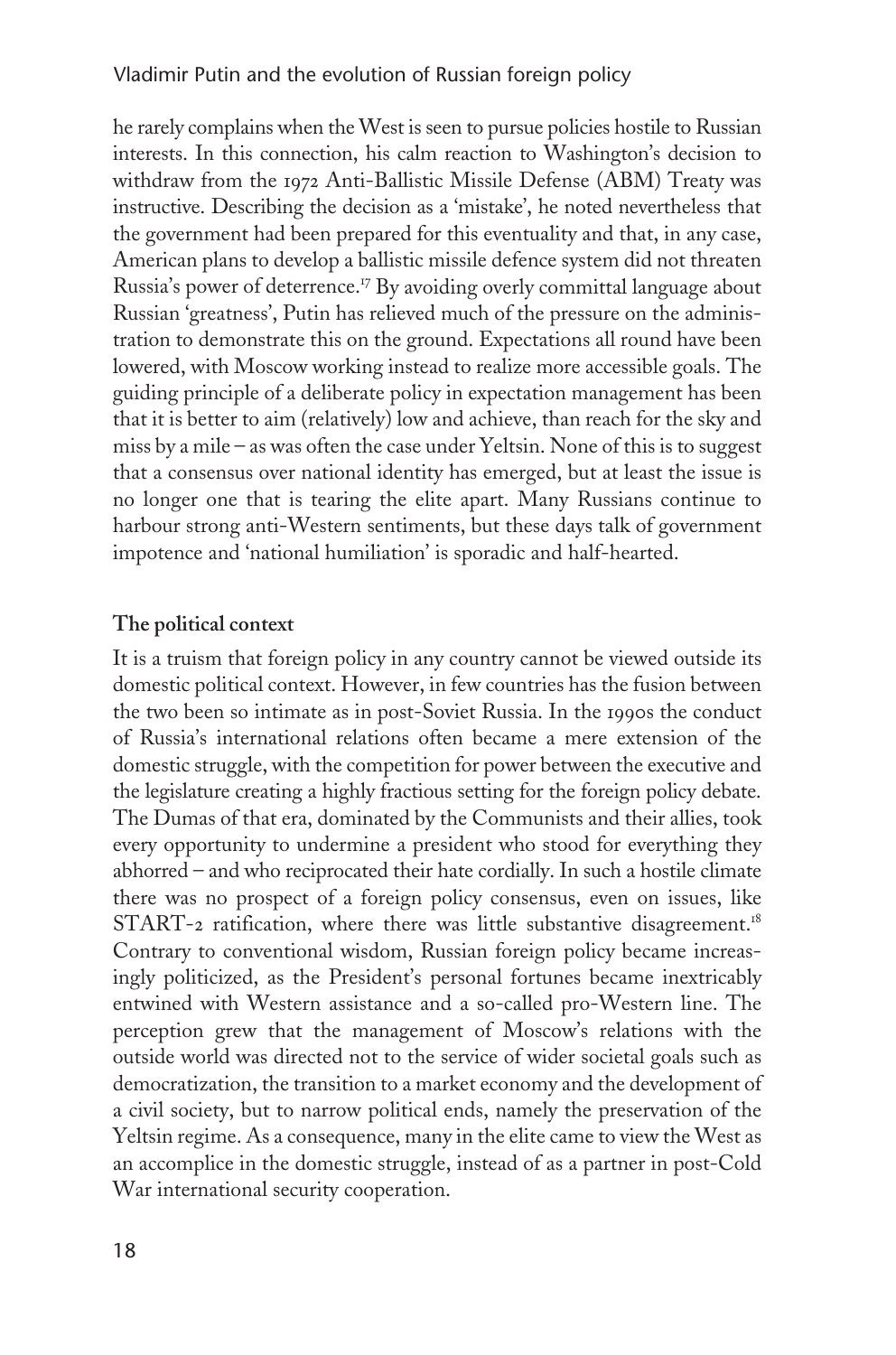The presence of such a backdrop affected foreign policy-making in several ways. First, the public became more engaged in the debate over foreign policy as a result of the democratization that began in the later Gorbachev period. This participation, though indirect, influenced the presentation and dynamics of policy-making. Popular attention may have focused overwhelmingly on domestic issues such as falling living standards, but the overall climate of uncertainty – accentuated at election time – could not help but constrain the conduct of external relations as well. Typically, the administration's response to pressure, real or imagined, was to revert to a conservative and often demagogic approach that highlighted themes such as Russia's 'great power' status, the pursuit of a 'national interests' foreign policy, and criticisms of Western actions. On a more tangible level, electoral setbacks arising from domestic dissatisfaction had adverse consequences for the liberalization of foreign policy. For example, the outcomes of the 1993 and 1995 Duma elections led to the discrediting and removal of the reformist politicians who might have spearheaded a more imaginative response to the challenges of, say, NATO enlargement and conflict resolution in the Balkans. It was indicative of the administration's risk-averse mentality that Yeltsin should have reacted to communist and nationalist gains in the 1995 elections by appointing the 'centrist' Yevgenii Primakov in a (successful) attempt to eliminate foreign policy as an issue in the 1996 presidential campaign.<sup>19</sup>

More generally, the uncertainty of the times undermined Yeltsin's already weak resolve to pursue a consistent external line of any kind. A regime with greater political self-confidence might have been able to insulate foreign policy from the periodic domestic crises that afflict most governments. In post-Soviet Russia, however, the fragmentation of political life and the inability of any single group or sectional interest, including the presidency, to dominate for long militated against the development, let alone implementation, of policy. The situation was aggravated by Yeltsin's penchant for playing off various interests (including within government) against one another – a tactic born of deep personal and political insecurity. At the broad conceptual level, the combination of anarchy and petty politicking resulted in a foreign policy that equivocated between a fragile pro-Westernism and a competitive vision of multipolarity. Meanwhile, on specific issues such as NATO enlargement, conflict resolution in the Balkans and the strategic disarmament agenda (e.g., START-2 ratification), Moscow oscillated between accommodation and confrontation. Throughout this confusion, however, one message emerged clearly: the vulnerability and incapacity of the Yeltsin administration. Few were fooled by the old ruse of 'compensating' for policy weakness and failure at home with an assertive attitude in external relations. On the contrary, the resultant erratic swings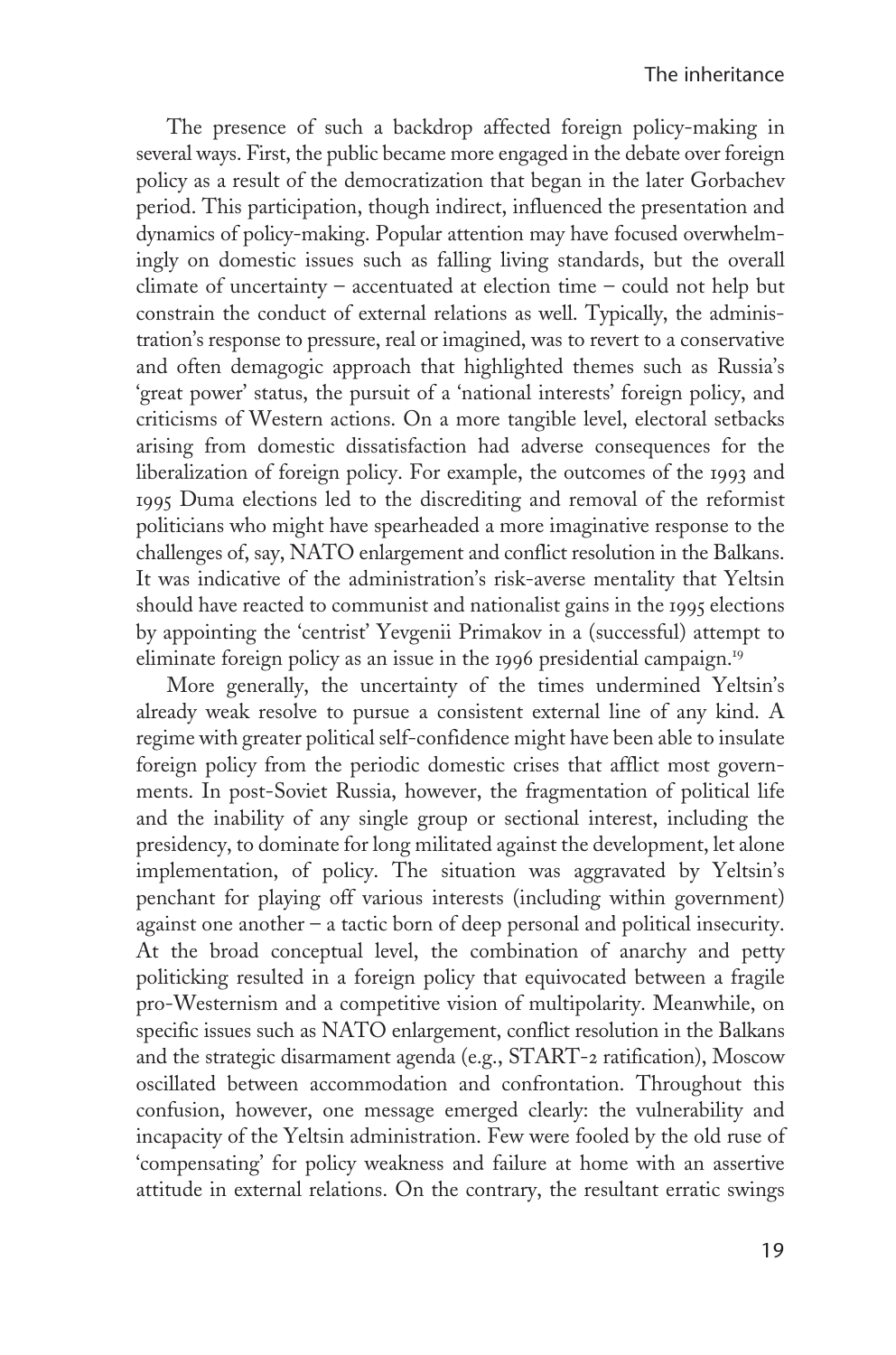only reinforced the general impression of aimlessness and chaos in domestic and foreign policy alike.

Putin's task, then, was a multiple one. First, it was vital to depoliticize the conduct of foreign policy by minimizing its instrumental, party political, aspects. And this required achieving some kind of broader political and societal consensus that might allow issues to be considered on their own merits. Second, he needed to turn the democratization of post-Soviet society to his advantage by enlisting it in support of the government's line. Appealing to the public and not just to the elite was important in ensuring a more reliable base for the conduct of foreign affairs. In this way, even if matters did not always unfold ideally, he would be less vulnerable to the influence and/or pressure of special interests. Third, it was essential to provide discipline and constancy in leadership, but without uniting opposition from quarters either fearful or resentful of the power of a resurgent presidency – in other words, to convey the impression at once of strength *and* collegiality. This meant coopting diverse political interests by giving them a stake in either selected aspects of external policy and/or in the overall outcome, for example, the image of a self-confident Russia able once again to play the part of a serious global actor.

As with the representation of identity, Putin has been very successful in achieving his aims. It is true that he began with some undoubted political advantages: the freshness of his face and reputation; the public's desire for order and predictability in government; his close association with the successful early stages of the second post-Soviet Chechen war. But Putin has also been determined and skilful enough to make the best of his luck. Most importantly, he has gone out of his way to be politically welcoming. The comparative colourlessness of the current domestic environment in Russia is a tribute principally to his skills of alliance-building. He has come to dominate the political class through stealth and guile, in not dissimilar fashion to Stalin who in the 1920s was able to split his potential rivals by playing on their mutual suspicions while, initially at least, appearing inoffensive.20 At the same time, Putin has seized on the popular desire for order and 'legality' to secure a wider legitimacy and freedom of manoeuvre. In this connection, his personal animosity towards the financial-industrial interest groups that shaped political proceedings under Yeltsin and the hatred of the public towards the same have coincided nicely. Finally, he has been able to demonstrate that increased central (or 'statist') control translates into dividends for many different constituencies: for supporters of a liberal foreign policy agenda, it offers the promise of increased security and economic integration with the West; for quasi-imperialists, an activist approach in the FSU; and for everyone, an increasingly plausible projection of Russia as a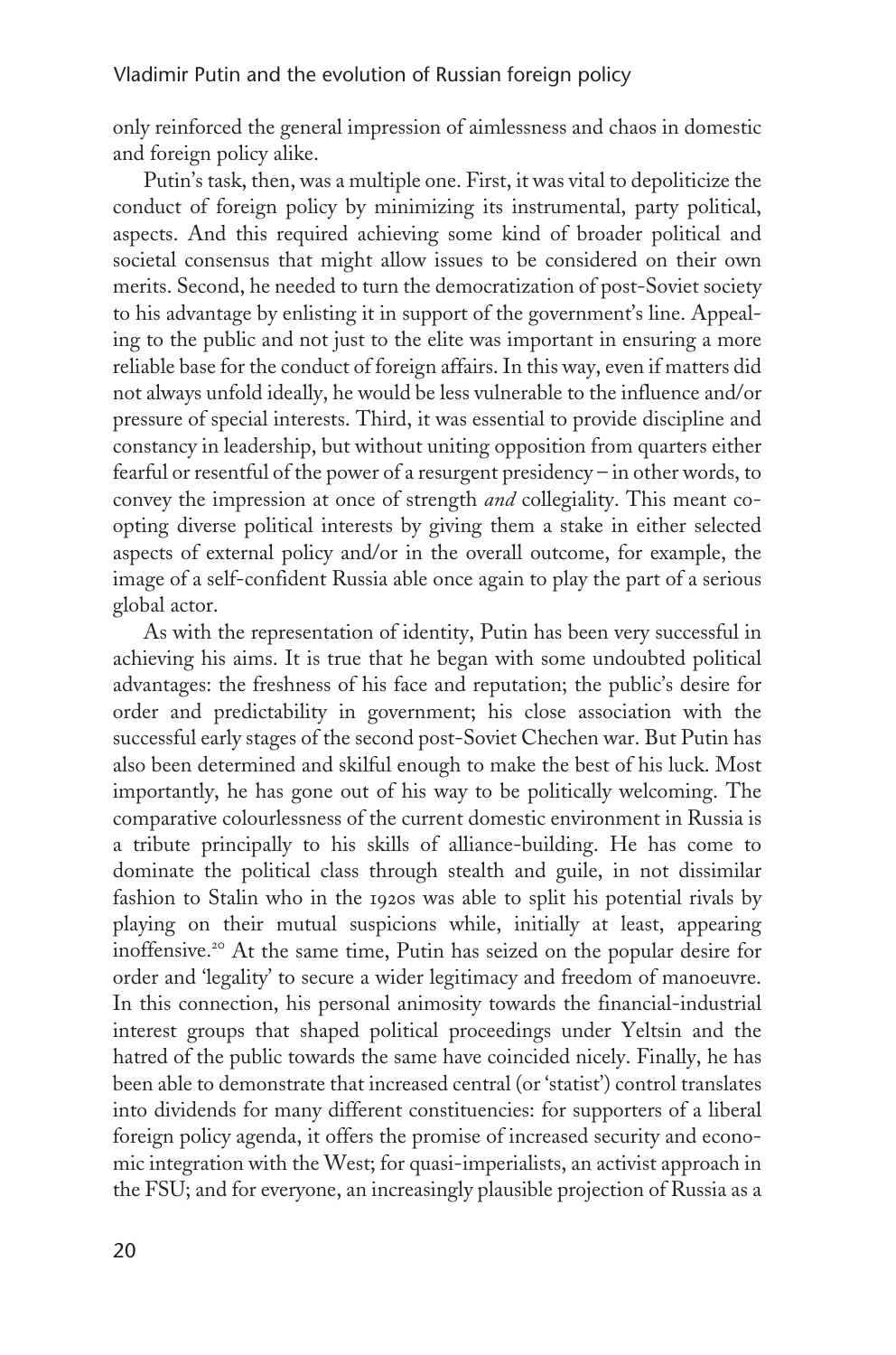<span id="page-32-0"></span>major player in international affairs. In sum, the emergence of a more stable political context has become the closest thing to a positive-sum game in the post-Soviet period. Certain individuals and group interests may not win as big as they did under Yeltsin, but only the most recalcitrant, outspoken or unpopular actually lose out. Taking into account the natural cravenness and venality of the political elite, this ensures the Putin regime a significant safety margin if and when things go wrong in Russia's external relations. Just as critically, it provides the regime with the political space to take longer-term decisions about strategic orientation.

#### **The institutional context**

One of the most striking characteristics of post-Soviet foreign policy has been the proliferation of individual and institutional actors. In Soviet times, the duopoly of the Ministry of Foreign Affairs (MFA) and Communist Party Central Committee had supplied a stable if unimaginative basis for decision-making. But with the end of the USSR, and the accompanying democratization and marketization of society, these institutional certainties evaporated. Although the end of Party control meant that in nominal terms the primacy of the Foreign Ministry was now unchallenged, in practice the reverse was true. It appeared that anyone could, if they wished, play some part in foreign policy. And they were certainly not averse to seizing the opportunity. In much the same way that sectional groups exploited the chaos of domestic political and economic transition to promote their private interests, so they sought to do the same in the sphere of external affairs. Over the course of the decade, the number of foreign policy actors grew steadily, as did the range of competing policy agendas. Even within government, the MFA found itself regularly contradicted or, worse still, ignored by other ministries and agencies. Among the most persistent of these 'offenders' were the Ministry of Defence (MOD), the Ministry of Atomic Energy (MINA-TOM), the Ministry of Economic Development and Trade (MEDT), and the Presidential Administration apparatus (the foreign policy adviser, the Security Council). And although these bureaucratic actors involved themselves only selectively – the MOD in policy towards the FSU and the Balkans, MINATOM in exports of dual technology to Iran, the Trade Ministry over Caspian Sea energy projects, the Presidential Administration in the relationship with Japan – the cumulative outcome was a comprehensive usurpation of the MFA's management of foreign policy. Furthermore, new interests entered the scene: the Duma with its four key external policy committees (international affairs, defence, geopolitics, security); the natural monopolies, in particular Gazprom and Lukoil; and the military-industrial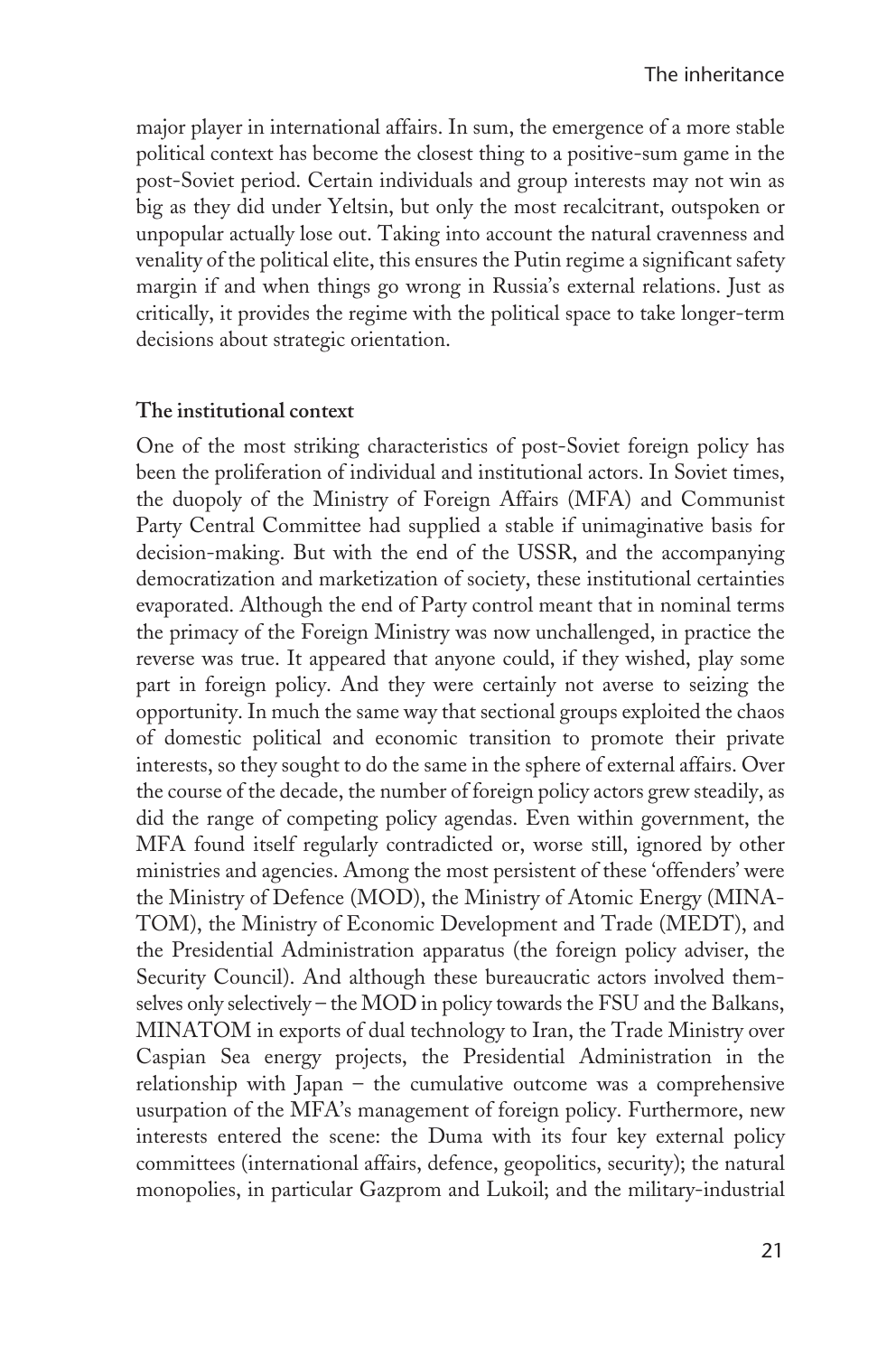#### Vladimir Putin and the evolution of Russian foreign policy

complex, represented most visibly by Rosvooruzhenie, the state arms export body.

More critical still than the diminution of the MFA's importance was that no clear successor emerged to take over its former coordinating role. Early hopes that the Security Council might do so were soon belied, while President Yeltsin himself was never able to make good on the official cliché that Russian foreign policy was 'presidential' in character. Instead, the conduct of external relations became characterized by a collective indiscipline. Various agencies failed to consult, bickered publicly, issued conflicting statements, and acted independently. Even on issues where there was substantial agreement in principle – the relationship with China, NATO enlargement, the alliance's military interventions over Bosnia and Kosovo – the Russian government was only rarely able to maintain a unified policy stance. This state of affairs worsened steadily during Yeltsin's second term (1996-9), with Kremlin 'control' being typified by wild lurches in policy. Increasingly, the President's failing health, his political gamesmanship and his growing indifference to policy detail conveyed the impression of the inmates running the asylum.

By the time Yeltsin retired, it seemed matters could scarcely deteriorate any further – an impression that proved to Putin's advantage. Just as public and elite alike craved a measure of political normality, so there was strong demand for a return to professionalism in governance in general, and in the conduct of foreign relations specifically. The image of a rudderless Russia was a disturbing one, while the disorder (*bezporyadok*) in decision-making was anathema to a generation that had long taken for granted that there would be one state foreign policy only. As a result, the need for some semblance of a coordinated, centralized approach to the outside world became ever more compelling, with even rival sectional interests seeking a greater predictability and continuity. A new president, one less partial to the politics of an antagonistic divide-and-rule, offered the prospect of restoring discipline – not so much as to threaten the power of special interests, but enough so that everyone would know where they stood.

Putin's administrative inexperience at the highest levels made his task here especially challenging. It was one thing for people to acknowledge the need for greater coordination and direction; quite another to accept the consequent constraints on their behaviour from a relative greenhorn. Despite the difficulties, however, Putin has been able to manage this delicate balancing act by attracting the support of vested interests, exploiting the popular mood to impose greater central control and, where necessary, coercing those unwilling to comply. Specifically, he has relied on a narrow but trusted circle of friends and former colleagues among his St Petersburg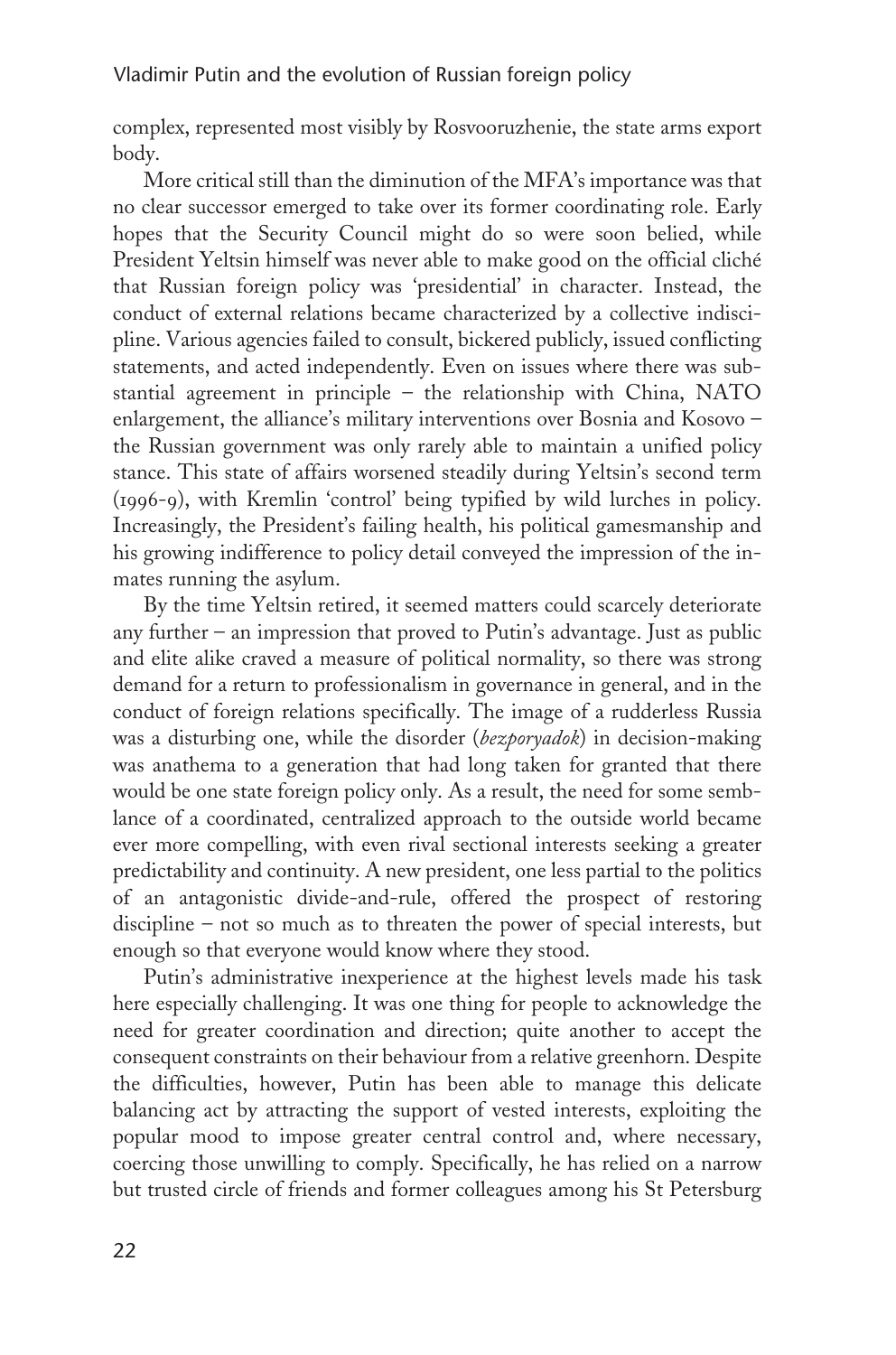<span id="page-34-0"></span>KGB and city hall connections, while also giving the old Yeltsin guard – such as Presidential Chief-of-Staff Alexander Voloshin, Foreign Minister Igor Ivanov, former Prime Minister Viktor Chernomyrdin – a stake in the new regime by retaining their services.

Meanwhile, the balance of power in two other key relationships has altered significantly. Putin's convincing popular mandate from the 1999 Duma and 2000 presidential elections has emasculated parliament's ability to materially influence (or obstruct) the Kremlin's conduct of foreign policy.<sup>21</sup> In addition, economic actors and instrumentalities are now beholden to the executive rather than the other way round. Although big business continues to influence the handling of the economic agenda (see Chapter 3), there is no doubt about who is master and who is subordinate. The harsh treatment meted out to tycoons Boris Berezovsky and Vladimir Gusinsky, and to regional governors such as former Vice-President Alexander Rutskoi, has had a chastening effect on the elite in general. While the fall of such highprofile figures had nothing to do with foreign policy as such,<sup>22</sup> the message is clear and applicable everywhere: toe the line or face the consequences. The new president's methods of consolidating his authority may have been undemonstrative for the most part, but they are no less effective for all that.

Finally, Putin has been able to maintain control over various foreign policy actors because of his capacity, noted in Chapter 1, to get across the detail of issues. This is not to subscribe to the popular myth of him as the allseeing and all-knowing leader. But there is ample evidence to indicate that he knows sufficient to make the risk of trying to defy or deceive him a foolish one. If the days of government ministries and agencies doing their own thing are not necessarily over, then at least they are now more inclined to observe the proprieties of government discipline.

#### **The foreign policy panorama**

The breath of fresh air represented by the public Putin might soon have dissipated had he been unable to point to some concrete foreign policy achievements. Here, he was fortunate in benefiting from the overwhelmingly negative perception of the Yeltsin administration's performance, where there appeared to be almost nothing positive to show for a decade of policy anarchy. 'direction' and vacillating attitudes towards the outside world. Across the political spectrum, from communists and nationalists to 'centrists' and liberals, there was a general consensus that Russia's international standing had hit rock bottom by the end of the 1990s, with the Kremlin's angry but wholly impotent response to the NATO military intervention over Kosovo confirming the magnitude of national decline. A brief survey of the state of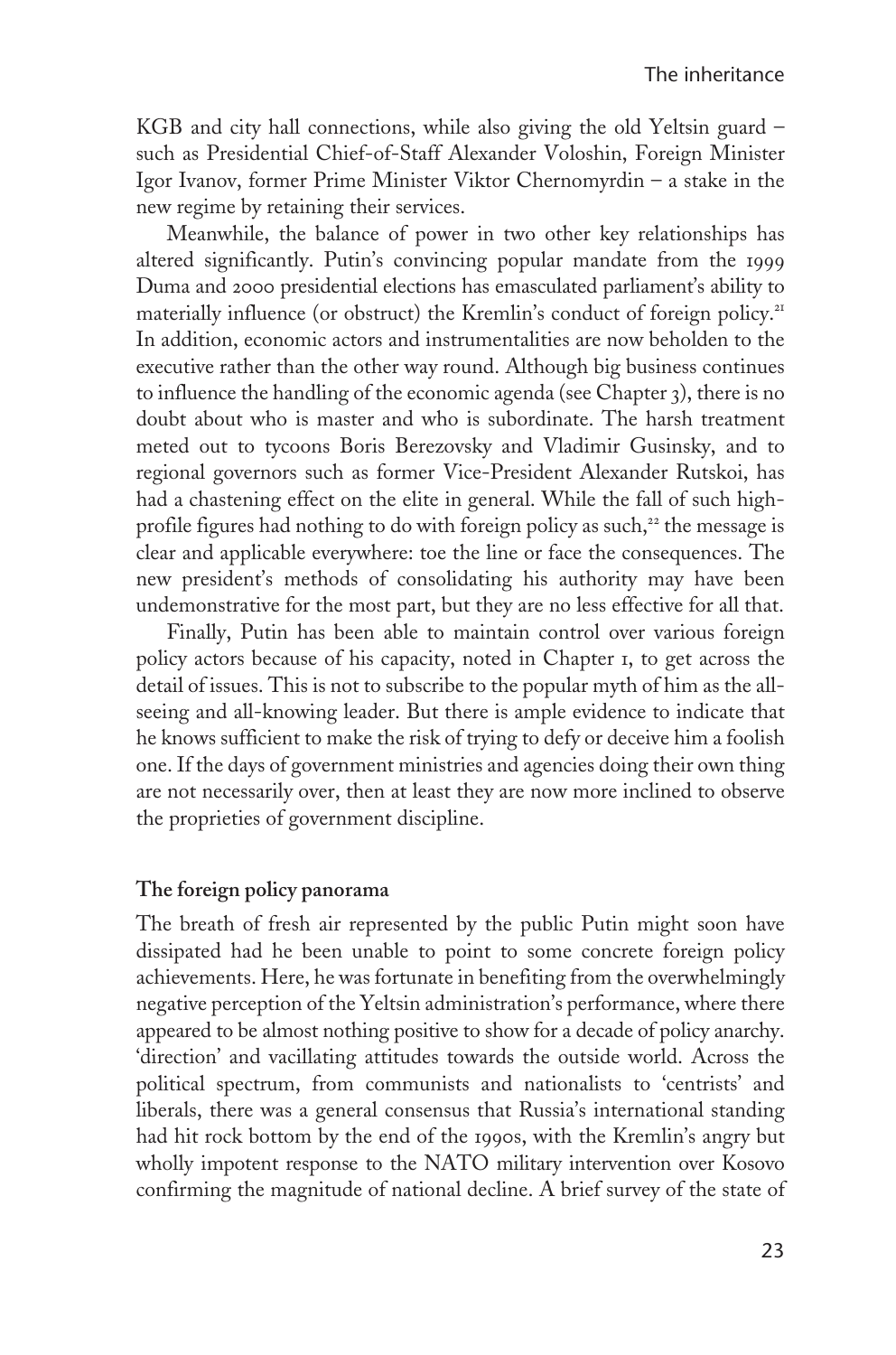Vladimir Putin and the evolution of Russian foreign policy

play in Moscow's principal areas of geographic and functional interest highlights the depth of the crisis.

#### *America*

The relationship with the United States was, at the outset of the post-Cold War era, intended to be the flagship of Russian foreign policy. Yeltsin (and Gorbachev before him) viewed Washington as Moscow's natural partner in the new international politics. The rivalry of the Cold War would give way to a cooperative bipolarity in which both sides would work together as guarantors of global security.<sup>23</sup> At the same time, Yeltsin looked to America to assist Russia's political, economic and social transformation, as well as consolidate his personal hold on power. To some extent this did occur, and the balance-sheet of Russia–USA relations was by no means as negative as many of its critics alleged.

Nevertheless, two facts are incontrovertible: (i) the level of actual achievement fell well short of initial hopes and expectations on both sides; and (ii) the atmosphere of the bilateral relationship was considerably worse at the end of the decade than it was at its beginning. In terms of specifics, too, the picture was grim. In the nuclear field, for example, the quarrel over American strategic missile defence plans (NMD/BMD) and the Russian failure to ratify the START-2 treaty overshadowed positive developments such as the Nunn-Lugar Cooperative Threat Reduction (CTR) program,<sup>24</sup> the 1992 signing of the START-2 agreement, and the denuclearization of Ukraine, Belarus and Kazakhstan. In conflict resolution, the Americandominated NATO operations against Slobodan Milosevic in 1999 and, earlier, in the Bosnian conflict were memorable for all the wrong reasons, while joint Russia–NATO peacekeeping operations in the Balkans were notable as much for disagreements over command-and-control issues as for the effectiveness of on-the-ground cooperation.<sup>25</sup>

More generally, the nominally 'equal partnership'<sup>26</sup> between the two former superpower rivals became almost absurdly unequal. And while the growing gap between the two was obviously unavoidable, this reality was never a comforting one. The Yeltsin administration seemed incapable of demonstrating any dividends from its relationship with Washington, or of obtaining a *quid pro quo* for inevitable 'losses' or concessions in certain areas. American economic and technological assistance was dismissed as inadequate at best, while the advice of Harvard economists was widely blamed for contributing to the country's socio-economic troubles. Post-Soviet Russia might have become more 'democratic' and 'progressive', but few viewed the benefits in a favourable light. Meanwhile, even liberal observers were fiercely critical of NATO enlargement, the Kosovo operation, American strategic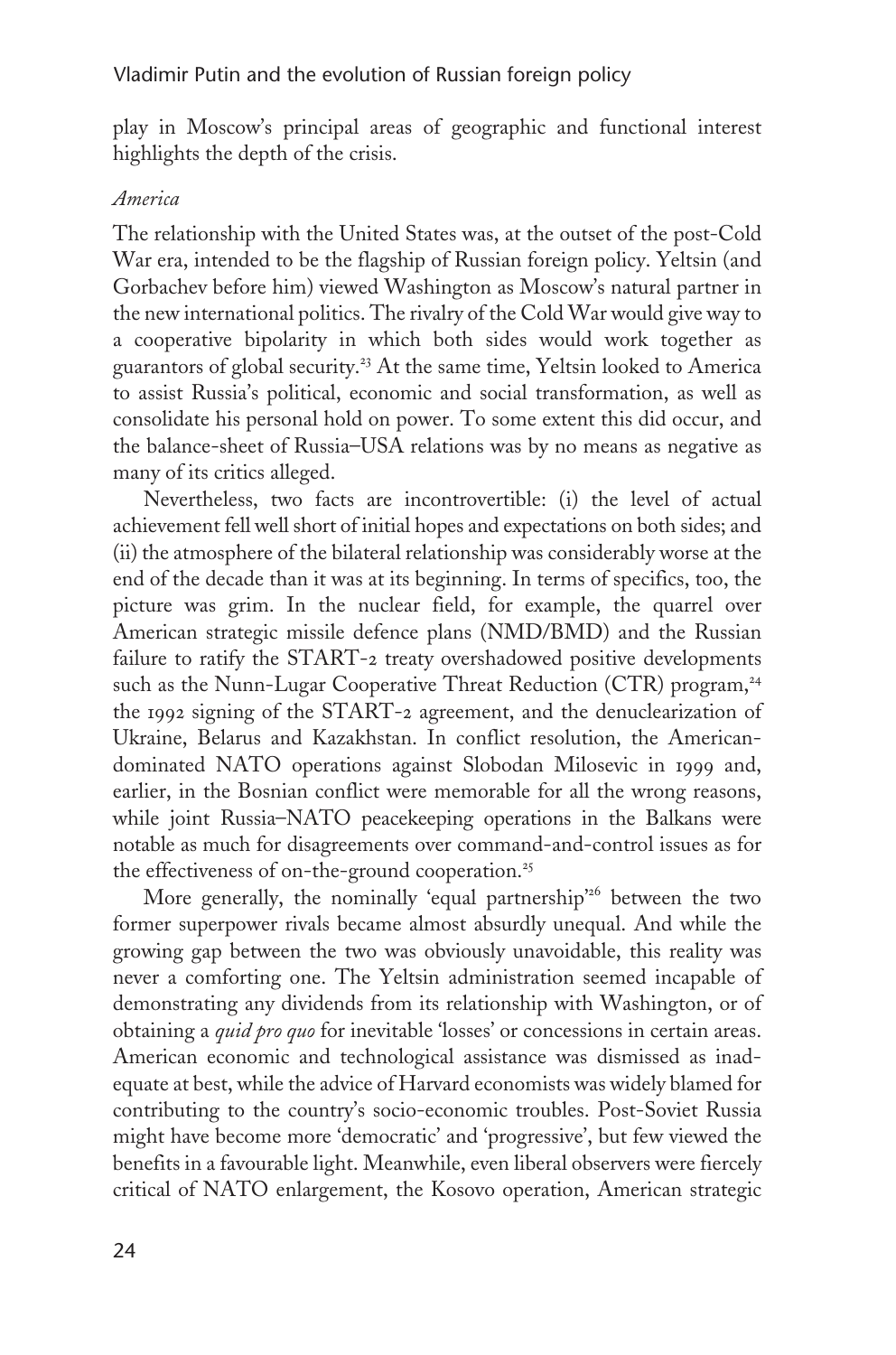missile defence and Washington's increasing engagement with the newly independent republics of the former Soviet Union.<sup>27</sup> If Russia seemed in many respects a 'failed state', then the Russia–USA relationship became the epitome of a 'failed relationship'.

## *Western Europe*

The verdict was not as drastic in the case of Moscow's interaction with Western European countries and institutions. But this was largely by default, a consequence of the essential Americacentrism of Russian foreign policy.<sup>28</sup> The comparatively minor status of Western Europe meant that, in a manner of speaking, there was less to actively dislike. But here too the scorecard read poorly. Far from making progress towards integration with Europe, Russia appeared more than ever to be a peripheral player, excluded from effective decision-making: neither strong enough to command respect, nor sufficiently like-minded to attract it. Although the picture was not all bad – as the growing volume of trade with the EU testified – there was not much to like either, with even achievements such as the 1997 Founding Act with NATO turning sour as its limitations were exposed by the Kosovo crisis.<sup>29</sup> In the end, the fundamental problem of the Yeltsin administration's European policy became one not so much of 'weakness' and inconstancy, as with the United States, but of neglect.

## *The former Soviet Union*

If the relationship with the United States was seen by many as the greatest foreign policy failure of the Yeltsin period, then Moscow's handling of affairs in the former Soviet space came a close second. Irrespective of political orientation, the elite were unanimous in condemning Russian policy – and with good reason. Moscow failed to develop relations with the FSU states on a post-imperial basis; integration through bilateral (the Russia–Belarus 'Union') and multilateral channels (the Commonwealth of Independent States – CIS) was more nominal than real, with security and especially economic interaction falling away drastically;<sup>30</sup> and Moscow regularly upset the former republics by accusing them of mistreating the Russian diaspora, while doing nothing to support the latter.<sup>31</sup> Ironically, the one success in relation to the FSU – the fact that the extent and intensity of armed conflict in the region turned out to be less than many had originally feared – was more a product of default than of design. Indeed, the cases of Abkhazia, South Ossetia and Transdniestria suggested that Russian political and military involvement often fuelled rather than alleviated conflict. As in many other areas of foreign policy, the approach of the Yeltsin administration towards the FSU turned out to be neither one thing nor the other, with the inevitable outcome being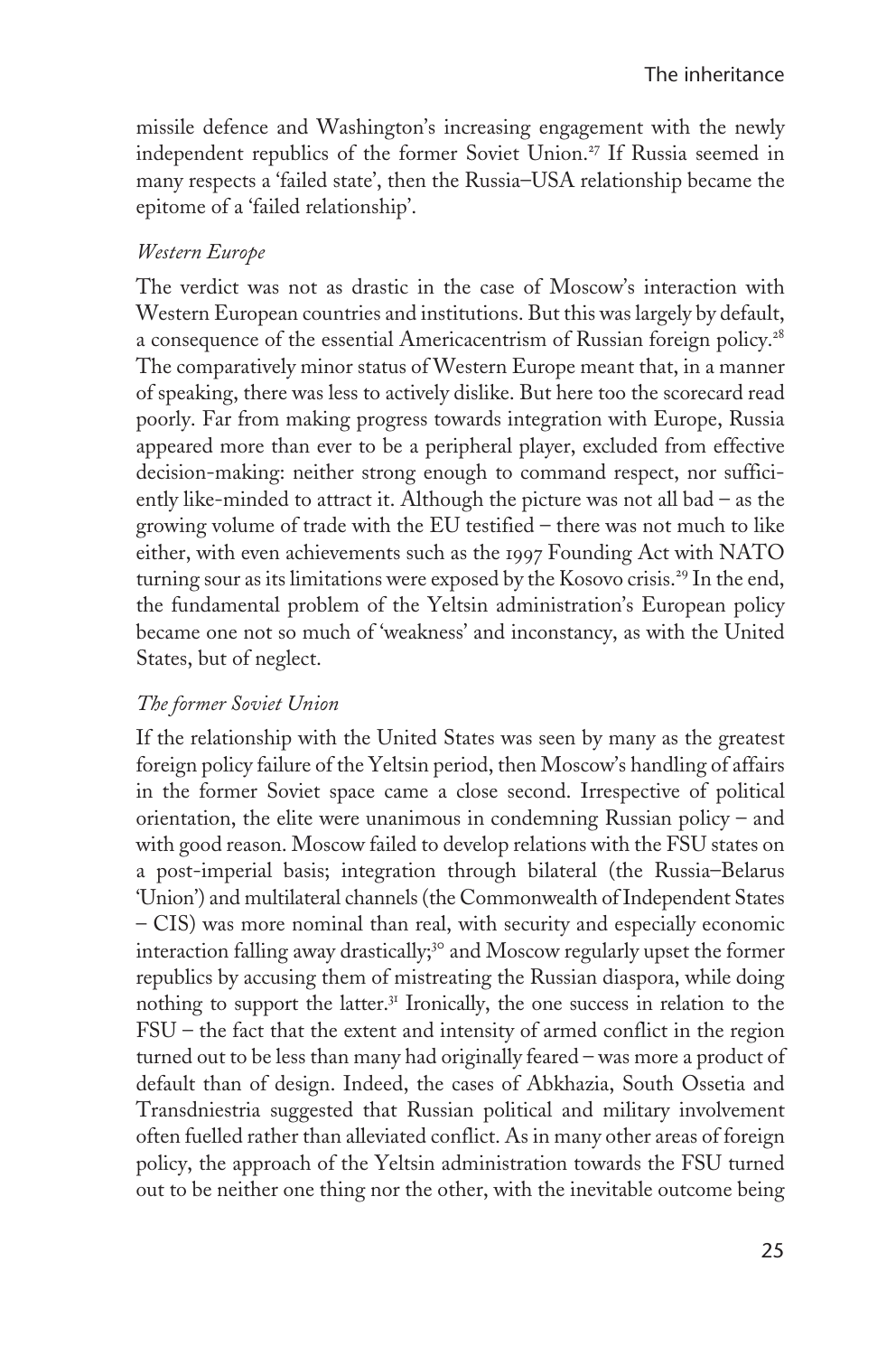that it failed to satisfy any constituency, liberal, quasi-imperialist, or 'great power'.

## *Asia*

The exception to the general record of failure was the Kremlin's policy towards the Asia-Pacific region. In particular, the rapprochement with China emerged as arguably the finest policy achievement of the Yeltsin administration, while there was also significant improvement in the substance and atmospherics of ties with Tokyo. Other successes included the Shanghai Five agreement on security confidence-building measures along the former Sino-Soviet border, Russian accession to the APEC grouping, and growing participation in the ARF. Yet despite these gains, policy towards Asia was by no means an unqualified success. At decade's end Russia was no closer to being regarded as a primary actor on the continent; the emphasis on multipolarity in the 'strategic partnership' with Beijing suggested that rapprochement was primarily motivated by a desire to 'counterbalance' the United States;<sup>32</sup> hopes in 1997-8 that Moscow and Tokyo might finally resolve their territorial dispute proved premature, leading in turn to a serious loss of momentum in ties between the two; and India's importance narrowed down to three issues – arms sales, nuclear cooperation, and Soviet-era debt. For all the supposed equivalence of East and West in Moscow's world-view, Russian foreign policy continued to assign to Asia an all too evident second-class status.<sup>33</sup>

## *Middle East*

The theme of neglect, apparent in relation to Western Europe and the FSU, repeated itself in other areas as well. Compared to the Soviet era, whole regions of the world effectively vanished from the foreign policy map. This retrenchment was not restricted to logical casualties such as Africa, Latin America and Southeast Asia – which had long been of secondary importance – but also included regions where Moscow's presence had until recently been quite strong, such as the Middle East. Although Russia maintained its formal position as co-sponsor of the Middle East Peace Process (MEPP), its contribution became increasingly negligible, a point noted by Arab leaders.<sup>34</sup> Moreover, when it did engage actively in the region, for example with Iran and Iraq, this often carried adverse consequences for its relationship with the United States, leading on several occasions to public and humiliating defeats.<sup>35</sup>

## *Eastern Europe*

More striking still was the case of Eastern Europe, which had been an integral part of the Soviet empire until 1989. The Kremlin's approach towards the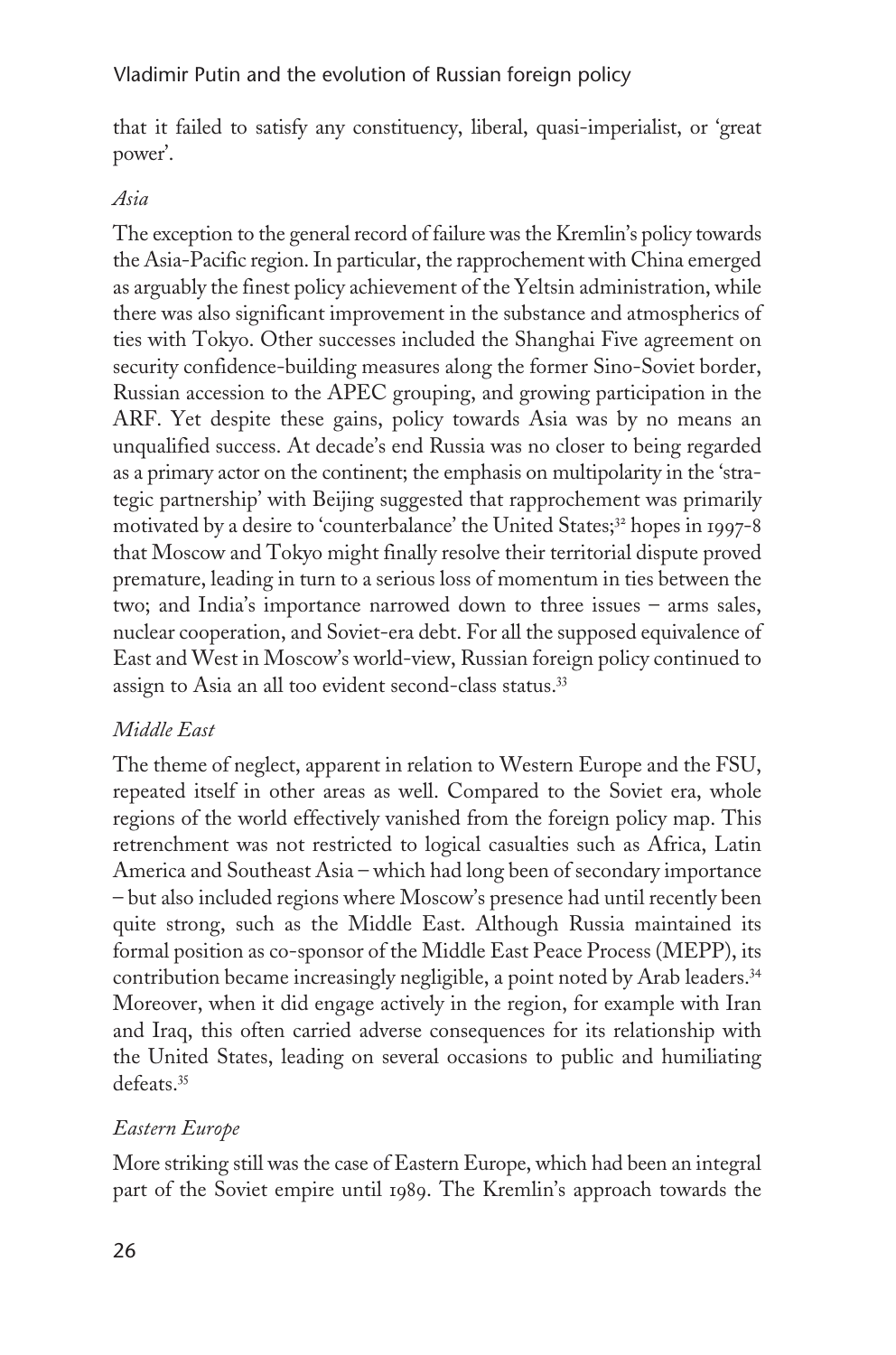region revealed one of the hallmarks of post-Soviet Russian foreign policy: general passivity punctuated by frenetic bursts of activity in times of crisis. For the most part, Eastern Europe was a backwater, and Moscow devoted minimal resources to recasting relations with the countries of the region. But whenever a high-profile issue cropped up – such as NATO enlargement or Western military responses to developments in the Balkans – then the Kremlin threw itself into the fray, its new-found enthusiasm contrasting markedly with its former indifference. In this connection, a common denominator between the Middle East and Eastern Europe was that administration interest in both regions was fundamentally derivative: only if the West intervened did Russia seek to become involved. The real importance of Eastern Europe was therefore not intrinsic but as a 'stake' in Moscow's broader relationship with the West. Such an instrumentalist approach proved selfdefeating in every way. Unwilling to alter the dynamics of interaction with the former Warsaw Pact members, the Yeltsin regime effectively converted the 'loss' of Eastern Europe to the West's principal security body into one of the most potent symbols of a weak and dysfunctional foreign policy.

In sum, on practically every front Russian foreign policy was seen to be in a state of abject retreat. The collective psychosis of defeat was such that few recognized that many so-called 'concessions' were actually beneficial, or that the administration had achieved some important gains. Perceptions often reflected the intrusion of intense personal and political biases rather than a proper understanding of the policy options actually available. Nevertheless, none of this alters the fact that an otherwise fractured political class was united in the conviction that Moscow's conduct of international relations had been almost uniformly disastrous, whether judged in its entirety or in relation to specific priorities. In attempting to satisfy opposing constituencies by offering a range of personas – Russia as a great power, Russia as an integral member of the community of 'civilized' states,<sup>36</sup> Russia as the dominant presence in the former Soviet space – the Yeltsin administration ended up satisfying no one. To liberal Westernizing opinion, Russia developed an undesirable reputation as an obstructive presence in the world, constantly standing on its 'dignity' and demanding 'respect' yet unwilling to contribute positively to the changed global environment. To the *derzhavniki* and quasiimperialists, on the other hand, the distinguishing feature of the Yeltsin years was the administration's spinelessness that prevented it from defending *any* position effectively, no matter how vital. Meanwhile, the ageing president's increasingly erratic pronouncements<sup>37</sup> heightened the sense of things spiralling out of control. From whichever perspective one looked, the image of a feeble, marginalized and largely bereft nation appeared to encapsulate Russia on the eve of the Putin succession.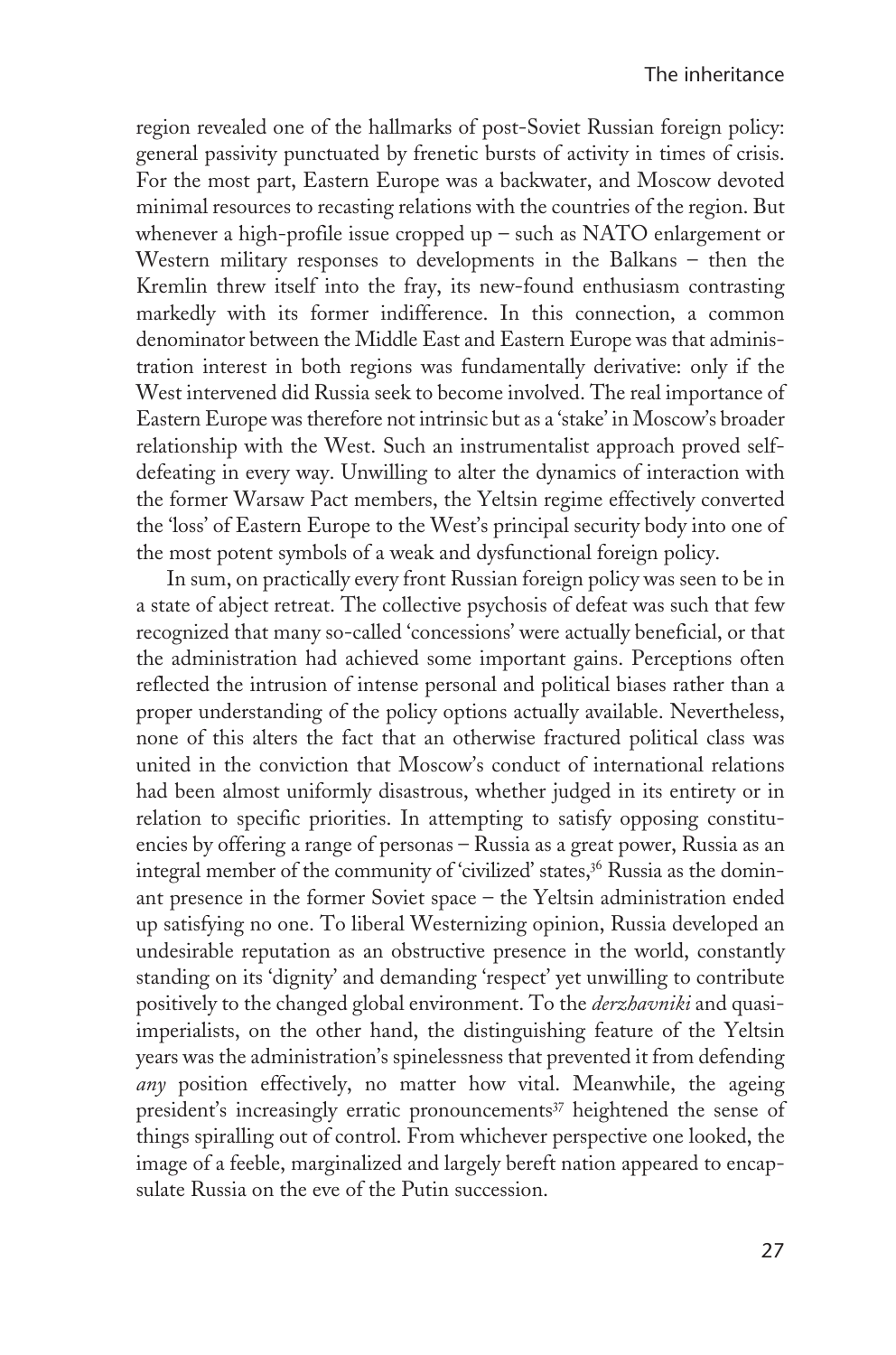So poor was the outlook that almost any successor to Yeltsin would have been regarded as an improvement. Yet the task of sustaining this impression was by no means trivial. Putin faced a dual challenge: first, to effect positive changes in Russia's relations with key countries and international institutions; and, second, to transform its image by convincing a sceptical domestic audience as well as disenchanted interlocutors abroad that it was a serious international actor. It is testament to his considerable skills that he has achieved a degree of success that few could have anticipated. Long before the label 'sea-change' began to be applied to Russian foreign policy post-11 September,<sup>38</sup> its atmosphere changed radically. Beginning with the relationship with the West, this moved from an interaction imbued with a culture of mutual disappointment to one offering real hope. Although limited at first by the reluctance of the incoming Bush administration to engage with Russia,39 Moscow's approach has increasingly reflected a desire for positive engagement wherever possible, including a much more mature attitude towards differences in policy and perception. Political and economic ties with the major European powers have become more substantive and the relationship with Washington has acquired new warmth, while cooperation with NATO has resumed after the extended hiatus provoked by the Kosovo crisis. Crucially, too, neither the Russian political class nor the public has interpreted these changes as signs of irretrievable weakness. Although there has been some low-level grumbling, Putin has been able to neutralize criticisms of his approach not only by virtue of his political authority, but also by demonstrating a simultaneous strengthening of Russian positions in other foreign policy areas. In the FSU, for example, an intensive programme of high-level visits and meetings, a more assertive stance on issues such as CIS debt and Caspian Sea energy development, and an active interest in the welfare of the Russianspeaking populations offer a compelling contrast to the passivity of the past. And even in the Asia-Pacific, the one region where the Yeltsin administration enjoyed relative success, Putin has produced tangible outcomes – such as the Friendship and Cooperation treaties with Beijing and Pyongyang – that eluded his predecessor.

But in the end, for all the substantive improvements, perhaps the main difference in the foreign policy of the Yeltsin and Putin administrations lies in the packaging and presentation. Previously, this had been one of the more conspicuous weaknesses in the Kremlin's management of international relations. Under Putin, however, public diplomacy has emerged as a definite strength. He has shown the benefits of a more dispassionate approach that conveys an impression of reasonableness, predictability and dignity – qualities notably lacking in Yeltsin (particularly during his second term). Furthermore, Putin has been able to ride out foreign policy setbacks or embarrassments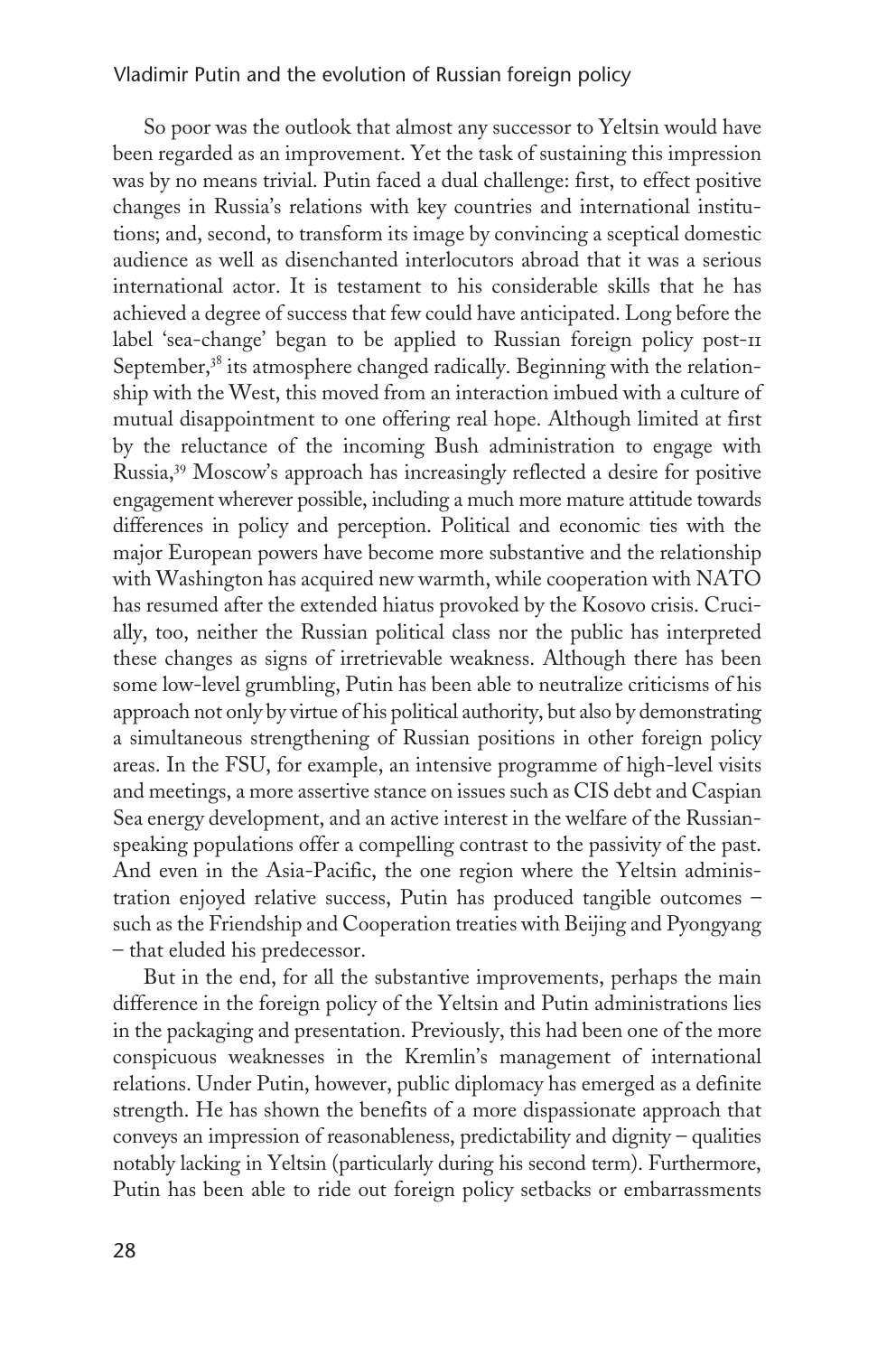such as Washington's abrogation of the ABM Treaty and the American security presence in Central Asia following  $\pi$  September. Part of the secret of his success lies in the (slightly) greater realism of an elite whose political and policy expectations are somewhat reduced these days. Thus, it was obvious from mid-1999 that Washington would develop a strategic missile defence system regardless of Russian objections, while 11 September created an exceptional set of circumstances that outweighed conventional geopolitical logic. But the real key to Putin's Teflon-like qualities is that he has known 'how to lose' or, more accurately, to convert necessity into a virtue; he has yet to fight a battle he cannot win. It is typical of his *modus operandi* that he dismissed ABM abrogation as a 'mistake' and not an insult, let alone a disaster, while taking an upbeat view of the American presence in Central Asia in the context of the war against international terrorism, linking it to the Russian military campaign in Chechnya.40 The contrast with Yeltsin's handling of NATO enlargement and the Kosovo crisis – in which a vociferous but ineffectual opposition served only to highlight Russian weakness – could scarcely be more pronounced.

#### **Conclusion**

The genesis of Putin's foreign policy lies in the duality of his inheritance. On the one hand, he faced enormous challenges in developing a consensual vision of national identity, reforming a shambolic political system, restoring order in government and arresting the precipitous decline in Russia's international position. He appeared also to have few helpers in addressing these problems. A disillusioned public, a deeply corrupt elite, mounting Russiafatigue abroad – these hardly seemed the building blocks of success. On the other hand, the accumulation of so many negatives opened up the opportunity for Putin, or someone like him, to make his mark. The widespread perception that matters had deteriorated so badly on virtually every front meant that, in a sense, there was only one way things could go.

Here, Putin's relative anonymity and inexperience at the top levels of government were more assets than hindrances. Unlike the 'usual suspects' he was not tainted by association with the Moscow-based power cliques or the policy failures of the Yeltsin period, and his service in the KGB's foreign intelligence arm (as opposed to its hated internal apparatus) and location in St Petersburg gave him a cleanskin image – a potential saviour in contrast to the general cess of politics. His lack of a high-profile constituency also meant that, initially at least, he was not perceived as a threat. Although in subsequent months media attention turned to the so-called St Petersburg KGB group, their influence at the time of Putin's appointment as president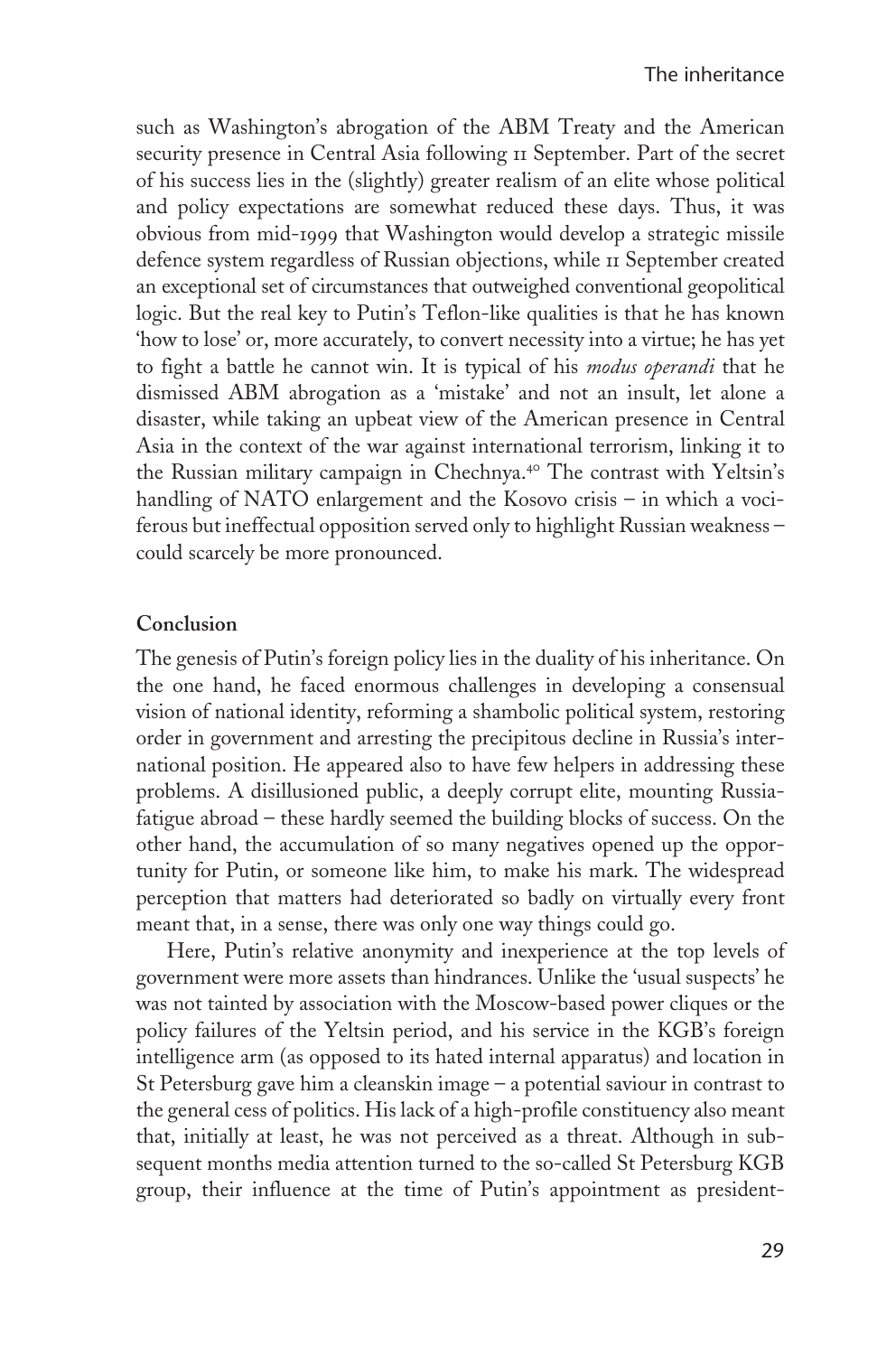designate was the subject of only passing comment. It is symptomatic of the complacent attitude of the power elites then that the tycoon Boris Berezovsky – now Putin's bitterest critic – welcomed his appointment as prime minister and worked hard to secure his election as president. In other words, his apparent weakness made him attractive – in contrast to personalities like former Prime Minister Primakov who many, including Yeltsin himself,<sup>41</sup> feared would seek to upset the established order of things. The common assumption was that Putin would offer a more presentable, more 'rational' approach, greater predictability, perhaps even make a few policy adjustments here and there – but do nothing dramatic.

So the legacy left to him was not as unpromising as it first looked. And in foreign policy the scope for visible improvement was even greater than in the domestic sphere. For all the Yeltsin administration's incompetent management, its biggest 'sin' was something far beyond anyone's capacity to influence: the gulf between a resurgent West and a Russia plummeting from the heights of superpower bipolarity. In wearing the consequences of decades of unbalanced Soviet economic development that were bound, eventually, to tell on the nation's military and strategic capabilities, the Yeltsin regime suffered principally from guilt by association. As a consequence, Putin did not need to do a great deal to convey the impression of a new era in Russian foreign policy, particularly given the general relief among the elite that Yeltsin – and much of the personal, ideological and political animus of the 1990s – had finally exited the stage. With image continuing to dominate substance in political life, it was almost enough for Putin just to behave in a professional and businesslike manner, and let things take care of themselves.

Yet if he was lucky in more ways than one to have had Yeltsin as his immediate predecessor, there was nothing inevitable about the *extent* of Putin's subsequent foreign policy success. He, too, has had to operate in a climate of unrealistic expectations, in which stereotyped images of Russia as a 'great power', an imperial mentality and inertial Cold War thinking continue to exert a hypnotic influence on much of the establishment. He may have been afforded considerable licence to entrench himself politically and to project a revised image for Russia, but it would be entirely wrong to underestimate the difficulty of his manifold tasks or the skill with which he has approached them. It has been Putin's great achievement – arguably the greatest of his presidency – to make the very best of his mixed inheritance.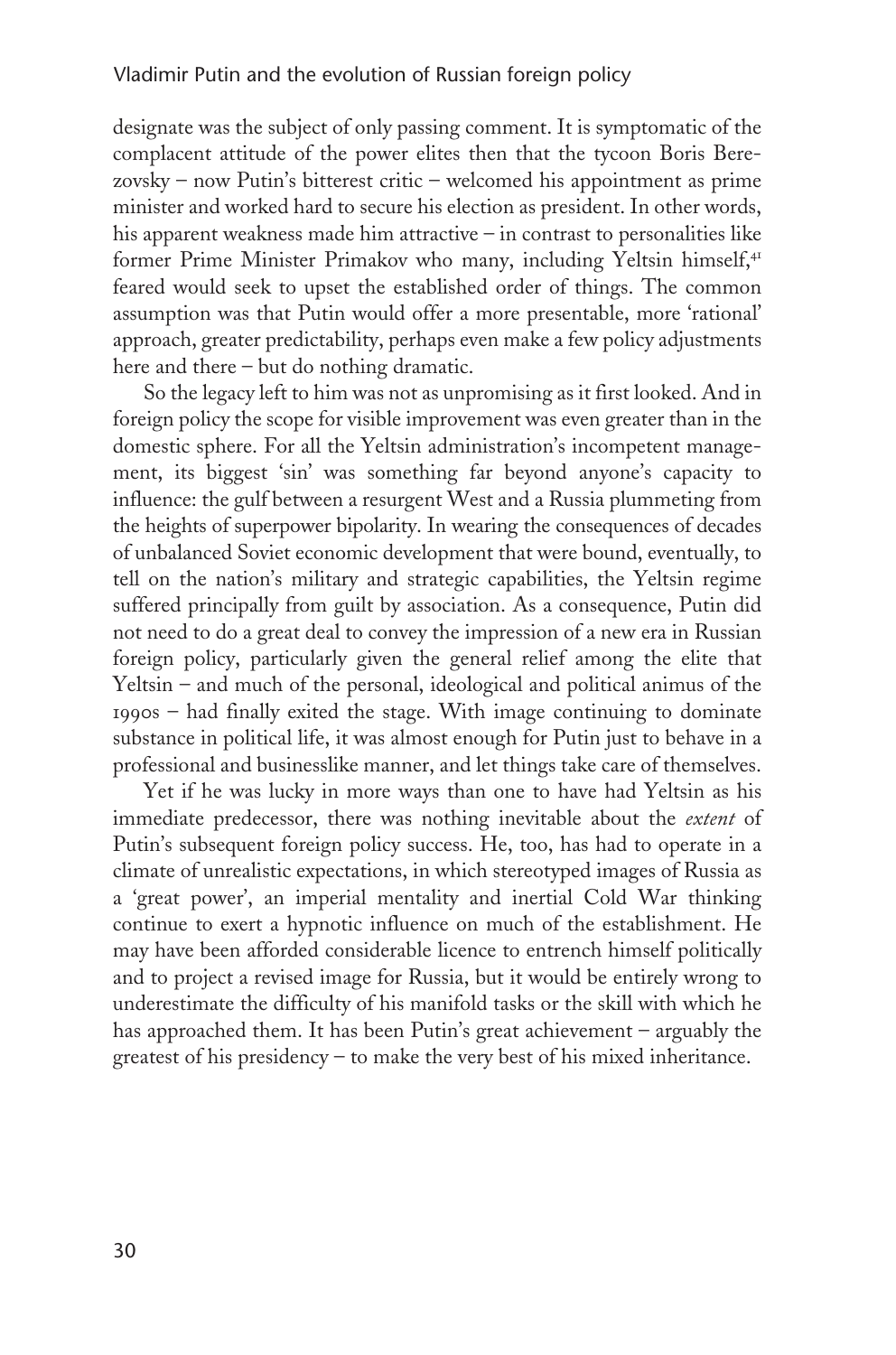# *The policy-making environment*

The world of policy-making is rarely as it seems, even in the most liberal and transparent of Western democracies. For all their substantial institutional framework, relative openness of deliberative processes, and considerable grassroots participation, the fact remains nevertheless that most of the important decisions are made by a tiny group of people. Furthermore, this elite subscribes to a culture of confidentiality that is protective not only of the information it holds but also of the processes through which conclusions are reached. It is not easy to determine who makes policy and how they make it. We can observe certain external phenomena – cabinet meetings, parliamentary proceedings, debates in the media, the electoral process – but we are often left none the wiser as a result of this knowledge.

In post-Soviet Russia, these problems are compounded severalfold. First, the sheer weight of centuries of autocratic governance has meant that there is no experience of transparent decision-making. At various stages in its history, Russia has had institutions bearing a fleeting resemblance to representative government, but without exception their influence has been much more formalistic than real. For over a thousand years, it has been individuals, not institutions, that have mattered.<sup>1</sup> Second, contrary to Western democracies, there has been almost no accountability by the elite to a wider public. In Russia the priority has been to keep the God-like (*vozhd*) figure of the Tsar and later Communist Party General Secretary happy, rather than a population denied – until recently – even the theoretical opportunity to call their rulers to account. As a result, policy-makers have concentrated their energies on court/party intrigues, manoeuvring for favour and position  $- a$ habit not at all conducive to open government. Third, the enormous systemic weaknesses, first of Tsarist and then Communist rule, have reinforced the reliance on individuals instead of institutions, and an accompanying tradition of great secretiveness. Frequently, the only way of getting things done was by circumventing the system and resorting to personal contacts and mutual favours.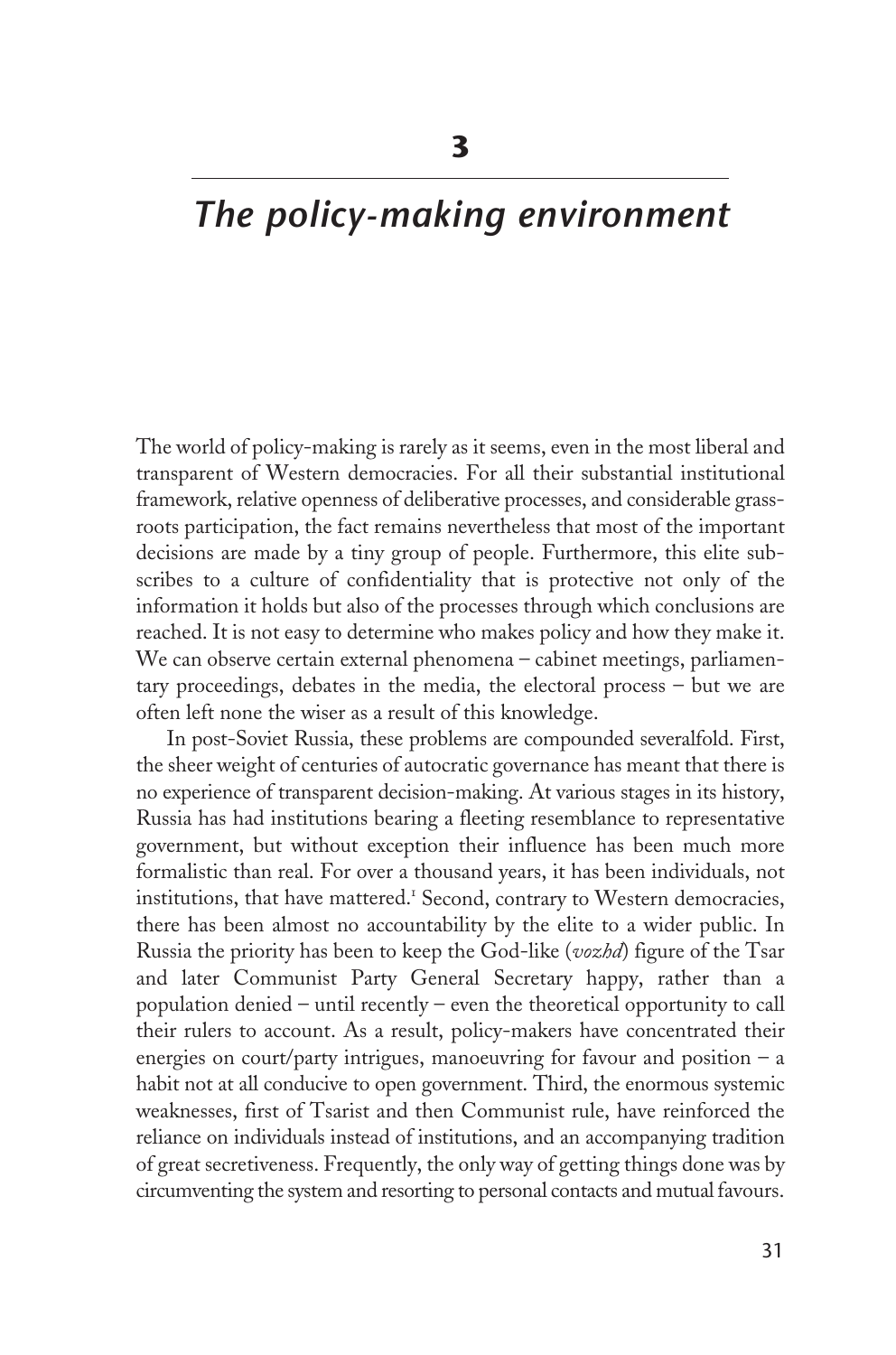The purpose of this preamble is to issue something of a disclaimer for what is to follow. In spite of the democratization of Russia over the past 15 years, the overall policy-making environment remains extremely murky. We can identify a growing number of actors and institutions; we can get a lookin on some of the mechanisms of decision-making; and we can from time to time make the link between cause and effect. But who counts, who does what, and how they do it, continue to be difficult questions for which, in many cases, there are either no or only unsatisfactory answers. This is particularly the case in foreign affairs. Because its impact on people's daily lives tends to be indirect at best, there has been little broader level interest in its doings – as reflected in its marginal profile during parliamentary and presidential elections. The truism that policy-making in Russia is an elite preserve is therefore especially applicable here. It is as though the public expects the establishment to run the show by itself, by whatever means the latter deems appropriate. Consequently, we can often make only educated guesses about the processes through which policy is managed and developed.

And yet the issue, hard to grasp as it is, cannot be sidestepped. If we are to make sense of the Putin administration's conduct of international affairs then we need to find some answers to these questions, no matter how rough and tentative. For in the end the viability and sustainability of Moscow's foreign policy course, and of individual policies, depends less on their 'objective' merits than on the alignment of supporters and opponents, their number, and above all their political and institutional weight. As noted in Chapter 1, one of the most crippling defects of Russian governance has been the disjunction between policy formulation and its implementation. There are countless examples of well-intentioned policies falling by the wayside, as bureaucrats and special interests effectively stripped them of all meaningful content. With this in mind, the purpose of the coming pages is threefold: (1) to introduce the players in Russian foreign policy-making, and assess their respective influence; (2) to offer some thoughts on the interplay between different individual and institutional actors, i.e., what passes for the policy process; and (3) to identify the essential characteristics of decisionmaking in the Putin administration's foreign policy.

#### **A cast of thousands?**

Chapter 2 observed that one of the main differences in the conduct of foreign policy between the Soviet and post-Soviet periods has been the explosion in the number of participants. The tight dual control exerted by the Foreign Ministry and the Communist Party Central Committee gave way to far looser arrangements in which an increasing number of parties became involved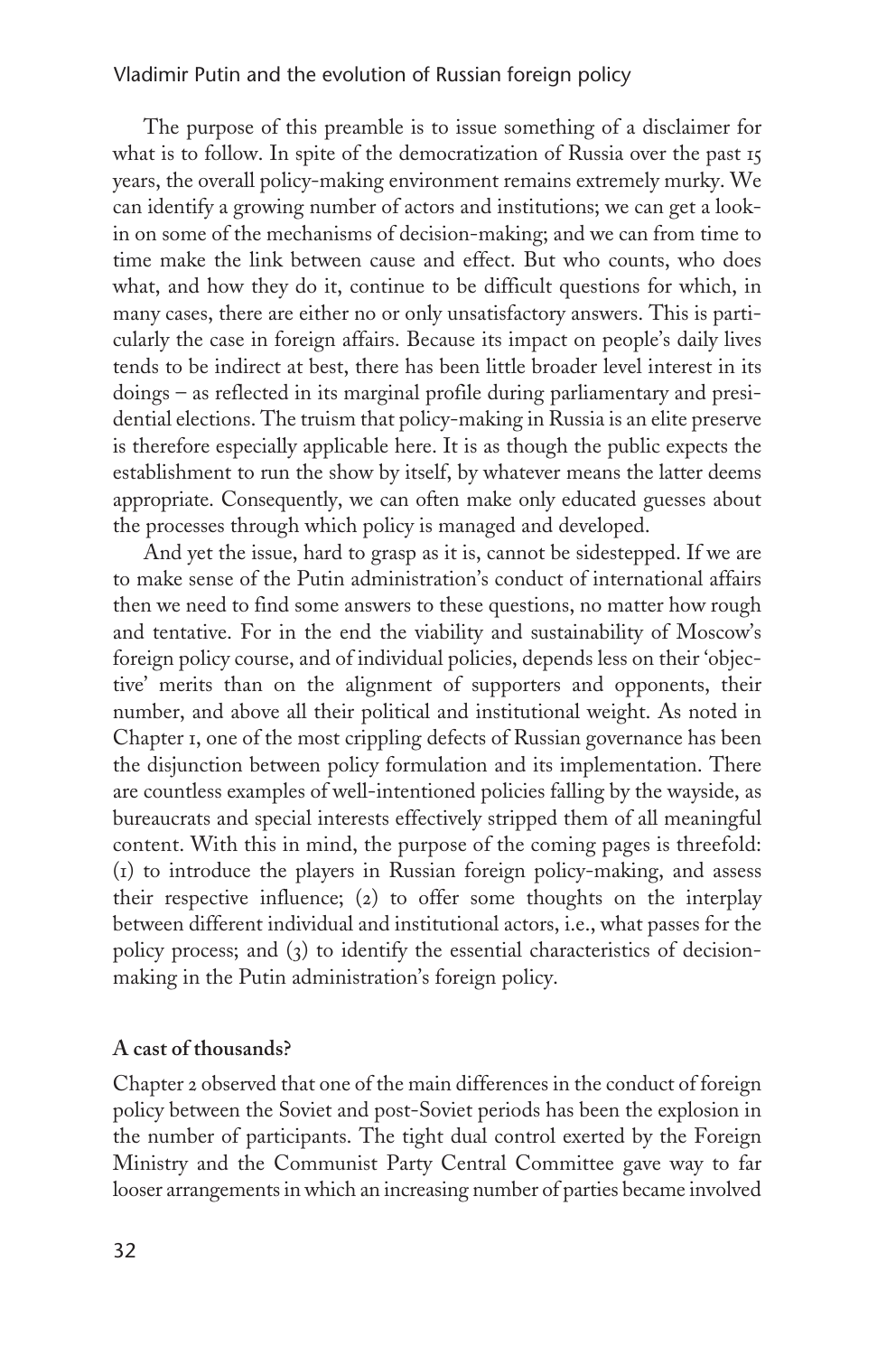in various aspects of foreign policy. Although the Putin presidency has witnessed a partial return to institutional order and predictability, the number of actors shows no sign of diminishing – indeed, rather the reverse.<sup>2</sup> At the same time, the importance of these actors varies considerably; some individuals and institutions play a significant role across a wide range of issues, while others have bit (and somewhat forgettable) parts. In order to navigate our way through the confusion, then, it would be useful to begin our review with the major institutional players.

## *The Ministry of Foreign Affairs (MFA)*

Over the past decade it has become increasingly fashionable to disparage the role of the Foreign Ministry. It has been accused – not always unfairly – of being hidebound, negative and incompetent. Perhaps most damningly, many critics characterize it as little more than a post-box, restricted to routine fetching and carrying tasks while others get on with the real business of policy-making.<sup>3</sup> The MFA's stature has also suffered from the unpalatable reputation of Russia's three Foreign Ministers in the post-Soviet period. The first, Andrei Kozyrev, was widely regarded as a limp-wristed, slavishly Westernizing liberal; the second, Yevgenii Primakov, welcomed by some as a centrist figure, was reviled by others who saw him as the arch-representative of Cold War geopolitical values; while the third and current incumbent, Igor Ivanov, although attracting nothing like the opprobrium levelled at his two predecessors, stands dismissed as a competent but colourless civil servant. Although many of these comments have been notable for their unfairness, the underlying point remains: for most observers the Foreign Ministry has fallen from its previous eminence in Soviet times to a second-class status.

In fact, this perception is flawed in several respects. It is one thing to affirm that the MFA's position is frequently (and publicly) overridden these days or that it is not the most important player in a number of foreign policy areas, but it is wrong to extrapolate from these truths that it is a secondary actor on the policy-making map in general. First, the size and breadth of the Foreign Ministry ensures that it cannot help but be influential. It is the one institution in today's Russia that boasts comprehensive coverage across the full gamut of external policy issues. Its expertise – concentrated in literally hundreds of area and functional specialists – is without parallel. No other actor has the resources to begin to address the raft of second-line foreign policy issues, ranging from the Asia-Pacific region, to the Middle East, to Latin America. And even on primary priorities, such as the key relationships with the United States, Western Europe and China, it still represents the main if no longer the only information database. The Foreign Ministry is the embodiment of the axiom that knowledge is power – albeit not the power of former times.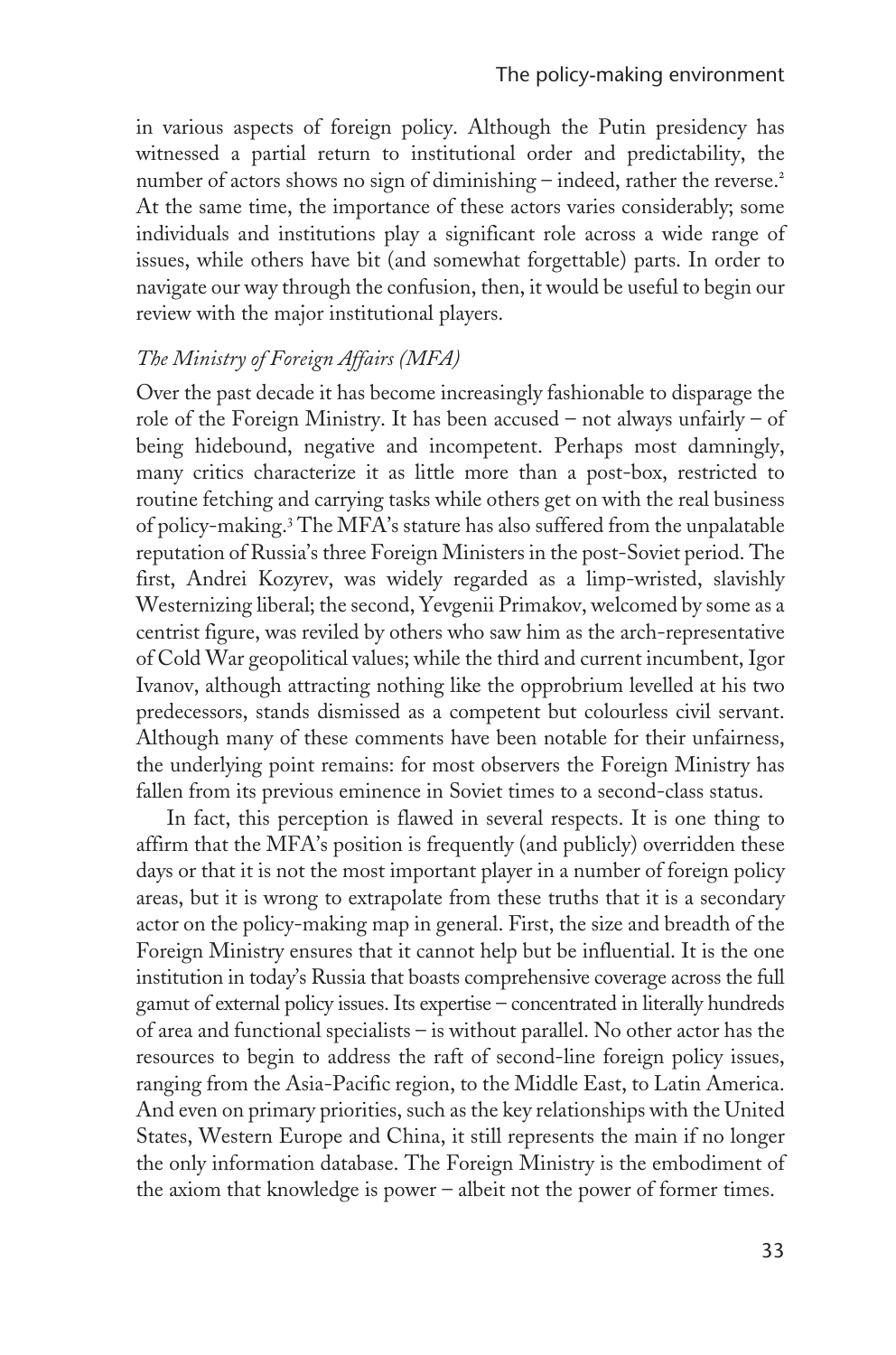Second, we should not mistake an often negative or oppositional role for a lack of clout. While the MFA is rarely the source of creative ideas on international issues, it can and does exert a significant influence as a 'braking mechanism'.<sup>4</sup> Its innate conservatism taps into the mood of the political class, while also fuelling doubts within the administration. When the latter's resolve is at its highest, as for example over the decision to support the American campaign in Afghanistan after 11 September, this factor is not so significant. But when the issue is less clear-cut, such as in relation to the detail of strategic disarmament negotiations, the development of the political relationship with NATO, or the Russian attitude towards external military action in Iraq, this conservatism can be influential.

Third, the Foreign Ministry is *always there*. Whereas other actors flit across the stage, their star in a brief if showy ascendancy, it by contrast is an everlasting presence. It may be overruled on particular issues, or over foreign policy orientation, but such defeats are rarely decisive. Here, it is as well to recall the experience of the Yeltsin years, when at various times the Security Council, the Ministry of Defence, and the Presidential Administration, were said to have taken over the MFA's primary role in foreign policy. In the end, however, like 'old faithful' it reemerged, bloodied but unbowed. Given this history, it would be foolish to discount an institution that possesses enormous in-built resilience.

Fourth, like other policy institutions the Foreign Ministry is adapting to the changed political and institutional climate under Putin. Generally speaking, this has entailed concentrating on executive rather than advisory functions, such as performing the bureaucratic legwork for the May 2002 agreements with the USA on strategic offensive reductions and with NATO on the establishment of the NATO-Russia Council.<sup>5</sup> At a more administrative level, the MFA's evolution is reflected in the increase in Deputy Foreign Ministers, particularly from the security apparatus, $^6$  as well as in its close participation in a growing number of interdepartmental policy committees. Once again, we should be careful not to equate unspectacular with insignificant.

## *The Ministry of Defence (MOD)*

The Defence Ministry was in many respects the largest beneficiary of the diversified and anarchic institutional environment of the early post-Soviet period. Previously excluded from foreign policy, it emerged as the primary actor in a number of important areas, most visibly in international conflict resolution in the former Soviet Union and the Balkans where it often acted without reference to the MFA and in conflict with its approach.<sup>7</sup> Under Putin, the MOD as foreign policy actor has experienced mixed fortunes. On the one hand, it remains a leading player in strategic disarmament, where its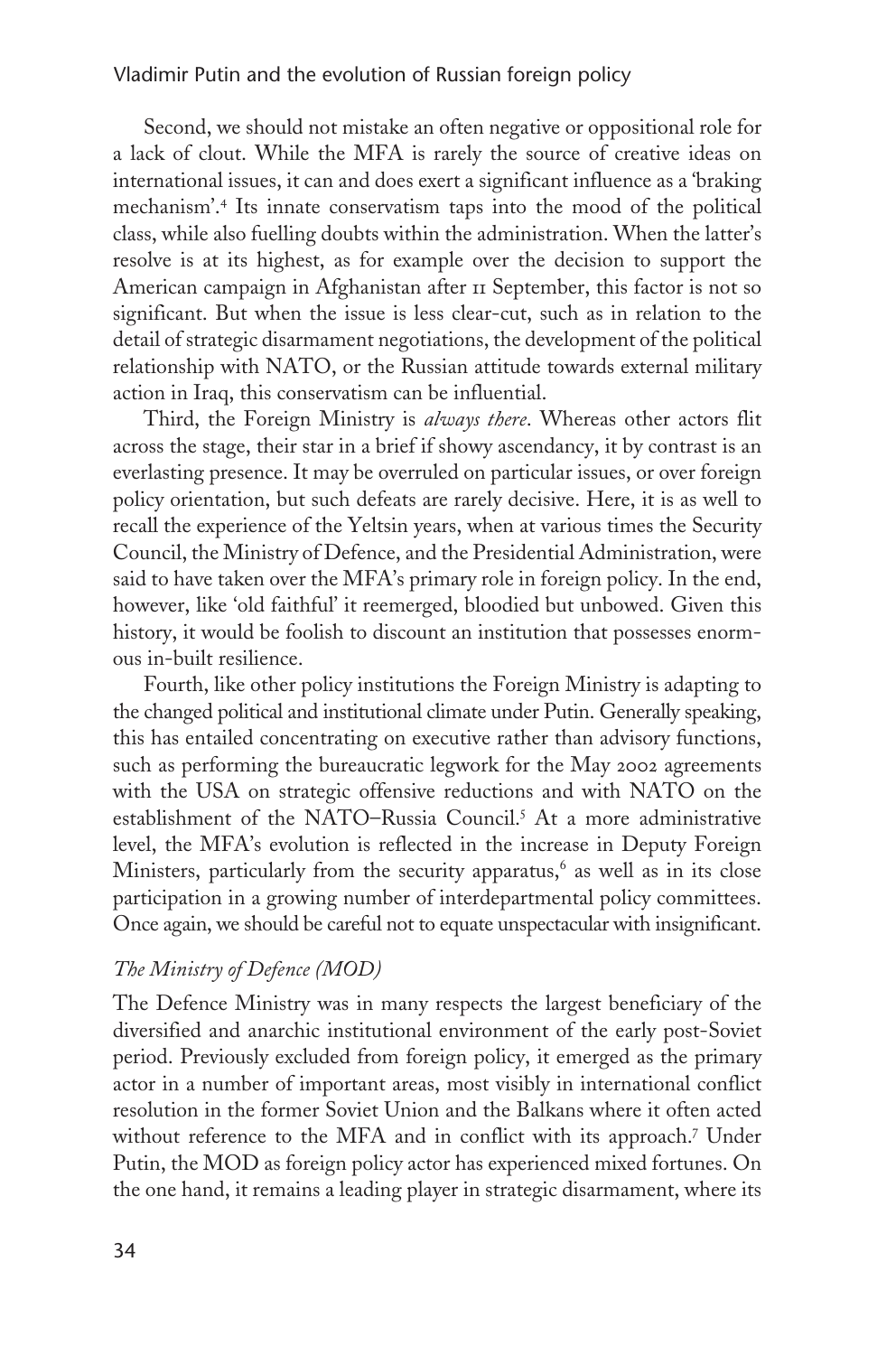technical expertise has assured it an equal carriage and status with the MFA in negotiations with the Americans.<sup>8</sup> On the other hand, today's more ordered bureaucratic context has restricted its opportunities for foreign policy freelancing, in the CIS and elsewhere. It is also noticeable that on security issues that are more 'political' than defence-oriented, such as the relationship with NATO, the Defence Ministry occupies a secondary position compared to the MFA.

Overall, its influence in the foreign policy process is hard to assess, not least because of the problem in disentangling the role of the Defence Ministry from the personal impact of Sergei Ivanov, Defence Minister and one of the President's closest confidants. There is a strong argument that the MOD *qua* institution has declined at the same time as the authority of its leading representative has grown – an illustration of the distinction between weak institutions and powerful individuals. Whatever the truth of the matter, one thing is clear: the Defence Ministry's importance in foreign policy is of a strictly partial nature. In marked contrast to the MFA, its influence is limited to a relatively small number of issues – conflict resolution, strategic disarmament, relations with  $NATO - a$  situation that is unlikely to change anytime soon.

## *The security apparatus*

It is almost impossible to quantify the input of the security services in Putin's foreign policy since the tradition of extreme secrecy in such institutions ensures that reliable information on the subject is scarce indeed. Nevertheless, some remarks are apposite. First, pursuing the theme touched on earlier, personalities and personal loyalties are central. It is logical that Putin should obtain much of his information about frontline issues from those he most trusts. It just so happens that this group includes some of his contemporaries and former colleagues from the security services. Thus Sergei Ivanov's chief quality in the eyes of his president is their long-time personal friendship, rather than the fact that he was formerly a career intelligence officer – although the two factors are obviously linked.

Second, based on his previous career experience, Putin may believe that he is more likely to receive reliable information about certain issues from the security and intelligence apparatus than from an MFA whose objectivity has increasingly been called into question, or from an academic community whose intellectual inflexibility greatly limits its capacity to provide useful policy advice. The security services – in particular the Foreign Intelligence Service (*Sluzhba vneshnei razvedki* – SVR) – have retained many of their analytical functions, and are arguably the one source in Russia that combines relative objectivity, access to highly sensitive sources and the ability to provide a reasonable flow of in-depth analysis. Interestingly, in an interview to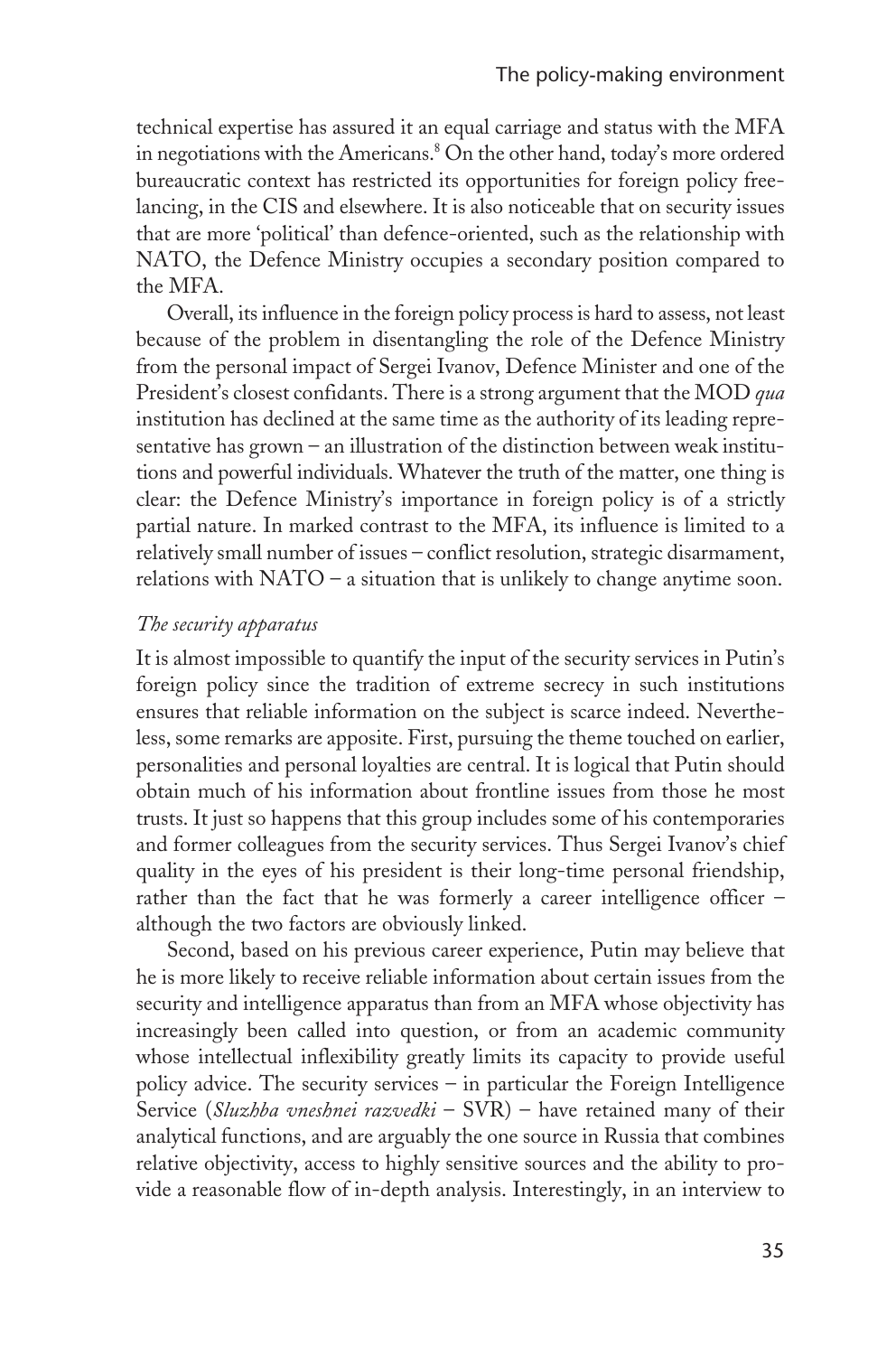US media bureau chiefs in June 2001, Putin suggested as much: '[the] ability to work with a large amount of information … is a skill that in analytical services, in security services is being cultivated, the skill to pick the most important items out of the huge flow of information, process them and use them efficiently'.<sup>9</sup>

Third, it is misleading to take a monolithic view of the security apparatus. Some people and institutions matter and others do not, while 'importance' itself can be a temporary commodity. For example, when Sergei Ivanov headed the Security Council the latter was a major participant in securityrelated foreign policy issues. But when he moved to the MOD and was succeeded by former Interior Minister Vladimir Rushailo, the Security Council reverted to an almost exclusive focus on Chechnya and effectively disappeared as a foreign policy player.<sup>10</sup> This underlines the point about personalities and institutions.<sup>11</sup> Furthermore, even within the external intelligence community, the primacy of personal and clan loyalties excludes many who might otherwise have a plausible claim to influence policy. In this connection, Putin has been accused of favouring *Pitertsy* (residents of St Petersburg) at the expense of Moscow-based political and security figures.<sup>12</sup>

#### *The economic ministries*

What the security services cannot do well is to advise on economic issues. And with the 'economization' of Russian foreign policy (see following chapter) proceeding apace, it has become imperative to make use of specialist expertise in an often highly technical field. To this purpose, Putin has resorted to a rising generation of 'young reformers' – German Gref, the Minister of Economic Development and Trade, Finance Minister Alexei Kudrin, presidential economic adviser Andrei Illarionov – while also consulting closely with some of the original Yeltsin-era reformers, in particular former Prime Minister Yegor Gaidar, Anatolii Chubais, the head of United Energy Systems (UES – Russia's electrical monopoly organization), and Boris Nemtsov, head of the neo-liberal party the Union of Rightist Forces (Soyuz pravykh sil  $-$  SPS).<sup>13</sup> In foreign policy, these figures are influential in two main areas: (i) Russia's interaction with Western economic and financial institutions, especially on flagship issues such as Soviet-era debt and accession to the World Trade Organization (WTO); and (ii) obtaining Western support for liberalizing reforms in the domestic economy, and recognition of Russia as a full 'market economy'.

The decision-making map in the sphere of foreign economic policy is exceptionally complicated, resembling a patchwork with often opposing interests running various aspects and agendas. For example, as will be seen in Chapter 4, there is powerful opposition within the government to WTO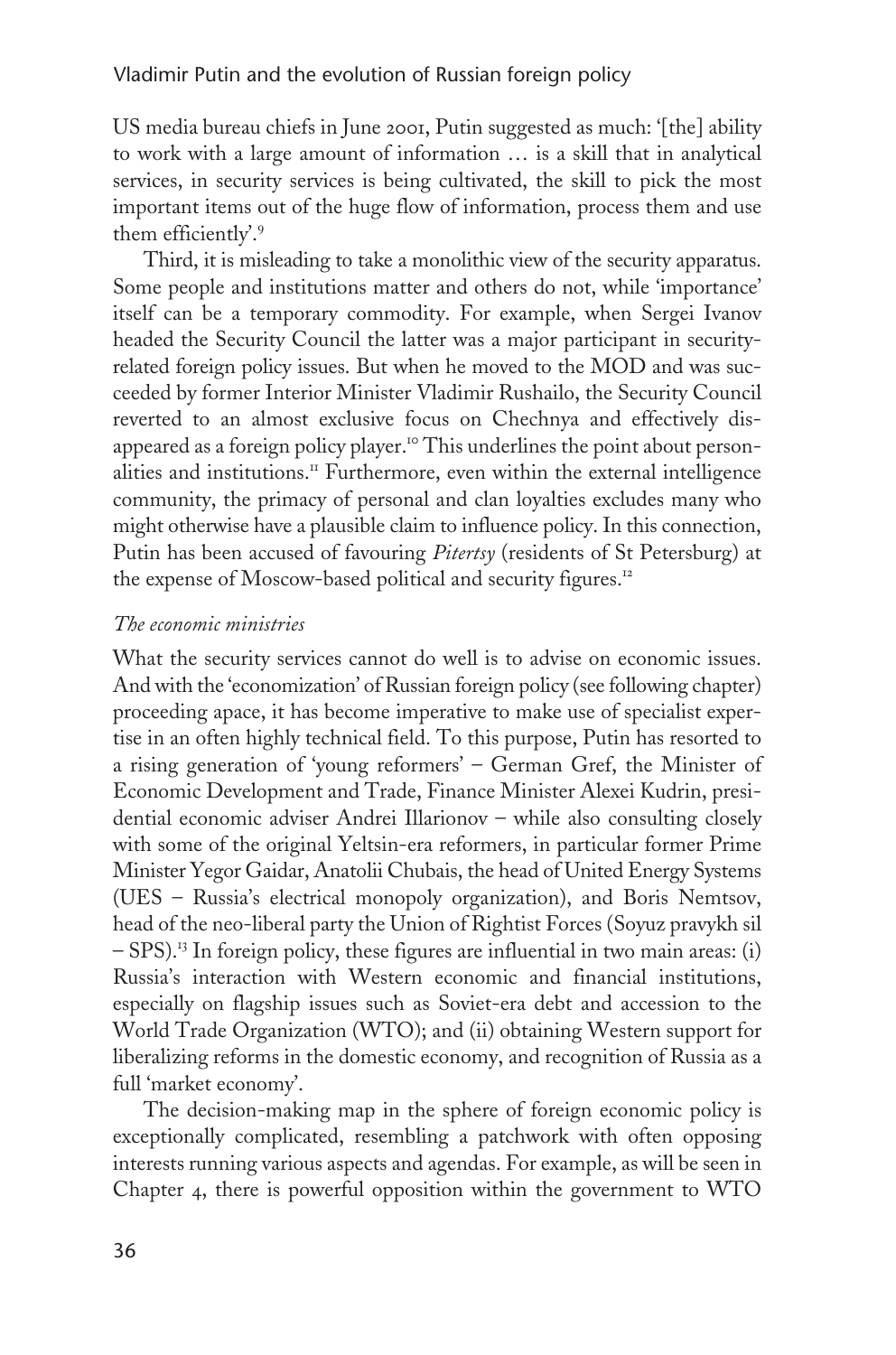accession and, more generally, to Russia's integration into the Western economic and financial system. The protectionist philosophy of, say, the ministries that deal with precious metals (e.g., aluminium), agriculture and secondary industry – not to mention the Central Bank<sup>14</sup> – differs substantially from the more economic *laissez-faire* attitudes of the trade and finance ministries. At the same time, there are institutions such as the Ministry of Atomic Energy (MINATOM) whose main export strategy – to expand cooperation with countries like Iran and China – runs against the Westernizing integrationist world-view of the Gref-Kudrin team.

The economic ministries do not, then, constitute a unitary bloc of policymakers, particularly as there is often a disjunction between the minister's line and the views of middle- and senior-level bureaucrats (as in the case of the trade ministry where some officials oppose opening up the economy to foreign competition). The reason for grouping them here is that together they represent the one branch of foreign policy where Putin's presidential control is least in evidence. His lack of an economics background, the complexity of the issues involved and the limited competence of his trusted standby – the security services – on economic questions means that he is dependent on sources of information and analysis whose reliability he cannot necessarily assume or verify. This is perhaps why he has sought refuge in diversity, and why in turn the area of foreign economic policy is the most 'anarchic' in the administration's conduct of external relations.

## *The Presidential Administration (apparat)*

During the Yeltsin years, many observers considered the presidential *apparat* to be an alternative foreign ministry – and with some cause. There is evidence to suggest that pressure from within this somewhat shadowy body contributed to softening Moscow's position on NATO enlargement in the lead-up to the 1997 Russia-NATO Founding Act, to Yeltsin's responsiveness to a possible territorial accommodation with Japan in 1997-8, and to the toning-down of anti-Western official rhetoric during the Kosovo crisis.15 At times, the power of the *apparat* was seen to threaten the authority of the Foreign Minister himself, not least when presidential press secretary Sergei Yastrzhembsky, and not Foreign Minister Primakov, attended the 1997 Krasnoyarsk 'no ties' summit between Yeltsin and Japanese Prime Minister Hashimoto.<sup>16</sup>

Under Putin, there has been similar speculation about the role of the President's immediate 'court', in part because of the influence that such figures have historically wielded in Russia, and in part because several Yeltsinera officials have survived the transition to a new president. Alexander Voloshin, head of the Presidential Administration, Yastrzhembsky himself,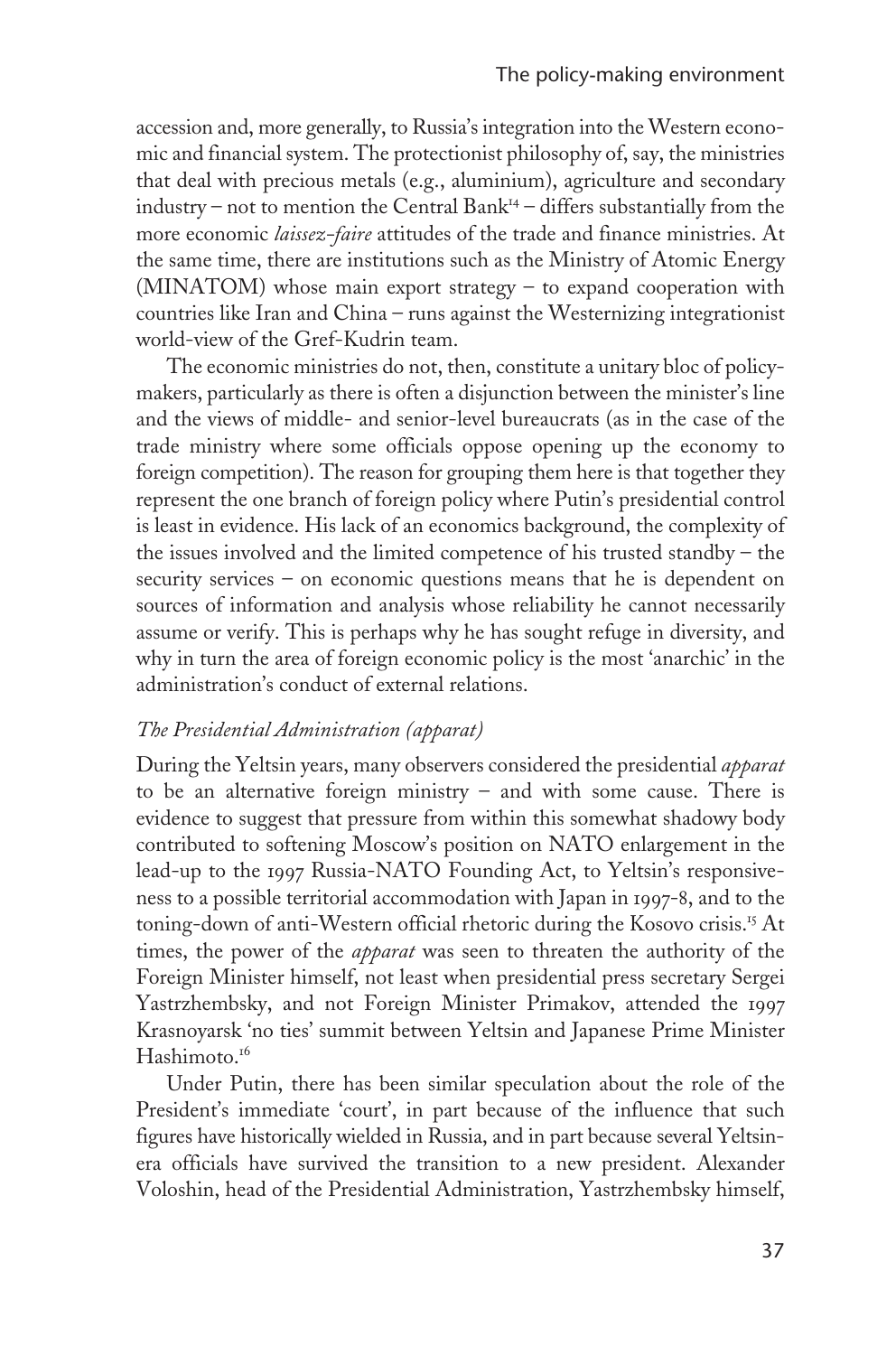and Sergei Prikhodko, the President's foreign policy adviser, are all holdovers from an earlier period, and there is an implicit assumption that they have therefore retained much of their former policy-making importance.

As elsewhere, the picture is obscure. We are not privy to the inner workings of the Putin administration, so we can often only speculate about who said what to whom, when, and with what effect. However, as with the security services, one can arrive at some reasonable conclusions. The first is that the influence of people such as Yastrzhembsky and Prikhodko who advise the president on foreign policy is limited by several factors: the tiny size of the foreign policy office in the administration, $17$  the absence of a sizeable autonomous information base on international affairs, and very little personal and institutional knowledge of international economic issues.<sup>18</sup> In other words, the presidential *apparat* is stretched too thinly to be able to contribute in a *substantive* way to the development of foreign policy positions across the board; it must be selective if it is to make any impact at all.

Moreover, the function of a presidential office is traditionally one of 'gate-keeping', manipulating who sees the supreme power and who does not. Its leading lights are 'facilitators' who point the president in a particular direction by suggesting people he might consult, rather than advisers who provide detailed opinion on specific issues. Their function in this respect compares most closely to that of a principal private secretary to the president/ prime minister in Western democracies: coordinating and filtering advice from various sources, e.g., the MFA, or confirming the president in the course he has already chosen. The exception to the rule is Andrei Illarionov, Putin's economic advisor. As one of the leading commentators on economic policy during the Yeltsin years, Illarionov possesses the specialist credentials to be a credible independent source of advice on the management of Russia's external economic agenda.

Certain figures in the presidential *apparat* serve also an important presentational purpose. It is not coincidental that Yastrzhembsky, in particular, is regularly produced when the Putin administration is looking to put a gloss on Russian policy for a Western audience, as for example over Chechnya. He adds a sophisticated persona to the authoritativeness normally associated with the President's immediate entourage.

Finally, and most crucially, Putin is much less dependent than Yeltsin on his 'court' staff, in general and in foreign affairs specifically. Whereas Voloshin and Yastrzhembsky were members of the so-called 'Family' – the intimate circle of Yeltsin's personal confidants<sup>19</sup> – it is doubtful whether they remain so in relation to Putin given the latter's reliance on his St Petersburg security and economic connections. It is likely, therefore, that their retention reflects the President's desire to make use of people with vital institutional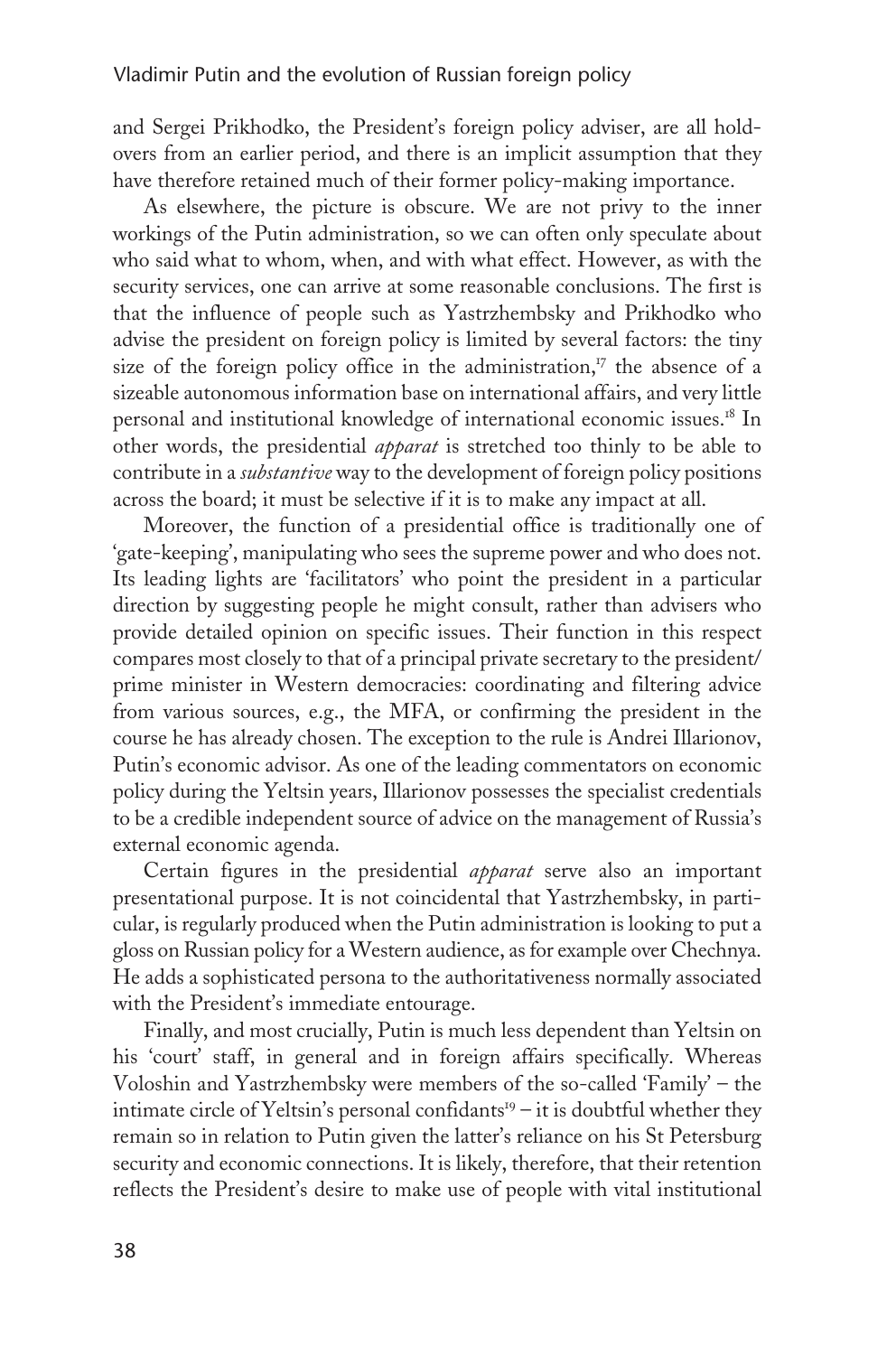memory and useful bureaucratic skills rather than any particular trust or affection. They are, lest we forget, Yeltsin's people and not his. So their standing and influence, although still high, are less than they were.

## *Big business*

Of all the non-government players, big business exerts by far the greatest influence on Russian foreign policy. And much of the reason for this is that, in a very real sense, it is inseparable from government. The post-Soviet period has been notorious for the incestuous relationship between the two, to the extent that the term 'private sector' is something of a misnomer for a group whose power and profitability derives overwhelmingly from their political access. Big business, represented most visibly in the natural monopolies (oil, gas, mineral resources), is the major player in the sphere of foreign economic policy, where its impact is felt at two levels. The first is in relation to individual priorities, such as maximizing volume production for the world oil market, the development of Caspian Sea energy resources, and the delivery of gas to European customers. If it is no longer so automatic that what is good for Gazprom is good for Russia, then Russia's gas monopoly and Lukoil, the country's leading oil company, nevertheless remain the central determinants of policy in their areas of immediate concern. The clout of sectoral interests is similarly evident in other branches of foreign economic activity, such as large-scale arms transfers and ongoing programmes of nuclear cooperation with China, India and Iran. It is testament to the power of such interests that in these instances the profit motive more often than not outweighs other factors such as concerns over the changing military balance with China or political friction with the United States. Indeed, Putin's controversial decision to jettison the 1995 Gore–Chernomyrdin ban on new arms contracts with Iran<sup>20</sup> suggests that the input of large economic interests in certain areas of foreign policy is even greater than it was under Yeltsin.

But if big business can make its presence felt on specific issues, then the issue is less clear-cut on the broader question of economic integration with the West. Here the course of Russia's WTO accession negotiations will be an interesting barometer of the ability of vested interests to shape macroeconomic policy. With many fiercely committed to maintaining a relatively closed, heavily corporatized and monopolized economy, in opposition to the liberalizing reforms of the Gref-Kudrin team, the next few years will tell us much about the balance of power between contending parties, as well as the extent to which economic considerations inform the conduct of Russia's foreign relations as a whole. For ultimately the WTO accession process – as well as other banner issues such as economic partnership with an expanding European Union – may be viewed as a microcosm of the struggle between an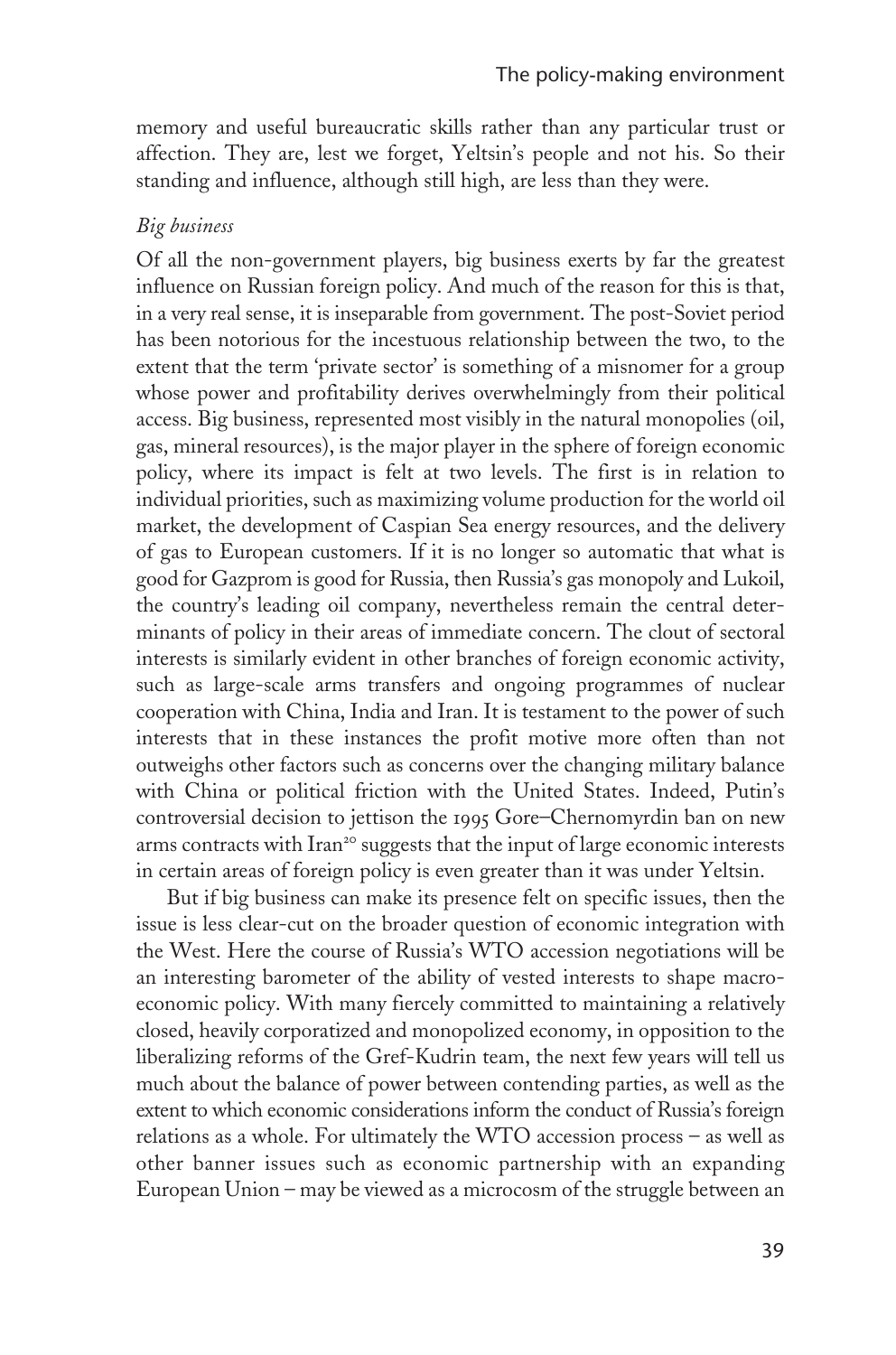expansive Westernizing integrationism and a more introspective world-view that seeks the profits of capitalism but clings to the protectionism and paternalism of the (Communist) past. In this contest much will hinge on the state of the Russian economy, and on whether the Gref-Kudrin reform team is able to demonstrate concrete benefits from its policy of engagement with the West.

#### *The legislature*

The legislature, and specifically the lower house (Duma), has been the greatest casualty of Putin's rise to power. For all its setbacks and frustrations during the Yeltsin years, it was nevertheless able to play a prominent role in political life. Today, its ability to influence proceedings is much reduced – and nowhere more so than in foreign policy. Putin's public popularity and his working majority in the Duma have effectively neutered Russian politics,<sup>21</sup> and few 'people's deputies' are now inclined to fight over issues in which they have little direct political or personal interest. As a result, the role of the legislature in foreign policy has undergone a transformation. Whereas under Yeltsin the Duma constituted a constraining influence that undermined effective policy-making,<sup>22</sup> these days it performs more as a 'loyal opposition' at the service of the President. Instrumental considerations continue to prevail, but they have been divested of nearly all their party political content. Instead, the Duma has become a mouthpiece for views which Putin would like the outside world to ponder, but which he would prefer not to express himself. In its most literal guise, this means using senior figures in the legislature to convey specific messages.23 For the most part, however, Putin's approach has been of a more strategic character. Thus, after 11 September he was able to fulfil the role of unconditional ally of the United States in the fight against international terrorism, emphasizing Russia's civilizational affinity with the West, while Duma members did the dirty work in communicating a lengthy list of quid pro quo: accelerated and preferential accession to the WTO, removal of the Jackson-Vanik amendment and 'discriminatory' anti-dumping legislation,<sup>24</sup> and an enhanced Russia-NATO formal relationship.

This dualism is not new; former Foreign Minister Kozyrev did something similar at the 1992 Stockholm Summit of the Conference on Security and Cooperation in Europe (CSCE).<sup>25</sup> The tactic is not so much one of direct manipulation, but of allowing the extent of the very real anti-Westernism in Russia to reveal itself naturally, as it were. This course has its risks, not the least being that a growing discrepancy between President Putin's advocacy of integration with the West and the latter's alleged failure to 'reward' Russia appropriately could discredit him. But for the time being he calculates that the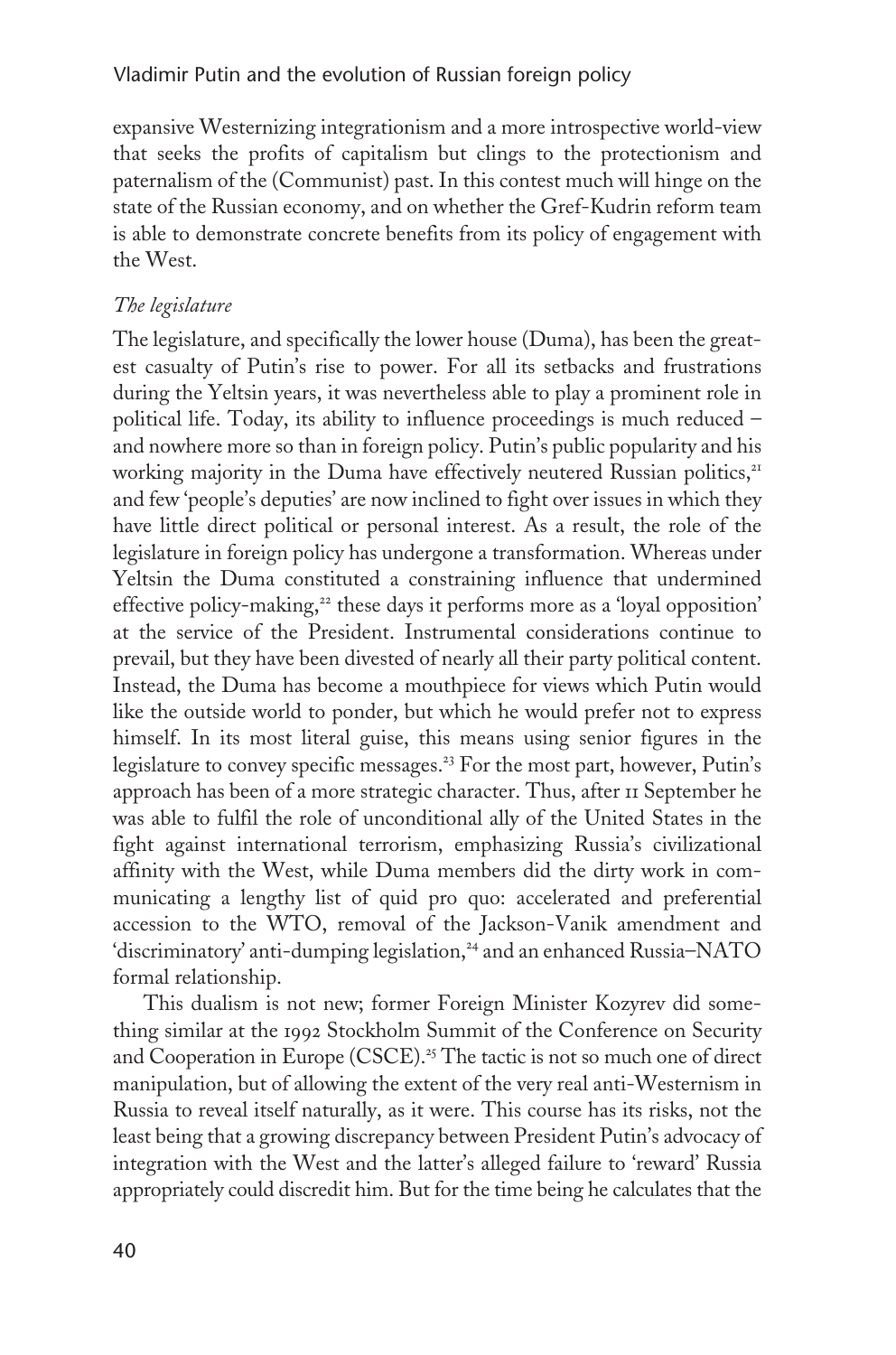legislature will continue to be pliant on foreign policy as long as his political authority remains secure – and this rests not on the 'rightness' or otherwise of his approach to international relations but on the course of domestic developments. Putin's foreign policy may not be the same as that of the political elite,<sup>26</sup> but few are disposed to pursue these differences to their logical conclusion. It is notable, in this connection, that Russian politicians have been reluctant to publicly contradict the President once he has committed himself definitively to a particular course of action – an indication that foreign policy issues rarely matter enough to incur the risks of active defiance.

#### *The rest*

Several members of the supporting cast merit brief comment. *The academic and think-tank community* retain a modest role, although not as a community as such, but at the level of individuals. It is important, also, to distinguish between members of the traditional academic institutions from the Soviet period, and the Western-style think-tanks of recent vintage. The former are, almost without exception, irrelevant, while some figures in the latter group have a marginal influence as sources of predominantly Westernizing advice.

*The media*, print and especially electronic, has contributed to Putin's preeminence. But in the realm of foreign policy they have been much more an instrument of the President than an influence on him. Putin's determined campaign to suppress independent outlets – such as Gusinsky's Media-Most group and Berezovsky's TV6 channel<sup>27</sup> – has ensured that the media serves principally as a cheerleader or as a source of 'loyal opposition' (see above), either way operating within fairly strict confines.

With the restoration of central authority and the loss of powers by the Federation Council (the upper house of parliament), the influence of *the regions* on foreign policy – small in the first place – has declined to nil. Well might, say, the governor of Sakhalin province rail against the possibility of territorial concessions to the Japanese over the disputed South Kurile Islands/ Northern Territories,<sup>28</sup> but the Kremlin will make its decision regardless of local sentiment.

Notwithstanding their continuing public profile, *eminent persons* – notably former Presidents Yeltsin and Gorbachev – exert minimal influence. Putin meets them, and accords them every mark of respect. But there is no basis for concluding that they shape his foreign policy thinking in any way. Both are yesterday's heroes (or rather anti-heroes), and it would be counter-productive for Putin to be too closely associated with them and their perceived record of failure. After all, one of his most attractive traits to public and elite alike is that he is *not them*. 29 Here, the retention of Yeltsin-era figures in the Putin administration does not reflect the President's dependence on his predecessor,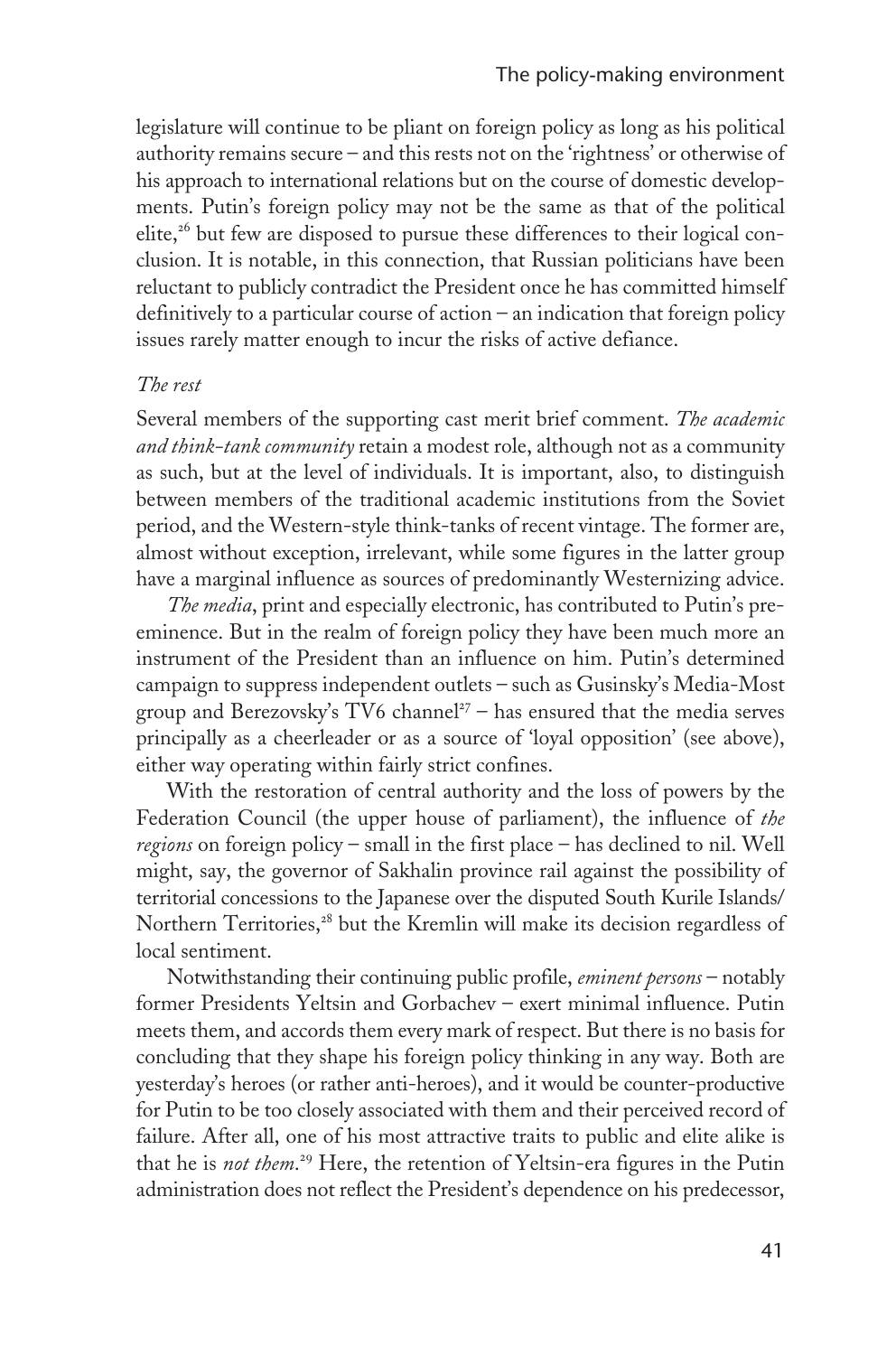but rather the usefulness (although not indispensability) of the courtiers who served him.

The role of *the Orthodox Church* is an interesting illustration of two features of the current foreign policy-making environment: the existence of powerful single-issue constituencies, and the use of these constituencies for a broader purpose. There appears to be a tacit accommodation whereby the state supports the established Church in preserving its virtual monopoly of religion in Russia, while in return the Church legitimizes (or 'sanctifies') the administration. Thus Pope John Paul II is still no nearer visiting Moscow, while Patriarch Alexi II says little these days about pan-Slavism and similar themes that might embarrass the Kremlin in its pro-Westernism.<sup>30</sup>

As in the Soviet and Yeltsin years, *the wider public* has had neither the interest nor the means to involve itself seriously in international affairs. Much has been made of the rise of anti-Western popular sentiment over the past year, yet despite that Putin has pursued a consistent course of rapprochement with the West. Displays of indignation over the alleged injustices perpetrated against Russian athletes at the 2002 Salt Lake City Winter Olympics proved, in the end, to be just so much hot air. $3<sup>T</sup>$ 

Finally, there is little indication that advice from *foreign governments* has played a material role in Russian foreign policy development. While Putin cannot help but be influenced by the *actions* of other countries, his views are essentially home-grown, born of direct experience or borrowed from those around him (in both the past and present). Although he has built an excellent personal rapport with several of his counterparts abroad, there is no particularly 'special' relationship of the type that Yeltsin enjoyed with former German Chancellor Helmut Kohl.32

## **The primacy of the individual and the making (and breaking) of policy**

It is ironic that in a society so imbued with collectivist notions (sincere and otherwise) policy-making should have become so dominated by the individual. The latter's primacy has been the basis of government in the post-Soviet period, and nowhere is this more clearly demonstrated than in foreign affairs. We have already referred briefly to the example of Sergei Ivanov in the context of the Security Council and Defence Ministry. But the principle that 'the individual maketh the institution' runs throughout the Russian polity, starting with the President himself.

#### *Putin*

One of the political clichés of the past decade has been that Russian foreign policy is 'presidential'.33 However, whereas under Yeltsin this label was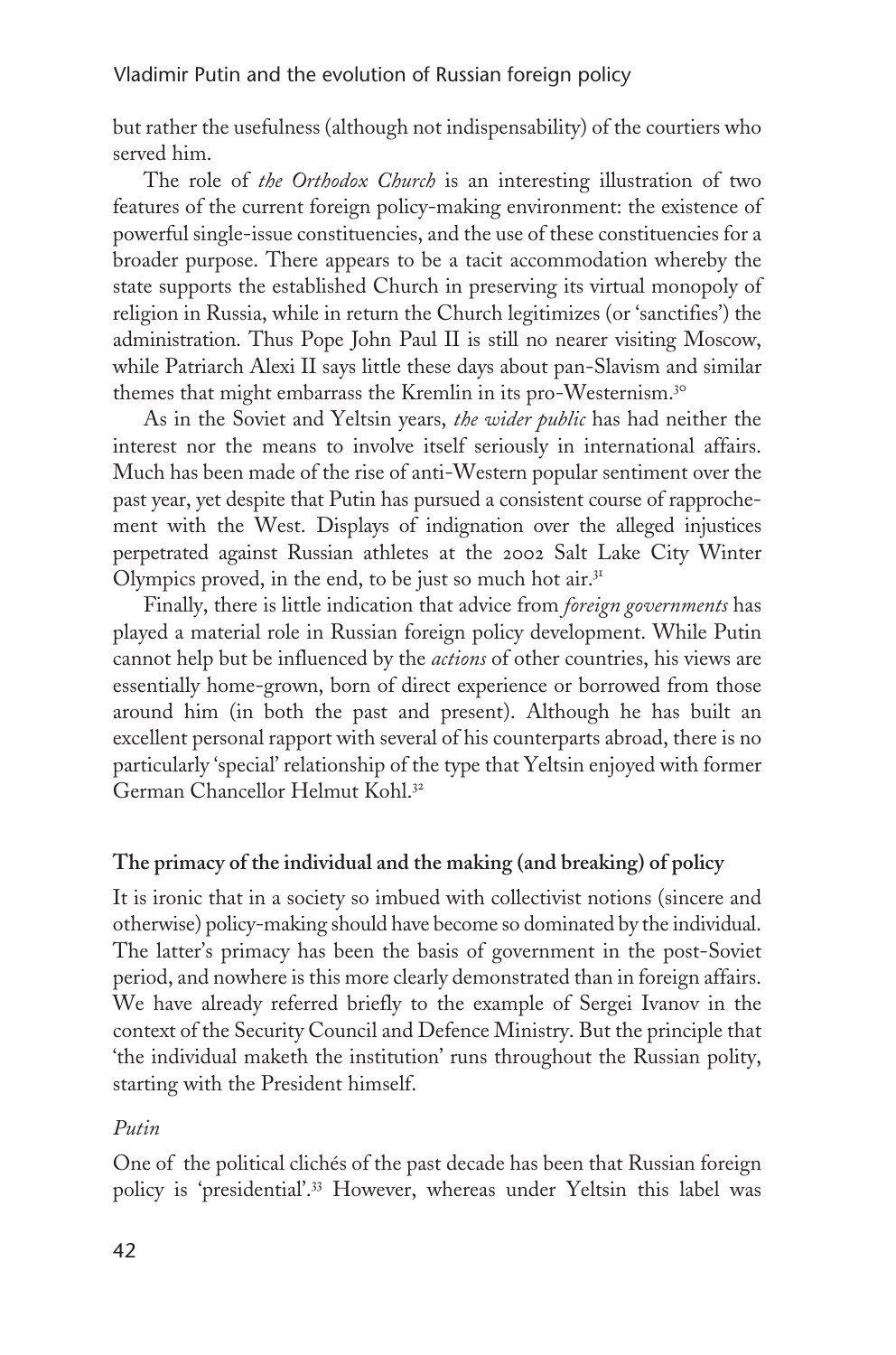intended to gloss over an anarchic reality, it is an apt description of Putin's management of external relations. As remarked in Chapter 1, to a very large extent Putin *is* Russian foreign policy. Many others play roles of varying importance, but the President is the person who makes things happen – or not. This is partly a function of the disproportionate power of the institution of the presidency, as formalized in the 1993 ('Yeltsin') Constitution. More critically, though, it is the result of Putin's close interest in the detail of foreign policy, which means that decisions made at the top are far more likely to be implemented down the line. And because Putin is a more stable personality than Yeltsin there is also greater consistency in decision-making. Returning to an earlier theme, the privileged class may disagree with the Kremlin on specific issues and even on overall foreign policy orientation, but in the final analysis only one opinion really counts in a political culture as narrowly self-interested as Russia's.

But to affirm that Putin dominates foreign policy is not to pretend that he 'does it all'. The claim by some commentators that, for example, he thought up the post-11 September rapprochement with the West all by himself is implausible, as is the inference that he receives no meaningful advice on foreign policy from domestic sources.34 Such views smack of an uncritical acceptance of the Putin myth, and appear tacitly to subscribe to a cult of personality that portrays him as omniscient and omnipresent. Like any world leader, Putin absorbs information and takes advice from a range of sources, and the breadth of the foreign policy agenda means there are many issues which, even if he felt so disposed, he could not possibly hope to cover alone. Although he certainly has his own views on a number of frontline issues, these too are hardly the product of original thought but emerge logically out of a particular political and economic context. Thus, in the specific case of the relationship with the West, an improvement was already discernible in the first few weeks of his presidency, mainly because the political class understood, in varying degrees, that something had to be done to arrest its decline after the hiatus of the Kosovo crisis. Rapprochement was fully in accord with the fundamental Westerncentrism of the elite. The West, for all its shortcomings, was still overwhelmingly the source of political, military, economic and technological might in the world; the question, therefore, was not whether Russia should develop a more cooperative relationship with it, but on what basis.

So Putin and the personalization of Russian foreign policy operate in quite a different way than many imagine. Putin is the ultimate controller, he determines the country's strategic direction, and involves himself selectively in the management of high-profile issues. But like any good senior manager, he delegates. What distinguishes him from Western leaders, however, is that he relies principally on individuals instead of institutions, or rather he looks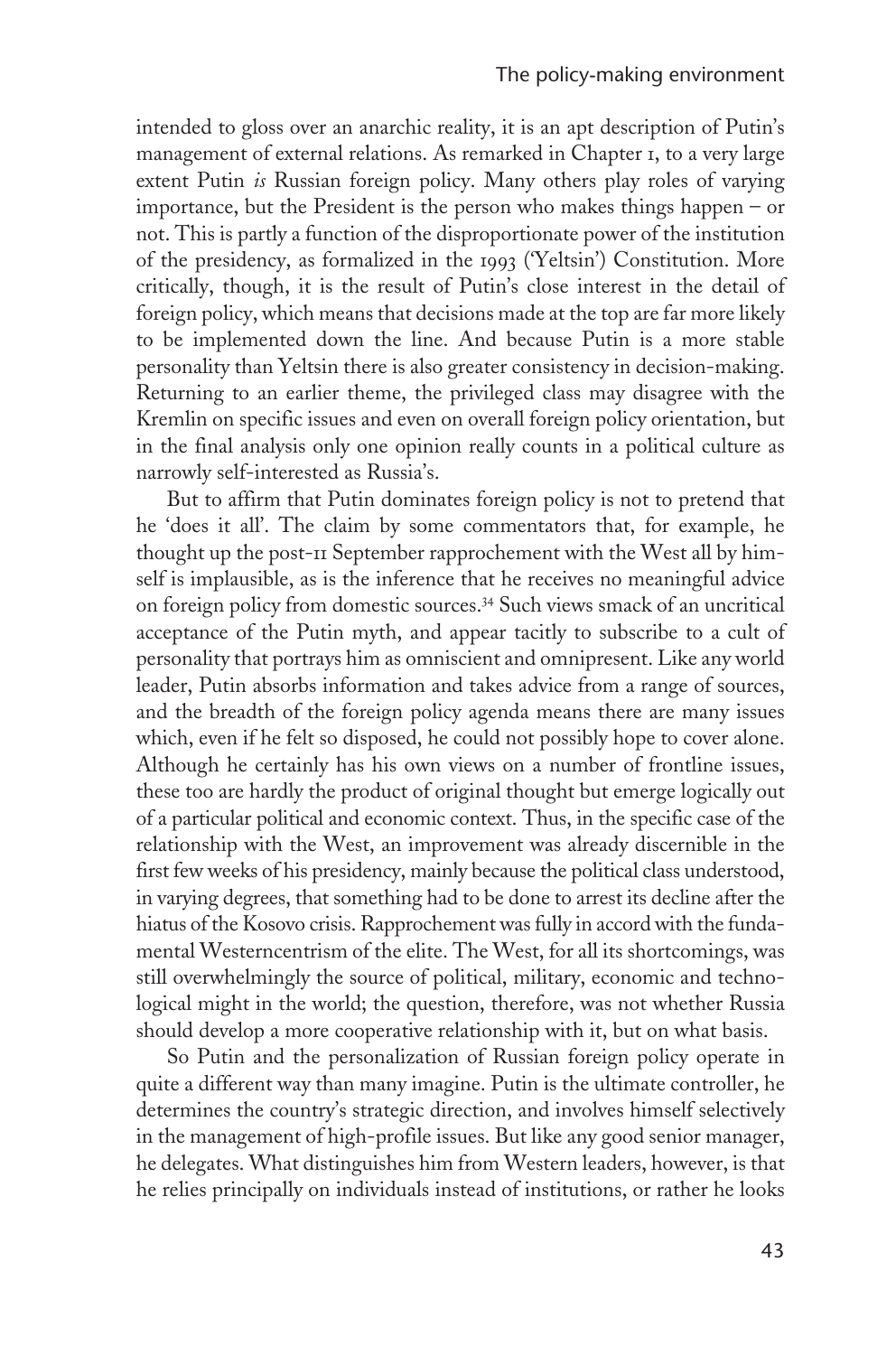to individuals to ensure institutional compliance and efficiency and, thereby, the implementation of policy. And really it cannot be otherwise. Given the weakness of government instrumentalities and with no solid constituent base to speak of, it is natural that Putin should resort to individual personalities from his past – members of the St Petersburg FSB, liberal economists from the Sobchak days – while giving Yeltsin-era figures a continuing stake in his political prosperity. But if it is true that individuals provide the education, inspiration and advice, who are these people and how do they operate?

## *Anatolii Chubais*

There is nothing about Anatolii Chubais's position as head of the country's electricity monopoly that would indicate his importance in the political firmament, let alone in the sphere of foreign policy. But it is doubtful whether, outside the two presidents of post-Soviet Russia, there has been a more important political figure over the past decade. During the Yeltsin presidency, he fitted the classic stereotype of the *éminence grise*, the subject of widespread opprobrium (including from Yeltsin himself), but nevertheless continuing to run much of the show.35 His achievements included managing the privatization programme in which state-owned assets were effectively transferred to a new *nomenklatura* of pro-Kremlin entrepreneurs,<sup>36</sup> and obtaining Yeltsin's re-election in the summer of 1996, six months after the President's popularity rating had plummeted to 3 per cent.<sup>37</sup> More generally, Chubais has been the most potent symbol, at least domestically, of the Westernizing tendency in Russian politics since the fall of the USSR.

Chubais is also from St Petersburg, and it is this personal dimension that has helped maintain his influence on the President. At various stages in Putin's political career Chubais has been his patron, ideological inspiration, and eyes and ears. He appeals to the President's instincts for loyalty and ability. Putin may not care for Chubais's involvement in various dubious dealings of the Yeltsin era,38 but the latter's unparalleled political and administrative skills have so far outweighed this baggage. By virtue of his experience and acumen Chubais is able to point Putin in the direction of certain individuals rather than others. And he has played a critical role in channelling Putin's Westernizing tendencies productively, for example through a greater emphasis on foreign economic priorities and Russia's integration into the global economy. Such is his significance that one can say that as long as Chubais remains close to the Kremlin, Putin will maintain a pro-Western foreign policy line.<sup>39</sup>

#### *Alexei Kudrin/German Gref*

Alexei Kudrin's appeal to Putin is threefold. First, they served together as deputy mayors under Anatolii Sobchak in St Petersburg. The shared experience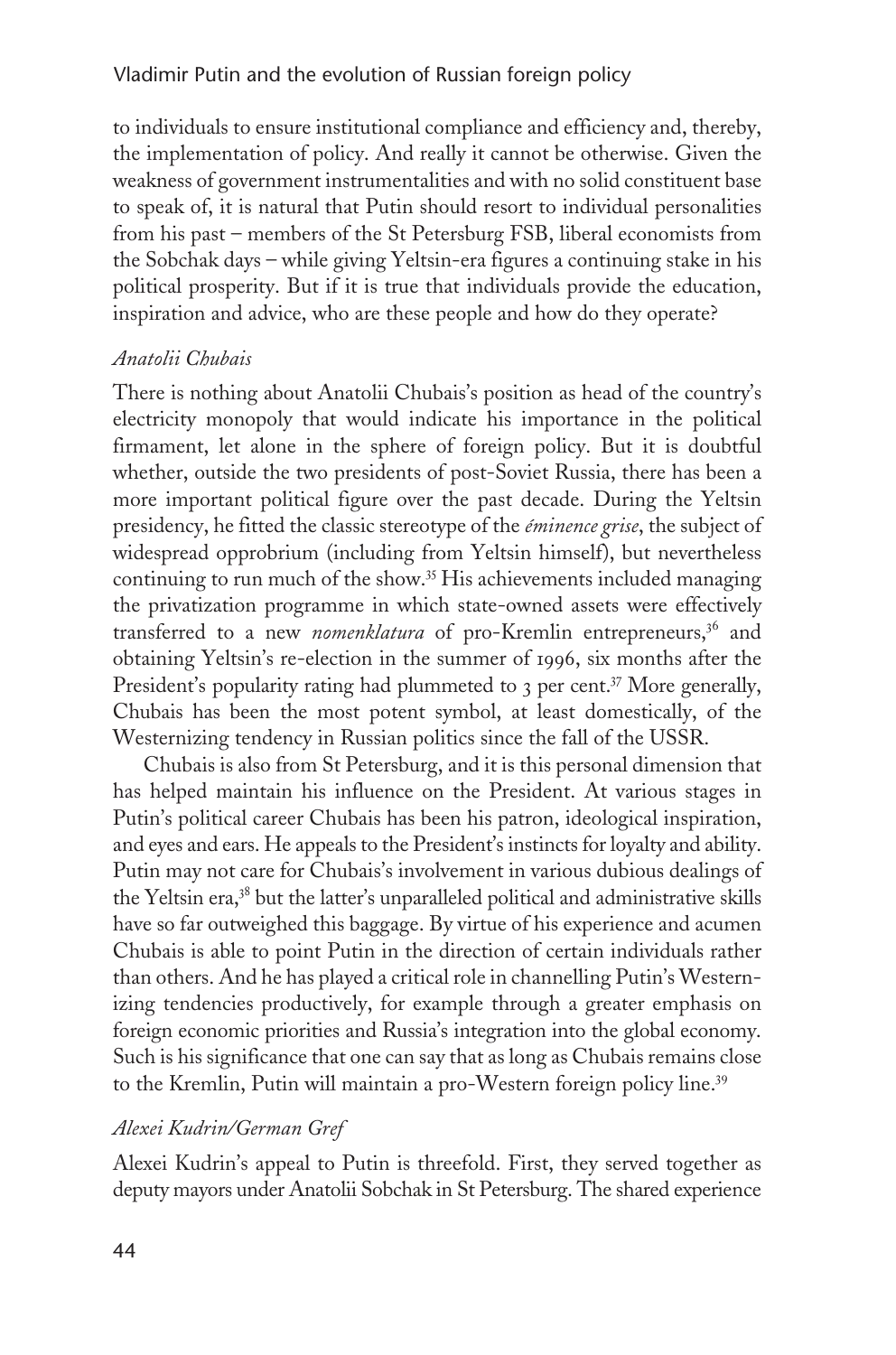of first political success and then hardship has been instrumental in fostering a close bond between them.40 Second, Putin knows Kudrin to be the consummate professional, whose lack of glamour is an advantage, not a defect. Kudrin understands market economics and is a good administrator, indispensable qualities in a finance minister and manager of macroeconomic reform. In this connection, he is the ideal counterpart to German Gref, the high-profile Minister of Economic Development and Trade. Gref is the more creative influence, and is particularly important in relation to highprofile issues such as WTO accession, but it is Kudrin who has been instrumental in translating thought into action. Such success as has been achieved in introducing economic reform under Putin is principally thanks to him. Third, with the handling of Russia's Soviet-era debt being one of the most important issues on the foreign policy agenda, Kudrin is among the few people capable of understanding its intricacies while not losing sight of the bigger picture – Russia's integration into the processes of economic globalization.

#### *Sergei Ivanov*

Sergei Ivanov is in many ways Kudrin's equivalent in the security dimension of Russia's international relations. He and Putin are almost exact contemporaries by age and profession, and have known each other for over 20 years. Like Kudrin (and Putin himself), Ivanov has an understated personality and a reputation for professional competence. It was consequently natural that the President should choose him, first as Secretary of the Security Council and then later as Defence Minister. In the former capacity he was principally responsible for overall national security policy, while latterly his brief has been to tackle one of the most exacting tasks of all: military reform and the transformation of Russia's armed forces from an ineffectual mass into a force capable of meeting the challenges of the post-Cold War environment.

It is a measure of the trust Putin vests in Sergei Ivanov that the functions of the institutions the latter has headed have been framed with him in mind. Thus, the Security Council's policy ambit expanded and contracted with Ivanov's arrival and departure respectively, while the Defence Ministry has assumed a leading role on the big international security issues such as strategic disarmament and the fight against international terrorism. What is less clear, however, is the extent to which Ivanov's views on such matters shape those of Putin, or whether he is merely a plenipotentiary representative of the President, there to keep an eye on things and report back. Compared to Kudrin, Sergei Ivanov is not an expert on the subjects under his jurisdiction, so his assessments are almost certainly less authoritative – and likely to be viewed as such by the Kremlin. It is probable also that Putin is sensitive to the dangers of Ivanov becoming, however slightly, the creature of his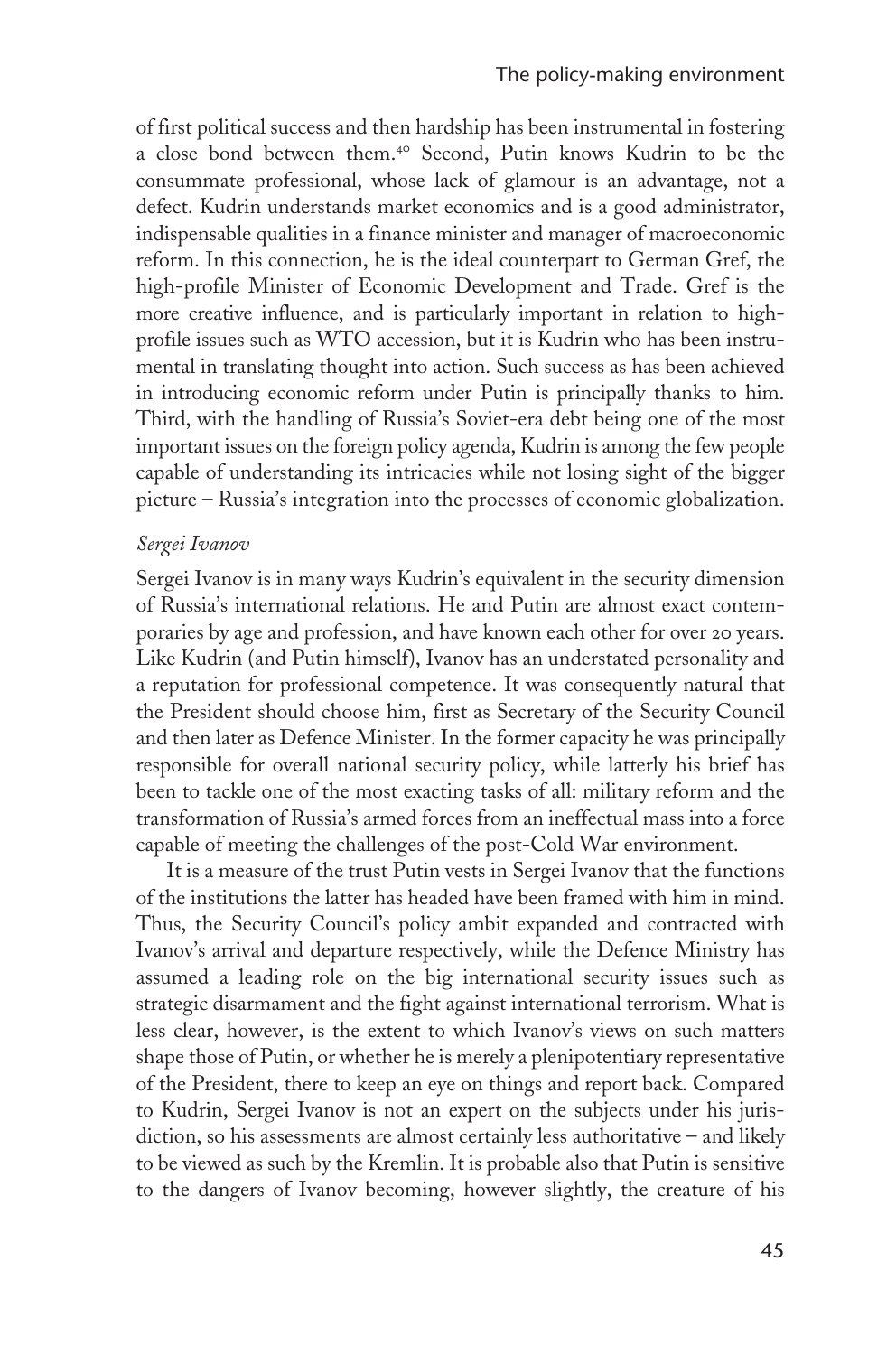ministry. In this connection, there are already strong indications that it is the Chief of the General Staff, Anatolii Kvashnin, and not Ivanov, who handles the more overtly 'military' or technical issues in the defence portfolio, in particular military reform.<sup>41</sup>

# *Mikhail Kasyanov*

In Soviet times the prime minister was primarily responsible for macroeconomic policy,<sup>42</sup> and this remained the case under Yeltsin. Four of the five post-Soviet occupants of the position – Gaidar, Chernomyrdin, Kiriyenko and Primakov – all possessed strong economic credentials and/or came to office in response to particular economic circumstances.43 Given this tradition, Putin's choice of Finance Minister Mikhail Kasyanov – an expert on debt issues – in May 2000 was no surprise. But if the rationale behind his appointment was clear enough, the exact nature of Kasyanov's role since then has proved difficult to pin down. As Prime Minister, he has been involved in most of the major foreign economic issues – WTO accession, global energy policy, foreign investment, Caspian Sea development, debt, relations with the EU. Yet one cannot readily identify any specific area where his has been the dominant influence on policy development. His approach has been reactive rather than creative, and it is no coincidence that he has frequently been portrayed as a counterbalance to one or other of the economic players (Kudrin/Gref, Illarionov) or, on a more positive note, as the reconciler of policy differences.44 Either way, his impact on decision-making has been considerably more modest than his official status as Putin's official deputy might have led one to suppose.

## **All together now?**

In Chapter 2 we remarked on the chaotic and fractious character of foreign policy-making during the Yeltsin years. Under Putin, it is evident that a new regime is in place, one more centralized, disciplined and efficient than at any time since before Gorbachev. Internecine conflict has given way to something approximating a team approach. Nevertheless, despite the improvement in bureaucratic culture, the foreign policy-making process remains dysfunctional and unstable. Its principal defect is that it is overly dependent on the President, and specifically on his political fortunes, rather than reflecting a consensus vision of the Russian national interest. It is, in the final analysis, a product of political accommodation and calculation, not of shared beliefs. And this means that any diminution of presidential authority could lead to a return, if not to the anarchy of the past, then to an increasingly disconnected, special-interests-driven approach to external relations. Putin's attitude towards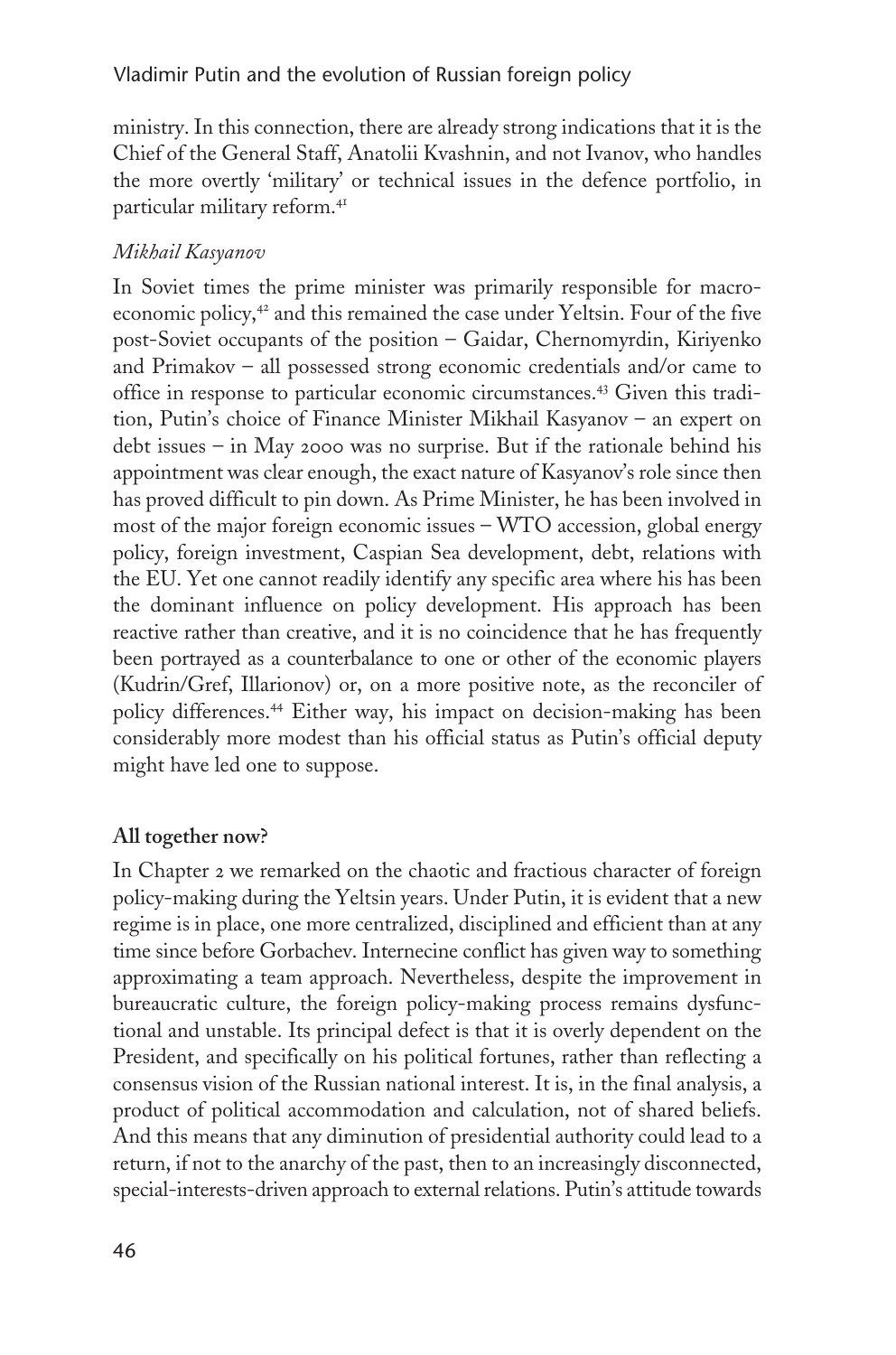policy-making reflects an appreciation of this reality. His reliance on trusted friends (Kudrin, Sergei Ivanov) in strategic areas of foreign policy demonstrates his (correct) view that in present-day Russia having your own people in 'strongpoints' is of prime importance. At the same time, his retention of key figures from the Yeltsin administration – Voloshin, Yastrzhembsky, Igor Ivanov, Kvashnin – amounts to a recognition that his original, St Petersburg FSB/mayor's office constituency was too narrow to operate as the basis for effective policy.

Just as critical as finding an appropriate balance between new and old, however, has been Putin's approach to (i) how these diverse personalities manage their respective area responsibilities; (ii) the way they interact with one another; and (iii) the institutional environment as a whole. The first of these shows that, far from being a micro-managing autocrat, Putin likes to leave the management of individual portfolios to the relevant heads. Igor Ivanov runs the MFA; Sergei Ivanov and Kvashnin between them rule the MOD; and Kudrin and Gref are afforded generous licence on economic policy. Each looks after different parts of the foreign policy jigsaw. In contrast to the Yeltsin administration, there has been no attempt to impose a supra-ministerial structure on individual institutions. Ministers answer directly to Putin. They enjoy excellent access to him, unhindered by any intermediate or rival bureaucratic mechanism such as a Yeltsin-style presidential *apparat*. He may not always agree with them, but they can be guaranteed a good hearing at the very least.

This brings us to the interaction between different foreign policy-related institutions. Because Putin allows them substantial autonomy, they tend not to interfere with each other's responsibilities or engage in turf battles. It is as if they all understand their proper place and function, and that it would be counterproductive to disrupt the façade of government unity – a project very dear to Putin's heart. The consolidation of state authority over the past three years has had a civilizing effect on bureaucratic interaction. Previously, Yeltsin's practice of playing off institutional interests against one another, his worsening health and his indifference to detail had led to many 'empty spots' in the exercise of power, thereby encouraging various foreign policy actors to take matters into their own hands and carve out territory. Today, things are more relaxed and predictable: the President is in charge and taking a close interest in the workings of government, while everyone receives a reasonable amount of the policy pie.

Taken as a whole, foreign policy-making operates along essentially horizontal lines. Although in Russia it has become fashionable to speak about the *vertikal* – the line of command and control from the President down – this operates very differently from the multi-layered hierarchy of the Soviet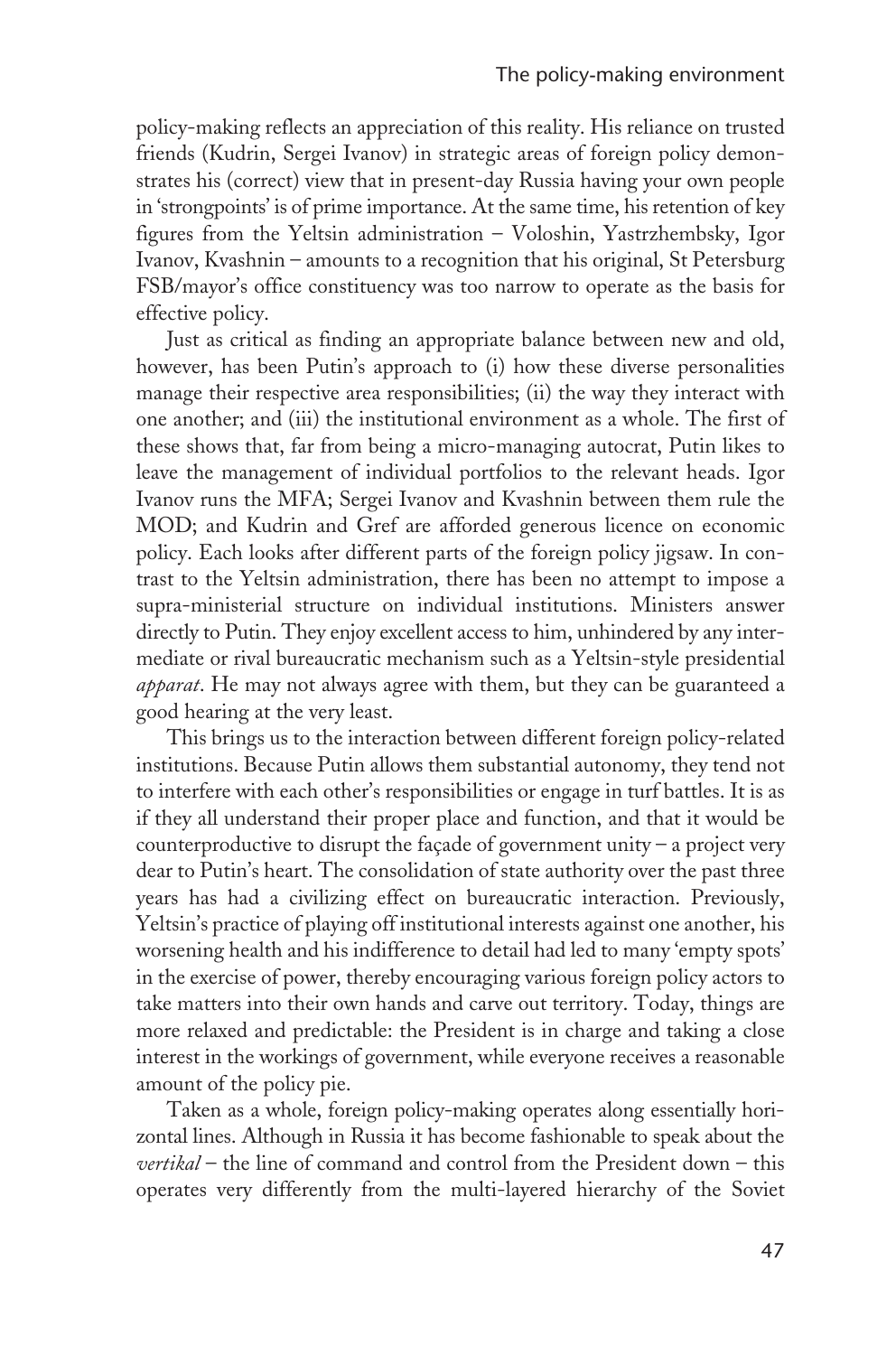command-administrative system or even the less rigid arrangements common in Western governments.<sup>45</sup> Perhaps the closest analogy is, ironically enough given recent developments, with the flat cell-like structures of some international terrorist organizations. At the top is the leader who exercises overall strategic control and coordination. Meanwhile, the institutional actors – or 'cells' – fulfil their assigned tasks in accordance with directives from the top, without reference to any third party or mediating mechanisms. Although the different constituent parts must work together, in Putin's Russia they do not do so 'independently', as it were, but back and forth through the common denominator or 'transmission belt'46 of the President. So while they are autonomous in the sense that they operate with little interference from other 'equals', their autonomy is circumscribed by the need to refer all major decisions and actions back to Putin. The key feature of this arrangement, and one that distinguishes it from government in a Western democracy, is the atomization of the individual foreign policy actors. Its *raison d'être* is the maximization of the leader's authority and image by establishing a pattern of direct dependence on him and, equally crucially, preventing the formation of a bureaucratic caucus that might constitute an alternative source of power or decision-making. In some ways, Putin's underlying motivation does not differ all that much from Yeltsin's divide-and-rule approach to politics. The latter was more antagonistic and crude, as well as less efficient, but common to both is a strong commitment to the notion of control based on the Soviet leadership principle of *edinonachalie* ('single leadership').

Such a personalized system places huge demands on the energy and capacity of the President. Since there is no coordinating structure in place, he is obliged to involve himself in much of the foreign policy detail; the unpalatable alternative is to risk a return to the institutional disorder of the Yeltsin era. However, there is only so much that one person can cover. And this means there are times when aspects of Russian foreign policy are either allowed to run themselves or neglected altogether. This is especially a problem in areas of secondary priority, such as the Middle East and the Balkans. But it also affects the management of primary issues such as Russia's relations with the United States, Western Europe, the EU and NATO. Because Putin must divide his attention among a multitude of policy concerns – domestic and foreign, political, economic and strategic – he cannot always ensure the implementation of a consistent policy line. This is why we see fluctuations even in areas where Putin has pronounced, such as 'strategic cooperation' with Washington post-11 September. And while there is sometimes a tactical element to such inconsistencies – a sort of 'keeping the West on its toes' – more often than not these occur as the result of an information and policy overload.

We should be careful, therefore, not to overstate the extent to which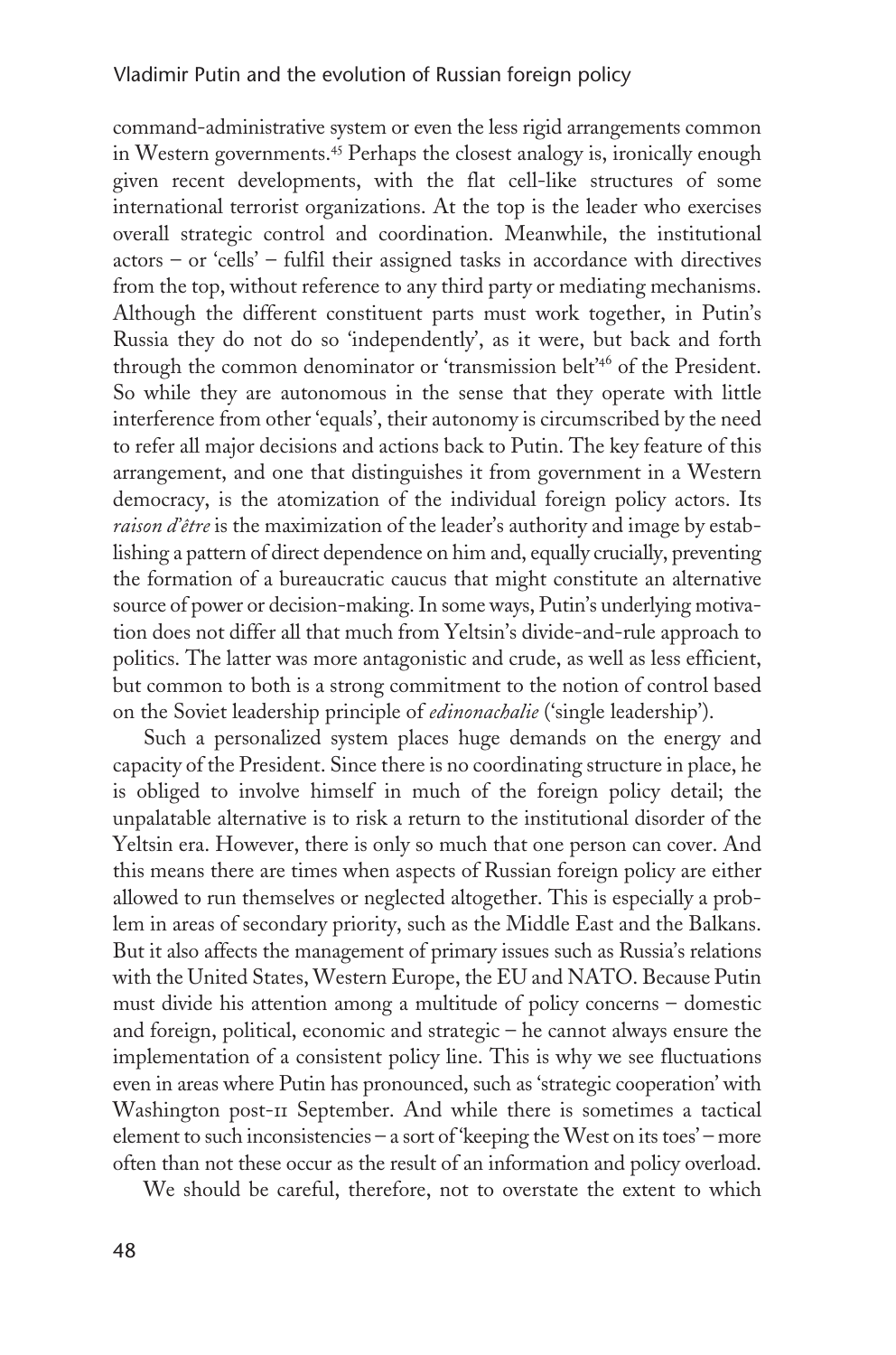Putin controls things. When we say that his mastery over foreign policy and its political and institutional context is greater than that of any leader since Stalin (Chapter 1), it is important to remember that the standard by which we are judging is a very low one.47 For centuries Russian leaders have been notoriously unsuccessful in translating policy intentions into reality. The exceptions to the rule – Peter the Great, Catherine the Great, Lenin, Stalin – have been so few that the theme of the good Tsar let down by his venal subordinates has entered into the folklore of power, transcending regime and ideological change. It is possibly with this history in mind that Putin has pursued a dual-track approach to governance. On the one hand, he has personalized the management of state affairs to an unprecedented degree, in the conviction that in Russia the only way to get things done is to rely on strong friends rather than weak institutions. On the other hand, he is aware that in the long term effective policy-making depends on the development of viable structures and mechanisms. His determined campaign to re-establish the authority of the state by clamping down on centrifugal and/or disruptive forces of various types – regionalism, Chechnya, the excessive independence of big business, disruptions to law and order – indicates that he sees institutionalization as the long-term solution to the problem of government in post-Soviet Russia. Ideally, he would like to see the emergence of properly functioning institutions staffed by competent, educated and above all loyal public servants who serve the will of their political masters. But with realization of this vision some way off, he must in the meantime operate with the context as he finds it, not as he would wish it.<sup>48</sup>

## **Conclusion**

The current policy-making environment is, like many other areas of Russian life, in a state of profound transition. A surface calm masks many contradictions, and the conduct of foreign affairs continues to depend overmuch on the political health and policy commitment of the President. For the time being, the weakness and disunity of the elite provide him with a substantial breathing space in which to promote his external agenda. There is no early prospect of a serious challenge to his policy management, let alone to his preeminence of power. Yet despite the vast improvement that has taken place in foreign policy decision-making, its processes remain archaic and inefficient. The excess of institutional and individual players with little binding them except an eye for the main chance; an over-concentration of strategic authority in a single person; the meagre likelihood that a disinterested conception of public service will emerge in the foreseeable future – these are all major negatives militating against a stable and productive institutional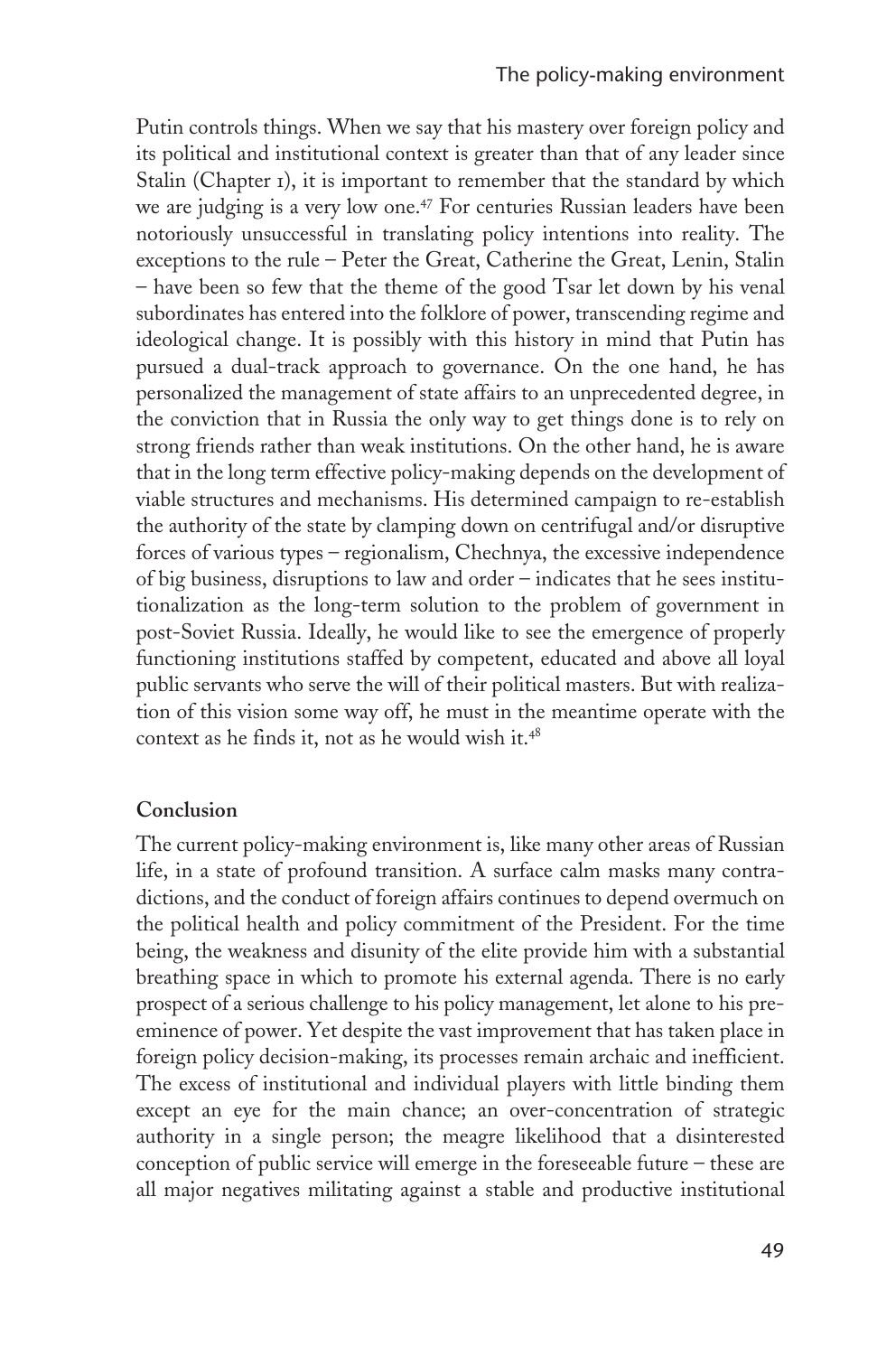framework. In the end, it will be Putin's capacity to address these often elusive challenges that will determine whether he is successful in developing and implementing a fresh vision for Russia's relations with the outside world.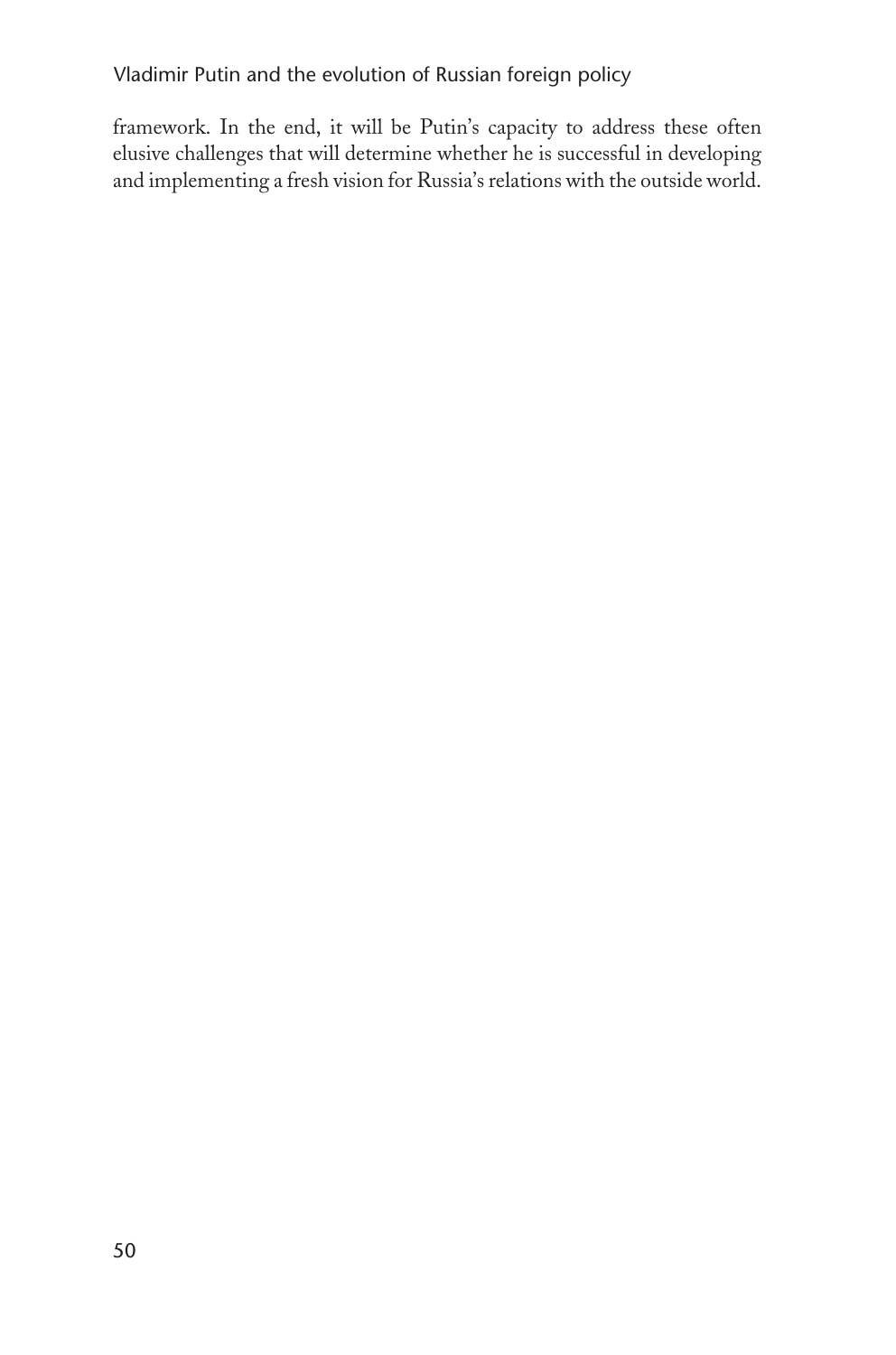# *The economic agenda*

#### **The 'unnaturalness' of economics**

Among the things we tend to take for granted in the foreign policy of Western countries is the predominance of economic priorities. While 'oldfashioned' political-strategic themes have their moment, notably in times of war or great crisis (such as 11 September and its aftermath), foreign policy is more often than not an extension of domestic imperatives, an instrument primarily for enhancing national wealth. Since the end of the Cold War, the balance between military-strategic and economic priorities has tilted ever more markedly in favour of the latter, as the threat of direct confrontation between East and West has receded. Although the major powers continue to spend heavily on defence,<sup>1</sup> the fundament of power in the modern world, from which all other trumps follow, is economic. The United States may have thousands of nuclear warheads, but it is its financial and commercial ascendancy that enables it not only to sustain this arsenal, but also to project power and influence throughout the world. Significantly, even nations which in the past pursued a geopolitically and security-driven foreign policy have cast their lot in favour of a pronounced 'economization'. Perhaps more than any other single event, China's recent accession to the World Trade Organization after a 15-year campaign symbolizes the trend and flavour of international affairs in the post-industrial, post-Cold War era.

Russia, however, has long been the exception to the rule. Traditionally, in Soviet and Tsarist times, economic interests had ranked well down the list of foreign policy priorities, very much an ugly stepsister to the 'real' business of security and geopolitics. This mindset survived the fall of the Soviet Union. At a time when every other major power was devoting greater attention to economic priorities, the world-view of the Russian establishment remained unabashedly retrograde, differing only slightly from that prevailing at the height of the Cold War. Although under Gorbachev and then Yeltsin, the Kremlin declared that Russian foreign policy should be directed principally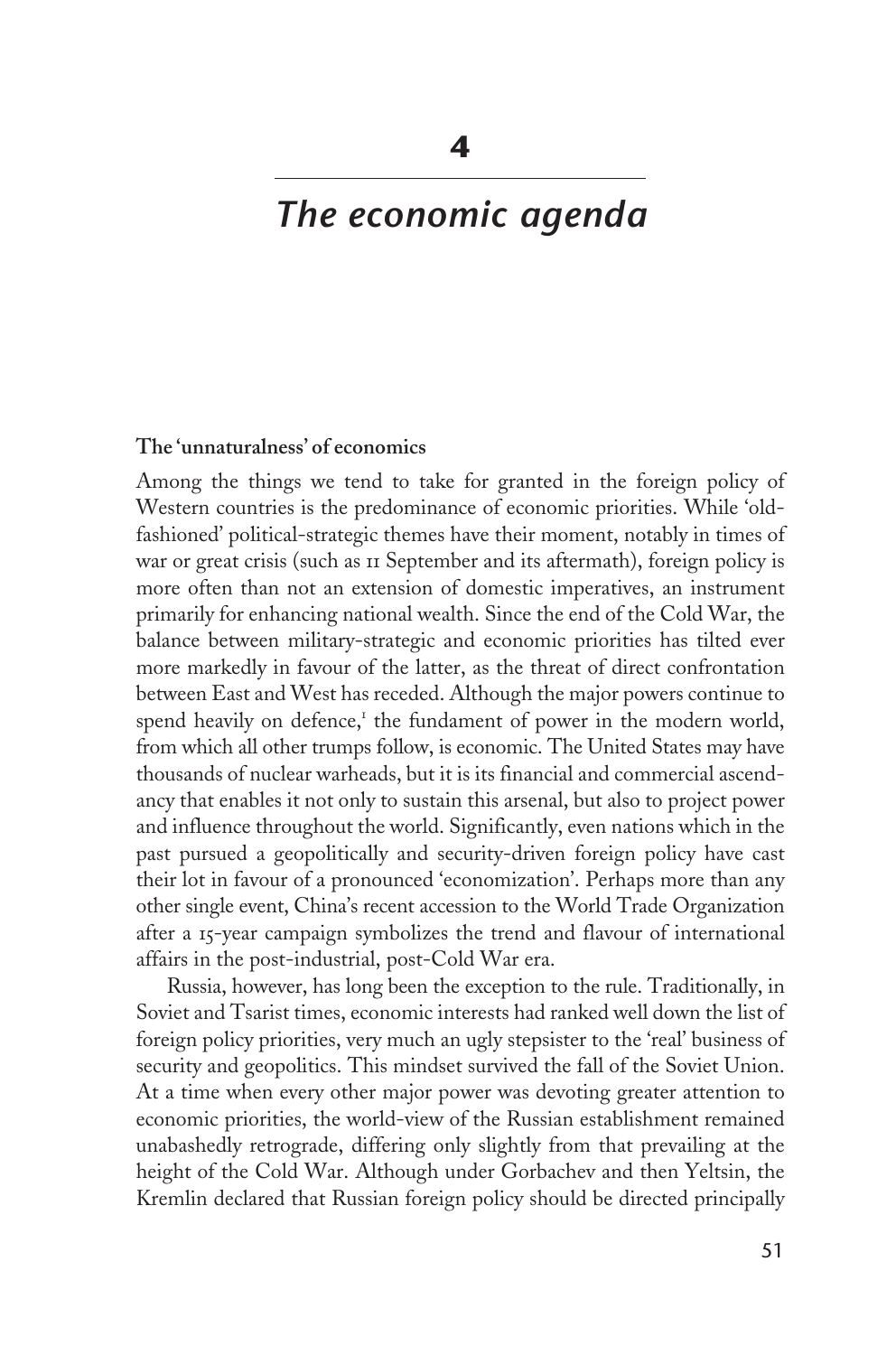at promoting the wealth of the nation and the well-being of its citizens,<sup>2</sup> this message appeared increasingly formalistic and devoid of meaning. Throughout the 1990s the Yeltsin administration continued to speak the language of zero-sum, balance of power, and spheres of influence, while several very public disagreements with the West – over NATO enlargement, American strategic missile defence, Kosovo – reinforced the geopolitical mindset of the elite. The second-class status of the economic agenda was reflected in the 2000 Foreign Policy Concept – a document finalized under Putin but almost entirely drafted during Yeltsin's final year in power. In the course of an extensive survey of Russia's functional and geographical priorities, the economic aspects of its foreign relations received only a few desultory paragraphs.<sup>3</sup>

Unsurprisingly, Moscow's achievements on the external economic front during this time were few and far between. Membership of a handful of international institutions  $-G_7/G8$ , the Paris Club,<sup>4</sup> APEC – could not disguise the modesty of Russian participation in the processes of economic globalization. At the regional level, too, the picture was scarcely any brighter, with Russia marginalized from economic integration in the two most dynamically developing areas in the world – Western Europe and the Asia–Pacific. Here, ostensibly economic objectives, such as the development of a 'strategic partnership' with the EU and participation in APEC, became badly skewed by political and security calculations.<sup>5</sup> Even on 'home' territory - the CIS the trend was negative, with the former Soviet republics seeking, with increasing success, to lessen their economic dependence on Moscow by diversifying sources of external trade, investment and assistance.<sup>6</sup> It was symptomatic of the low priority given to economic considerations in Russian foreign policy that little or no progress was made in promising areas of activity such as the Partnership and Cooperation Agreement (PCA) with the EU,7 in pursuing membership of the WTO, or in exploiting the oil and gas resources of the Caspian Sea. Meanwhile, traditional economic ties and sources were unable to compensate for this shortfall; indeed, frequently the reverse was true. Arms exports fell sharply from Soviet levels; exports of nuclear and missile technologies led to serious difficulties in Moscow's relationship with Washington; and there were also near-intractable problems in recovering debts from former Soviet client-states and the post-Soviet republics. Overall, the picture was a dismal one, compounded by the leadership's almost total lack of vision or understanding of external economic issues.

Set against this background, the emphasis Putin has assigned to economic priorities has emerged as one of the most distinctive and important features of his foreign policy management over the past three years. Unlike Yeltsin, he has demonstrated the interest and commitment to transform a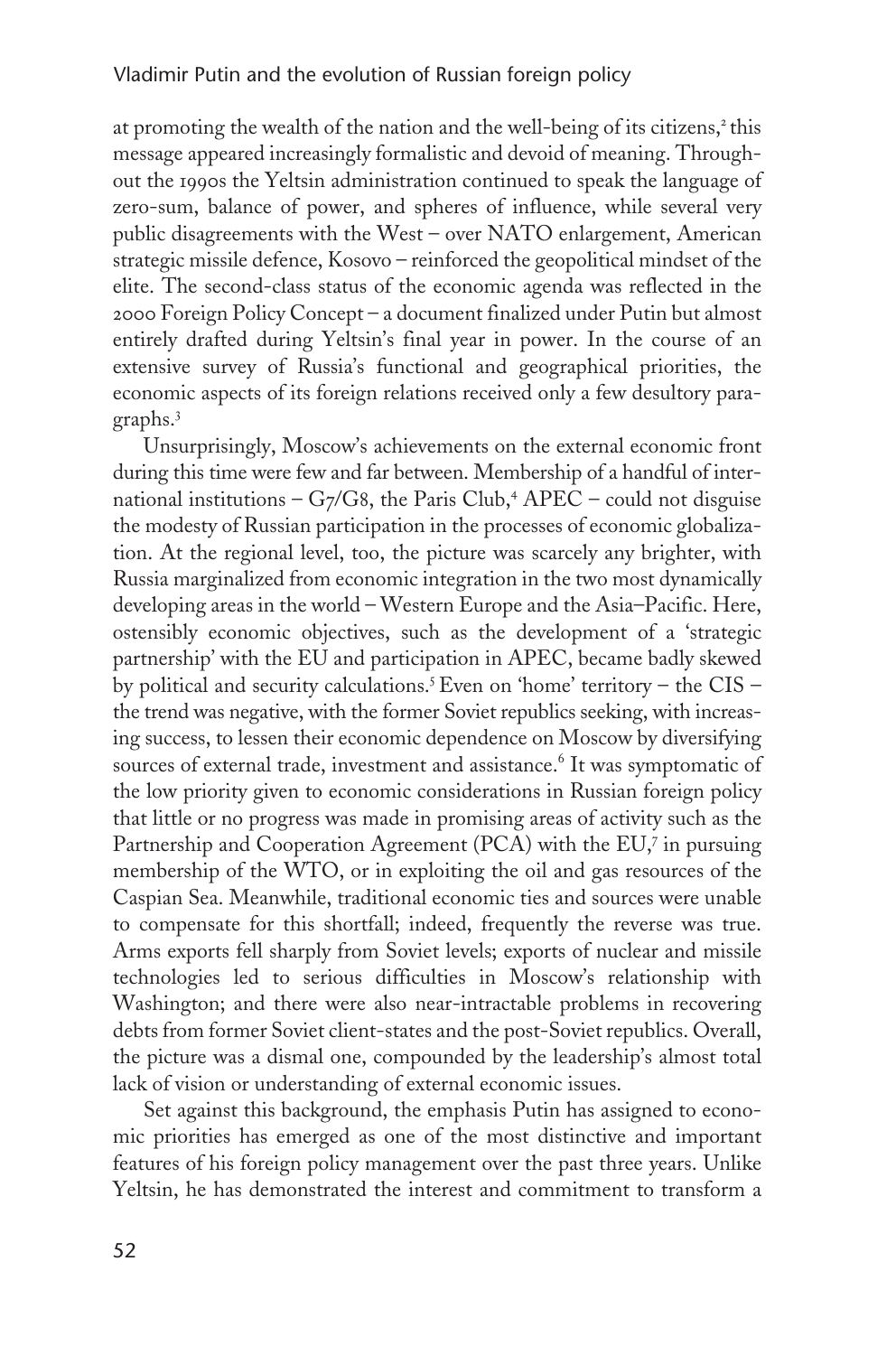rhetorical allegiance into a genuine economization of Russian attitudes towards the world. Four key themes, in particular, have dominated this economic dimension: (i) the direct linkage between an active foreign policy and domestic socio-economic transformation and prosperity; (ii) the campaign to integrate Russia into ongoing international economic processes; (iii) the profit motive; and (iv) the interrelationship between geoeconomics and geopolitics, between Moscow's pursuit of economic objectives and its continuing ambitions to project itself as a regional and global power.

In each of these areas, the Putin administration has borrowed substantial elements from its Soviet and post-Soviet predecessors, but also put its own stamp on proceedings. Putin's way of conducting foreign economic policy has been distinctly Russian, reflecting both the relative 'newness' of (and unfamiliarity with) such priorities as well as the lasting influence of Russia's self-perception as a 'great power' and its geopolitical heritage. Far from unquestioningly absorbing Western models, as the Yeltsin administration was accused of doing,<sup>8</sup> Moscow's approach has been at once welcoming and cautious, assertive and defensive, positive and negative. Reflecting the diversity and complexity of the policy-making environment in this area (see Chapter 3), it has been above all multifaceted and contradictory. The outcome of this mix of mindsets, ideas and interests has been a hybrid in a constant state of evolution, a metaphor for Putin's disposition to change the way Russia looks at the world, but also for the considerable practical and ideological obstacles in the way of such an ambitious enterprise.

## **Foreign policy and economic reform**

The idea of using foreign policy to facilitate the realization of domestic goals dates back to Gorbachev's 'new thinking' of the late 1980s. Its original (if largely tacit) premise was that Russia did not have the wherewithal in financial resources and market-oriented expertise to make the transition by itself from a moribund command-administrative system to a profitable economy based on enterprise and competition.9 Consequently, under Gorbachev and then Yeltsin, it was argued that the West should provide large-scale financial and technical assistance to support the Russian economy in its transition  $-a$ project in which it had a direct stake since a prosperous Russia would also mean a stable one for the world.10 For its part, the Russian government would absorb this aid and advice to undertake far-reaching reforms in the economic system, as well as political democratization and the development of a civil society. Under Yeltsin in particular, the interpretation of the linkage between foreign policy and domestic change was thus overtly liberal and Westernizing.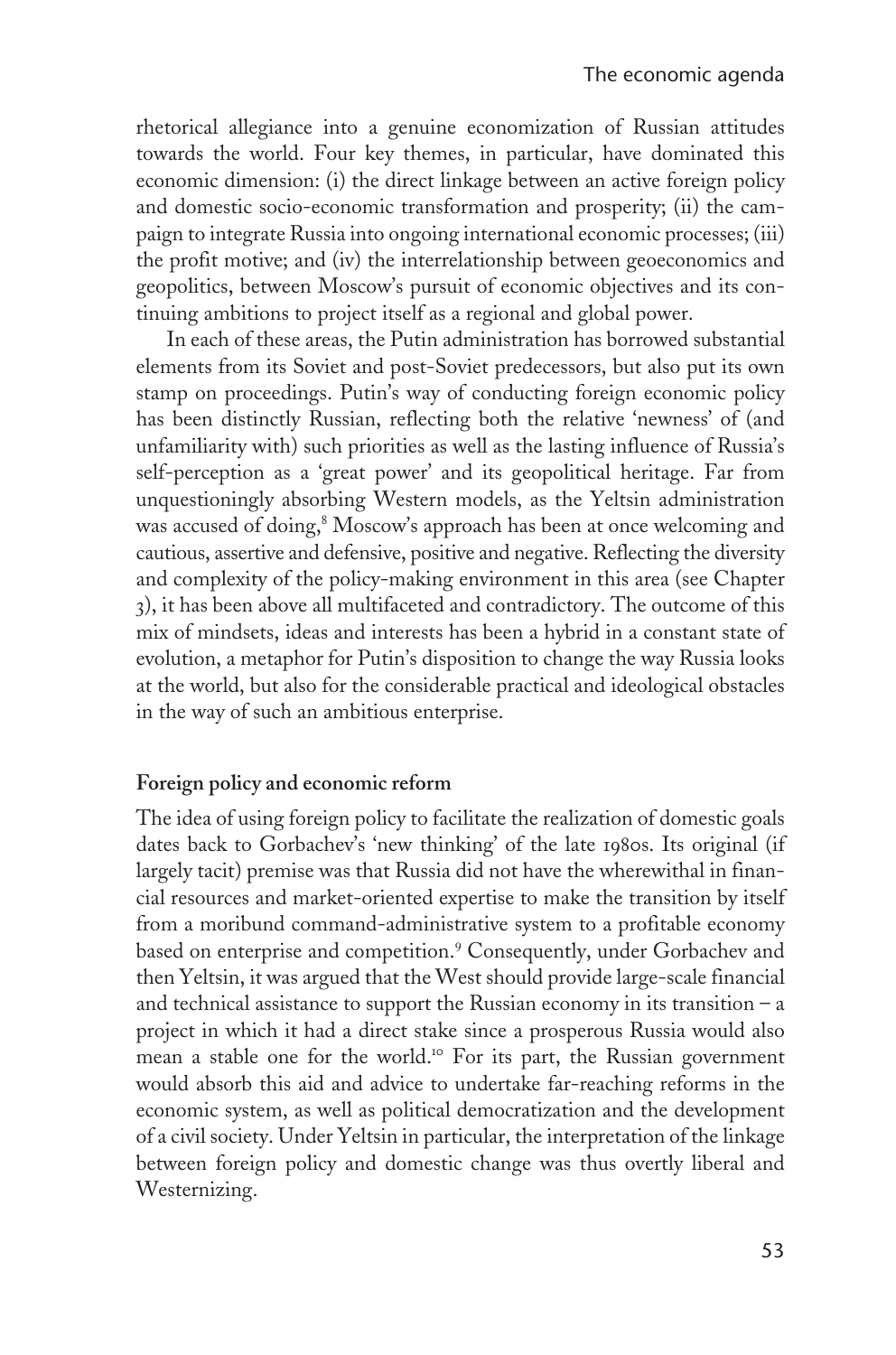Unfortunately, a number of factors came together to discredit this nexus. These included a general perception of plummeting living standards; $\mu$  the profound crisis in most branches of the Russian economy; popular disgust at the corruption of those who had enriched themselves from the collapse of the Communist system; disappointment with levels of Western aid, trade and investment; and, finally, the politicization of Western support, which came to be seen as benefiting not Russia so much as the Yeltsin regime. By the time Putin came to power there was an obvious need to 'freshen' up the principle of using foreign policy as an instrument for pursuing domestic goals. On the other hand, the new Kremlin leadership benefited from the fact that a geopolitically driven foreign policy had become equally malodorous. A succession of failures in the military-strategic sphere, culminating in the humiliation of Russia's impotence during the Kosovo crisis, created space for a more balanced foreign policy that would focus on cooperation and integration with the West in place of an aggressive but futile competition. The challenge and opportunity in front of Putin, then, was to find a kind of 'third way' between the Westernizing foreign/domestic policy linkage of the later Gorbachev and early Yeltsin years, and the anachronistic, overgeopoliticized foreign policy of the second half of the 1990s.

Thus far Putin has been remarkably successful in this endeavour. From the outset, in his Open Letter to the Russian Voters during the 2000 presidential campaign, he distanced himself from the failed approach of the most recent past by emphasizing 'the primacy of internal goals over external ones<sup>712</sup> – a theme he has reiterated on many subsequent occasions. Simultaneously, he has tapped into a broader constituency by repeating the Primakovian line that Russian foreign policy should proceed from its 'national priorities',<sup>13</sup> in effect assuring his audience that there would be no return to the demeaning pro-Westernism of the Yeltsin-Kozyrev type. Significantly, such rhetoric has been accompanied by very real changes in the administration's approach to foreign–domestic policy linkages.

The most obvious difference from the Yeltsin period is that there is now a more independent and sceptical attitude towards foreign advice and models. The IMF, World Bank and the European Bank for Reconstruction and Development (EBRD) continue to visit Moscow, but less frequently and publicly than before. We no longer witness the spectacle of the IMF demanding faster and more radical reforms in the Russian economy as the price of continued credits, or of Moscow bleating about the unreasonableness of international financial institutions. Instead, Putin has rejected the idea of future loans, while Russia has for the first time in the post-Soviet period begun to redeem some of its foreign debt on schedule.14 The cynic might observe that sky-high oil prices have afforded Putin a luxury that was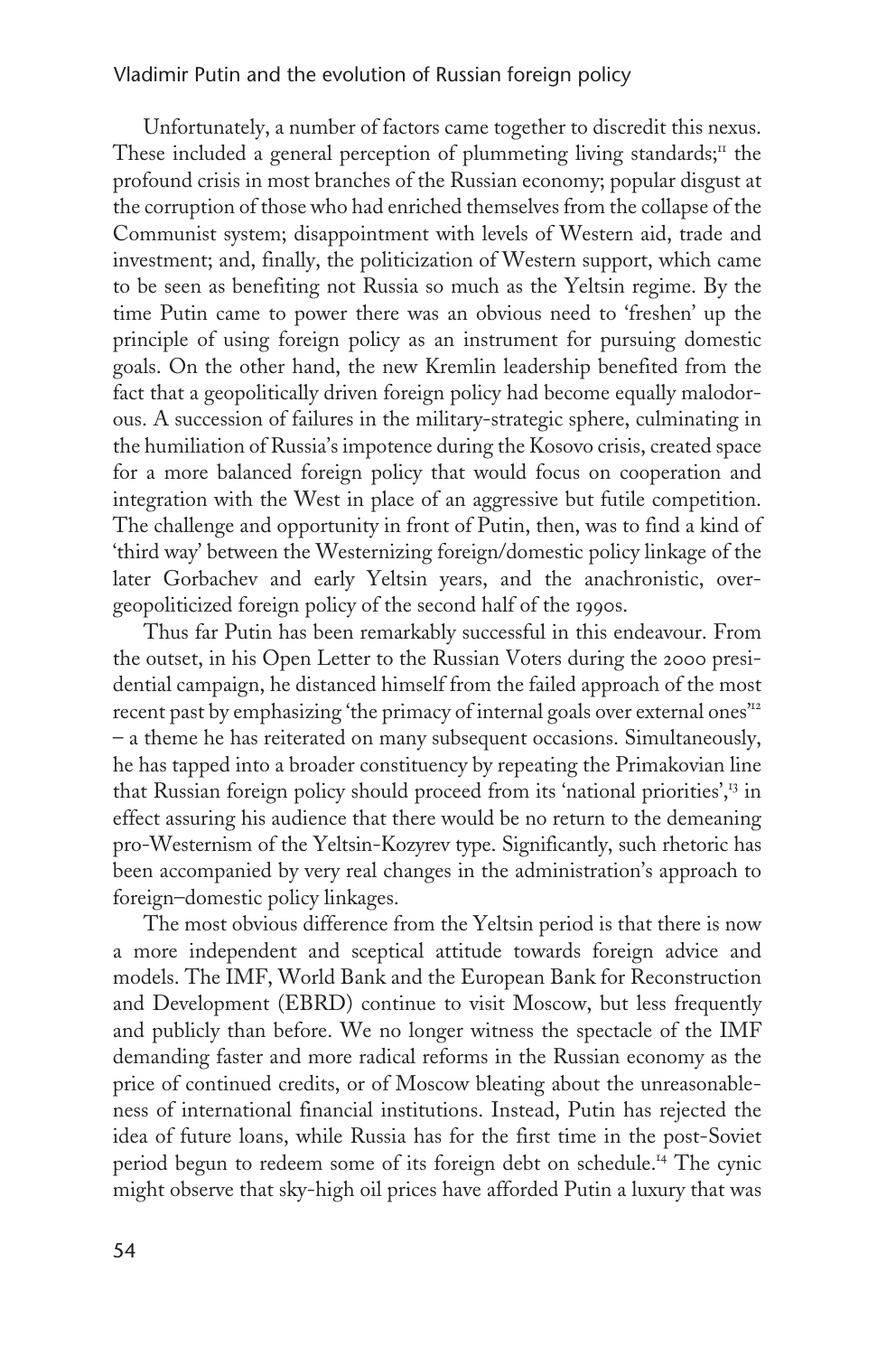not at Yeltsin's disposal, but the symbolism of such moves is nonetheless potent; debt resolution is at once legitimizing and empowering, an indicator of Russia's entry into the community of developed nations.

More generally, because Russia has already moved a long way towards a market economy – albeit haphazardly and at considerable political and socioeconomic cost – the image of a supplicant nation pawing at the sleeves of the rich countries and institutions of the West is no longer apposite. In place of the hand-out mentality that coloured the economic relationship throughout the 1990s, a more mature and self-reliant approach is evident. The Putin administration has consistently emphasized trade not aid, and opening up opportunities for Russian producers in international markets rather than obtaining outside support for unviable domestic industries. Such thinking has underpinned its campaign for Russia's recognition as a 'full market economy' (as opposed to 'economy in transition')<sup>15</sup> and, more specifically, to increase market access for commodities such as steel which come up against anti-dumping barriers. In similar spirit, although Moscow continues to stress the importance of increased foreign investment, these days it acknowledges that it has a responsibility to create conditions that might facilitate this – improved tax regimes, better legal protection of ownership rights, proper dispute resolution mechanisms – instead of simply expecting the West (and others) to put up capital in return for the vague promise of 'benefits'.16

But to acknowledge that Moscow has a more realistic understanding of the relationship between foreign policy and domestic imperatives is not to say that its approach is all pragmatism. On the contrary, Russian attitudes often evince a small 'c' conservatism, centred in a narrowness of vision and an instinctive suspicion of outside involvement and influence. This leads us to perhaps the most important – as against the most prominent – distinction between the Yeltsin and Putin administrations. The former focused above all on the role of foreign policy in promoting domestic political and socioeconomic *transformation*. Admittedly, many of its utterances were insincere and self-serving, but the principle remained, if in ragged form. With the current regime, however, the main thrust of foreign policy is less to promote a larger reform agenda at home than it is to achieve other objectives, such as Russia's 'integration' into the global economic community, generating profit for individual industries and for the state, and assisting the projection of Russian influence abroad – all of which will be discussed below.

The importance of this distinction is illustrated by the government's handling of issues such as the WTO accession bid, EU enlargement, and even foreign investment. In theory, it recognizes that the presence of such challenges could act as a useful spur to Russia's economic development. For example, the requirements of WTO accession and the opening up of the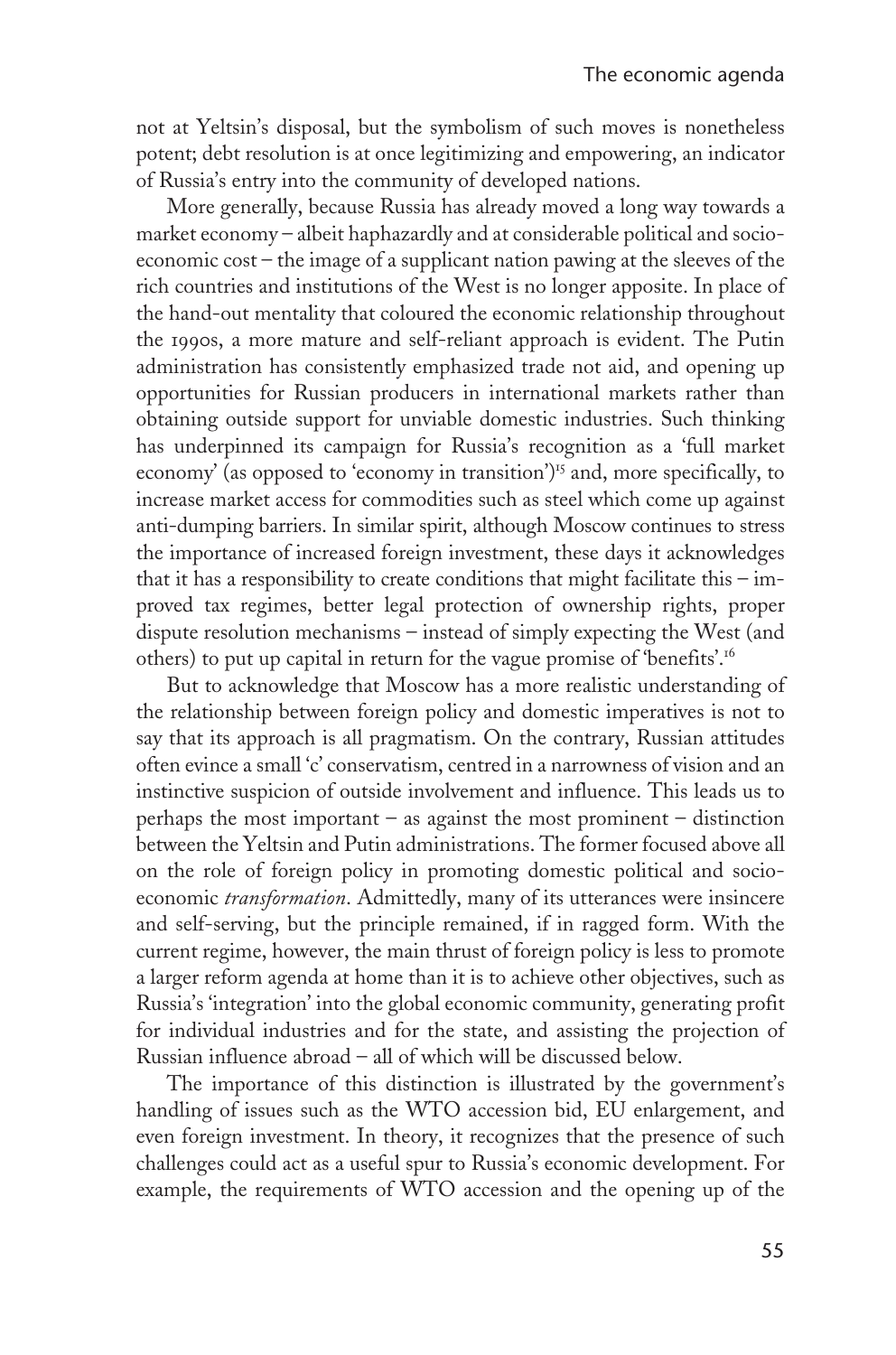economy to increased foreign competition will force whole sectors – particularly in secondary industry and services – to reform or die. Similarly, enlargement of the EU to the Russian frontier will place tremendous pressure on the border regions (in particular Kaliningrad)<sup>17</sup> and on Russia as a whole to adapt or else become marginalized from the expanding European economic space. But in practice the Putin administration has tended to see the requirements for such transforming change more as a threat than an opportunity. It has been especially concerned to insulate backward sectors (notably the car and aviation industries) and regions (Kaliningrad) from external competition, and in important respects appears only too willing to sacrifice the larger goal of a more productive economy for the sake of powerful special interests, such as the aluminium industry and the banking sector. While on the one hand the government makes approving statements about WTO accession and EU enlargement, it qualifies these with provisos regarding the need, respectively, to 'safeguard' Russian industry through extended 'transition' periods (see below),<sup>18</sup> and to preserve Kaliningrad from the 'negative' consequences arising from an expanded EU.19

In short, the commitment of the Putin administration to foreign policy as an instrument of domestic change is equivocal at best, a point that raises questions about the limits of the evolution in Russian foreign policy more generally. The President is imbued with a more activist spirit than his predecessor, and has also demonstrated an impressive authoritativeness, both politically and in terms of pushing through policies. But there are serious constraints on what he can or even wants to do. The first is his past experience and upbringing. It is one thing to have observed the widening gap between East and West during Soviet times, quite another to draw the full conclusions from this phenomenon. Although Putin has criticized the rent dependency mentality in post-Soviet Russia,<sup>20</sup> this does not mean he is ready to absorb the Western experience unreservedly – all the more so given the unpleasant connotations of Yeltsinite 'shock therapy' and a historical wariness of Western intentions. As a result, there is a critical tension between a desire to remedy an unsatisfactory and ultimately unsustainable state of affairs, and the 'patriotic' urge to protect often unviable home (*otechestvennaya*) industry. The second major problem arises from Putin's lack of expertise in economics, and the consequent diversification of sources of policy advice and pressure in this area (see Chapter 3). The foreign policy/domestic reform nexus is difficult to grasp properly, involving as it does multiple political and economic interests, and it is unsurprising that the administration's approach towards it should therefore be so uneven. Putin's dominance of politics and policy is not yet such as to give him the confidence to forge ahead regardless. Although he is conscious of the need for far-reaching economic change –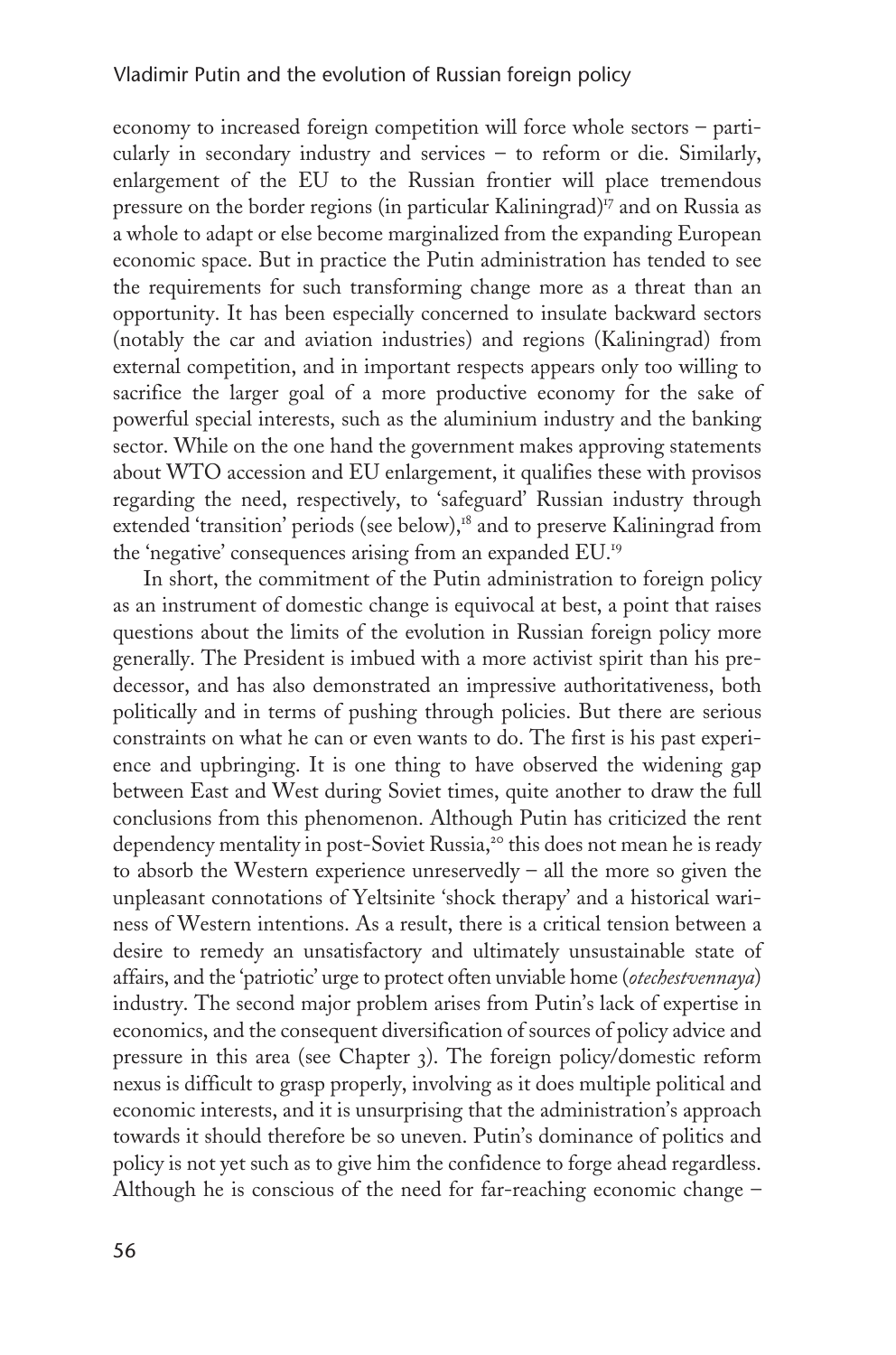and has achieved much in this direction  $-$  he also recognizes the immense difficulties in prosecuting successful reform as well as his own limitations in this regard.

#### **The integration agenda and globalization**

Much the same ambivalence can be found in Russia's approach to participation in economic regionalization and globalization. On the face of things, there is nothing the Putin administration wants more. 'Integration' has, in many ways, become the signature tune of contemporary Russian foreign policy – integration into the global community; integration into the wider European political, security and economic space; integration into the 'dynamically developing' Asia-Pacific region (APR); even integration in the context of the former Soviet Union. Putin hardly misses an opportunity to hammer home the point that integration is an intrinsic good and perhaps the most fundamental of foreign policy goals.21 Its rationale extends well beyond immediate economic considerations, conjuring up all sorts of images of belonging and common civilization as well.

And therein lies the nub of the problem. The symbolism of integration frequently outweighs its directly economic aspects. Granted, the 'club mentality' that was such a feature of the Yeltsin presidency is now less blatant. Whereas before membership of the G7/G8 and APEC was significant above all for its perceived legitimizing effect – on Russia as a newly 'civilized' country and, more specifically, on the Yeltsin regime – WTO accession and recognition as a 'full market economy' are important for practical as well as honorific reasons. And whereas once upon a time Moscow adopted a cavalier attitude towards its obligations as a member of the Paris Club, these days the Putin administration is conscientious in repaying Russia's debts on time. Nevertheless, despite this evolution in attitudes there continues to be a serious disjunction between the hybrid (semi-idealized, semi-concrete) conceptions of economic integration that currently inform much of Russian thinking, and the expectations these international institutions and their key member states have of Moscow.

Nowhere is this better illustrated than in the debate and negotiations over Russia's accession to the WTO, a painstaking process that highlights a number of political, psychological and economic issues. The first, and oldest, is the notion of a 'divine right of membership'. A holdover from the Yeltsin period, this is embodied in the assumption that Russia is simply 'too important' to be excluded from any major international organization and that, accordingly, the entry criteria should be loosened in order to facilitate its early membership. Although prominent Western officials, such as the EU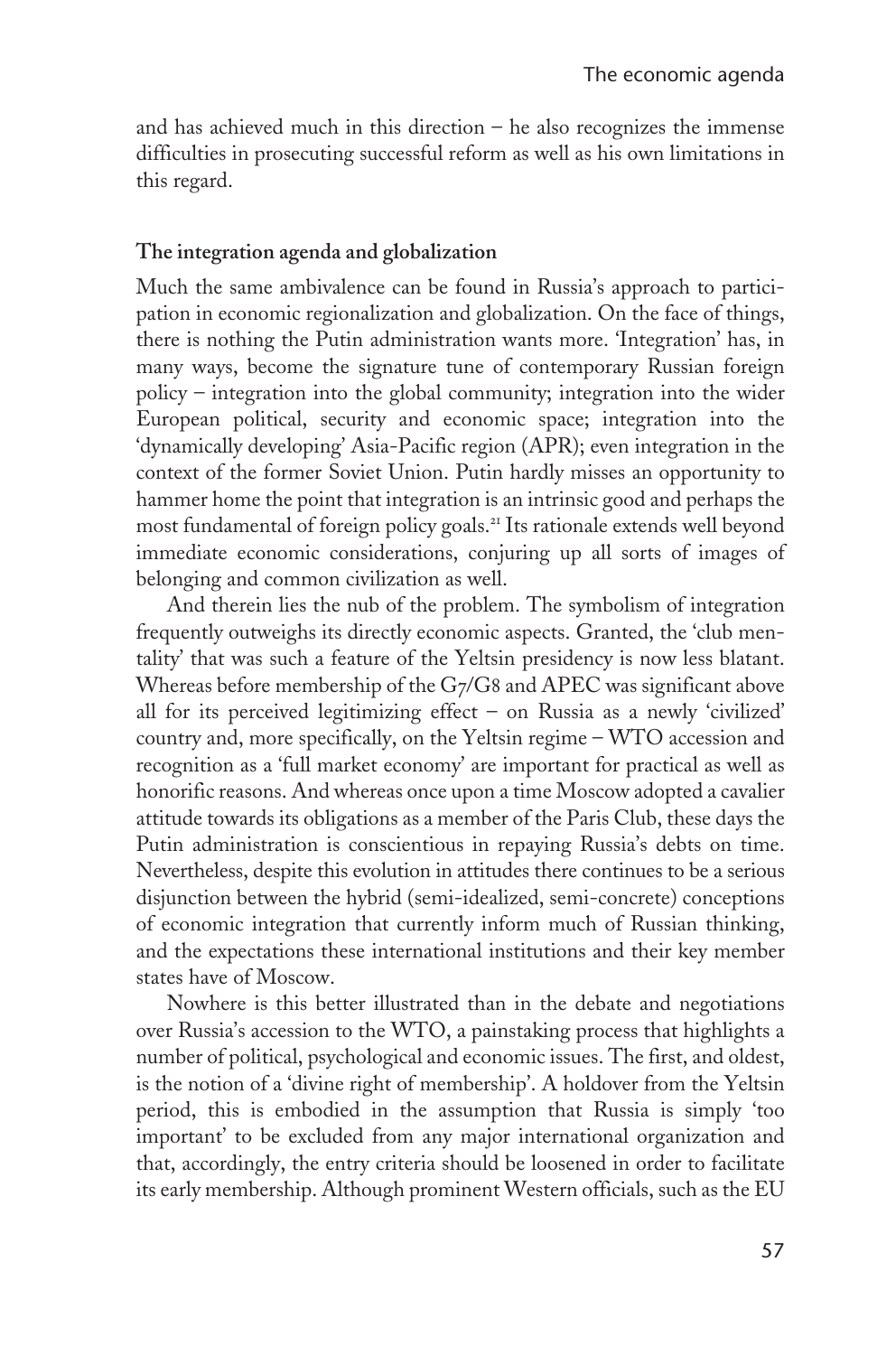Trade Commissioner Pascal Lamy, have insisted that 'politics cannot shortcircuit economics', $22$  the belief persists among many in Russia that the Western powers (the USA, UK, France and Germany) will find a way to accelerate its admission – particularly given the overall rapprochement between Moscow and Washington post-11 September. A precedent for such 'flexibility' already exists in the example of Russian accession to APEC, where a lack of economic credentials and the opposition of a number of member economies proved to be less important than the support of the larger powers in the grouping, notably the USA and China. The second, related, issue is the question of primary motivation – why does Moscow want to join? Is it because it seeks full integration into a global economic community, or is the real reason a more general yen for inclusion? As an editorial in *The Economist* remarked, 'Joining a health club can reflect a genuine interest in fitness – or just a desire to keep up with the neighbours'.<sup>23</sup> Such considerations acquire an added edge in the light of China's accession, a development that leaves Russia as the last major country still to join an organization that already has 140 members and rising.

What transforms these relatively abstract points into concrete problems is that the WTO, unlike the G7/G8, APEC and a host of political-type organizations (UN, OSCE), imposes specific obligations on its members and candidate-members. Although these may possibly be finessed to some extent, they cannot be avoided. It is significant and far from coincidental that, as the prospect of Russia's entry has loomed closer, doubts within the elite have become more numerous and vocal. Far from imagining WTO membership as the source of all riches, the Russian government finds itself having to assess carefully the pros and cons of accession. Do the economic, political and psychological benefits of membership outweigh the costs to individual sectors of the economy, not to mention the more general requirement for Russia to submit to rules-based regimes established by others? In this latter connection, it is all very fine for Western representatives to argue that membership would allow Russia to play a role in developing a framework for the future management of global trade, but this is likely to be of cold comfort to a country that has long been used to dictating its own set of rules – in trade and economics as well as in political-strategic affairs.<sup>24</sup> Moscow's hostile reaction to suggestions that it might usefully submit draft legislation for scrutiny by the WTO highlights the sensitivities over issues of jurisdiction and sovereignty.<sup>25</sup>

WTO accession presents the Putin administration with a stark choice. On the one hand, it offers the prospect of critical benefits in relation to market access and attracting greater outside investment,<sup>26</sup> as well as the inestimable psychological boost of inclusion into the world's foremost trade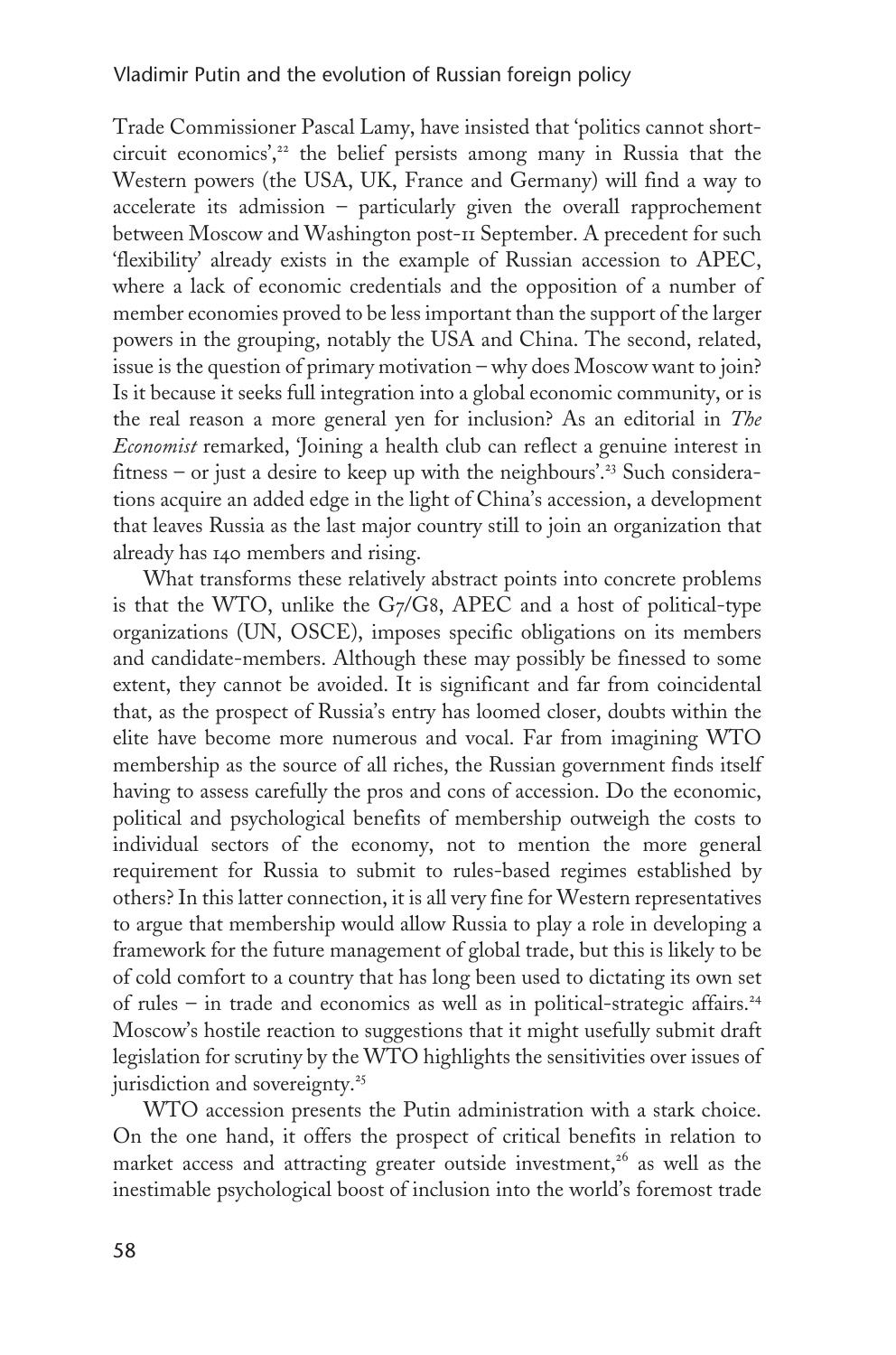grouping. On the other hand, the liberalization of the trading environment cuts both ways. Export-based industries such as steel are likely to do well, but many sectors that rely on a monopoly or near-monopoly of the domestic market – the automobile, aviation and metallurgical industries, agriculture, pharmaceuticals, chemical products, banking and insurance services – will struggle to remain competitive, leading to concerns about large-scale closures and mass unemployment.

The government is attempting to balance these conflicting priorities by negotiating extended 'transition periods', whereby currently inefficient industries would be given time to restructure their operations, free from the early threat of foreign competition and insulated by customs duties and export subsidies. Russia would thus enjoy the fruits of membership without incurring – for a while at least – too many of the costs. All very logical. The difficulty, however, centres on the length of the transition periods and the implications this has for socio-economic reform in Russia. The issue of WTO accession is not merely about reconciling liberalizing and protectionist tendencies, but is a microcosm of a debate that has been going on for some 10–15 years since Gorbachev introduced *perestroika* in the mid-1980s, namely, concerning the appropriate pace and nature of economic change. Critics of accelerated reforms argue that these lead to the destruction of vital national industries and cause the population enormous hardship. Proponents of rapid transformation, on the other hand, are mindful of countless examples from the Soviet past in which momentum for much-needed reforms was undermined and then destroyed in stages by bureaucratic foot-dragging and an institutionalized reluctance to forsake old habits of enterprise management.<sup>27</sup> From the WTO's perspective, too, there is the additional spectre that admitting Russia into the organization under overly generous terms could mean that, once in, Moscow becomes complacent and backslides on the obligations of membership.

Perhaps more than any other foreign policy issue, WTO accession puts the question of what type of country Russia wants to be in the 21st century: part of a broader, increasingly interconnected global community in more than just name, or a 'special case' operating on the margins of that community and according to its own set of rules. And it is here where the 'sectionalization' of foreign economic policy-making identified in Chapter 3 becomes critical. Because of the highly technical nature of many of the issues, and Putin's own lack of expertise in such a specialized area, different policy lines and attitudes came into play, with none able to impose itself above the others. The consequence is that the Russian position on WTO accession, and on its involvement in larger processes of economic globalization, is in flux. The presence of multiple and acute contradictions, ranging from the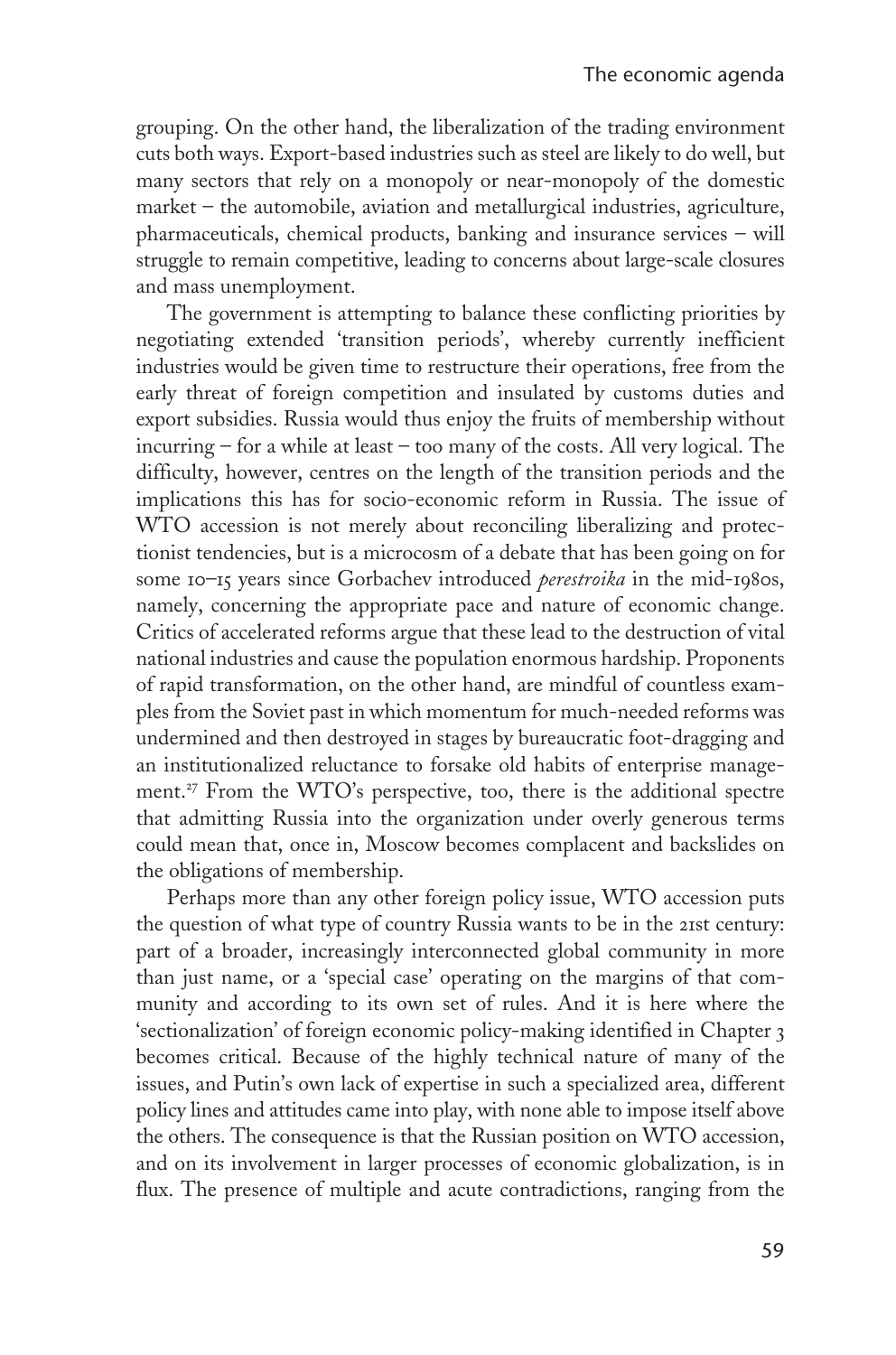purely technical to the more abstract, points not only to the failure to develop a coherent vision of 'integration', but also to the limitations of the personalized, 'presidential' system of decision-making in foreign policy.

These same problems – a lack of understanding about what true integration involves, and insufficient definition and commitment in decisionmaking – are apparent in other areas of the external economic agenda, such as the relationship with the EU, and Russia's commercial involvement in the Asia-Pacific region. In the former case, the record reveals an inability to distinguish between integration and cooperation. There is an assumption that increasing levels of trade signify, *ipso facto*, an inexorable integration. Thus, the fact that after the next wave of its enlargement the EU will account for well over 50 per cent of Russia's total trade 'proves' to many that the latter is increasingly part of a 'common economic space' in Europe.<sup>28</sup> Equally, Moscow's attempts to increase gas exports to its Western European customers are motivated not only by a profit agenda (see below), but also by the belief that the greater Europe's dependence on Russian gas the more Russia will be accepted as an 'integral' part of the continent, and not simply as an external supplier of its energy needs.<sup>29</sup> It is much the same story in the East. During the 1990s, when Moscow was making the case for accession to APEC, it did so largely on the basis that expanding economic ties with individual countries, especially China, equated to a *de facto* membership of the region.30

At the root of this confusion is a reluctance to accept that integration necessarily entails a certain loss of national sovereignty and freedom of action. The Russian, previously Soviet, experience with international multilateral institutions has been partial and highly selective, with notions of 'uniqueness' and 'special-ness' taking pride of place. In the UN Security Council, for example, a nominal allegiance to consensus decision-making has been more than counterbalanced by the use of veto powers in the event of perceived need. Part of the difficulty here is that Russia has seen itself as a great power for the best part of three centuries, and at no time more so than in the relatively recent past. There has never been any disposition to subordinate national identity to a larger persona, be it European or Asian. Moscow desires the name, cachet and material dividends of economic integration, but not at the cost of being 'just another member' of a larger community, subject to group dictates. If Russia is to be 'integrated' then this must be on its own terms, an attitude that of course is incompatible with the very idea of integration itself.

For economic integration – with Europe, Asia or the world as a whole – to become a reality for Russia requires, therefore, a huge shift in psyche from this overpowering sense of 'great power-ness' to one that places primary value on Russia's 'normal-ness', on its developing a new identity as a nation-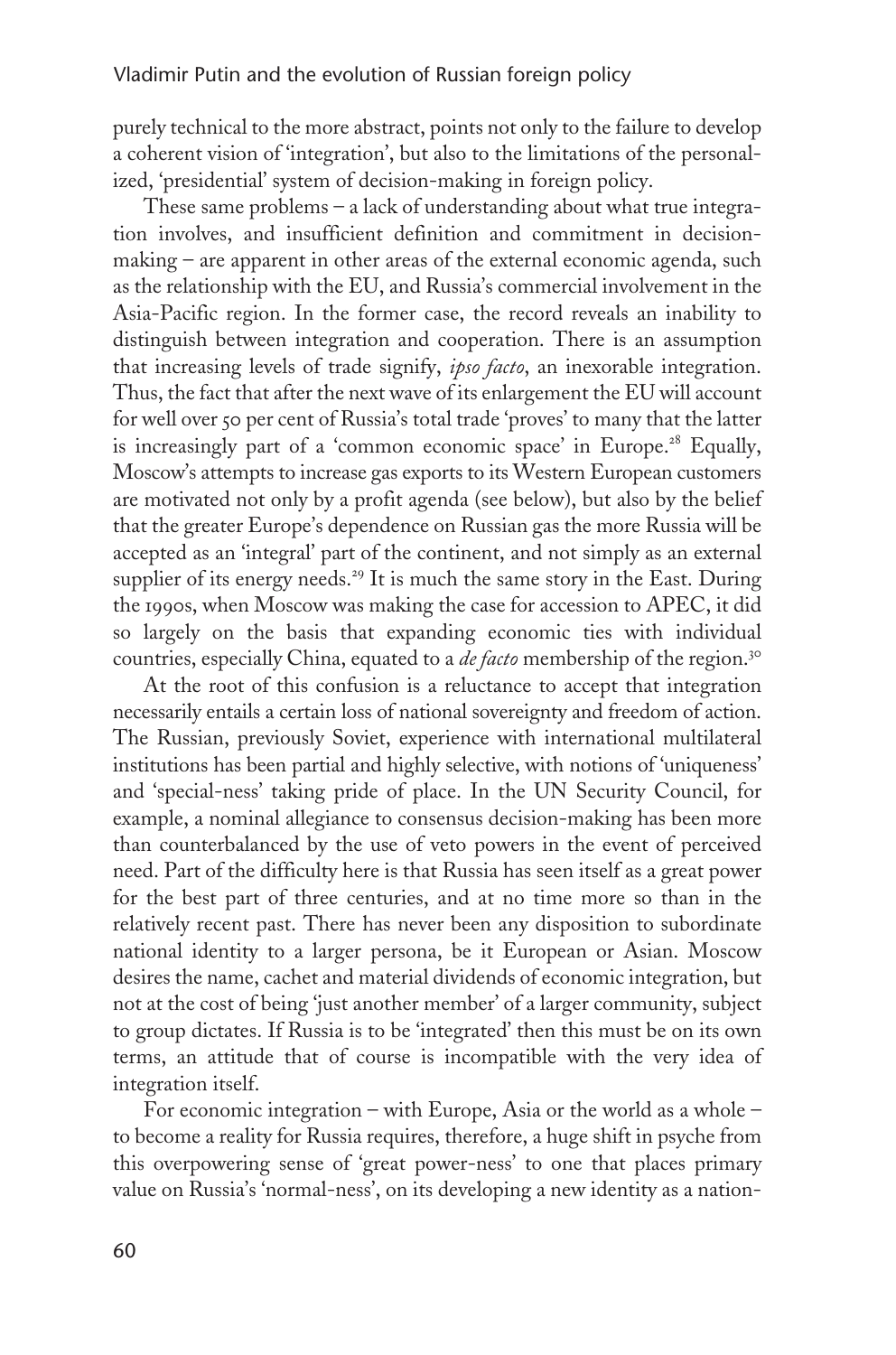state *like the others*. However, while there are some in the elite who acknowledge the need for just such an attitudinal transformation, they are in a tiny minority. The problematic course of WTO accession negotiations, the very modest achievements of the Russia–EU PCA and Russia's unimpressive performance in APEC suggest that Moscow continues to believe at heart that others need it more than the other way round. As long as this exclusivist mindset remains, then Russia's economic relations with the outside world will be distinguished not by integration in the proper meaning of the word but by cooperation, in varying degrees, with different countries and institutions.

#### **The profit motive**

Although Russian foreign policy has some way to travel before it can be described as well-balanced, there is no doubt that under Putin Moscow's management of external economic priorities has become more practical. Notwithstanding an awareness of symbolic and geopolitical by-products, the bottom line remains income and profit – both to individual sectors and to the state as a whole. Indeed, such has been the power of money that, at times, Moscow has been prepared for its sake to incur serious risks in its relations with the West, in particular the United States.

The course of late Soviet and post-Soviet economic development has ensured that the Putin administration has continued to rely on Russia's traditional strengths as the core of an assertive foreign trade strategy: oil, gas, pipelines, the arms trade and nuclear cooperation.<sup>31</sup> These are the sectors where, by virtue of production capacity, strategic location or comparative price advantage, Russia is competitive in global terms and can realistically hope to maintain or even expand market share. Putin might wish that Russia's economy were more diversified, but it is unlikely that he cares over much as long as the world continues to need and buy its products. The distinguishing characteristic of his administration's export strategy – if one can really call it that  $-$  is to capitalize on existing trumps now, while the demand for them remains high, without worrying too much about the medium- or long-term future.

This attitude to business is especially evident in Moscow's approach to the oil industry. Here, there is no inclination to exploit existing wells at a rate that might lead to their offering a better yield in the long term; rather, the state and the major Russian oil companies, such as Lukoil and Yukos, are committed to pumping out the product as quickly as possible. Part of the explanation is directly price- and market-related. There is an irresistible temptation to optimize returns while world prices are at a several-year high due to ongoing instability in the Middle East.<sup>32</sup> This is the main, although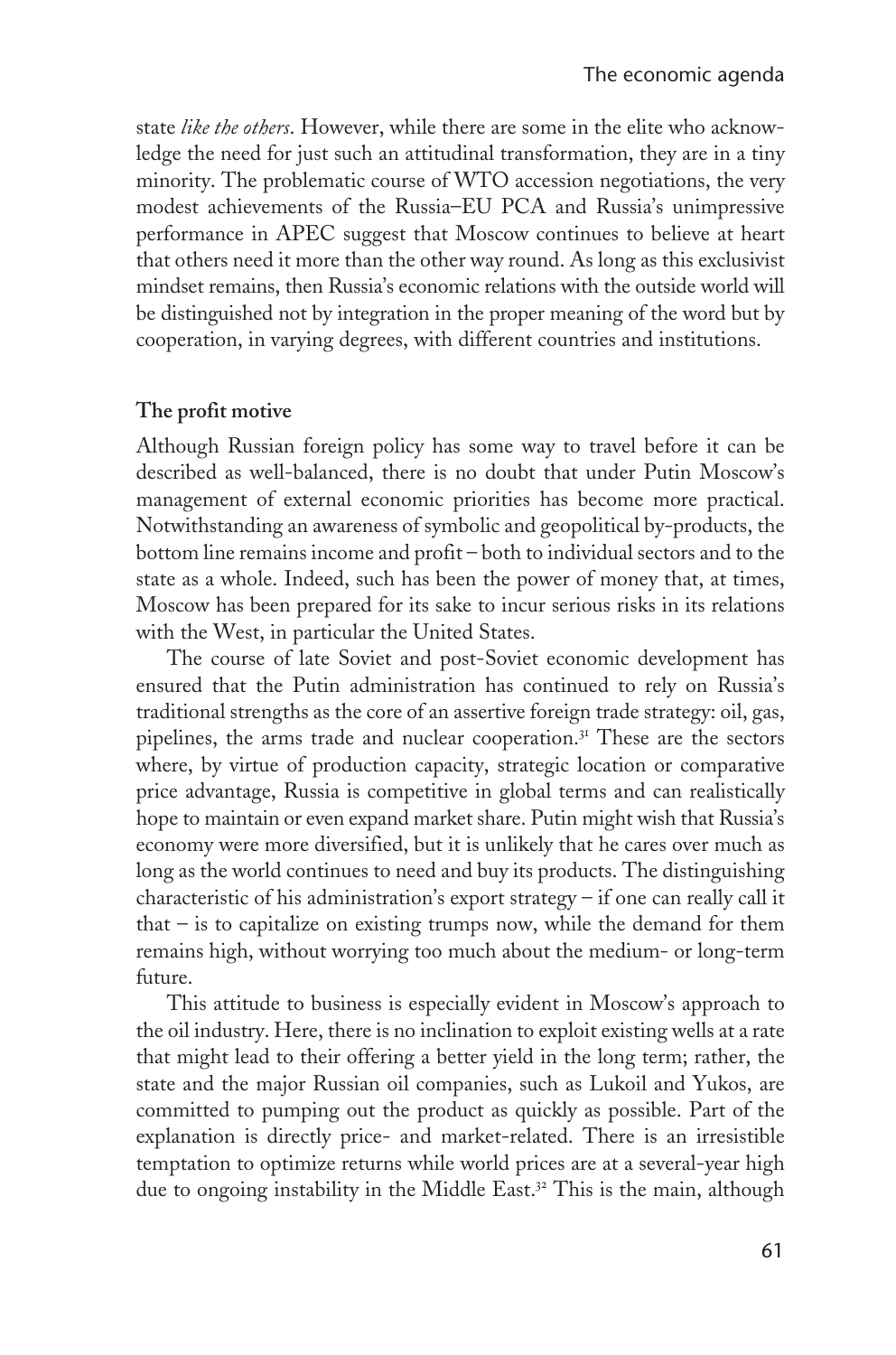not the only, reason why Moscow has been so reluctant to accede to OPEC demands for cuts in production.33 Such a pecuniary mentality is reinforced by the fact that oil accounts for about a quarter of Russian government revenues,<sup>34</sup> providing the means for Moscow to meet its debt obligations and abstain from borrowing from international financial institutions like the IMF and World Bank. Since debt and potential insolvency are problems that demand immediate (as well as permanent) attention, arguments regarding the long-term benefits of slower energy development become only tangentially relevant.

At the same time, Moscow is seeking to take advantage of the situation in the Middle East to increase Russia's share of the global oil market. Although its stand-offish treatment of OPEC has been portrayed as a civilizational choice in favour of the West, the reality is more prosaic. The Putin administration hopes that the West will increasingly see the organization and its member states as a bad risk, and in their place look to Russia as both more politically sympathetic and economically reliable.

Finally, we should note the influence of a generalized post-Soviet mindset that places little or no faith in any vision of long-term stability, either in Russia or internationally. The turbulence of the last 10–15 years has, in a manner of speaking, 'taught' the elite to make profits while the going is good, in the not improbable event that some disaster – political crisis, a financial crash, slumping energy prices – may be just around the corner.

All that said, in a society so oriented towards short-term gain, the government is nevertheless taking steps to enhance Russia's longer-term production and export possibilities in the oil sector. In the first place, it has sought – albeit with only mixed success – to create a better regime for foreign investment in the exploration and exploitation of resources on the Sakhalin shelf in Russia's Far East. Today one can discern a more committed approach to establishing attractive conditions for participation by foreign companies, although attitudes towards external involvement in the economy remain naïve and paranoid in many respects.35

More emblematically, there has been a shift in the Russian position on the development of Caspian Sea energy resources. During the Yeltsin period, this had been one of the most sectionalized and contested areas of foreign policy, in which the MFA's legalist (and business-unfriendly) line had clashed with the commercial perspective of Lukoil supported by then Prime Minister Chernomyrdin. The outcome of this split was predictably unsatisfactory. Russia was unable to prevent other Caspian Sea littoral states, in particular Kazakhstan and Azerbaijan, from moving ahead on large-scale projects, while Lukoil was confined to a modest stake in these ventures.<sup>36</sup> Under Putin Russian policy has become much more coordinated and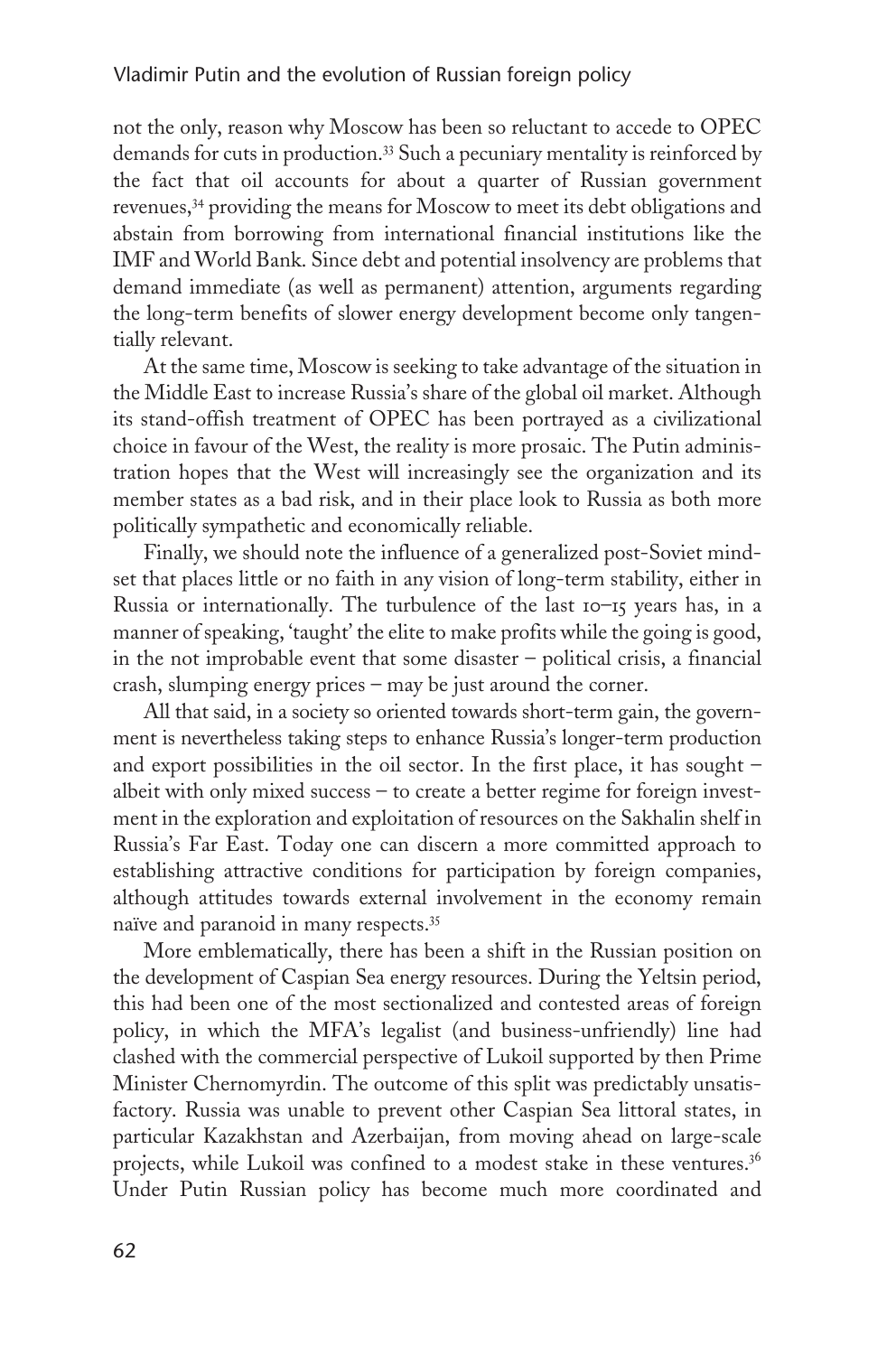pragmatic. Moscow has dropped its former insistence that the Caspian be considered an 'inland sea' whose resources must be developed with the agreement of all parties or not at all. Although it is still working to resolve some of the outstanding legal issues, these are now subordinate to the imperative of ensuring that Russia does not miss out on lucrative commercial arrangements. The involvement of Lukoil and Gazprom – partly state-owned companies – in the Caspian Oil Company, a new consortium to develop resources in the Russian sector, indicates how economic considerations are becoming increasingly influential not just in the Caspian, but in Russian foreign policy as a whole.

In a dramatic departure from past practice, Moscow has also softened its opposition to the Baku–Tbilisi–Ceyhan pipeline that will transport oil from the Caspian to the Black Sea via Georgia (sidestepping Russia altogether).37 Previously, it had strongly opposed this US-sponsored project whose development was seen as the cornerstone of Washington's strategy to displace Russia from the region. These days, however, it views the issue through less overtly geopolitical eyes. While some senior officials, such as Deputy Foreign Minister and Special Representative for Caspian Affairs Viktor Kalyuzhny, continue to pronounce against construction of the pipeline on the grounds that it runs contrary to the national interest, there are some indications that major Russian companies (Lukoil and Yukos) may be preparing to engage themselves in the foreign consortium managing the project.<sup>38</sup>

Most recently, the Putin administration has adopted a flexible stance on behalf of Russian oil interests in Iraq. On the one hand, it has sought to protect short-term returns from the on-sale of Iraqi oil under the UN's oilfor-food programme,<sup>39</sup> while warning of the dangers to regional stability of an American/British military intervention. On the other hand, it has distanced itself progressively from Saddam Hussein so that, in the event of regime change in Iraq, Russian economic interests are not prejudiced for political (or indeed any other) reasons.40

The primacy of the profit motive is apparent, too, in the reorientation of Russia's other great commodity export – natural gas. Whereas once the vast majority of exports were directed to Eastern Europe and, after the fall of the Soviet Union, to the CIS, Western Europe currently accounts for nearly two-thirds of the total $4^1$  – a share that is likely to grow as the major European customers look to Russia to supply an increasing proportion of their energy requirements. From Moscow's perspective, a Western Europe flush with funds represents a far more attractive option than Gazprom's customers in the former Soviet Union, such as Ukraine and Georgia, which are constantly late on their payments.<sup>42</sup> Such considerations acquire added significance because gas, even more than oil, is Russia's greatest source of export earnings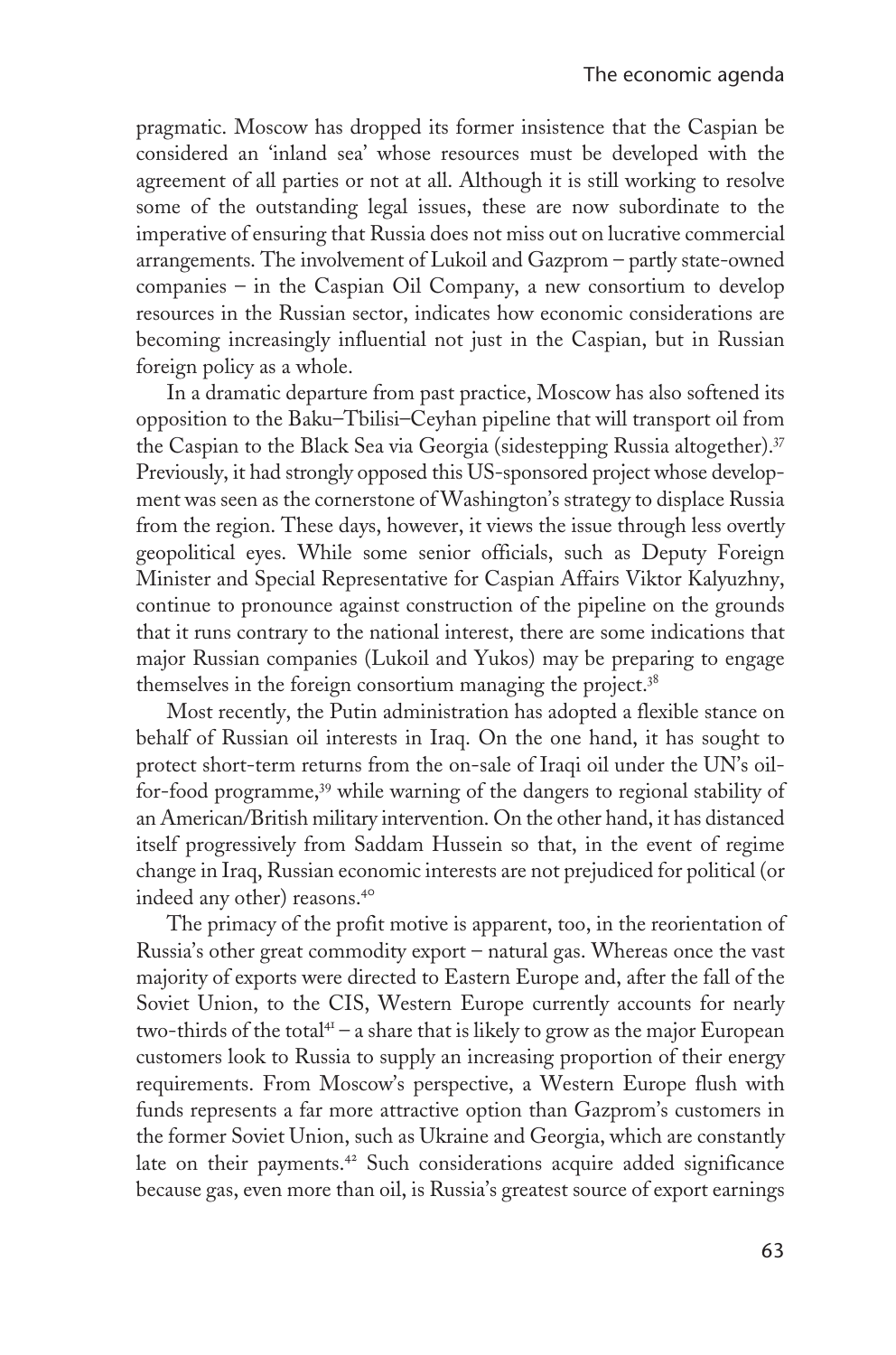while Gazprom is the largest contributor to internal tax revenue.<sup>43</sup> The maximization of gas resources is useful also in enhancing Russia's image as an economically developed and powerful nation. Consequently, as with the oil sector, an aggressive strategy of expanding existing markets and opening up new ones typifies Moscow's approach. It is looking to increase its stake not only in Western Europe, but also in Turkey once the Blue Stream pipeline commences operation,<sup>44</sup> as well as in the East where several projects designed to tap into rapidly rising Asian demand – in China, Japan, and Southeast Asia – are in various stages of preparation.

This mentality, at once expansionist and opportunistic, informs the administration's management of other areas of foreign economic activity such as arms sales and nuclear cooperation. In most respects, policy under Putin differs little from that of the Yeltsin period. Then, although there was an element of 'tweaking the West's nose' in Moscow's behaviour, the prime motivation in selling high-tech weapons and sharing nuclear technology with 'countries of concern' to Washington was financial. After the collapse of the USSR Russian arms sales fell to a fraction of Soviet levels, with the lion's share of the market going to the United States (in particular), the United Kingdom and France.<sup>45</sup> The simultaneous collapse of domestic demand due to the rapid decline of the Armed Forces – virtually crippled the militaryindustrial complex. Faced with the dual requirement of generating income and keeping the arms industry afloat, the government attempted to regain Russia's lost market share by selling to customers both willing to buy *and* able to pay in hard cash. But this proved highly problematic; former Sovietera clients demanded special credit and barter arrangements, while some potential new customers, such as the Republic of Korea, were warned off by Washington.46 In the meantime, the Yeltsin administration's obsession with geopolitics exacerbated an already unhelpful atmosphere in which arms sales to certain customers – such as Iran – were inevitably seen through a strategic prism, in balance-of-power terms rather than as the commercial arrangements they essentially were.

Under Putin the underlying motivation has remained the same, but the approach is considerably more businesslike. When the President revoked the 1995 Chernomyrdin undertaking not to conclude new arms contracts with Iran,<sup>47</sup> he gave notice of a new commercial intensity in Moscow's handling of arms sales. In this context, one of the biggest differences between the Yeltsin and Putin periods is that today the Kremlin is anxious to depoliticize foreign economic policy as much as possible; the implicit message being that the business of money-making – whether in relation to Caspian Sea energy development, pipelines, or arms sales – is too important to be muddied by the baggage of geopolitical pretensions. This is not to suggest that such factors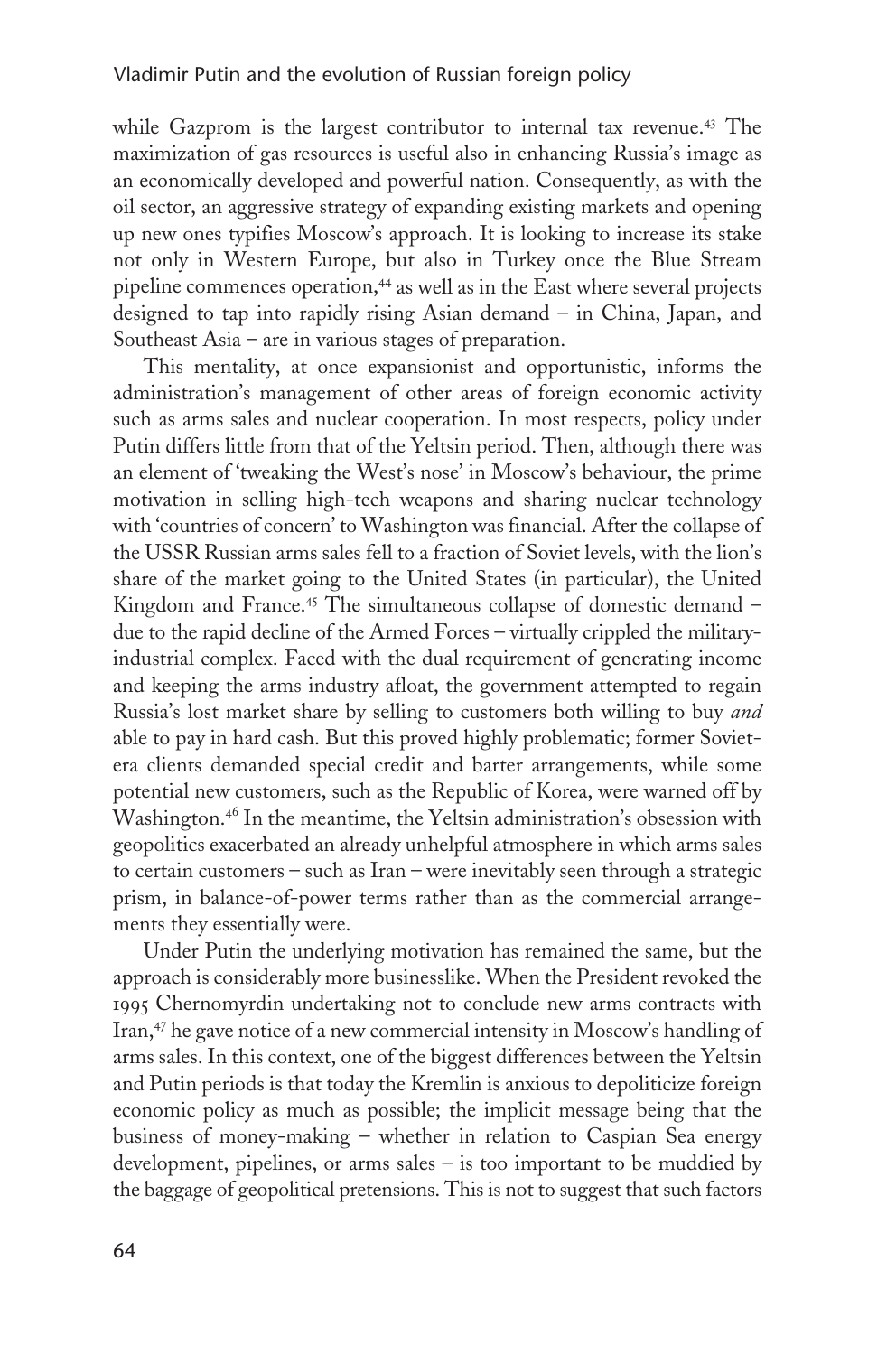do not play an important role (see below), but that commercial criteria have assumed an unmistakable primacy at a time when Putin is looking to develop Russia as a modern great power on solid economic foundations. And although political and economic considerations cannot always be separated so conveniently, Putin has managed, despite occasional upsets, to improve Russia's relations with the West *while* achieving unprecedented success in promoting the nation's commercial interests (as, for example, witnessed by a post-Soviet record level of US\$4.4 billion in arms sales in 2001).48

#### **Geoeconomics and geopolitics**

One of the most common – and mistaken – assumptions regarding the economization of Russian foreign policy under Putin has been to equate the new emphasis on commercial objectives with the emergence of a fundamentally different world-view in the Kremlin. Specifically, there is a natural temptation to see Moscow's interest in WTO accession, the economic and technical aspects of the relationship with the EU and flexibility over the division of Caspian Sea resources as proof that Russia is renouncing its 'great power' ambitions in order to become a 'normal' nation-state like the others.

This misconception derives in the first place from a confusion between means and ends. Far from implying a modesty of ambition, the administration's choice of economic instruments actually reflects the opposite: an understanding that it is only on the basis of a strong economy that Russia can hope to regain its position as a global power. The great lesson of the late Soviet and Yeltsin periods is that economic weakness has a devastating impact not just on living standards but also on a country's international standing and influence. Conversely, the United States' dominance of the post-Cold War environment highlights the truth that real power comes first from financial and commercial might.

The nexus between economic capabilities and strategic ends has influenced Putin's thinking since even before his accession. In his Open Letter to the Russian Voters, he emphasized that Russia's place in the world was contingent on its economic prosperity: 'There can be no superpower where weakness and poverty reign.' His reference to the primacy of internal over external goals (see above) did not herald Russia's retreat into an inwardlooking mindset, but rather recognized that a successful foreign policy depended on a more practical approach to international affairs. The admonition 'Let us not recollect our national interests on those occasions when we have to make some loud statement' constituted a rejection of the virtual foreign policy methods of the Yeltsin regime,<sup>49</sup> but not of the latter's underlying view of Russia as a great regional and global force. Crucially, at no stage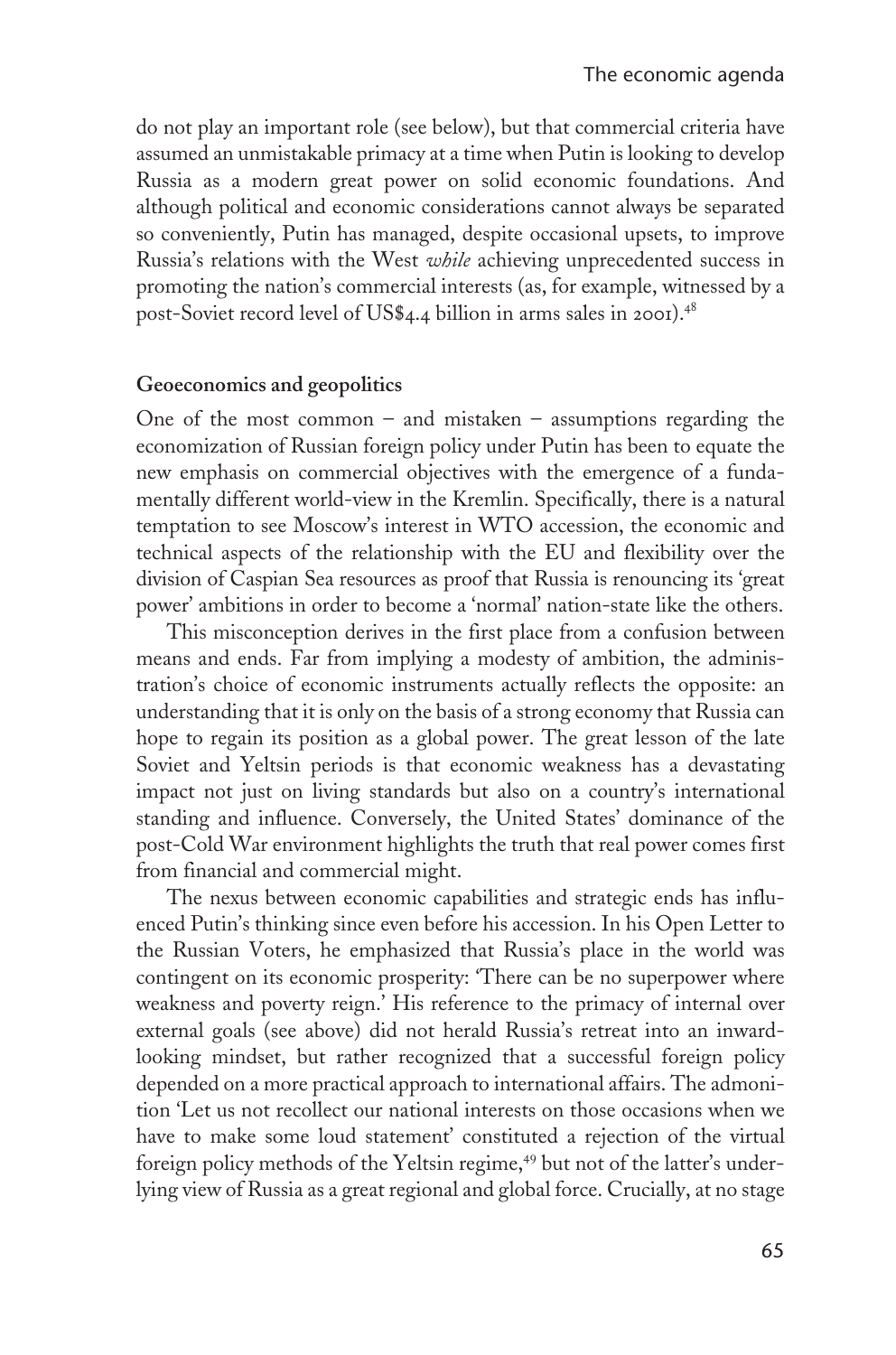has the Putin administration's somewhat narrow brand of realism translated into acceptance of the proposition that Russia should limit its horizons to that of a 'normal' nation-state like Britain, France, Germany or Japan. Such a shift would necessitate a revolutionary departure from centuries of Russian political-strategic tradition – a step which, for reasons that will be explained in Chapter 5, Putin is far from ready to take.

What has emerged as well is a heightened awareness that the rigorous pursuit of economic interests serves more than one purpose. The drive for profit may be the primary motivation impelling foreign economic policy, but the geostrategic spin-offs are also welcome. Indeed, given the decline in Russia's political-military capabilities and the diminishing influence of such assets in international politics more generally, it is frequently the case that economic instruments are all Russia has to project itself as a major power. Their utility is apparent in several areas, most particularly in the energy sector. Although the Putin administration's maximalist approach towards oil and gas exploitation has been overwhelmingly finance-driven, the pivotal position of Russia in international energy flows has critical implications for its credentials as a global actor. As the world's largest exporter of gas and second largest exporter of oil, it is now receiving a measure of attention and consideration unprecedented since the end of the Cold War. Furthermore, whereas for much of the post-Soviet period foreign perceptions of Russia's significance revolved around ideas of damage limitation – avoiding the emergence of a 'mad and bad' regime there, containing nuclear and other WMD (weapons of mass destruction) proliferation – under Putin this importance has become increasingly seen in a positive light: Russia as a trustworthy energy supplier, ready to take up the slack left by an unstable Middle East.<sup>50</sup>

Much of Moscow's success in reaping political and strategic dividends from the pursuit of economic priorities has come from its discreet management of the linkage between geoeconomics and geopolitics. The Kremlin works hard to depoliticize international economic issues as far as possible, even when there is an obvious geopolitical angle. For example, Russia has handled relations with OPEC and Western customers skilfully, managing to appear useful and (at times) cooperative to both while benefiting from the former's negative image to increase market share. Paradoxically, by refraining from crude (and alienating) balance-of-power games it has managed to become the fulcrum in the geoeconomic energy balance between North and South to an extent unimaginable under Yeltsin.

The effectiveness of a softly-softly approach is visible too in other areas too, such as arms transfers and nuclear energy. Putin's success in expanding cooperation with countries such as Iran while maintaining good relations with the West is due largely to the fact that contemporary Russian foreign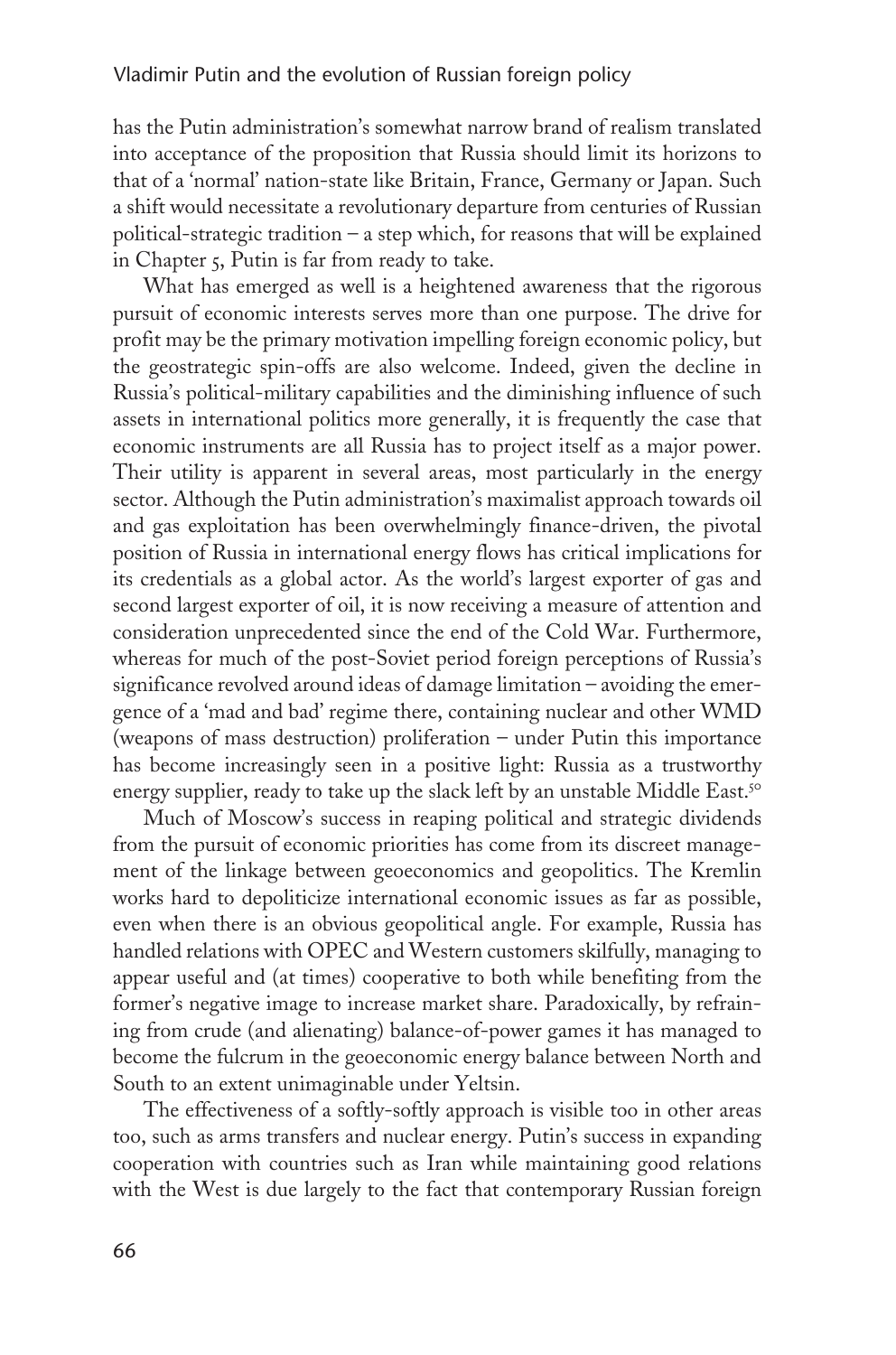policy is directed much more towards the concrete business of 'multipolarity' – building influence and projecting power through deeds – than it is to pursuing ideologized but abstract conceptions like the Yeltsin-Primakov vision of a 'global multipolar order'.51 But for all that, the geopolitical outcome is nevertheless one that should gladden the heart of the most committed *derzhavnik*: Russia's gradual resurgence as a great power, this time on a much more solid footing than before. In an important sense, geoeconomics has become for Moscow the geopolitics of the new millennium, giving fresh impetus to thinking about strategic space, balance of power, and spheres of influence by introducing a hard edge of practicality.

The connection between geoeconomics and geopolitics emerges most clearly at the regional level, where economic factors are increasingly shaping the conduct of foreign policy and its outcomes. Of first importance in this context is Moscow's relationship with Europe. The continent's dependence on Russian energy – gas principally but also other sources like electricity – strengthens the case for Russia's 'membership' of Europe (see above). Because energy is such a strategic good, complementarities in this area are not limited simply to economics but carry political, security and civilizational consequences as well. The more the Europeans come to rely on Russia for natural gas, the more disposed they may be to admit it into other spheres of cooperation – whatever their misgivings about its European credentials. In this way, natural gas, even more than plausible channels such as the formal Russia–NATO and Russia–EU relationships, becomes the spearhead of Moscow's campaign for 'integration' and acceptance.

Possession of energy resources and control over their distribution are likely to be significant also in reinforcing Russia's presence in the Asia–Pacific region. The extended lead times for many planned projects,<sup>52</sup> not to mention various historical, cultural and demographic obstacles (see Chapter 6), make it premature to speak of 'integration' here. But in the long run the growing energy requirements of a rapidly modernizing China and the desire of other Asian economies (notably Japan and the Republic of Korea) to diversify their sources of supply create opportunities for Russia to become an important strategic player in the region. Already, the expansion of arms sales to China and India, close nuclear cooperation with those countries and the potential opening-up of new markets in Southeast Asia in the wake of the Asian economic recovery<sup>53</sup> point to a more developed appreciation of the geoeconomic (and geopolitical) possibilities of an activist approach towards the region.

But it is closer to home, in the former Soviet Union, that the Putin administration has most successfully pursued what might be termed the 'geopoliticization' of foreign economic policy – that is, the conversion of economic trumps into political-strategic capital. And in no other area has its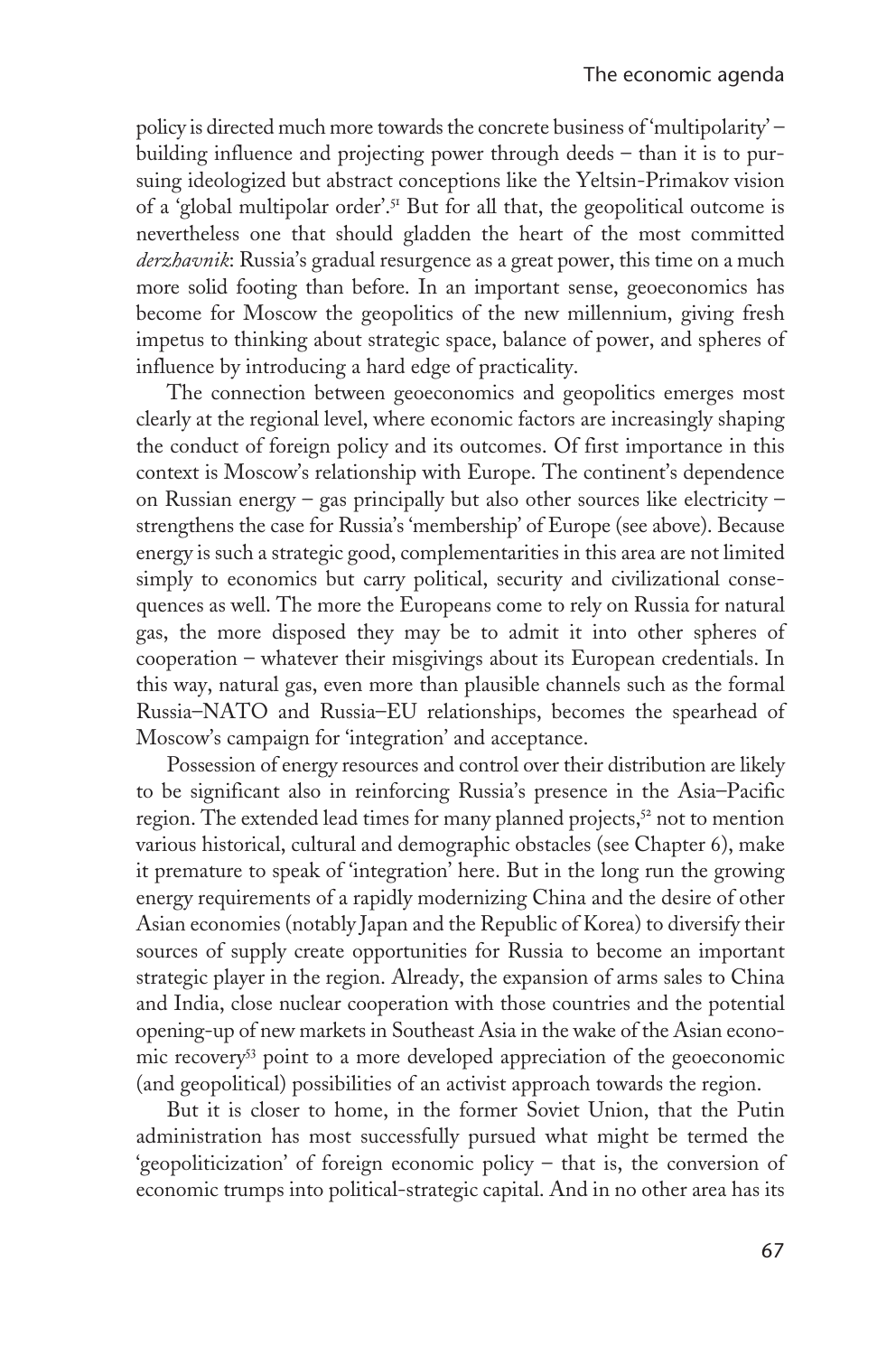approach differed so much from its predecessor's. As noted in Chapter 2, Russian policy towards the FSU in the 1990s was a hotchpotch, reflecting the sectionalization of elite interests and attitudes, and the disorderly nature of decision-making. It mixed a 'patrimonial mentality'54 with an actual neglect of Russia's interests in the newly independent republics.

Under Putin, there has been a transformation – in motives, methods and results – in which the dominant elements have been the greatly increased importance of the economic agenda and its central role in the protection and promotion of Russia's geopolitical interests in the region. The clearest example of this is Moscow's exploitation of the economic vulnerability of certain CIS member-states, notably Ukraine and Georgia, to ensure that they take greater account of Russian foreign and security policy interests. By and large, Putin has eschewed the ineffectual geopolitical rhetoric of the past and put the squeeze on where it most hurts – the two republics' dependence on Russian energy and their indebtedness to Moscow. Instead of speaking in the archaic language of 'spheres of influence', he has resorted to very Western arguments of economic rationalism, namely, the debtor's moral and financial responsibility to pay the creditor and the latter's right to turn off supply unless paid.<sup>55</sup> Yet if the means and much of the motivation have been economic, the dividends have been principally strategic. Moscow continues to supply Ukrainian and Georgian energy needs on flexible credit terms. But the quid pro quo is that both  $-$  in particular Ukraine  $-$  have become more sensitive to Russian geopolitical priorities. Talk of the CIS being a Russian 'sphere of influence' may have been consigned to the lexicon dustbin, but the key if unspoken reality is that Russia remains the regional hegemon, a position it has no intention of relinquishing anytime soon.

The same combination of economic means and geopolitical objectives characterizes Moscow's handling of pipeline issues. From the outset, Putin has realized that there is no mileage in standover tactics. The experience of the Yeltsin years demonstrated that attempting to dictate to the former Soviet republics had doubly negative consequences: it persuaded them to dig their heels in and court outside (Western) parties ever more enthusiastically, while encouraging the United States to 'defend' the recently acquired sovereignty of those states.<sup>56</sup> Tellingly, official pressure from Moscow failed to prevent progress on the major regional energy projects of the 1990s, such as the 'Contract of the Century' for the exploitation of Caspian Sea oil resources<sup>57</sup> or the 1999 agreement to build the Baku–Ceyhan pipeline.

These days, by contrast, Moscow's attitude is understated but increasingly influential. In emphasizing the commercial advantages of Russian participation and pipelines, it has not lost sight of the strategic agenda. But it recognizes that realization of this requires more subtle, economically oriented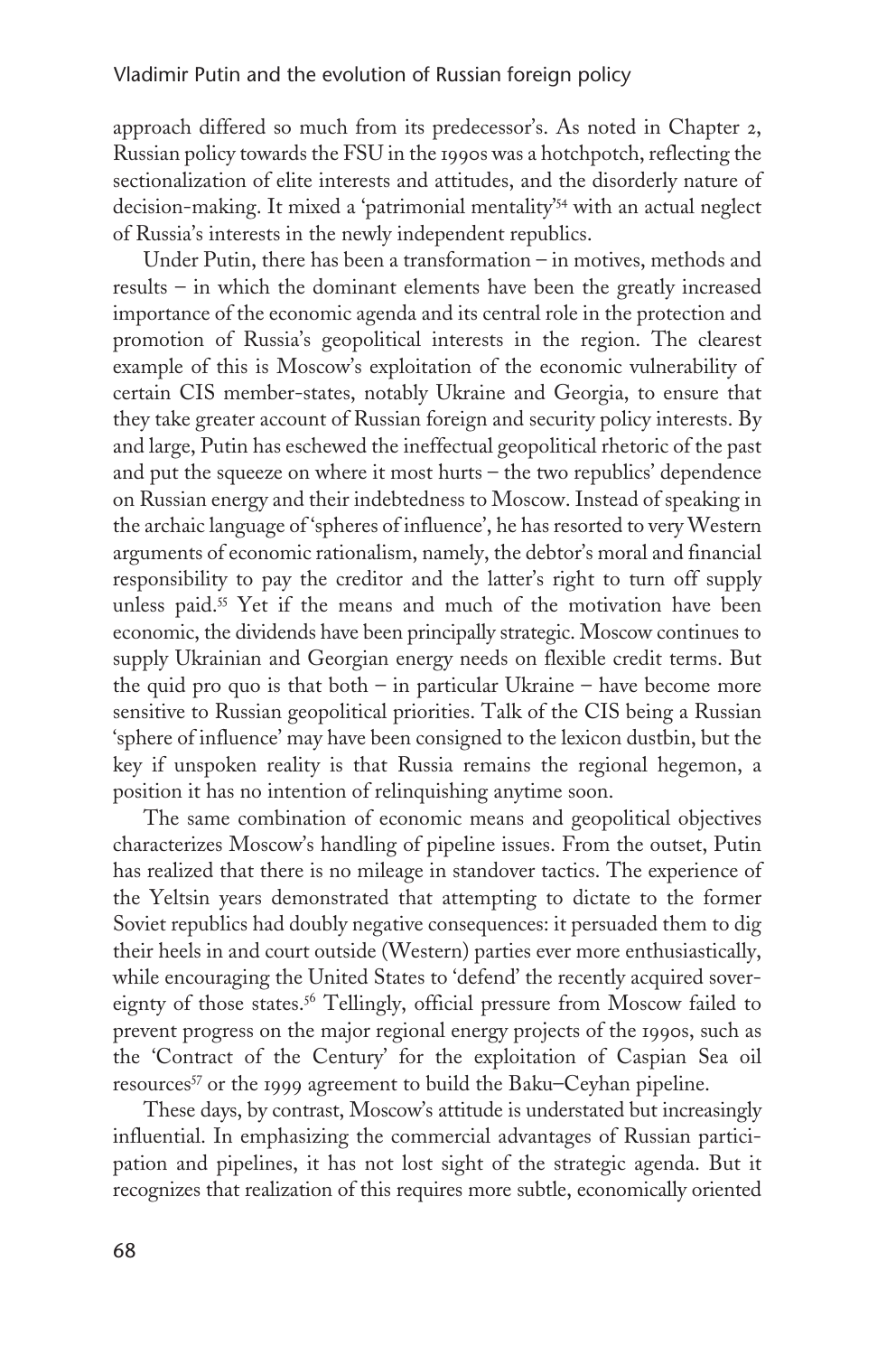methods. Better to show that, for example, the main Russian-controlled pipeline between Tengiz and Novorossiisk is more profitable for everyone than the more expensive and logistically awkward Baku–Ceyhan option.<sup>58</sup> Failing that, then better to engage economically in the latter than to exclude oneself altogether – an attitude highlighted by the possibility of Lukoil and Yukos participation in the project.

Generally speaking, the Putin administration's strategy can be defined as one that seeks to achieve traditional objectives by modern means. This dualism arises partly from a consciousness that primitive attempts to exercise geopolitical influence are not in the spirit of contemporary international politics; if Russia wishes to be seen as progressive and part of the 'civilized world', then it needs to behave accordingly. More important than such niceties, however, is that Moscow has little alternative. Russia's nuclear arsenal is no longer relevant as a tool of power projection; its conventional military capacity has degraded to the point that it cannot even win a war on its own territory; and its global standing, although improved, remains modest. That leaves only economic instruments: a strong economy as the foundation of a renewed political and military capability; a pivotal position as one of the world's leading energy suppliers; and the selective application of economic instruments to achieve specific policy aims. The irony is that it is Russia's economy, so long dismissed as a basket-case, that allows it to continue to act as a regional superpower<sup>59</sup> and, increasingly, as a significant international player. In the circumstances, it is hardly surprising that Putin should have assigned such priority to economic policy at home and abroad.

# **Economization and a 'balanced' foreign policy**

Putin has managed, in a very brief space of time, to leaven the oppressive bias towards military-strategic priorities in Russian foreign policy. Management of the economic agenda in its diverse guises is now clearly a central component of Moscow's relations with the international community and in its outlook on the world. But in our enthusiasm and/or relief that the Kremlin's approach these days seems so much more 'reasonable' as a consequence, we should sound some cautionary notes.

The first relates to the distinction between means and ends, and between tactics and strategy. The choice of economic instruments does not equate in itself to an economically oriented world-view. As emphasized earlier, the Putin administration sees nothing incompatible between using the former to achieve long-standing political and strategic objectives. We are a long way from reaching the stage of 'Russia, Inc.'; geoeconomics and geopolitics are interrelated, not separate, entities. It is therefore premature to interpret the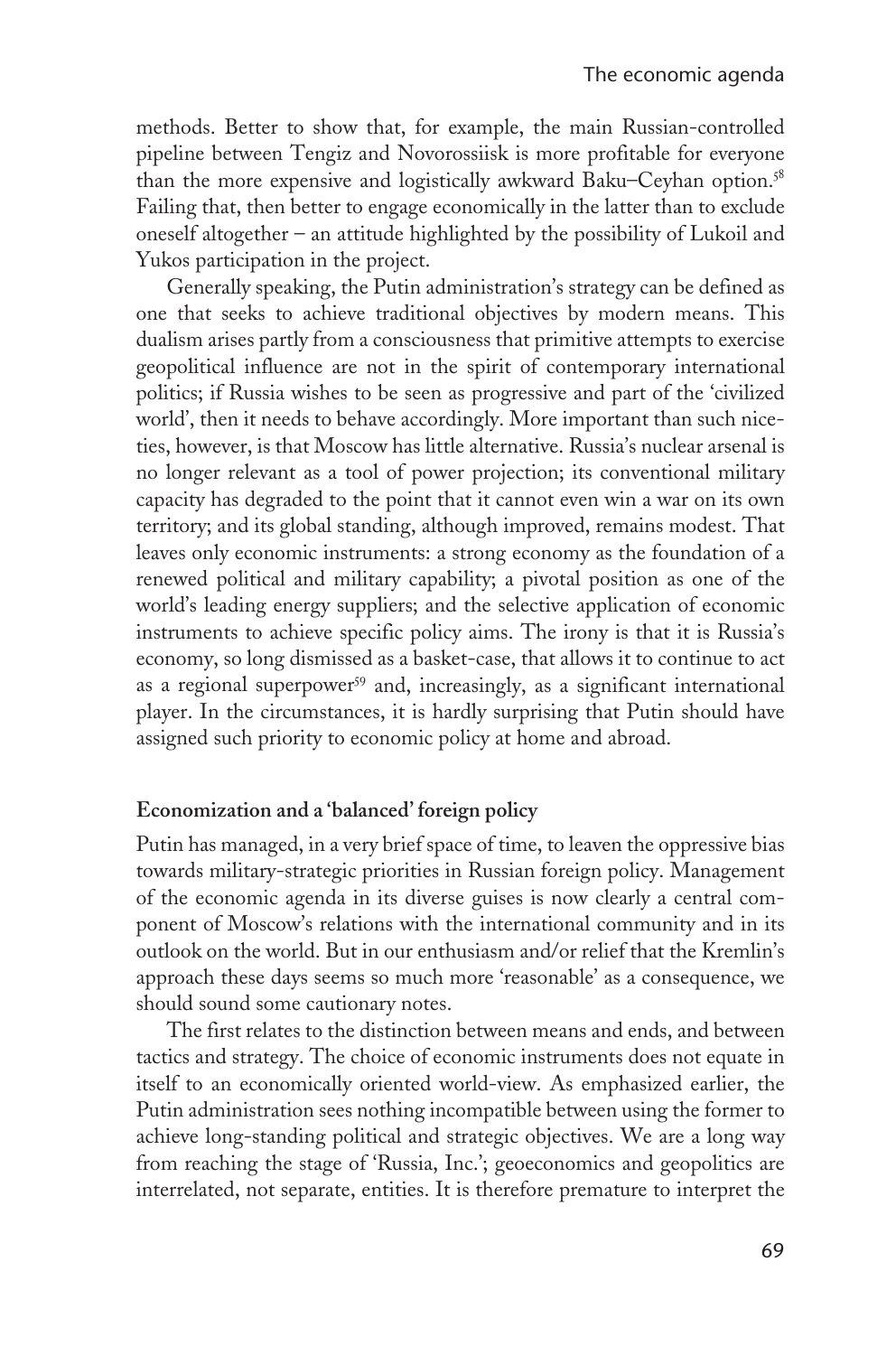economization of Russian foreign policy as signifying its normalization in the Western nation-state sense. It may be that what we are witnessing instead is a process of 'modernization'rather than Westernization, in which the development of a market-oriented economy does not imply acceptance of Western political and social values (cf. the case of China).

Second, there is a normative tendency in the West to view an emphasis on economic means and ends as intrinsically 'good' and 'progressive' as against the 'bad' or 'retrograde' nature of a geopolitically centred foreign policy – indeed, perhaps this book is guilty of adding to this stereotype. We should reiterate, then, the point that the pursuit of an economic agenda is frequently motivated by selfish and unprogressive instincts. There is little that is 'balanced' or enlightened in, for example, many official attitudes towards foreign investment and participation in the Russian economy,<sup>60</sup> or in the attempts to protect backward industries and regions from the winds of structural change. Likewise, the growing influence of many sectional interests is strongly conservative and defensive, seeking to preserve a corporatized and illiberal economic model.

Third, notwithstanding the raised profile of economic priorities, most of the big foreign policy issues continue to be security and geopolitical, as we will see in the next chapter. It is relevant to note here that the pursuit of external economic priorities derives considerable impetus from what Russians call 'conjunctural' factors, such as political and strategic developments. Thus, Russia's WTO accession campaign has gained momentum as much from the fact of China's entry and the fortuitous (for Moscow) events of 11 September 2001 as from any considered evaluation of the advantages and responsibilities of membership. Similarly, the heightened interest in relations with the EU is only partially driven by economic considerations. While there is now a more professional approach to giving life to the provisions of the PCA, the Putin administration continues to view the EU principally through a political prism. It is indicative of this mentality that the main agenda item in the relationship should be visa-free access for inhabitants of Kaliningrad (and other Russian citizens) transiting Lithuania, and not how Russia can benefit economically from EU enlargement.<sup>61</sup> In both cases, WTO accession and Russia-EU relations, the politicization of key issues is likely to impact adversely on the effective implementation of core economic provisions, in the process calling into question how far things have really changed.

Consequently, when we speak about 'economization' and 'normalization' it is important to see the issue in relative terms. We should rid ourselves of any illusions that Putin looks at economic priorities and interests in the same way as his Western European counterparts. Given his background, as well as the elite's unfamiliarity with this agenda – the 'unnaturalness' of economics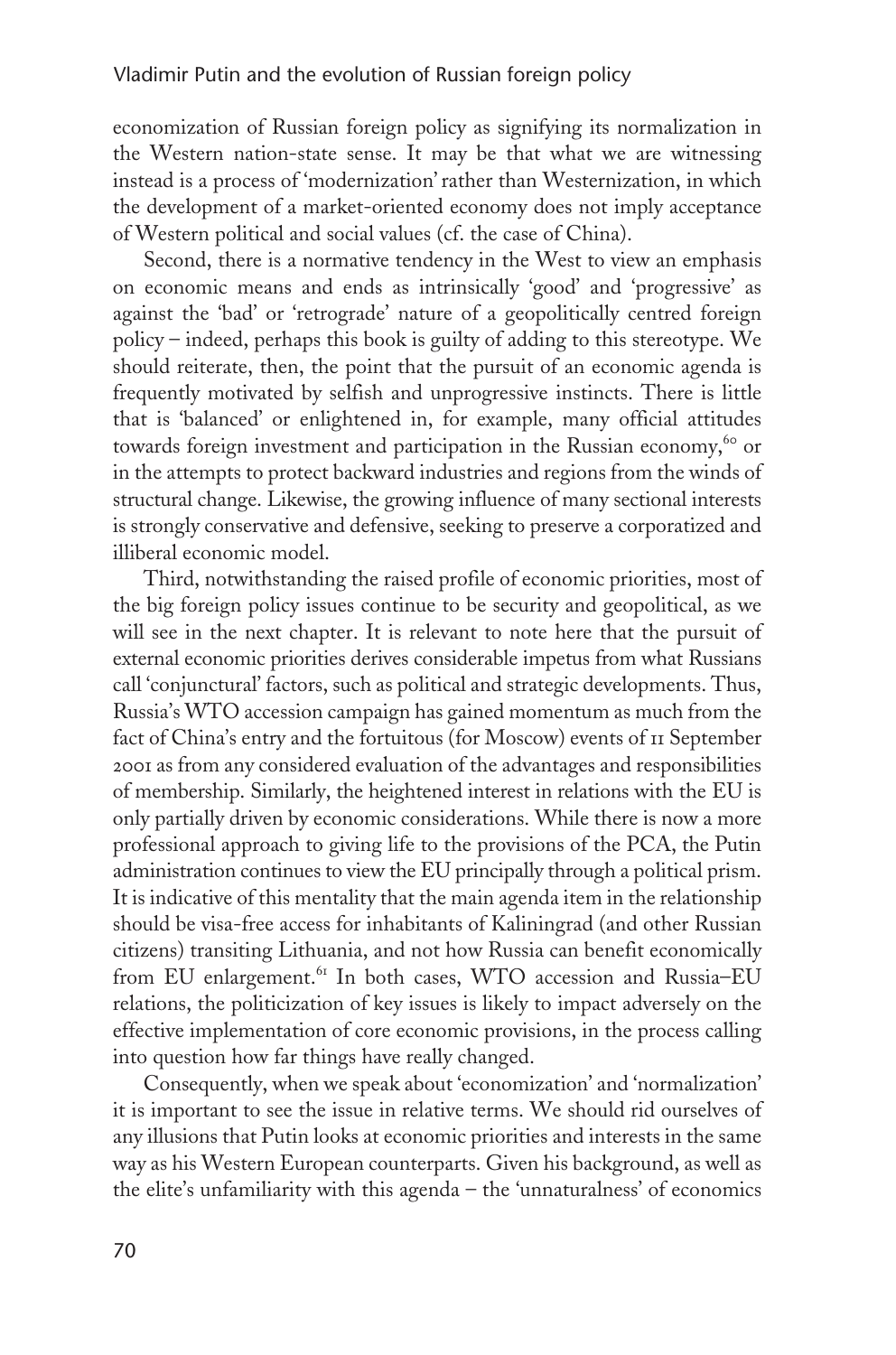referred to at the beginning of the chapter – such hopes are wishful in the extreme. It is inevitable that Russian conceptions should reflect the influence of particular historical, cultural and economic features from a Soviet and post-Soviet past. Equally, that they should exclude certain notions that are integral to Western understandings, such as the interdependence between economic growth, democratization and the development of a civil society (see Chapter 6). On the other hand, it is important to recognize the extent to which things have evolved over the past three years. Compared with the almost openly neglectful approach of the Yeltsin administration towards foreign economic policy, the Kremlin today evinces a very different mentality as well as the capacity to give practical effect to general propositions. There is some way to go before Putin, or a successor, is able to realize his vision of the primacy of economic goals in Russian foreign policy – where security still matters more than money – but there is no doubt that the balance between the two is changing rapidly and will continue to do so for years to come.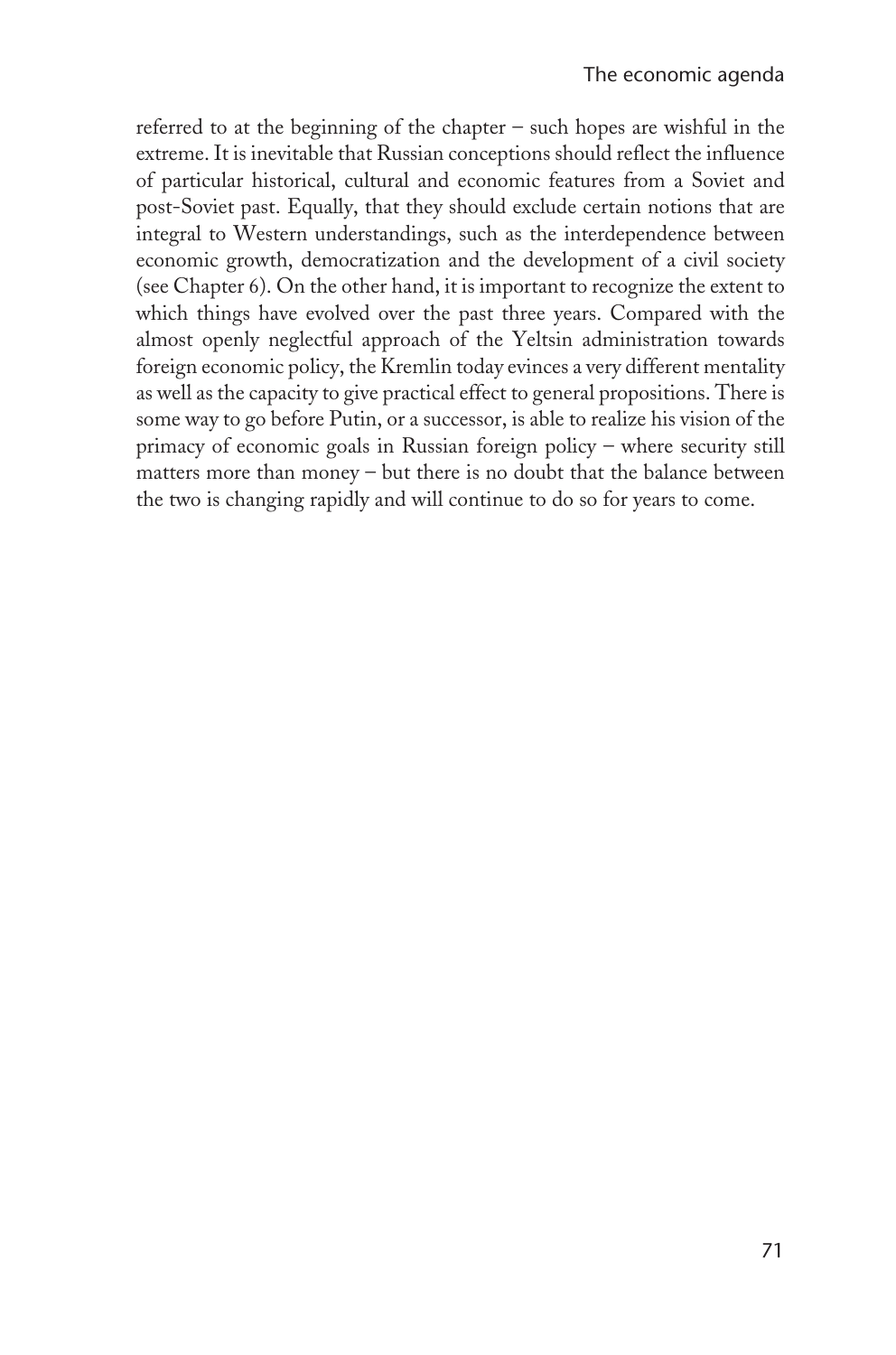# *Security and geopolitics*

#### ï

#### **The geopolitical mindset**

In a foreign policy notorious for its changeability and uncertainties, one constant has stood the test of time. The geopolitical mindset in Russia has ancient origins, dating back at least to the Mongol invasion in the 13th century, but has continued through the ages to define the conduct of external relations and the world-view of the governing class. In Russia, military power, territorial issues, threat perceptions, and notions of strategic balance have assumed a prominence unmatched anywhere else on the planet. In fact, so entrenched is the geopolitical mentality that the end of the Cold War, in most of the developed world a watershed in the transition to a new global politics, has had little positive impact on the Russian elite. During the first post-Soviet decade, the latter continued to think and act within the conceptual framework of a well-understood geopolitical triad: zero-sum games, notions of balance of power, and spheres of influence.<sup>1</sup> Notwithstanding declarations about an exciting era of cooperation in place of the confrontation of the past, the Yeltsin administration's foreign policy remained firmly centred in the primacy of the security and geopolitical agenda.

With the benefit of hindsight, this outcome should have come as no great surprise. In the first place, a holistic or 'balanced' foreign policy tends to be the luxury of nations that have enjoyed a less turbulent history. More than any other European country, Russia has suffered from invasions and physical aggression – not only from the east, but also from the north, south and, most critically, from the west. In the last case, the bitter experience of a 50-year Cold War, two extraordinarily bloody World Wars, and the Napoleonic invasion in the early 19th century created a virtually inexhaustible well of suspicion and insecurity *vis-à-vis* the outside world. Even in the most optimistic of post-Cold War scenarios, it would have been unrealistic to expect that such an accumulation of negative sentiment could have evaporated quickly; the project of attitudinal change was one of decades, not years.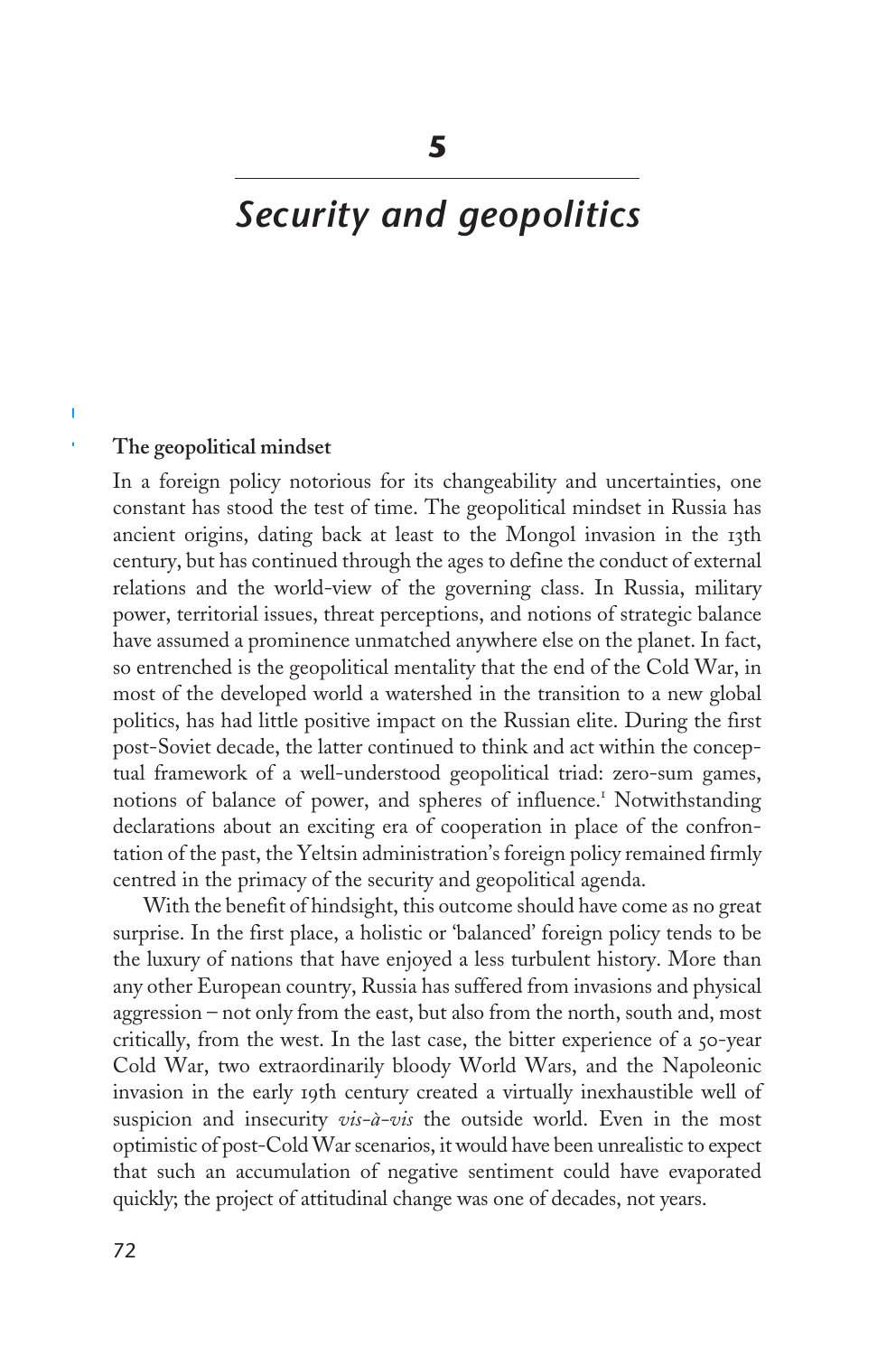Unfortunately, the course of events – both inside Russia and in its interaction with the international community – turned out to be worse than anyone anticipated. Far from a new, if necessarily imperfect, era of international cooperation becoming a reality, the 1990s saw a steady deterioration in relations between Moscow and the West, as well as the consolidation of a siege mentality within the Russian establishment.<sup>2</sup> The perception of an increasing divergence between a flourishing West and beleaguered Russia fostered a culture of blame, while much of the elite sought solace in the country's traditional strengths, namely its political-strategic trumps.

When Putin was designated Yeltsin's heir-apparent in September 1999, the prospects for a transformation of this mindset looked unpromising. Putin had spent a lifetime in the security apparatus, a constituency more than usually partial to geopolitical stereotypes,<sup>3</sup> while the recentness of the Kosovo conflict had widened the divide between Russia and the West, appearing to confirm the 'truth' that ultimate power was military and geopolitical, not economic. *The Economist*'s sobriquet of Putin as a 'Post Cold-Warrior'4 reflected a generalized anxiety in the West about the likely resurgence of 'great power' ambitions in Russia and a further worsening in relations. And, indeed, some of the early signs were not good. The 2000 versions of the two main foreign policy statements – the Foreign Policy Concept and the Concept of National Security – were heavily weighted in favour of security and geopolitical priorities, and expanded on many ideas developed by former Foreign Minister Primakov, very much the symbol of the geopolitical tendency in Russian foreign policy.<sup>5</sup> Meanwhile, in Putin's first few months in power, his visits to China, North Korea and Cuba seemed to suggest an intention to implement a multipolar foreign policy founded in continuing strategic rivalry with the United States.<sup>6</sup>

Three years on, it is clear these fears and expectations were exaggerated. Just as Russia's President has presided over a definite economization in foreign policy, so there has also been a considerable evolution in concepts of security and geopolitics. Many previously popular ideas have become unfashionable, while others have been substantially recast. At the same time, the overall importance of political-strategic issues has, if anything, increased. By revising long-held understandings of security, Putin has given new life to a sphere of policy that had lost much of its vitality and credibility. Well before the events of 11 September 2001, the Kremlin had eschewed the competitive approach towards such issues under Yeltsin and embraced in its stead notions about common threat perceptions and joint solutions to international security problems.

As with the administration's emphasis on economic priorities, it is important to distinguish between means and ends, and between presentation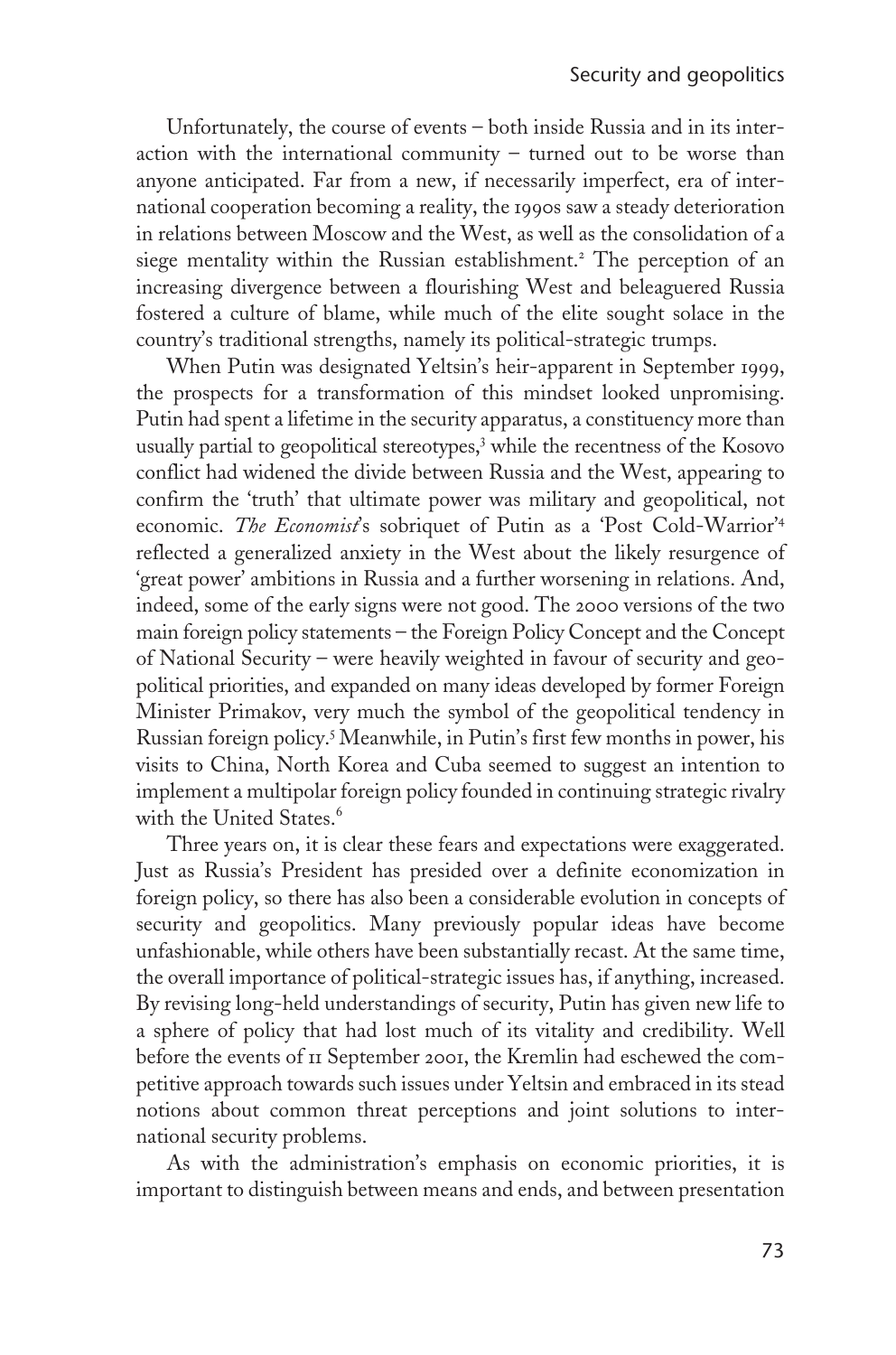# Vladimir Putin and the evolution of Russian foreign policy

and substance. While many of the changes that have occurred are evidently much more than cosmetic, it is unclear whether they signal a quantum leap in Russian security and geopolitical thinking or represent merely an improved, more sophisticated version of the same model. This question is not only of academic interest. Because security-related issues have always occupied a central place in Moscow's outlook on the world, the government's approach here is perhaps the most reliable indicator of the extent to which Russian foreign policy as a whole is changing under Putin. In this connection, two aspects are of particular importance. The first is the evolution of strategic thinking in relation to core geopolitical constructs such as zero-sum calculus, the balance of power in its various dimensions, and spheres of influence. The second, more specific aspect is concerned with concrete threat perceptions and interests – the 'struggle against international terrorism', conflict management and WMD non-proliferation – as well as traditional priorities such as the preservation of Russia's territorial integrity, issues of geopolitical disadvantage, and the maintenance of strategic stability. These two very broad themes, covering respectively the ideology and praxis of geopolitics, are the subject of the coming pages.

#### **Change and continuity in Russian strategic thinking**

# *The evolution of the zero-sum mindset*

Three basic concepts dominated Russian strategic thinking in the Soviet and Yeltsin periods. The first, and for a long time most important, was that of the zero-sum game. A product of the bipolar Cold War climate, this was grounded in the basic premise that success for one superpower *ipso facto* equated to a setback for the other, and vice versa. Even following the nominal end of the Cold War in the late Gorbachev period, the inertial power of this idea proved highly resilient. Although it soon became apparent that Moscow could no longer compete effectively with Washington, the political class was slow to grasp the full implications of this reality. Paradoxically, Russia's declining strategic fortunes stimulated rather than constrained the elite's 'great power' mentality. To the rivalry of the past was added a 'national humiliation' complex;<sup>7</sup> the spectacle of one superpower going from strength to strength while the other was down on its uppers imparted a bitter personal edge to the process. For the Yeltsin administration and most of the political class, a series of landmark developments – NATO enlargement, Washington's plans to develop strategic missile defence, the military interventions of the Western powers in Iraq and, most spectacularly, over Kosovo – pointed to one conclusion: the success of the West implied, if not the defeat of Russia as such, then certainly the frustration of many of its foreign and security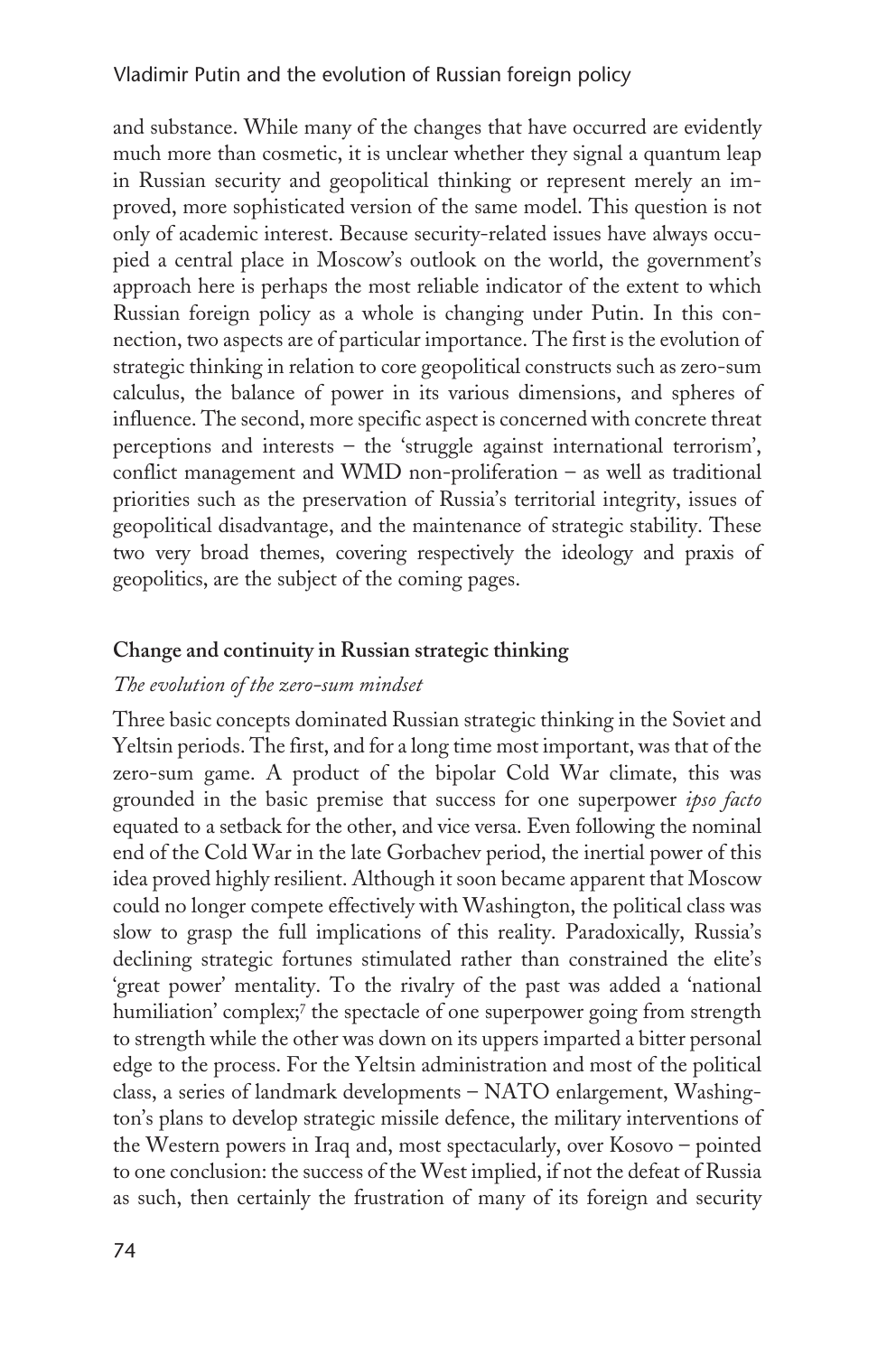policy objectives. It was indicative that during the 1990s commentators were apt to lament that Russian interests would have been better served had the West's various successes – such as over Kosovo – been less complete.<sup>8</sup>

Putin's approach to the problem of the zero-sum complex has been twofold. His main tactic has been to avoid any mention, or even suggestion, of political-strategic competition with the West. He has reset the foreign policy agenda in essentially positive terms: Moscow pursues this or that priority because it is in its best interests to do so and not, as in the past, because it wishes to frustrate Western policy intentions. One salient illustration of this new approach is in the CIS, where the administration is prosecuting a number of political, security and economic objectives with a consistency and determination absent during the Yeltsin years, when the Kremlin's approach was almost purely reactive – to developments on the ground and to Western involvement in the region. Another sign of the declining relevance of zerosum notions is the different emphasis in the government's attitude towards issues such as 'strategic stability'. Whereas previously Moscow focused on the direct impact on Russia – the weakening of its strategic position *vis-à-vis* America – under Putin it has graduated towards a more 'selfless' approach, highlighting instead the security implications for the international community as a whole. Thus Putin called Washington's decision to abrogate the 1972 ABM Treaty a 'mistake' because it undermined global arms control, not because it threatened Russia's ability to defend itself.9 On a broader level, Putin has been supportive of, or at worst non-committal about, American foreign policy initiatives around the world, e.g., in the Middle East, while also remaining modest about Russian foreign policy successes. The petulance and grandstanding that previously characterized Russian behaviour have gone.

But if the zero-sum complex is less overt these days, it would be premature to claim that it has disappeared altogether. We are witnessing a transformation of the zero-sum mentality into a more positive-sum mindset. But this is very much a work in progress, an evolution rather than a revolution. The second part of Putin's approach to zero-sum, therefore, is the residual, if tacit, assumption that at least some of international politics is still about 'winners' and 'losers'. While there are more opportunities for positive-sum cooperation in which the outcomes benefit nearly everyone – for example, in the fight against international terrorism – there remain areas where the picture is much more ambiguous. A case in point is NATO enlargement. Although the Kremlin's position has softened considerably since Putin came to power, it nevertheless continues to be based in the conviction that enlargement is largely directed against Russia and not, as Brussels insists, to promoting stability and democracy on the European continent. On the one hand, the Putin administration states that it no longer regards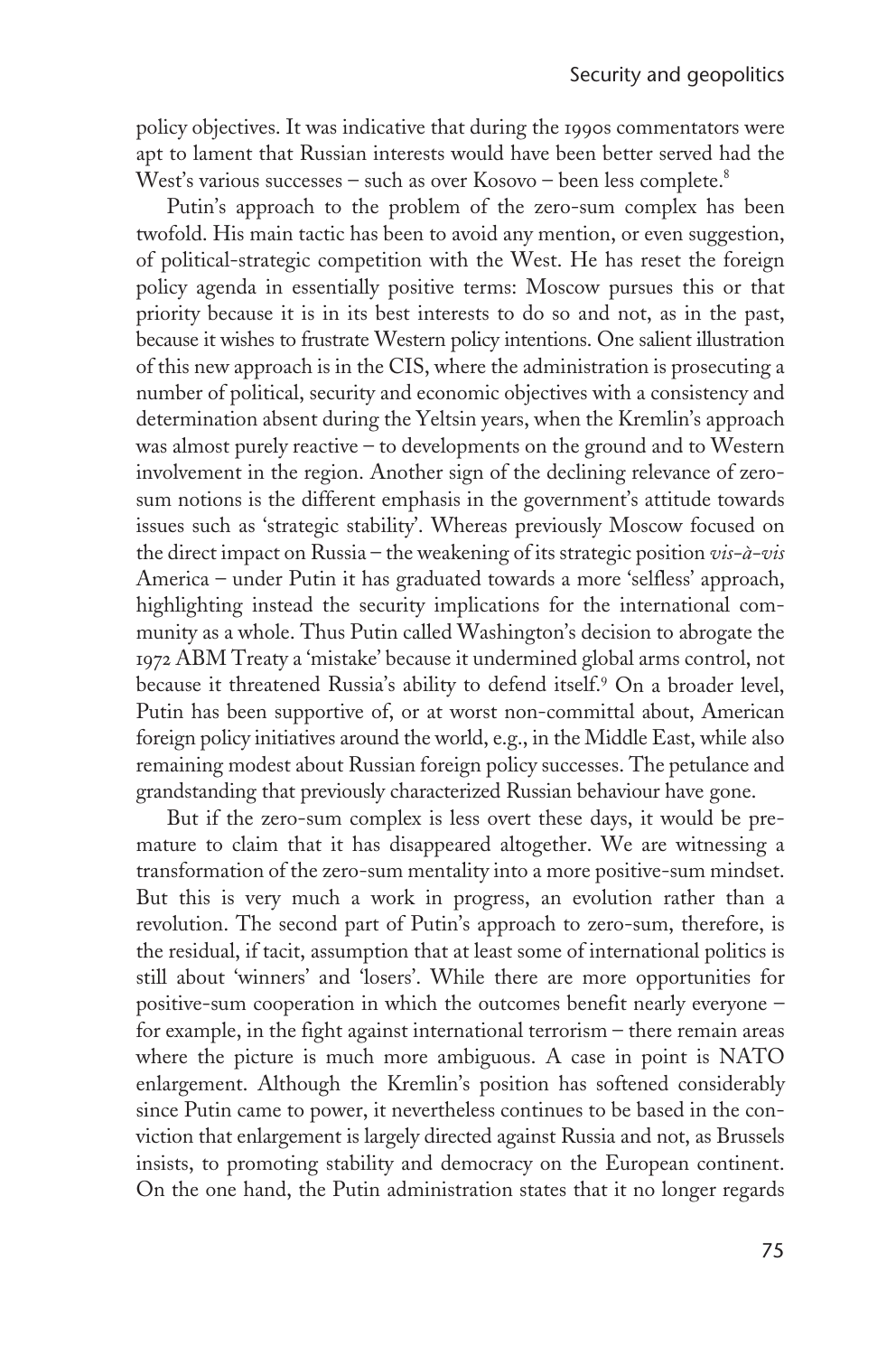NATO as an 'enemy' organization, and has committed itself to a more substantive and cooperative relationship with it via the Russia–NATO Council.10 On the other hand, it regards the alliance's move eastwards as an unfriendly act, as its continuing criticisms of impending Baltic accession indicate. In short, although the terms of Russian opposition are milder, being couched in the positive-sum desire for wider European security, the zero-sum mentality lives on nonetheless.

What this contradiction illustrates also is that one person's idea of positive-sum outcomes is sometimes another person's zero-sum game, and that there is still a long way to travel before Russian security perceptions approximate those of Western governments. In this context, a potential complicating factor is that Putin's move away from the crude zero-sum calculus of the past has yet to take root within the Russian establishment. The latter, to a much greater extent than the President, subscribes to stereotypical images of NATO and American geopolitical imperialism. For the time being it is too weak and timid to arrest the evolution of the zero-sum mindset, but over the longer term it may be able to create a sufficient groundswell of negative opinion to undermine Putin's resolve. That is why it is important for the West to engage Moscow as closely as possible, in practical ways and not simply rhetorically. Failure to do so will not bring about Putin's demise, let alone lead to a reorientation of Russian foreign policy, but it would unnecessarily prolong the influence of zero-sum ideas on the administration's thinking.

# *The balance of power – back to the future?*

As long as the Soviet Union remained in existence, the notion of balance of power was relatively straightforward. The overwhelming nuclear capabilities of the two superpowers, together with the longevity of the Cold War, meant that for Moscow the only really important balance of power was the strategic, predominantly nuclear, relationship with Washington. The fall of the Soviet Union and the continuing decline of the post-Soviet Russian state, however, introduced an entirely different set of realities. Instead of the one allencompassing rivalry there emerged a profusion of balance-of-power notions – strategic and conventional, global and regional, multilateral and bilateral. The question became much more complicated and multidimensional, a fact that only increased its pertinence for the Russian elite. At the same time, with the loss of superpower status the Yeltsin administration was trapped in a critical contradiction between a continuing allegiance to traditional (that is, Soviet) balance-of-power thinking and the requirement to adapt to the changed circumstances of international power. The Kremlin's response, unsatisfactory and inconsistently applied, was to make the balance of power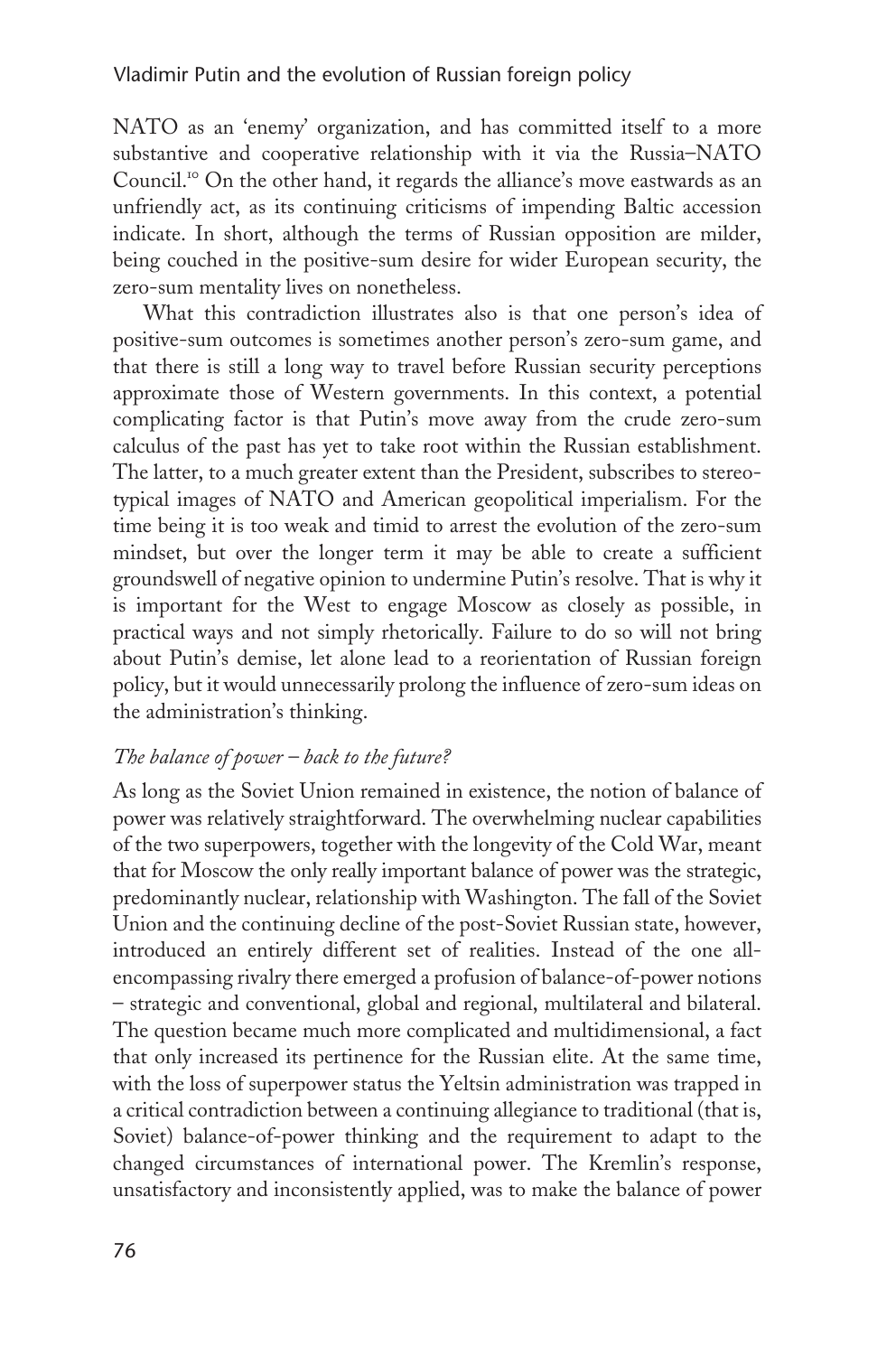the cornerstone of a geopolitically oriented foreign policy, devoting greater attention to its various forms in inverse proportion to the decline in Russian military and strategic capabilities.

First among these balance-of-power concepts was the ideology of multipolarity developed by then Foreign Minister Primakov in the second half of the 1990s, and formally articulated at the Sino-Russian summit in Beijing in April 1997. The intention behind the creation of a 'multipolar world order for the 21st century<sup>11</sup> was to substitute a revised bipolarity for the defunct Cold War strategic equilibrium. If Russia could no longer 'counterbalance' the United States on its own, then it would seek to constrain Washington's freedom of action by enlisting the help of others – China, the United Nations, the Islamic world, even Western Europe in some instances. This would not and could never assume the guise of a formal anti-American alliance, but the accumulation of like-minded attitudes on a range of issues might act as a *de facto* check on American 'hegemonistic' tendencies and 'unipolarity'. It was characteristic of ideas of revised bipolarity that they moved away from the old attachment to exact nuclear parity and other strict numerical criteria – such as force and equipment limits under the Conventional Forces in Europe (CFE) Treaty – to embracing a new obsession that interpreted 'strategic stability' in the abstract sense of a rough equality in international decision-making and geopolitical reach. But the motivation and mindset remained much the same; if the Yeltsin administration realized that the obsolescence of Russia's nuclear arsenal made military equivalence unattainable,<sup>12</sup> then this in no way lessened its desire to 'match' the United States wherever and however possible – and all the better for doing so behind the respectable façade of an allegiance to post-Cold War multilateral values.

The 1990s also saw the reappearance of more 'classical', less directly adversarial, conceptions of the balance of power. The 19th-century idea of the 'Concert' of great powers, which originated at the 1815 Congress of Vienna,<sup>13</sup> offered the model of a few major powers – the United States, Russia, Britain, Germany, France, China, Japan – making all the important international decisions. Because within such a framework these powers would balance one another and share certain strategic 'values', they might be more willing to work together for common purposes while refraining from actions that ignored the interests of other 'club members'. The *raison d'être* here was more flexible and less personal than in the case of revised bipolarity. The objective was not so much to constrain Washington as such, but to obtain a broader status quo in which more or less 'equal' players moderated one another and restrained the assertiveness of the regional superpower, *whoever that might be*. In Europe, this was the United States, but in Asia the potential hegemon was China. It was typical of the Yeltsin administration's thinking that it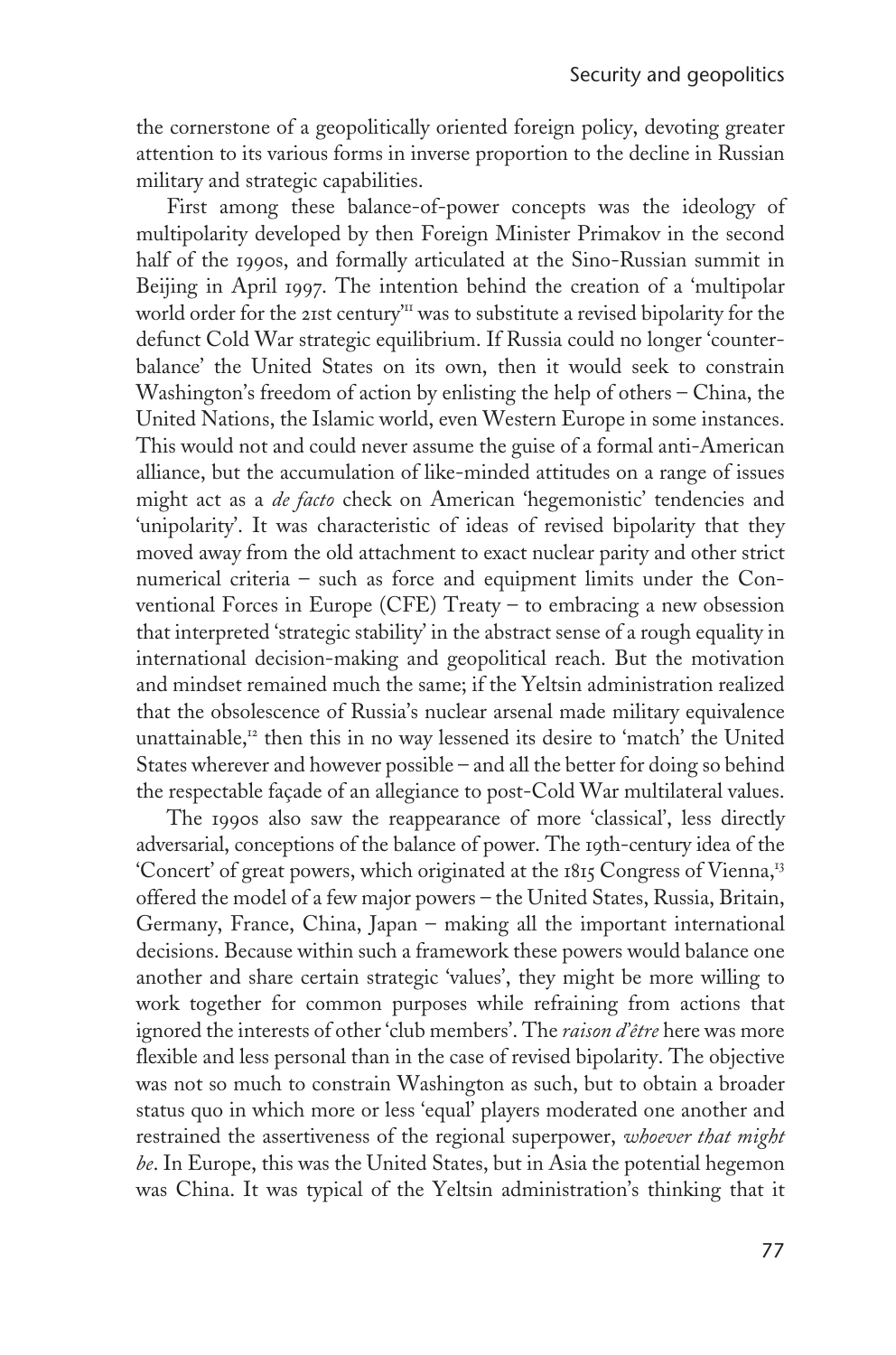should seek in this latter context to improve bilateral relations with Beijing *and* Tokyo simultaneously, as well as involve itself more closely with Asia-Pacific multilateral security mechanisms. Central to conceptions both of revised bipolarity and the revival of the Concert of great powers was the assumption that it was unhealthy for any one nation to dominate the others, whether globally or in a regional context. Such beliefs arose out of a zerosum psychology that equated 'excessive' success for the hegemon with insufficient respect for the legitimate interests of other parties – in particular Russia.

It was a natural function of Russia's strategic decline in the post-Soviet period that the balance of power should assume ever more diverse guises in the eyes of a worried elite. Whereas once the United States had been virtually the sole subject of grave concern, the number of potential rivals and threats to national security had now multiplied. In addition to such historical 'suspects' as a resurgent China and newly assertive Japan, there were also regional powers – Turkey, Iran – for which the USSR's dismemberment into 15 independent nations appeared to open up abundant opportunities for maximizing influence at Russian expense. Furthermore, the instability of many of the newly independent republics dramatized the shift from the 'orderliness' of the former superpower nuclear rivalry to a volatile security environment in which maintaining the balance was both more immediately critical and highly problematic.

Given this basket of strategic insecurities, one of the most singular features of Putin's handling of security and geopolitical priorities has been the near anonymity of balance-of-power concepts. The most notable casualty of the government's changed approach has been the competitive multipolarity associated with Primakov.14 Significantly, Putin made almost no reference to such ideas during his presidential campaign in the spring of 2000, a discretion that has been maintained since. Although the Foreign Policy Concept published in June that year reiterated multipolarity as the basis of Russia's understanding of (and approach towards) the world, in retrospect this turned out to be the swansong for a construct that had been definitively discredited by Moscow's failed response to the Kosovo crisis. The single most important lesson for Russia from that unfortunate episode was that, for all the disagreements between transatlantic allies or China's rise to a more influential position in global affairs, the vision of a 'multipolar world order' remained a chimera. The United States' political-strategic dominance was beyond challenge, then and in the foreseeable future. Attempting to 'balance' this power by competitive means, multilateral or bilateral, was therefore futile and counterproductive. Far from having any impact on American behaviour, Russia would doom itself to a debilitating marginalization, falling ever further behind the developed world.<sup>15</sup>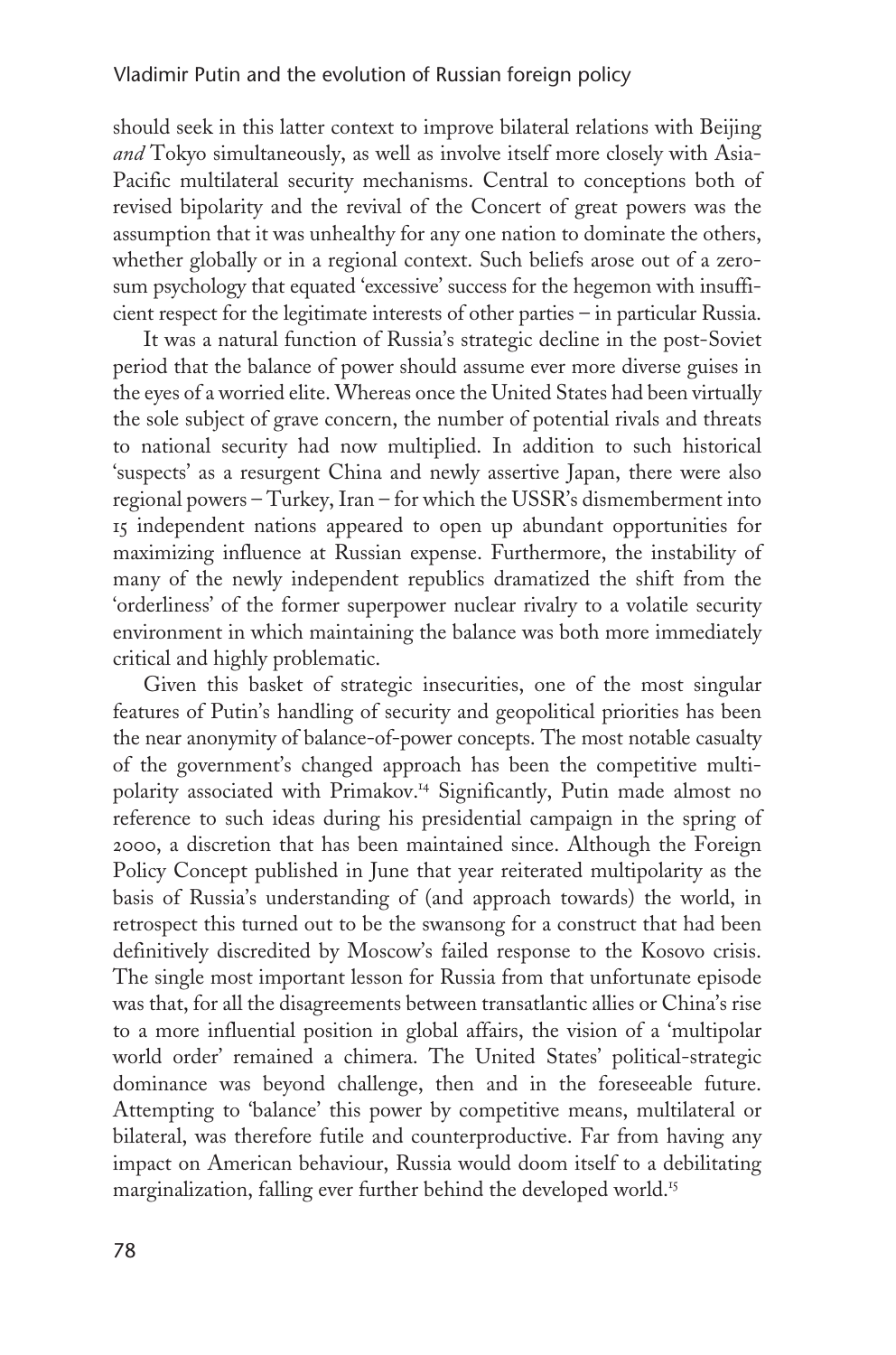In recognizing what had been apparent for some time, Putin moved instead to embrace ideas of cooperative balance similar to those embodied in the Concert of great powers. At one level, he engaged early on in an intensive programme of reciprocal high-level visits around the world – Europe, the CIS, Asia, Latin America – that indicated a continuing commitment to a globalist foreign policy. Part of his motivation here was a need to familiarize himself in an area of government – international relations – where he had relatively little background, as well as to make himself known to others. But more important still was the desire to expand Moscow's foreign policy options. Although some Russian and Western commentators saw the highlevel exchanges with 'rogue states' – Iran, Cuba, North Korea – as evidence of an enduring competitive streak in the Kremlin, Putin's approach on these occasions belied this simplistic interpretation. While he attached public importance to ties with such 'partners', he was also careful to avoid negative, anti-American, references or entanglements that might be misinterpreted as part of a global balancing game. On the contrary, it was Putin who, even before becoming president, took the initiative to revive the Russia–NATO relationship that had been in abeyance since Kosovo.

For much of his presidency, Putin has pursued a consciously eclectic and open-ended approach; the message has been that Russia is 'everyone's friend', opposing only the truly egregious and seeking to play a constructive role in the world. And, however one judges the sincerity of such intentions, it is undeniable that the administration has tried very hard to depoliticize the conduct of external relations. In the previous chapter, we mentioned this in connection with its management of international economic issues. But it is also true of the security agenda, which Moscow has gone out of its way to internationalize. Whereas previously the talk was all about the geopolitical threat posed to Russia by NATO 'expansion', Western 'encroachment' in the former Soviet Union, and American 'hegemonism' and 'diktat', today's themes are collective: 'the struggle against international terrorism', WMD nonproliferation, and continental (rather than national) security in Europe, the FSU and the Asia-Pacific. Such a makeover of security priorities, reflecting the switch from a principally adversarial to a cooperative mindset, has effectively invalidated the key premise underpinning the zero-sum mindset and traditional balance-of-power ideas – the existence of an enemy or enemies.<sup>16</sup>

But, as with the zero-sum mindset, the decreased significance of balanceof-power notions does not mean that they no longer feature in Moscow's understanding of international affairs. First, the nuclear balance remains a critical component of national security policy – as demonstrated by the Kremlin's (successful) insistence on a 'binding' strategic arms reductions agreement with the United States in May 2002.<sup>17</sup> What is at stake here is not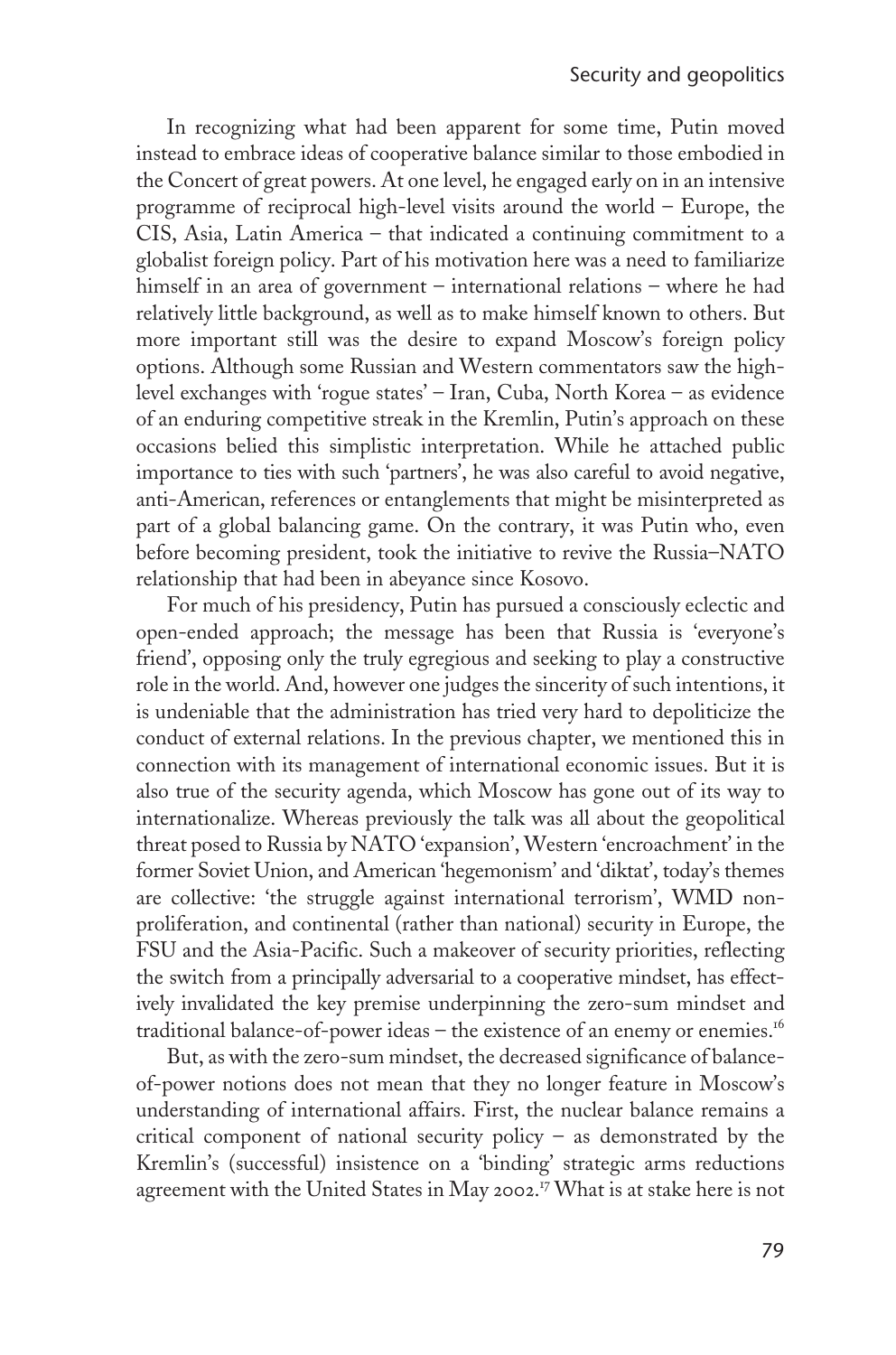security in the narrow sense of deterrence, but preserving Russia's highly particularized status as a world power – perhaps no longer the match of America, but certainly a cut above other, predominantly regional powers such as Britain, France, Germany, Japan, and even China. Second, it would be a mistake to interpret comprehension of the changing nature of balances of power as necessarily signifying acceptance, let alone approval. Although there are instances, such as NATO enlargement, where no adequate balanceof-power response is available, there are others where the Russian leadership is very much cognizant of the importance *and* feasibility of maintaining a rough parity. For example, the question of mitigating the security consequences of the demographic imbalance in the Far  $East^{18}$  is assuming its highest profile for some time – as evidenced by the consolidation and expansion of the original 'Shanghai Five' arrangements on border confidencebuilding measures.<sup>19</sup> Meanwhile, in Europe the CFE Treaty continues to play an important, if no longer primary, role in Russian conceptions of continental security.

Finally, to return to the theme of means and ends, it is not so much that Putin and members of his administration believe that the principle of the balance of power has become anachronistic, but that balance *in practice* is more likely to be achieved through collective efforts than by a severely weakened Russia on its own. It is a sign that Moscow is attaching more, not less, importance to such ideas that it is pursuing closer cooperation with 'hard' security structures (NATO) instead of, as in Yeltsin's time, attempting to counterpose weak organizations and mechanisms like the Organization for Security and Cooperation in Europe (OSCE) and the Western European Union (WEU) in virtual balance-of-power games with the United States.

This last point suggests that there is sometimes a fine line between modernized balance-of-power principles and collective security in the genuine positive-sum sense. One can envisage a scenario in which, over time, the means are perceived to be so efficient that they become the ends, introducing in the process a new set of 'truths' into security thinking. Putin's Russia, however, is not yet at this stage. The recentness and intensity of the superpower rivalry with America, on top of a turbulent history, have inculcated in its political class, Putin included, deep-seated vulnerabilities that cannot be so easily dispelled. It will take considerable time, as well as a largely trouble-free run in Russia's relations with West and East alike, before its elite ceases to think in the negative terms of balancing power, and moves definitively towards more generous conceptions of security based on shared values.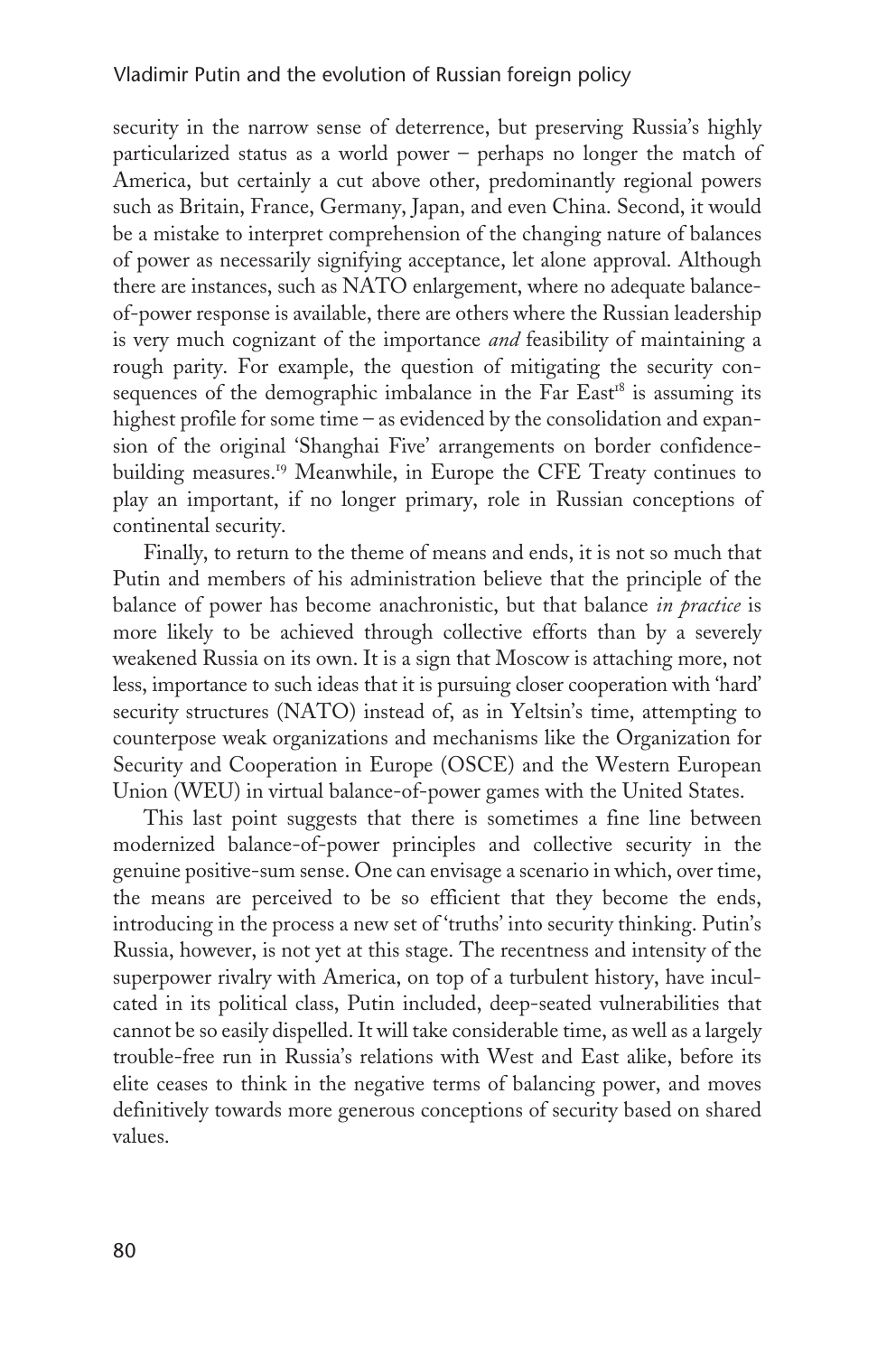## *Spheres of influence – from neo-imperialism to post-imperialism*

During the Yeltsin period, spheres of influence – also known as 'spheres of vital interests' – fell into two broad categories. The first and most overt concerned the immediate periphery around the new Russia – the former Soviet republics. The second, more prophylactic in character, covered the former Warsaw Pact nations of Central and Eastern Europe. In both cases, the idea itself of a 'sphere of influence' remained elusive and contradictory. For example, it was clear from the beginning that there would be no territorial reconstitution, however partial, of the Soviet state, just as it was recognized that the rapid Westernization of Central and Eastern Europe was irreversible. The Yeltsin regime was apt to insist that the international community should take Russia's interests in these regions into account, but there was no precise sense of what this meant in practice. Given the lack of consensus within the political class on the general question of Russian 'national interests', it was hardly surprising that there should also be no clear idea of the implications arising from 'possession' of a sphere of influence  $-$  a difficulty exacerbated by Moscow's declining ability and will to project power in its former imperial pale. Thus, from time to time Russian forces ('peacekeepers') stationed in various parts of the CIS – Transdniestria, Abkhazia, South Ossetia – would meddle in local conflicts, but largely on their own initiative and without official sanction from the authorities back in Moscow.

The result of this confusion was the worst of both worlds. Russia gained an unsavoury reputation for a patrimonial mentality and imperial syndrome<sup>20</sup> without, however, managing to reinforce its geopolitical interests in the FSU or Eastern Europe. The Yeltsin administration succeeded only in looking at once imperialistic *and* feeble. In Chapter 2, we noted the catalogue of failures in its relations with the FSU: severely reduced political, security and economic interaction; mounting tensions on a number of issues, such as treatment of the Russian diaspora; and the continuation of intra-FSU conflicts, frequently aggravated by the activities of local Russian military contingents. And it was a similarly unhappy tale in Central and Eastern Europe, where Moscow's increasingly desperate responses to NATO enlargement offered a curious counterpoint to its minimal interest in developing relations with the post-communist leaderships of the region.

At the heart of this contradiction was a fundamentally passive-reactive approach towards the notion of spheres of influence. Partly from lack of interest, partly from awareness of the limitations of Russian influence, and partly because of a mindset that tended to believe that the only international issues worth pursuing were the ones involving the other 'great powers', the Yeltsin administration's interest in FSU-related affairs and Central and Eastern Europe remained overwhelmingly derivative. Lacking the consistent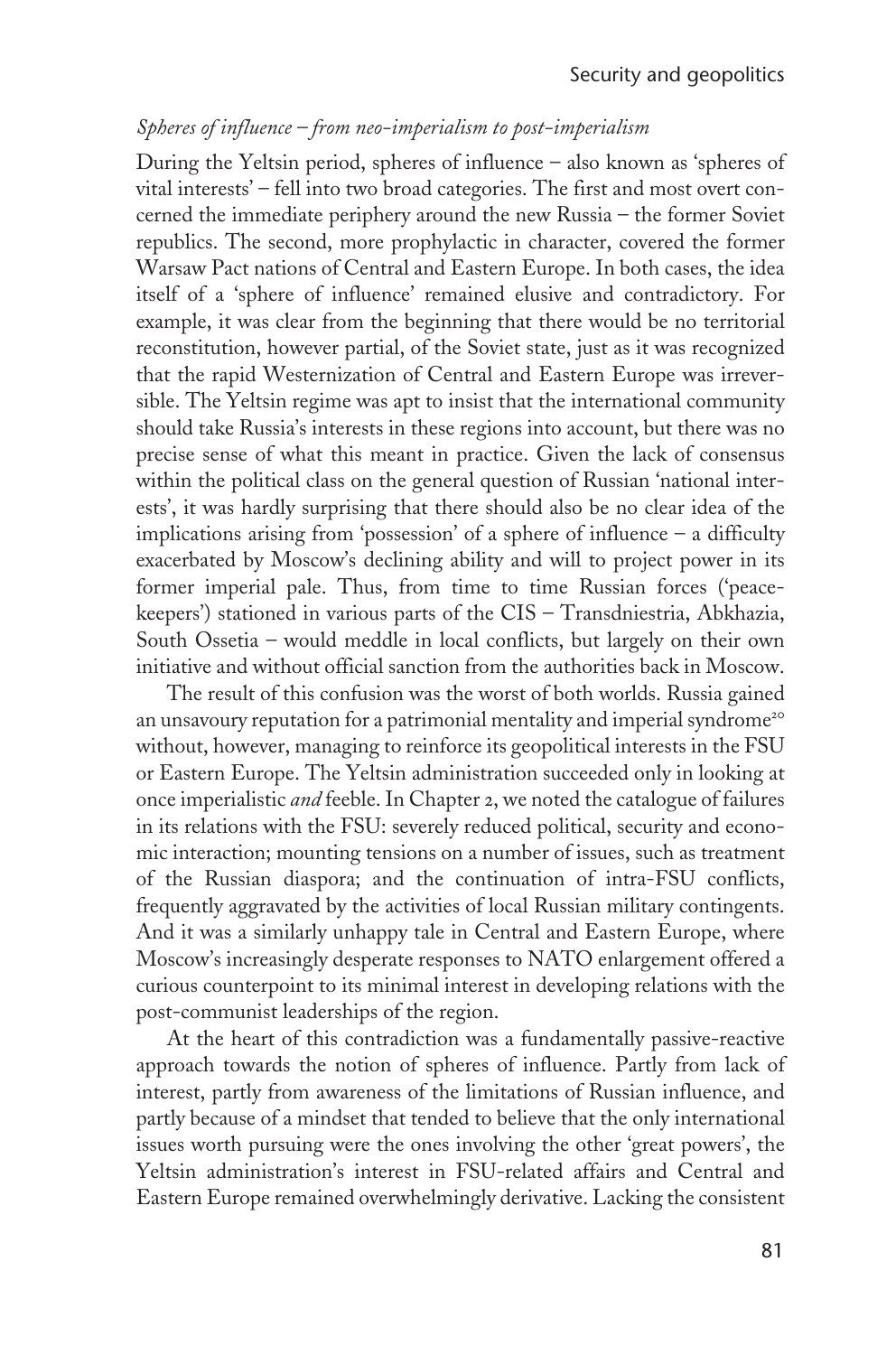desire and energy to make good on its claims of 'zones of special interests', it restricted itself to occasional bursts of activity in response to allegedly hostile Western actions. Typically, the post-Soviet periphery acquired its highest profile whenever NATO conducted joint exercises with CIS member states (Georgia, Ukraine, Azerbaijan, Uzbekistan), or in connection with American participation in Caspian oil exploitation ('Contract of the Century') and pipeline projects (Baku–Ceyhan). Similarly, the countries of Central and Eastern Europe were important to Moscow not on their own merits, but as subjects of growing Western interest as reflected in NATO enlargement and, later, the alliance's intervention over Kosovo.

Putin's approach to spheres of influence is the inverse of his predecessor's. On the one hand, there is very little mention of the concept itself in government statements, except to deny and disparage it.<sup>21</sup> The Kremlin understands that the imperialistic connotations of the term both offend the former Soviet republics and send the wrong signals to influential players in the international community, namely the United States and Western Europe. On the other hand, the passive-reactive approach of the past has given way to a new activism on the ground. Ties with the former Soviet Union are more substantive and multifaceted than at any time since the break-up of the USSR, while Putin has worked hard to re-establish Russia's relations with former Warsaw Pact states like Poland on a qualitatively different basis.<sup>22</sup> Engagement is now valued for its own sake, rather than as an instrument to counter Western strategic advances. To this purpose, the emphasis is on demonstrating the benefits Russia can bring to the interests of those countries, in place of the mixture of threats and complaints that characterized Moscow's behaviour in the 1990s. The paradoxical outcome of this understated approach, however, is that Russian influence in these regions has reached levels unsurpassed in over a decade. Previously obstreperous countries, for example Ukraine, have been far more accommodating towards Moscow's interests than they were during the Yeltsin period.<sup>23</sup>

Implicit in the Kremlin's handling of spheres of influence is a cold-blooded pragmatism. Putin has decided that, as with zero-sum and the balance of power, there is no point in fighting unwinnable battles, or in declaiming about 'spheres of influence' when you are unable to prove your case. In this context, a much underestimated factor in Putin's decision to support the American military deployment in Central Asia post-11 September was that he could not have prevented this in any event.<sup>24</sup> He understood that Russian influence on the Central Asian states, though considerable, was not so great as to forestall an action that was manifestly in their best security interests. Better, therefore, to accept the inevitable with good grace, especially as Russia too benefited from the elimination of a long-standing menace in the form of the Taliban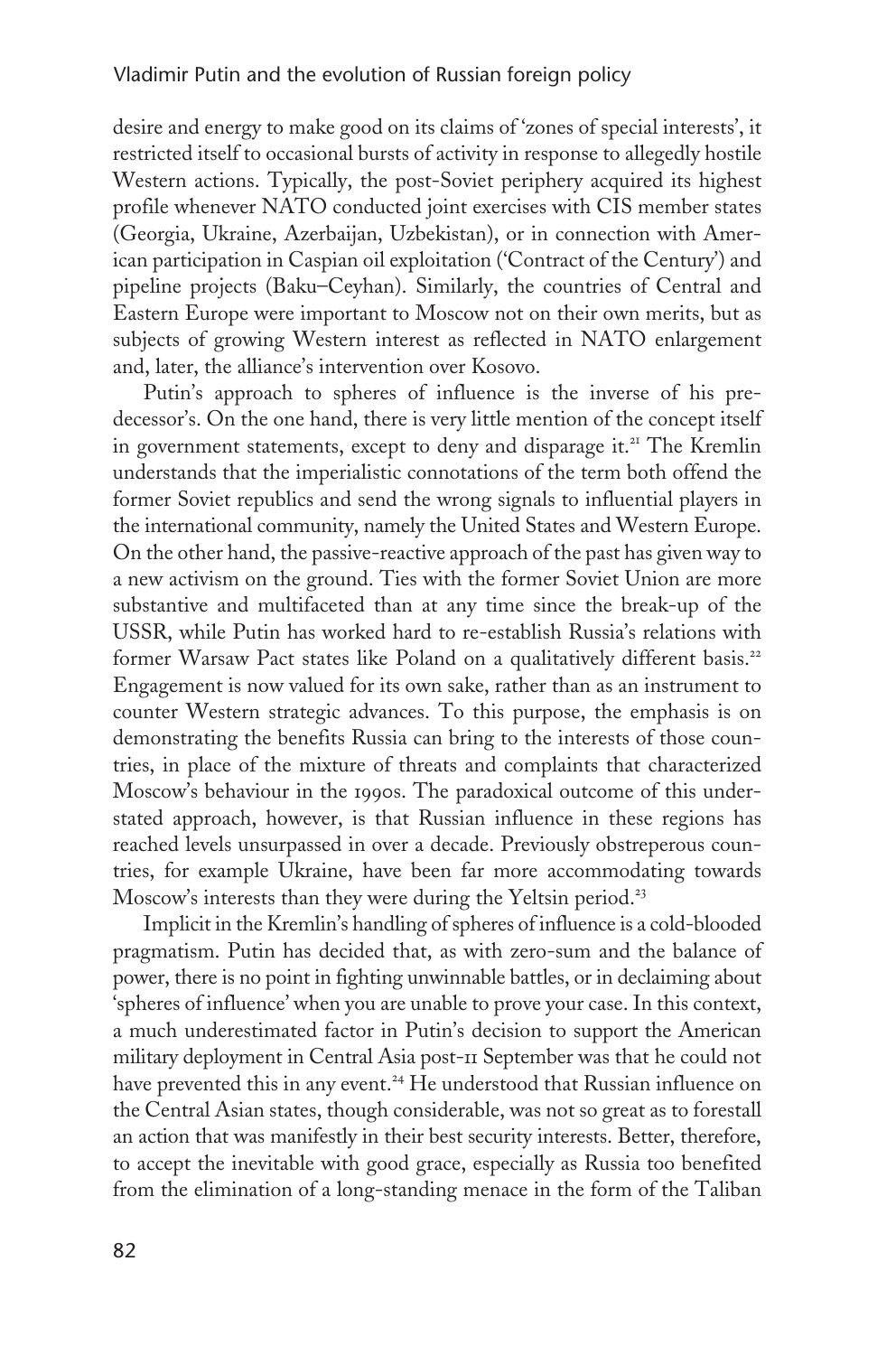regime. More generally, by revising strategic expectations Putin has set achievable targets. Russia has very real levers of influence on Eastern Europe (as an energy supplier) and the FSU (across the board), but the key to their effectiveness is not to overstrain them. Ultimately, then, it is not that he has thrown out the idea of spheres of influence, but that he has reworked (or 'modernized') it taking into account Russia's capabilities and the changed regional and global environment in which it operates.

## **The evolution of threat perceptions**

The revamping of traditional geopolitical concepts has had a powerful effect on Russian threat perceptions. In Soviet times, and subsequently under Yeltsin, the salience of zero-sum, the balance of power, and spheres of influence in strategic thinking determined a certain set and ranking of priorities. It was consistent with the psychological climate of the Cold War and its aftermath that, for example, defence against nuclear attack by the United States and the dogma of strategic stability should assume pride of place. Likewise, it was logical that against this backdrop Moscow should attach disproportionate importance to issues of geopolitical 'disadvantage', such as NATO enlargement, Western involvement in the CIS, and international conflict resolution in the Middle East (Iraq) and the Balkans. On the other hand, the identification of the United States as prime adversary ensured a relative lack of interest in areas – WMD non-proliferation, international terrorism, and internal political and socio-economic instability – where the importance of such rivalry was secondary or non-existent.

It would be wrong to see the advent of Putin as marking an overnight transformation in Russian security thinking. Since the fall of the USSR, this had been evolving slowly from its Soviet and Cold War bases to a more variegated view of the world that combined conservative stereotypes with a more flexible and expansive interpretation of security. The outcome was something of an oddity, dysfunctional and contradictory. Official statements of Russian defence and security policy – the 1993, 1997 and 2000 Concepts of National Security, and the 1993 and 2000 versions of the Military Doctrine – consistently underplayed the possibility of a state-based (i.e., Western) military attack on Russia,<sup>25</sup> yet defence planning continued to operate from just such a premise. The opposition of a large part of the military leadership to the downsizing of Russia's strategic missile forces;<sup>26</sup> the insistence on maintaining a large conscript-based army; scenario planning for military exercises $27$ all these pointed to a *de facto* conviction that the West remained the enemy. The same unevenness of policy was apparent in relation to 'soft' security. The 1997 National Security Concept was notable for its emphasis on internal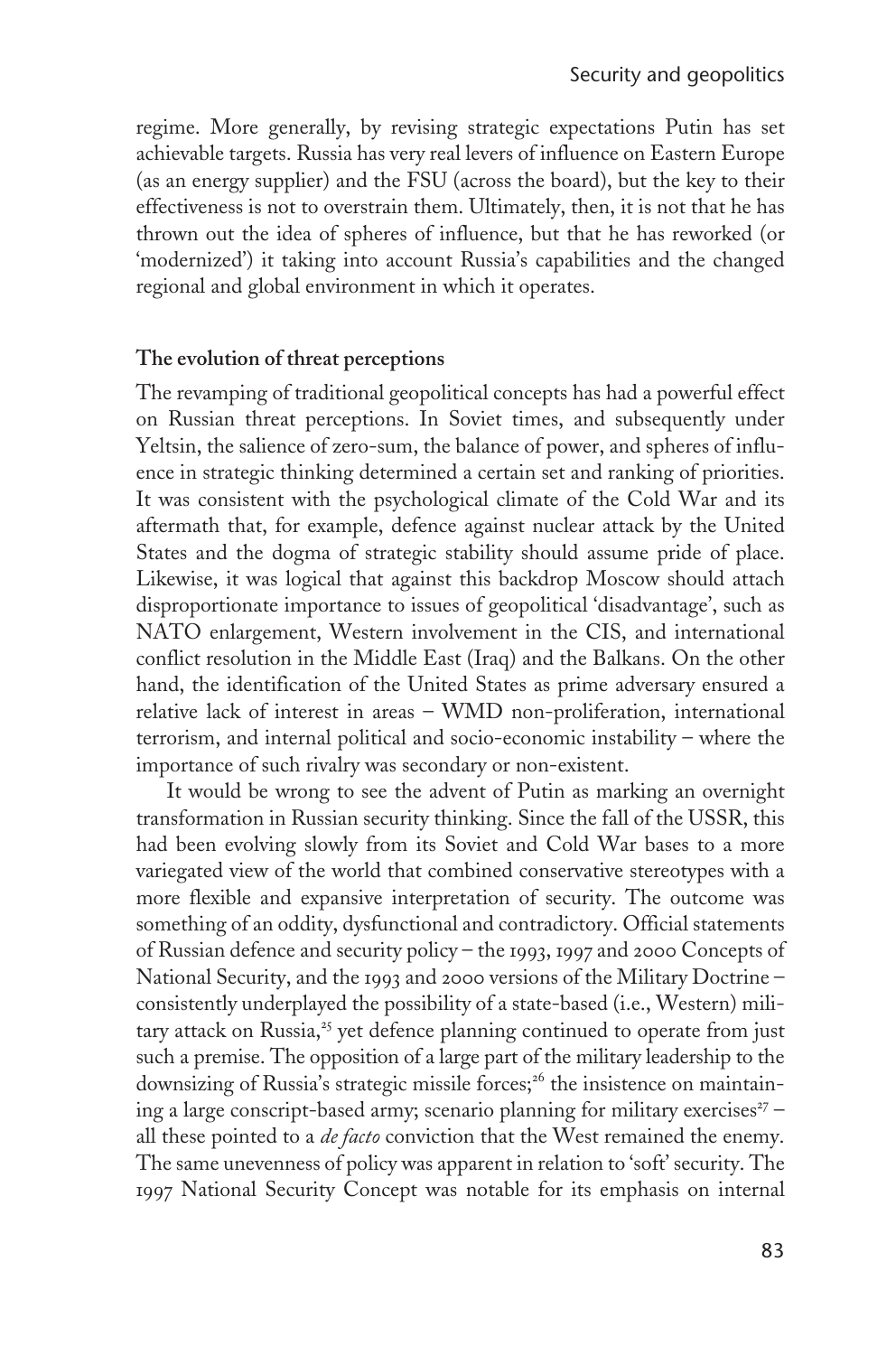instead of external sources of insecurity; the main threats to Russia, it claimed, came from political uncertainty, economic crisis and social deprivation.<sup>28</sup> Yet three years later the updated version was amended in the light of the Kosovo crisis to highlight instead the menace posed by Western, and particularly American, hegemonistic tendencies.<sup>29</sup>

The haphazard development of threat perceptions under Yeltsin was a function of the generalized directionlessness in post-Soviet society and absence of consensus on issues of identity. Since there was no agreement on what sort of nation Russia was or where it was going, it followed that there could be no unity of perception on the threats confronting it, let alone on their respective priority. In these circumstances, what Putin has done is not so much to revolutionize Russian thinking as to introduce a measure of concordance between existing ideas as well as consistency in their application. He has adopted a capacious approach that incorporates traditional notions of 'hard' security (nuclear and conventional deterrence, geopolitical calculus), while ridding them of their more unsustainable aspects. Simultaneously, there has been a renewed stress on 'non-traditional' security problems such as terrorism. The outcome of this combination of old and new is a more consolidated and comprehensive set of threat perceptions, domestic and international. Rather than commit Russia to a particular security world-view, Putin has preferred to borrow from all constituencies in a sort of 'consensus by inclusion'. And while beneath the surface threat perceptions among the elite continue to differ in important respects, this is less significant than the fact that the President is committed to a uniformity of attitudes in this most high-profile area of Russian foreign policy.

## *International terrorism*

There is no doubt that for Putin the number one threat facing Russia is terrorism. From the time of his appointment as Prime Minister in the autumn of 1999, he has rigorously – some might say, fanatically – pursued this theme. Initial doubts that his stance was something of a cynical ruse to capitalize on public reaction to the Moscow apartment bombings<sup>30</sup> and enhance his electability have given way to acknowledgment that this is one issue where he is emotionally as well as intellectually engaged. His hypersensitive responses to Western media questioning of Moscow's conduct of the Chechen war point to a sincerity of conviction and purpose that goes well beyond the call of political pragmatism.<sup>31</sup>

What is less clear is the extent to which Putin really believes that *international* as opposed to domestic terrorism is the major threat confronting Russia and the world. For much of his presidency Moscow has sought to internationalize the Chechen war in order to 'legitimize' Russian military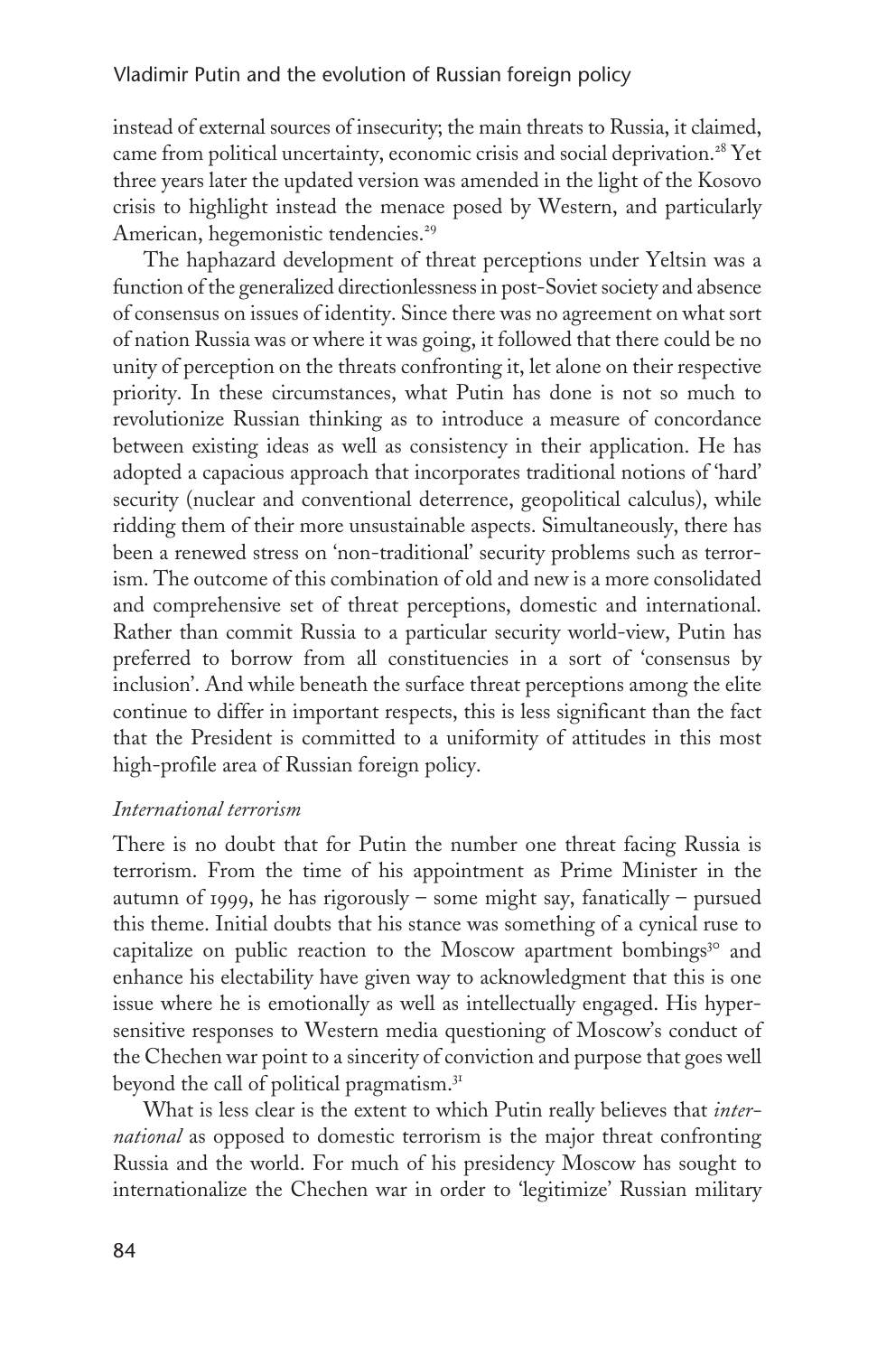operations in the republic. Unable to justify by 'normal' reasons an all-tooroutine brutality and violation of human rights, the government has resorted to the well-worn tactic of rationalizing extreme actions on the grounds of extreme threat. In this connection, the events of 11 September 2001 were a boon to Russia, 'proof' that Moscow and not the Western world had been right all along about Chechnya and the wider terrorist menace lurking behind it. Previously accused of acting in a barbaric manner, the Putin administration has promoted itself as having been ahead of the game, divining the true nature of the threat long before anyone else.<sup>32</sup>

In doing so, it has revived the idea, popular in the 19th century, of Russia as the barrier protecting the civilized West from the hordes of barbarism.33 The emergence of international terrorism as a worldwide priority is seen as a bridge linking Russia with the West spiritually and civilizationally, and as the principal means of accelerating its political and security integration following the isolation of the Yeltsin period.34 That is why Putin was so quick to offer his support to the Americans following 11 September, despite the Russian elite's preference for a neutral stance.<sup>35</sup> The events of that day and their aftermath have allowed him to combine sincerity of belief with foreign policy opportunism. Rejecting an outdated strategic logic that advocated taking advantage of American discomfiture, he has understood that there is much more to gain from an enthusiastically cooperative approach. Not only are Western official attitudes to the Kremlin's conduct of the Chechen war much milder these days but, more critically still, Russia has assumed a prominent role as a constructive international player. Its actual influence on proceedings remains modest, but its very geographical proximity to past and present theatres of international terrorism – Central Asia, the Transcaucasus, even the Middle East – has afforded it lasting and privileged participation rights.

All this begs the question of whether international terrorism is likely to retain its position at the head of Russian threat perceptions. Here, the principal determinant will be the course of the Chechen war rather than the success (or otherwise) of American efforts in destroying al-Qaeda and other terrorist organizations. As long as Moscow fails to suppress effective armed resistance in the rebel province, Putin will continue to internationalize the problem for the purposes of legitimization. Although it will take much more than Chechnya to undermine his political position, he nevertheless has a vested interest in maintaining a broadly based rationale for his current approach, one that appeals across the domestic political spectrum and to Western governments alike. The linkage between Chechnya and the global fight against international terrorism is directed to achieving precisely this by tapping into as many constituencies as possible.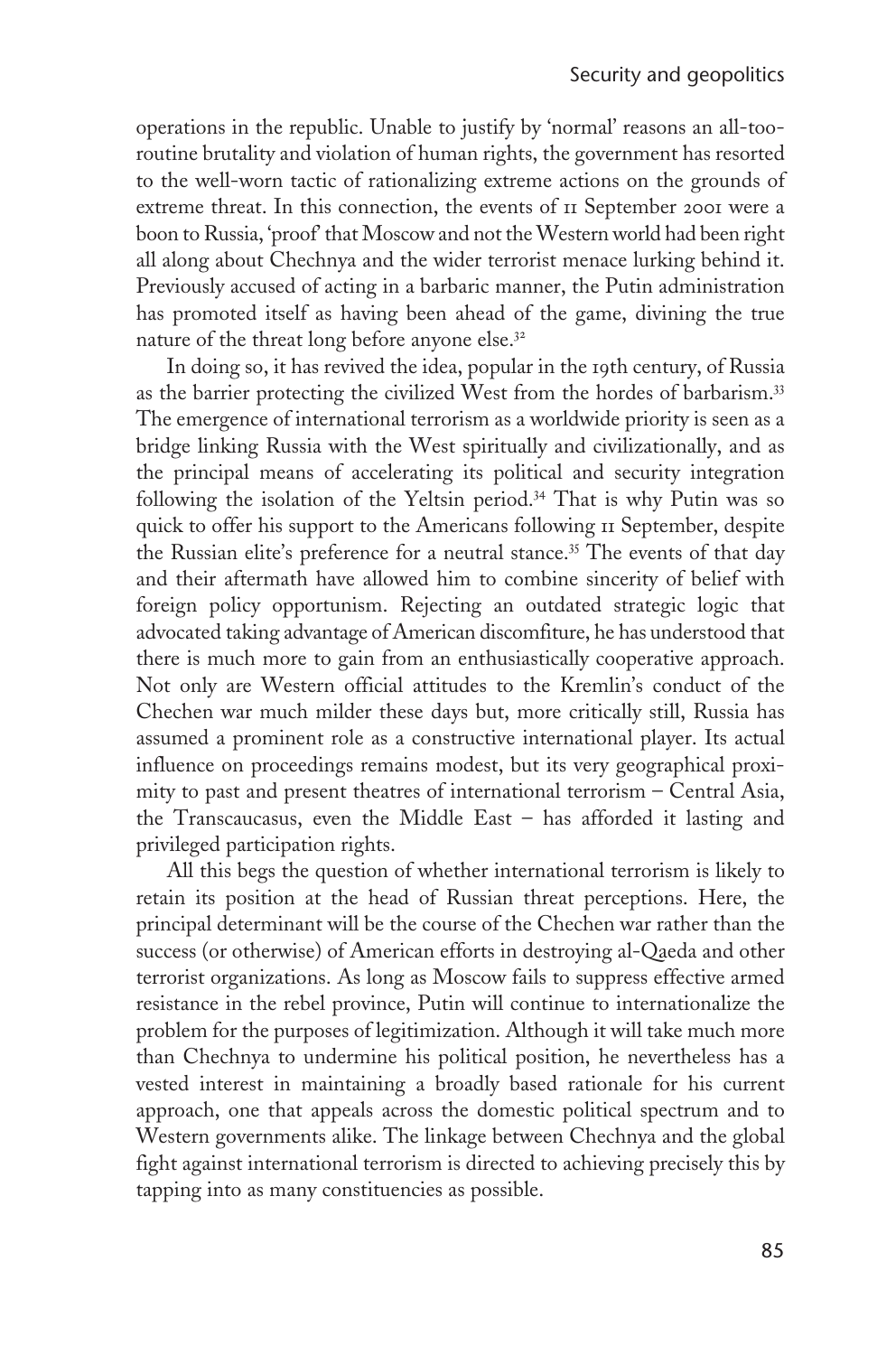# *The geopolitical map*

Putin's first significant foreign policy action following his appointment as Prime Minister (and President-elect) was to resume Russia's security dialogue with NATO within the framework of the 1997 Founding Act.<sup>36</sup> Since then, he has floated various ideas for improving cooperation, including the notional possibility, at some unspecified time in the future and under certain conditions, of Russian membership in the alliance.<sup>37</sup> Most recently, both sides have agreed on a framework and mechanism for future cooperation, the Russia–NATO Council, whereby Russia plays an active part in NATO decision-making in various areas of mutual interest – including international anti-terrorism, crisis management, WMD non-proliferation, and arms control. The Rome agreement, signed in May 2002, represents a significant step forward compared with the former arrangements under which Moscow was restricted to a purely consultative role.<sup>38</sup>

It is tempting, given the changed atmosphere in Russia–NATO relations and the emphasis on meeting common threats, to suppose that the Putin administration no longer views the alliance in an adversarial light. To some extent, this perception is justified. For instance, few believe that an enlarged NATO, even one incorporating the three Baltic states, poses any kind of military threat to Russia. However, we need to differentiate between the notion of physical threat and the more abstract idea of geopolitical disadvantage. The significance of the first declined steadily during the 1990s, notwithstanding reversals such as the Kosovo crisis, while the second has on the contrary maintained its importance. Under Putin the focus on more concrete foreign policy priorities, security as well as economic, has led to a reduction in regime dogmatism on geopolitics. But it would be premature to interpret the currently favourable dynamics of Russia–NATO ties as signifying approval of the alliance's role in European security or of its expanding cooperation with states in Eastern Europe and the former Soviet Union. The Kremlin understands that NATO is the only serious security organization in Europe, and that Russia must find a way to interact effectively with it. However, the paucity of Russia's options does not mean that it regards this state of affairs as satisfactory. For all the improvement in relations, the Putin administration – and the Russian establishment in general – continues to view NATO's domination of European security as geopolitically unhealthy.

Several examples illustrate this ambivalent thinking. First, Moscow remains firmly opposed to Baltic accession, even though this would, if anything, weaken NATO by placing extra demands on alliance resources while offering virtually nothing in return. The real issues are symbolic and psychological. Baltic accession would underline the trend over the past decade of inexorable growth by one half of the former Cold War divide with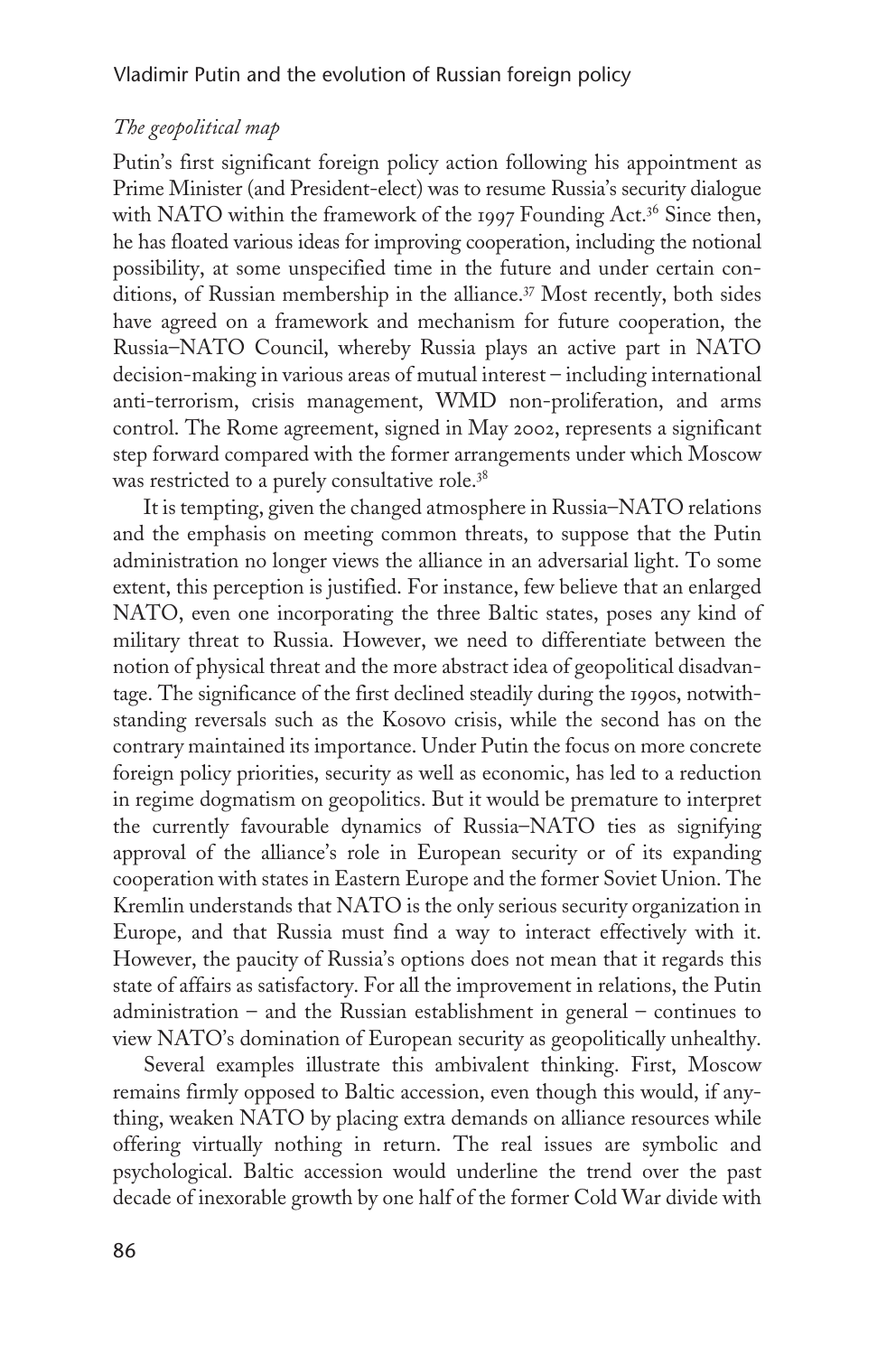the other half in a seemingly permanent state of contraction. Irrespective of the mollifying statements of Western leaders, this is a reality that is emotionally disturbing to an elite long attuned to things being the other way round. On a slightly less primitive plane, many feel that Baltic accession should be resisted because it conveys a message that is anti-Russian at heart: the implicit assumption of a Russian threat, if not today, then at some unspecified point in the future.39 Particularly in the light of lasting tensions over the status of the Russian-speaking populations in Latvia and Estonia, as well as an awareness of more generalized Baltic suspicions about imperialist inclinations in Moscow, there is a natural tendency to conclude that the only possible reason for NATO's inclusion of the three republics is to guarantee their security against the one enemy that could threaten them.

Moscow's opposition to Baltic membership of NATO is part of a generally negative attitude towards NATO activities in the former Soviet Union. Although the administration's reactions to this kind of military-technical cooperation have been less alarmist than under Yeltsin, its initial opposition to American assistance to Georgian anti-terrorist operations in the Pankisi gorge in March 2002 confirmed that Moscow remains acutely sensitive to Western military involvement in areas that it regards as within its (tacit) sphere of influence. The episode was interesting, too, in that it highlighted a real tension between different threat perceptions and priorities. On the one hand, Moscow admitted there was a problem with armed terrorist groups operating in the area, one that could only be eradicated with outside assistance. On the other hand, it resisted the introduction of the most effective instrument for resolving these difficulties because it involved a non-Russian source, worse still the Americans. In demanding that Russian advisors and troops should carry out the job, the Putin administration appeared to be less concerned about the activities of 'international terrorists' in the region than to keep US forces out of Russia's geopolitical pale.<sup>40</sup>

Implicit in the contrary Russian attitudes towards enlargement and NATO activities in the FSU is a tenacious belief that the alliance cannot change its stripes. It may assume additional responsibilities  $-$  meeting 'common threats' such as terrorism and WMD proliferation – but for all that it remains for many 'an instrument of the Cold War'.41 Although the former dichotomy between a 'bad' NATO and 'good' EU is no longer so unconditional as a result of the latter's enlargement and its implications for Kaliningrad,<sup>42</sup> the alliance's image is still predominantly a negative one. The Russian endgame – albeit remote – is therefore not so much the transformation of NATO from a defence into a 'political' organization, but for EU-based security mechanisms – the European Security and Defence Policy (ESDP) and the Rapid Reaction Force (RRF) – to counterbalance NATO-based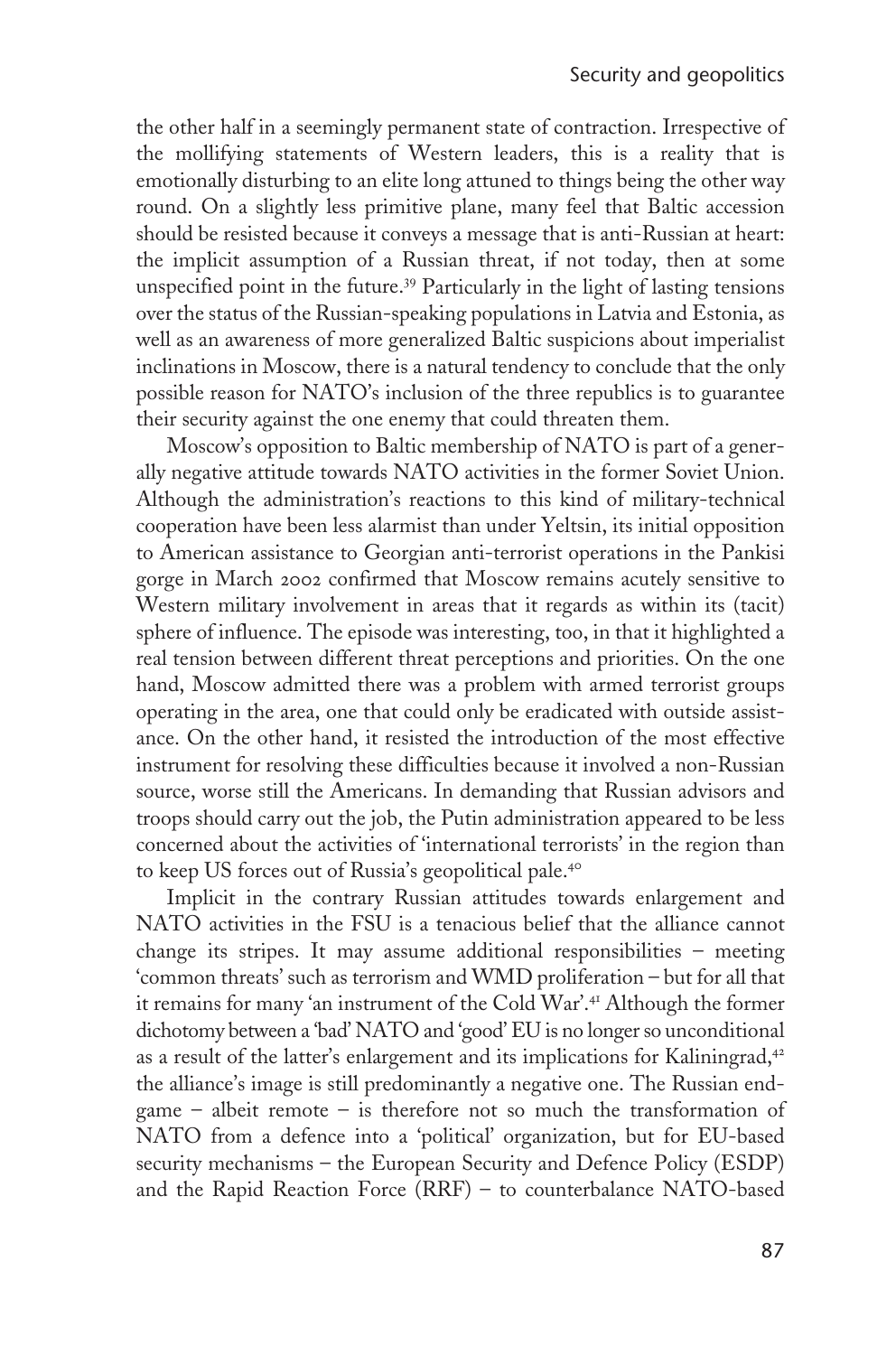structures within an integrated European security architecture.<sup>43</sup> Only in this event, the logic runs, would Russia be guaranteed against the further erosion of its geopolitical position in Europe and beyond.

## *Strategic stability*

It is a transparent reality that the strategic gap between the two Cold War superpowers has grown, almost exponentially, over the past 10–15 years. In the 1980s Soviet strategic planners were already moving away from the rule of strict numerical equality towards a 'rough parity' based on a more flexible interpretation of the principle of strategic stability.44 By the time Yeltsin came to power, the incipient obsolescence of the Soviet nuclear arsenal made it increasingly urgent for Russia to conclude strategic arms control agreements before the imbalance with the United States assumed truly serious proportions, i.e., altered the strategic balance. It was symptomatic of official anxiety on this score that, from their often very different perspectives, the Foreign Ministry and MOD should consistently advocate ratification of the START-2 agreement, and even agitate for a START-3 agreement involving further drastic reductions.<sup>45</sup> The reasoning was simple: if Russia could not sustain nuclear parity at currently agreed levels, then it was imperative to bring the Americans down to a threshold at which this might be achieved.

At the same time, there was more to the Yeltsin regime's attitude than mere arithmetical assessment of a notional security threat. Nuclear weapons, notwithstanding their obsolescence, were the most potent symbol of Russia's identity as a great power.<sup>46</sup> No matter how far things deteriorated in other areas of domestic and foreign policy, they remained a constant, a trump that, in a manner of speaking, raised Russia above the other (non-American) international actors – the Western Europeans, Japan, China. Given the implausibility of Western nuclear or conventional attack, the formalization of arms control agreements with Washington became important chiefly for its geopolitical resonance. The vociferous opposition to American strategic missile defence plans should be seen in this light. There was never much credence attached to the notion that these might, in time, nullify Russian retaliatory strike capabilities;<sup>47</sup> the real point was that Washington was making a decision of global strategic significance in the knowledge that Moscow no longer had the means to respond effectively. The damage was not to Russia's physical security, but to its geopolitical stature and self-respect.

It is typical of Putin's more practical approach to foreign policy priorities that this symbolism has lost much of its former urgency. His relaxed reaction to the American decision to abrogate the ABM treaty reflected, in the first place, a recognition that attempting to resist the inevitable would hurt Russia more than the United States; the supposed 'counter-measures' recommended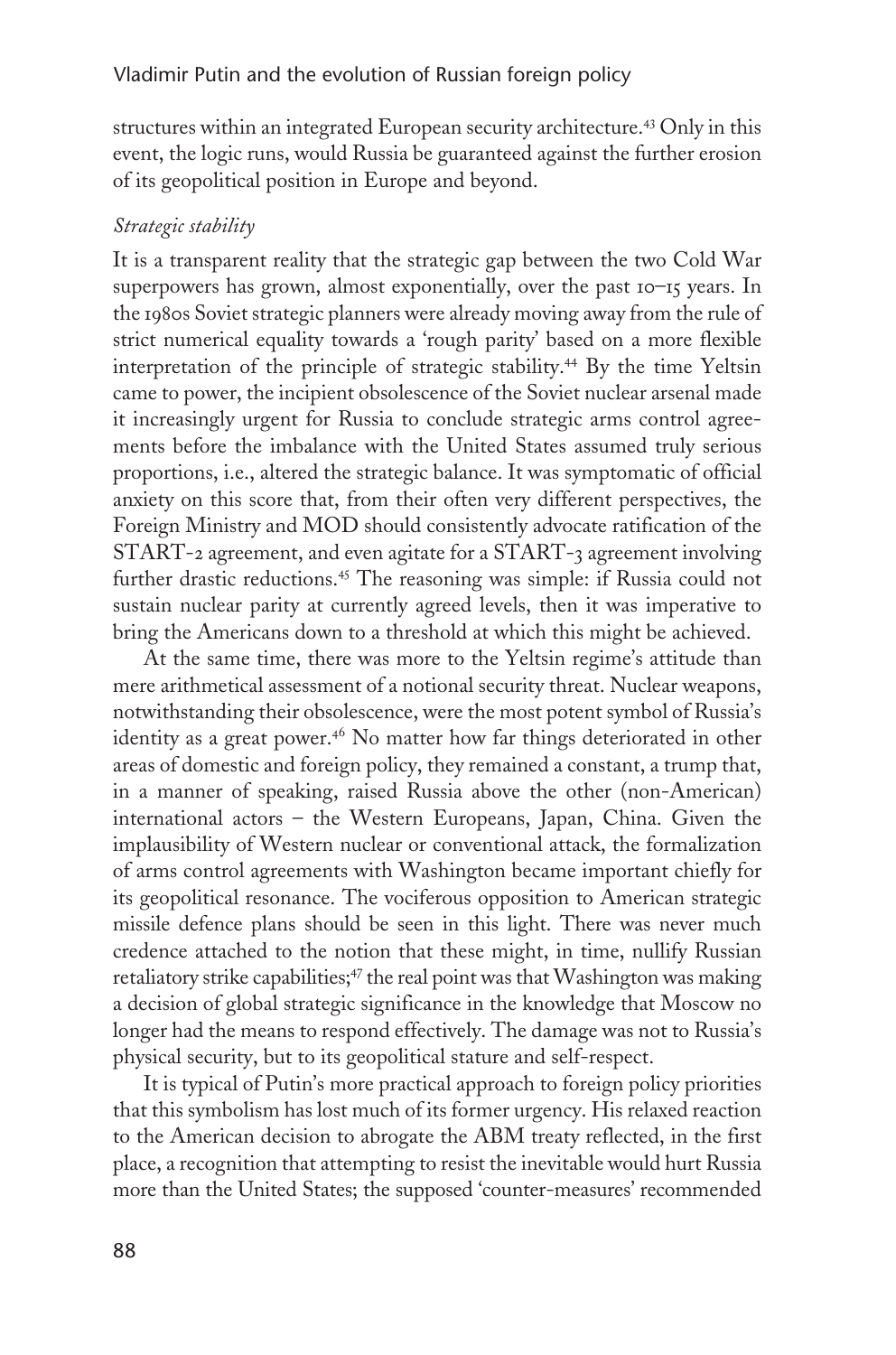by some would have no effect except to isolate Moscow. Equally, there has been a noticeable diminution in references to 'strategic stability' which, under Yeltsin, was almost as much an article of faith as the 'global multipolar order'.

Yet, as with the handling of geopolitical constructs, the understating of such ideas in no way signifies their irrelevance. The administration's insistence that nuclear weapons reductions be formalized in a legally binding agreement with Washington demonstrated a continuing attachment to strategic stability and parity, and to preserving what it could of Russia's geopolitical status. Indeed, so important are such priorities that Moscow was less concerned by the details of the framework document signed by Presidents Bush and Putin in May 2002 than to obtain American compliance to the principle itself of bipolar decision-making – at least as it relates to a small but vital corner of international affairs. This explains why Moscow showed unusual flexibility on such contentious points as the disposal – storage (or stockpiling) instead of destruction – of nuclear warheads to be 'eliminated' under the agreement.

The May 2002 agreement highlights, too, the changing character of strategic stability over the past 20 years – from exact parity to rough equivalence to a fragile and highly conditional regime of joint strategic arms control. In a sense, this steady transformation is emblematic of a larger evolution in understandings of security. As the spectre of direct military attack has receded, so it has been necessary to update threat assessments in order to maintain their validity. And while in the West we have been accustomed to viewing this as a largely positive trend involving an emphasis on 'soft' security interests, in the Russian case it entails the recasting – not jettisoning – of many long-standing security and geopolitical concepts such as strategic stability.

The importance of this distinction becomes clearer if China is brought into the picture. For Moscow strategic stability is currently centred in a bipolar control exercised by the United States and Russia and in preserving the strategic status quo between them to the extent possible. Yet at the same time it cannot ignore the rise of China as a global force, a phenomenon that sooner or later is likely to be expressed in a substantial modernization of Beijing's nuclear force capabilities. Consequently, although it would take many decades for China to become a major nuclear power, Putin is already looking to include it in new security arrangements that would effectively restrain it from ever entertaining such ambitions.<sup>48</sup> In this instance, the notion of strategic stability reacquires some of its original, overtly security rationale; the potential threat would no longer be just to Russia's geopolitical position, but would pertain directly to the shifting balance of power on Russia's eastern frontier.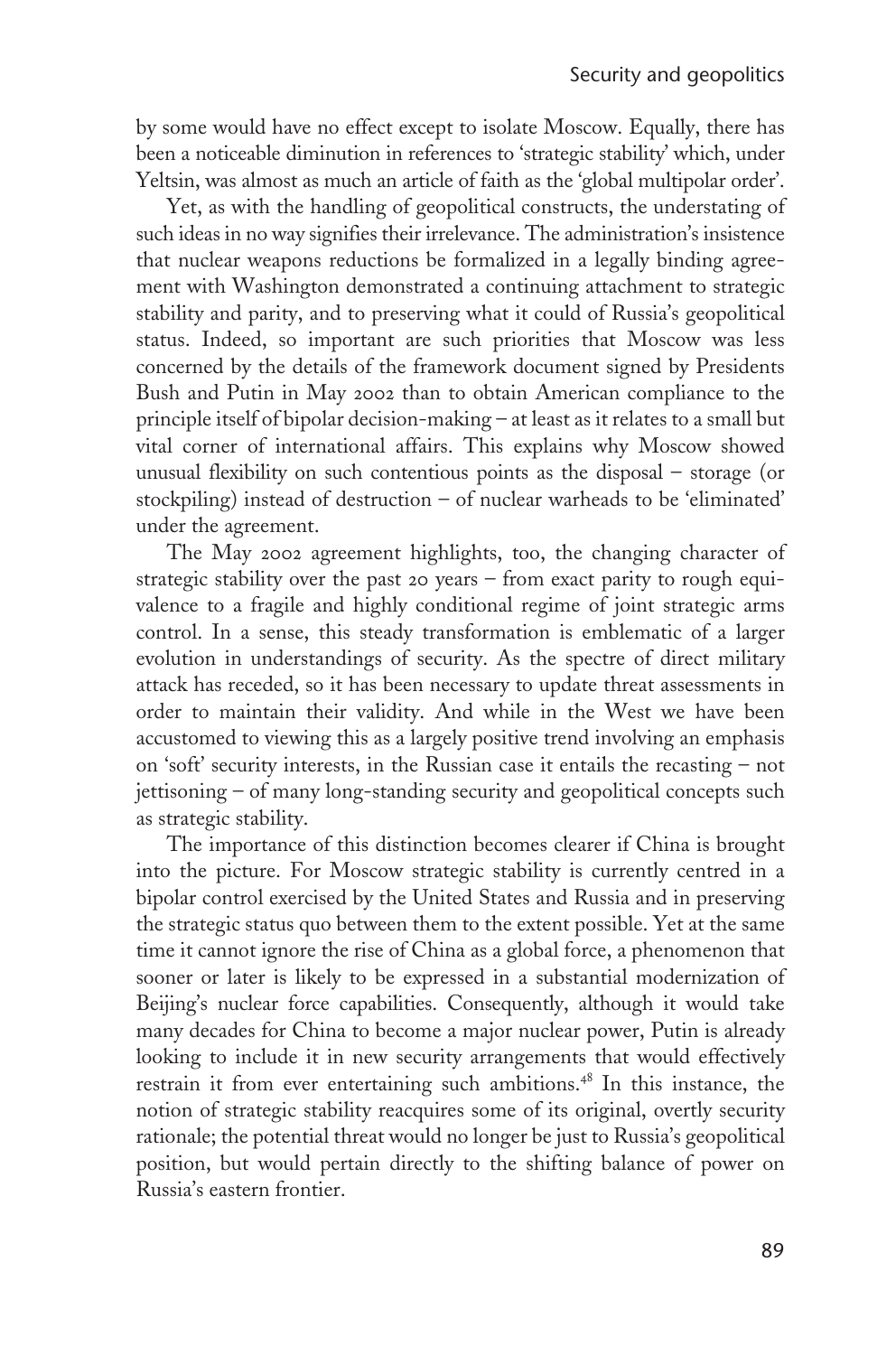# *The defence of territorial integrity*

It is axiomatic in Russian conceptions of security to assert the primacy of defending the nation's 'territorial integrity'. During the Yeltsin period this principle was frequently invoked to justify Moscow's stance on various foreign and security policy issues – the territorial dispute with Japan, the conduct of the 1994-96 Chechen war – and also in areas where the Russian interest was secondary at best, such as the 1999 Kosovo conflict. In reality, however, the principle of territorial integrity was more rhetorical than real, something to be reiterated on appropriate occasions for its perceived legitimizing effect.<sup>49</sup> The record of the 1990s shows how tenuous this allegedly inviolable principle was in practice. Moscow let Chechnya govern itself for the best part of three years, before a combination of domestic political imperatives, mounting terrorist activity, and Chechen incursions into Dagestan set off in a second military campaign.<sup>50</sup> Yeltsin, supported by liberal elements in the establishment, attempted to reach a territorial settlement with Japan over the disputed islands. And in Kosovo it was evident that solicitude for the territorial integrity of the Federal Republic of Yugoslavia was the least of the considerations shaping Russian policy.

Putin's combination of pragmatism and nationalism has led him to adopt a similarly dichotomous approach. Territorial integrity remains important *qua* principle, but it is not a priority to which the government has devoted much attention, except in the domestic context of Chechnya where the emphasis is on the reimposition of central control rather than on territorial integrity as such.

The uncertain course of discussions with the Japanese over the Northern Territories/South Kuriles<sup>51</sup> reveals this ambiguity well. On the one hand, the administration understands the advantages in brokering a deal with the Japanese over islands that have lost their former, Cold War, strategic utility $5^2$ but that remain a domestic burden and running foreign policy sore. Also, the fact that Putin's Russia is an altogether more confident international actor makes it easier to be 'generous'; previously, such flexibility was viewed by the political class as yet another sign of the weakness of both Russia and the Kremlin.<sup>53</sup> On the other hand, as an advocate of a strong state it is psychologically and politically awkward for Putin to make territorial concessions without obtaining clear dividends (as opposed to expressions of goodwill and intent) in return. Finding a balance on this issue has been further hampered by the nationalist revival in Japan, where the beleaguered Koizumi government has sought to 'compensate' for economic recession by a more assertive attitude on the islands. In the end, the 'threat' is not so much to Russia's territorial integrity as to its self-esteem. Putin's resort to the 1956 formula (under which the USSR undertook to give two of the four islands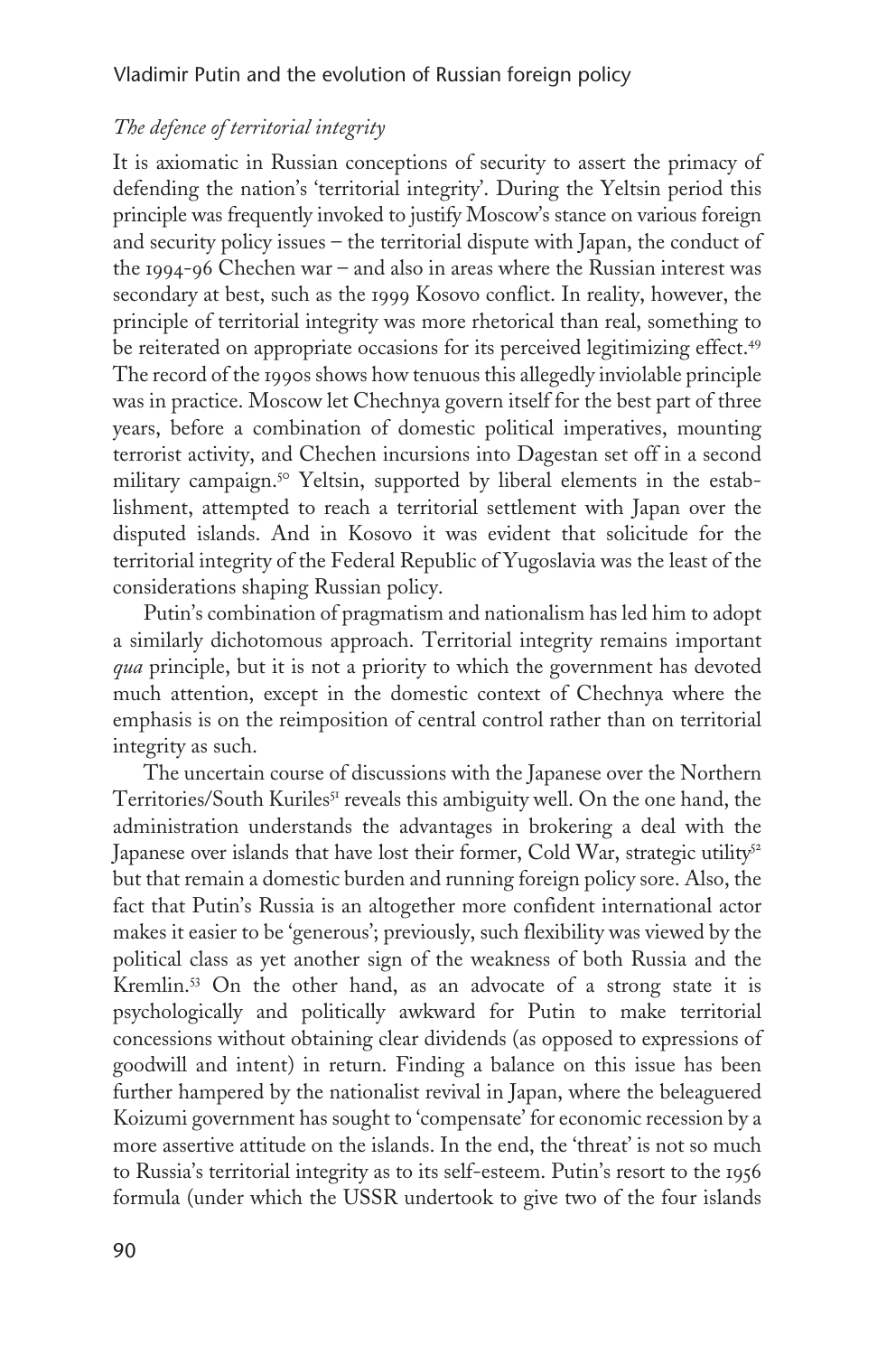back)54 demonstrated a willingness to find a compromise solution on the basis of an earlier Soviet commitment – thereby finessing the atmospherics of territorial handover. But Tokyo's insistence on prior Russian recognition of Japanese sovereignty over all the islands has put him in an invidious position: to accept a solution on these terms would be humiliating and even politically troublesome, reviving the spectre of zero-sum games in which Russia once again finishes on the wrong side of the ledger.

Generally speaking, the issue of territorial integrity has become peripheral in official threat perceptions because scenarios of external attack are now increasingly improbable, particularly after the fall of the Taliban in Afghanistan removed even the theoretical possibility of a radicalized Islam sweeping up through Central Asia. One issue, however, continues to exercise many observers – the problem of the Russian Far East (RFE) and the prospect of Chinese expansion in the region. The perception is not of any threat to Russian sovereignty in the near future, but derives from the premise that 'nature abhors a vacuum'; as the local population steadily decreases, and that of China grows, so the latter will move into the areas vacated by the former in a 'creeping' (*polzuchii*) expansionism.55 The fact that these territories were acquired controversially through 'unequal' treaties, such as the 1860 Treaty of Peking,<sup>56</sup> only reinforces the opinion of some commentators that the Chinese will pursue irredentist claims, one way or another, as soon as the chance arises. Thus far, however, these warnings have yet to take firm hold in the Putin administration. Not only is it looking for every opportunity to expand economic relations with China, but it is also selling ever larger quantities of high-tech weapons to Beijing – hardly the action of a govern-ment fearful of its neighbour.

# *International conflict resolution*

In many respects, international conflict resolution was the busiest of Russia's security priorities during the Yeltsin years. Peacekeeping and peace enforcement in the CIS, the fighting in Bosnia, the Middle East Peace Process (MEPP), periodic crises involving Iraq, and most notably the war over Kosovo – these provided an almost endless supply of conflict situations to keep the Kremlin interested. At the same time, the issue went well beyond its literal ambit; what was principally at stake was not so much resolving this or that crisis – often an insuperable task – but defining some sort of role for Russia as an influential or at least prominent actor in the conflict resolution process. Frequently, this priority dictated a *laissez-faire* approach on the ground; in the Balkans in particular, Moscow vigorously opposed Western military action to rein in the Serbs in Bosnia and the Milosevic regime in Belgrade. It also advocated a softer line on the inspection of suspected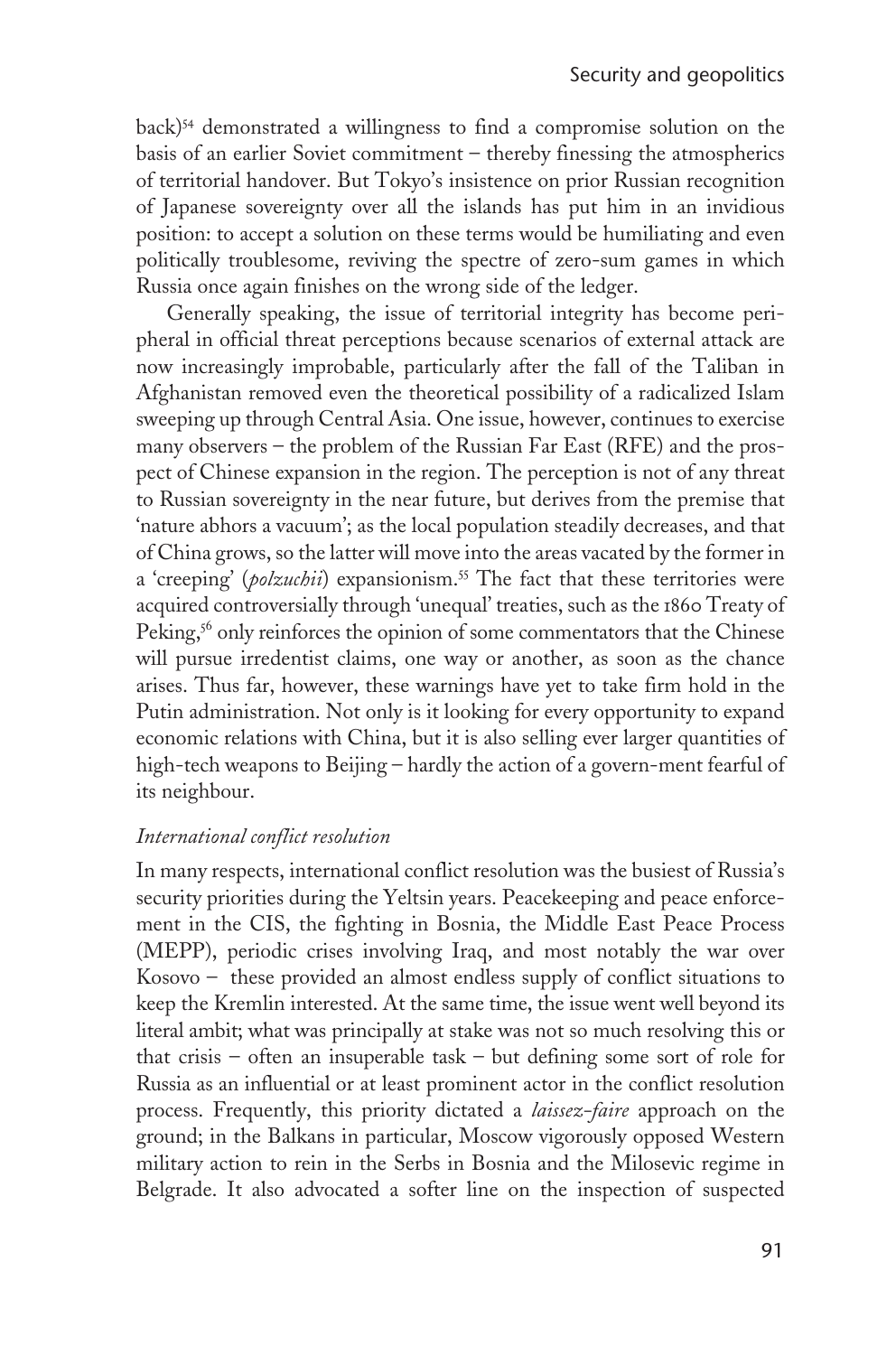WMD facilities in Iraq, and condemned US and UK air-strikes intended to force Saddam Hussein's cooperation with UNSCOM (United Nations Special Commission) activities. And in the CIS, peacekeeping operations were more about projecting Russian power than settling the various conflicts in Nagorno-Karabakh, Abkhazia, South Ossetia, Transdniestria and Tajikistan.57 Indeed, Moscow often had a vested interest in the continuation of a 'controlled' level of violence: neither so great as to be seriously destabilizing, nor so minor as to obviate the need for a semi-permanent Russian force presence in the conflict zone.

Globally, international conflict resolution was also the main ideological battlefield between American 'hegemonism' and 'diktat' on the one hand, and the quest of the major non-Western powers – Russia and China – to build a 'multipolar world order' on the other. At this level, the Yeltsin administration identified a clear interest in conflict resolution, but not because of the potentially adverse consequences for regional and/or global stability. Its motivation was geopolitical, and grounded in zero-sum and balance-ofpower thinking. It was typical of the Russian approach that, for example, in Kosovo its principal concern was not the extent of conflict and associated human suffering, but the fact that NATO had sidestepped the UN, that is, the only mechanism through which Moscow could hope to exercise a modicum of influence on developments.

The Putin administration's approach to international conflict resolution contains, as in many other areas of foreign policy, significant elements of continuity as well as transformation. In one sense, the importance of the priority has scarcely changed. Like any 'good international citizen', Russia routinely reaffirms its commitment to international peace and stability. Specifically, too, it would like to see an end to the violence in the Occupied Territories – particularly given Russia's co-sponsorship of the MEPP – while it also has a quasi-security, quasi-humanitarian interest in conflict prevention with regard to Iraq.

Yet in practice such goals are of secondary importance, being either too abstract (and difficult) or somewhat peripheral. The real importance of conflict resolution is therefore not intrinsic but instrumental – just as it was under Yeltsin. What matters is less the priority itself than the extent to which it assists the realization of other, more urgent or significant objectives. This is notably the case in the FSU where the present leadership has 'improved' on the opportunistic outlook of its predecessor by exploiting tensions in Abkhazia to remind the Georgians of their vulnerability to Russian pressure.

But, for all the similarities with the past, a transformation has occurred nonetheless. Instrumentalism continues to inform Russian attitudes and policies towards international conflict resolution, but this instrumentalism is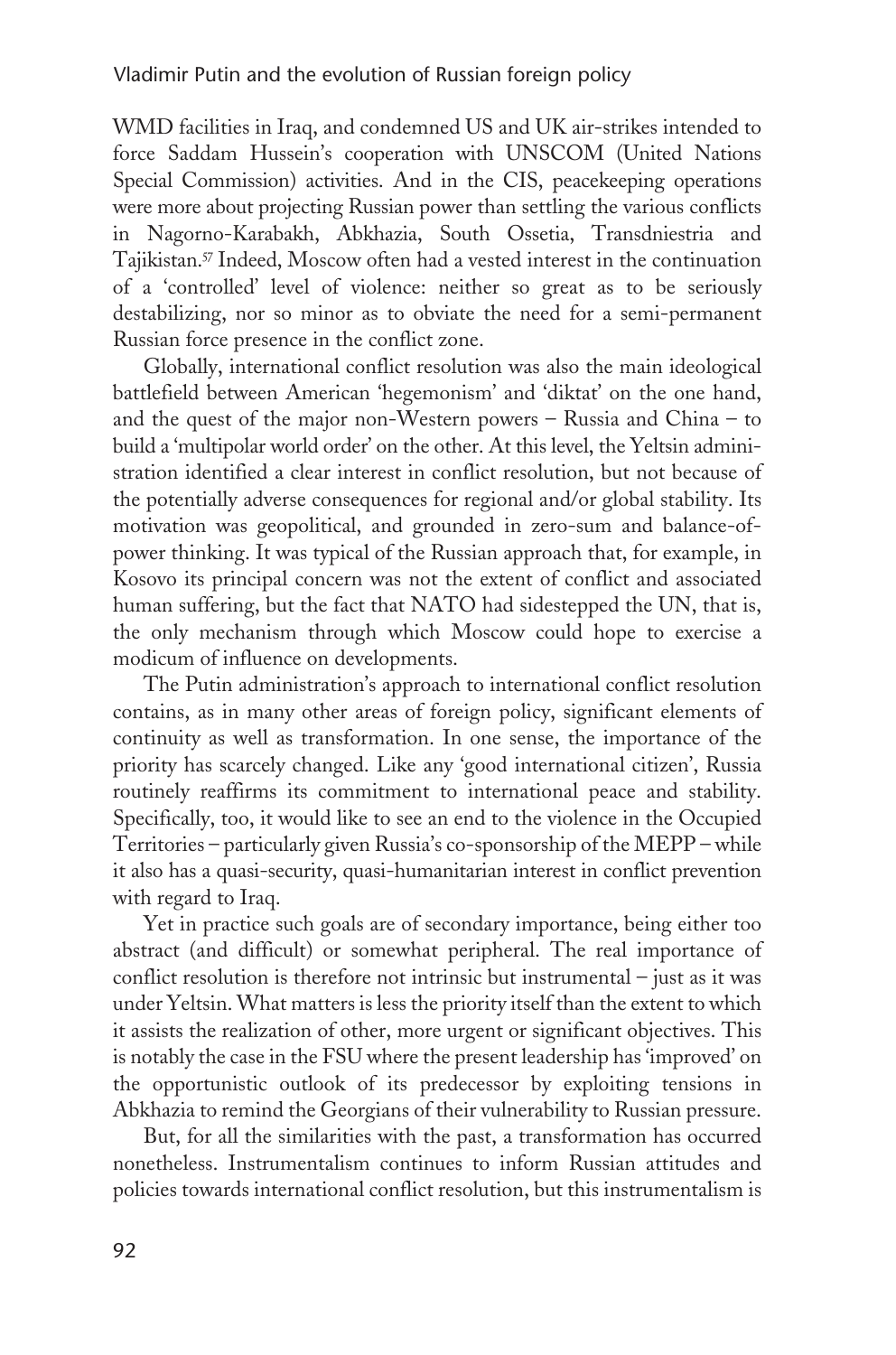now predominantly positive. Previously dominated by the negative politics of competitive multipolarity with its 'counterbalancing' idea, under Putin conflict resolution has instead become one of the principal avenues for promoting Russia's broader integration into the (Western-centred) global community. Like international anti-terrorism and WMD non-proliferation, it represents a promising field for joint activity, one where Moscow can claim considerable expertise (peacekeeping in the Balkans, peace enforcement in the CIS). It is no surprise, therefore, that it lies at the forefront of efforts to give substance to the new quality of relations between Russia and the West after 11 September. In the NATO context, for example, conflict resolution is one of the hooks for a more active Russian involvement in alliance decisionmaking, providing the raw material for converting abstract propositions like the 'format-20' (in relation to the Russia-NATO Council).<sup>58</sup> into concrete cooperation.

Contrary to some suggestions, this 'positive instrumentalism' is apparent even when, as in the prolonged dispute over the fate of Saddam Hussein, the Russian stance differs markedly from that of major Western powers such as the United States and Britain. It is instructive to compare the administration's skilful handling of the current crisis with the failed response of the Yeltsin regime to the Kosovo conflict. First, Putin has been careful not to place Russia in direct opposition to Washington, let alone to insist on any 'rights' as a great power. Russian concerns have been couched in constructive and undemonstrative language, conveying an impression of reasonableness and good sense. Second, Moscow's view on possible American/British military intervention has consistently been softer and more amenable than that of either Paris or Berlin. This has afforded it a kind of 'moral insurance', one that protects it from any threat of international isolation. There can be no imputation of Russia as a 'semi-rogue state' when it keeps company with – indeed, is more accommodating than – the cream of Western civilization. Third, and most crucially, the Russian position is flexible above all things. It is true that the government is anxious to safeguard Russian commercial interests in Iraq; it is also probably sincere in its belief that forced regime change from the outside is both destabilizing to the Middle East and an unwelcome precedent for future such actions elsewhere. But at the same time it has given itself plenty of room for manoeuvre in the event that the Americans and British do decide to attack Iraq (with or without UN endorsement).

In the end, Putin understands that the real dividend of the Iraqi crisis is that, for the first time in years, Russia finds itself at the centre of global decision-making – even if for just a brief moment. In order to reap maximum advantage from this situation, it does not want to 'roll over' in the face of American and British pressure, since this could reinforce the perception of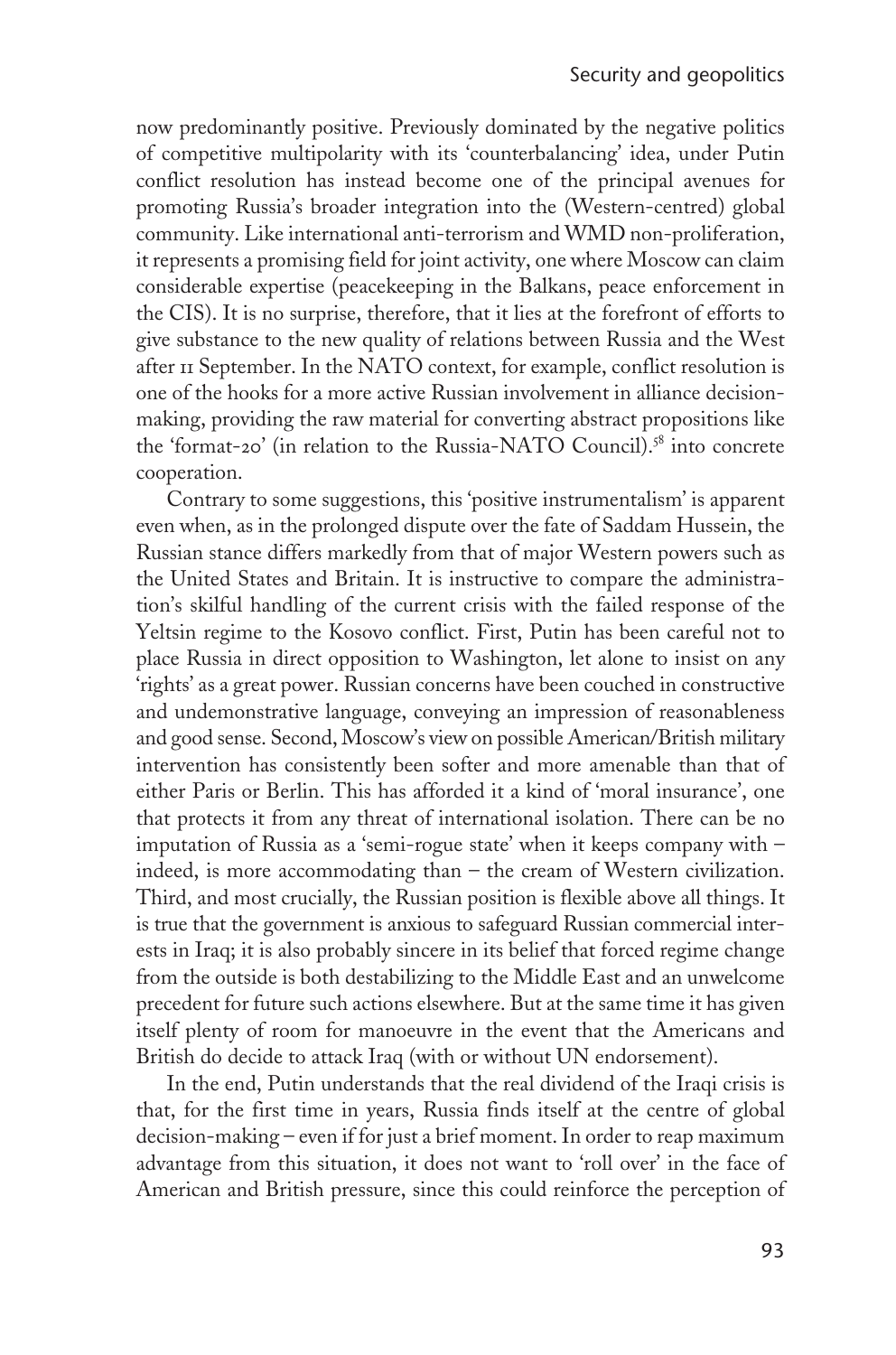## Vladimir Putin and the evolution of Russian foreign policy

the UN P-5, and Russia specifically, as merely a rubber-stamp for American unilateralism. On the other hand, neither does it want to waste precious political credit in trying to stop the inevitable,<sup>59</sup> since this would repeat the mistake over Kosovo when Moscow's response was generally viewed as both unconstructive and ineffectual. It is a matter of fine judgement as to how flexible or firm Russia should be. The key, however, lies in a sober assessment of the strengths and limitations of its position. And this means never losing sight of the end-goal of international conflict resolution – Russia's reentry onto the world stage as a major, but also mainstream player.

#### **The future of security and geopolitics – from anachronism to rebirth?**

In post-Cold War Western conceptions of international security two features stand out above all others. The first is the greatly reduced importance of geopolitical considerations, and a corresponding rejection of competitive or zero-sum views of security. The second is the broadening of security definitions from their traditional base – 'hard' priorities such as defence against external military attack – to include meanings that until the end of the Cold War were scarcely considered to be covered by the term: democratization, economic prosperity, the emergence of a civil society, respect for human rights, and so on. In Russia, too, these revised understandings entered into the vocabulary. The formal emphasis given to domestic sources of threat in the 1997 Concept of National Security indicated a theoretical absorption of Western ideas, while Russian forces participated in the implementation of new security priorities, most notably through the UN multinational peacekeeping operations in Bosnia and Kosovo.

However, neither lip-service to socio-economic threats nor the occasional qualified success in positive-sum cooperation could disguise the reality that the Yeltsin period saw the consolidation, rather than breaking down, of traditional conceptions of security and geopolitics. In an ever more acrimonious atmosphere, the majority of the elite focused on what they saw as the hypocrisy and duplicity of the West's approach: one that mouthed fine sentiments about a brave new era of cooperation while capitalizing on Russian weakness to make massive geopolitical gains. For many, the Kosovo crisis put the seal on a 'double standard'<sup>60</sup> that had become increasingly apparent over the course of the decade; under cover of a 'humanitarian intervention', the West – and particularly the United States – showed that its real agenda was to impose its diktat on the rest of the world.

Given this depressing history, the transformation in the Russian approach to security and geopolitics under Putin has been astonishing. In the preceding pages, we have identified a number of the most important changes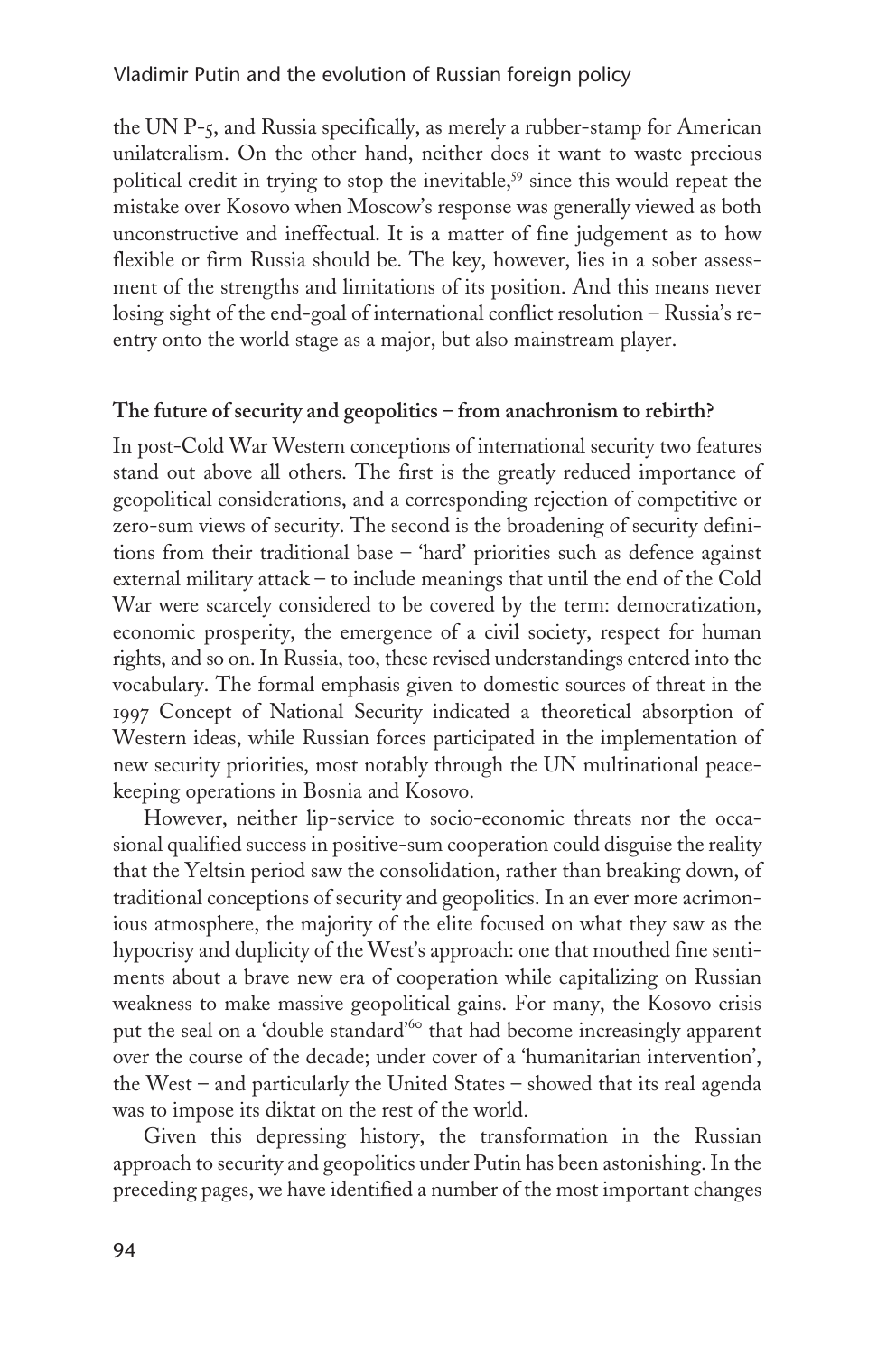in strategic thinking: the evolution of the zero-sum mindset; the revision of balance-of-power notions; and the sophisticated treatment of spheres of influence. Unsurprisingly, these changes have been significant in shaping the administration's threat perceptions. While one can quibble about the instrumentalism that underpins the primacy of international terrorism as a foreign policy priority, the fact remains that the Kremlin is committed – and was so well before 11 September – to developing more fruitful security relations with the West. We no longer have the unedifying spectacle of Moscow attempting, generally without success, to thwart Western actions and policies 'just for the sake of it', as under Yeltsin. On a technical plane, too, the management of security and geopolitical priorities is, in keeping with other areas of Russian foreign policy, much more professional. For the most part the administration is able to identify what it wants, right or wrong, and go about its business accordingly. It is far from always successful – as shown by the difficulties in finalizing strategic arms reductions or establishing favourable arrangements for joint decision-making with NATO – but there is no doubt that today's Russia is taken more seriously as a security 'partner' and, most crucially, is able to achieve at least some of its objectives.

But impressive though their evolution has been, regime attitudes towards security and geopolitics continue to bear the stamp of their Soviet (and Yeltsinite) past. As noted earlier, frequently it is the means, rather than the ends, that have become more modern. For all the changes that have taken place, Moscow continues to be exercised by traditional geopolitical ideas and priorities, although it has learnt enough to package these appropriately. Meanwhile, many conceptions of security in vogue in the West have struggled to find a firm footing. 'Soft' security issues such as international conflict resolution and WMD non-proliferation resonate more positively these days, but Russian participation in the first is modest (and likely to remain so), while its commitment to the second is constantly at odds with a compelling economic interest in exporting arms, missile and nuclear technology to an expanding clientele. As for the broader conceptions of European security that have become the new *raison d'être* of NATO and EU security structures, the uncertain – to put it mildly – course of democratization and civil rights in Putin's Russia calls into serious question his commitment to such ideals.

What we are seeing, therefore, is not so much a revolution as an evolution, in which many elements of old security thinking survive and even flourish. Perhaps the best analogy one can make is with Russia's uneven progress towards a full market economy. In the same way that the post-Soviet economic system is an often dysfunctional hybrid of command-administrative and market principles, so the post-Yeltsin security world-view brings together the idealist with the cynical and instrumental, the progressive and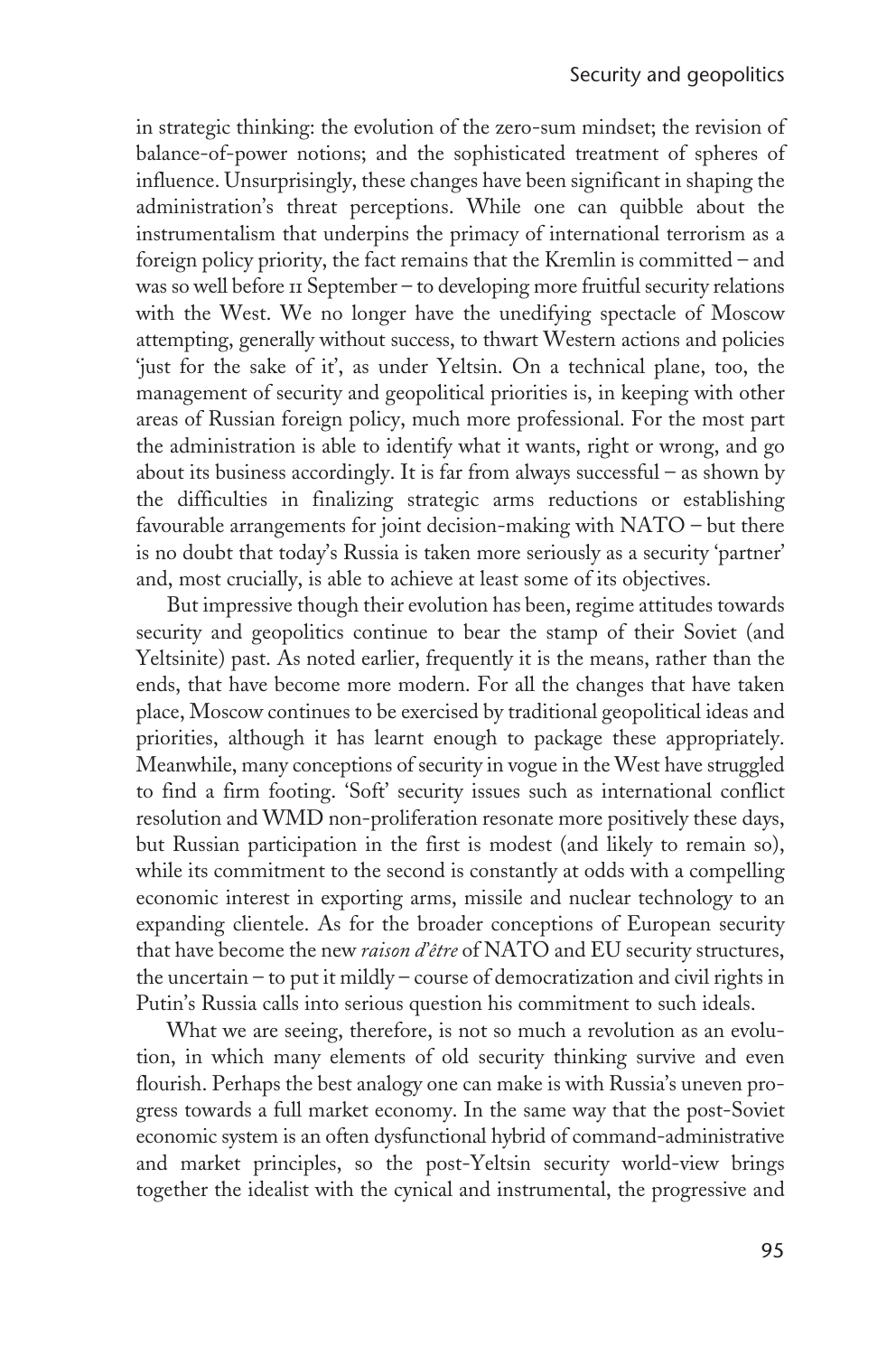Vladimir Putin and the evolution of Russian foreign policy

enlightened with the retrograde. Although its outcomes are sometimes unpalatable and even downright ugly, the most important thing is that the overall trend is largely positive – and for that Russia and the West alike should be grateful.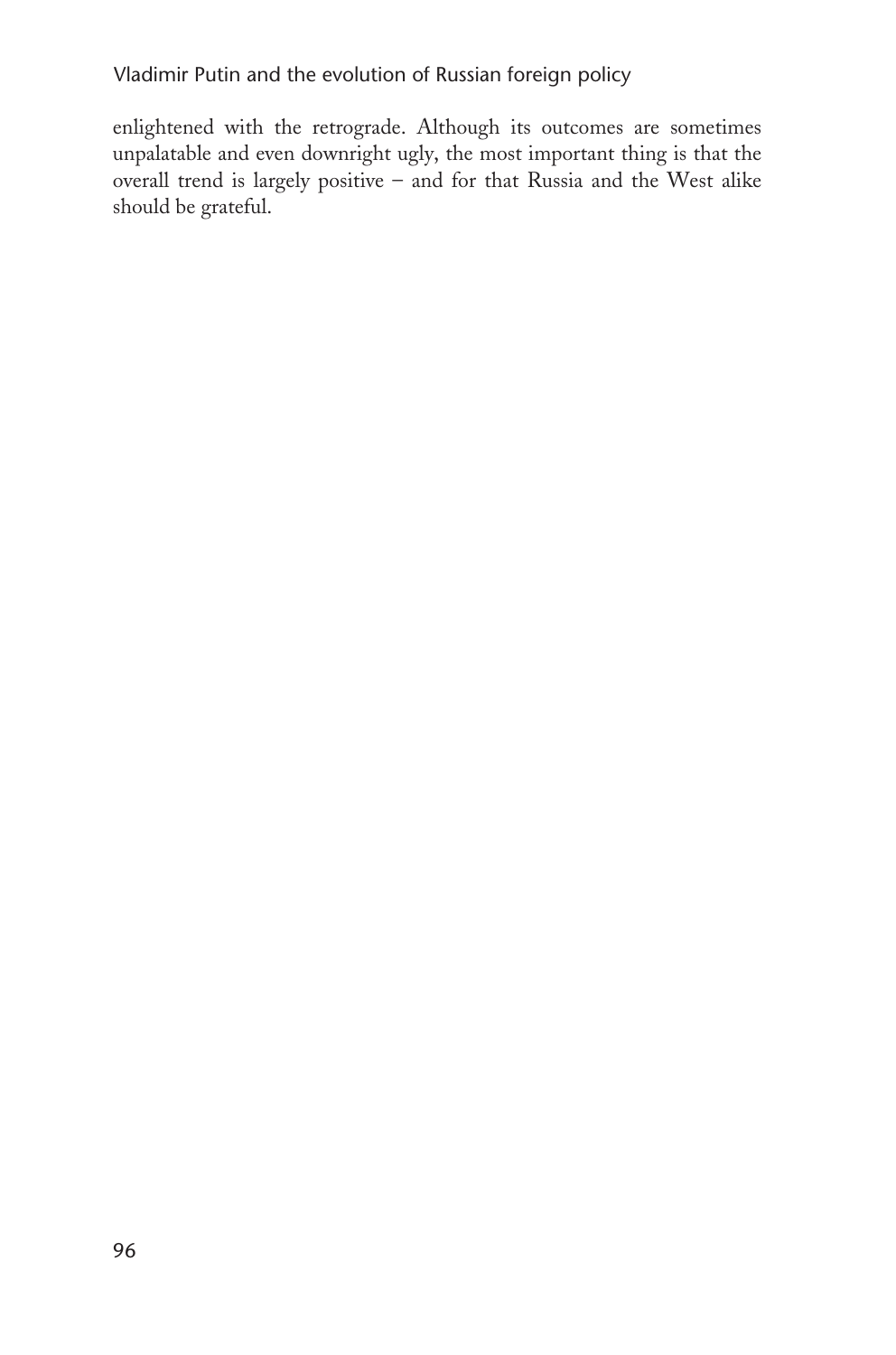# *Identity, values and civilization*

Of the many foreign policy challenges Putin has faced during his presidency, the normative dimension – the sphere of identity, values and civilization – has proved the most intractable. The elusiveness of the issues involved, the gulf in moral and cultural perceptions between Russia and the West, the accumulation of atavistic prejudices on both sides, the instability of post-Soviet life – all these factors have come together to perpetuate an image of Russia as the 'great other' that, notwithstanding recent developments, continues to think and act in ways that set it apart from everyone else.

It may seem odd to highlight philosophical and somewhat abstract considerations at a time when, the world over, tangible goals like physical security, economic prosperity and social efficiency have acquired an unprecedented profile. Yet the paradoxical fact is that the normative dimension, in relative decline everywhere, has nevertheless come to represent the last frontier in the 'normalization' of Russian foreign policy. Putin has restored professionalism to decision-making, achieved a substantial economization in external priorities, and changed Moscow's approach to the security and geopolitical agenda. But this evolution, impressive as it is, has still to make real inroads in counteracting the widespread notion abroad of Russia as an alien country, strange, unfathomable, even at times barbarous. Although there has been growing talk in Moscow and the West about Russia's integration – in Europe, with Western structures and institutions, in the global community – the uncomfortable truth is that this has yet to occur in a meaningful sense, and will not do so until there is a much greater concordance of identity, values and civilization than exists at present.

This chapter considers three closely interrelated aspects of the normative dimension. The first is the ancient question of Russia's international identity and geographical orientation. We saw in Chapter 2 that Putin has managed to take much of the contentiousness out of the domestic debate on this by adopting a multifaceted and capacious approach. Viewed in that particular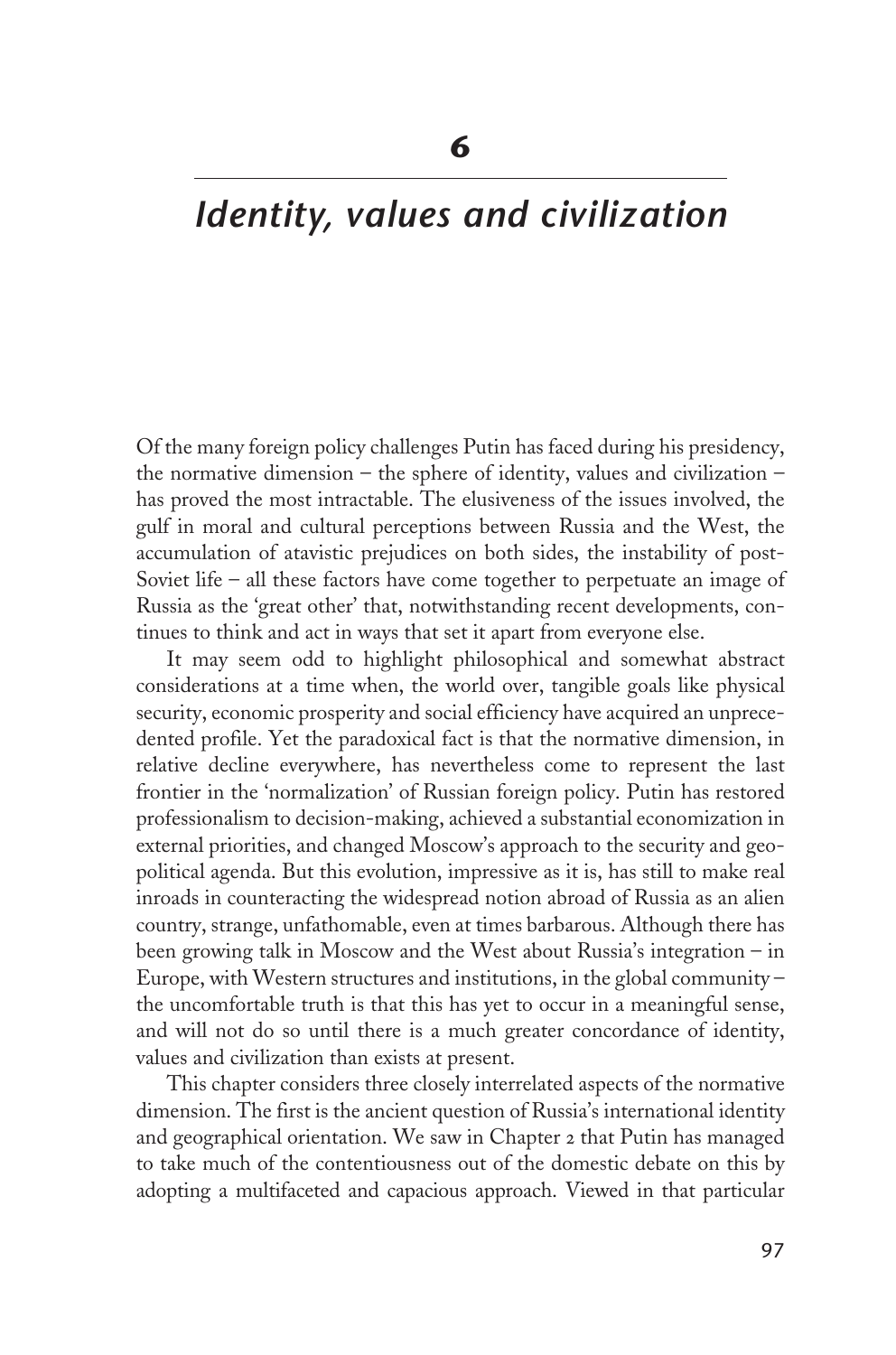context, his purpose has been essentially instrumental: to use identity as a force unifying instead of dividing society and as a means of consolidating his political authority in the process. Here, the theme is more literal, focusing on how Putin and the governing class actually view Russia's position in the contemporary world, as opposed to how they have portrayed it. To what extent does the Kremlin seek integration with the West and what does it understand by the notion of integration itself? How genuine is the much discussed phenomenon of Eurocentrism, and what is its impact on the management of concrete foreign policy priorities?

The second aspect concerns the specifics of the normative dimension: the Putin administration's handling of issues such as democratization, the construction of a civil society, and human rights issues. It is an easy thing to speak about sharing moral perceptions and values, but it is a far tougher task to demonstrate this in practice *and* convince others that one is doing so. The continuing gulf between Russian and Western perceptions of Moscow's conduct of the Chechen war is a notable case in point.

The final question arises from the dynamic between the previous two sets of issues. Does a formal commitment to integration with the West plus progress with democratization and a civil society add up to an identifiably different Russian world-view (*mirovozzrenie*) – one that reflects an inexorable if incomplete process of transition from empire to nation-state? And, relatedly, is it the case that we are finally witnessing the beginnings of a civilizational convergence between Russia and the West?

# **The burden of the past**

History has afforded Putin few favours in providing him with the building blocks of a revised national identity and accompanying sense of purpose. Although Russia's cultural and intellectual heritage is very rich, it is also one that has rarely harmonized with Western political and civilizational traditions. For much of its existence, Russia's identity in Europe has consistently been that of an outsider – whether at the time of the Renaissance, during the Enlightenment, or in the modern industrial age. Although there have been periods when it has been closely involved in continental politics, such as during the reigns of Catherine the Great (second half of the 18th century), Alexander I (Napoleonic and post-Napoleonic eras) and Nicholas II (pre-Revolution), for the most part distance, physical size, linguistic and cultural differences have conspired to consign it to the periphery.<sup>1</sup> The predominant view of Russia in the West has been as a backward and uncivilized nation, a stereotype reinforced in Communist times by the additional layer of an allembracing ideological and strategic confrontation.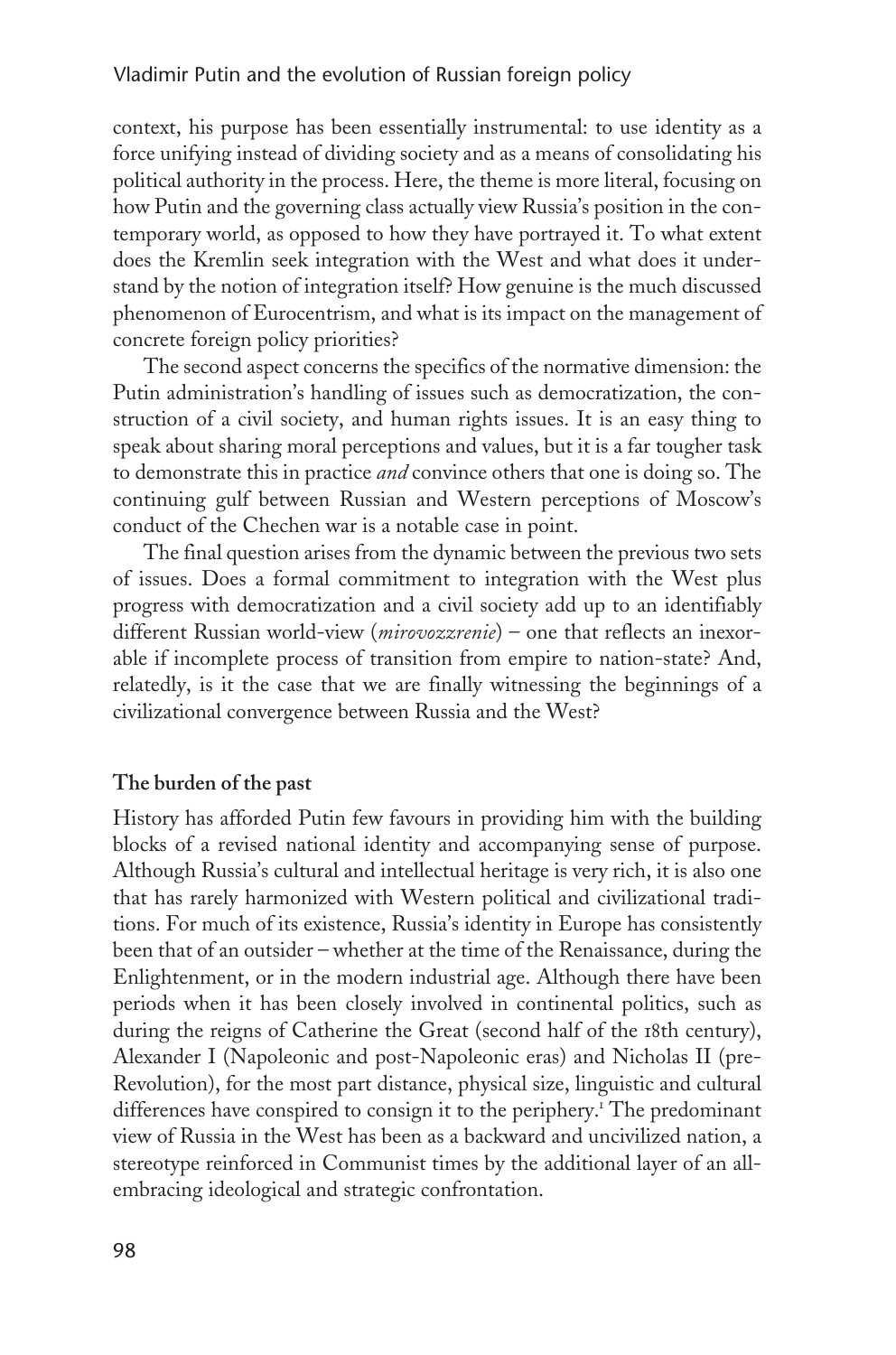The arrival of Gorbachev and then Yeltsin appeared to offer the promise of a different era. The former appealed to a Western audience for his human face and as the embodiment of *glasnost*, *perestroika* and 'new thinking' in foreign policy, while the latter conjured up a compelling image of a man of the people courageously taking on and overcoming a tyrannical system. Unfortunately, the 15 years between the advent of Gorbachev and the abdication of Yeltsin were notable above all as a period of extraordinary and sustained chaos. Very real achievements were overshadowed by more immediate and spectacular developments – the collapse of one state and chronic instability in its successor, accelerating economic decline and abject poverty, endemic crime and corruption, and an increasingly erratic foreign policy. The new state was obviously more democratic and progressive than its predecessor, but it was also much more unpredictable. While it had assumed some of the trappings of Western civilization and political culture – more or less democratic elections, market reforms, some elements of a civil society – Russia seemed to have almost nothing in common with the West. The nature and forms of its 'other-ness' might have changed, but it remained a deeply alien nation nonetheless. Indeed, in some respects, the situation was arguably worse than before. Whereas the old Soviet Union had been able to command a certain international respect, along with the more habitual fear and loathing, its post-Soviet successor appeared to fail on all fronts: having jettisoned the intimidating persona of old, it had been unable to replace it with a fresh identity as a properly functioning nation-state. A culture of disappointment and resignation – 'Russia-fatigue' – became embedded in the consciousness of Western governments, even as they continued to utter ritualistic noises about Russia's importance as a constructive international actor.

Putin's primary task has been to overturn these accumulated prejudices and convince the West (and the rest of the international community) that Russia has emerged as a qualitatively different country, strong and independent, but above all like-minded. It is clear that this process will be prolonged and difficult. The challenge is not only to implement Russia's 'normalization' through deeds, but also to convince a deeply sceptical external audience that it holds dear many of the same values and beliefs. Moreover, whereas Gorbachev and Yeltsin enjoyed considerable leeway in meeting Western standards of political democratization and a civil society, the failures of the 1990s have narrowed the limits of outside tolerance. Today, more than ever, the onus is on Moscow to demonstrate incontrovertibly that the backwardness of Tsarism, confrontation of the Soviet period and the 'failed state' of the Gorbachev/Yeltsin years are indeed relics of history.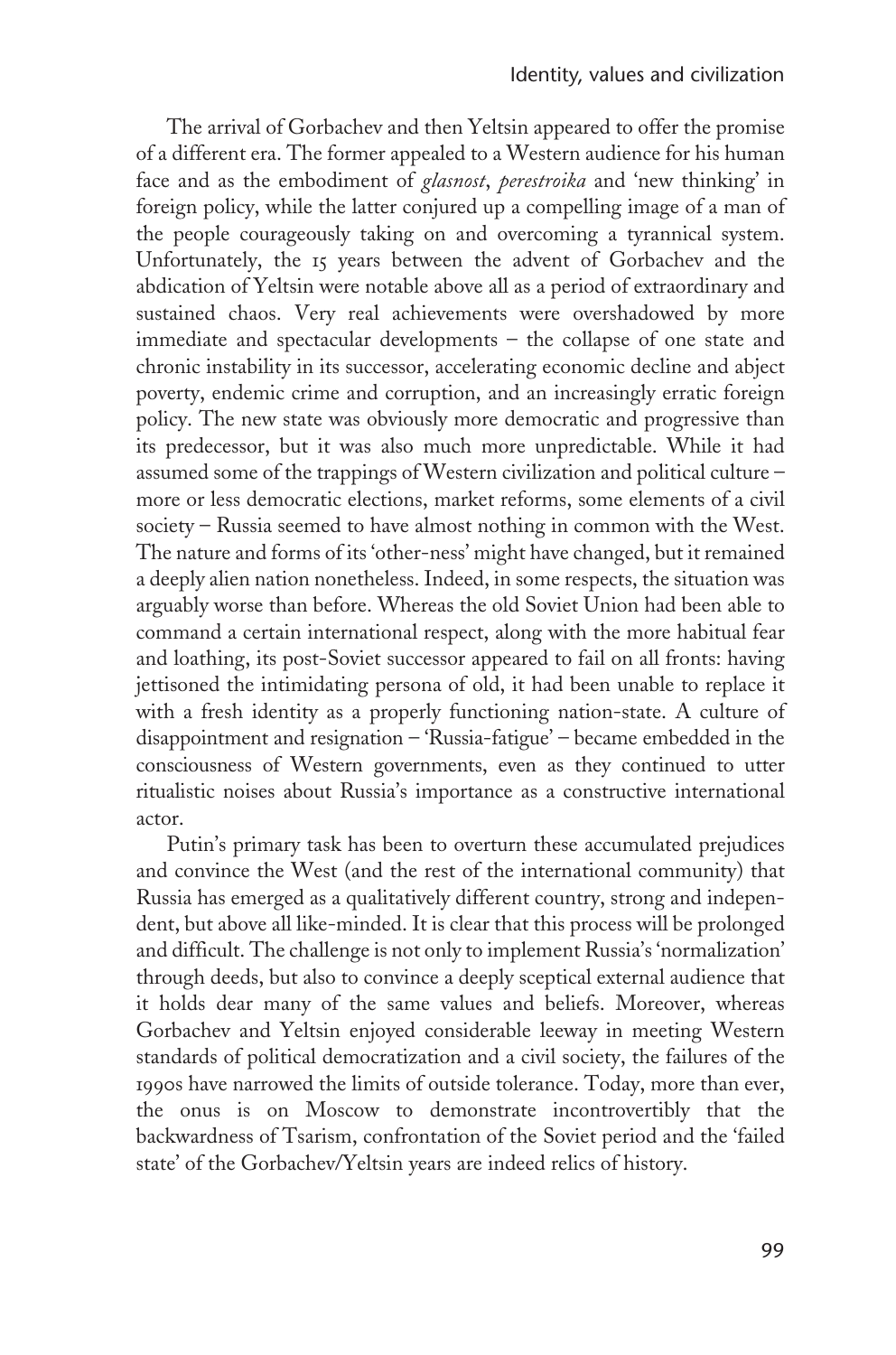# *The gulf in values*

Moving on from the past in any emerging nation is no easy matter. For Russia, however, the task has acquired a particular complexity arising out of its historical exclusion from the European (or indeed any other) moral-civilizational mainstream.2 Notwithstanding the liberal inclinations of a minority within the elite, there has always been a gulf between many of the political and social beliefs Russians understand and/or cherish and those taken for granted in Western countries. Although the latter have endured anarchy and oppression at various times in their history, they have also been well exposed to democratic and civil traditions. Russia's experience of such values, on the other hand, is practically nil.<sup>3</sup> The law of power has always been stronger than the power of law; authority, not equity, is the abiding principle of rule. What citizens have expected of, and respected in, their rulers is the ability to govern strongly, even when this involves – as has often been the case – a brutal hand. 'Order' (*poryadok*) and 'strength' (*sila*) are more important than sensitivity towards rights and freedoms, individual or collective – and this is especially so during times of great instability, as in the late Soviet and post-Soviet periods. In this connection, the very different perceptions of Gorbachev in Russia and the West are a microcosm of a more general polarization in mindsets. The latter admired him for his 'humanism', while Russians came to despise him principally because of his weakness and diminishing ability to exercise authority. The new freedoms were all very well, but they did not compensate for political turmoil, economic crisis, and the disintegration of the Soviet Union. Indeed, just the contrary; a natural association grew between perceptions of anarchy on the one hand and Westernizing liberalization on the other.

The Yeltsin years provided further grist to this conservative, semiauthoritarian mill. Communist and nationalist successes in the 1993 and 1995 Duma elections were a rejection, not of the West as such, but of Western political, economic and social values – at least as they had been filtered and managed by the Yeltsin administration. Democratization appeared a sham to many, in no way altering the basic realities of power politics;<sup>4</sup> economic liberalization became tainted by overweening corruption and almost obscene income inequalities; while the notion of a civil society seemed either academic or laughable given rampant crime, diminishing life expectancy and a crumbling social infrastructure. Many people saw Western conceptions of human rights, media freedoms, and other elements of a civil society as benefiting only a tiny minority of the already privileged, all the more irrelevant (and offensive) when there was so much other, more urgent business. It was inevitable, too, that they should seek refuge from the uncertainties of modern life by recalling a bygone (if non-existent) golden age of order, predictability and security in which citizens had confidence in their future<sup>5</sup>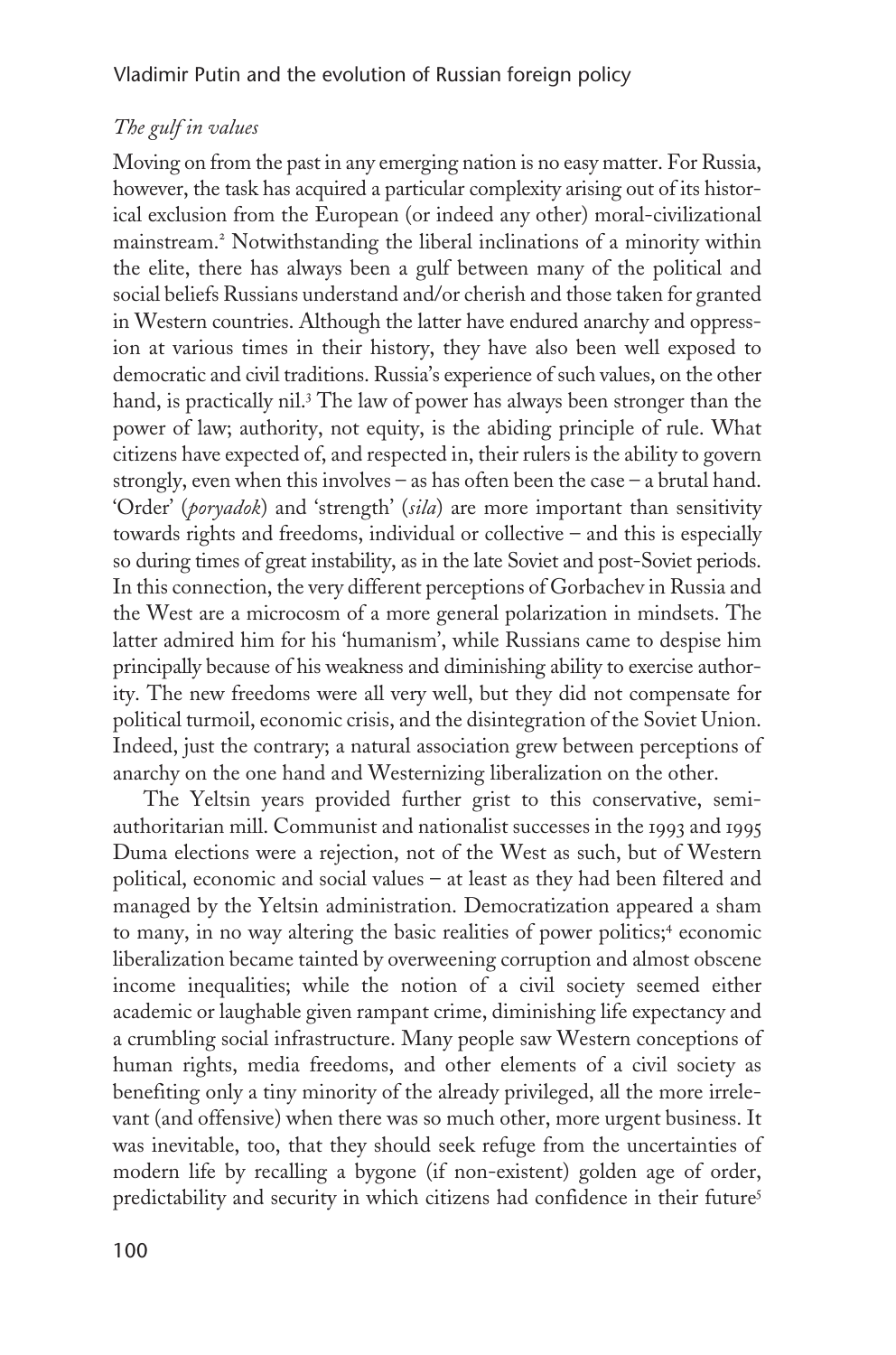and a powerful and self-confident Russia bowed to no nation. By the time Putin moved into the Kremlin, the dominant mood within elite and society was one strongly in favour of conservative change, as embodied in the restoration of law and order, societal and economic discipline, and state authority. It was no coincidence that figures such as Margaret Thatcher and Augusto Pinochet should feature prominently in opinion polls on the ideal of a national leader, or that at a more direct level Putin derived much of his public appeal as the spiritual and institutional successor of Yurii Andropov – the archetypal Soviet conservative reformer.<sup>6</sup>

None of this is to argue that the recent democratization and civic gains of Russian society can be easily reversed. But it is clear that the resonance of such priorities has declined steadily over the past decade. One of the ironies of the post-Cold War period is that Russians, long notorious for favouring the philosophical over the practical,7 are in many respects more materially focused than citizens in the West. With the latter, government and people have to some extent learnt to take material comforts for granted, thereby freeing them – so to speak – to aspire to more intellectual and spiritual goals. In post-Soviet Russia, by contrast, the material struggle has been all-consuming; in such an atmosphere few are particular about political shenanigans, lack of transparency or violations of individual human rights so long as their rulers can assure them a reasonable measure of political stability, economic prosperity and national security. It is worth noting here that one of the reasons why Moscow has never accepted the argument that NATO enlargement is principally about promoting democratic and civil values in Central and Eastern Europe is that this objective seems so secondary, even trivial, to the Russian mind: why would a political-military alliance expend so much effort, and draw so much opposition, for such an abstract purpose?

# **Integration with the West**

#### *'The only game in town'*

In spite of the many differences that separate it from the West, Russia has always seen itself as part of Western, that is, European civilization. Unique it might be, but this 'uniqueness' (or *spetsifika*) is conditional, being closely associated in one form or another with the political and cultural traditions of the developed Western countries. Although the Yeltsin administration made half-hearted attempts, through the prism of Primakovian multipolarity, to pretend at a multi-vectored foreign policy, its world-view – and that of the elite – remained overwhelmingly Westerncentric *in practice*.

For all the fissures over whether Russia is principally Slavic, European or Eurasian (see Chapter 2), the fact is that no alternative civilizational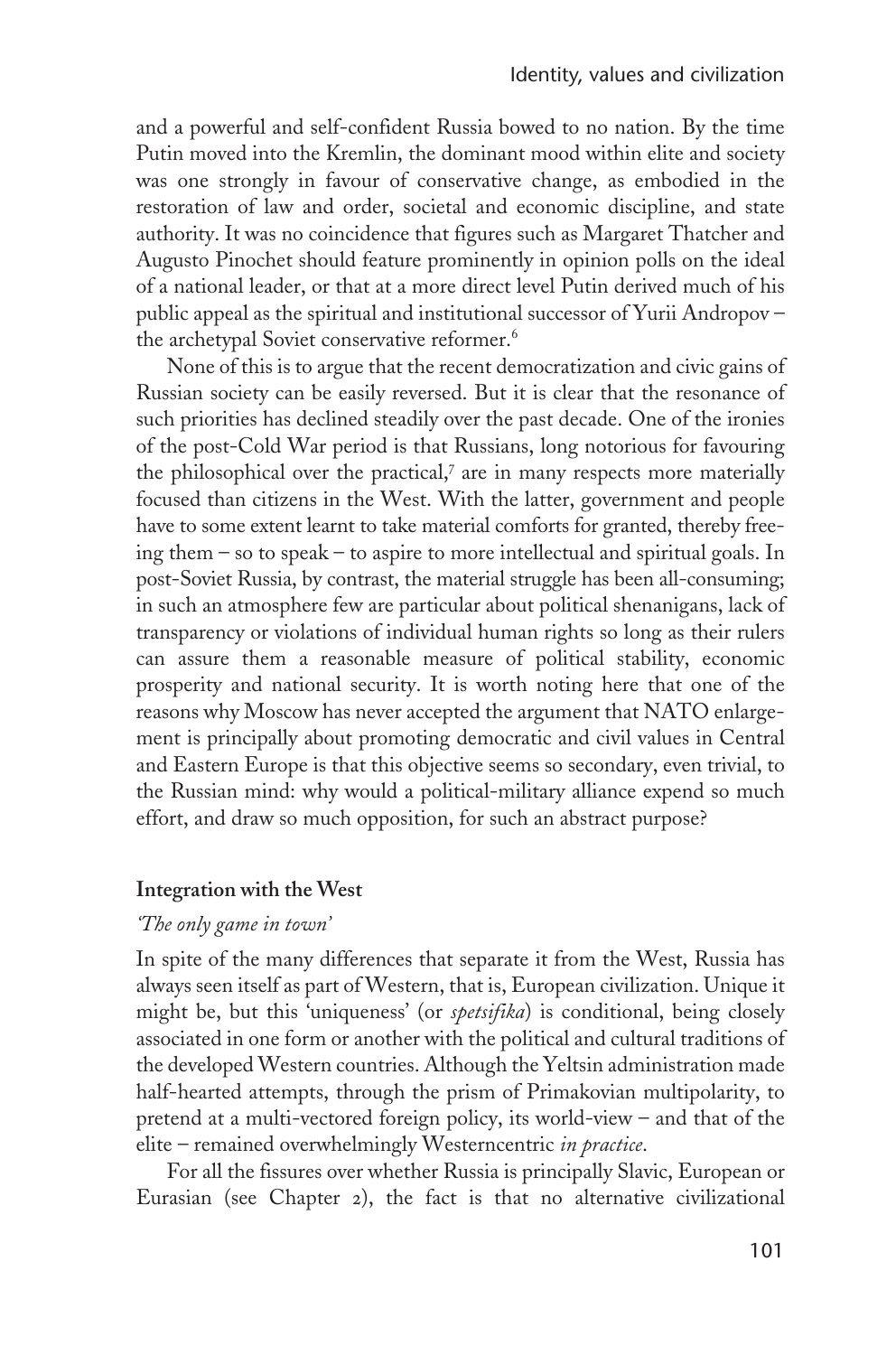orientation has ever received serious consideration. Reduced to its essentials, the debate has centred on the modalities of interaction with the West and the extent to which Russia should seek to 'integrate', not whether it should go east or south. Conventionally, 'civilization' equates with Western civilization, with the East connoting barbarism and external threat.<sup>8</sup> Although the economic resurgence of the Asian powers in the 20th century has modified this primitive view, its fundamental premise – the 'superiority' and emotional/intellectual closeness of the West to Russia – remains basically intact, as true for Slavists and Eurasianists as for Westernizing liberals.

So when Putin came to power, there was no significant conceptual or ideological opposition to his determination to reinforce an already extant Westerncentric emphasis in thought and deed. In many ways, this was consistent with what Yeltsin had tried to do in the early 1990s, or indeed with what Leonid Brezhnev had set out to achieve via the superpower détente of the early 1970s. Moreover, it was evident, even to stringent critics of the West, that the Putin administration needed to salvage relations from the slough of despond of post-NATO enlargement and the Kosovo conflict. If the early Yeltsin/Kozyrev period of Atlanticism was one of 'romantic masochism',<sup>9</sup> then it had become apparent that the later Yeltsin/Primakov era was one of masochism full stop. Russia found itself increasingly isolated, from Europe as well as the United States, while it remained a marginal player (at best) in all other regions of the world with the exception of the former Soviet Union.

Putin's subsequent engagement with the major Western or Westerndominated structures – NATO, the EU, the WTO – needs to be seen in this light. 'Integration', as it came to be known, responded to diverse emotional, intellectual and material imperatives; the West was not only a kind of civilizational home, but it became once again both the metaphor and the means for Russia's future progress as a developed nation. To deny this was, effectively, to resign oneself to an ever more palpable backwardness and irrelevance – a fate feared by everyone from *derzhavniki* to liberals.

# *Civilization and strategic culture – the myth of Eurocentrism*

What is less clear, however, is the nature of this Westerncentrism. The conventional wisdom is that under Putin Russian foreign policy has become Eurocentric. The President, members of his administration, and many commentators have played up this theme, pointing to numerous reciprocal highlevel visits as well as to growing bilateral and multilateral cooperation. Meanwhile, Putin has seized every opportunity to emphasize that Russia considers itself to be an inalienable part of Europe,<sup>10</sup> looking to enhance its participation in integrationist processes on the continent. Eurocentrism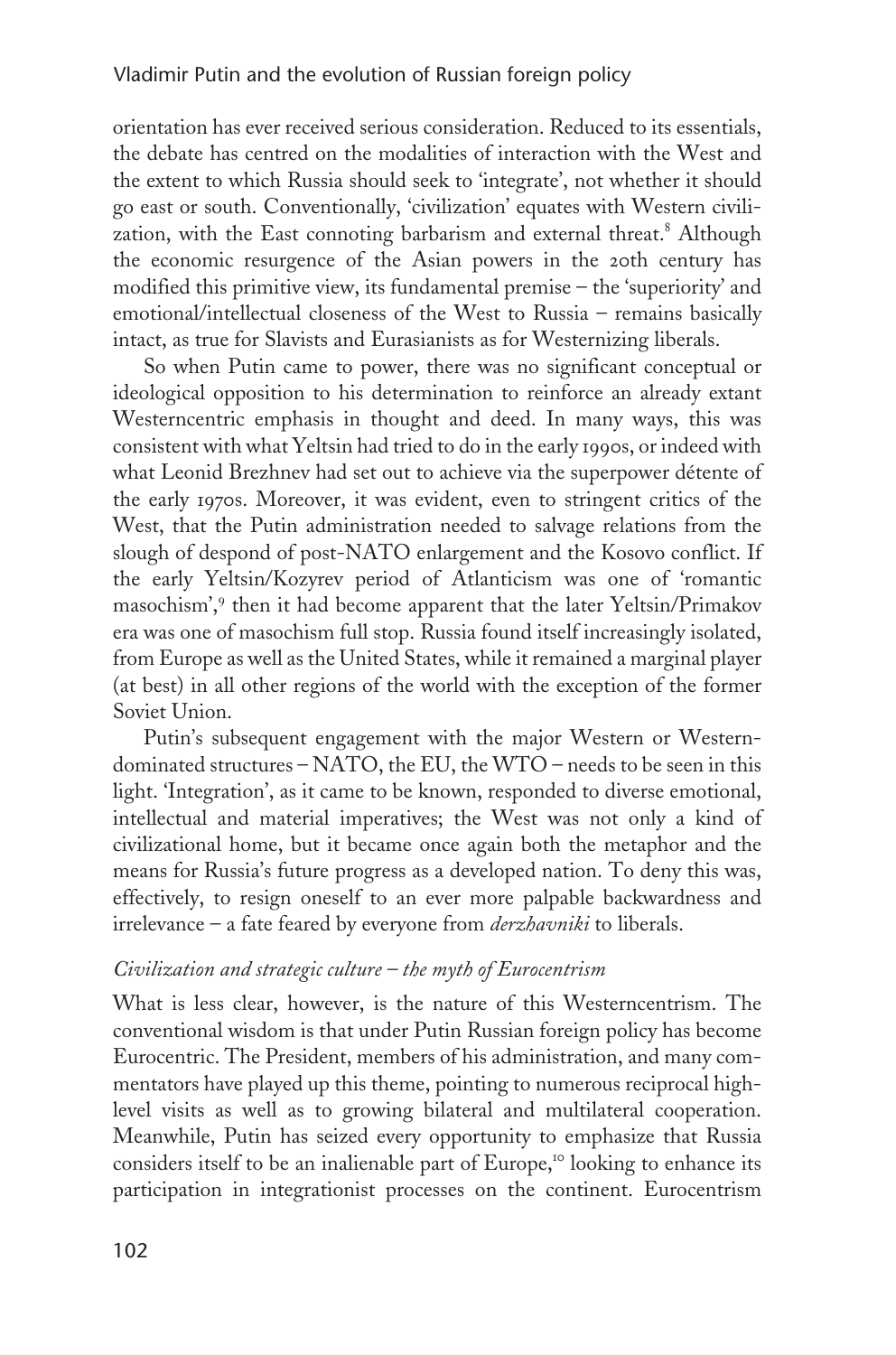would seem, furthermore, to tick every box in a pragmatic foreign policy. It resonates positively with the political establishment; it is strategically logical, considering Russia's geographical location and reduced international capabilities; $\mu$  and it is economically sensible, given that the EU accounts for a third of Russia's total trade, a figure that will probably rise to 50–60 per cent after the next round of enlargement.<sup>12</sup>

On closer inspection, however, the picture is much more ambiguous. The first, if obvious, point is that Russia's Westerncentrism is not a holistic phenomenon; it, too, is full of contradictions. And the most important of these is the tension between a civilizational affinity of venerable standing on the one hand, and a strategic culture of relatively recent vintage on the other. Putin's experience in East Germany and St Petersburg may have predisposed him emotionally and intellectually towards Europe. But for nearly his entire professional life he has been personally engaged in an intense struggle against the United States. More broadly, the political and strategic environment in which he and the Russian elite have lived has been one of superpower bipolarity. Although the major Western European powers have played important roles at different times, it is to Washington that Moscow has consistently looked over the past half century.

The end of the Cold War has only accentuated this bias; far from the world becoming more multipolar as myth would have it, today's dominant reality is the emergence of America as global hegemon – strategic, political, economic, technological, and cultural.<sup>13</sup> It plays the leading role in most international issues of consequence and this is even truer in relation to Russia. If we run down the list of the Putin administration's principal foreign policy priorities – international terrorism, the strategic disarmament agenda, geopolitical developments in Europe (e.g., NATO enlargement), WTO accession, CIS affairs, the global financial environment, the international energy market<sup>14</sup> – it is the United States that has consistently been the primary external actor. If indeed Putin is the pragmatist everyone says he is, then he cannot ignore this reality.

And, of course, he has not. While he has worked assiduously to expand political and economic relations with Western Europe, he understands that Washington remains the decisive actor in nearly everything that affects Russian interests. In this connection, there has been much ill-judged comment about Putin's supposedly insouciant attitude towards the United States during his first 12–15 months in office. The fact is that Washington ignored Moscow during this time, not the other way round. The fag-end of the Clinton administration, the lengthy hiatus over the outcome of the 2000 US presidential elections, the settling-in period of the incoming Bush administration, and the latter's deliberate strategy of minimizing Russia's profile in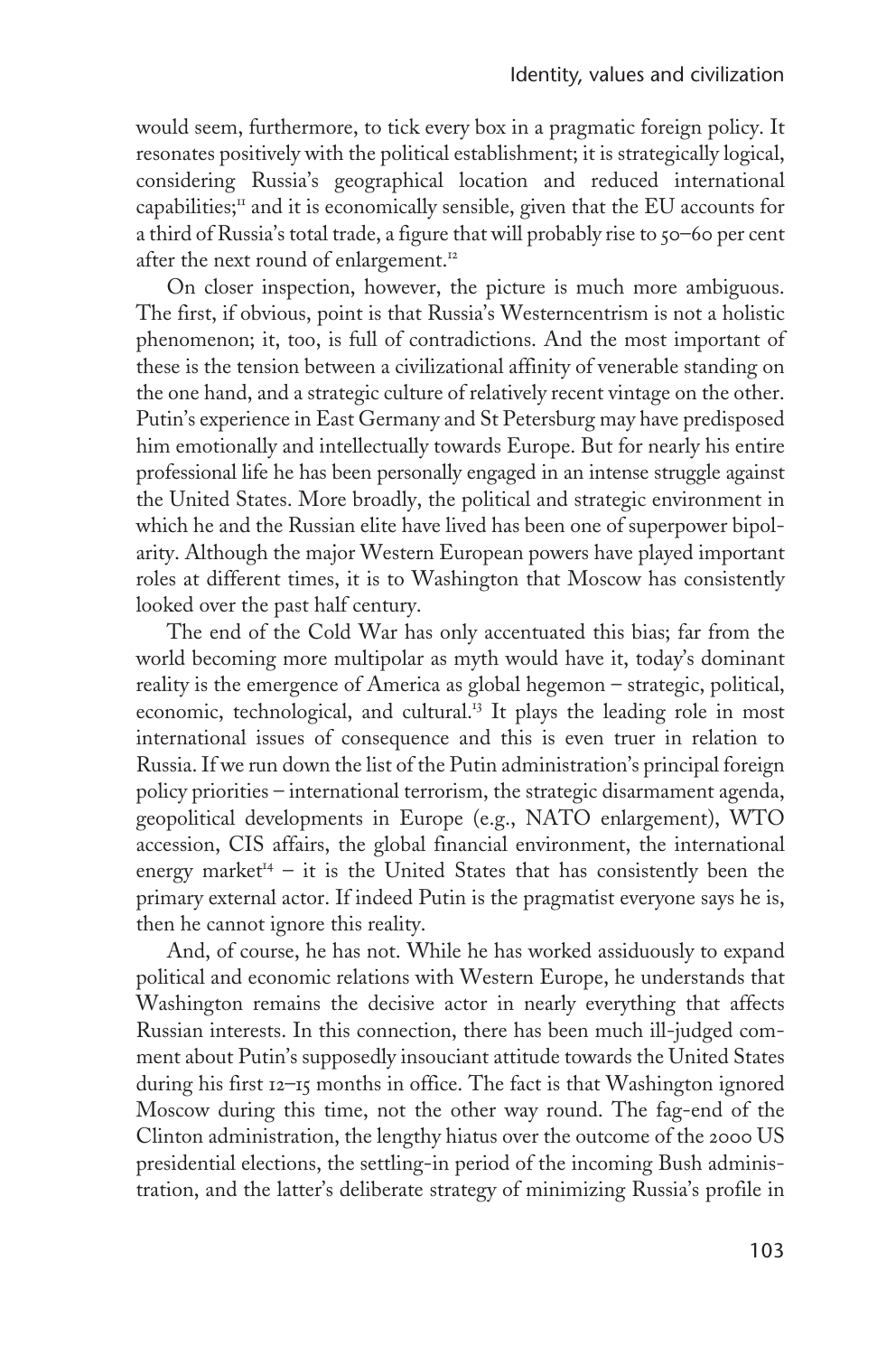## Vladimir Putin and the evolution of Russian foreign policy

American foreign policy<sup>15</sup> – all these factors added up to a sustained neglect *by* America*,* not *of* America. In the circumstances, Western Europe represented the only possible avenue for a Westerncentric Russian foreign policy. Tellingly, once Washington decided to resume substantive dialogue, around the time of the Slovenia summit in June 2001,<sup>16</sup> America once again emerged as the prime focus of policy attention, a reality that 11 September reinforced but did not create.

The thesis about the Europeanization of foreign policy, then, needs to be nuanced more carefully than has been the case up to now. First, for all his awareness of Russia's diminished stature, Putin continues nevertheless to see it as a global as well as regional power. If nothing else, his extensive programme of overseas visits indicates this. He has undoubtedly sought to correct what had been a gross imbalance between regional and supra-regional priorities, but that does not imply that he views the former as being more important than the latter. Second, it is wrong to interpret Putin's handling of foreign policy priorities through a zero-sum prism, whereby an emphasis on, say, Europe automatically means a reduced interest in America, East Asia or the former Soviet Union. The evidence of the past three years suggests strongly that Putin believes he can have it all – become 'integrated' with Europe, improve relations with the United States, reassert Moscow's influence in the CIS, and jump on to the Asia–Pacific economic bandwagon. The critical variable here is that government under Putin is far more activist and efficient than it was under Yeltsin. The resources available to it may not be greater, but they are being put to better use. So while it is true in one sense that Russian foreign policy is now more 'European', it is also simultaneously devoting more attention to America, the Asia-Pacific, the Middle East and the CIS.

#### *'Pragmatism' and the moral agenda – Chechnya and all that*

For Russians, and the Putin administration specifically, one of the most disconcerting aspects of the relationship with the West is the latter's apparent obsession with matters that Moscow regards as its internal business and/or where no outside political, security or economic interest is immediately evident. During the Cold War era, the intrusion of such issues was to some extent comprehensible given the wider climate of ideological and strategic confrontation. But these days, at a time of rapprochement on all fronts, the West continues nonetheless to criticize Russia's approach to various normative issues. What exacerbates the situation is that in the majority of cases Moscow believes firmly that it is doing the right thing from a moralcivilizational standpoint, acting to eliminate the sorts of abuses and problems that have long troubled the West. In its view, instead of carping, the West should be grateful for what Russia is doing.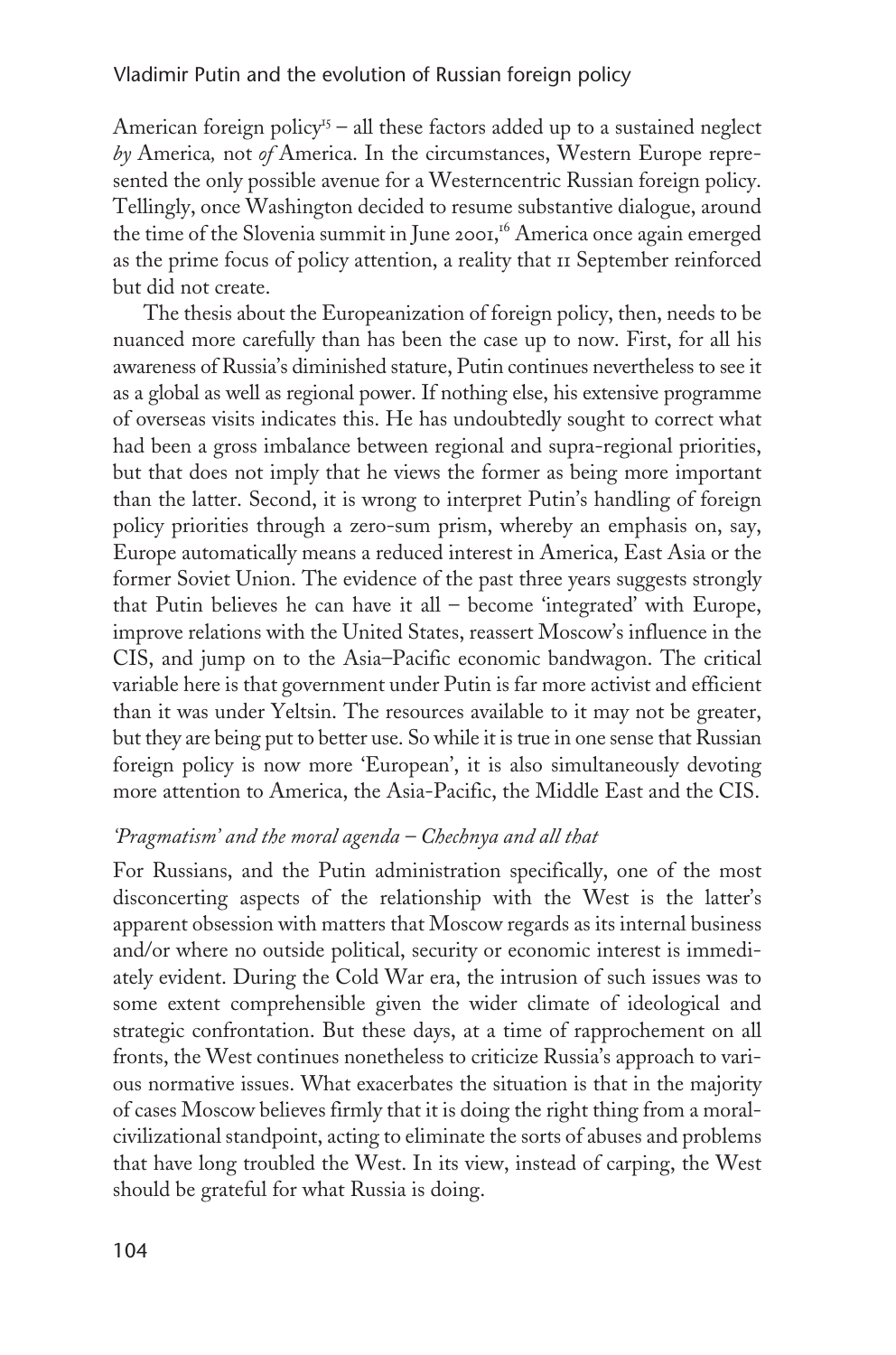This lack of synchronization emerges most clearly in relation to the conflict in Chechnya. The Putin administration sees the Chechen rebels as a cancer, not only corroding the fabric of state and society, but also seeking to undermine every moral and civilizational norm dear to the West as well as Russia.<sup>17</sup> We have already mentioned (in Chapter  $\zeta$ ) Putin's emotional commitment to the war, one that well exceeds a cynical political calculus. He views the issue in Manichaean or Old Testament terms, whereby a very great 'evil' must be destroyed by whatever means at hand; the struggle is unconditional and does not admit shades of rightness. Hence his intolerance of Western critics when they focus on human rights violations or, worse still, insist that he negotiate a political settlement with the rebels on the basis of compromise and respect for Chechen self-determination. To Russian eyes this attitude comes across as especially perverse in its suggestion of a moral equivalence between the warring parties, and quite at odds with how Western governments would deal with a similar situation in their own countries. There is genuine perplexity, too, that the West should be so concerned about the detail of the military operations given the import of the larger picture. Moscow's view is that, yes, perhaps there are sometimes human rights abuses, but even if this were true such happenings are inevitable in war as well as trivial in the greater scheme of things, that is, the enormous terrorist and extremist menace the Chechen clans pose to civilization *as a whole*. In other words, the ends absolutely justify the means – particularly when these means appear to be the only ones available.<sup>18</sup>

The case of Chechnya is interesting also for revealing the limitations of Eurocentrism in Russia. Moscow, with some cause, perceives a dichotomy between American and Western European attitudes towards such issues as human rights, liberation movements/terrorist organizations, and freedom of expression. To put it crudely, it sees *realpolitik* as the driving force behind American foreign policy – albeit with some moral trimmings thrown in from time to time.<sup>19</sup> On the other hand, the military limitations of the Western European powers have meant that they have relied less heavily on traditional instruments of power (i.e., force or the threat of it), resorting instead to economic and moral means of persuasion. Simplistic though the distinction between a 'hard' United States and a 'soft' Europe' may appear, there are a number of examples that reinforce it in the Russian consciousness. Thus, Western Europe has always been more sympathetic than the US to the Palestinians and national liberation movements in general; European states and structures – like the Council of Europe – have been in the vanguard of Western protests about Chechnya; there is the obvious contrast between an American-dominated NATO that focuses on security and defence issues, and a European Union that concentrates on economic, social and political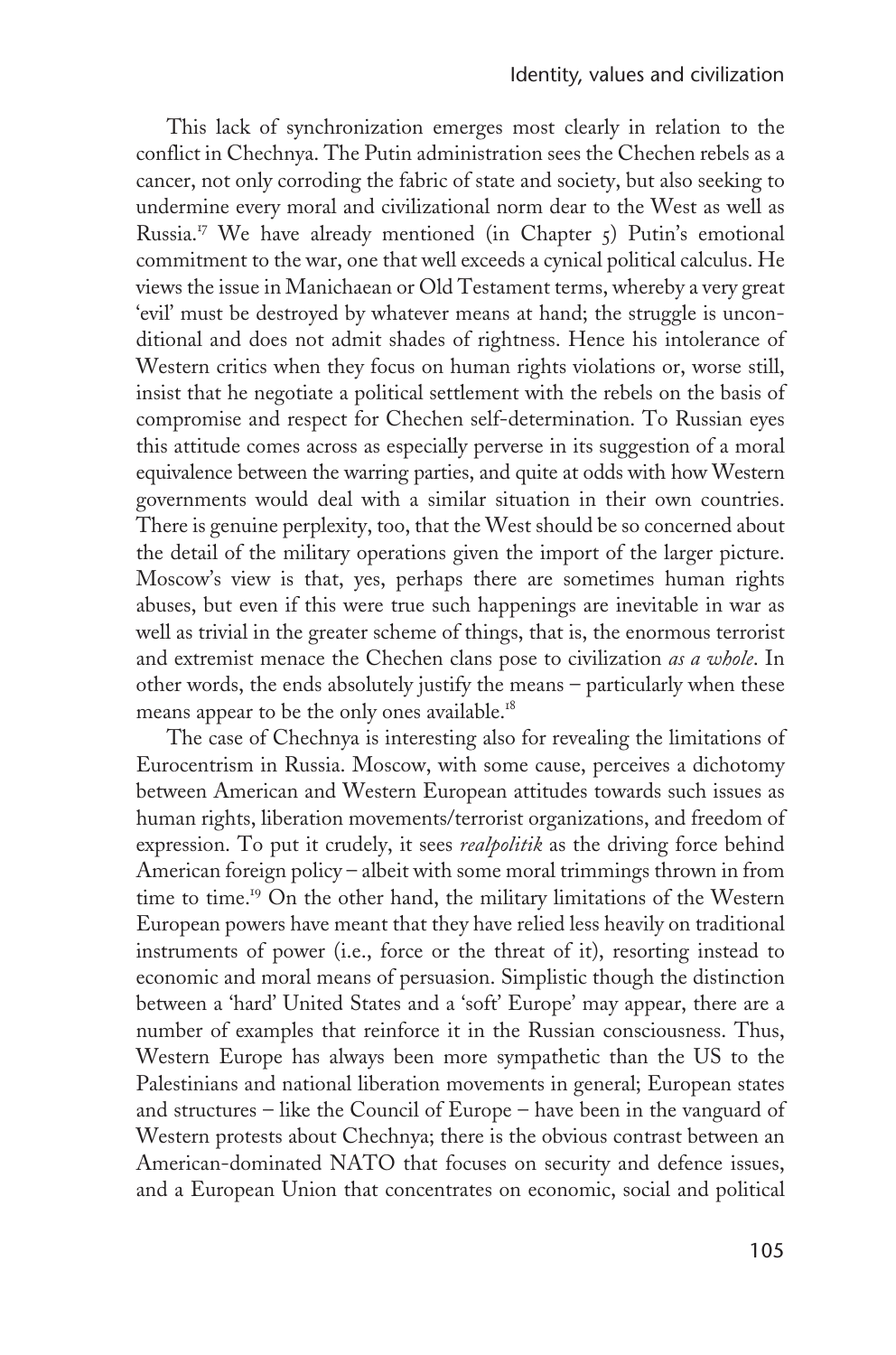priorities; and, finally, in international conflict resolution – Bosnia, Kosovo, Afghanistan – it is the Americans who appear at the forefront of the fighting, while the Europeans busy themselves with the post-conflict settlement. All this creates an impression of differences not only in capabilities between America and Europe, but also in their moral-civilizational outlook.

Particularly since George W. Bush succeeded Bill Clinton in the White House, the Russian elite has seen American foreign policy as increasingly 'realist' – in every sense of the term – and therefore more sympathetic than the Europeans. Just as the West is not a monolithic entity so there is a perception of different moral emphases in the foreign policy of Western nations: on the one hand, a conservative American tradition that emphasizes order and stability; on the other, a more liberal European spirit that gives primacy to self-determination and to political and social rights. This division is far from perfect, and of course there are many exceptions to the 'rule'. Nevertheless, the fact remains that, in this particular aspect of the normative dimension, the Putin administration is more Americacentric than Eurocentric. Right or wrong, the United States presents as more 'pragmatic', less inclined to allow discomfort over moral 'side-issues' to interfere with the main – security and economic – business at hand.

# *The domestic reform programme – interests and values*

During the post-Soviet period, the ultimate test of Russia's emergence as a modern, post-industrial nation has been the extent to which it has been able to fulfil an ambitious domestic reform agenda. This program may be categorized in terms of three strategic objectives: political democratization, the development of a full market economy and the construction of a civil society. The quest here is not only about meeting the technical requirements of political, economic and social reform, but carries a fundamental moralcivilizational premise as well: if Russia is to become integrated into the global, Western-dominated, community then it must subscribe to Western values in their various dimensions, moral and political as well as economic. Thus, market liberalization is more than about, say, providing a better investment climate for foreign capital; it becomes a symbol of a civilized modern state. Democratization and civil reform are important not merely for their own sake, but because they confirm Russia's break from a primitive and oppressive past.

So much for theory. In practice, fulfilment of the domestic reform programme has proved extremely problematic – so much so that during the Yeltsin years the many failures in this sphere reinforced, rather than counteracted, the historical perception of Russia as a backward nation, doomed to subsist in a kind of civilizational half-light. Few in Russia or the West were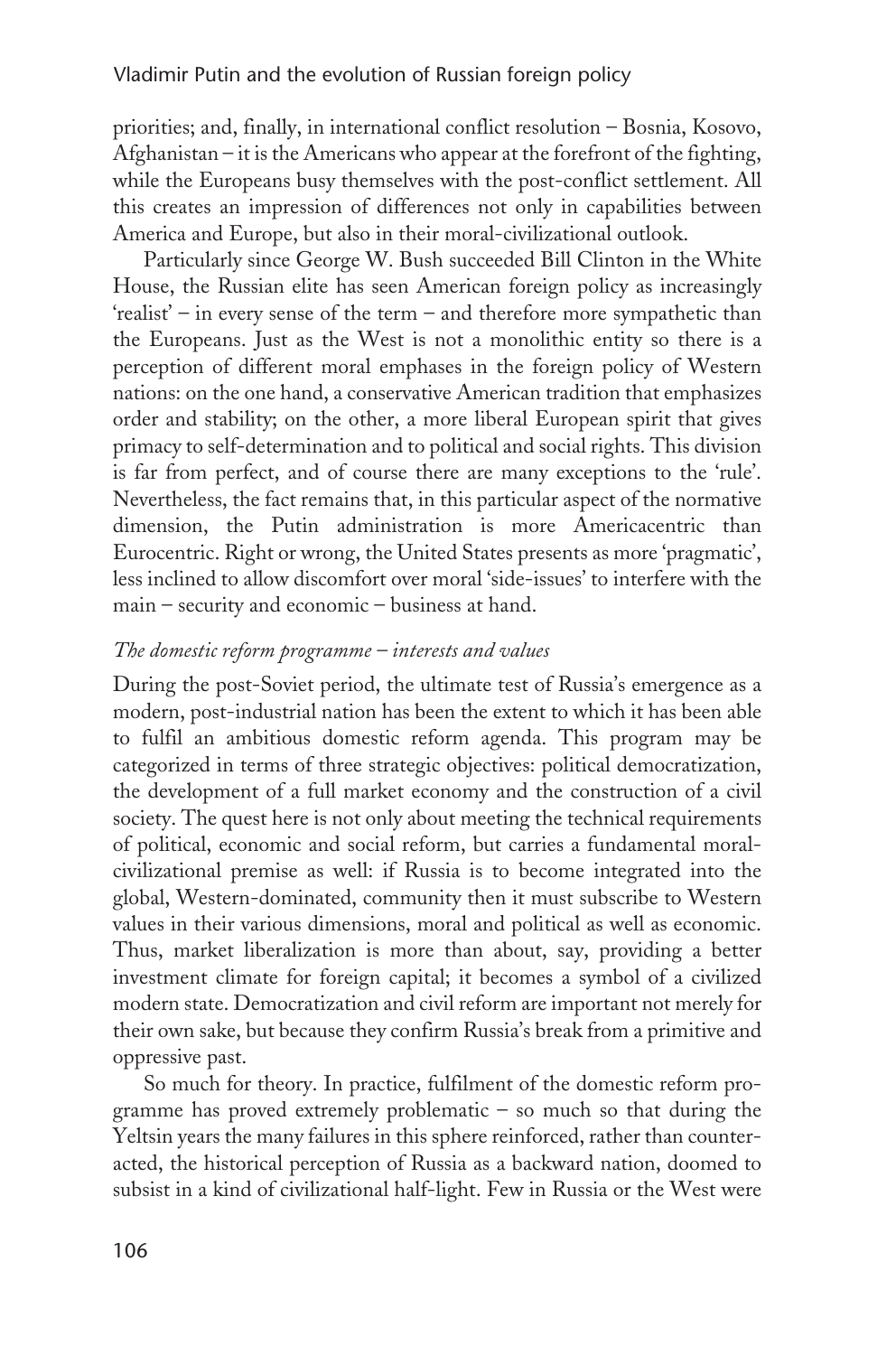fooled into believing that the holding of presidential and parliamentary elections made Russia democratic, while the vision of a civil society based on law and values remained nascent at best. As for economic reform, the changes they wrought achieved a certain marketization. But it was evident that there was little in common between the 'market economy' as it developed in Russia and the economies of the developed Western nations.

In these circumstances, one of Putin's biggest challenges has been to achieve substantive progress on the specifics of the domestic reform agenda while at the same time convincing the West of Russia's essential likemindedness. And it is here where a real divide has opened up between concepts of shared interests and shared values. On the one hand, the Putin administration has presided over unprecedented legislative activity, especially in the economic sphere, with literally thousands of new laws and normative acts being passed. Furthermore, the gap between policy formulation and implementation has begun to narrow; some of the new laws, for example in relation to taxation, are taking practical effect and leading to a more receptive environment for foreign investors.<sup>20</sup> On the other hand, the administration's activism has manifested itself in a conservative as well as liberal direction. Thus, in its determination to reimpose government authority in the regions the Kremlin has resorted to highly questionable political manipulation.<sup>21</sup> Equally, in ridding society of the most prominent Yeltsin-era oligarchs – Boris Berezovsky and Vladimir Gusinsky – and the corruption and graft they personified it has adopted methods that would have no place in a functioning civil society. So while the West welcomes the fact that Russia has become a more orderly and efficient partner, it cares little for the way in which much of this has been done. If the West's political, security, and economic interests are now better served under a Putin administration, the same cannot necessarily be said about many of its political and civil values.

This disjunction between interests and values is an unending source of frustration to the Russian leadership. As with the disagreements over Chechnya, there is puzzlement as to why the West should concern itself over the way Moscow manages its affairs when the outcomes appear to favour Western interests. From the Kremlin's perspective, it should be enough that, finally, there is a regime in place that is committed to expanded and improved relations, is taking steps to deal with crime and corruption, and is fostering a better business environment. When Western politicians concentrate instead on individual human rights abuses, the curtailment of media freedoms, and restrictions on religious activity, Moscow's natural reaction is to accuse the West not only of 'interference in Russia's internal affairs',<sup>22</sup> but also of hypocrisy and double standards. This divergence of view feeds an ingrained suspicion that there is a kind of glass ceiling, whereby Russia is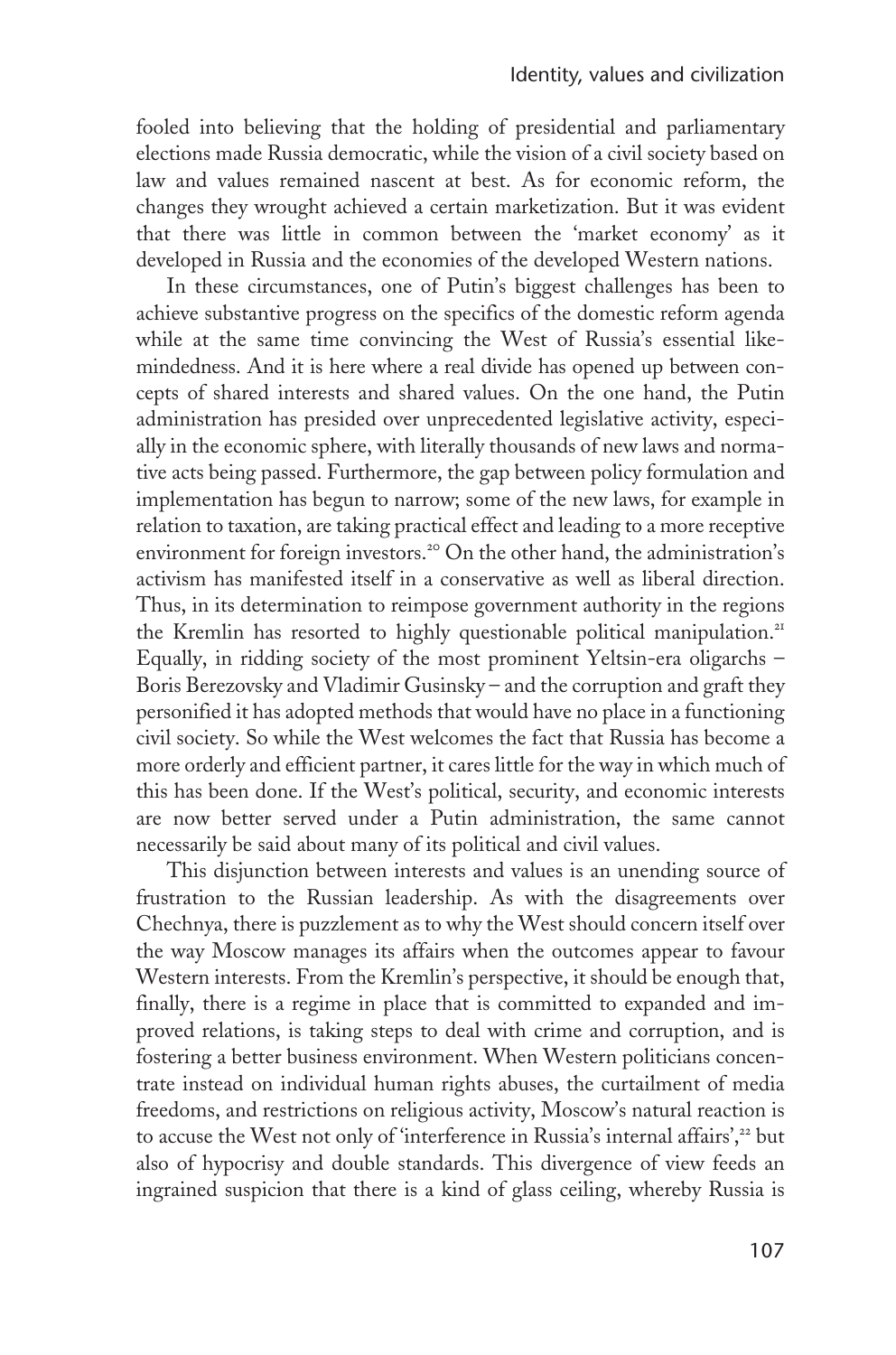## Vladimir Putin and the evolution of Russian foreign policy

allowed to look at and occasionally taste the fruits of the West, but in a partial and conditional way only.

In fact, the problem comes down to a sincere difference of opinion over the linkage between means and ends, and between the notion of values as intrinsic goods as opposed to values as instruments for realizing more material objectives. In the first instance, there is little understanding in Russia of the liberal humanist notion that the means are often as important as the ends. To take one example, the Putin administration has shown that it is not prepared to allow due democratic process to run its course if the likely end-result is the victory of a corrupt (but electable) regional governor, such as Alexander Rutskoi in Kursk *oblast* (see note 22, chapter 2). In a Western democracy, such 'pragmatism' would be regarded as self-defeating, on the basis that if you corrupt the process then the outcome becomes corrupted and therefore worthless. Similarly, it was consistent with the Kremlin's power-based mindset that it should look to suppress the so-called 'political' oligarchs, $3$ <sup>3</sup> Gusinsky and Berezovsky, by adopting dubious means to close down their media outlets.24 In this case, the result – ejecting the least politically cooperative and most publicly unpopular of the oligarchs – was what counted, not the propriety of the methods.

On the whole, the Kremlin views democracy and a civil society chiefly in instrumental terms. Democracy, or at least the image of it, serves above all as a great legitimizer; with his public rating holding consistently around the 70 per cent mark it is logical that Putin should play up its importance. But the reality is that today's Russia is a less pluralist polity than it was three years ago, owing mainly to Putin's emasculation (although not open suppression) of alternative sources of political power in the centre and the regions.

Such instrumentalism emerges especially clearly in Moscow's conception of a civil society. Whereas in the West a civil society is an end in itself, in Russia it serves a window-dressing function for an international audience and as a means of enhancing economic efficiency and social order. The much publicized issue of civilian control over the military illustrates this distinction well. In the West this is above all a question of democratic accountability, part of building an open, liberal society; in Russia, however, it is principally about reinforcing executive and state control – both in broad terms (management of the military) and on specifics, such as restraining defence expenditure and downsizing the armed forces. Significantly, whenever Putin has spoken of a civil society he has emphasized laws rather than freedoms – the restoration of collective order in place of anarchy, and the proper functioning of the judiciary and bureaucracy rather than individual civil rights and liberties.<sup>25</sup>

This is not simply a matter of differences between conservative and liberal perspectives on the nature of a civil society, but goes to the heart of what a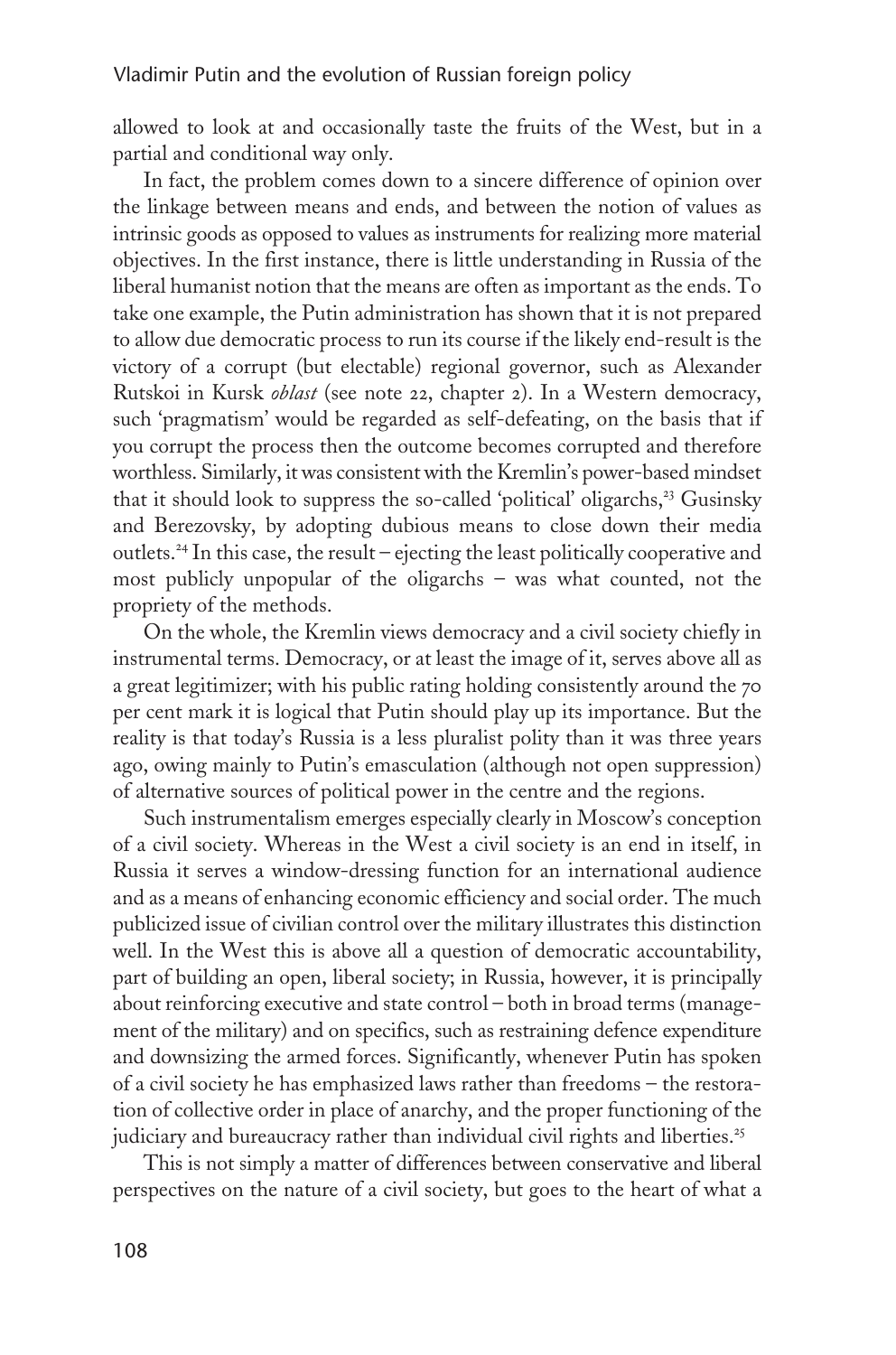civil society entails. In the West, irrespective of whether a conservative or liberal administration is in office, the emphasis is overwhelmingly on the individual citizen's right to live and work in a free society. Of course, that citizen has responsibilities too, and even the most radically progressive government will devote considerable energy and resources to maintaining law and order, protecting private property, and so on. But the differences are essentially of degree, not in overall perspective. In Russia, the situation has long been the reverse; the first priority (and expectation) – for rulers and ruled alike – is law and order. Once again, various regimes throughout history have exhibited greater or less benevolence, enlightenment, tolerance, etc. But the balance of priority is quite different compared to the West. This is perhaps the main reason why the post-Soviet road to political democratization and a civil society has been so rocky. There is no natural constituency that understands, let alone supports, the attainment of a civil society in the fullest, Western humanist sense.<sup>26</sup>

So while Putin grasps that Russia needs to move towards the West in terms of political and civil values if it is to become 'integrated' in the community of 'civilized' nations, there continues to be a discrepancy between what he thinks will achieve this aim, and the level of Western expectations. Moscow believes, for the most part, that it should be enough that Russia shares common interests with the West – such as meeting the threat of international terrorism, improving trading and investment regimes, and ceasing geopolitical competition – and that, further, such commonalities will in time lead inevitably to a confluence of values. For a substantial body of opinion in the West, however, it is the other way round: values generate a common approach to interests (hence the popular wisdom that developed democracies do not fight wars against one another). Consistent with this view, Russia will not be properly integrated until it subscribes fully to the moral-philosophical code of the West.

#### **Identification with the West and the evolution of the Russian world-view**

These cardinal differences of interpretations lead us naturally to assess the sincerity of Putin's attempts to identify Russia with Europe and the Western world more generally. To what extent does he believe his own rhetoric, and how well does he understand the implications of integration and identification? As there is no straightforward answer to this puzzle, it makes sense to break it down into two parts. The first relates to the innate Westerncentrism of the Russian elite. There is little doubt that Putin is banking on the West, and has done so from the beginning of his administration – notwithstanding his commitment to developing other areas of Moscow's external relations.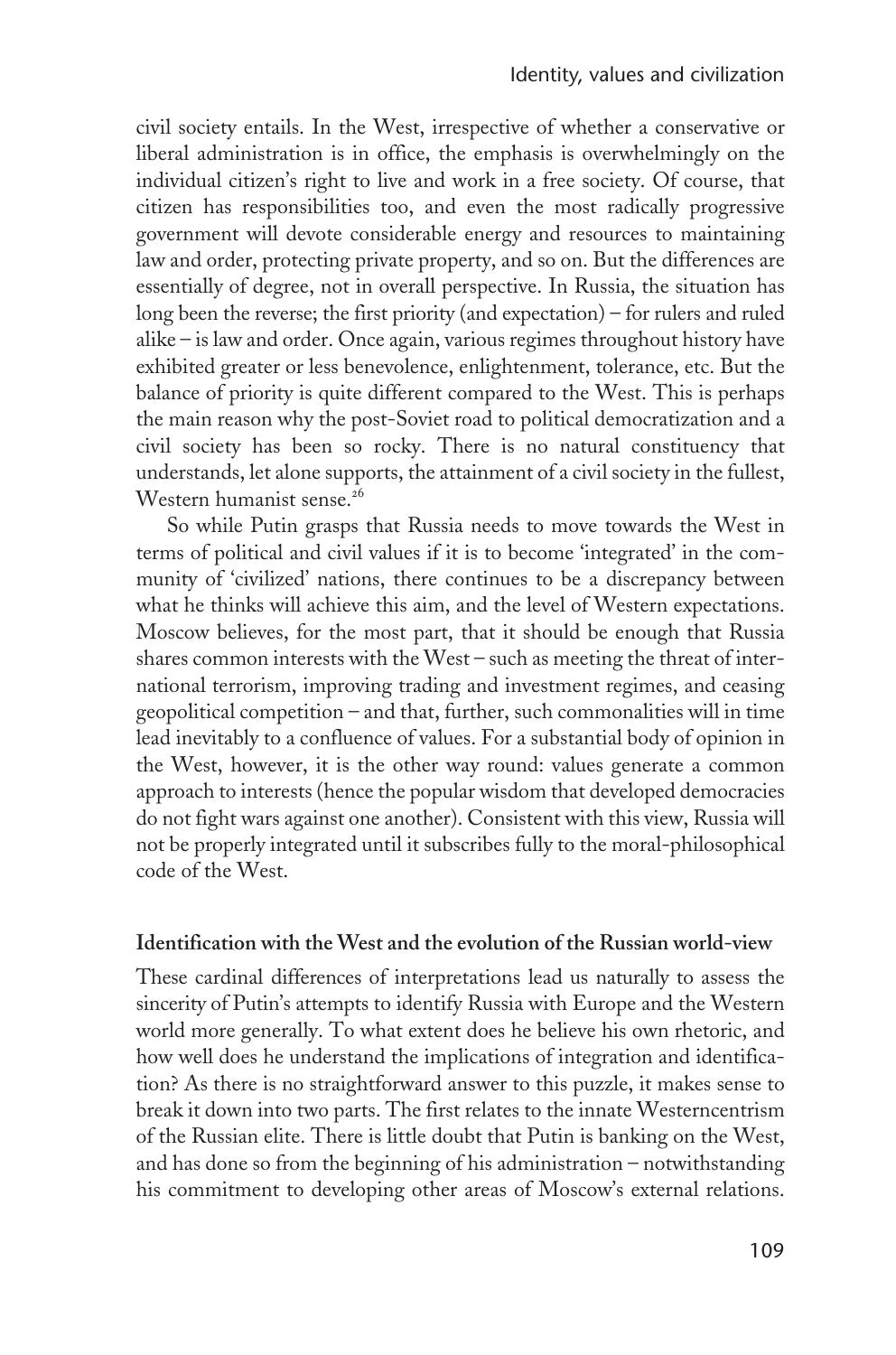The bottom line is that the United States and Western Europe are richer and more powerful than anyone else; they are also more cohesive than any other group of nations, members of by far the most effective and influential multilateral structures – NATO and the EU – operating in the contemporary world. Consequently, a cooperative, friendly relationship with Western nation-states and institutions lies at the heart of any pragmatic approach to foreign policy. And if this can be wrapped up with at least the symbolism of integration – as represented in membership of, or association with, Western structures – then so much the better.

At the same time, Putin is aware that such 'integration' comes at a cost. Too close an identification brings with it restrictions on freedom of manoeuvre, notably in the exercise of sovereignty. In the particular case of Russia, such problems are exacerbated by its historical burden. As an outsider with a clouded past, it needs to do more than those already in the circle or other applicant nations such as the Central and Eastern Europeans. Moscow cannot just fend off criticisms of its domestic policies by claiming that these are no one else's business; it has actually to convince the critics and the doubters that it is doing the right thing, and in a way that conforms to Western values as well as interests. Refusal to play by these rules is to maintain the glass ceiling that has been the bane of Russian policy-makers. So there is a delicate balance to be reached between maintaining policy control and doing enough to meet external standards of domestic and international behaviour.

The record of his presidency suggests that Putin believes he can do both, albeit with some presentational adjustments along the way. First, as noted earlier, the Russian view is that there is no unanimity in Western moralcivilizational perceptions, a factor that Moscow can turn to its advantage. In this connection, it has eased Putin's task that it is the weaker Western European powers, rather than the United States, which have pressed him hardest on Chechnya and human rights abuses.<sup>27</sup> Had it been the other way round, or had the West been speaking with one voice, the Russian government's position would have been much more uncomfortable. Second, and relatedly, there is a sense – particularly with a Republican administration in the White House – that something of a civilizational convergence is taking place between post-Soviet attitudes in Russia and a post-liberal (i.e., conservative) mindset in the West. In other words, we are witnessing a two-way process: Russia is evolving into a modern nation with some of the style of a democratic and civil society, while conservative political and social philosophies are becoming more popular in America and a number of Western European countries. It may be premature to speak of like-mindedness, but the two, formerly ideologically opposed, camps are within touching distance. Third, Putin has acted during his presidency as if time is on his side. Not in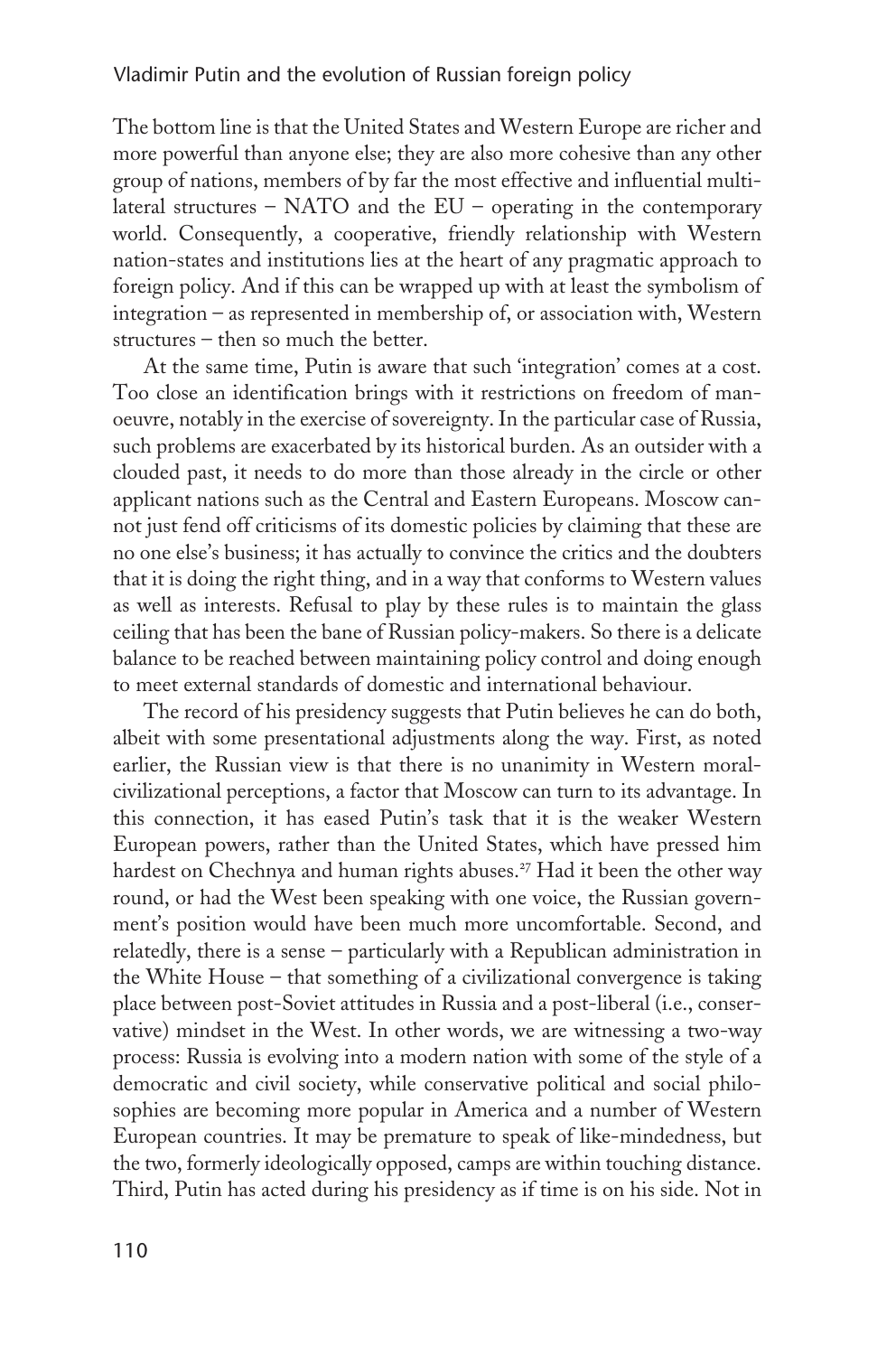the economic sphere, where the pressure has constantly been on Russia to catch up, but in the normative dimension. Eventually, the argument runs, the increasing confluence of political, economic and social interests between Russia and the West will translate into a perception of common values (see above). As long as Moscow continues to demonstrate tangible achievements in the key areas, namely security and economic, and pass enough appropriate signposts elsewhere, then there should be no reason why convergence should not occur – and sooner rather than later. In this way, instead of Russia unconditionally identifying or integrating with the West, both sides would identify with one another over a middle ground.

In reality, of course, the picture is much more complex and less harmonious than this thinking would suppose. Several problems, in particular, could either arrest or reverse the process of rapprochement in attitudes. The most important concerns the end-vision of Russia's place in the world. There is nothing to suggest that the political elite, or Putin himself, would be content with a long-term outcome whereby Russia becomes just another major, predominantly regional, power along the lines of the UK, France, Germany or Japan.28 Putin is canny enough to know that reverting to Yeltsinite greatpower-speak would be counterproductive; now, more than ever, is the time to play the integration game and to retain a modest aspect. But that is no reason to exclude the possibility forever, particularly if Russia can modernize its economy and society as Putin envisages.

Here, one can draw a rough parallel with China, in which modernization becomes the magic key that transforms a regional into a global power. The China analogy also points to the likelihood that the development of greater national capabilities could be seen as threatening by others, notably the United States. Given the legacy of the Cold War and the inadequacies of democratic and civil development in Russia, there is ample potential for renewed tensions between the former superpower rivals. For the time being, the Americans (and others) prefer to emphasize the commonality of interests, but it would be foolish to assume that they therefore think of Russia as likeminded in the fullest sense of the word. For all the apparent conservatism – by European standards – of contemporary American society, it nevertheless remains infinitely more liberal than either the vision or actuality of Putin's Russia. And as long as such a gulf in values exists, then it may not take much for a divergence in vital interests to assert itself once again.<sup>29</sup>

The second problem relates to the glass ceiling and contrasting expectations of partnership and cooperation. A modernizing and more predictable Russia may be welcome to sit at the table of Western structures and institutions – NATO, EU, the WTO – but that does not mean Moscow is PLU ('people like us'). For many in the West, there remains a worrying discrepancy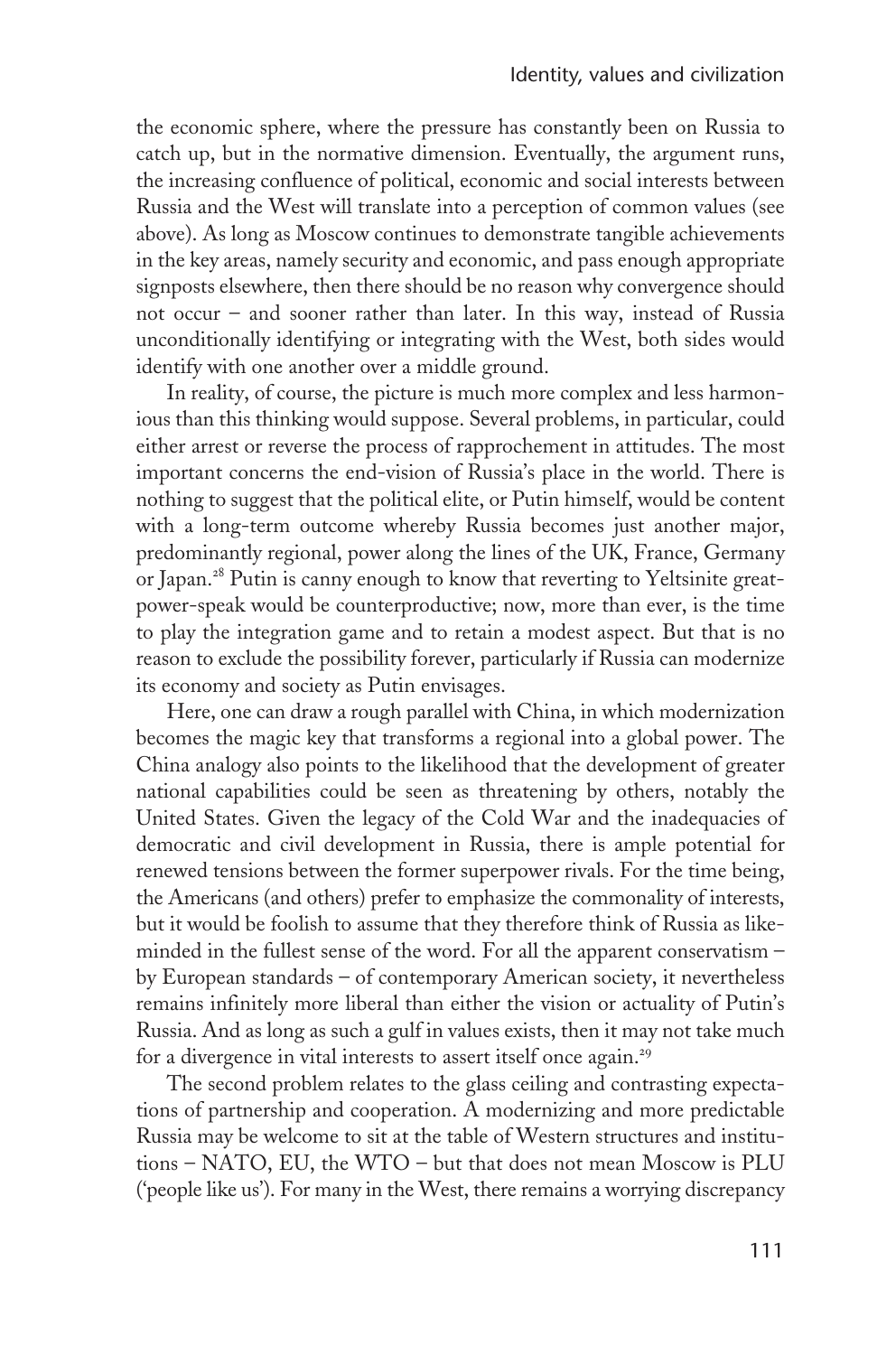between the attitudes of Putin himself and those of the elite, one that hints at a lack of solidity in Russian foreign policy. The experience of the past 10–15 years has exposed the fragility of a cooperative approach in the Kremlin. Even allowing for the fact that Putin is a more stable personality than Yeltsin, there is no guarantee that Russia's approach to the world might not lurch back, if not into confrontation, then at least into another phase of reluctant and conditional 'cooperation'. It is noteworthy here that much of the political class is still insisting on American 'concessions' (*ustupki*) in return for Russian assistance, instead of viewing cooperation and likemindedness as ends in themselves. Typically, such people look at the present relationship less as a strategic partnership than as a bargaining process between two less than wholly trusting parties.

There is from the Russian perspective a sense that the West 'uses and abuses' it for specific purposes, but is fundamentally disinclined to consider it as entirely 'civilized'; as soon as Moscow meets one requirement or standard, than another, more problematic, test is put forward – and so the process repeats itself *ad infinitum*. Hence, the continuing attachment to 'concessions' since these are seen as concrete as opposed to values, which are often intangible (and therefore seemingly illusory). As long as Russian and Western interests coincide, this divergence of perception is not such a big problem. But as soon as conflicts and disagreements arise  $-$  as they do even in the closest of relationships – then they could acquire an added, and complicating, normative dimension. In this event, a difference of view would not remain simply that, but become symbolic of a larger civilizational cleavage.<sup>30</sup> We can already see a hint of this in relation to Moscow's conduct of the Chechen war which, for many in the West, has become less an aberration arising from extreme circumstances than a metaphor for Russia's continuing 'other-ness'.

Finally, there is the issue of Russia's 'independence' in an increasingly interdependent and globalized world. It is psychologically very hard for a nation that has been a major continental power and then superpower for 300 years to accept outside constraints on its governance. Consequently, the Putin administration is looking for a best-of-both-worlds outcome: obtaining the benefits of political and economic integration with the West while retaining a special 'separate' status within that integration. Its attitude towards the newly created Russia–NATO Council illustrates this dualism very well. Moscow seeks direct participation in alliance decision-making processes on the basis of 'equality', but interprets this equality in idiosyncratic fashion: Russia is equal, not to individual NATO members, but to the totality of NATO member states.<sup>31</sup> Part of the motivation here is ego, but part of it is also the wish to have the option of using this 'equality' to frustrate the implementation of NATO policies in cases of perceived need – similar to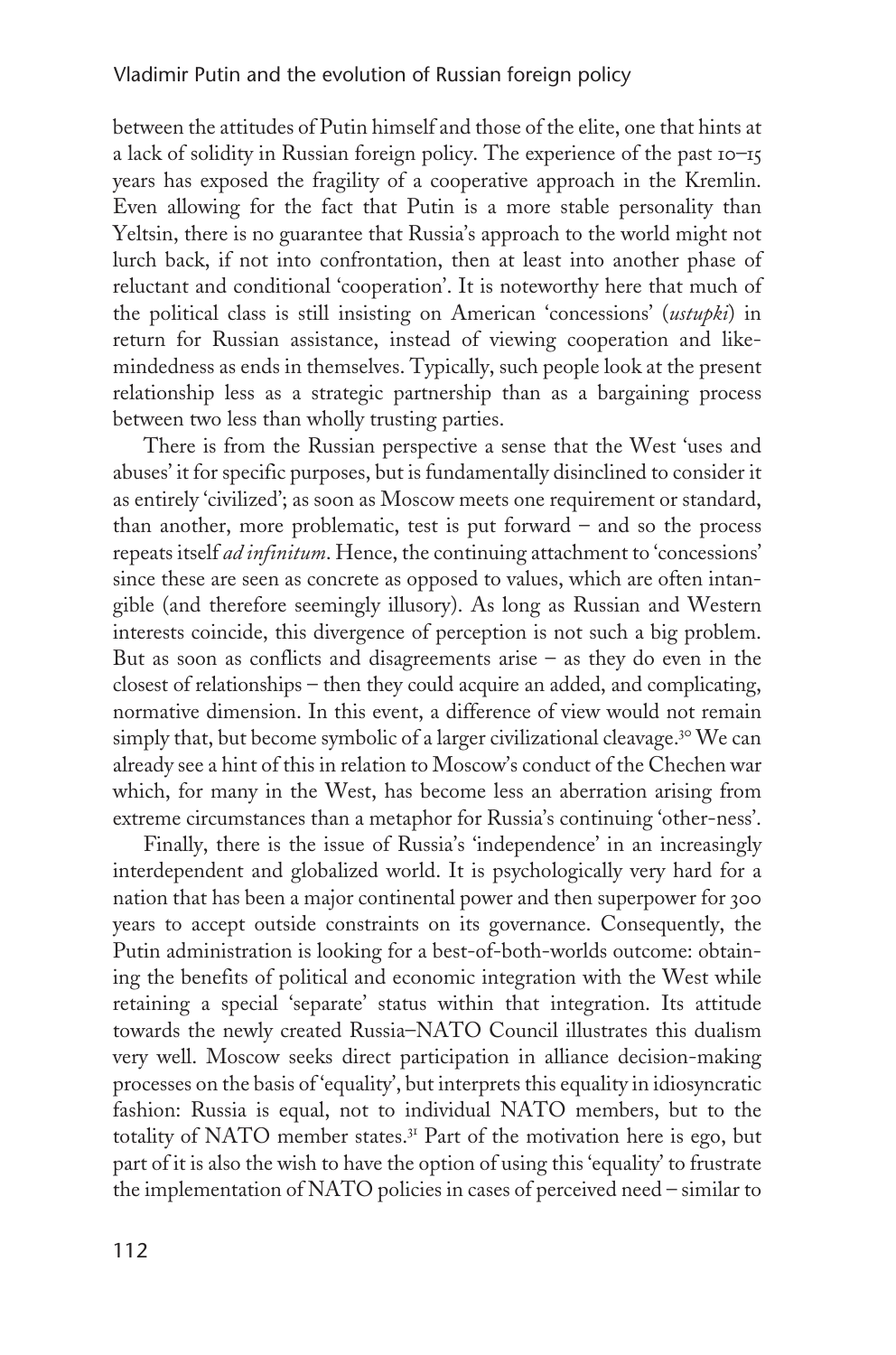the veto option in the UN Security Council.32 As long as such particularist attitudes persist, Russia's 'integration' in the West will always be selective and conditional. Both sides will speak of integration, common threat perceptions, shared interests and values, but meanwhile both will continue to think very differently – about each other, and about the world in general.

# **Conclusion**

Few countries have undergone such a painful normative transition as post-Soviet Russia. It was one thing to discard the ideological carcass of a Communist system whose tenets had become almost entirely formalistic; it was quite another to develop fresh values, a qualitatively different foundation on which the new state might prosper. The Yeltsin years witnessed many attempts to delineate a national idea that could serve both as a moralspiritual basis for society and a guide to interaction with the outside world. But the multiplicity of identities in a volatile political and economic environment meant that, in a very real sense, Russia became a state without an identity – except as an increasingly embittered nation on the edge of continents. The major international trends of the post-Cold War period – the magnifying of the United States' global dominance, the emergence of a 'single Europe' through NATO and EU enlargement, the rise of China, economic globalization – appeared to pass it by. By the time Boris Yeltsin announced his retirement, it seemed Russia had in many respects devolved rather than evolved, further away from discovering a sense of self than at any time since the collapse of Communism. To an extent scarcely imaginable, it had become the ultimate atheistic and even nihilistic state, with beliefs and mores stripped of all but their instrumental content.

Viewed against this background, the Putin presidency has seen a substantial evolution in notions of identity, values and civilization. For the first time in years, there is a genuine belief that a resurgent Russia is capable of playing an important *and* constructive role in international affairs. Emerging from the disorientation of the Yeltsin period, it is belatedly enjoying the respect and sense of 'belonging' it has long craved but had found impossibly elusive since the fall of the Soviet Union. No longer dismissed as a 'failed state' or as a quasi-rogue state, Russia is playing a real part in the post-Cold War world. It is no longer the case, as it was during the 1990s, that its participation is largely nominal, a fig-leaf to cover an actual lack of interest and inability to contribute. Putin has dragged Russia away from many of the stereotypes – historical, geopolitical, civilizational – that had marooned it in a sterile and unwinnable rivalry with the West, and instead pushed it firmly along the path of integration and commonality of interest and perception.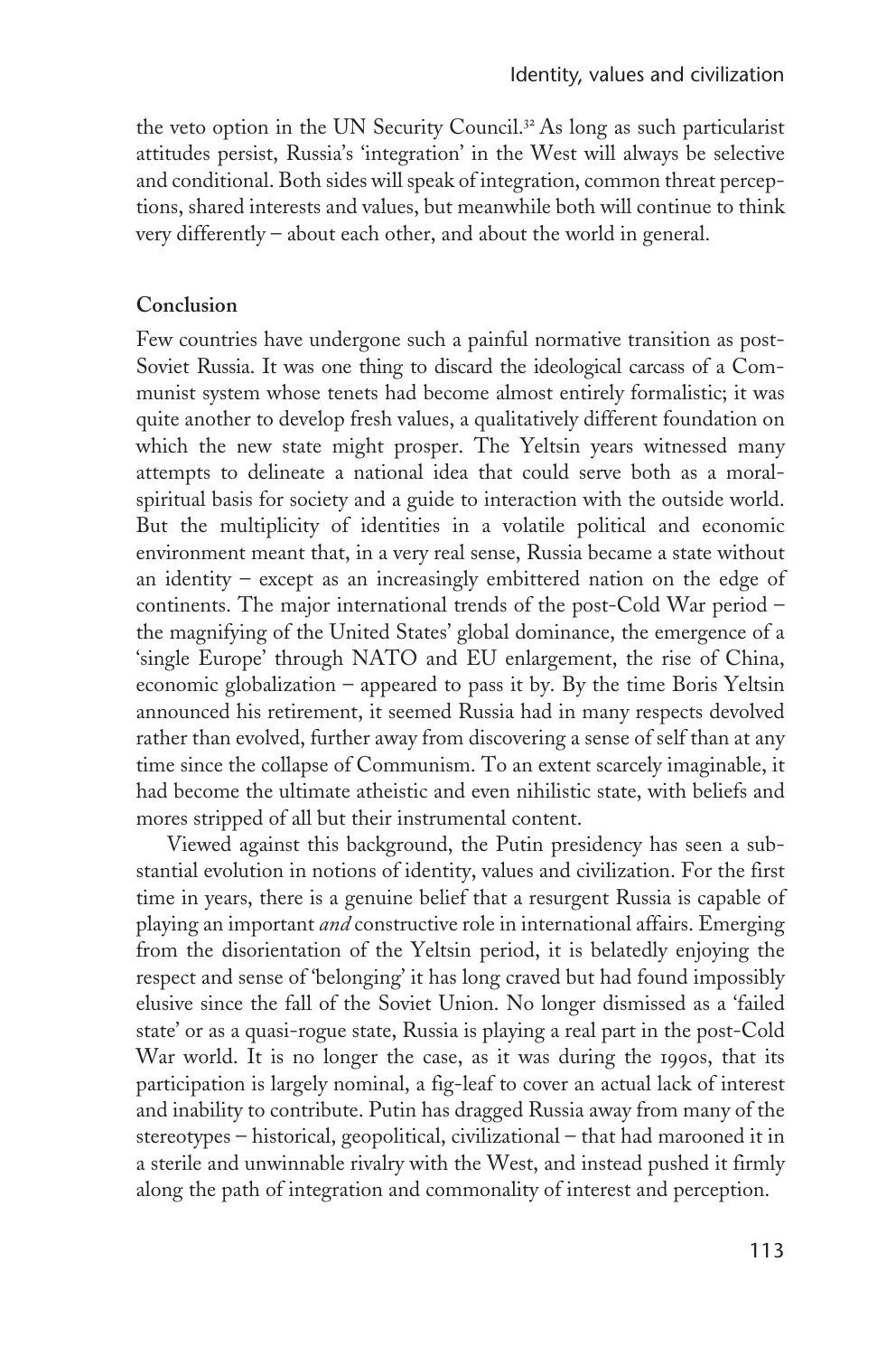# Vladimir Putin and the evolution of Russian foreign policy

Given these considerable achievements, it may seem churlish to conclude that Putin's performance in this aspect of foreign policy-making has been notable as much for its shortfalls as for its successes. He has had to juggle contradictory sets of priorities and propositions, many of them profoundly alien, and not surprisingly he has sometimes failed. For all the development in Russia's normative mindset, there are many areas and aspects where its attitudes remain mired in traditional perceptions and thinking. While Putin's record is impressive when stacked up against that of his predecessors, it would not do to exaggerate the extent of the attitudinal changes he has stimulated. As in other aspects of his foreign policy, we are talking about evolution, not revolution. When we ask ourselves the key questions  $-$  is Russia politically and economically integrated with Europe/the West, is it part of a common civilization with shared values, has it discarded the imperial and 'great-power' legacies in favour of becoming a 'normal' nationstate – then it becomes apparent that Moscow has just set out on what promises to be a very long, arduous and unpredictable journey.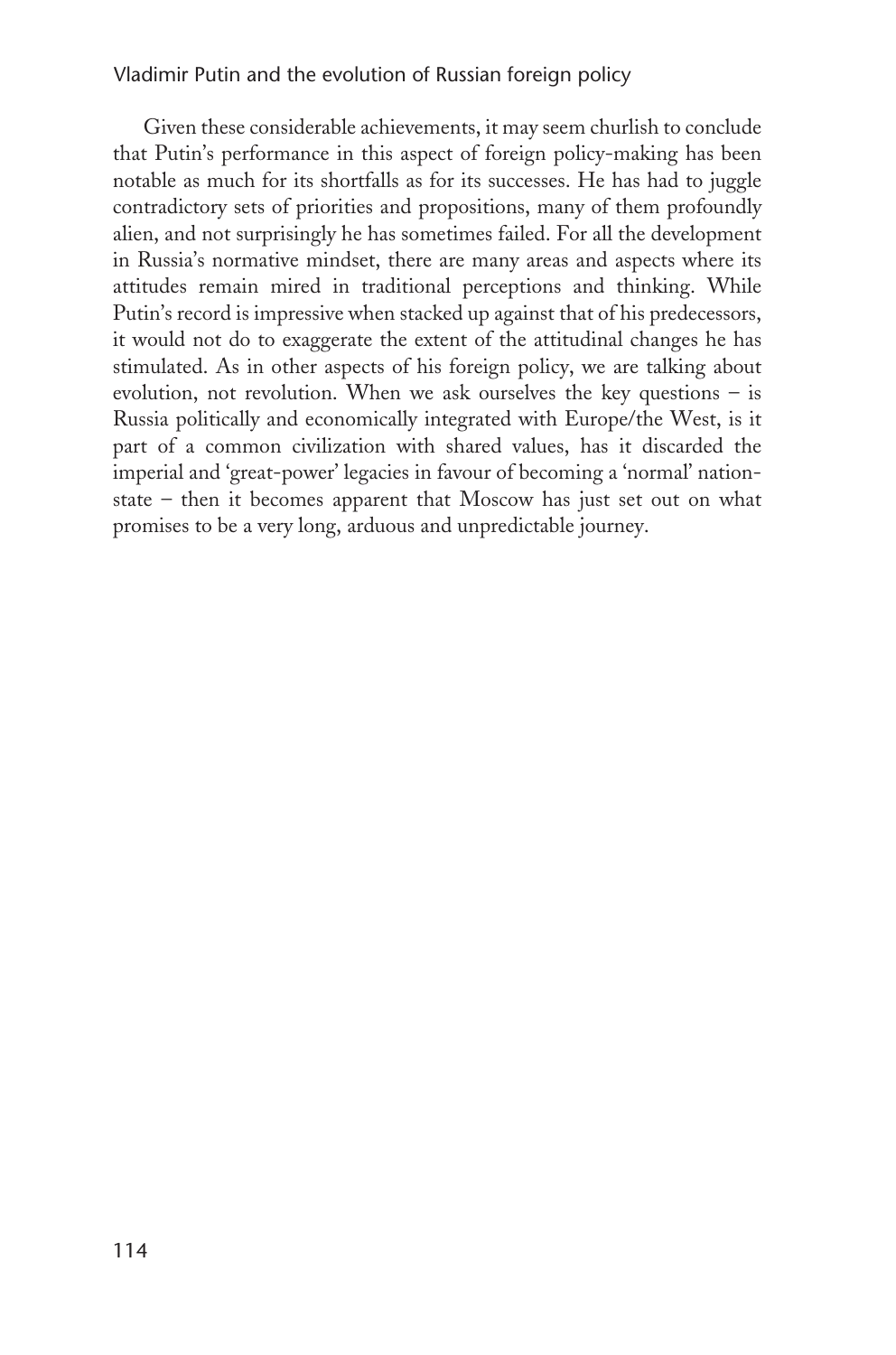# *11 September and after*

Western views of 11 September and its implications tend to divide naturally into two schools of thought. The first, popular in Washington and London, argues that the terrorist attacks on the Twin Towers and the Pentagon were transforming events, not just for America, but for the entire planet. We now live in a very different world, one that faces altogether new challenges. As a consequence, the character of international politics, too, has altered radically. It is no longer meaningful to speak in terms of strategic competition and traditional security priorities, but rather of developing common responses to the fresh dangers that threaten civilization as a whole. In the post-11 September environment, positive-sum notions of cooperative security and economic partnership have displaced the negative, competitive politics of a Cold War hangover. Such cooperation will not be without its difficulties, yet it is centred in, and derives strength from, an essential unity of perception and purpose among its principal actors.

The alternative interpretation, increasingly common in the non-Anglo-Saxon world, regards much of this as humbug. Very little has changed – at least in a positive sense. Far from international politics becoming more inclusive and integrated, the shock of 11 September has pushed the United States, the sole superpower, to act in ever more hegemonistic and unilateral fashion. It is as though the last restraints on its behaviour have been removed. Certainly, Washington seeks to enlist others in support of its foreign policy objectives, but it has shown that it is prepared to go it alone and, worse still, ride roughshod over the interests and concerns of others, even close allies. According to this view, the ongoing dispute over what to do about Saddam Hussein is only the latest illustration of a new and overweening arrogance of power in American foreign policy.

Russian attitudes towards 11 September likewise fall into two categories. There is the official line that coincides closely with that of Washington and London. The world has truly changed, a fact that provides Russia with a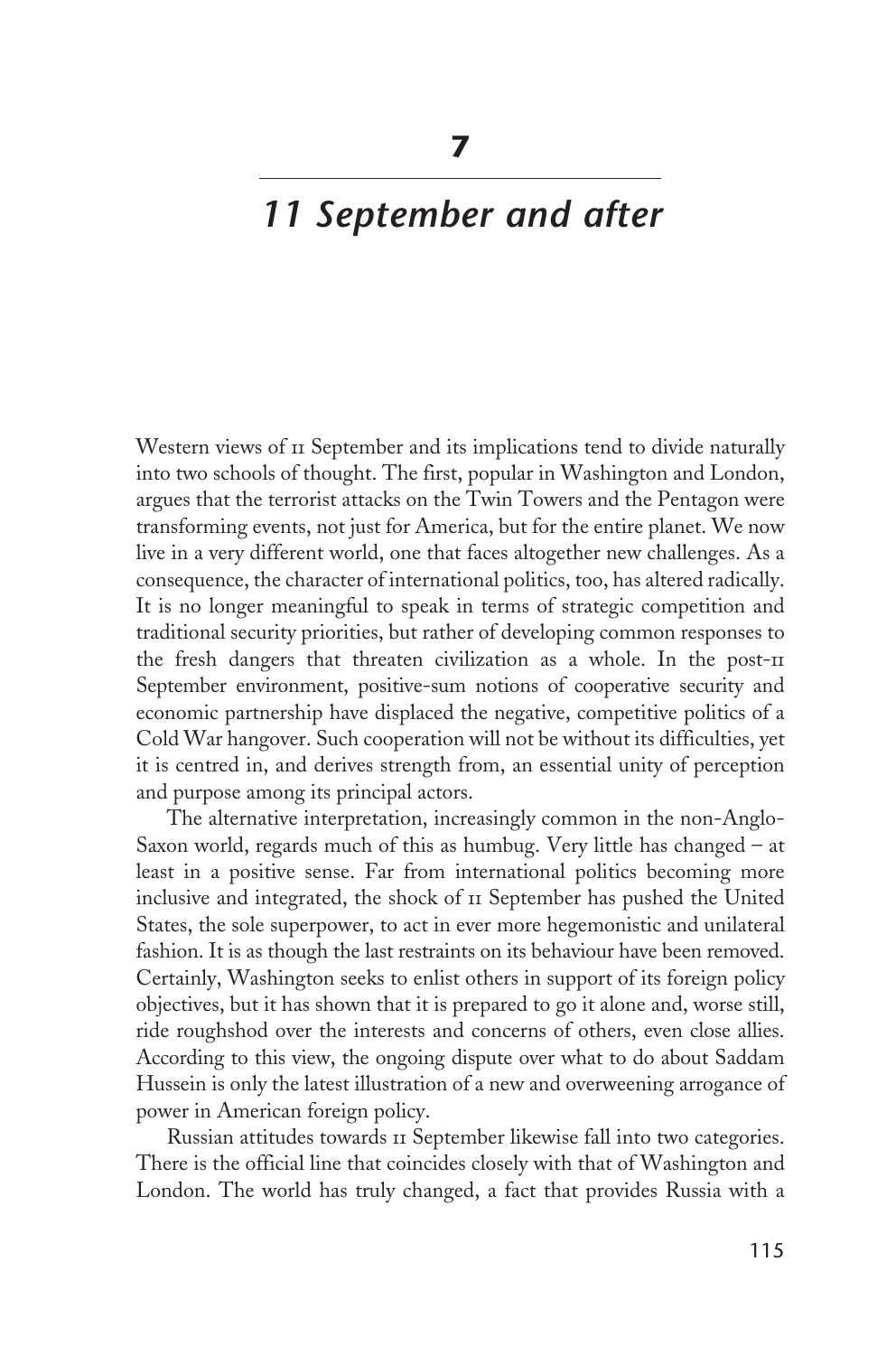unique opportunity to put past difficulties and conflicts behind it and become fully integrated with the developed West – not just in the everyday business of political, security and economic affairs – but also culturally and civilizationally. 11 September is the wand that transforms Russia from its former ugly duckling condition into, if not a swan, then at least a fullyfledged member of the community of civilized nations. At the other end of the analytical spectrum, however, a sizeable portion of the Moscow political establishment maintains that 11 September has been more damaging than beneficial to Russian foreign policy interests. It is not only a question of America looking to establish a unipolar world order – a popular refrain from the Yeltsin years – but of actively asserting its presence in the one area where Russia has been the dominant power, the space of the former Soviet Union.

A binary division is apparent, also, in contrasting summations of the impact of 11 September on the Putin administration's management of foreign policy. Some observers speak of the Kremlin as having made a 'strategic choice' in favour of the West,<sup>1</sup> away from the politics of competitive multipolarity that defined much of the conduct of external relations under Yeltsin. Implicit in this view is the premise that Russian foreign policy post-11 September differs fundamentally in philosophy, orientation and execution from its previous incarnation in the first 18 months of the Putin presidency. While the 'new' version is by no means the finished article, a process of farreaching transformation has been launched – a reality that will become increasingly evident with time and as opportunities arise for Moscow to demonstrate its cooperative disposition. On the other hand, however, there is a growing body of opinion that argues that the real impact of 11 September was to catalyse existing trends in Russian foreign policy, rather than to revolutionize its basic principles or *modus operandi*. According to this interpretation, the pro-Westernist approach of the Putin administration that emerged so publicly after 11 September had already been in place some time before.

It is of course very early to be making conclusive judgments about the latest trends in Russian foreign policy given the recentness of 11 September and its continuing reverberations. The haphazard course of Moscow's approach to international affairs in the post-Soviet period warns us to be careful about over-extrapolating from at the time momentous, but ultimately transitory, phenomena. It is worth recalling that ten years ago, in the first flush of the Yeltsin regime, many were talking in very similar terms about a new era of international cooperation. Yet it was not long before the President himself began to speak of a 'cold peace' (a milder variant of the Cold War) and condemn Washington for seeking to impose its diktat through a unipolar world order.<sup>2</sup> Conversely, at various times over the past decade during the first wave of NATO enlargement, the Kosovo crisis, and American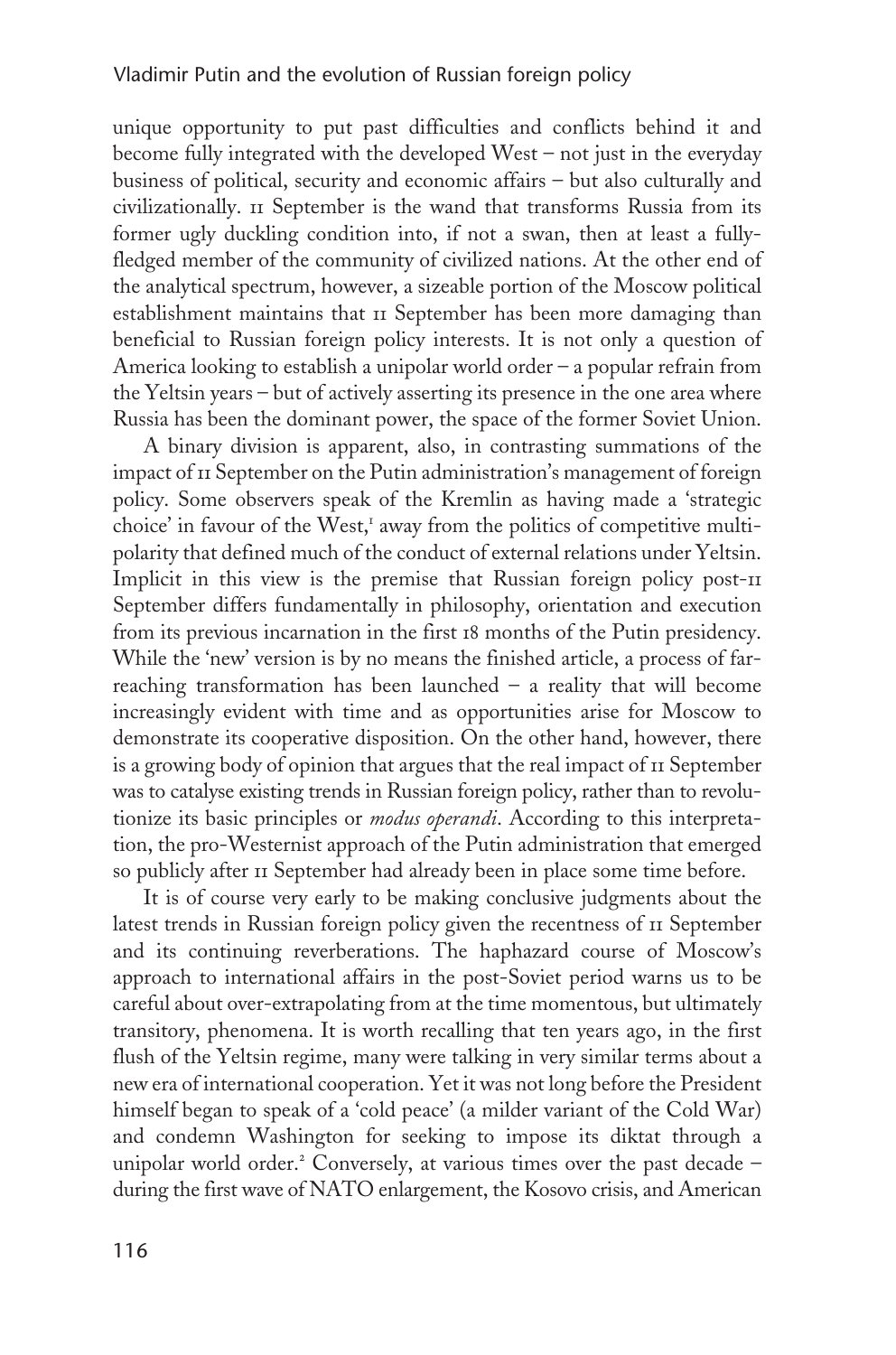preparations for strategic missile defence – talk has centred on geopolitical conflict and the irretrievable deterioration of relations between Russia and the West. However, the advent of Putin proved that negative trends, as well as positive, could quickly be arrested and reversed given the requisite political will. Taking into account the fickleness of circumstances and mentality, we need to ask whether this latest trend might not turn out to be a fizzer, good for a limited period perhaps, but vulnerable to adverse developments such as a sudden international crisis or 'misunderstandings' over specific issues.3

The purpose of this final chapter is not so much to substantiate claims of a revolution in Russian foreign policy, or to dismiss the significance of the actions taken by the Putin administration since 11 September, but to compare Moscow's approach to various aspects of external relations, 'before' and 'after'. The preceding chapters have focused on the policy-making process, the economization of foreign policy, the management of security and geopolitical priorities, issues of identity, values and civilization, in large part because they have been the primary spheres of foreign policy activity under Putin. By considering what changes, if any, have occurred in these areas over the past year we can get a better sense of longer-term trends – even if definitive conclusions are likely to elude us for some time yet.

The last section is by way of a prognosis, looking to answer what in many ways is *the* key question: how does the basket of changes and continuity add up in terms of shaping Russia's relationship with the world in the new century? While we may be able to make fairly accurate predictions about Moscow's attitude towards a specific issue or set of issues, it is a much more difficult enterprise to grasp the undercurrents and mentality that lie at the root of all policy. Yet the challenge must be accepted if we in the West are to develop a proper understanding of, and functional relationship with, a country whose rising importance is one of the very few certainties left in international politics.

# **Policy-making – image and reality**

Putin's response to the events of  $\pi$  September and their aftermath has cemented his almost legendary reputation for running Russian foreign policy virtually single-handed. His initial reaction – the quickest among world leaders – showed an agility that would have been inconceivable in the Yeltsin, or indeed any other, era. By offering instantaneous and unconditional moral support, he ensured that the atmospherics of Moscow's interaction with Washington would be overwhelmingly positive. Significantly, Putin made this commitment contrary to prevailing political and institutional advice which advocated a position of neutrality.<sup>4</sup> Subsequently, he was to assert his personal stamp even more clearly. When the Bush administration first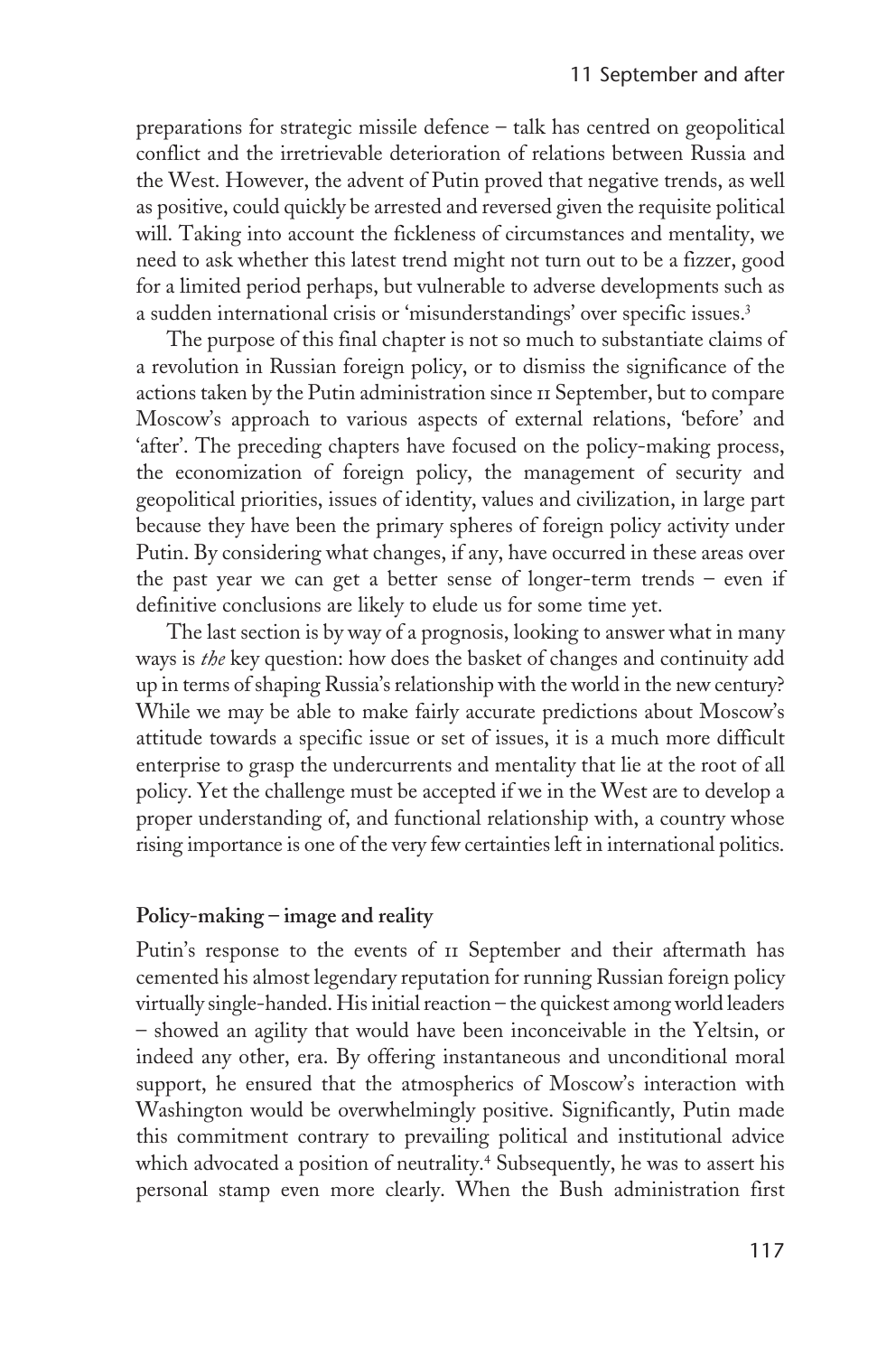broached the possibility of using bases in the Central Asian republics as jumping-off points for the military operation in Afghanistan, Moscow's response was strongly negative. Defence Minister Ivanov and Chief-of-Staff Kvashnin indicated that Russia would view such moves as intruding on its natural sphere of influence. This position, grounded in traditional Sovietand Yeltsin-era geopolitical logic, remained in place for the first week or so. But following a meeting of security heads in Sochi on 22 September, and subsequent telephone conversations with the five Central Asian leaders, Putin turned this thinking on its head by giving his blessing to the latter's burgeoning military cooperation with the United States.<sup>5</sup>

Putin's decision represented a victory for pragmatism over a stereotyped and anachronistic strategic mindset; he understood there was nothing he could do, even had he wished, to prevent the basing of American soldiers in Central Asia, and that he was best off making a virtue out of necessity.<sup>6</sup> But the most interesting aspect of the whole affair was that Putin, by taking policy by the scruff of the neck, as it were, highlighted the degree to which the foreign policy decision-making process had become personalized under his rule. In this particular case, what mattered was his voice; the fact that he was greatly outnumbered mattered not a whit. The axiom that he *is* consensus, or rather that his consensus is the only one that counts ('*le consensus, c'est moi*' – Chapter 1), was never more convincingly proven.7 And because he decided that Russian interests were best served by an openly and consistently cooperative approach with America, then this was what eventuated. More than anything, 11 September provided the perfect setting and opportunity to highlight the 'presidential' character of Russian foreign policy. It is no concidence that since that time Putin has become increasingly synonymous with Moscow's external face, to such an extent that it is almost as if everyone else is just making up the numbers, performing only limited functions under the close direction of the Kremlin.

Almost, but not quite. Tempting though it is to see Putin as the sole font and executor of pro-Westernism in Russia, the truth is rather more prosaic. In the first place, as noted before, from the outset of his presidency there has been a general consensus in favour of restoring functional relations with the West after the débâcle of Kosovo and Russia's consequent isolation. Although elite and public opinion may have harboured uncharitable thoughts towards the United States in particular, such sentiments were less significant than recognition of the need to find a better way of managing the interaction with Washington and major Western European capitals.

Second, there have always been influential pro-Western elements in and around the Putin administration. Chubais, Kudrin, Illarionov, Gref, as well as other public figures including Nemtsov, Kiriyenko and Gaidar, make up a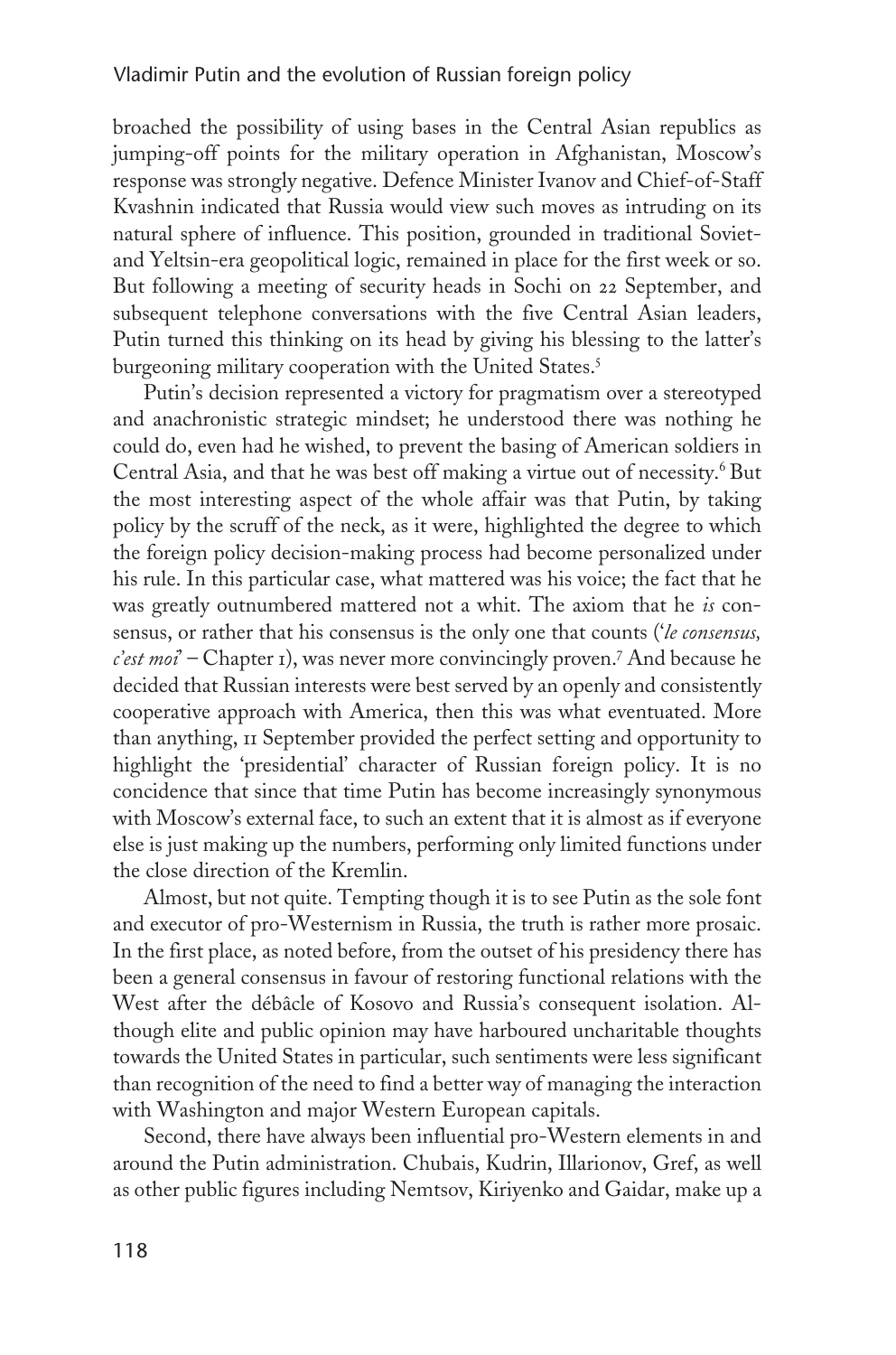powerful Westernizing constituency at the highest levels of power. They have helped determine the positive tone and much of the content of Russian policy towards Western Europe and, from around the time of the Slovenia summit in June 2001, with America. Suggestions that Putin was more or less on his own in conceiving of, and then prosecuting, a cooperative line with Washington after 11 September effectively overlook the role of this active group of advisors.

Third, it is worth asking how another Russian leader, say Yeltsin, would have responded had he been in Putin's shoes. Given the wave of sympathy flowing towards the United States in the immediate wake of the terrorist attacks, it would have been strange indeed if Putin had adopted a more neutral position in defiance of majority opinion in the developed world. Any leader of a nation aspiring to be called 'civilized' would have acted as he did. Granted, he did so with an alacrity unusual in Russian leaders, but in reality he had little alternative, especially given his prior strategic commitment to Russia's 'normalization' and integration with the West. Equally, too much has been made of his public role in articulating and representing Moscow's position. It is difficult to imagine any world leader not doing the same in response to arguably the most spectacular event in international politics since the fall of the Soviet Union. After all, during the 1990s even an ailing (and much less active) Yeltsin took the lead on selected foreign policy issues, such as the rapprochement with Japan, and in moderating the Russian position on the Kosovo crisis.<sup>8</sup>

It is important, therefore, to distinguish fact and reason from legend and image-making. Putin did face political and institutional opposition to his overtly pro-American stance, but this was never either serious or influential enough to deflect him from what was the only practical course of action. One should differentiate here between the habitual but ineffectual grumbling of the Russian elite – a regular feature of the post-Soviet foreign policy landscape – and determined and effective opposition based on fundamental disagreements over substance. Far from being an aberration, Putin's actions post-11 September flowed logically from an ever more Westerncentric attitude in Moscow. He was more alive than many of his contemporaries to the possibilities the new situation offered to Russian interests, but this is not to say that others were unaware of these. Ultimately, where Putin made a difference was in his positive handling of the modalities of interaction in a changed international climate, *not* in introducing a conceptual revolution. He showed impressive leadership and a superior understanding of revised global realities, but it is fanciful to depict him as some kind of Horatio struggling manfully to turn back the forces of anti-Western reaction in Russia.9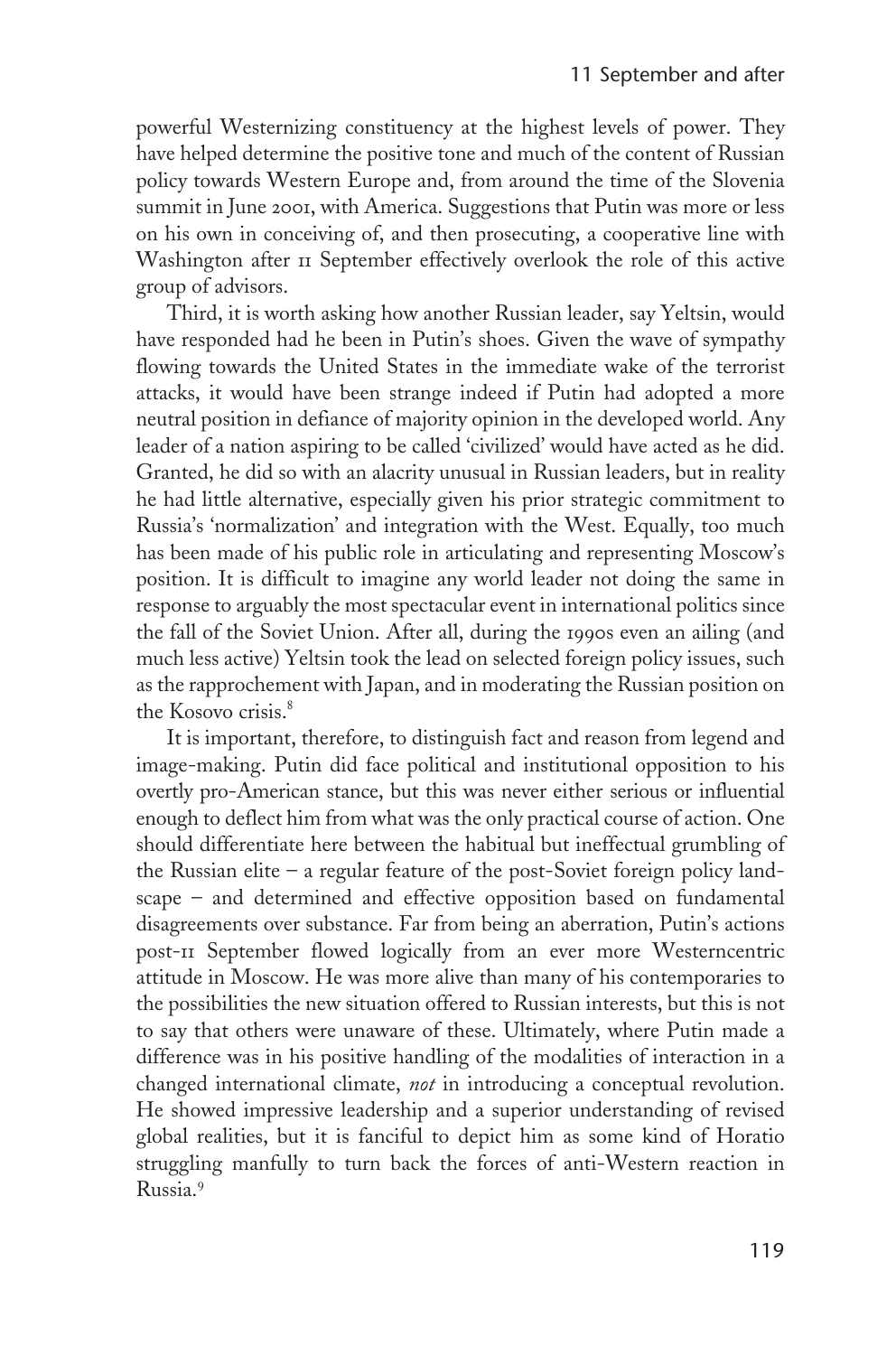## Vladimir Putin and the evolution of Russian foreign policy

All this raises the issue of whether 11 September has altered the balance of power among the various foreign policy actors and the way they interact with one another. On the former question, it is hard to discern any major changes. The same players – the Presidential Administration, the security apparatus, the Foreign Ministry, the Defence Ministry – appear to have retained their functions. One interesting development, the significance of which is difficult to gauge as yet, is that the increased salience of international security issues has enhanced the MOD's public profile in foreign policy-making.<sup>10</sup> The accelerated pace of rapprochement between Russia and the West post-11 September has also underlined the importance of economic actors. At the same time, the sectionalization of foreign economic policy continues to be as much in evidence after 11 September as it was before. On the one hand, the more vigorous pursuit of Russia's WTO accession bid points to the increased sway of advocates of liberalization such as Illarionov, Gref and Kudrin; on the other hand, Putin's insistence that accession take place 'on conditions acceptable to Russia<sup>'n</sup> suggests that the more conservative (i.e., protectionist) players retain considerable clout as a 'braking mechanism'. Although it seems that the liberalization constituency is in the ascendancy, its advantage looks far from decisive at this point; there is clearly a lot of play left in the policy debate. Big business continues to have a powerful say in the formulation and execution of policy in areas of direct concern to it, such as the energy sector and WTO accession. At the lower end of the scale, there is minimal movement. The marginal players – the Duma, the academic community, regional leaders, the public – remain marginal, while claims that foreign leaders are responsible for Putin's pro-Westernism are unproven and unlikely. The Russian President may be on first-name terms with his American counterpart, but it would be naïve to assume from this that the new 'George and Vladimir' dynamic influences Russian decision-making any more than did its predecessor, the 'Bill and Boris' show.

As long as international terrorism remains at the head of Moscow's external priorities then personalities, not institutions, will continue to make and break policy. For all sorts of substantive, emotional and presentational reasons, Putin is taking a very close interest in this issue – an intimate involvement that carries over to other areas of the security agenda as well as colouring Russia's overall approach to international relations post-11 September. An already heavily personalized system is becoming more so rather than less. As Putin's criticisms of the bureaucracy in his 2002 address to the Federal Assembly indicate, $\frac{12}{12}$  it will be a long time before government institutions develop to the point where they displace individuals as the principal policy actors in either the domestic or the external arena. Meanwhile, the horizontal 'cell-like' structure of foreign policy decision-making stays much as it was.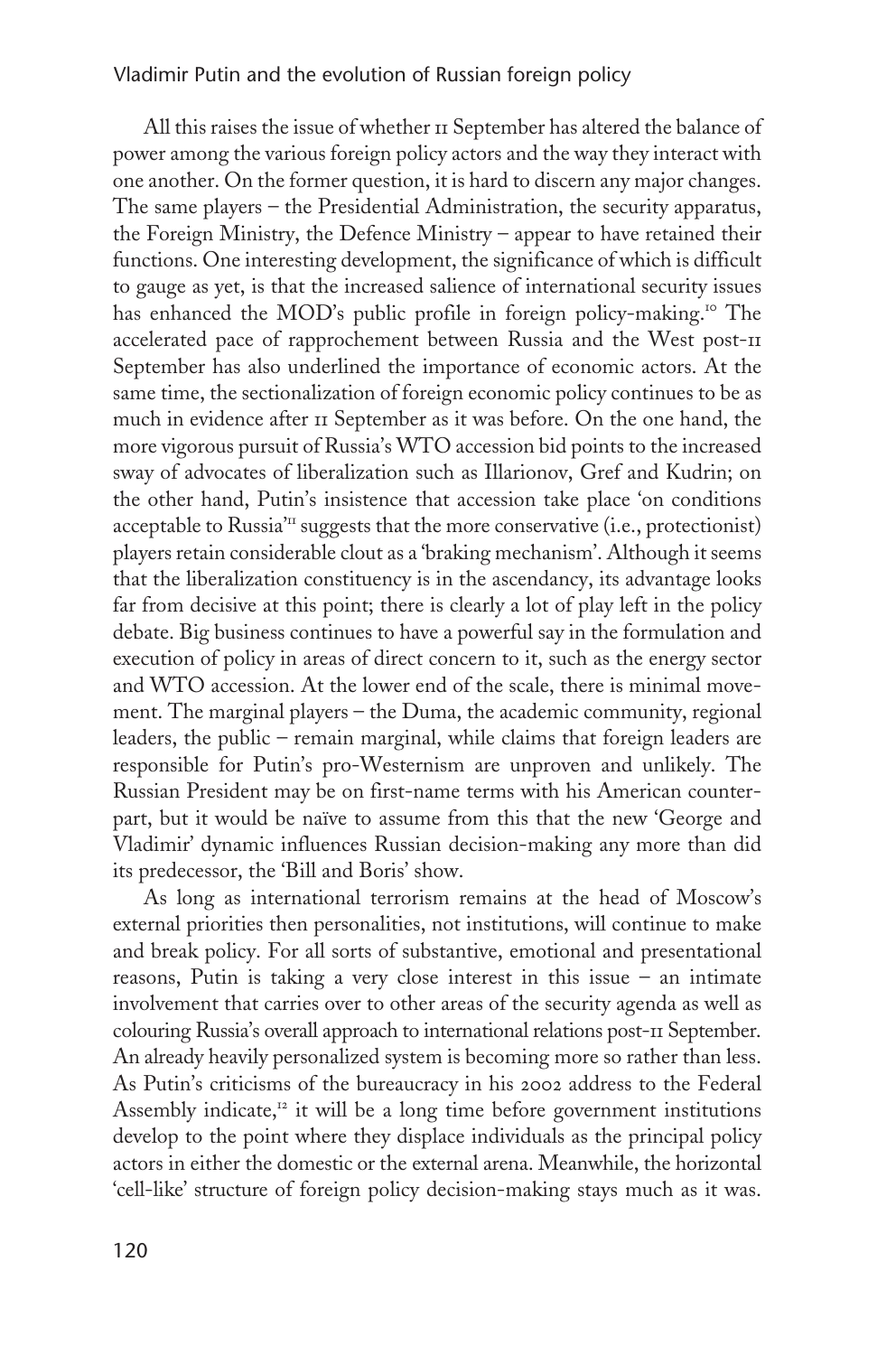Individual ministers manage their respective portfolios, with interdepartmental coordination taking place via the medium of President Putin. However, while his day-to-day involvement in the detail of policy has increased since 11 September, it is unclear whether this heightened interest is translating into more effective control. It remains true that one man, no matter how capable and dedicated, cannot control everything.

Taken as a whole, the '<sub>II</sub> September effect' on the policy-making environment has been to accentuate existing trends, rather than dramatically change the way Russia's external relations are managed. This outcome is to be expected. The events of that day (and after) asked no searching questions about the policy process that were not already being considered. Russian foreign policy is a little more personalized, more 'presidential', more closely coordinated, than before. But since these were its principal characteristics in any event, the impact of 11 September has been underwhelming. Putin's image as master of all he surveys has received a powerful boost, but the underlying realities remain much as they were.

# **The economic agenda – Westernization with qualifications**

It is somewhat paradoxical that the sequence of global developments since 11 September, centred in the primacy of international security issues, should have had the effect of accelerating the economization of Russian foreign policy. Ordinary logic might have dictated that economic priorities, while not being neglected altogether, would nevertheless have been relegated to the policy margins for the time being. That the opposite has occurred raises a number of interesting questions, not only about the balance between security and economic objectives, but also about the evolving yet contradictory character of the administration's attitude towards the outside world.

The most visible consequence of 11 September on the external economic agenda has been a more single-minded pursuit of economic integration as a strategic objective. Although WTO accession was a major administration priority from the beginning, the Russian campaign has stepped up markedly. It was indicative that Putin's 2002 address to the Federal Assembly should focus heavily on the accession bid and the need for Russia to adapt to the demands of economic globalization.13 This did not signify some 'road to Damascus' conversion or the primacy of economic over security objectives; rather, it reflected the liberal belief that in the post-11 September international climate Russia had a unique opportunity to achieve strategic benefits that, under normal circumstances, would have taken decades to materialize. In other words, a convergence of international security perceptions opened up the possibility of a softer, more 'flexible' Western stance in other areas of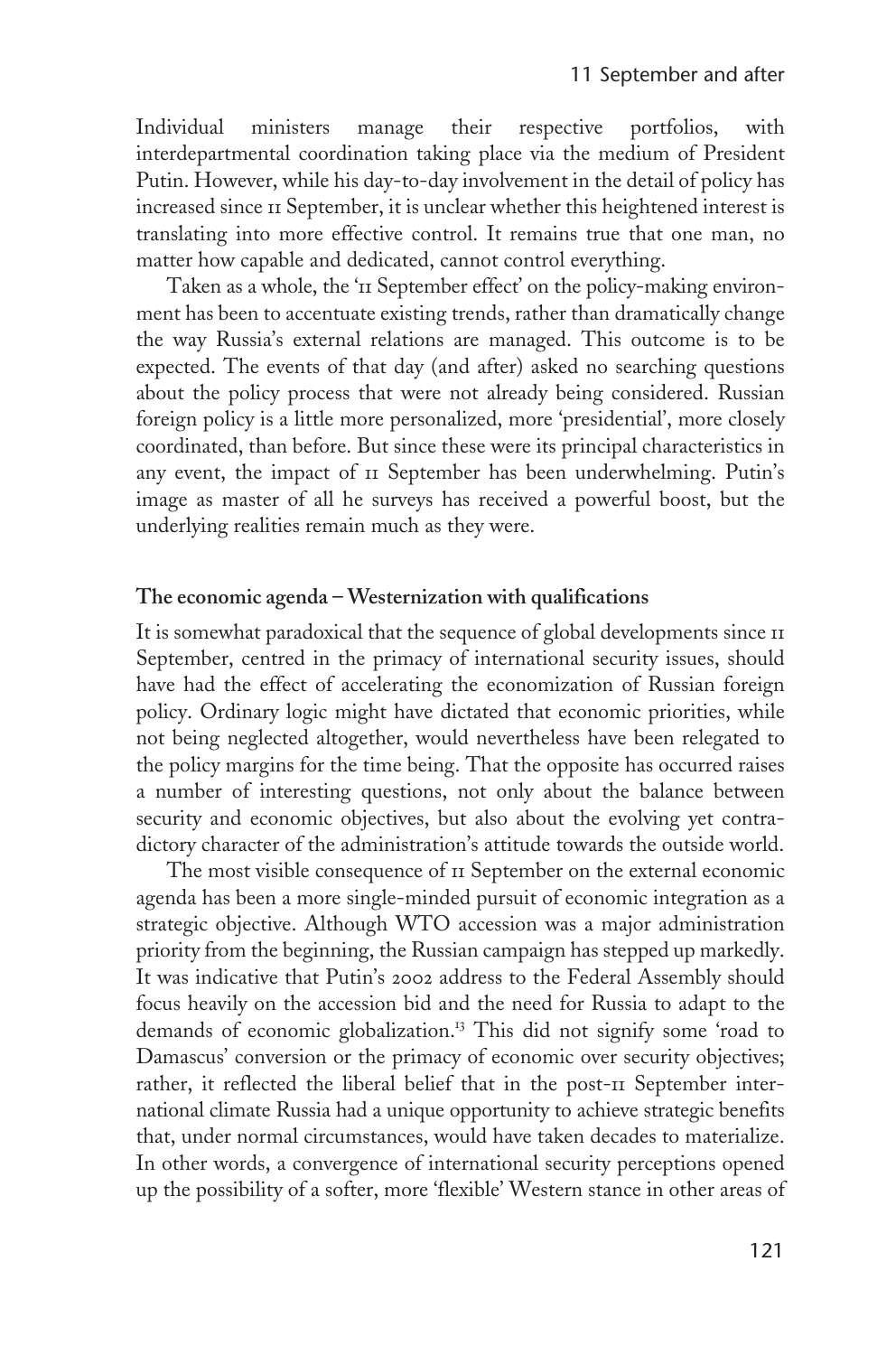relations with Russia, including its direct participation in Western and Western-dominated trade and economic structures. Not in the crass horsetrading sense of holding security cooperation hostage in exchange for 'concessions' – as many in the political establishment were advocating – but through a seamless conflation of political, security and economic interests between Russia and the West. The United States would be suitably grateful for Moscow's assistance in the fight against international terrorism, but more importantly it would conclude that the unconditional nature of this support indicated that Russia was committed to a long-term vision of like-mindedness, and was not simply looking to capitalize tactically on the misfortune of others. However, in order to communicate this message persuasively the Putin administration needed to demonstrate a comprehensive approach that extended well beyond a purely security agenda. Hence the redoubled emphasis on WTO accession, at once the most practical and emblematic representation of economic cooperation and 'integration' with the West.

This kind of instrumentalism has also influenced Moscow's handling of other areas of foreign economic policy. The previously unalloyed pursuit of the profit motive has been moderated. For example, while the Putin administration remains committed to fulfilling lucrative nuclear and military contracts with, for example, Iran, these days it is more cognizant of American concerns. Although it is not yet prepared to abandon such cooperation, it is looking for ways to reconcile the conflict between a continuing desire to exploit its comparative advantage in certain spheres of commercial activity – arms transfers, nuclear cooperation – with the larger objective of economic (and other) integration with the West. For the time being at least, Moscow seems to think that it can manage this delicate balance, $<sup>14</sup>$  but it would not be</sup> surprising if in the not so distant future it decided that sustaining the economic relationship with Tehran was no longer worth the trouble, particularly taking into account growing differences over the division of the Caspian Sea and its resources.15

A more nuanced approach is likewise discernible in Moscow's handling of the connection between geoeconomics and geopolitics. The basic proposition that Russia's revival as a world power depends above all on a strong economic foundation remains as valid as ever. But at a more 'micro' level, the use of economic instruments to project geopolitical influence has undergone some change in the light of the American military presence in the former Soviet Union. Although the rationale for this presence is security-based, in practice it is not always easy to separate it from a wider political and economic interaction between Washington and the independent states in the region. In this context, it has not escaped notice that Moscow's capacity to pressure Tbilisi and Kyiv is less than it was before 11 September. As in the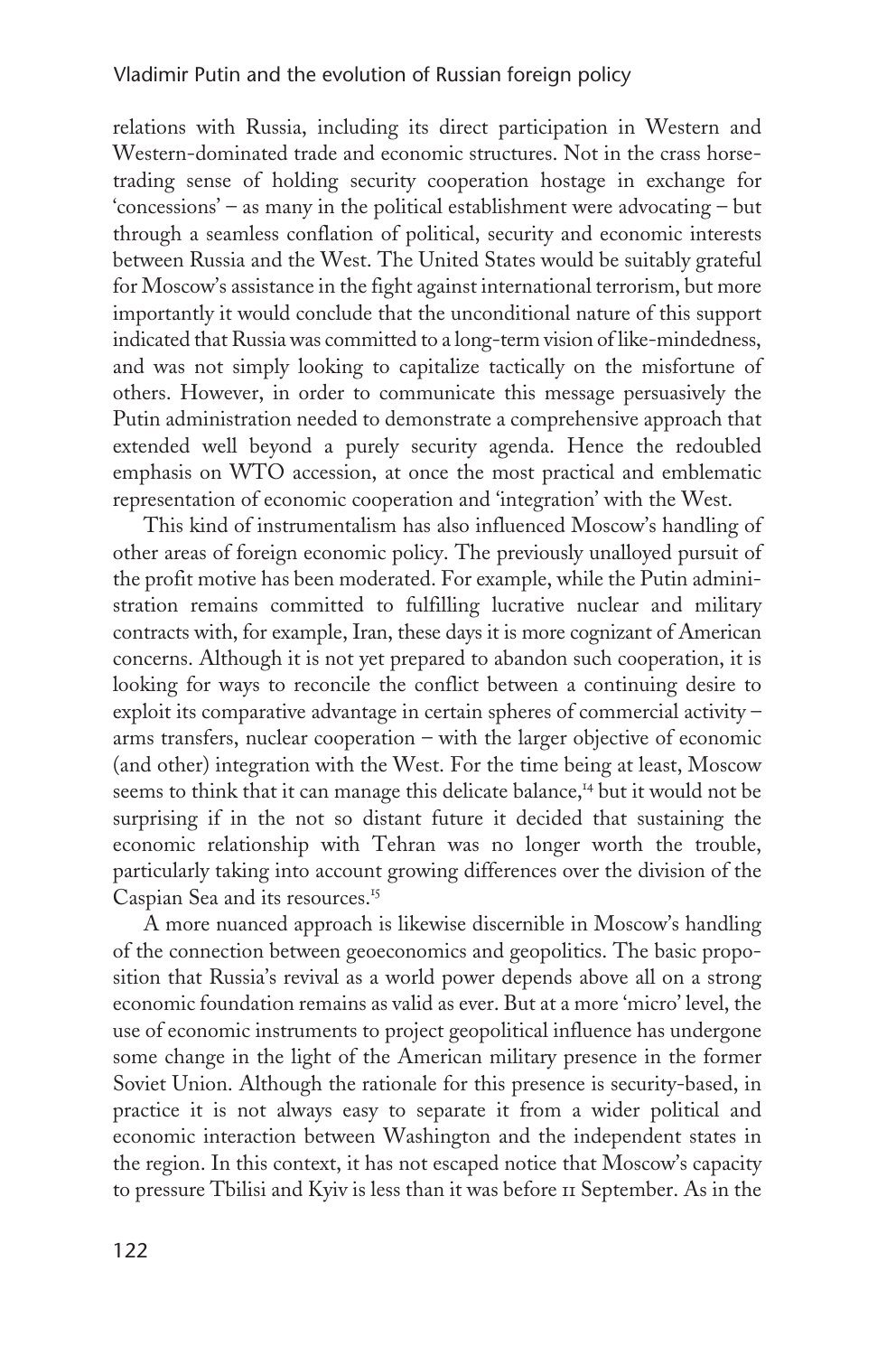case of cooperation with Iran, the Kremlin has increasingly to balance its priorities: on the one hand, the pursuit of a traditional, proto-imperial  $a$ genda,<sup>16</sup> albeit in an economic guise; on the other, closer integration with the West, with the attendant need to control (or at least sanitize) patrimonial inclinations *vis-à-vis* the CIS.<sup>17</sup>

These trends – the intensification of the WTO accession bid, a more careful approach to the pursuit of profit, a similar caution with regard to the geoeconomics/geopolitics nexus – would seem to suggest that 11 September has pushed Moscow further in the direction of a Western economic mindset and system. In fact, appearances can be deceiving. If we mean by this that the Putin administration accepts that Russia must manage its economy and trade with other countries according to rules commonly accepted in Western market economies, then the outlook is mixed, to say the least. First, 11 September has had no major impact on the introduction and implementation of relevant legislation. The government has been aware for some time – since the Putin succession – that the time for words is over, and that Russia must deliver concrete outcomes in the form of an improved business climate, a more transparent economy, and so on. In appearing as a window of opportunity 11 September may have underlined this lesson, but since the pace of legislative activity was frenetic anyway it is hard to discern a tangible 'added value'.

More significantly still, many of the economic problems and misunderstandings between Russia and the West in the period before 11 September have continued to dog relations. The Russian economy remains heavily corporatized and oligarchic; attitudes to foreign economic participation are ambivalent; the relationship between government and business is as incestuous as ever; competition, except in a strictly circumscribed sense, is a dirty word; and legal and administrative transparency continue to be very partially applied concepts. The continuing difficulties Moscow has in fulfilling the provisions of the 1994 Partnership and Cooperation Agreement with the EU testify to the gulf between very different conceptions of market economics. It is possible that the ongoing rapprochement between Russia and the West will lead in time to a convergence in this as in other areas. But for the moment it is too early to say.

# **A new conception of security?**

The view that 11 September was a transforming event in history is grounded in the premise that a conceptual revolution in the global security agenda has taken place over the past year. In a variant of 'big bang' theory, proponents of this thesis present a stark picture of two contrasting worlds: the pre-11 September security environment characterized by geopolitical competition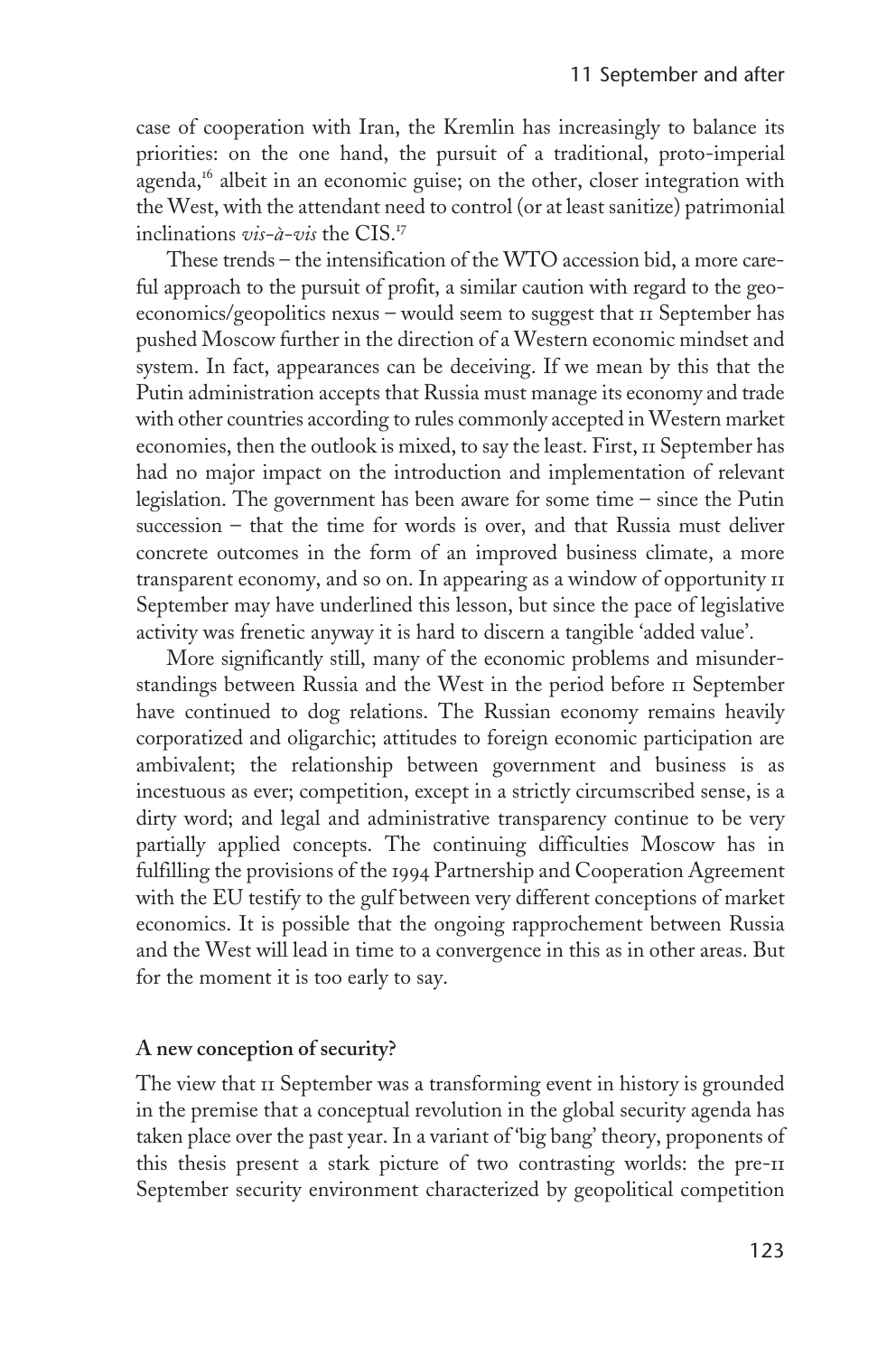and differing threat perceptions; and the post-11 September world, in which a chastened global community, suddenly perceiving the larger menace of international terrorism and other 'non-traditional' threats, unites for the greater good. In both thought and deed, the Putin administration has demonstrated its partiality to this interpretation – but with the critical qualifier that the revolutionizing impact of 11 September was on the West rather than on Russia, whose security perceptions had already evolved some time ago. Indeed, in some of its initial reactions Moscow evinced a smug, 'told you so' attitude. Having tried, but failed, to convince others that its conduct of military and 'police' operations in Chechnya was justified as part of humanity's wider struggle against the scourge of international terrorism, the Russian government seized on the attacks of 11 September as proof of its foresight and judgment.<sup>18</sup>

The administration's approach to international security priorities in the following months has reflected this thinking. First, contrary to what one might suppose, there has been no substantial change in Russian security perceptions. The real difference lies in the fact that 11 September afforded Moscow a priceless opportunity to take advantage of America's new-found vulnerability, not in order to score cheap and short-lived geopolitical points, but by showcasing Russia as an indispensable player in developing a new global security regime. Throughout the 1990s, the Yeltsin administration had attempted to achieve just such an aim through various devices and notions – a 'multipolar world order', a 'comprehensive European security architecture' under the aegis of the OSCE, a 'Comprehensive Security Concept for the 21st century', the UN Security Council, the Russia–NATO Founding Act and the Permanent Joint Council (PJC). However, with the Kremlin unable to reconcile itself to the reality of NATO's primacy in European security, such proposals became ever more impractical, a flimsy cover for Russia's increasingly desperate attempts to preserve its status as a 'great power'. When he came to office, Putin dispensed with much of this ideological baggage, and reactivated relations with NATO. But the legacy of the Soviet and post-Soviet past meant that old prejudices and stereotypes – in Russia *and* the West – died hard. There appeared no obvious way in, no transforming event to facilitate a quantum leap in security relations – just a hard slog over a period of years, perhaps longer.

The terrorist attacks on New York and Washington provided the hook the Kremlin was looking for. That is why Putin was so quick to offer his support to the Bush administration and the American people. It was not only a question of retroactively justifying Moscow's actions in Chechnya. From the start, the stakes were much, much higher. Played correctly, the revised security game offered enormous potential dividends: a political, economic,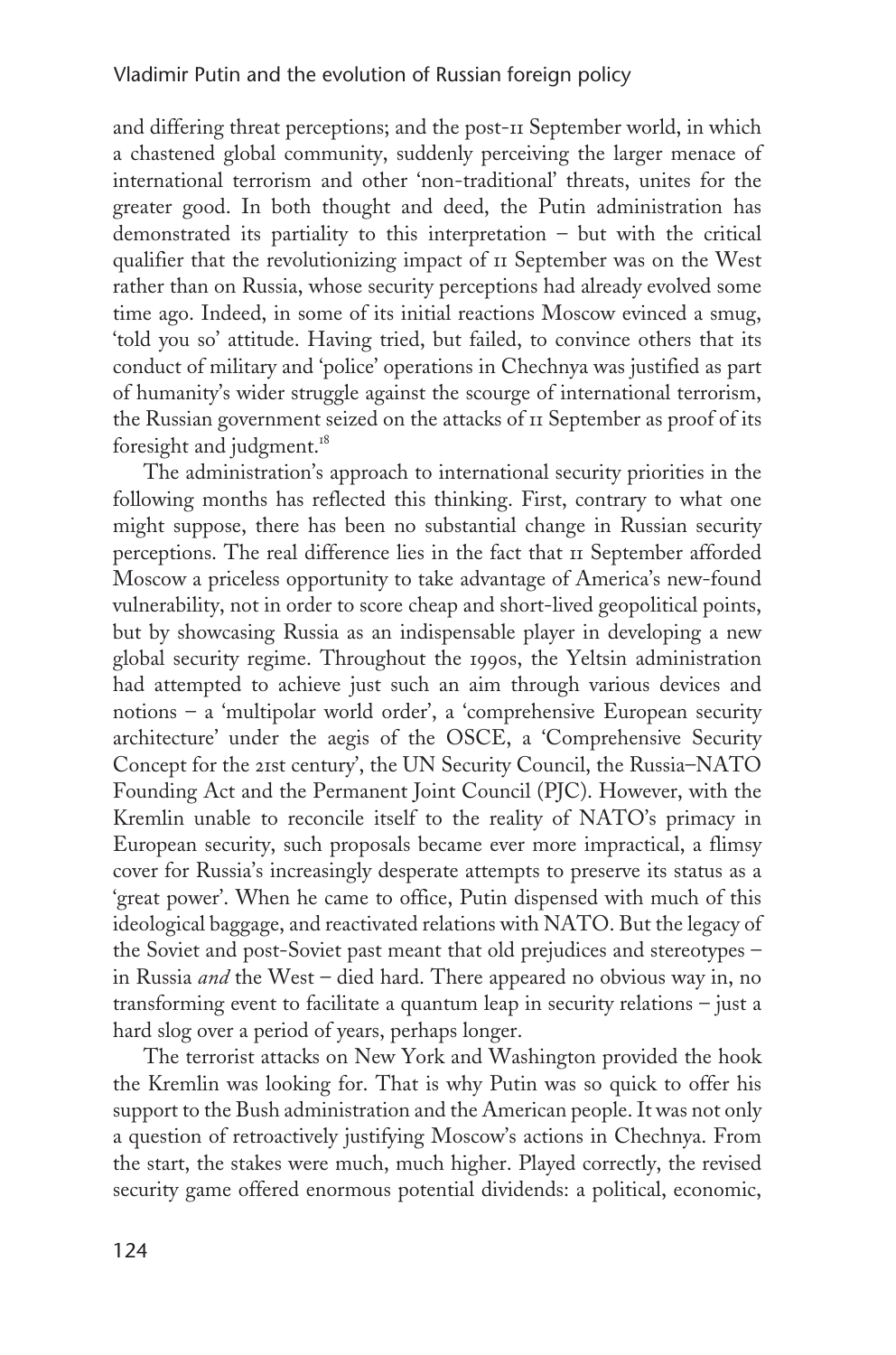civilizational, as well as security integration in Europe and with the West; Russia's re-entry as an international actor, but this time on a much more solid and positive basis; and a free hand in Chechnya and on domestic politics. Furthermore, such benefits reached out to a wide audience at home: integration for the liberals, great power status for the *derzhavniki*, improved economic opportunities for corporate interests.

The challenge, then, was how to maximize the opportunities arising from 11 September while containing any adverse consequences to Russian security and geopolitical interests. Here Putin has been very successful – as his handling of four sets of issues demonstrates.

The first is the international security agenda itself, and Moscow's role in relation to it. Putin has effected a smooth and rapid transition in the traditional Western image of Russia as a largely obstructive presence to one where it is a major and above all constructive contributor. Second, he has neutralized the importance of old-style geopolitical calculus in Russia and the West. True, there are numerous domestic critics who condemn the increased American presence in Central Asia and the Transcaucasus. But it is obvious to all but the most intransigent that Russia was powerless to prevent this in any event; better therefore to package it as part of a strategic partnership against a greater enemy, and this Putin has done brilliantly.19 Third, the strategic disarmament agenda, an area where Russian interests appeared to be in a state of public rout, has miraculously metamorphosed into the spearhead of Russia's global resurgence. Putin has managed to recover from a serious setback – Washington's decision to proceed with strategic missile defence and abrogate the ABM Treaty – and persuade the Americans to conclude a 'legally binding' strategic arms reductions treaty. That this treaty binds the United States to nothing<sup>20</sup> is less relevant than the fact that it offers an important, if symbolic, recognition that Russia is not just another European nation-state or minor power, but something much more.<sup>21</sup> The fourth and most recent achievement arising out of 11 September and its aftermath is renegotiation of the relationship with NATO. Again, the substance of the Rome agreement of May 2002 is less significant than the fact of its existence. Contrary to official claims, the newly formed Russia-NATO Council – the so-called *dvadtsatka* (group of twenty) – is unlikely in its present form to give Moscow the clout it seeks in security decision-making on the continent.22 But even with its limitations the agreement represents a definite step forward, marking a growing acknowledgement in the West of Russian like-mindedness while offering Moscow the prospect of substantive involvement in European security affairs. Compared to the outlook a little over a year ago, let alone during the Yeltsin period, this is perhaps the most impressive of all Putin's achievements in the security sphere.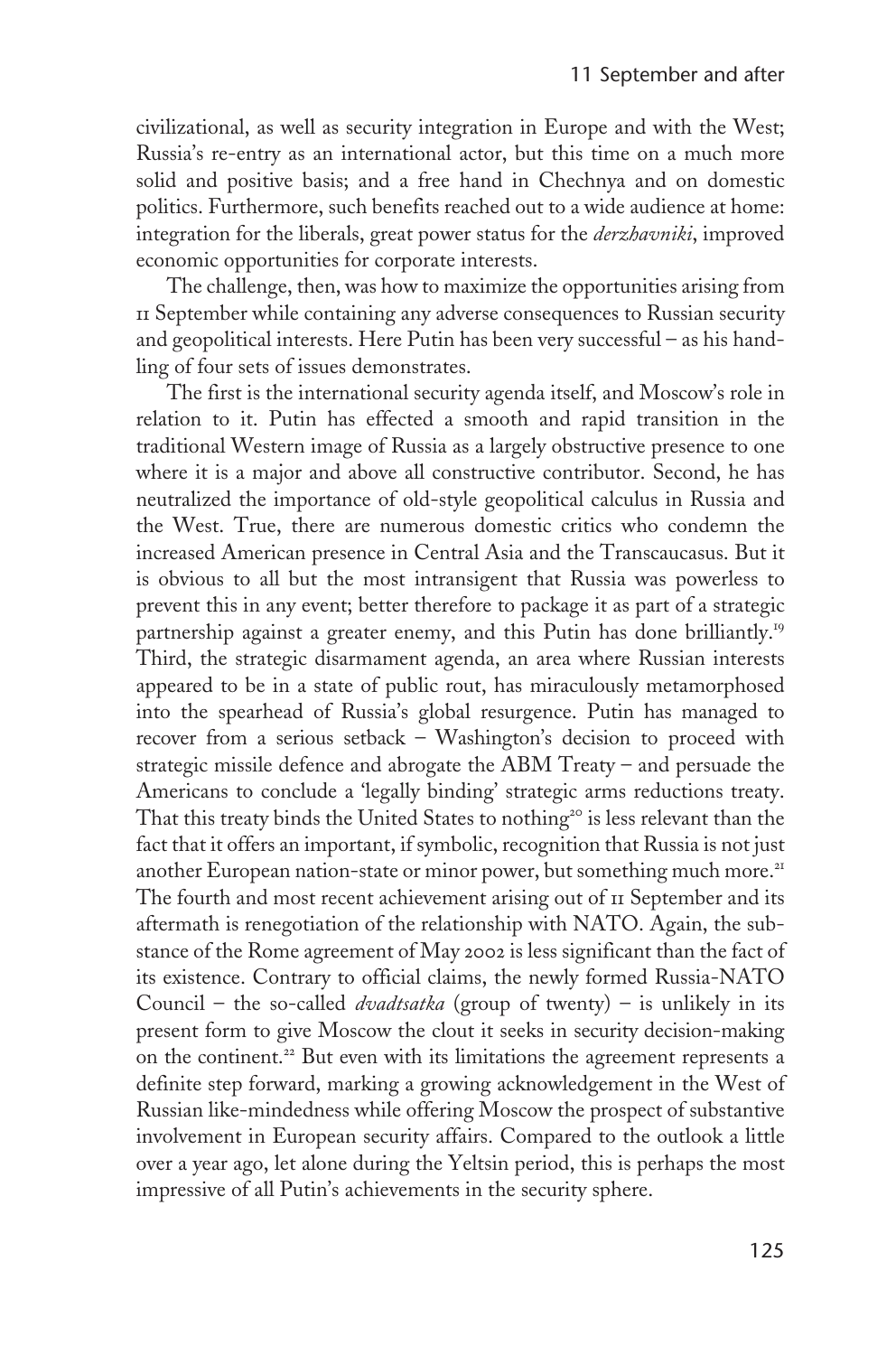## Vladimir Putin and the evolution of Russian foreign policy

What is much harder to assess is the longer-term impact of  $\pi$  September on Russian security perceptions. Does the sequence of developments sound the death-knell of geopolitics and presage the widening of security concepts to include political and other types of soft security? Although it is difficult to answer this so soon after the event, some observations are apposite.

Exposure to new experiences can be a fine – or a harmful – thing. Inclusion in structures such as the Russia–NATO Council and the development of joint consultative mechanisms with Washington following the strategic arms reductions treaty hold out the prospect of a steady convergence of perceptions, not only in security and defence matters but also in overall political culture. Regular high-level consultations, the growing presence of Russian army officers in Brussels, military exchange visits, joint peacekeeping operations and defence exercises – these could be the building blocks of a new consensus between Russia and the West. Alternatively, however, they may turn out to be the seeds of mutual disenchantment. One of the potential downsides of Putin's many security achievements in recent times is that they have considerably raised expectations on all sides. The West hopes and maybe even trusts that Moscow will continue along the path of political and security rapprochement, while many Russians believe that joint decision-making in, say, the Russia–NATO Council will mean precisely that. In this connection, the example of the 1997 Founding Act and the PJC stands as a salutary lesson. The alliance and the Yeltsin administration (in particular) overestimated the scope and utility of the newly created consultative mechanisms, with the result that inflated expectations soon gave way to mounting disappointment, culminating in a virtual divorce during the Kosovo crisis. With the memory of a warm inner glow still fresh after the Putin–Bush and NATO–Russia summits, there is a danger that Russia and the West may lose perspective and overlook the number and magnitude of the differences that still separate them. If previously the mistake was to focus too much on divisions instead of commonalities, then today the situation threatens to be the reverse.

Next, both sides need to appreciate that the process of political and security rapprochement will be prolonged and difficult, interspersed with the occasional crisis or major disagreement, setbacks of one kind or another, confusion and misunderstanding. It is unrealistic to expect that the slate of half a century of strategic confrontation can be wiped clean in a couple of years or through a few, albeit important, agreements. In the end, the latter are just the tip of the iceberg, masking enormous contradictions that will take considerable time, effort and patience to straighten out.

Finally, geopolitics may seem on the way out in Russia, but it would be a brave person who would forecast its imminent demise. It is not only the inertial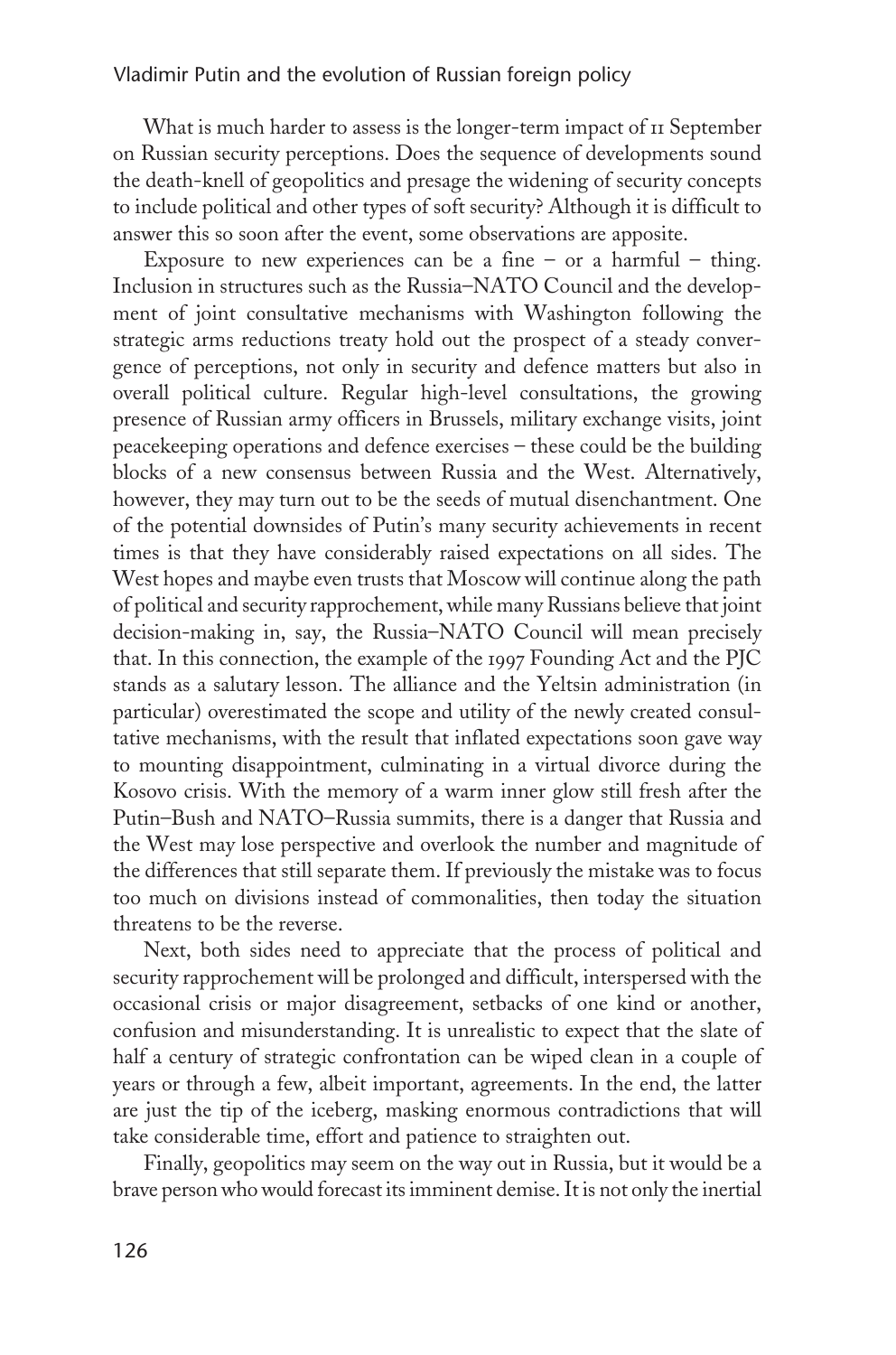force of centuries of strategic tradition; there is also a question mark about what happens if Russia becomes a *bona fide* (as opposed to convalescing/ aspiring) world power. In those circumstances, it might not take long for issues of geopolitical projection and competition to recover their former priority. At the risk of sounding cynical, it is worth pointing out that, for a state currently with few other options, making common cause with the West has been the best and perhaps only means of maintaining its position as an international player. The acid test of how far Moscow's security thinking has evolved will come when Russia becomes strong again, not while it is still weak.

#### **The repackaging of identity**

It is in the sphere of identity, values and civilization that the notion of 11 September as a turning-point has emerged most forcefully. The convergence of economic and security perceptions between Russia and the West has acquired a wider significance, one extending well beyond a mere coincidence of interests. Today, the talk is about a common civilization with shared values, in which Russia has shed its outsider status and once again entered the mainstream of the West in all its dimensions. The original Yeltsinite vision of an 'indivisible Europe' – a limited but nevertheless unattainable dream – has magically transmuted into an 'indivisible civilized world' whose new-found unity, it is proclaimed, will slowly but surely overcome the great dangers facing it.

For Putin, 11 September provided an extraordinary and entirely unexpected opportunity to accelerate the process of repackaging Russian identity in the contemporary world. As in the case of the security agenda, he had been working for some time to change this image, and with some success. But no amount of skilful public diplomacy could erase the memory of the running sore in Chechnya, nor allay Western concerns about the clampdown on the independent media or other anti-democratic behaviour. Putin the statesman may have presented as rational and businesslike, but for all that it would be a long time indeed before the West considered Russia to be 'normal'.

In this atmosphere of ambivalence the events of 11 September intervened, not in altering the fundamentals, but as a radical catalyst for existing policy trends. The consequences were at once comprehensive and fast-acting. The first was to reinforce the prevailing Westerncentrism in the Kremlin. At one level, Putin's uncompromising identification of Russia with the struggle against international terrorism was unsurprising given his attempts to justify the Chechen war on that basis.<sup>23</sup> However, whereas this had looked (and was) driven by a narrow national self-interest, his association with the fight against terrorism post-11 September came across as motivated by a largeness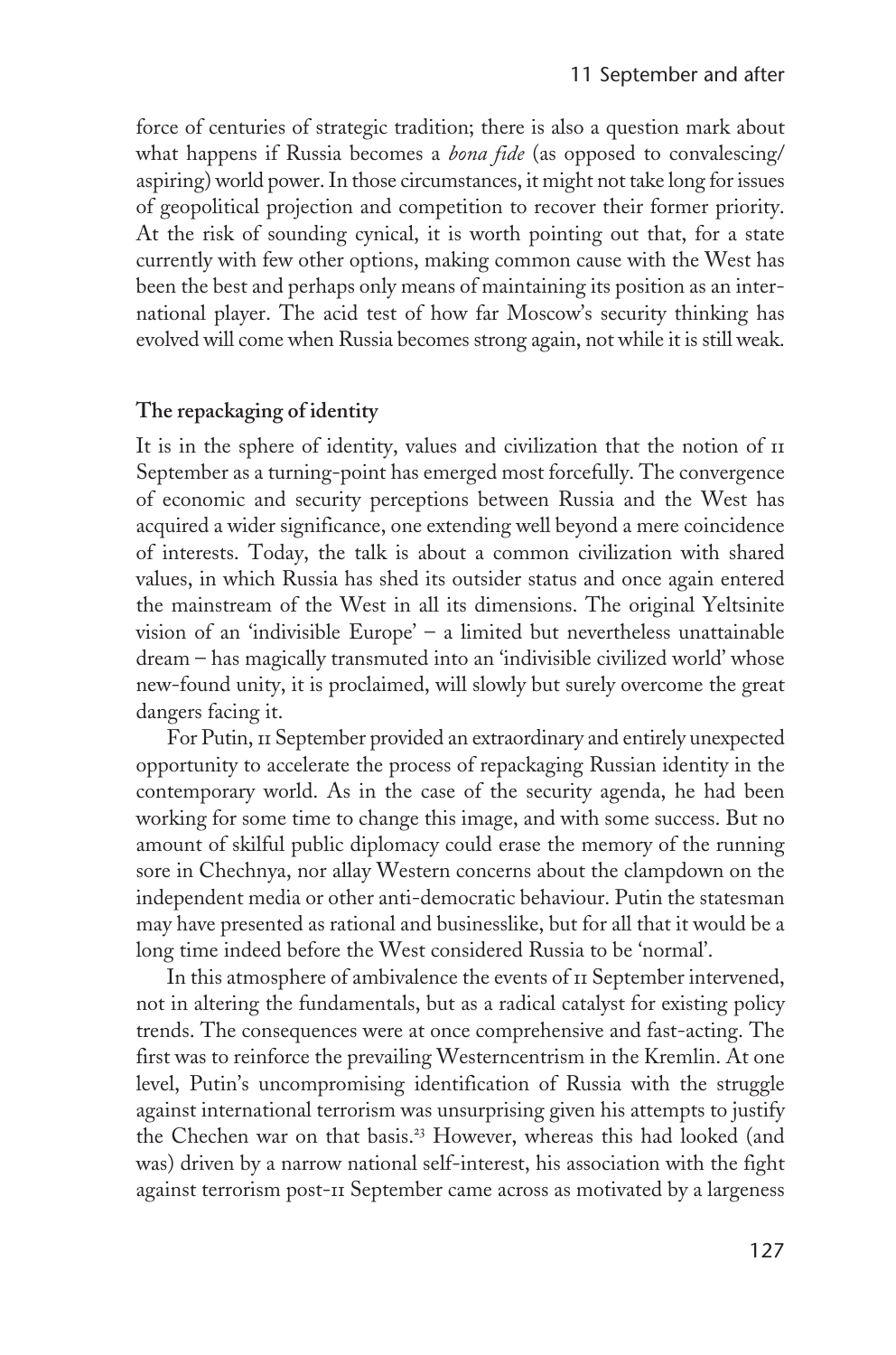of civilizational spirit. This, in turn, had the effect of lightening the historical burden and narrowing the gulf in values discussed in Chapter 6. A cooperative Russia 'suddenly' appeared to think in very similar terms to the West on the most urgent global priorities, while the latter's receptiveness to Russian support offered encouragement to the Kremlin in its pro-Western stance, including the prospect of tangible political, economic and security benefits down the line. In short, something of a chain reaction took place, whereby 11 September opened up all sorts of possibilities that did not seem to be there before. Moreover, contrary to the case ten years earlier, when the original vision of post-Cold War cooperation turned out to be illusory, this time changed international circumstances seemed to point to the real thing.

11 September also stripped away the myth of a Eurocentric foreign policy. It was apparent after the June 2001 Bush-Putin summit in Slovenia that Moscow would continue to take America as its principal point of strategic reference, and would therefore seize the first chance available to restore a functional relationship with Washington. But the terrorist attacks of Black Tuesday removed any lingering doubts. With the Bush administration adopting a much more activist approach to world affairs, American global pre-eminence reasserted itself with a vengeance. For Putin, the heightened Americacentric emphasis was therefore not only a matter of shared perceptions regarding the evils of international terrorism; as the executor of a 'pragmatic' foreign policy he needed to make the best out of a global situation in which the US was once again playing a super dominant role. In these conditions, geographical proximity and historical-cultural affinity with Europe were all very well, but the abiding reality was that, more than ever, Russia's most vital interests were bound up with the United States.<sup>24</sup>

The reinvigoration of Americacentrism in Moscow's world-view has been accompanied by a new confidence that it can achieve a civilizational convergence more or less on its terms, in other words, on the basis of shared interests instead of 'alien' liberal humanistic values. At an immediate practical level, the Putin administration sees 11 September as leading to the virtual nullification of outside concerns over its conduct of the Chechen war,<sup>25</sup> restrictions on the independent media, or manipulation of democratic processes. Faced with a 'clear and present danger' in the form of international terrorism, the West has neither the leisure nor the inclination to focus on individual civil liberties or issues of self-determination. More generally, for Moscow the new assertiveness in American foreign policy points to the likelihood that concrete priorities – security, trade and economic cooperation – will increasingly dominate international affairs, with more abstract aspirations being relegated to the margins. In the altered psychological state of the West post-11 September, the ultimate dividend is Russia's meteoric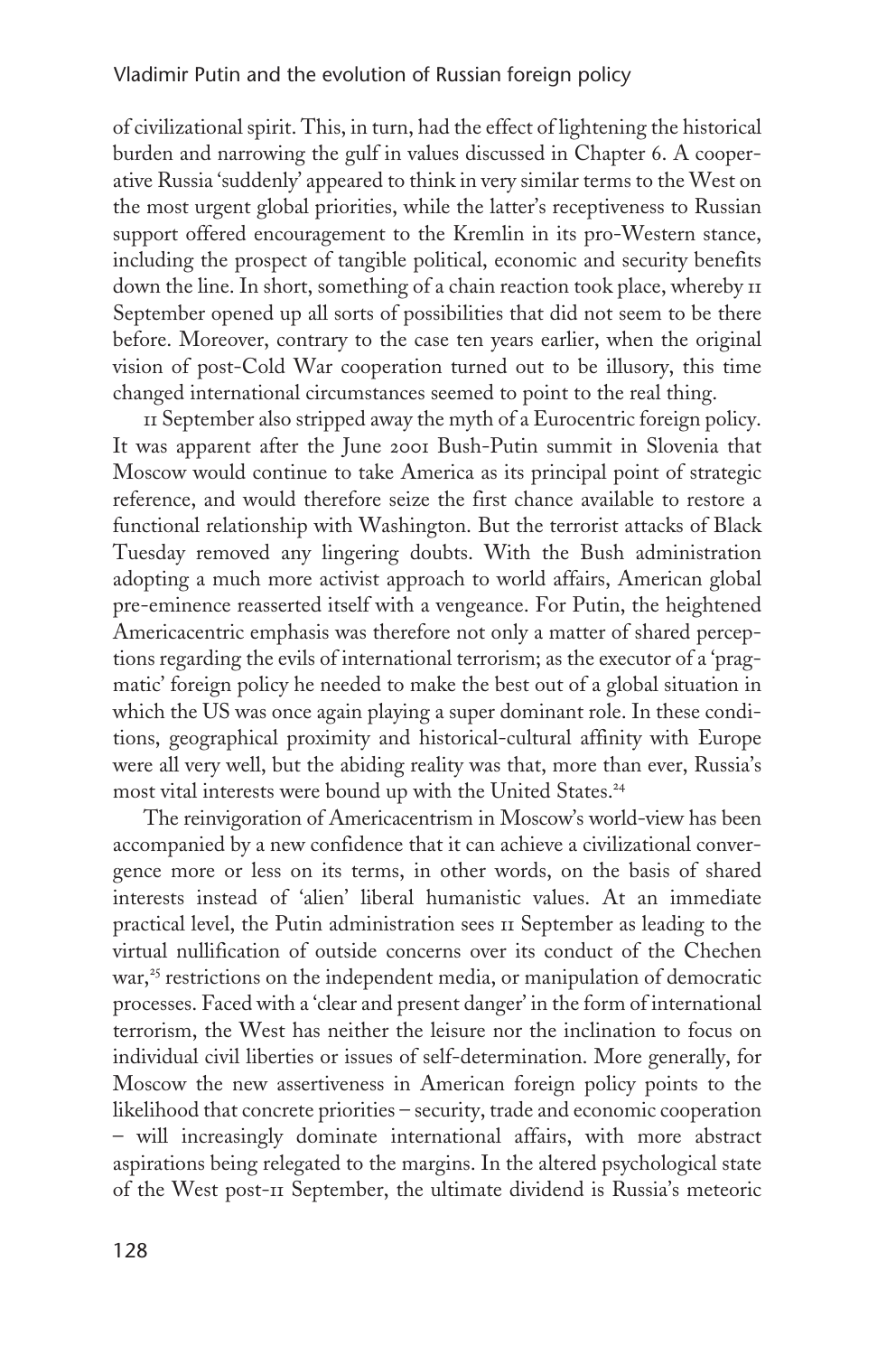ascent from the status of tolerated outsider or 'constituent other'26 to constructive and valued international actor.

### **Strategic opportunism**

The common theme defining Moscow's approach to foreign policy priorities after 11 September is one of opportunism. Putin did not so much make a 'strategic choice' in favour of the West, but took advantage of an extraordinary set of circumstances to pursue objectives that were already in place but, for one reason and another, were difficult to realize. If we examine the different spheres of foreign policy management – the policy-making process, the economic agenda, security issues, the normative dimension – then it is hard to make the case for a qualitative shift in Kremlin thinking, let alone in the substance of Russian foreign policy. The real shift was not in Moscow, but in the West and particularly in Washington. The American government, shocked by events it failed to anticipate or else underestimated, took the lead in reshaping the system of international interactions. The result was a greatly enhanced role for Russia, one that no amount of effort on its part could have produced independently.

So in one sense Putin – and Russia – was extremely fortunate in how developments unfolded, not only on 11 September but also in the following months. The liberal politician Boris Nemtsov was quite right in judging that Russia had been afforded a 'fantastic opportunity' (*potryasayushchii shans*) to make a breakthrough in relations with the West and in its overall approach to the world.27 But if Putin was undoubtedly lucky in the way things turned out, he was also perspicacious enough to grasp the essence of the new global dynamic, and to make the best of the surprising chance he had been given. It was this agility that conveyed the impression that he had made a strategic choice. For while most of the Russian political class was looking to the short term, advocating a tactical opportunism to exploit Washington's shock and temporary disorientation, Putin took the longer view – one of *strategic* opportunism. This involved, in the first instance, not being tempted by irrelevant point-scoring or petty bargaining for 'concessions' – both approaches that would have unravelled much of the good work that had already been done in Moscow's relations with the West. It meant staying faithful to the goals he had set out to achieve from the beginning of his presidency: establishing Russia as a respected international player; mending and then improving the relationship with the West; opening up real – as opposed to illusory – foreign policy options; and restoring national self-respect. In the end, there was nothing inconsistent in Putin's policy towards the West (and the world) after 11 September compared to what had gone before. His 'strategic choice', such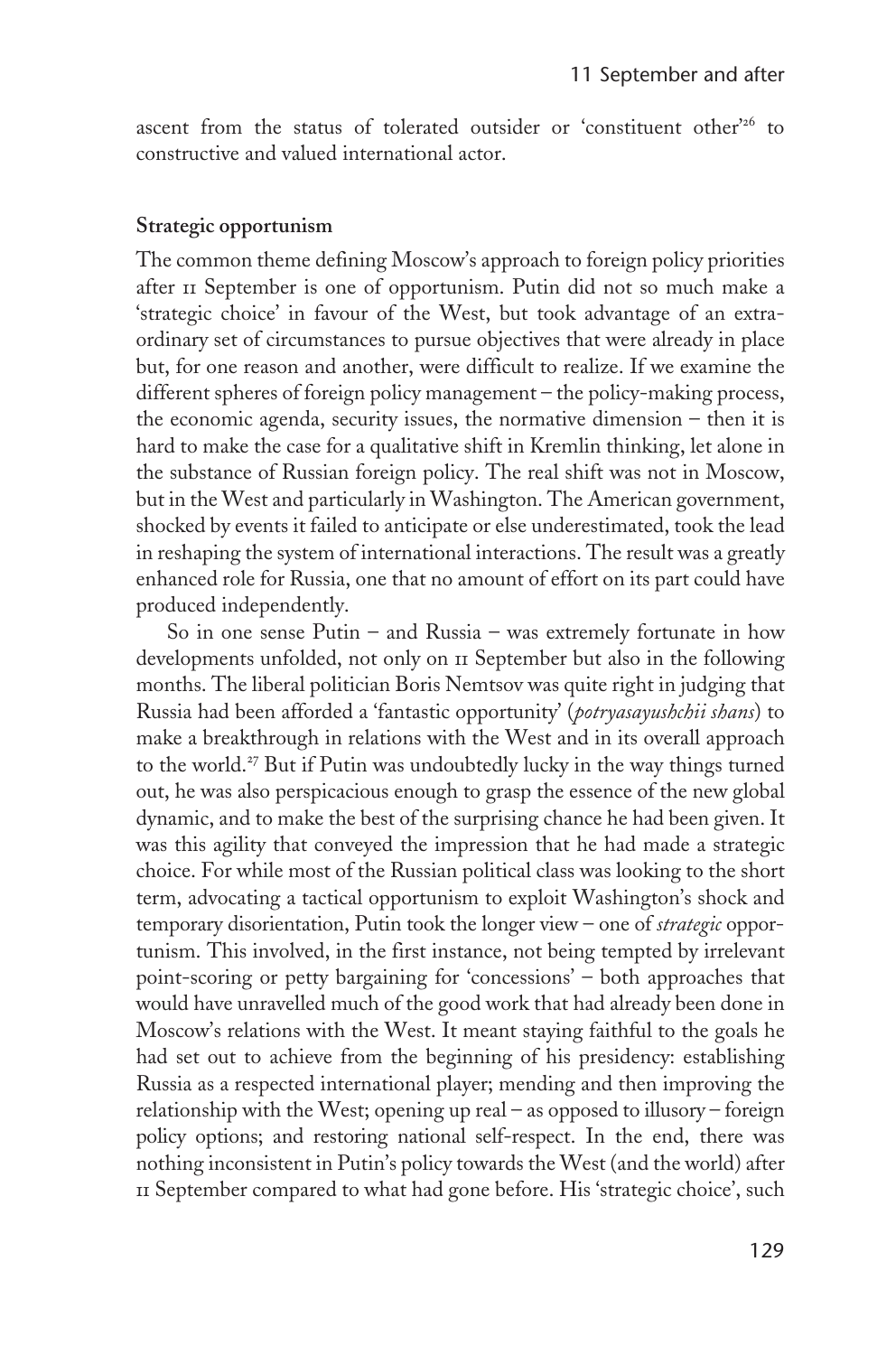## Vladimir Putin and the evolution of Russian foreign policy

as it was, occurred much earlier – it is just that prior to the terrorist attacks in the United States he had very limited scope to implement it.

# **Towards a sustainable foreign policy**

It has become fashionable lately to apply the analogy of Gorbachev to Putin: both men ahead of their time, both men of vision, and both therefore vulnerable to the vagaries of political fate and the machinations of their contemporaries. At the same time there continues to be an ambivalence in the West, thankful for a more cooperative Russia, but fearing that things may be too good to last. Given these concerns, it would useful to conclude by briefly considering three questions: (i) how sustainable is the present foreign policy course; (ii) does Putin have a 'strategic vision' for Russia in the world; and (iii) what sort of place and role is Russia likely to occupy in that world?

By any fair-minded assessment, Putin has been exceptionally successful in his management of foreign policy. This is not to say that mistakes have not been made, or that he has achieved all his aims. However, given the mess he inherited and taking into account the collapse of his country's fortunes over the preceding 10–15 years, he has presided over a remarkable transformation. This overall success is the first guarantee of the sustainability of his foreign policy. As long as Putin or a successor can demonstrate concrete benefits in various areas of external relations – and principally with the West – then it is improbable that the present course of strategic (but constructive) opportunism will be discarded.

If, on the other hand, the setbacks begin to outweigh the achievements, in number and gravity, then the issue of sustainability becomes more complicated. It is not that foreign policy failures would lead to Putin's ejection either by the elite or democratically; in Russia, as in most countries, leaders become unpopular not because of foreign policy defeats but because of their perceived mishandling of domestic priorities, especially socio-economic. A more plausible scenario is therefore that of the beleaguered leader attempting to 'compensate' for domestic troubles through an assertive (read: aggressive) stance abroad, as Yeltsin was wont to do in the 1990s.<sup>28</sup> But although this possibility cannot be discounted, it too is not especially plausible. The hallmark of Putin's management of foreign policy is not so much pro-Westernism *per se*, as pursuit of the most effective means of maximizing Russian national interests. And it so happens that good relations with the West fit the requirements of a pragmatic approach to the world and will do so for many years to come. Consequently, while there may be fluctuations, upsets and minor reversals ahead, the likelihood of a strategic about-turn is small.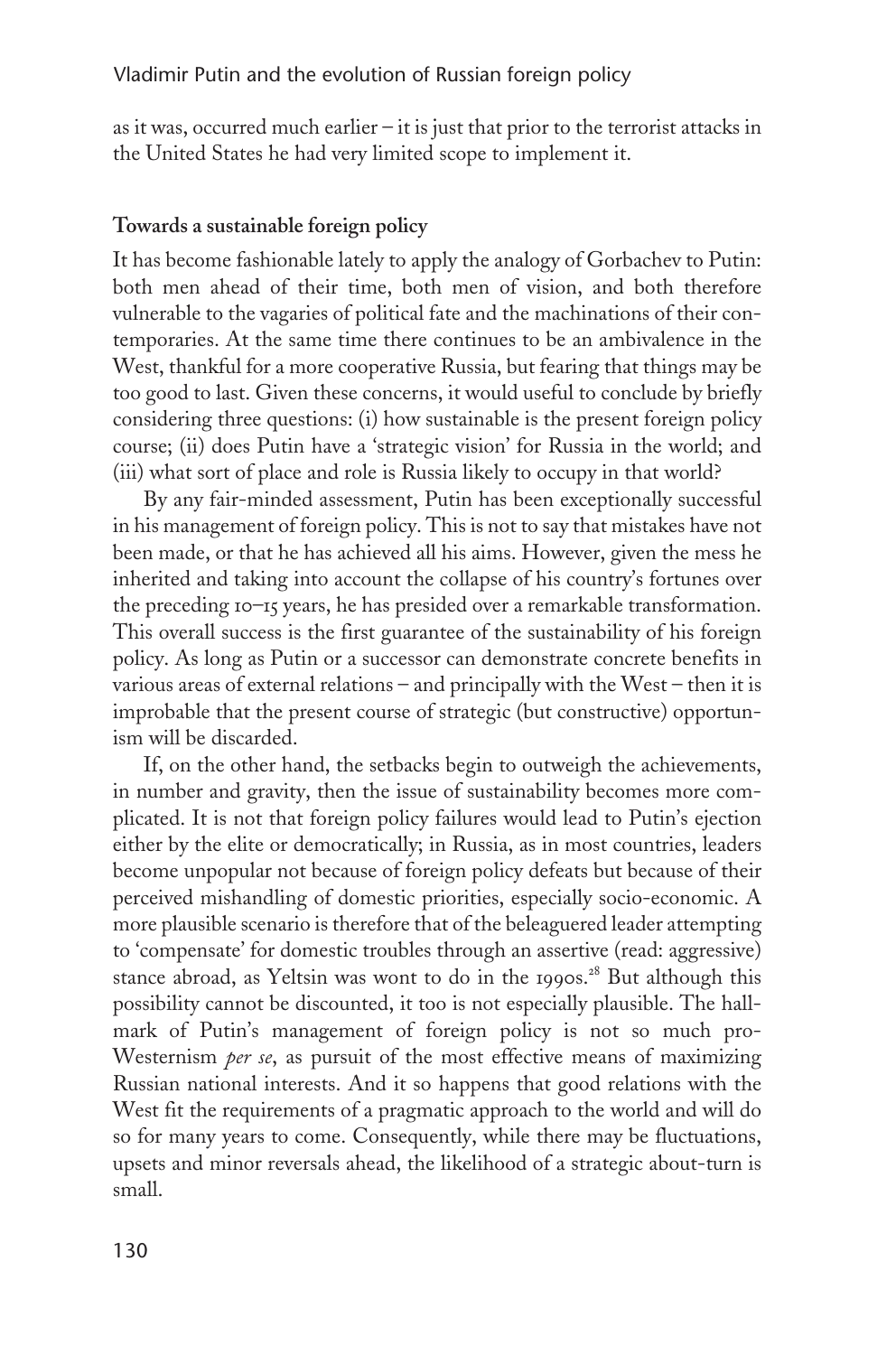That is why, even in the event of something happening to Putin, a change of foreign policy course is not on the cards. As noted earlier, the world-view of the Russian elite and general population is strongly Westerncentric, and will become increasingly so with generational change. The frequent claim that 'Putin's foreign policy is not that of the elite' is only true – sometimes – in relation to the modalities of individual policies and to the overall atmospherics. Such a statement is wholly misleading, however, if it is understood to imply that in Putin's absence Russian foreign policy could become confrontational towards the West, or turn 'Eastern' and rogue-like. For all the elite's misgivings and suspicions about the West, the balance of national interests dictates a Westerncentric and generally cooperative foreign policy as the only way forward. This is a reality that future Russian leaders, of whatever political persuasion and temperament, will understand sooner rather than later – that is, if they have not already absorbed the lesson.

The matter of Putin's 'strategic vision' is harder to answer. It has become almost clichéd to describe him as a 'pragmatist', but this is by and large a fair summation. The operating principle of his conduct of foreign policy appears to be 'whatever works'; he is not fixated on ideology, geopolitics or cultural and civilizational categorizations. He has shown that he is prepared to be whoever and whatever depending on context and timing. Thus, he is European in Europe, transcontinental 'strategic partner' when dealing with the United States, Asian and Eurasian in Asia, and cautiously integrationist in the CIS. At the same time, he does not subscribe to the infantile view that strategic and economic cooperation with the West (or East) must necessarily be at the expense of good relations elsewhere. Although there may be times when uncomfortable choices have to be made  $-$  for example, possibly with Iran (see above) – he will continue for the most part to pursue a genuinely multi-vectored foreign policy, if with a strong Westerncentric bias. This not only accords with his strategically opportunistic outlook, but also with the key principle/emotional element in his make-up: namely, the belief that Russia was, is and must always be a world power. In this latter connection, the West should harbour no illusions that Putin envisages a 'normal' Russia as we might understand it. For him, and for the vast majority of his compatriots, Russia's normal state is as a great global actor, *not* as a second-line and essentially regional power like the leading European nations. Irrespective of whether Moscow is able to make good on such grandiose ambitions, this great power mentality will prove highly resilient.

This leads on to the final question regarding the sort of role Russia is likely to play in the world over the next 15-20 years. One can speculate endlessly (and enjoyably) on such a vast and open-ended theme, but unfortunately with very little certainty. It may be, however, that the Russia of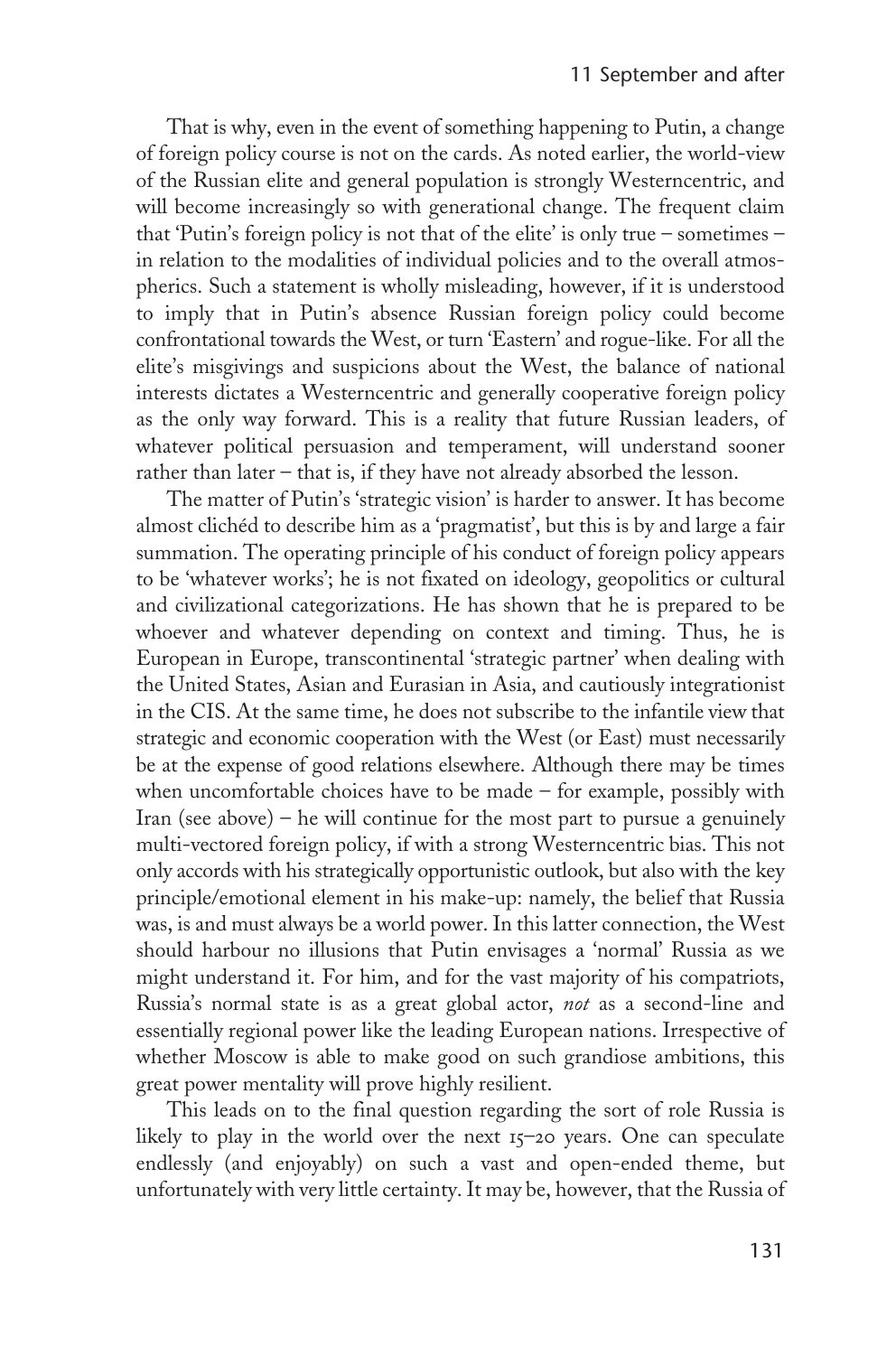today, 'Putin's Russia', is the model of the Russia of tomorrow: a country with a profoundly globalist mentality, conscious of its history and potential as a great power, but also one that understands the value of cooperative international behaviour, of good relations with other states and multilateral institutions, and give-and-take in the pursuit of the national interest. Such a Russia might not turn out as the West would ideally like – a fully integrated member of the international community of democratic nation-states – but for all that it would reflect a truly impressive evolution from the contrary misanthrope of recent history.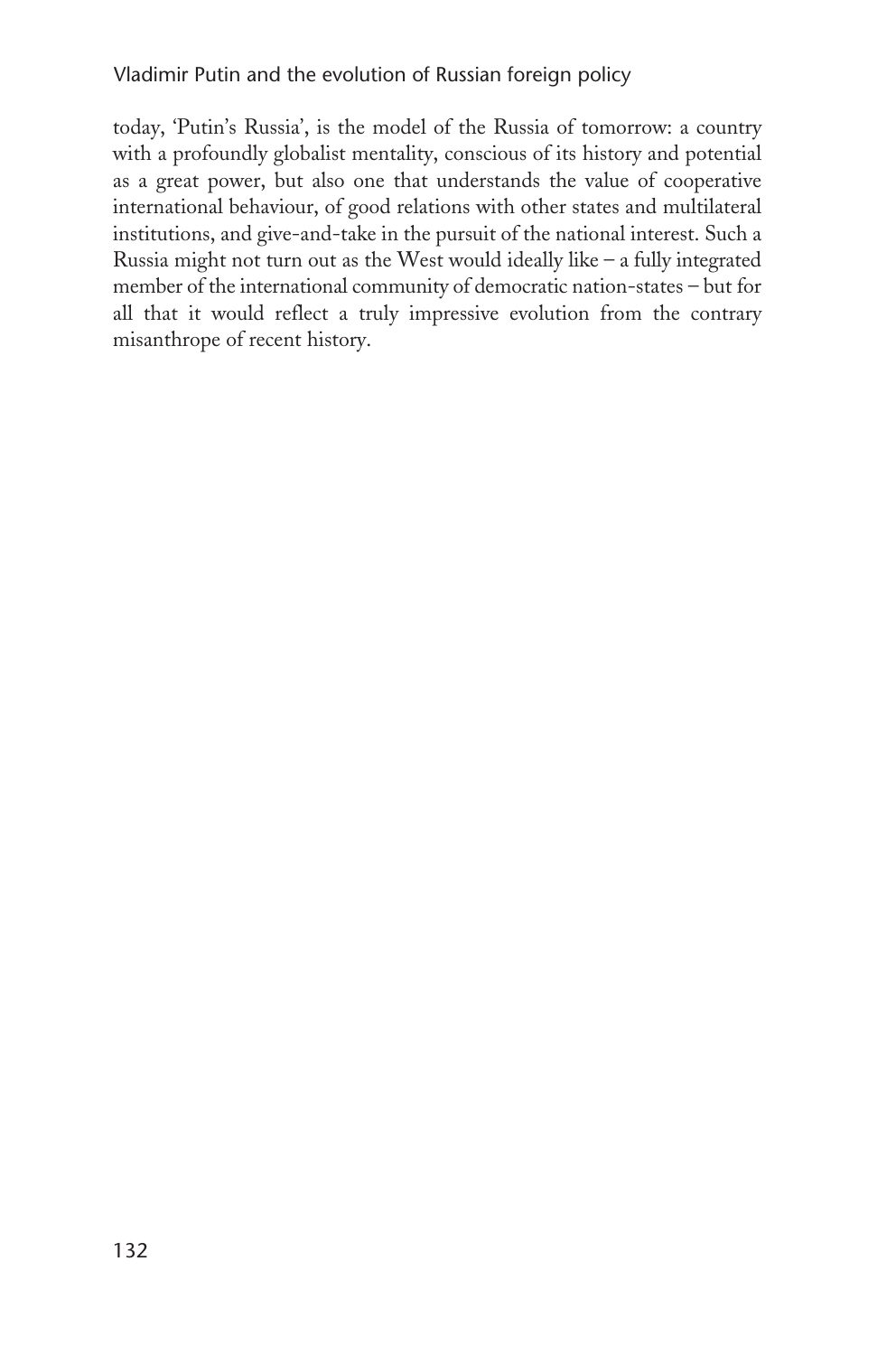## *Notes*

#### **1 The Putin phenomenon**

11 Putin's career in the KGB was good but not spectacular. His five-year posting (1985–90) in East Germany indicates that his superiors thought quite highly of him, yet carries the whiff of second class when compared to the placements enjoyed by others, for example, Sergei Ivanov (KGB First Main Directorate; Soviet Embassy in London). It is notable that Putin's career only really took off after he returned to the security services following his stint as Deputy Mayor of St Petersburg.

As General Secretary of the Communist Party's Central Committee, Stalin occupied a position of little glamour, but considerable latent power. In particular, his responsibility for personnel issues (including placements) enabled him to consolidate and then expand his position in the Party hierarchy. Although Stalin was far more of a political careerist than Putin, and unlike him sought power with a single-minded intensity over a period of years, the critical common denominator is that their bureaucratic/administrative background misled their contemporaries into severely underestimating their political capacities.

- 12 Lilia Shevtsova, 'Mezhdu stabilizatsiei i proryvom: promezhutochnye itogi pravleniya Vladimira Putina', *Brifing Moskovskogo Tsentra Karnegi*, January 2002, p. 2.
- 13 Given the apparent contentiousness of this conclusion, it is worth listing the criteria used in reaching it. For the record, these are:
	- (i) the extent of the leader's political security (or vulnerability);
	- (ii) the presence (or otherwise) of rivals;
	- (iii) the nature of the leader's rule individual or collective;
	- (iv) the existence of political checks and balances on the exercise of power;
	- (v) the capacity to ride out opposition to policy formulation and implementation;
	- (vi) resilience in the face of political and policy setbacks.

Against these criteria, Putin emerges very favourably in comparison with the other post-Stalin leaders. Konstantin Chernenko and Yurii Andropov were in power for too brief a period (with the latter's potential as a strong General Secretary being undermined by kidney disease), while Georgii Malenkov was overthrown after only two years. Boris Yeltsin's two presidential terms were marked by acute political uncertainty, and he came perilously close to losing power on at least three occasions: the October 1993 stand-off with the Supreme Soviet; the run-up to the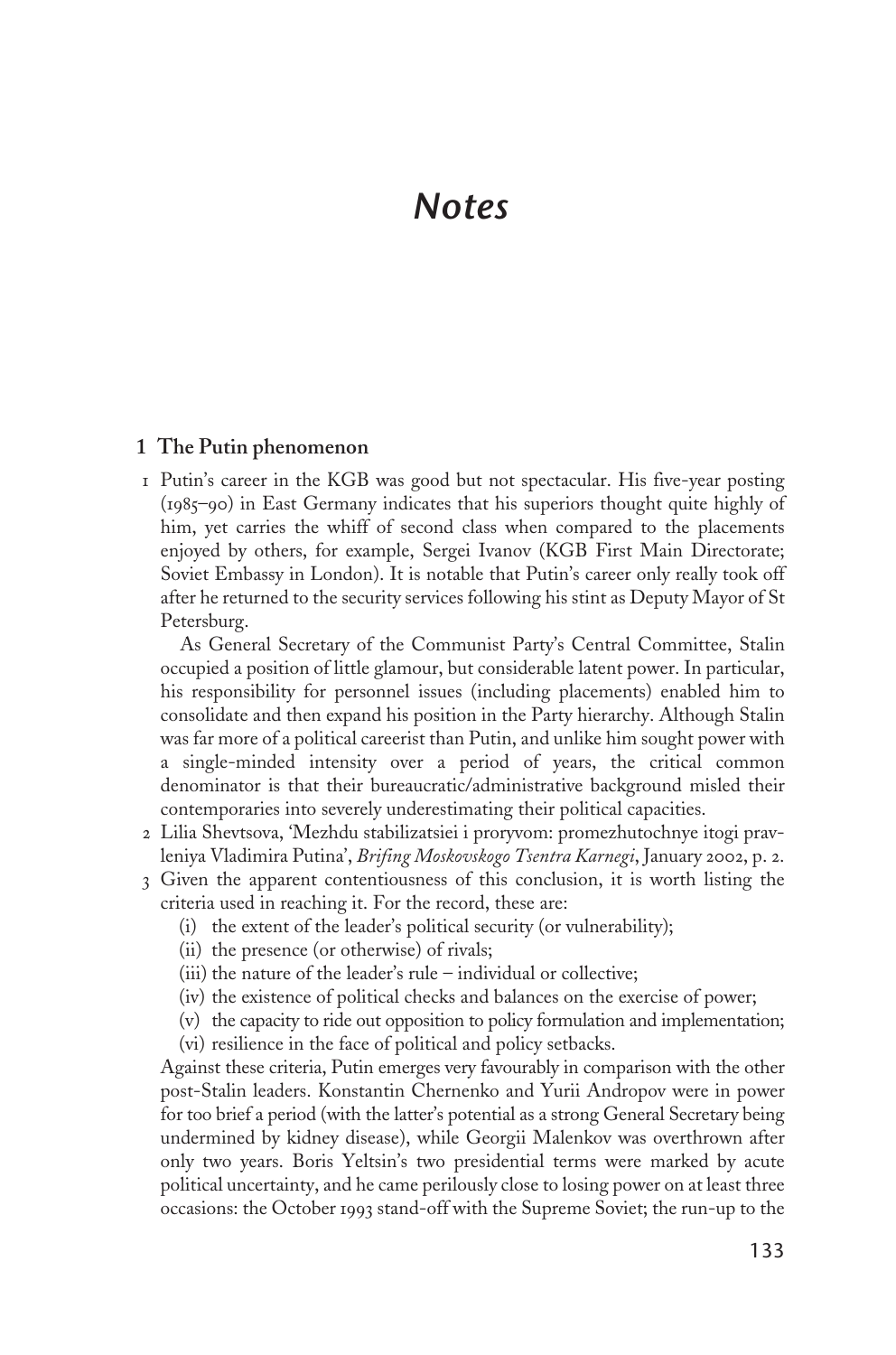1996 presidential elections; and in 1999 when he came within a few votes of impeachment. Mikhail Gorbachev, in addition to being subject to the (albeit diminishing) constraints of collective leadership, was unseated by the August 1991 putsch, and then more permanently by Yeltsin. More generally, his six-year rule witnessed an ever more anarchic situation in the country, culminating in the disappearance of the Soviet state – surely the ultimate loss of political and policy control.

That leaves only two plausible candidates: Nikita Khrushchev and (the early, pre-1976 stroke) Leonid Brezhnev. Although the former sometimes cut an impressive figure as a leader without apparent limits, appearances were deceptive. First, he was almost overthrown by the Politburo in 1957 (saving himself only by convening an emergency meeting of the Party Central Committee), before being definitively removed in 1964. Second, even at the height of his personal power, the Politburo remained the supreme policy-making body in the Soviet Union; ultimately, the basis of authority was collective rather than individual. Third, his control over policy was often illusory, as exposed spectacularly by such débâcles as the 1962 Cuban missile crisis. Ironically, it is the unimpressive Brezhnev, the butt of countless jokes and all-round contempt, who represents the main 'competition' to Putin. For all his obvious limitations, he was politically secure, with putative rivals like Alexei Kosygin and Mikhail Suslov fading from contention. However, the Brezhnev period also marked the high point of collective decision-making in the shape of the Politburo; there were many more *effective* checks and balances in the system than exist today.

Putin, by contrast, is as secure as any leader in the developed world; has no meaningful rivals; rules in a much more individual fashion than any leader since Stalin; faces far fewer political or institutional checks and balances than his predecessors; has frequently been able to override policy opposition, even in controversial areas such as land reform and the strong pro-American emphasis post-11 September; and has emerged practically unscathed from even very public setbacks such as the Kursk submarine sinking. None of this is to claim that he is omnipotent, either politically or in policy-making. There are clearly whole areas of the latter, in particular, where the presidential writ is little more than nominal. But by the (admittedly very low) standards of the post-Stalin past, Putin stacks up well.

- 4 In contrast to the Soviet principle of 'collective leadership' see note 3 above.
- 15 Although there has been some media criticism of Putin, this has for the most part been sporadic, peripheral and/or muted. In a country whose government professes a strong allegiance to democratic and civil ideals, the overwhelmingly laudatory coverage of the President is striking indeed.
- 16 Bobo Lo, *Russian Foreign Policy in the Post-Soviet Era: Reality, Illusion and Mythmaking* (Palgrave Macmillan, Basingstoke and New York, 2002), pp. 5–6, 151–4.
- 17 It has been estimated that Putin visited more countries in the first year of his presidency than Yeltsin did during his two presidential terms.
- 18 Lo, *Russian Foreign Policy in the Post-Soviet Era* …, pp. 154–5.
- 19 Lenin used the phrase *kto kogo* to encapsulate the zero-sum, life-and-death, nature of the political struggle.
- 10 Dmitri Trenin, '"Osennii marafon" Vladimira Putina: k rozhdeniyu Rossiiskoi vneshnepoliticheskoi strategii', *Brifing Moskovskogo Tsentra Karnegi*, 20 November 2001, p. 6.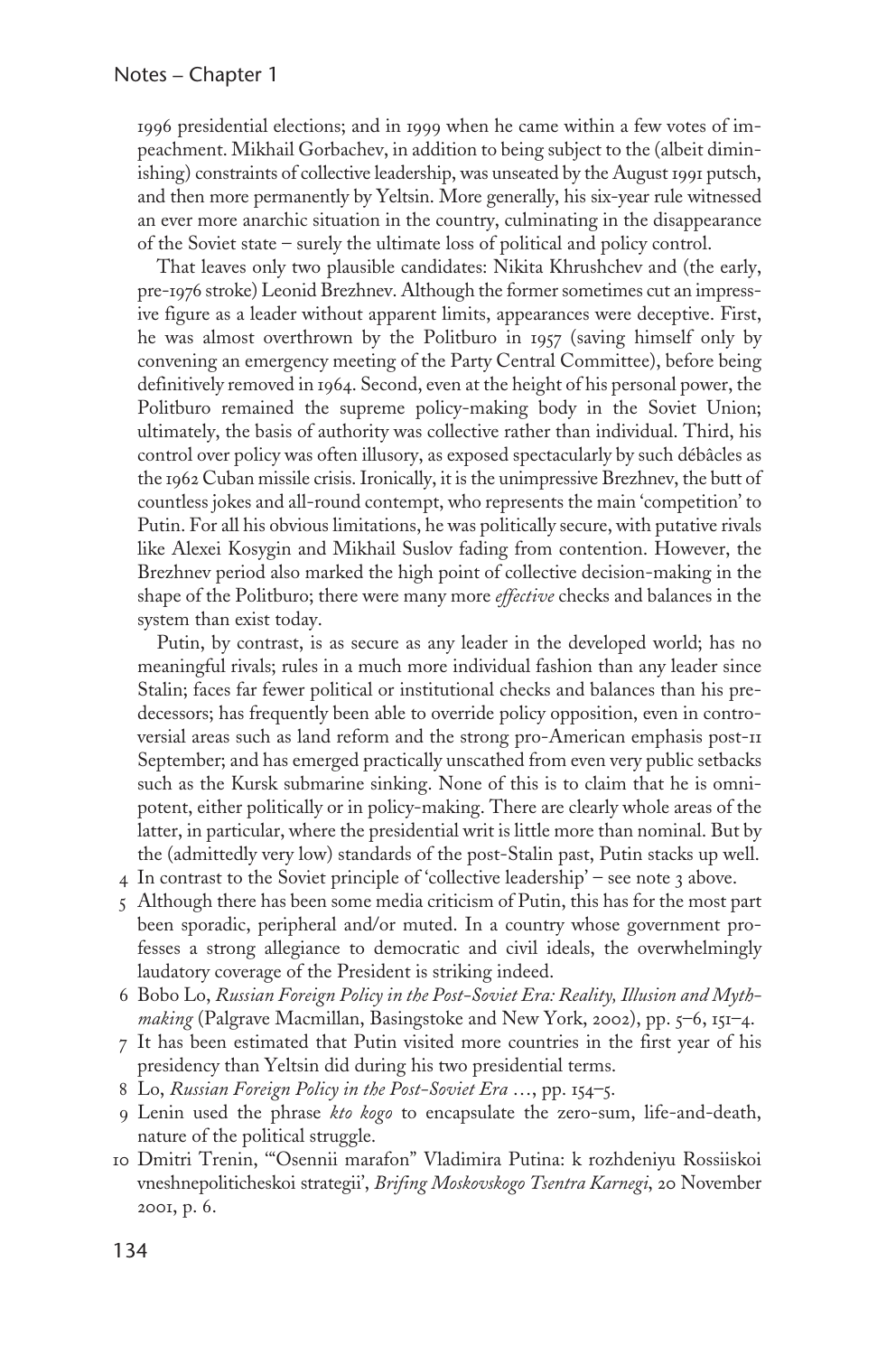- 11 It has even been claimed by a certain foreign minister, who for the sake of his reputation should remain nameless, that Russia is now as insignificant as it has been at any time since before Peter the Great in the late 17th century.
- 12 See 'Verkhnyaya Volta s yadernymi raketami, velikimi sportsmenami i bezmozglymi funktsionerami', *Nezavisimaya gazeta*, 26 February 2002, p. 1.

## **2 The inheritance**

- 11 Viktor Chernomyrdin succeeded Yegor Gaidar in December 1992, surviving (at times miraculously) until March 1998. His successors showed nothing like the same powers of political longevity: Kiriyenko managed four months before being unseated by the August 1998 financial crash; Primakov, appointed in September 1998, was dismissed in May 1999; and Stepashin lasted a derisory three months (May–August 1999).
- 12 Perhaps the most public of these scandals was the one involving the Swiss construction company, Mabetex, and members of Yeltsin's close family (including Yeltsin himself and his two daughters). The *Washington Post* alleged in September 1999 that Mabetex had paid millions of dollars into the private accounts of the Yeltsin family in return for winning contracts to refurbish the Kremlin.
- 13 Although the financial crash led to a four-fold devaluation of the rouble, it also resulted in Russian consumer goods becoming much more competitive, both internally and internationally. Virtually overnight, many Western imports became unaffordable, leaving the field open to domestically produced commodities. The crash significantly improved Moscow's already positive total trade balance, and led to a marked increase in trade turnover with the CIS (particularly Belarus).
- 14 The Army's bombardment of the White House the seat of the Supreme Soviet – in October 1993 marked the culmination of a prolonged and increasingly bitter struggle for power between the executive and the legislature. For an excellent account of these developments and the issues involved, see Lilia Shevtsova, *Yeltsin's Russia: Myths and Reality* (Carnegie Endowment for International Peace, Washington DC, 1999), pp. 37–90.
- 15 The most notorious of these was the 1995 'loans-for-shares' arrangement whereby blocks of shares in state-owned blue-chip companies were given to banks in return for generous loans to the government. See Joseph R. Blasi, Maya Kroumova and Douglas Kruse, *Kremlin Capitalism: Privatizing the Russian Economy* (ILR Press/ Cornell, Ithaca and London, 1997), pp. 74–6.
- 16 It was Primakov who, in the 1990s, did most to popularize the term 'multivectored'. He appears to have first used it in public in 1993 in connection with the creation of an 'integral system of collective security' in Europe ('Opravdano li rasshirenie NATO?', *Nezavisimaya gazeta*, 26 November 1993, p. 3). Subsequently, in his first press conference as Foreign Minister, he applied the term to describe the administration's intended approach to the conduct of Russian foreign policy more generally (see 'Primakov nachinaet s SNG', *Moskovskie novosti*, no. 2, 14–21 January 1996, p. 13).
- 17 See, for example, Georgi Arbatov, 'A New Cold War', *Foreign Policy*, no. 95, Summer 1994, p. 101.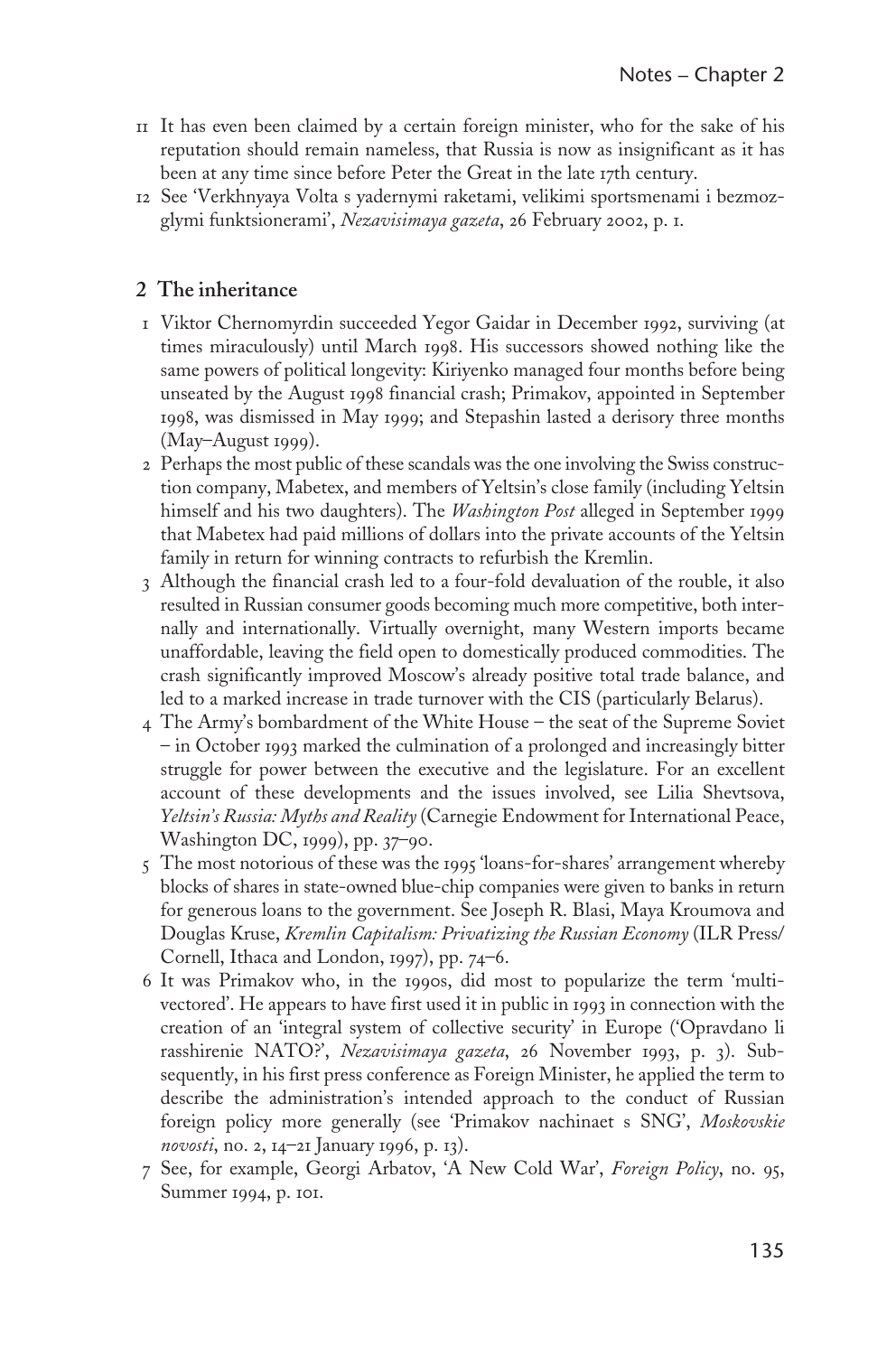## Notes – Chapter 2

- 18 Andrei Kozyrev thus noted: 'Russia, one way or another, remains a great power. For the communists and nationalists, an aggressive and threatening power, for the democrats, a peaceful and prosperous one. But in all cases a great power. And therefore it cannot be a junior partner [with the West], only an equal partner' – *Preobrazhenie* ("Mezhdunarodnye otnosheniya", Moscow, 1995), p. 221.
- 19 In this context, Kozyrev spoke about the importance of the 'consultation reflex', whereby the West would consult or at least inform Russia prior to undertaking any significant international engagement – 'Rossiya i SShA: Partnerstvo ne prezhdevremenno, a zapazdyvaet', *Izvestiya*, 11 March 1994, p. 3.
- 10 The proposed 'counter-measures' included non-ratification of the START-2 agreement and the development of the CIS as a counter-bloc to NATO (see Defence Minister Rodionov's comments in Igor Korotchenko, 'Igor Rodionov vystupil za sozdanie oboronnogo soyuza stran SNG', *Nezavisimaya gazeta*, 26 December 1996, p. 1). On a more general note, Primakov foreshadowed early on a 'fundamental rethinking' of Russian security thinking ('Opravdano li rasshirenie NATO?', *Nezavisimaya gazeta*, 26 November 1993, p. 3).
- 11 See, for example, Primakov's comments in an interview published by *Rossiiskaya gazeta* on 10 January 1997 ('God Evgeniya Primakova'), p. 2.
- 12 During his short stint in power (14 months, of which the last six were inactive), Andropov initiated some important reforms in enterprise management and to improve labour incentives – see Bobo Lo, *Soviet Labour Ideology and the Collapse of the State* (Macmillan Press and St Martin's Press, Basingstoke and New York, 2000), pp. 37–45. As for his patronage of Gorbachev, the latter acknowledged that '[a]mong the leaders of the country, there was no one else with whom I had such close and old ties, and to whom I owed so much' – *Memoirs* (Doubleday, London, 1996), p. 152.
- 13 See *Ot pervogo litsa: razgovory s Vladimirom Putinym* (Vagrius, Moscow, 2000), pp. 72–5.
- 14 A senior Western diplomat in Moscow described to me Russia's selective approach to engagement with the West as 'integration *à la carte*'.
- 15 *Ot pervogo litsa*, p. 156.
- 16 A notable exception is the heavy pressure Russia has been exerting on Georgia in relation to the presence of Chechen guerrillas in the Pankisi gorge. Interestingly, domestic liberal criticism of government policy here has been muted, as has that of an international community preoccupied by the early prospect of American military intervention against Saddam Hussein.
- 17 Television statement by President Putin on 13 December 2001 (*http://www.putin. ru/status.asp*).
- 18 During the Yeltsin years there were two occasions in particular when Duma ratification of START-2 appeared imminent: the first in December 1998; the second in March 1999. Both times, however, ratification was derailed by extraneous developments – American and British air-strikes on Baghdad, and the NATO military intervention over Kosovo, respectively
- 19 Sergei Karaganov correctly observed that Primakov's appointment had ensured that there would be virtually no discussion of foreign policy during the six months of the 1996 presidential campaign – 'Diplomatiya: kommunisty ukhodyat bez boya', *Moskovskie novosti*, no. 25, 24–30 June 1996, p. 5.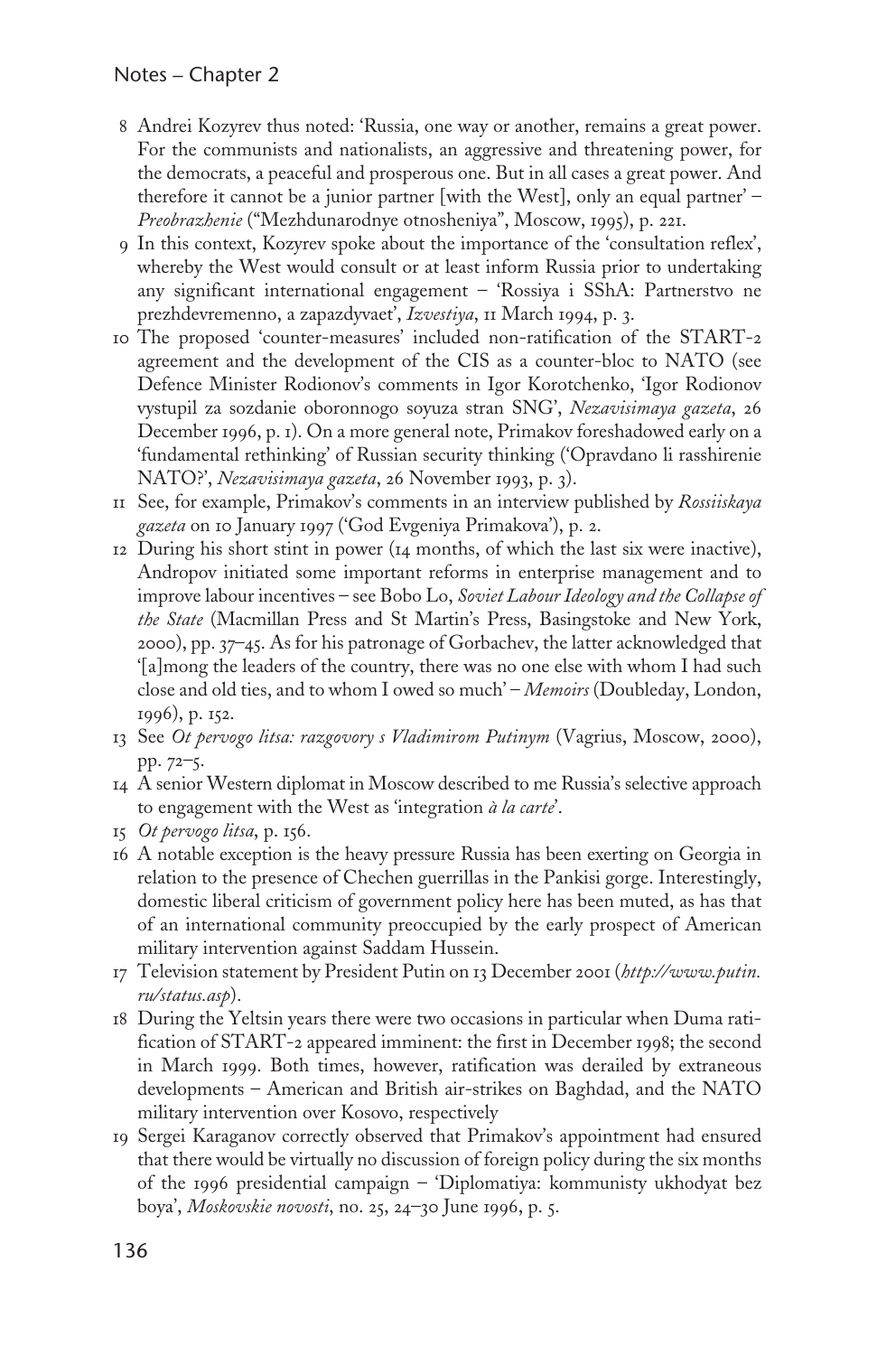- 20 After Lenin's death in 1924, Stalin formed a ruling triumvirate with Lev Kamenev and Grigorii Zinoviev, united against Leon Trotsky who had commanded the Red Army during the Civil War of 1918–21. Subsequently, Kamenev and Zinoviev allied themselves with Trotsky to oppose the growing power of Stalin. By this time, however, the latter had cemented his administrative control over the Party, while making common cause with its right wing led by Nikolai Bukharin, architect of the (relatively) liberal New Economic Policy. Trotsky, Kamenev and Zinoviev were defeated and then expelled from the Party in November 1927. The final act of Stalin's struggle for power was played out at the 16th Party Conference in April 1929, when he engineered the public condemnation of Bukharin and his supporters and emerged definitively as the sole leader of the Soviet Union.
- 21 Although strictly speaking the Putin government does not enjoy an absolute majority in the Duma, in practice the latter no longer has the capacity or the will to coordinate opposition to the rising power of the executive. The share of seats of the main Communist-Agrarian opposition has fallen from 220 (during the second Yeltsin term) to 130, while the merger in December 2001 between Putin's party, Edinstvo ('Unity') and the Primakov-Luzhkov party, Otechestvo-Vsya Rossiya ('Fatherland-All Russia'), has ensured that the so-called 'centrist' bloc dominates Duma proceedings. The extent of executive control is further reflected in the rapid turnover of legislation through parliament.
- 22 Gusinsky and Berezovsky were targeted for domestic political reasons. Although the government insisted that it had not influenced either Gazprom's takeover of the Gusinsky Media-Most group (including the NTV channel) in April 2001, or the subsequent closure of Berezovsky's TV6 channel in January 2002, these disclaimers were met with widespread scepticism. Certainly, it was hardly coincidental that the only oligarchs to be subjected to an unprecedented financial rigour were those whose media outlets had been most critical of Putin's policies, especially the conduct of the war in Chechnya.

The case of Rutskoi is slightly different. He did not so much actively defy Putin as represent a general political embarrassment to the government. As a consequence, he was barred from standing for re-election at the Kursk gubernatorial elections in October 2000, for which he had been the warm favourite. The circumstances of the ban were extremely suspect: a local court order came through, literally hours before the first round of the elections, excluding him from participation on the grounds that he had not supplied an accurate statement of his property holdings.

- 23 In a famous article in *Foreign Affairs*, Kozyrev called for a 'constructive partnership' between Russia and the United States that would 'influence positively the course of world affairs' ('The Lagging Partnership', *Foreign Affairs*, vol. 73, no. 3, May/June 1994, p. 59). See also Clinton-Yeltsin declaration at the Vancouver summit in April 1993 – *Izvestiya*, 6 April 1993, p. 1.
- 24 CTR, established by US Senators Sam Nunn and Richard Lugar in 1992, is an ongoing programme for the safe dismantlement and disposal of obsolete Soviet/ Russian nuclear missiles and their materials.
- 25 The main sticking-point here was the question of placing Russian peacekeepers under NATO command. In Kosovo, their 'autonomy' was nominally preserved by putting the Russian contingent under the UN's formal control, without impinging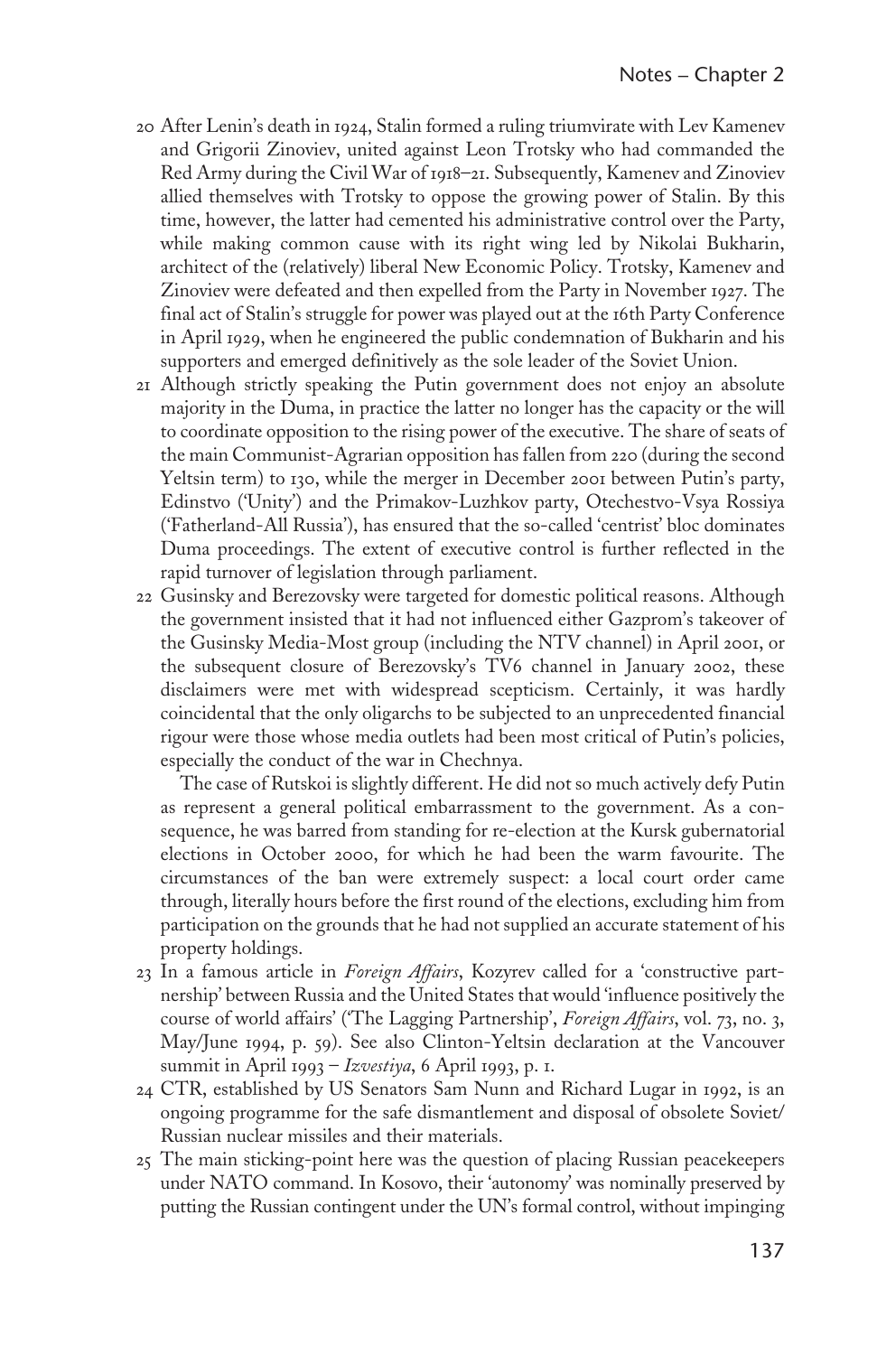on NATO's operational management on the ground. Of course, such a compromise has not been without its problems. A senior diplomat from one of the NATO member states observed to me that NATO–Russia interaction within KFOR has frequently been more uncomfortable than either side would care to admit.

- 26 Kozyrev, *Preobrazhenie*, p. 221 (see note 8 above).
- 27 For example, at the World Economic Forum in Davos, Switzerland, in February 1997, Anatolii Chubais claimed that a NATO enlargement over Russian objections would be the West's biggest political mistake in 50 years. Later, Grigorii Yavlinsky criticized the alliance's military intervention over Kosovo in very strong terms (*Segodnya*, 25 March 1999, p. 2).
- 28 This was a fairly common complaint of Western European diplomats in Moscow, especially during Yeltsin's second term.
- 29 Under the Founding Act, Russia and NATO undertook to 'work together to contribute to the establishment in Europe of common and comprehensive security based on the allegiance to shared values, commitments and norms of behaviour in the interests of all states' (*Founding Act on Mutual Relations, Cooperation and Security between the North Atlantic Treaty Organization and the Russian Federation*, p. 3). On a slightly more concrete level, the Founding Act established a Permanent Joint Council (PJC), a 'mechanism for consultation, coordination and, to the maximum extent possible, where appropriate, for joint decisions and joint action with respect to security issues of common concern'  $(p, \zeta)$ .
- 30 The share of CIS countries in Russia's total trade fell from 75–80 per cent in 1990 to around 20 per cent in 1995 (see Abraham Becker, 'Russia and Economic Integration in the CIS', *Survival*, vol. 38, no. 4, Winter 1996–97, pp. 118, 126–7). Although the rouble's four-fold devaluation following the August 1998 financial crash partially reversed this decline by radically increasing the cost of non-CIS imports, even in 2000 the CIS (principally Belarus and Ukraine) accounted for 13.4 per cent of Russia's exports and 34.4 per cent of its imports (*Tamozhennaya statistika vneshnei torgovlya Rossiiskoi Federatsii*, 2001, p. 7). With the next wave of EU enlargement these percentages are likely to decline significantly.
- 31 It has been claimed that in eight years as president Boris Yeltsin failed to meet with any of the Russian diaspora communities in the former Soviet Union (Natalya Airapetova, 'Stranam SNG sleduet ozhidat syurprizov ot Rossii, *Nezavisimaya gazeta*, 25 January 2000, p. 5). On a more substantive level, Anatol Lieven has remarked on Moscow's unwillingness to invest even in such relatively low-cost ventures as Russian-language TV broadcasts to diaspora areas in the CIS ('The Weakness of Russian Nationalism', *Survival*, vol. 41, no.2, Summer 1999, p. 59).
- 32 In various conversations during the 1990s, Chinese diplomats and journalists suggested to me that Moscow viewed good relations with Beijing principally as a means of managing the geostrategic balance with the United States.
- 33 The Asians outside the 'big two' (China and Japan) felt this neglect especially keenly.
- 34 During a visit to Moscow in September 1997, Egyptian President Hosni Mubarak made a very public point of saying that Russia had become largely irrelevant in the MEPP ('Hosni Mubarak: "Rossiya dolzhna vernutsya na blizhnii vostok"', interview in *Nezavisimaya gazeta*, 23 September 1997, p. 1).
- 35 This was particularly the case over Iraq. Intense Russian mediation efforts in the second half of the 1990s were ineffective in persuading Saddam Hussein to cooper-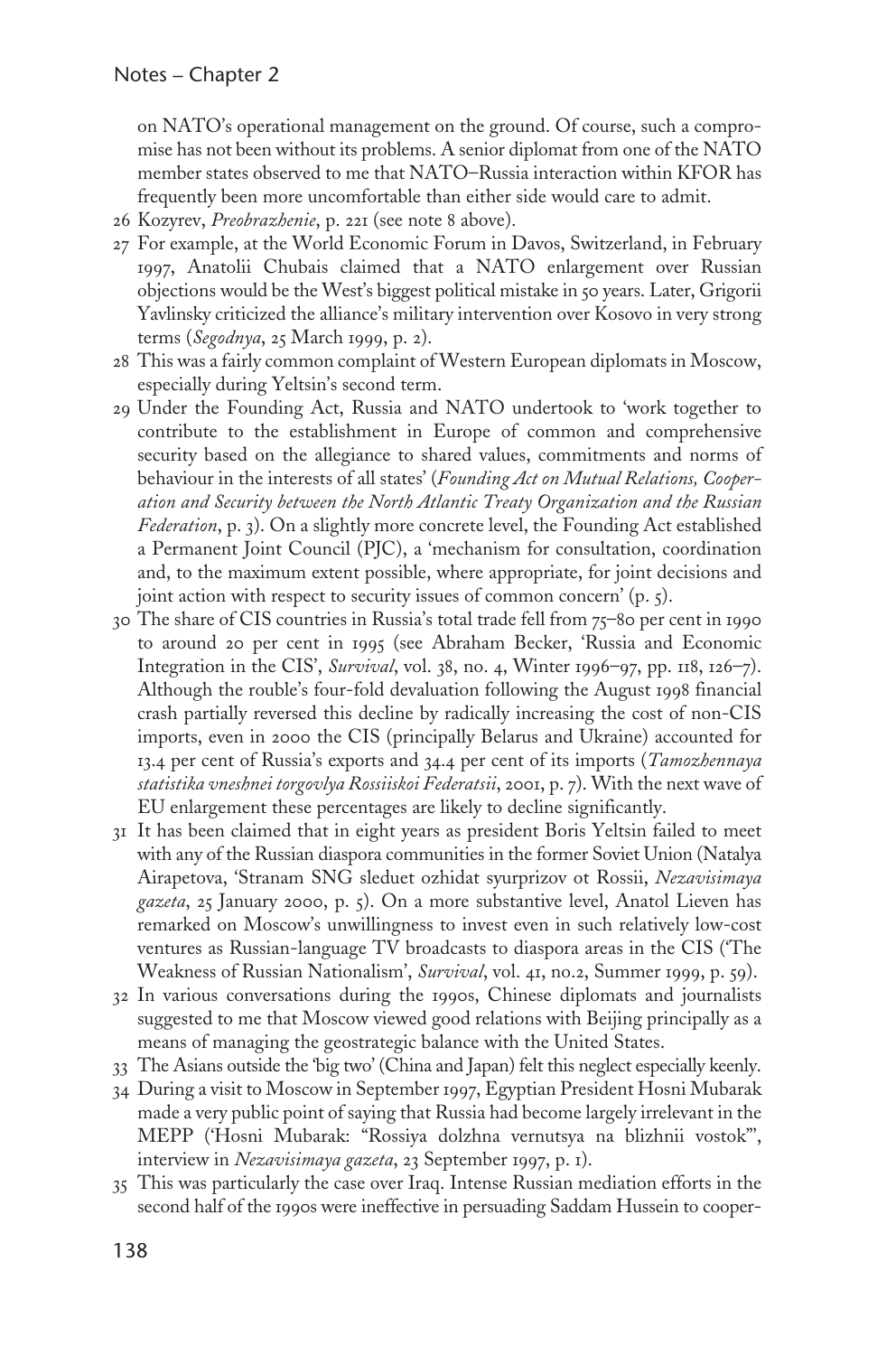ate with UNSCOM inspections or in preventing American and British air-strikes against Iraqi targets (culminating in Operation Desert Fox in December 1998).

- 36 Vladimir Lukin, then Russian Ambassador to Washington (and later Head of the Duma's International Affairs Committee) wrote that while there would always be 'tensions and disputes' within the democratic community, they were the 'problems of a common civilization with a shared system of values based on the ideas that human life is precious and that the individual comes before the state' – 'Our Security Predicament', *Foreign Policy*, no. 88, Fall 1992, p. 75.
- 37 The 'climax' (or nadir) came during Yeltsin's last overseas visit, to Beijing in December 1999. On this occasion, he reacted to American criticisms of the war in Chechnya by angrily declaring that Russia and China, not America, 'would dictate to the world' – see Dmitrii Gornostaev, 'Eltsin napomnil Klintonu i miru: Rossiya ostaetsya yadernoi derzhavoi', *Nezavisimaya gazeta*, 10 December 1999, p. 1.
- 38 See comments by NATO Secretary-General Lord Robertson during a visit to Moscow in November 2001, in 'NATO brings radical offer to Putin', *http:// news.bbc.co.uk/1/hi/world/europe/1671654.stm.*
- 39 Putin and Bush met for the first time at the Russia–USA summit in Brdo, Slovenia, in June 2001 – a good six months after Bush's victory in the American presidential elections.
- 40 See Putin's televised remarks at a meeting with government ministers on 8 October 2001 (*http://www.putin.ru/status.asp*).
- 41 In his latest volume of memoirs written after his retirement, Yeltsin refers to his fears in the second half of 1999 that Primakov's political success would 'lead the country back to the socialism of yesteryear' – *Midnight Diaries* (Phoenix, London, 2001), p. 268.

#### **3 The policy-making environment**

- 11 As Stalin put it, 'the cadres decide everything' address to graduates of the Red Army Academies, 4 May 1935 (see *http://www.marx2mao.org/Stalin/GRA35.html*).
- 12 A very senior Foreign Ministry official encapsulated the problem in the following contradictory terms: on the one hand, the MFA now had greater control and influence over foreign policy, while the overall policy-making environment was also more disciplined and functional. On the other hand, the number of foreign policy actors had grown, and with it the problems of foreign policy free-lancing by often unqualified parties. His summation was that the environment was now a better one for the MFA (and Russia) than under Yeltsin, but remained difficult.
- 13 The most categorical of a raft of dismissive comments about the Foreign Ministry is to be found in *The Economist* which claims that the MFA 'provides little more than a delivery service for other people's messages' – 'The president's ear', 16–22 February 2002, p. 46. This view is fairly representative of much of Russian elite opinion.
- 14 The term 'braking mechanism' (*mekhanizm tormozheniya*) was originally used by Gorbachev to describe the 'alien' (to socialism) phenomena that had arrested the Soviet Union's socio-economic development in the second half of the 1970s – *Perestroika i novoe myshlenie dlya nashei strany i dlya vsego mira* (Politizdat, Moscow 1987), p. 13.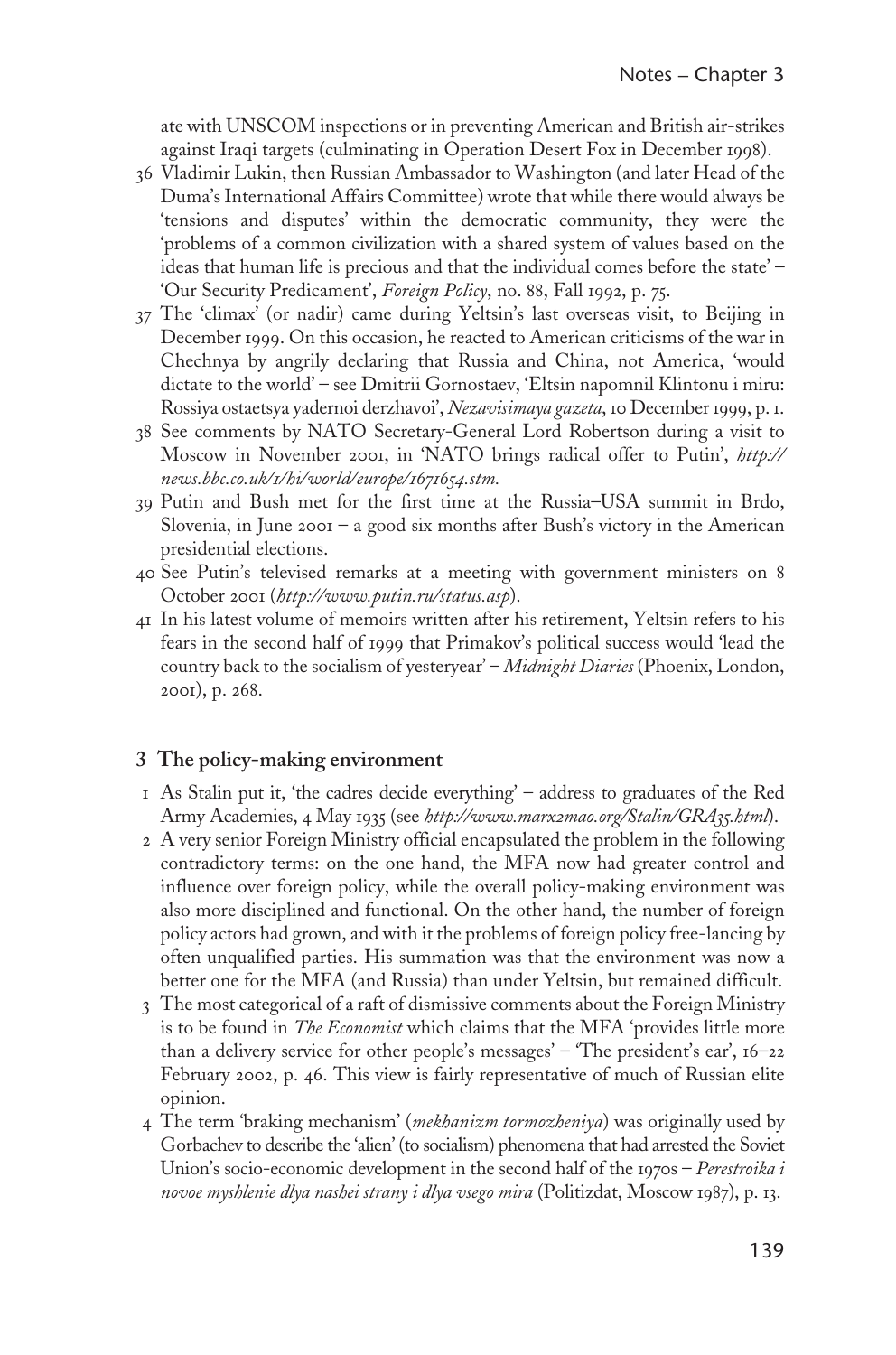- 15 A senior NATO country diplomat in Moscow told me that the MFA at Deputy Minister level – had led the Russian side in the substantive negotiations prior to the NATO–Russia Rome summit.
- 16 The most conspicuous example of the heightened profile and influence of the security services in the MFA was the appointment in June 2000 of the then head of the Foreign Intelligence Service, Vyacheslav Trubnikov, as First Deputy Minister of Foreign Affairs.
- 17 Perhaps the most dramatic illlustration of such freelancing was the seizure by Russian peacekeepers of Slatina (Pristina) airport in June 1999. As Foreign Minister Ivanov's comments at the time revealed ('the mistake will be corrected'), the MOD failed to inform, let alone consult, the Russian Foreign Ministry over this highly controversial action – see Natalya Kalashnikova and Andrei Smirnov, 'Kuzkina mat dlya vnutrennego potrebleniya', *Segodnya*, 14 June 1999, p. 1.
- 18 As formalized in the joint ministerial Consultative group on strategic security, established at the May 2002 Russian–American summit in Moscow.
- 19 *http://www.3.itu.int/MISSIONS/Russia/Bull/2001/25–2106B.htm.*
- 10 According to one story doing the rounds in March 2002, the Security Council had not met for five months. Although one should be cautious about accepting such accounts at face value, they nevertheless serve to highlight the Council's declining policy fortunes following Sergei Ivanov's transfer to the MOD.
- 11 A related problem here is how to evaluate the introduction of senior security figures into the MFA, such as the appointment of former SVR head Trubnikov as First Deputy Foreign Minister (see note 6 above). Does one interpret this and similar cases as highlighting the influence of the security services, a sort of 'securitization' of the Foreign Ministry, or do they reflect instead the latter's growing stature at the expense of the former?
- 12 It is rumoured that a delegation of prominent Moscow political figures called on Putin in early 2002 to express their concerns on this score.
- 13 A well-placed liberal commentator told me that Gaidar and Nemtsov had worked very long hours in preparing Putin's 2002 address to the Federal Assembly. Although it is impossible to confirm this directly, it cannot be coincidental that (i) the speech focused principally on socio-economic reforms and requirements; and (ii) the dominant foreign policy themes were WTO accession and the challenges economic globalization posed for Russia.
- 14 During the post-Soviet period, the Central Bank, particularly under the leadership of Viktor Gerashchenko, acquired a reputation for conservatism and unreconstructed attitudes towards economic reform and foreign investment. Few in the foreign economic community were sorry to see his eventual dismissal in March 2002.
- 15 On the Presidential Administration's moderating effect on policy, see (i) re NATO enlargement, *Rossiiskaya gazeta*, 10 January 1997, p. 2; (ii) re Kosovo, Vitalii Marsov and Nikolai Ulyanov, 'Chernomyrdin zaimetsya yugoslavskim krizisom', *Nezavisimaya gazeta*, 15 April 1999, p. 3.
- 16 A senior MFA official told me at the time of the Krasnoyarsk summit that the Ministry had been very concerned at Primakov's exclusion, as well as by the fact that 'unrealistic' expectations had been raised about possible territorial concessions to Tokyo.
- 17 The head of the Presidential Administration's foreign policy office, Sergei Prikhodko,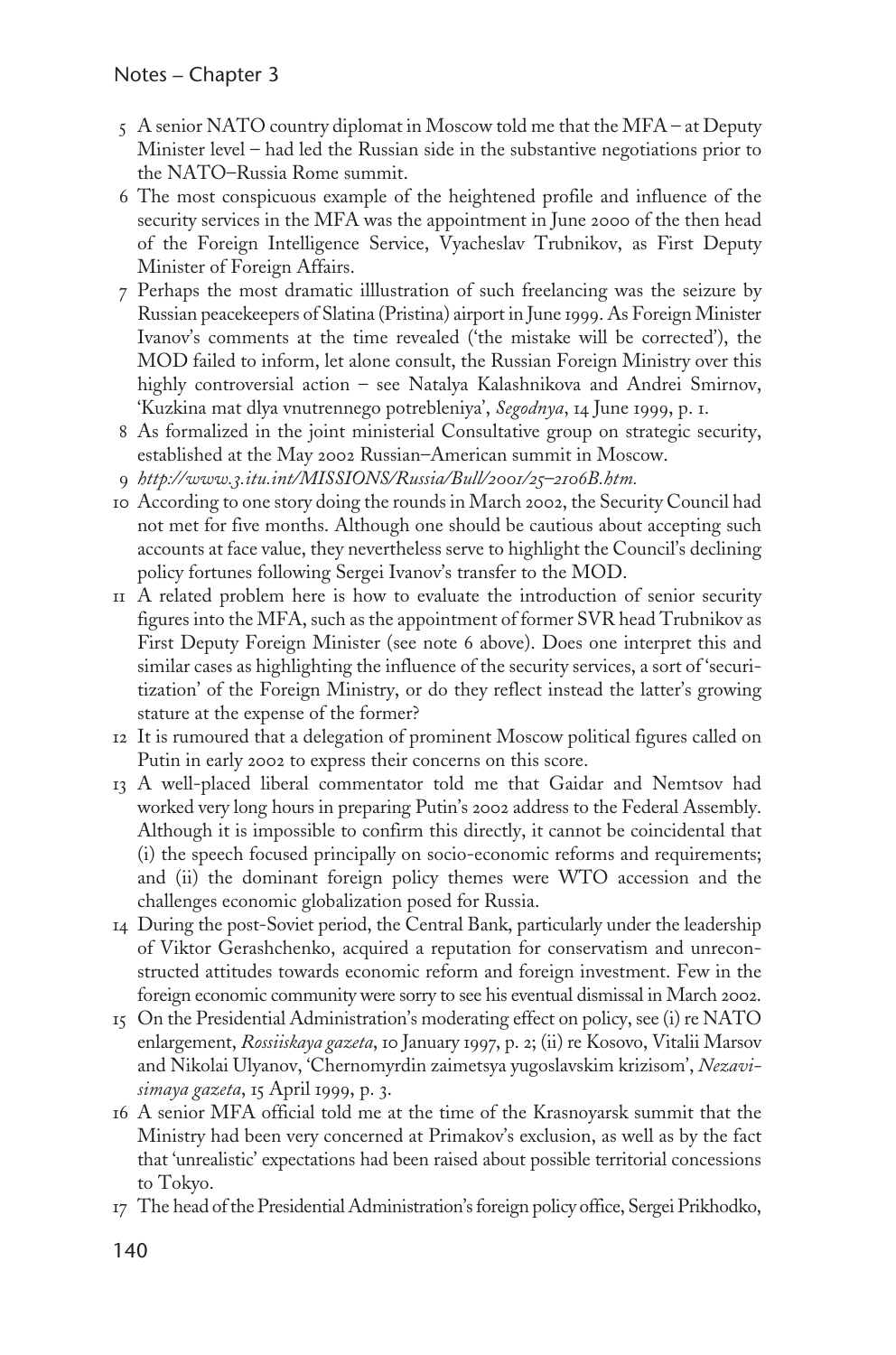emphasized in an interview shortly after his appointment that the size of the office was far too small even to contemplate supplanting the Foreign Ministry in any way – 'Administratsiya prezidenta – ne apparat TsK KPSS', *Segodnya*, 17 October 1997, p. 3.

- 18 Yastrzhembsky has spent most of his recent career in public diplomacy as MFA and then presidential spokesman, as deputy chief-of-staff in the Presidential Administration, and as Moscow Mayor Yurii Luzhkov's deputy with responsibility for international relations. He was also formerly Russian Ambassador in Bratislava. Before becoming Yeltsin's foreign policy advisor, Prikhodko was Deputy Director of the Second European Department, covered relations with the Baltic states, worked on Warsaw Pact and OSCE issues, and served two postings in Prague.
- 19 See Boris Yeltsin, *Midnight Diaries* (Phoenix, London, 2001), p. 217.
- 20 Under this informal agreement, the Russian government undertook not to negotiate any new arms deals with Tehran and to wind up existing commitments over the next few years.
- 21 Putin's public popularity has remained consistently at around 70 per cent. Even after the Kursk submarine disaster (August 2000) and the President's unwise decision not to curtail his holiday in the Crimea, his rating did not dip below 65 per cent (see Galina Kovalskaya, 'Osnovnoi instinct', *Itogi*, 29 August 2000, p. 23). Meanwhile, Putin has enjoyed an effective (if not a technical) majority in the Duma since the December 1999 elections – see note 21, chapter 2.
- 22 Alex Pravda described the influence of the Duma under Yeltsin as essentially indirect, 'less as a body exercising formal accountability than as a forum articulating and amplifying opinions which affected the political climate in which executive decisions were made' – 'The Public Politics of Foreign Policy', in Neil Malcolm, Alex Pravda, Roy Allison and Margot Light, *Internal Factors in Russian Foreign Policy* (The Royal Institute of International Affairs and Clarendon Press, Oxford, 1996), p. 218.
- 23 One notable example of the use of parliamentary figures in 'kite-flying' exercises was the refusal of Federation Council speaker Sergei Mironov to meet with Palestinian Authority leader Yasser Arafat during a visit to Israel in March 2002. The non-meeting conveyed a strong message about Russia's changing position towards the MEPP post-11 September, while allowing Moscow to explain away a highly provocative move as merely Mironov's 'personal initiative' (see *http://english. pravda.ru/politics/2002/03/18/27029.html*). It is inconceivable that Mironov, a close personal confidant of Putin from St Petersburg, would have acted in this way without at least a nod and a wink from the President.

Mikhail Margelov (Head of the Federation Council's International Affairs Committee) and Dmitrii Rogozin (Head of the Duma's International Affairs Committee) have also served their president well, if in somewhat more cautious fashion. On the occasion of the Shanghai Cooperation Organization summit in St Petersburg in June 2002, Margelov reiterated the official fiction that Russian foreign policy was geographically balanced between East and West – the purpose being to dilute the reality of an all too transparent Westerncentrism following the Russia–USA and NATO–Russia summits. As for Rogozin, his appointment as the President's special representative on Kaliningrad underlined the increasingly flimsy nature of the separation of powers in today's Russia.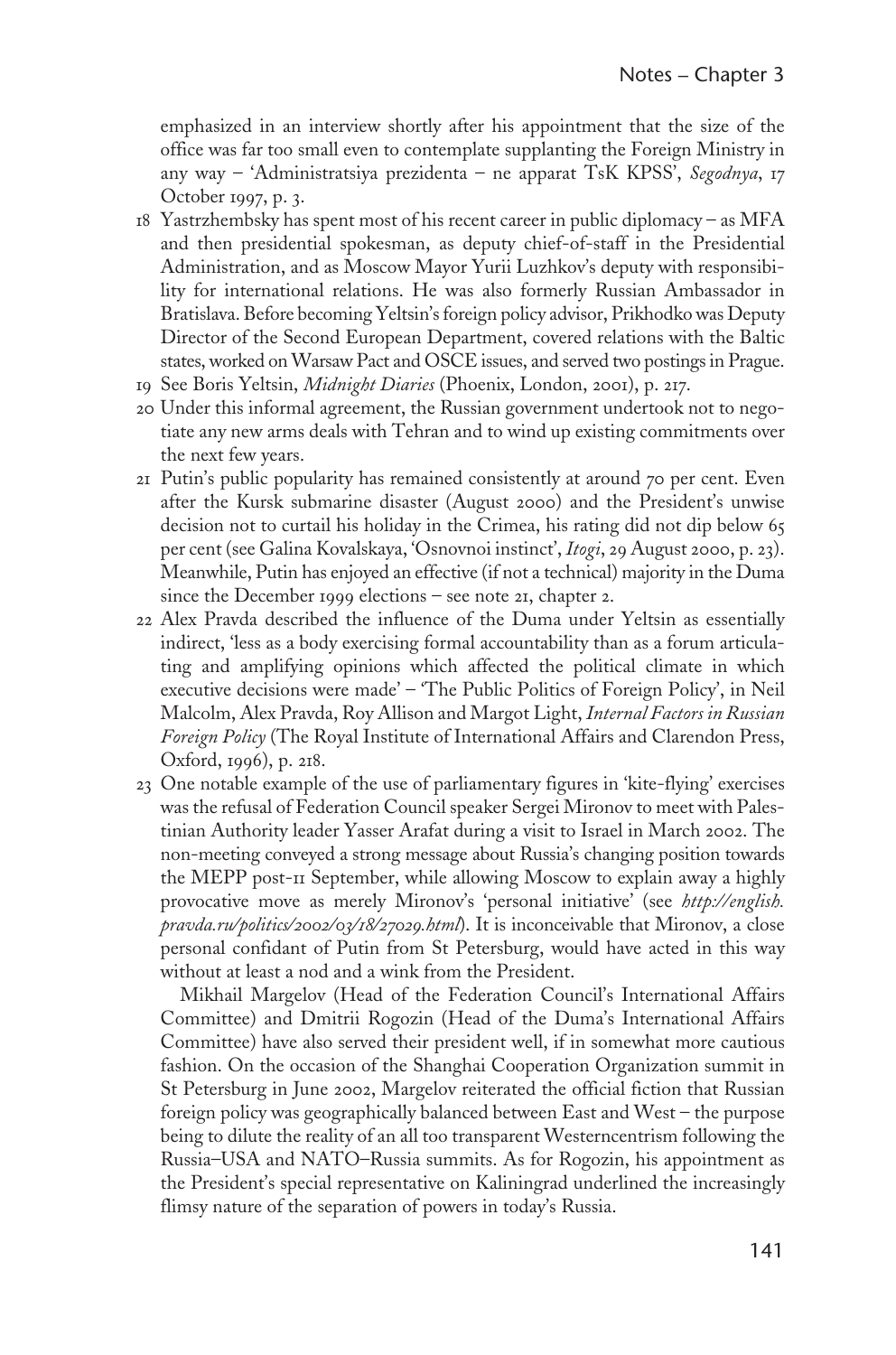### Notes – Chapter 3

24 Under the 1974 Jackson-Vanik amendment, the provision of American financial and commercial privileges to foreign countries became conditional on changes in the latter's emigration policies. Although the legislation applied globally, the real target was the Soviet Union and its discriminatory treatment of Jews wishing to leave the country.

Anti-dumping rules in the European Union were designed to protect local steel industries from 'unfair' competition from outside (i.e., non-EU) producers, in particular Russia, which benefited from lower production costs and who were therefore able to undercut on price.

- 25 Kozyrev gave a highly controversial speech at the summit in which, among other things, he described the former Soviet Union as 'post-imperial space' exempt from the full application of CSCE norms. Russia, he stated, would 'insist' that the newly independent republics enter into a new federation or confederation under Moscow's leadership. Kozyrev subsequently defended his inflammatory remarks as a ruse, the only means of highlighting the threat posed by reactionary forces in the Supreme Soviet to Russian democracy and to post-Cold War reconciliation with the West. See Andrei Kozyrev, *Preobrazhenie* ("Mezhdunarodnye otnosheniya", Moscow 1995), pp.  $5-7$ .
- 26 See comments by Andrei Ryabov in an interview with *Vremya MN* of 19 October 2001 (*www.rferl.com/rpw/2001/10/27–301001.html*).
- 27 See note 22, chapter 2.
- 28 See NAPSNet Daily Report of 3 October 2001 (*http://www.nautilus.org/napsnet/ dr/0110/OCT03.html#item17*).
- 29 For interesting survey data on this question, see Julie Corwin, 'Is Putin Popular Because He's Not Yeltsin?' *Radio Free Europe/Radio Liberty*, *Russian Political Weekly*, vol. 2, no. 9, 18 March 2002, *http://www.rferl.org/rpw/2002/03/9-180302. html.*
- 30 Although the Patriarch has from time to time inveighed against the effects of Western moral and cultural influence on Russia, he has been careful to avoid any implication of culpability on the part of the Kremlin. It was noteworthy that, in a symbolic display of secular and religious unity, Putin and Alexi II should jointly meet up with the Russian Olympic team before its departure for the 2002 Winter Games in Salt Lake City.
- 31 Many Russians, both within the elite and among the general public, were especially incensed by controversial judging decisions, and several prominent figures, including the film director Nikita Mikhalkov, called for the early withdrawal of the Russian team. Putin's own reaction was understated. Although expressing some concerns, he avoided the hysterically nationalist *amour-propre* of others. For an example of the latter, see 'Verkhnyaya Volta s yadernymi raketami, velikimi sportsmenami i bezmozglymi funktsionerami', *Nezavisimaya gazeta*, 26 February 2002, pp. 1, 3.
- 32 Much has been said about the relaxed personal relationship between Putin and George Bush evident at the Slovenia (June 2001), Crawford (November 2001) and Moscow/St Petersburg (May 2002) summits. However, while the two presidents clearly get on very well, it would be incautious and premature to accept the gladhanding and the *bonhomie* completely at face value. At the risk of stating the obvious, the building and projection of such atmospherics are all part of the job of developing more productive relations between countries. The Yeltsin–Kohl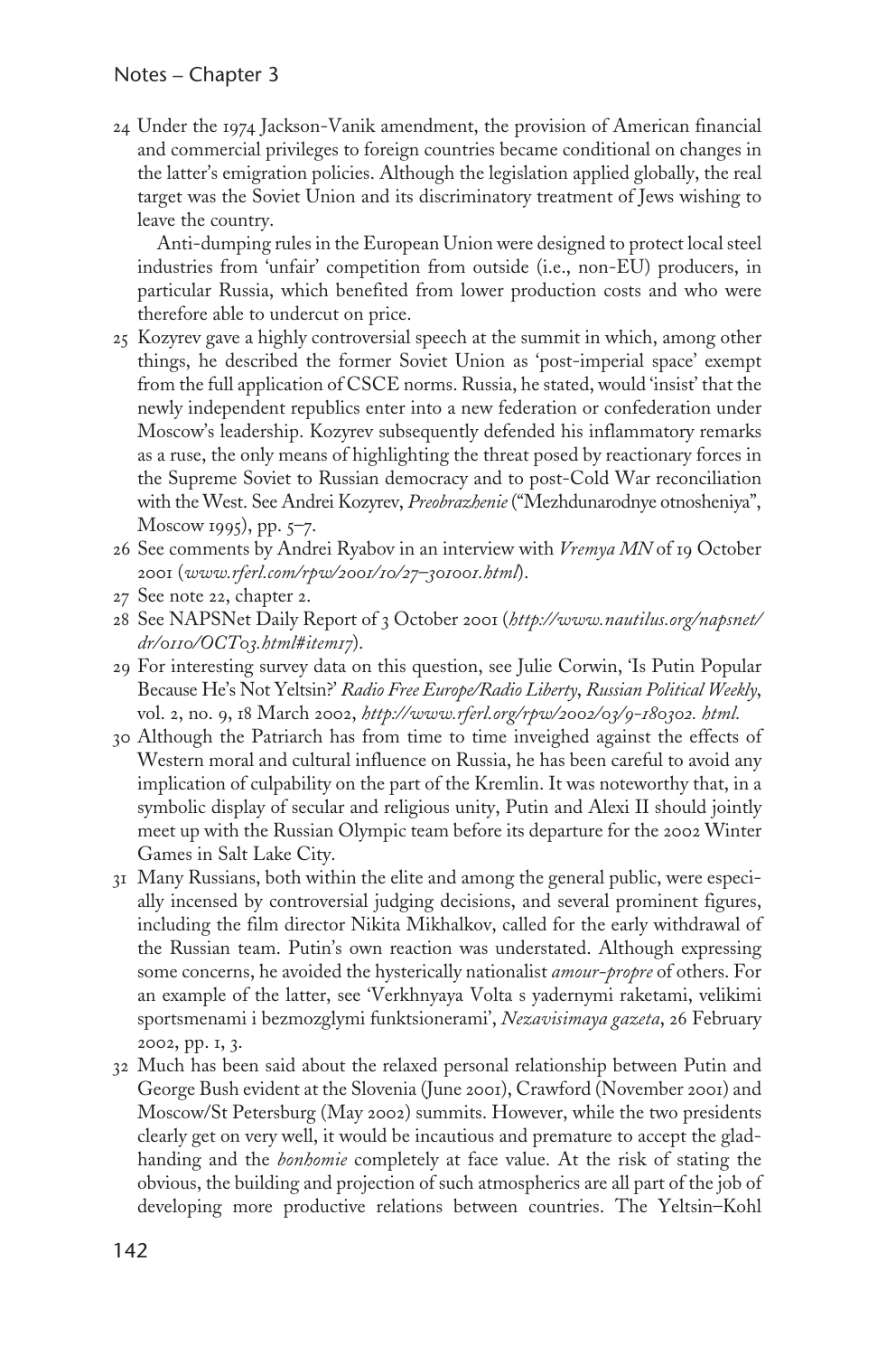relationship is a different case, not least because it has survived the retirement of both leaders. Neither has a particular reason, other than close personal friendship, to continue seeing the other.

- 33 The principle of a 'presidential' foreign policy is enshrined in the 1993 Constitution. Article 86 notes that the President shall 'govern the foreign policy of the Russian Federation', as well as hold negotiations, sign international treaties and ratification instruments, and receive diplomatic credentials (*http://www. constitution. ru/en/10003000–05.htm*).
- 34 According to *The Economist*, Putin 'seems to have thought up his new pro-western policy mainly off his own bat'. It adds, more generally, that Putin 'looks quite lonely on [the foreign policy] front. He may have his best chats on foreign affairs with other world leaders ...' – see 'The president's ear', 16–22 February 2002, p. 46.
- 35 Speaking of grey eminences, certain parallels can be drawn between Chubais's role under Yeltsin, and those of Cardinals Richelieu and Mazarin under Louis XIII and Louis XIV of France.
- 36 As Anders Åslund has noted, '[p]rivatization was supposed to change not only the economy but the whole society' – see *Building Capitalism: The Transformation of the Former Soviet Bloc* (Cambridge University Press, 2002), p. 295.
- 37 See Yeltsin, *Midnight Diaries*, p. 16.
- 38 Subsequent to his involvement in the loans-for-shares arrangement (see note 5, chapter 2), in November 1997 Chubais became embroiled in a very public scandal after he accepted a US\$90,000 advance payment for a proposed book on privatization.
- 39 It is interesting that Chubais consistently ranks fourth in *Nezavisimaya gazeta*'s monthly poll, Russia's 'roo leading politicians', behind Putin, Prime Minister Kasyanov, and Head of the Presidential Administration Alexander Voloshin, but ahead of such notables as Sergei Ivanov (fifth), Alexei Kudrin (sixth) and German Gref (tenth).
- 40 In *Ot pervogo litsa*, Putin refers to Kudrin by the affectionate diminutive, Lyosha (p. 120).
- 41 Certainly the snail-like pace of military reform and footdragging over alternative civilian service would appear to support this interpretation.
- 42 In Soviet times, the prime minister's role in relation to economic reform could be progressive or conservative. Thus, Alexei Kosygin spearheaded (ultimately unsuccessful) proposals for devolutionary enterprise reform from 1965, while in the Gorbachev era Nikolai Ryzhkov became increasingly associated with conservative and anti-market forces.
- 43 Gaidar was a well-known academic economist; Chernomyrdin was the head of Gazprom; Kiriyenko's background was in banking and oil; while Primakov (whose first degree was in economics) was appointed as an anti-crisis response following the August 1998 financial crash. With hindsight, the list of 'economic' prime ministers might also include Stepashin. Although his background is in the security services, he has been the head of the State Audit Chamber since April 2000.
- 44 See Michael Lelyveld, 'Russia: economc advisors disagree on tariffs for natural monopolies', *Radio Free Europe/Radio Liberty*, 11 December 2002, *http://www. rferl.org/nca/features/2001/12/11122001084347.asp*, also Elena Dukun, 'The President Will Carry Out Three Cabinet Reshuffles', *Prism*, vol. 7, no. 7, 31 July 2001, The Jamestown Foundation, *http://russia.jamestown.org/pubs/view/pri\_007\_007\_ 004.htm*.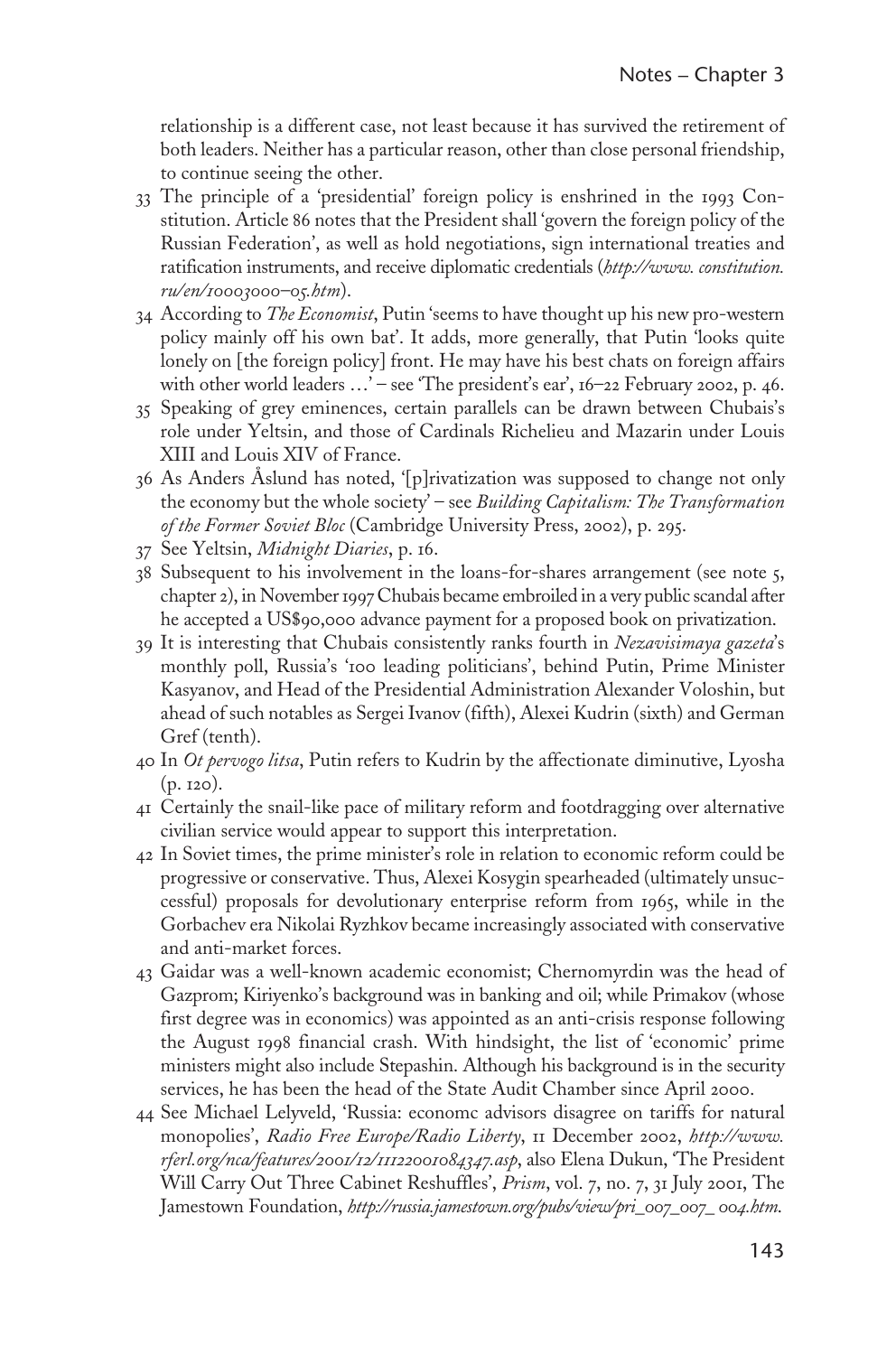### Notes – Chapter 4

- 45 For example, Russia has never had a bureaucratic hierarchy in the Weberian sense; there are institutions, but no superstructure that functions as a mechanism for the distribution of power. (I am indebted to Ole Lindeman for this insight.)
- 46 The term 'transmission belt' was originally used in Soviet times to describe the dual but complementary role of trade unions: representing the workers' interests to the government, while ensuring the efficient implementation of state economic plans by the workforce
- 47 See note 3, chapter 1.
- 48 See Putin's criticisms of the bureaucracy in his 2002 address to the Federal Assembly, *Rossiiskaya gazeta*, 19 April 2002, p. 4.

## **4 The economic agenda**

- 11 According to the Stockholm International Peace Research Institute (SIPRI), global net military expenditure has risen consistently since 1998. The events of 11 September 2001 are only likely to reinforce this trend. See *SIPRI Yearbook 2002 – Armaments, Disarmament and International Security* (Oxford University Press, New York, 2002), p. 232.
- 12 Certainly, Gorbachev regarded this as a self-evident truth. In his memoirs, he wrote: 'There is probably no need to prove that perestroika and the fundamental reform of both our economic and political systems would have been impossible without corresponding changes in Soviet foreign policy and the creation of propitious international conditions' (*Memoirs*, Doubleday, London and New York, 1996, p. 401). In similar vein, Yeltsin emphasized early in his presidency that the chief priority of Russian foreign policy was to ensure 'favourable external conditions for the success of … political and economic reforms …' ('Chto skazal Eltsin Rossiiskim diplomatam', *Rossiiskie vesti*, 29 October 1992, p. 1).
- 13 The 2000 Foreign Policy Concept comprises five parts: (I) 'General Propositions'; (II) 'The Contemporary World and the Foreign Policy of the Russian Federation'; (III) 'Priorities of the Russian Federation in Resolving Global Problems'; (IV) 'Regional Priorities'; and (V) Formation and Realization of the Foreign Policy of the Russian Federation'. 'International Economic Relations' rank third in the third section, behind 'The Formation of a New World Order' and 'Strengthening International Security', and ahead only of 'Human Rights and International Relations'. The relevant sub-section pays the briefest of lip-service to economic globalization, but contains no ideas about how Russia might respond to its challenge. There are the usual references to the country's 'economic security', the need to protect Russian exporters against 'discrimination', the importance of attracting foreign investment, and a qualified commitment to pay the Soviet-era debt 'in accordance with the country's real capacities' – see 'Konsteptsiya vneshnei politiki Rossiiskoi Federatsii', *Nezavisimaya gazeta*, 11 July 2000, p. 6.
- 14 It is worth emphasizing here that Russia's membership of the Paris Club owed much more to the size of its Soviet-era debt to Western creditors, than to its 'integration' in global economic processes or its creditor status *vis-à-vis* former Soviet republics and client states.
- 15 For example, Deputy Foreign Minister Karasin remarked following APEC's decision to admit Russia that he saw 'nothing objectionable' in the USA, Russia,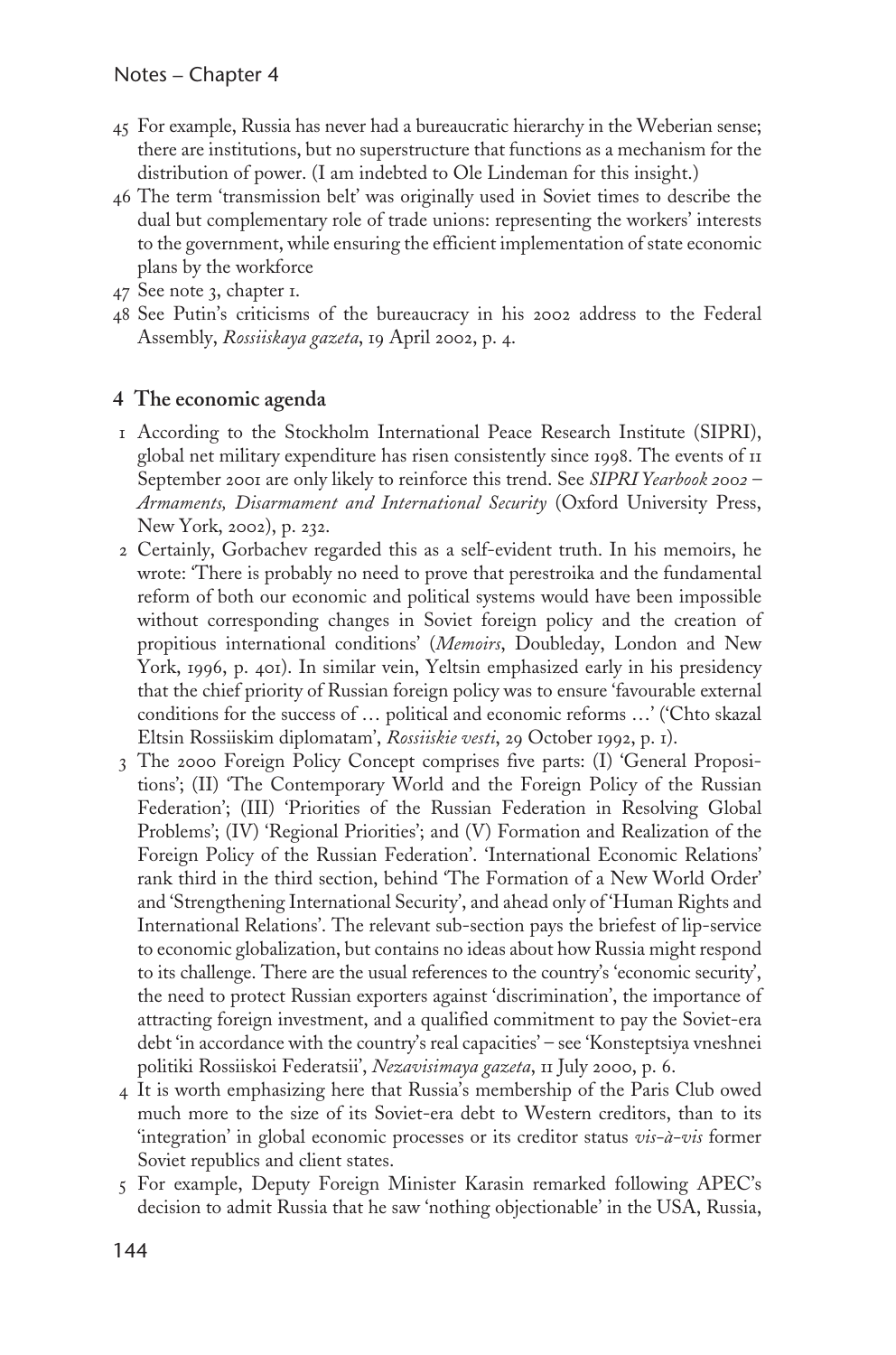China and Japan pursuing 'flexible forms of cooperation aimed at resolving not only economic but also political questions, for example, in the field of strategic security' – '"Zolotogo dozhdya" ne ozhidaetsya', *Moskovkie novosti*, no.48, 30 November-7 December 1997, p. 5.

- 16 See note 30, chapter 2.
- 17 The Partnership and Cooperation Agreement (PCA) sets out the basic framework for political, economic, social, cultural, environmental and technological cooperation between Russia and the EU. The agreement was signed in June 1994, but did not enter into force until some three-and-a-half years later, in December 1997.
- 18 Much of the criticism of 'shock therapy' under Yeltsin has been unfair to say the least. It is possible that the original Gaidar programme of radical market reforms might have failed and revealed itself as inappropriate to Russian conditions. But Gaidar and the other 'young reformers' were never afforded the time to test their vision of the free market. The failure of economic reform in the 1990s was therefore not the failure of shock therapy as such, but rather the inevitable outcome of policy confusion, lack of political will, and entrenched institutional and ideological opposition.
- 19 See Gorbachev, *Memoirs*, p. 401.
- 10 Kozyrev, for example, argued that the world needed Russia 'as a strong member of the family of free, law-based, democratic states and not as a "sick man" of Europe and Asia' – 'The Lagging Partnership', *Foreign Affairs*, vol. 73, no. 3, May/June 1994, p. 62.
- 11 As Anders Åslund has noted, the actual situation regarding living standards in post-Soviet Russia remains unclear. Unreliable statistics and household surveys, the distorting effect of the monetary overhang inherited from the Communist period, widespread falsification of income declarations and tax evasion, the rising share of cash transfers, increased private ownership of cars and TV sets – all these make it very difficult to determine whether living standards have fallen and, if so, by how much. See Åslund, *Building Capitalism*, pp. 305–9.
- 12 See Putin's Open Letter to the Russian Voters, *http://www.putin2000.ru/07/ 05.html*.
- 13 See Putin's annual address to the Federal Assembly, 3 April 2001 'Ne budet ni revolyutsii, ni kontrrevolyutsii', *Rossiiskaya gazeta*, 4 April 2001, p. 4.
- 14 See *The Economist* (print version), 29 November 2001, *www.economist.com*.
- 15 These efforts were ultimately successful. The EU formally conferred on Russia the status of a 'full market economy' at the Russia–EU summit in Moscow on 30 May 2002, with the United States following suit a week later.
- 16 It is worth mentioning in this connection that the Putin administration has laid considerable stress on establishing conditions that would attract the return of Russian capital from 'safe havens' abroad (such as Cyprus).
- 17 Kaliningrad's singular geographical location, as an economically backward exclave within an expanding European Union, makes its situation especially difficult.
- 18 The whole issue of 'transition periods' is very messy, with time-scales varying according to sector and item. But the lack of realism in some Russian attitudes is reflected in the comment by Andrei Kushnirenko (Head, Department of Tariff Policy and Protection of the Domestic Market, Ministry of Economic Development and Trade) that Russia would need a transition period of at least 10–15 years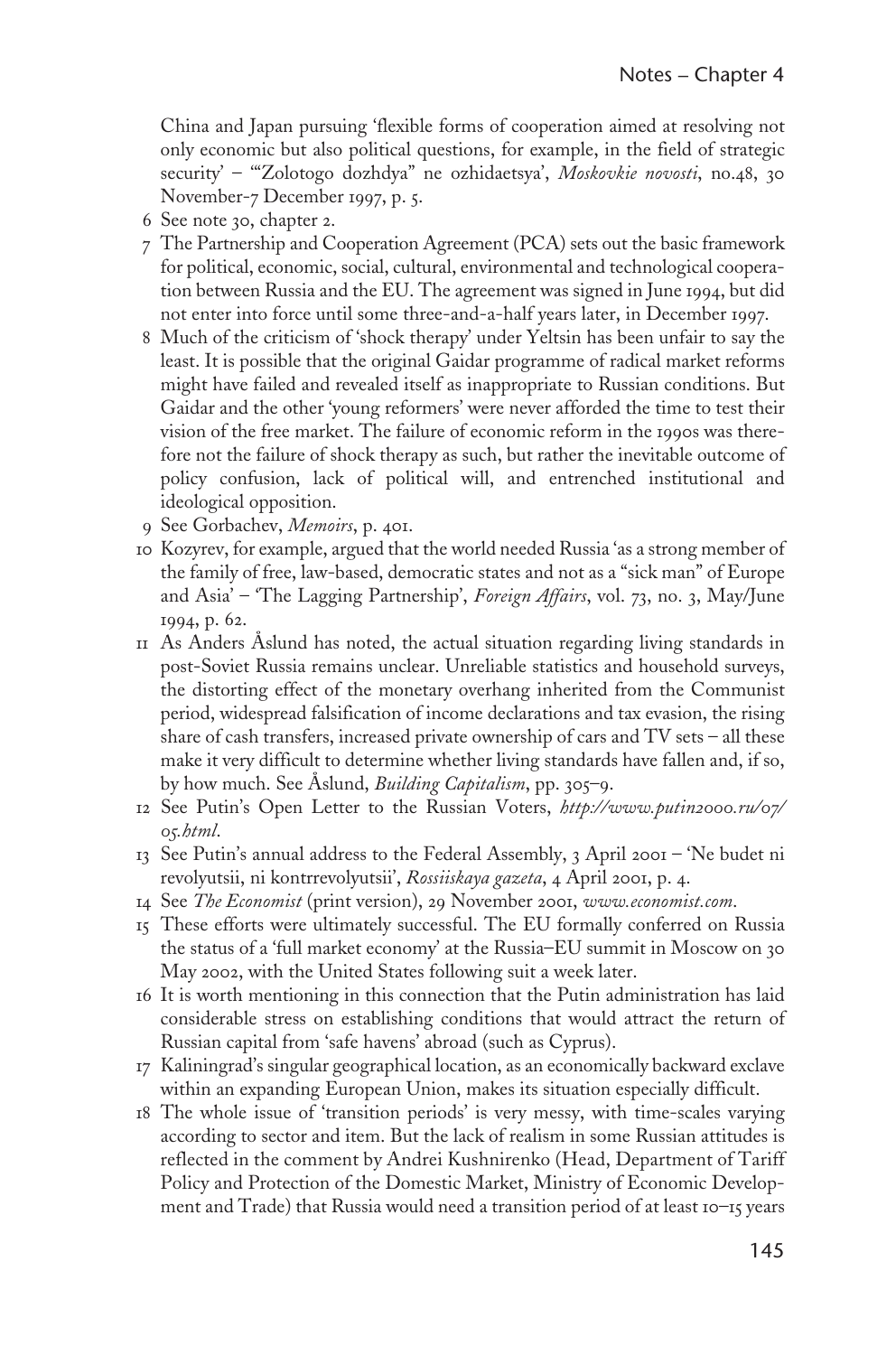in order to safeguard its automobile industry – see interview in *Kommersant vlast*, 6 November 2001, p. 18.

- 19 See comments by Igor Ivanov 'Igor Ivanov: Zapadnye subekty Rossii dolzhny ne poteryat, a vyigrat ot rasshirenie ES', 6 March 2002 – *www.strana.ru*.
- 20 See Putin's 2001 address to the Federal Assembly, *http://www3.itu.int/MISSIONS/ Russia/speechs.html*.
- 21 Economic integration and the specific question of Russia's WTO accession emerged as much the most important foreign policy themes in Putin's annual address to the Federal Assembly on 18 April 2002 (see *http://www.great-britain. mid.ru/GreatBritain/prezident.htm*).
- 22 'WTO Accession: What's in it for Russia', speech at the Roundtable: 'Russia, the International Economy and the WTO', Moscow, 30 March 2001, *http://europa. eu.int/comm/trade/speeches\_articles/spla54\_en.htm*.
- 23 *The Economist* (print version), 22 November 2001, *www.economist.com*.
- 24 One need only recall the example of COMECON (or Council for Mutual Economic Assistance – CMEA), a body created to reinforce the Soviet Union's grip on its client states. The existence of a strictly nominal community hardly masked the reality that all policy flowed out of Moscow.
- 25 See 'The Road to the WTO', *Economist Intelligence Unit*, 31 July 2001, *file:// C:\Program Files\RBB31\Work\HTML\RB3233.HTM*.
- 26 It should be emphasized that the main impact of WTO accession on levels of foreign direct investment in Russia is likely to be indirect. The point is not so much that accession itself necessarily generates increased outside investment; rather, that in order to achieve membership the Russian government would need to introduce far-reaching reforms, leading, in time, to a more attractive environment for foreign economic interests and their capital.
- 27 Such institutionalized opposition was one of the principal reasons behind the failure of economic reforms under Kosygin in the 1960s and Gorbachev in the 1980s.
- 28 The notion of a common European economic space involving Russia was formalized at the EU–Russia summit in May 2001. Its basic rationale is to establish a closer economic relationship between the two parties, involving greater economic integration and synchronization of laws and regulations – see *http:// europa.eu.int/comm/trade/bilateral/russia/rus\_memo.htm*.
- 29 See, for example, Marina Volkova, 'Energeticheskii krizis sblizil Moskvu s Evrosoyuzom', *Nezavisimaya gazeta*, 31 October 2000, p. 1.
- 30 As an Australian diplomat in Moscow in the latter half of the 1990s, I often encountered this argument in discussions with the MFA's Second Asia Department (responsible for Japan, Oceania, and Asia-Pacific regional issues, including APEC accession).
- 31 According to a report by the US government's Energy Information Administration in October 2001, energy alone accounted for 40 per cent of Russia's exports (*http:/ /www.eia.doe.gov/emeu/cabs/russia2.html*). The State Customs Committee puts the figure even higher, stating that fuel-energy products comprised 53.5 per cent of total exports in 2000 (see *Tamozhennaya statistika vneshnei torgovlya …*, 2001, p. 15).
- 32 See 'Poslednii kartel', an interview by Andrei Illarionov in *Itogi*, 12 March 2002, p. 15.
- 33 The Paris-based International Energy Agency (IEA) claimed that Russia increased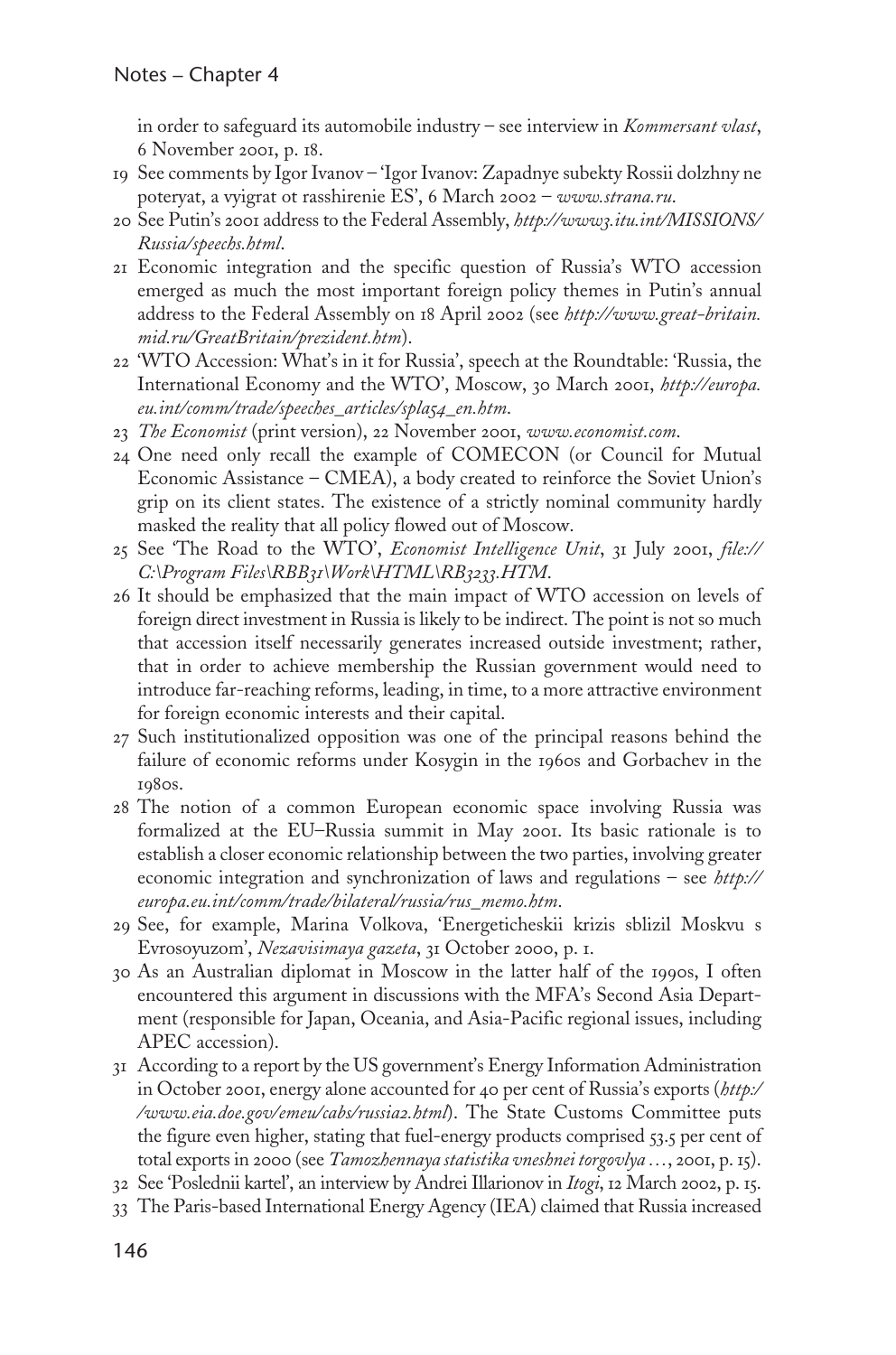rather than decreased its production of crude oil in January 2002 (see David Buchan and Andrew Jack, 'Oil producers failing to honour output pledges', *The Financial Times*, 9 February 2002). Although Moscow denied this, it is significant that in February 2002 Russia pumped out more oil (7.3 million barrels per day) than Saudi Arabia (7.2 billion barrels), thereby becoming, at least temporarily, the world's largest oil producer (IEA report, cited in Jeremy Branston, 'Russia: Boost in Oil Production Grabs World's Attention, But Can It Be Sustained?', *Radio Free Europe/Radio Liberty*, 26 March 2002, *http://www.rferl. com/nca/features/2002/03/ 26032002095743.asp*).

- 34 See 'Russia: Oil and Gas Exports', USA Energy Information Administration fact-sheet, October 2001, *www.eia.doe.gov*.
- 35 A senior Western oil executive described the situation to me as 'improving, but still very difficult'.
- 36 Lukoil's stake in the Caspian Oil Consortium managing the 'Contract of the Century' was a modest 10 per cent, and this only after belated negotiations – see Georgii Bovt, 'V politike nichya chasto oznachaet pobedu', *Kommersant-Daily*, 10 October 1995, pp. 1, 4.
- 37 Moscow's basic concern was that construction of a major pipeline bypassing Russia altogether would exclude it from the region, not only economically but also strategically – see Konstantin Varlamov, 'Sammit OBSE – porazhenie Moskvy?', *Nezavisimaya gazeta*, 23 November 1999, p. 5.
- 38 In early 2002 the president of the Azerbaijan state oil company (SOCAR), Natik Aliev, claimed that Lukoil intended to buy a share of 7.5–8 per cent – see Michael Lelyveld, 'Caucasus: Will Russia's LUKoil Join The Baku-Ceyhan Pipeline Project?', 27 February 2002, *http://www.rferl.org/nca/features/2002/02/27022002092411.asp*.
- 39 Under UNSC Resolution 986 (April 1995), Baghdad was allowed to sell a limited amount of oil and oil products (initially US\$2 billion per annum) in order to buy food, medical and other humanitarian supplies for its population suffering under the burden of the UN sanctions regime. The programme remains in operation, although restrictions on the amount of oil that can be sold have been removed, while the proceeds may now be spent on non-humanitarian items (e.g., pipeline transit fees through Turkey). It is estimated that around 30 per cent of the oil under the oil-for-food programme goes to various Russian companies (see Iraq Country Analysis Brief, USA Energy Information Administration, October 2002, *http://www.eia.doe.gov/emeu/cabs/iraq.html*).
- 40 An interesting early indicator of Moscow's coolness towards Iraq was Foreign Minister Ivanov's refusal to meet with Iraqi Deputy Prime Minister Tariq Aziz when the latter stopped over in Moscow on 30 January 2002. Significantly, this occurred the day after President Bush's State of the Union address, in which he described Iraq as one of the countries belonging to the 'axis of evil'.
- 41 See 'Russia: Oil and Gas Exports', *www.eia.doe.gov*.
- 42 For example, Ukraine's gas debt is estimated to be around US\$1.4 billion (*http:// www.eia.doe.gov/emeu/cabs/ukraine.html*), while Georgia is said to owe Russia USD 90 million (*http://www.eia.doe.gov/emeu/cabs/armenia.html*).
- 43 See Russia Country Analysis Brief, USA Energy Information Administration, October 2001, *www.eia.doe.gov*.
- 44 Under the Blue Stream project signed in 1997, Moscow and Ankara agreed to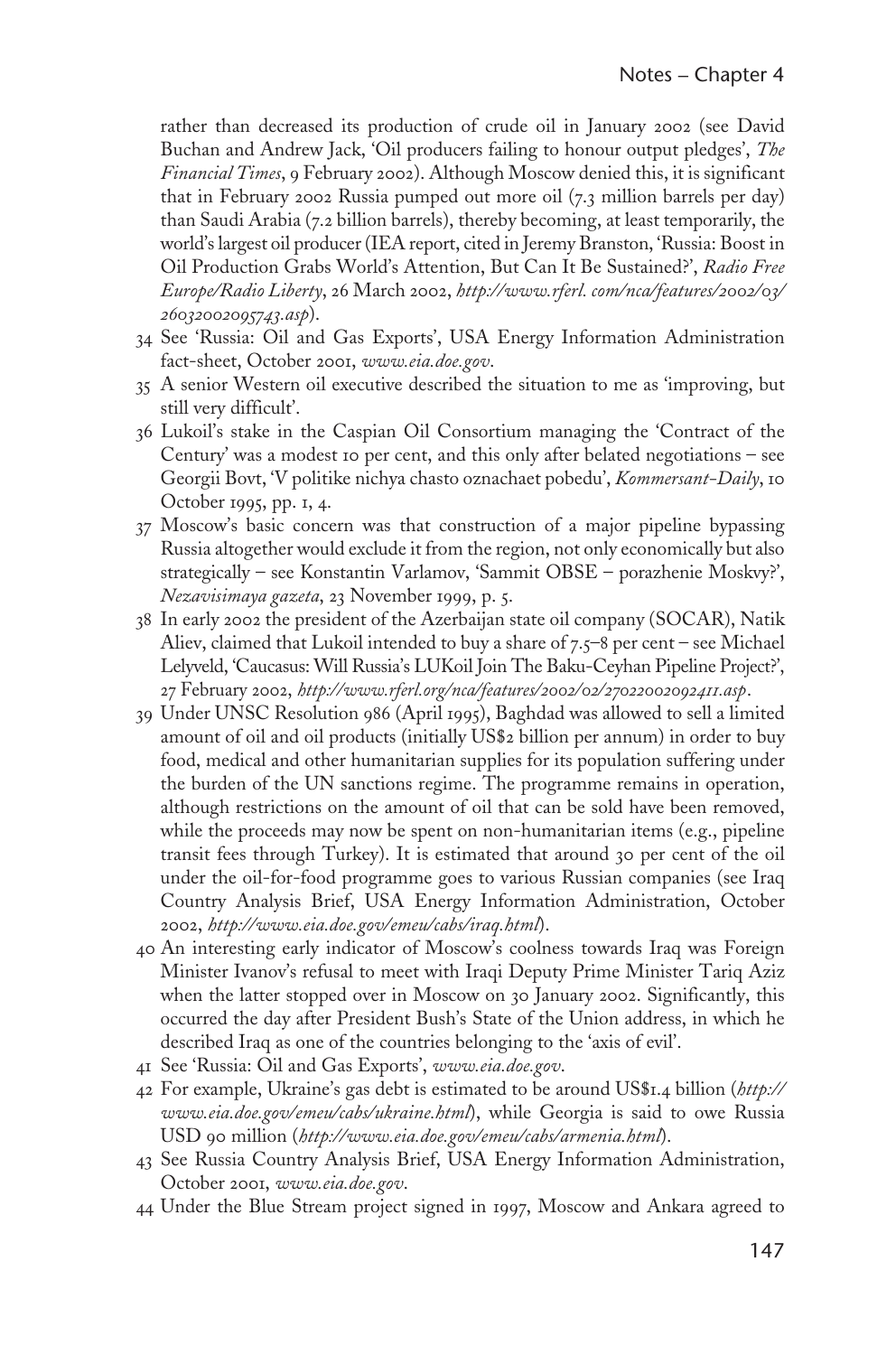build a pipeline to transport Russian natural gas to Turkey via the Black Sea. It is anticipated that once the pipeline reaches full capacity Gazprom will be able to deliver 16 billion cubic metres of gas per annum (*http://www.gasandoil.com/goc/ company/cnc22698.htm*).

- 45 According to the International Institute of Strategic Studies, the Soviet Union/ Russia's share of the global arms market plummeted from 35.6 per cent of total (second only to the United States) in 1988 down to 8.6 per cent in 1996, behind the USA (42.6), the UK (22.1) and France (14.1) – see *The Military Balance 1997/98* (IISS/Oxford University Press, Oxford, 1997), p. 265.
- 46 According to a very well-placed Asian source, the Russian S-300 system was superior in range and reliability to the American Patriot missile, as well as being considerably cheaper. However, political realities, including pressure from then Secretary of Defense Bill Cohen, ensured that Seoul bought American.
- 47 In November 2000 the Russian government publicly repudiated the 1995 Gore– Chernomyrdin agreement on Russian arms sales to Iran (see note 21, chapter 3).
- 48 See Henry Meyer, 'Russian Arms Sales Hit Record 4.4 Billion Dollars in 2001', AFP report, 26 December 2001, *www.spacedaily.com*.
- 49 Putin's Open Letter to the Russian Voters, *http://www.putin2000.ru/07/05.html*.
- 50 See Edward L. Morse and James Richard, 'The Battle for Energy Dominance', *Foreign Affairs*, vol. 81, no. 2, March/April 2002, p. 17; also Isabel Gorst, 'Burying the Hatchet', *Petroleum Economist*, vol. 69, no. 7, July 2002, p. 6.
- 51 As formalized in the Russo-Chinese 'Joint Declaration on a Multipolar World and the Formation of a New International Order' – *Rossiiskie vesti*, 25 April 1997, pp. 1–2.
- 52 Witness the continuing difficulties over construction of the Kovykta gas pipeline, intended to carry oil from Angarsk in the Irkutsk region to Daqing in northeast China. Currently there is not even agreement over the routing of the pipeline, with Russia wanting to build it through Mongolia and the Chinese preferring instead a longer route bypassing the latter (see 'Russia, China eye pan-Asian oil bridge', Sergei Blagov, *Asia Times Online*, 26 June 2002, *http://www.atimes.com/casia/DF26Ag02.html*).
- 53 For example, with Malaysia see Lyuba Pronina, 'Weapons Sales: The Peace Dividend's Evil Twin', *St Petersburg Times*, 26 November 2002, *http://gvnewsnet.com/ html/worldreacts/alert55.html*.
- 54 It was the historian Richard Pipes who used the term, 'patrimonial mentality', to describe Moscow's assertive behaviour with the newly independent former Soviet republics – 'Is Russia Still an Enemy?', *Foreign Affairs*, vol. 76, no. 5, September/ October 1997, p. 73.
- 55 Another example of Russia using economic methods for political leverage is the ongoing threat to build a new gas pipeline from Russia to Poland via Belarus (thereby sidestepping Ukraine).
- 56 Perhaps the most signal demonstration of the growing closeness of American relations with several of the CIS states was the attendance by the leaders of the GUUAM (Georgia, Ukraine, Uzbekistan, Azerbaijan and Moldova) sub-regional group at NATO's 50th anniversary summit in Washington in April 1999. Their presence at the summit was all the more galling for Moscow given the ongoing NATO military intervention over Kosovo and Russia's consequent refusal to attend the celebrations.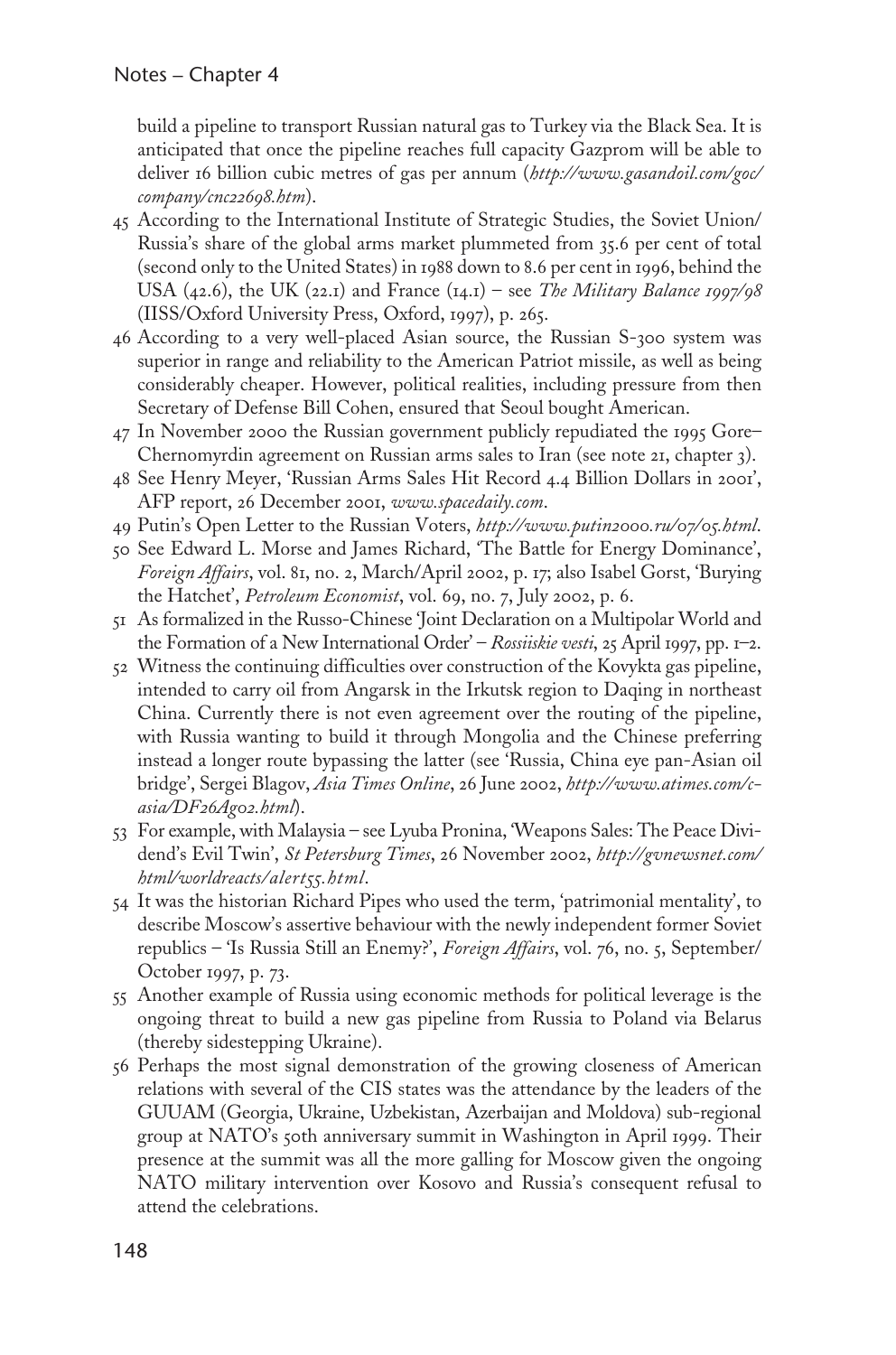- 57 In September 1994, Azerbaijan and a group of Western oil companies (including British Petroleum and Amoco) signed a production-sharing agreement to develop Azerbaijan's oil reserves in the Caspian Sea. This was in open defiance of the then Russian (Foreign Ministry) position which insisted that the energy resources of this 'inland sea' – 'indivisible' and 'under common ownership' – could only be developed with the agreement of all the littoral states (Russia, Kazakhstan, Iran, Turkmenistan, Azerbaijan) or not at all. In effect, Moscow was insisting on a right of veto. Subsequently, it agreed to a compromise whereby Lukoil increased its stake in the enterprise and much of the oil produced would be transported to the West via southern Russia (see Georgii Bovt, 'V politike nichya chasto oznachaet pobedu', *Kommersant-Daily*, 10 October 1995, pp. 1, 4).
- 58 The main difficulty with the Baku–Ceyhan option is the sheer expense involved in building the pipeline through rugged mountain terrain.
- 59 The term 'regional superpower' is used by Leon Aron in 'The Foreign Policy Doctrine of Postcommunist Russia and its Domestic Context', in Michael Mandelbaum (ed.), *The New Russian Foreign Policy* (Council on Foreign Relations, Brookings, Washington, 1998), p. 33.
- 60 For example, Putin insisted to US media bureau chiefs in June 2001 that investment conditions should be 'equal' for foreign and domestic investors alike: 'we cannot place our national market participants in worse conditions … The terms for production sharing must be universal, they must be accessible to Russian entrepreneurs as well' – *http://www3.itu.int/MISSIONS/Russia/Bull/2001/25–2106B.htm*.
- 61 During 2002, the Russian government opposed EU proposals for even a relaxed visa/permit regime for travel to and from Kaliningrad on the grounds that this would infringe the basic rights of Russian citizens to move freely within their own country, and thereby constitute an attack on Russian sovereignty itself. See, for example, comments by Kasyanov – 'PM rejects EU visa proposal for Kaliningrad', *The Russia Journal* (online edition), 27 September 2002, *http://www.russiajournal. com/news/cnews-article.shtml?nd=27419.* The matter was only resolved – for the time being – at the EU–Russia summit in November 2002, when Putin assented reluctantly to a system of expedited travel documents for Russians travelling to and from Kaliningrad via Lithuania.

#### **5 Security and geopolitics**

- 11 Bobo Lo, *Russian Foreign Policy in the Post-Soviet Era: Reality, Illusion and Mythmaking* (Palgrave Macmillan, Basingstoke and New York, 2002), p. 99.
- 12 The liberal historian, Yuri Afanasyev, refers in similar terms to the 'foxhole mentality' – 'Russian Reform Is Dead', *Foreign Affairs*, vol. 73, no. 2, March/April 1994, p. 23.
- 13 For example, it was the Foreign Intelligence Service which, under Primakov's leadership, presented the first significant detailed criticism of NATO enlargement and its allegedly adverse effects on Russia (see Yevgenii Primakov, 'Opravdano li rasshirenie NATO?', *Nezavisimaya gazeta*, 26 November 1993, pp. 1, 3.
- 14 'Vladimir Putin, Russia's post-cold-warrior', *The Economist*, 8 January 2000, p. 45.
- 15 The 2000 version of the National Security Concept began with a conceptual discourse on the nature of the global environment. It describes the latter as being characterized by two 'mutually exclusive tendencies': the first, supported by Russia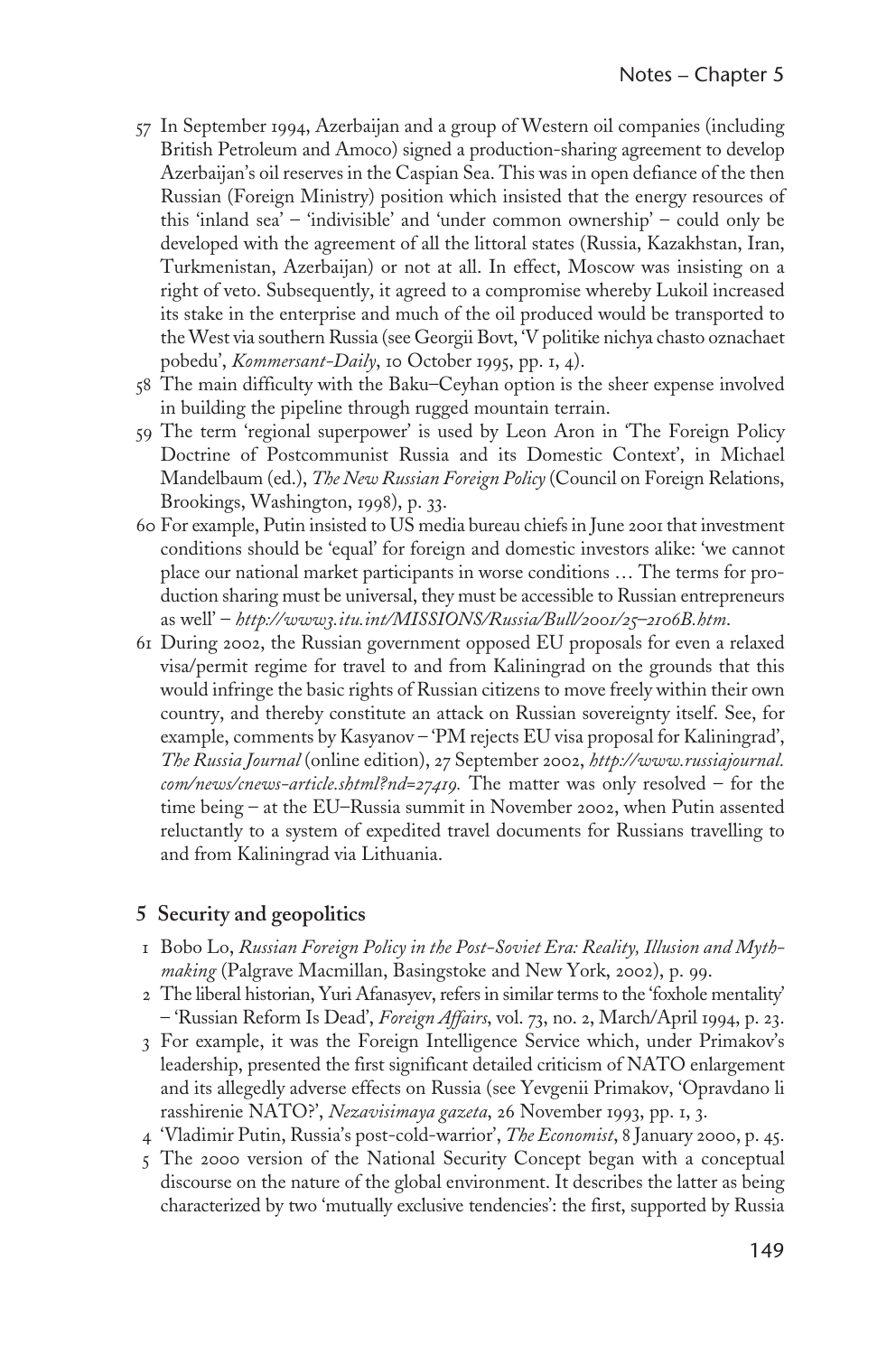and a significant number of states, was towards the establishment of a multipolar world; the second, based on the domination of the United States and its Western allies, advocated unilateralism and the application of military force 'in circumvention of the basic norms of international law' ('Kontseptsiya natsionalnoi bezopasnosti Rossiiskoi Federatsii' – *Nezavisimoe voennoe obozrenie*, no. 1, 14–20 January 2000, p. 1).

- 16 It is true that Putin secured Duma ratification of START-2 and the Comprehensive Test Ban Treaty (CTBT) in April 2000. However, the government's prime motivation here appears to have been to preempt criticism of Russian disarmament efforts by the Non-Nuclear Weapons States (NNWS) at the Sixth Non-Proliferation Treaty (NPT) Review Conference in New York later that month. Certainly, Russian ratification of the CTBT, belated though it was, contrasted favourably with the US Senate's resounding rejection of the same in October 1999.
- 17 See Sergei Agafonov, '10 dnei chuzhoi voiny, kotorye potryasli Rossiyu', *Novye izvestiya*, 2 April 1999, p. 1.
- 18 The well-known commentator Andranik Migranyan remarked, in the context of the NATO military intervention over Kosovo, that only its failure would ensure that the West retained some respect for Russia 'as a country that still matters' – 'Nuzhno li nam pomogat Yugoslavii?', *Nezavisimaya gazeta*, 28 April 1999, p. 6. In similar vein, Alexei Pushkov observed, following settlement of the conflict, that Washington 'would have shown more regard for Russia's interests in Europe only if it had achieved less during its operation …' – 'Sindrom Chernomyrdina', *Nezavisimaya gazeta*, 11 June 1999, p. 3.
- 19 See 'Vladimir Putin Believes in Positive Development of Russian-US Relations', 24 December 2001, *http://english.pravda.ru/world/2001/12/24/24294.html.*
- 10 At the NATO–Russia summit in May 2002, Putin and the leaders of the 19 alliance member-states issued a formal declaration, 'NATO–Russia Relations: A New Quality'. Although the document deals mostly in generalities, it also identifies a number of areas for enhanced cooperation, including the struggle against international terrorism, crisis management, non-proliferation, and arms control and confidence-building measures.
- 11 'Joint Declaration on a Multipolar World and the Formation of a New International Order', Yeltsin-Jiang summit statement, *Rossiiskie vesti*, 25 April 1997, p. 2.
- 12 According to a 1998 study by Dean Wilkening, the Russian strategic force would be 'largely obsolete by 2005, with the exception of the bomber force' – 'The Future of Russia's Strategic Nuclear Force', *Survival*, vol. 40, no. 3, 1998, p. 101. See also Joseph Cirincione with Jon B. Wolfsthal and Miriam Rajkumar, *Deadly Arsenals: Tracking Weapons of Mass Destruction* (Carnegie Endowment for International Peace, Washington DC, 2002), pp. 108–9.
- 13 At the 1815 Congress of Vienna following the defeat of Napoleon, the ('Concert' of) major powers – Russia, Britain, Prussia, Austria-Hungary – agreed to divide up Europe and work together in preserving autocracy and Christianity against reformist/revolutionary tendencies on the continent.
- 14 It is ironic that Kozyrev, not Primakov, was the first major Russian advocate of multipolarity, believing, furthermore, that it had already emerged – see 'Rossiya i SShA: Partnerstvo ne prezhdevremenno, a zapazdyvaet', *Izvestiya*, 11 March 1994, p. 3. The difference between the two, however, was that Kozyrev's vision of multipolarity was cooperative rather than competitive or 'counterbalancing'.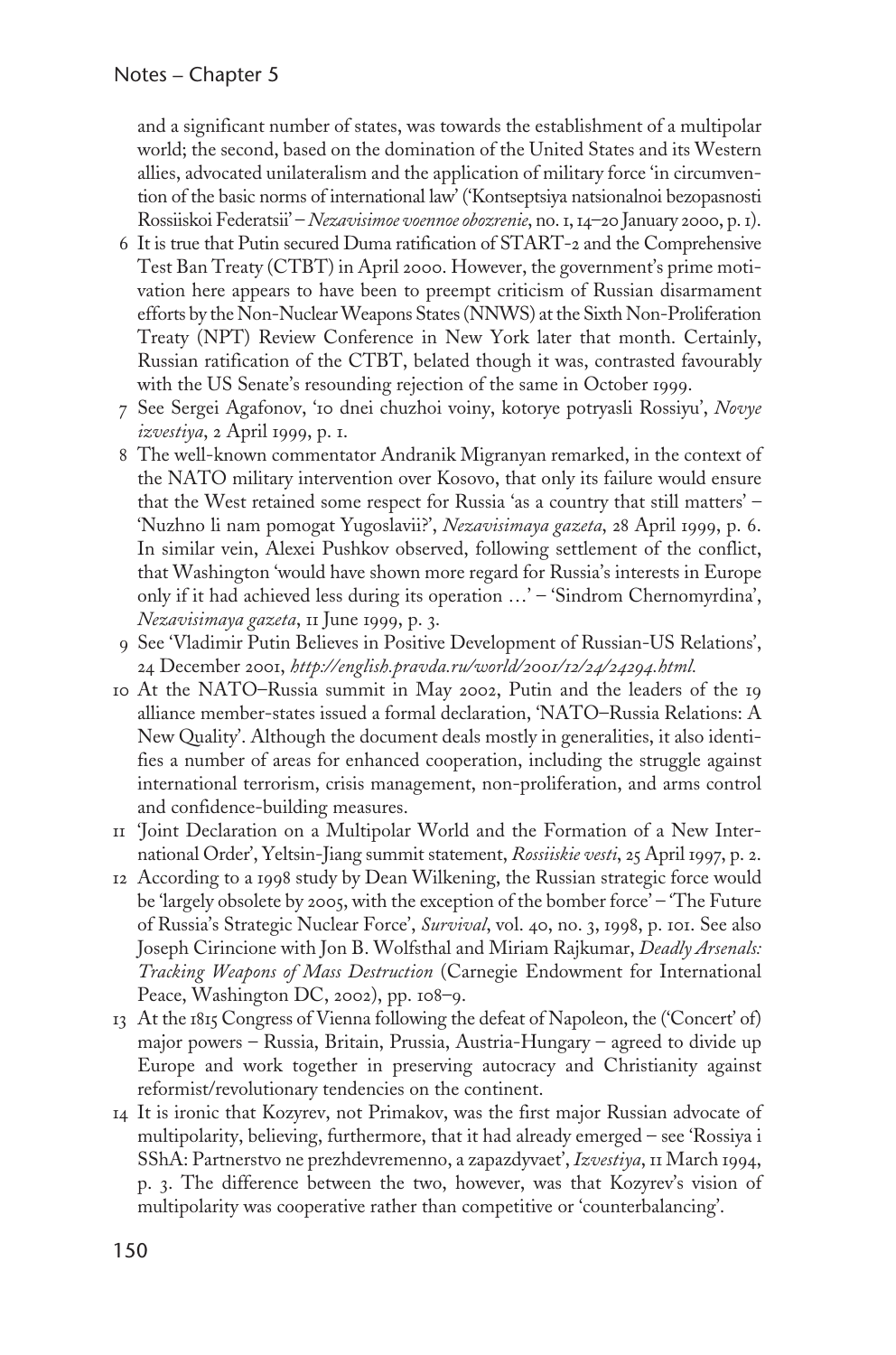- 15 See Sergei Karaganov, 'Novaya vneshnyaya politika', *Moskovskie novosti*, no. 8, 29 February–6 March 2000, pp. 5, 11.
- 16 In his April 2002 address to the Federal Assembly, Putin took the opportunity to announce the end of Cold War confrontation: 'After 11 September of last year, many, very many people in the world understood that the Cold War is over. They saw that we have other threats now, that a new war is on, a war against international terror' (*http://www.great-britain.mid.ru/GreatBritain/prezident.htm*).
- 17 Under Article I of the 2002 Strategic Offensive Reductions Treaty, both parties undertake to reduce the aggregate of strategic warheads to 1,700–2,200 by 31 December 2012. The fiction of the 'binding' nature of the agreement is exposed, however, by the provision in Article IV that '[e]ach Party, in exercising its national sovereignty, may withdraw from this Treaty upon three months written notice to the other Party.'
- 18 The demographic imbalance along the Russian–Chinese border is generally estimated to be around 6.8 million people (and declining) in the Russian Far East against 130 million inhabitants in the adjoining Chinese provinces.
- 19 The 'Shanghai Five' agreement involved the states along the old Sino-Soviet border – Russia, China, Kazakhstan, Kyrgyzstan and Tajikistan. In April 1996, these countries undertook not to use force against one another or engage in aggressive military actions. The agreement was formalized one year later in the margins of the Yeltsin-Jiang summit in Moscow. Confidence-building measures (CBMs) included ceilings for ground troops and certain types of military equipment. The Shanghai Five was renamed the Shanghai Cooperation Organization in June 2001 with Uzbekistan's accession to the group.
- 20 See Zbigniew Brzezinski, 'The Premature Partnership', *Foreign Affairs*, vol. 73, no. 2, March/April 1994, p. 74; also Richard Pipes, 'Is Russia Still an Enemy?', *Foreign Affairs*, vol. 76, no. 5, September/October 1997, p. 71.
- 21 During a visit to Uzbekistan in December 1999, Putin explicitly denied that Russia viewed the former Soviet Union as a 'sphere of influence' – see Arkady Dubnov in *Vremya MN*, 16 December 1999, p. 6 (in *The Current Digest of the Post-Soviet Press*, vol. 51, no. 50, 1999, p. 16).
- 22 Especially notable in this regard were the reciprocal visits between Putin and Polish President Alexander Kwasniewski in 2001. Putin described his visit to Warsaw in January that year as a 'decisive turning point towards developing a platform for moving our relations forward (*http://news.awse.com/17–Jan-2002/ Politics/7316.htm*).
- 23 Thus, Presidents Putin and Kuchma have met officially on around 20 occasions; Russian capital dominates the Ukrainian economy; and pro-Russian (and anti-Western) views are increasingly aired on television and even in official statements. See Nigel Pemberton, 'Russia and the West Compete over Ukraine's Foreign Orientation in the Post-Kuchma Era', *RFE/RL NEWSline*, 29 March 2002, *http://www.rferl.com/newsline/2002/03/5–NOT/not-290302.asp*.
- 24 See Dmitri Trenin, 'After Putin Has Spoken', *Helsingin Sanomat*, 1 October 2001 (*http://www.carnegie.ru/russian/attack/experts.htm*). By this time, the leaders of the frontline Central Asian states – Uzbekistan, Kyrgyzstan and Tajikistan – had already indicated to Washington that they would welcome an American military presence in their countries.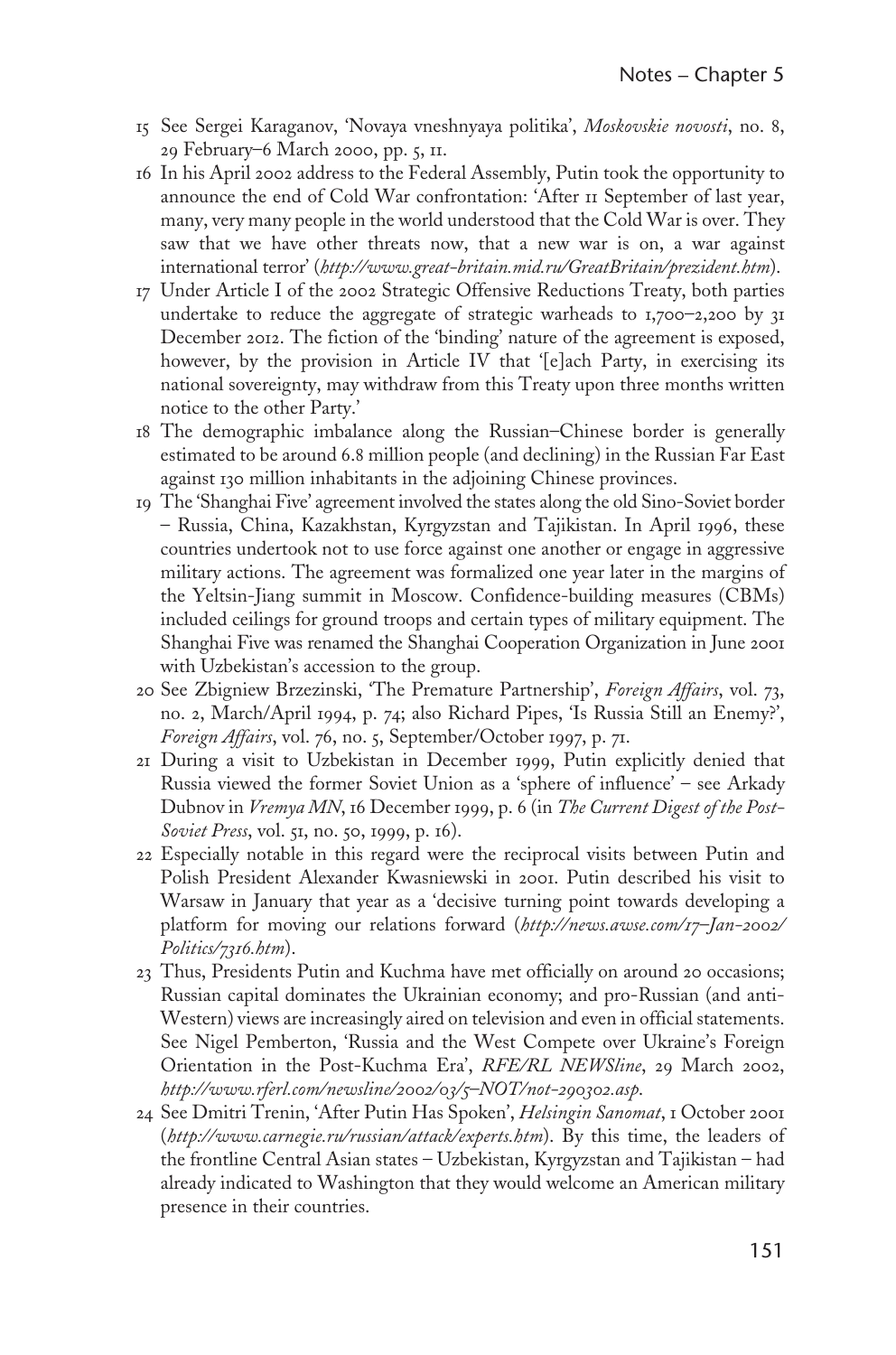## Notes – Chapter 5

- 25 The 2000 Military Doctrine noted, for example, that 'the threat to Russia and its allies of direct military aggression in its traditional forms had diminished thanks to positive changes in the international situation' – 'Voennaya doktrina Rossiiskoi Federatsii', *Nezavisimoe voennoe obozrenie*, no. 15, 26 April–11 May 2000, p. 4.
- 26 As reflected in the struggle over spending priorities during 2000–01 between the then Defence Minister, Igor Sergeev, and the Chief of the General Staff, Anatolii Kvashnin. As a former head of the Strategic Missile Forces, Sergeev strongly favoured maintaining and upgrading Russia's nuclear weapons capability; Kvashnin, in charge of the North Caucasus military district during the 1994–6 Chechen war, instead emphasized the importance of building up the country's conventional military capacities which had become severely degraded since Soviet times.
- 27 The Russian General Staff's planning for military exercises in the spring of 2001 was based on the traditional scenario of a large-scale, multi-front war against the United States and its allies in Europe and Asia. See Alexander Golts, 'The Russian military's exercise in futility', *The Russia Journal* (online edition), 24 February–2 March 2001, *http://www.trj/ru/weekly/pdfs/100\_18.pdf.*
- 28 See Ivan Rybkin, 'O kontseptsii natsionalnoi bezopasnosti Rossii', *Nezavisimaya gazeta*, 29 April 1997, pp. 1–2.
- 29 See 'Kontseptsiya natsionalnoi bezopasnosti …', *Nezavisimoe voennoe obozrenie*, no. 1, 14–20 January 2000, p. 1.
- 30 In September 1999 two massive bomb attacks took place against apartment blocks in south Moscow. In both cases, the buildings collapsed with major loss of life. Although no clear proof of Chechen involvement was produced, Russian elite and public opinion united in blaming Chechen terrorist groups for the incidents.
- 31 Among the more vivid (and ugly) examples of Putin's sensitivity on this issue was his tirade at a press conference following the EU-Russia summit in November 2002. Asked whether innocent Chechen civilians might suffer as a result of Moscow's anti-terrorist campaign, Putin responded: 'If you want to become a complete Islamic radical and are ready to undergo circumcision, then I invite you to Moscow. We are a multi-denominational country. We have specialists in this question. I will recommend that they carry out the operation in such a way that, afterward, nothing else will grow' (cited in Gregory Feifer, 'Putin's Statements On Chechnya May Reflect Public Opinion', *Radio Free Europe-Radio Liberty*, 13 November 2002, *http://www.rferl.org/nca/features/2002/11/13112002160541. asp*).
- 32 Following a meeting with Russian security chiefs in Sochi on 22 September 2001, Putin asserted that Russia had been the first to propose that the global community unite in the fight against international terrorism. See *http://english.pravda.ru/ politics/2001/09/22/15922.html.*
- 33 This motif was popular well before 11 September 2001. In an address to the Council of Europe in January 2000, Igor Ivanov depicted Russia as the defender of Europe's 'common borders' against 'a barbarian invasion of international terrorism that is persistently and systematically working to create an axis of influence: Afghanistan, Central Asia, the Caucasus, the Balkans' – see Dmitrii Kosyrev, 'PACE dala Rossii ispytatelny srok', *Nezavisimaya gazeta*, 28 January 2000, p. 6.
- 34 In addressing the German Bundestag on 25 September 2001, Putin emphasized the universal nature both of international terrorism and the means that should be employed to confront it (*http://english.pravda.ru/politics/2001/09/26/16209.html*).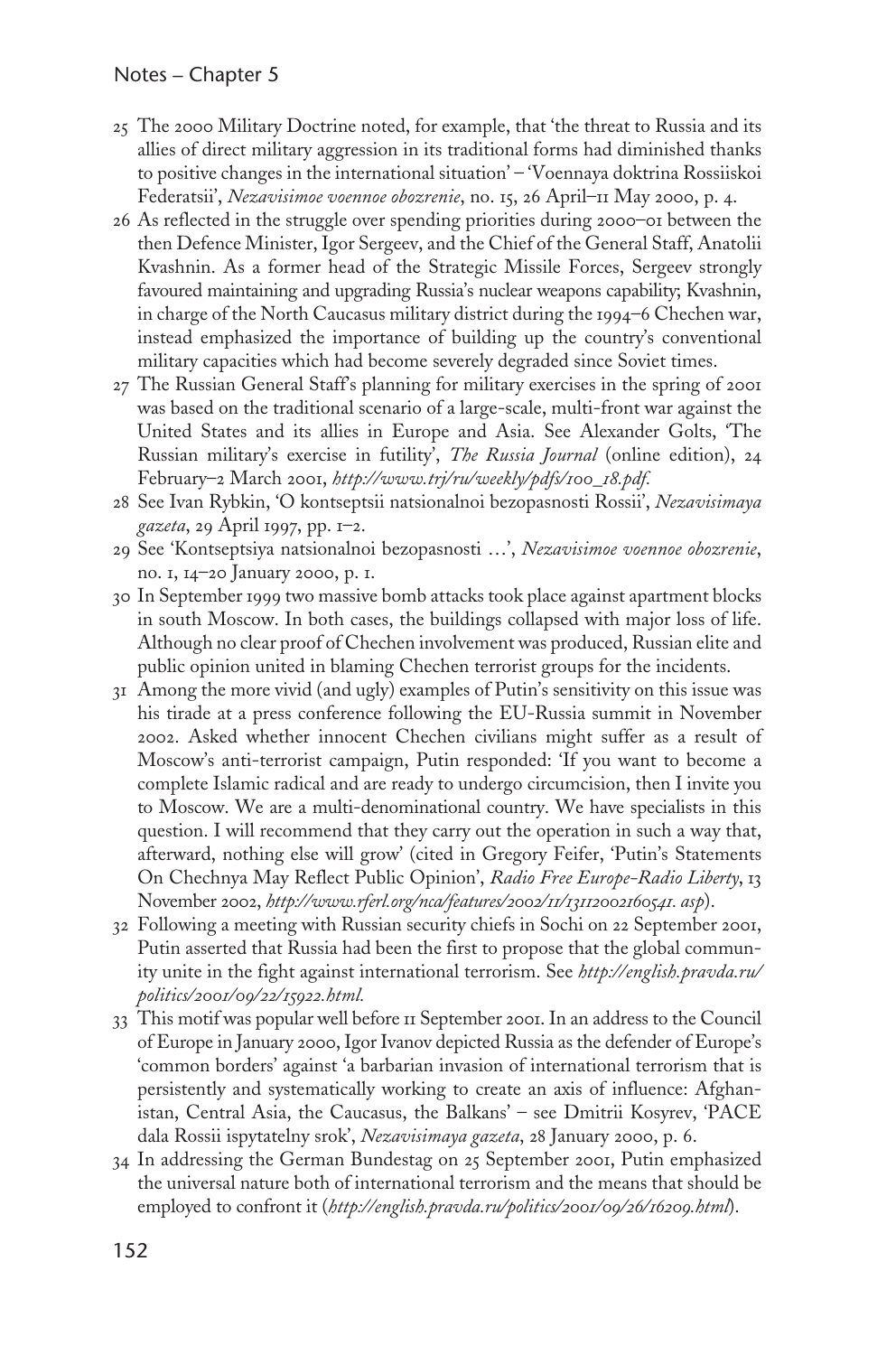- 35 In a speech in Washington in January 2002, Grigory Yavlinsky, head of the liberal Yabloko parliamentary faction, claimed that Putin's pro-Western choice after 11 September 'was made despite the views and the position of the majority of the Russian political elite.' He described a meeting in which Putin had canvassed views from 21 representatives from the Duma and the Federation Council. According to Yavlinsky, one person (rumoured elsewhere to be Zhirinovsky) advocated supporting the Taliban, two (said to be Yavlinsky and Nemtsov) called for 'unconditional support' to be given to the anti-terrorist coalition, while the remainder argued that Russia should adopt a neutral position – see Grigory Yavlinsky, 'Domestic and Foreign Policy Challenges in Russia', Carnegie Endowment for International Peace, *http://www.ceip.org/files/events/Yavlinsky transcript013102.asp*.
- 36 At Putin's invitation NATO Secretary-General Lord Robertson visited Moscow in February 2002.
- 37 Putin has given conflicting signals regarding Russia's interest in NATO membership. In a well-publicized interview with the BBC's David Frost in March 2000, he indicated that Russia would not rule this out at some unspecified time in the future and under certain conditions. In retrospect, this seems to have been something of a stunt to test the West's interest in reviving Russia–NATO cooperation and, more generally, its attitude towards the new Kremlin leadership. Putin's actual position, as reflected in the Russia–NATO Council, is that Russia's interests are best served by maximizing cooperation with NATO on an 'equal' basis, rather than as an outside supplicant subject to alliance dictates and rules (see 'Putin Says Not Interested In NATO Membership', *Radio Free Europe/Radio Liberty*, 22 November 2001, *http://www.rferl.org*.
- 38 It is interesting to compare the wording of the relevant sections in the 1997 Founding Act and the 2002 Rome Declaration. The former speaks of providing a 'mechanism for consultations, coordination and, to the maximum extent possible, where appropriate, for joint decisions and joint action with respect to security issues of common concern' (*Founding Act on Mutual Relations, Cooperation and Security between the North Atlantic Treaty Organization and the Russian Federation*,  $27$  May 1997, p.  $\zeta$ ). The more ambitious Rome Declaration states that '[t]he Members of the NATO-Russia Council … will take joint decisions and will bear equal responsibility, individually and jointly, for their implementation' (*NATO-Russia Relations: A New Quality*, p. 1).
- 39 Interestingly, Kozyrev argued this point in relation to the first wave of NATO enlargement – see 'Partnership or Cold Peace?', *Foreign Policy*, no. 99, Summer 1995, p. 12.
- 40 See Jean-Christophe Peuch, 'Duma Backtracks On Georgia But Maintains Pressure', *Radio Free Europe/Radio Liberty* report, 6 March 2002, *http://www.rferl. com/nca/features/2002/03/06032002092252.asp.*
- 41 See Alexei Arbatov, 'A Russian-U.S. Security Agenda', *Foreign Policy*, no. 104, Fall 1996, p. 107.
- 42 See note 61, chapter 4.
- 43 See Igor Ivanov's comments to the press following discussions with the EU 'troika' in Madrid, 2 April 2002 (*Diplomaticheskii vestnik*, no. 5, May 2002, p. 21).
- 44 Andrei Kokoshin, Deputy Defence Minister under Yeltsin, has noted that in the 1980s Soviet military planners were already moving away from the principle of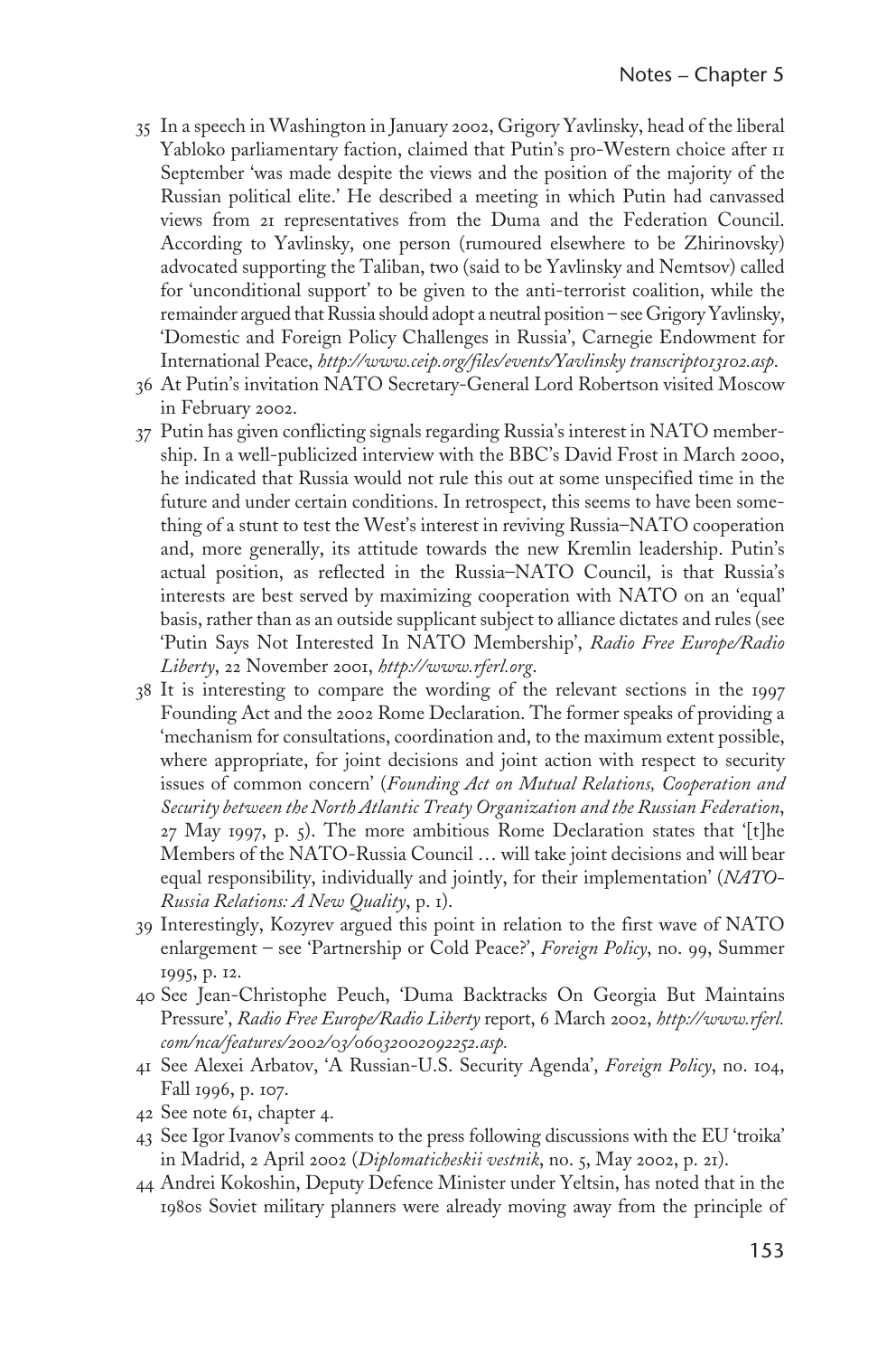exact 'military-strategic parity' towards more general ideas of 'strategic stability' based on adequate deterrent capabilities – see Andrei Kokoshin, *Soviet Strategic Thought, 1917–91* (The MIT Press, Cambridge, MA and London, 1998), p. 141.

- 45 During 1999 MFA officials consistently indicated to me that the Russian government would be pleased to see a START-3 benchmark as low as 1,000 warheads. Unfortunately, the Americans had shown little interest in such proposals.
- 46 See Alexei Arbatov, *The Transformation of Russian Military Doctrine: Lessons Learned from Kosovo and Chechnya*, Marchall Center Papers, no. 2 (George C. Marshall European Center for Security Studies, Garmisch-Partenkirchen, 2000), p. 16.
- 47 During 1999, my MFA sources consistently dismissed the possibility that American deployment of a national missile defence system could materially affect the Russia–US strategic balance.
- 48 Putin has been very careful to avoid any suggestion that China could emerge one day as a major nuclear weapons power (and therefore directly threaten Russia). Instead, he has pitched the argument in positive terms – The Russia–China relationship as a crucial element in an 'arc of stability' involving the United States and Western Europe as well. See interview with the *Jianmin Zhibao* newspaper on 4 June 2002 (*http://www.putin.ru/status.asp*).
- 49 Thus, in his first press conference as foreign minister, Primakov listed the defence of territorial integrity at the head of Russia's foreign policy priorities – 'Primakov nachinaet s SNG', *Moskovskie novosti*, no. 2, 14–21 January 1996, p. 13. See also the 'General Propositions' section in the 2000 Foreign Policy Concept ('Kontseptsiya natsionalnoi bezopasnosti …, p. 1).
- 50 Following the Khasavyurt accords of August 1996, Chechnya became independent in all but name, a state of play that lasted until the second post-Soviet Chechen campaign was launched in September 1999.
- 51 Since the end of the Second World War, Russia and Japan have been embroiled in a dispute over the sovereignty of several tiny islands – Kunashiri, Etorofu, Shikotan and the Habomais. Although the islands, known as the Northern Territories by Tokyo and the South Kuriles by Moscow, have been the subject of claim and counter-claim for at least a century, the territorial dispute came to a head when Stalin exploited Russia's late (July 1945) entry into the war against Japan to reacquire the islands by force. As a result of this annexation, Russia and Japan have yet to sign a peace treaty and remain, technically speaking, in a state of war. At a more practical level, the failure to reach a territorial accommodation has been a major impediment to the development of economic and political ties between the two countries.
- 52 It used to be argued that the disputed islands were of key strategic importance in that their possession allowed the Soviet/Russian Pacific nuclear submarine fleet safe passage in and around the Sea of Okhotsk. These days, however, such considerations are no longer relevant, and are notably absent in Moscow's arguments for retaining the islands.
- 53 Vladimir Lukin made this point to the author in early 1999.
- 54 In 1956 Nikita Khrushchev indicated that the Soviet Union would be willing to return Shikotan and the Habomais in return for a bilateral peace treaty, the restoration of full diplomatic relations and the development of economic cooperation. The terms were the subject of a joint Soviet–Japanese declaration in October that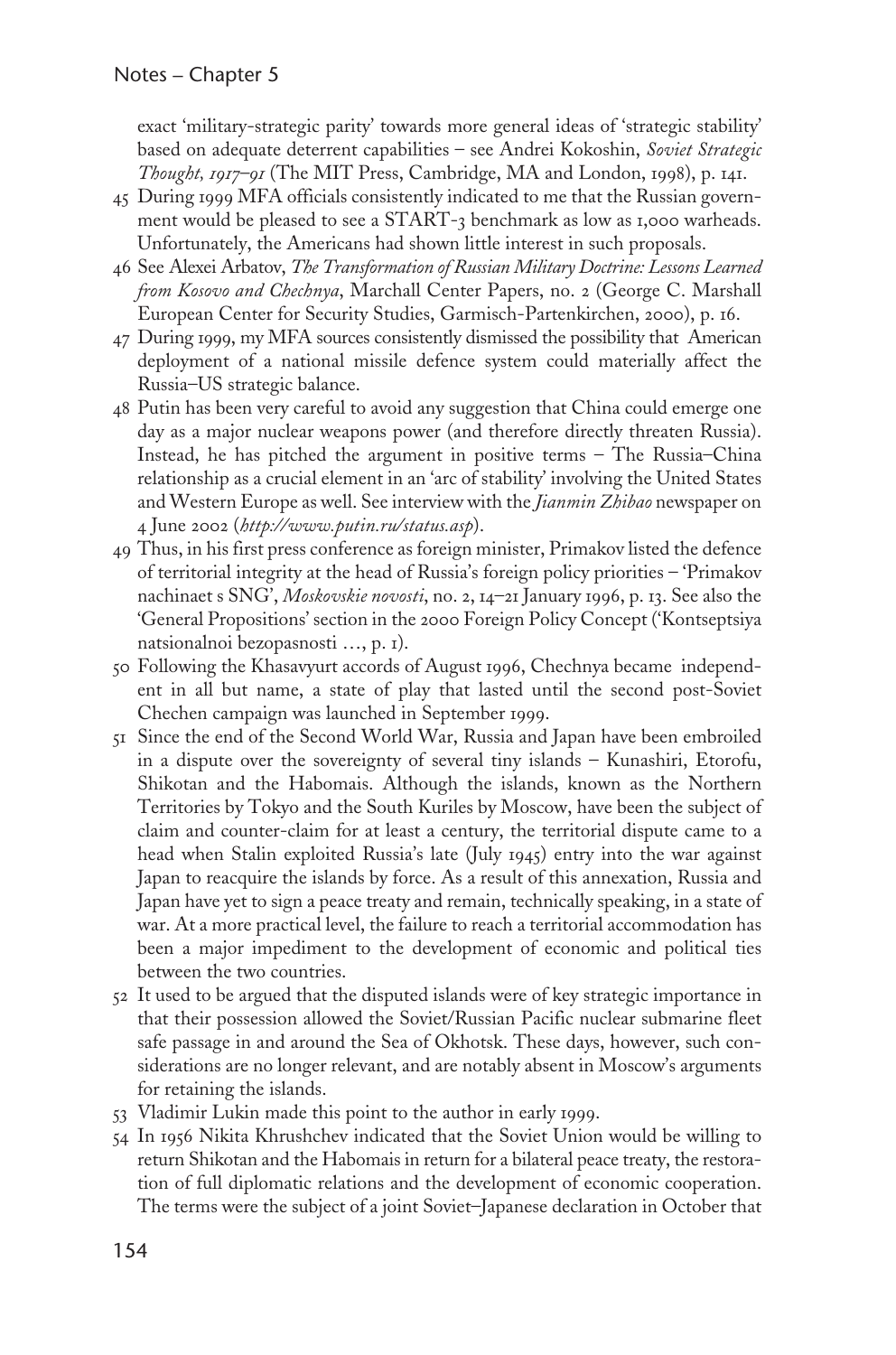year, but did not lead to anything more substantive. Subsequently, Moscow toughened its position by making the partial return of the islands conditional on Japan's withdrawal from its (1960) military and security treaty with the United States.

- 55 This concern dates back a century. Petr Stolypin, Prime Minister under Tsar Nicholas II, was especially mindful of the problem and sought to alleviate it by actively encouraging migration to the RFE. See Alexander Lukin, 'Rossiya-Kitai', *Mezhdunarodnaya zhizn*, no. 12, 2001, p. 80.
- 56 Under the 1860 Treaty of Peking China formally ceded most of the southern part of the Russian Far East (Khabarovsk, Primorye, Amur, Birobidzhan regions).
- 57 See Dov Lynch, *Russian Peacekeeping Strategies in the CIS: the Cases of Georgia, Moldova and Tajikistan* (St Antony's, RIIA, Macmillan Press and St Martin's Press, Basingstoke and New York, 2000), p. 4.
- 58 The 'format-20' idea is essentially about enshrining Russia's 'equality' within the Russia–NATO Council; this in lieu of the old 19 + 1 formula which Moscow (rightly) saw as excluding it from NATO decision-making processes.
- 59 The presence of important Russian economic interests in Iraq makes a flexible stance even more imperative. After all, Moscow wants to be able to work with whatever regime is in power in Baghdad.
- 60 See 'Kontseptsiya natsionalnoi bezopasnosti …', p. 6.

#### **6 Identity, values and civilization**

- 11 Given its central location between Europe and Asia, it may be more accurate to speak in Huntingtonian terms of Russia being situated along a civilizational faultline rather than on the periphery as such.
- 12 The expression 'moral-civilizational mainstream' is of course somewhat arbitrary. Here it refers to the loose amalgam of Western humanistic beliefs and values originating in the 18th-century Enlightenment.
- 13 At various times in Russian history, there have been experiments in what might very loosely be called 'democratization', most notably the establishment in 1864 of the *zemstva*, or local assemblies of self-government. Yet these were hardly democratic institutions in any meaningful sense, being dominated by the local nobility as well as facing constant checks on their functions from the central authorities. See Orlando Figes' *The People's Tragedy: The Russian Revolution 1891– 1924* (Penguin Books, Harmondsworth, England, 1998), pp. 39, 51–2.
- 14 The 1917 Revolution is perhaps the one example in Russian history where one can make a (partial) case that popular power overthrew a ruling regime. It is worth pointing out that in post-Soviet Russia, unlike in Ukraine, the opposition has never managed to defeat the incumbent power – quite a notable non-achievement in light of the political and socio-economic troubles of the past decade.
- 15 The notion of 'confidence in tomorrow's day' (*uverennost v zavtrashnem dne*) was a very common theme of the Brezhnev period, contrasting the stability of Soviet life to the uncertainty and hardship of the masses in capitalist countries – see Leonid Brezhnev, 'Delo Lenina zhivet i pobezhdaet' (speech on the 100th anniversary of Lenin's birth), *Pravda*, 22 April 1970, p. 3.
- 16 In a 1993 nationwide survey conducted by Igor Klyamkin, the majority of respondents identified Yurii Andropov and Margaret Thatcher as their 'ideal' political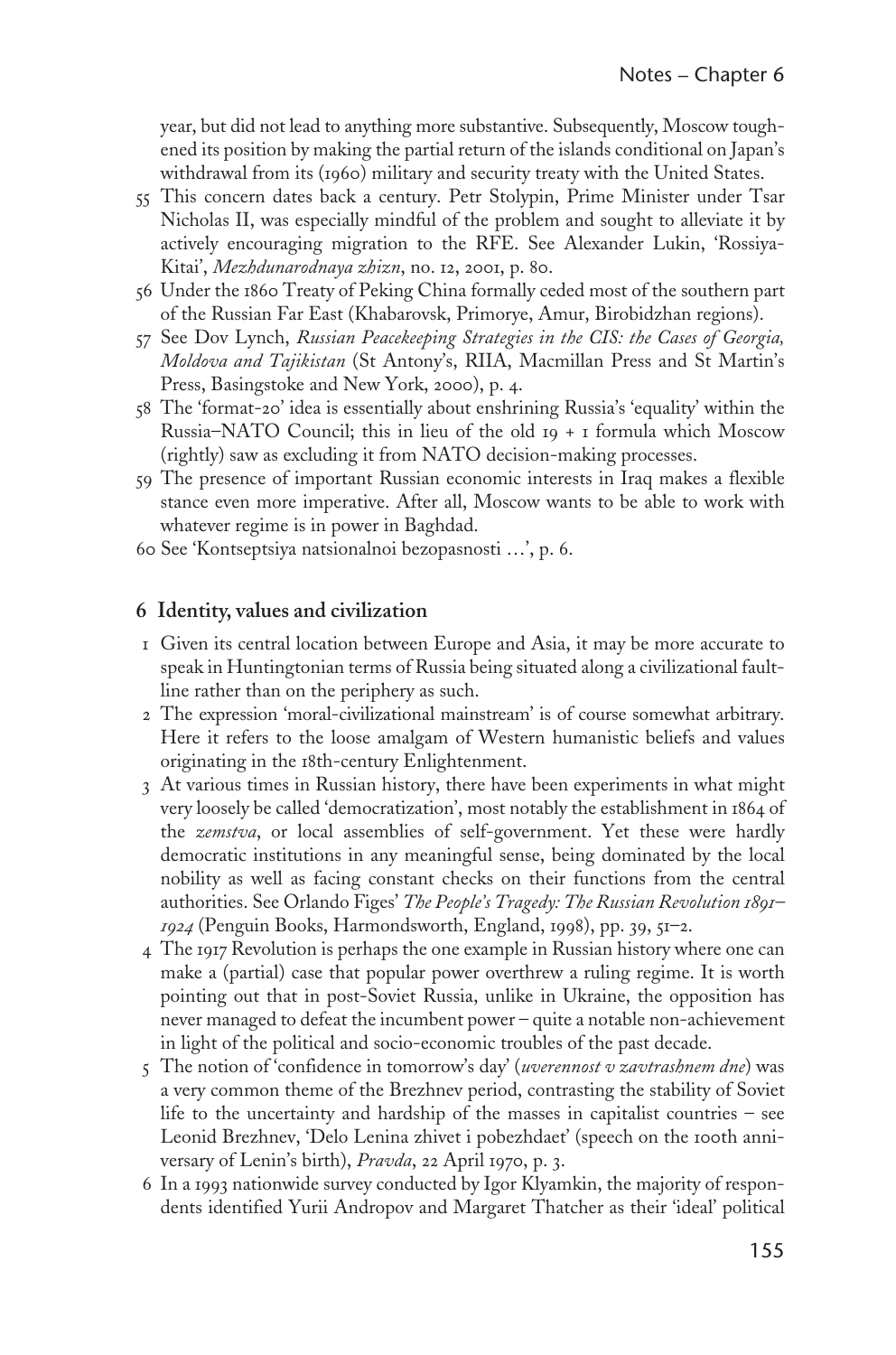figure – see 'Tetcher, Pinochet ili Andropov?', *Izvestiya*, 4 November 1993, p. 4. The pollster Yuri Levada has shown that the popular desire for authoritarian or 'strong' rule has, if anything, increased over the course of the post-Soviet period. In 1995 some 66 per cent of respondents agreed with the proposition, 'A strong leader can give the country more than the best of laws', as against 24 per cent disagreeing (the rest being 'don't know'). In 1997 the respective figures were 72–20; in 1998, 78–21; and in 1999, 76–15 ('Civil Society: Hopes and Obstacles', Moscow School of Political Studies, *http://www.msps.ru/eng/libr/rr/r\_un\_r10.html.*

- 17 Such stereotypes are reinforced by the Russian literary canon, which abounds in idealistic but ineffectual characters.
- 18 See Isaiah Berlin, *Russian Thinkers* (Penguin Books, Harmondsworth, England, 1994), p. 118; also Vladimir Lukin, 'Our Security Predicament', *Foreign Policy*, no. 88, Fall 1992, p. 75.
- 19 Lukin, 'Our Security Predicament', p. 65.
- 10 There are many references by Putin to Russia's essential European-ness, but perhaps the most notable examples are (i) the comment in his quasi-autobiography, *Ot pervogo litsa* (p. 156), that '[w]e are a part of Western European culture. In fact, therein lie our values. Irrespective of where our people live – in the Far East or in the South – we are Europeans'; and (ii) his address in German to the Bundestag on 26 September 2001 during which he described Russia as a 'friendly European country' and 'a most dynamically developing part of the European continent', and emphasized that it was pinning its hopes on European integration (see *http:// english.pravda.ru/politics/2001/09/26/16209.html*).
- 11 In noting that Russia 'stands on the boundary between the post-modern and modern and even pre-modern world', Dmitri Trenin argues that its 'only rational option is to fully stress Russia's European identity and engineer its gradual integration into a Greater Europe … a clear pro-Europe choice would facilitate the country's modernization, its adjustment to the 21st century world' – *The End of Eurasia: Russia on the Border Between Geopolitics and Globalization* (Carnegie Moscow Center, 2001, p. 319).
- 12 See 'EU-Russia Economic and Trade Relations: An Overview', European Commission, Brussels, 21 May 2001 – *http://europa.eu.int/comm/trade/bilateral/russia/ rus\_ovw.htm*.
- 13 It is worth recalling in this connection Charles Krauthammer's distinction between 'real' and 'apparent' multilateralism. Whereas the former involved a 'genuine coalition of coequal partners of comparable strength and stature' (as with the Allies during the Second World War), the post-Cold War environment was characterized by 'pseudo-multilateralism', in which 'a dominant great power acts essentially alone, but, embarrassed at the idea and still worshipping at the shrine of collective security, recruits a ship here, a brigade there, and blessings all around to give its unilateral actions a multilateral sheen' – 'The Unipolar Moment', *Foreign Affairs*, vol. 70, no. 1, 1991, p. 25.
- 14 While Europe is Russia's largest energy client, the United States and its dominating influence in the global energy market – remains the key player for Moscow in this as in other fields.
- 15 See Thomas Graham, 'U.S.-Russian Relations', Wilton Park conference paper, 15 March 2001, pp. 3–4.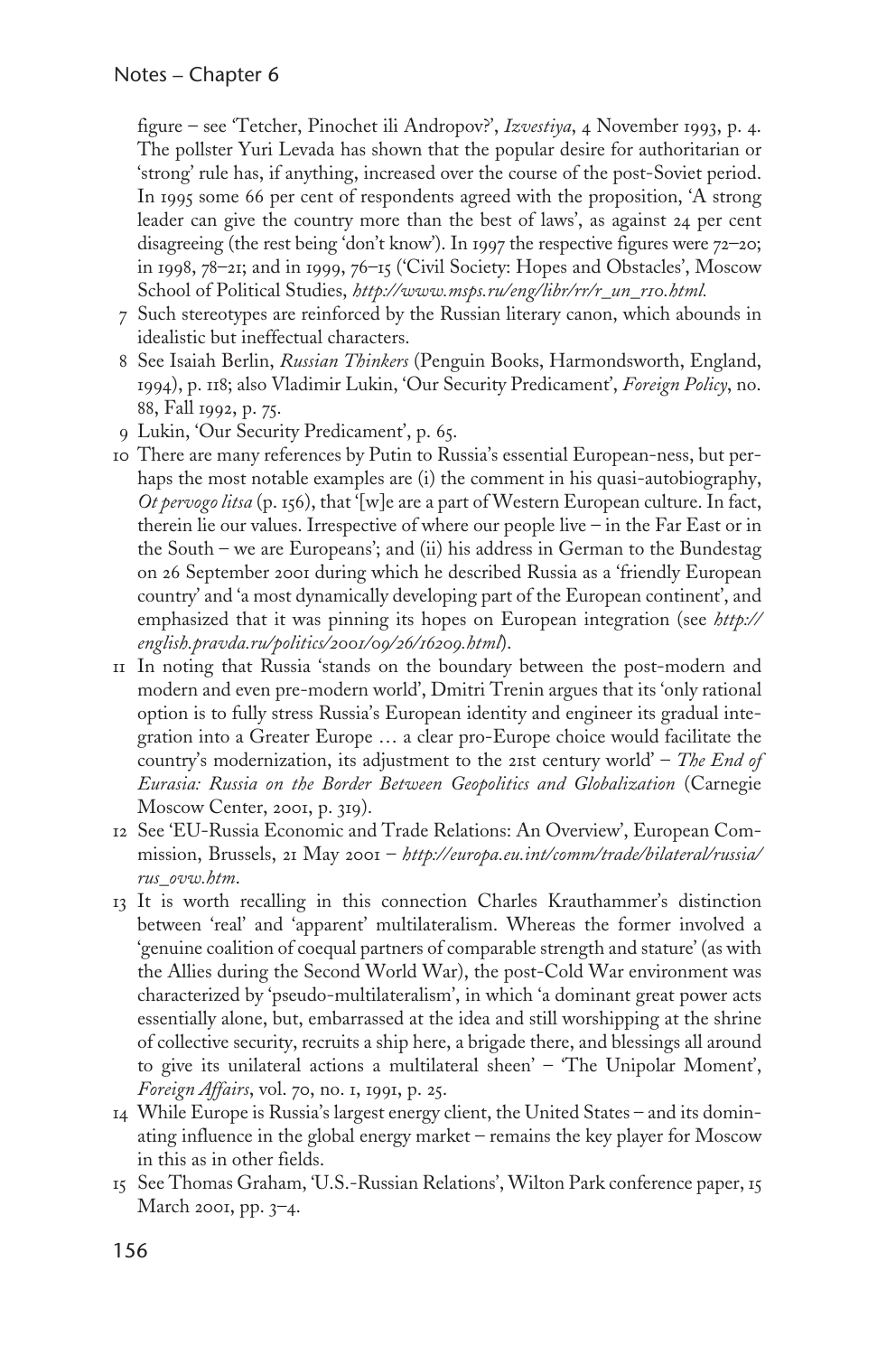- 16 See note 39, chapter 2.
- 17 See, for example, Putin's comments on the subject in his Bundestag speech of September 2001 – *http://english.pravda.ru/politics/2001/09/26/16209.html*.
- 18 In an interview with American media bureau chiefs on 18 June 2001, Putin complained that Moscow had many times attempted to establish a dialogue with the Chechen leadership, but with no success whatsoever: '… Maskhadov governed nothing. All of [Chechnya] was divided into separate pieces by areas … Simply there's no one to talk to' – *http://www3.itu.int/MISSIONS/Russia/Bull/2001/25- 2106B.htm*. Significantly, the Kremlin held Maskhadov directly responsible for the Moscow hostage crisis of 23–26 October 2002 in which 128 civilians died. See comments by Yastrzhembsky (in Sarah Karush, 'Russia Arrests Alleged Terrorist', *Johnson's Russia List*, 31 October 2002, *http://www.cdi.org/russia/johnson/ 6525-16.cfm*).
- 19 Even liberal commentators have been inclined to see Western government criticisms of the Chechen war as being largely for a domestic audience – see Maksim Yusin, 'Golos Ameriki – "Rossiya dorogo zaplatit" za Chechnyu', *Izvestiya*, 8 December 1999, p. 1.
- 20 See Elena Korop, 'A klimat u vas khoroshii', *Izvestiya*, 1 October 2002, p. 6. Despite the improved business climate, however, annual foreign direct investment remains very low and even declined in 2001 to US\$4 billion (compared to USD 4.4 billion in 2000) – 'The Russian Economy in June 2002', Russia-Eurasia Program, Center for Strategic and International Studies (CSIS), *http://www. csis.org/ruseura/rus\_econ0206.htm.*
- 21 Such as the 11th-hour exclusion of Alexander Rutskoi from the Kursk gubernatorial elections, and the transfer of the infamous governor of Primorskii krai, Yevgenii Nazdratenko, to head the State Fisheries Committee in February 2001.
- 22 See, for example, comments by Igor Ivanov cited in Dmitrii Gornostaev, 'Eltsin nameren ubedit zapad', *Nezavisimaya gazeta*, 18 November 1999, p. 1.
- 23 There is a common perception in Moscow that the main reason why Putin targeted Boris Berezovsky and Vladimir Gusinsky was that they were intimately involved in politics, unlike the other big oligarchs. Berezovsky played a kingmaking (or preserving) role with Yeltsin and in supporting the Putin succession, while Gusinsky's media outlets – in particular, his television channel NTV – had greatly irritated the President with its critical coverage of the Chechen war during 2000.
- 24 See note 22, chapter 2.
- 25 The emphasis on law, order and control has been a dominant theme in Putin's speeches from the outset, in fact, while he was still putative President-to-be. In his Open Letter to Russian Voters during the presidential campaign, he spoke of the 'dictatorship of the law' and asserted that '[t]he stronger the state, the freer the individual' – *http://www.putin2000.ru/07/05.html.* His 2002 address to the Federal Assembly called for the 'modernizing' of the system of executive authority and demanded that the executive structure be 'logically and rationally organized.' Putin's comments on the functioning of the judiciary acknowledged the need for 'protection of the individual's rights' and 'more humane' penalties, but nevertheless laid primary emphasis on efficiency: 'An effective judicial system is also needed so that both domestic and foreign companies have no doubt about its authority and efficiency' – *http://www.great-britain.mid.ru/GreatBritain/ prezident.htm.*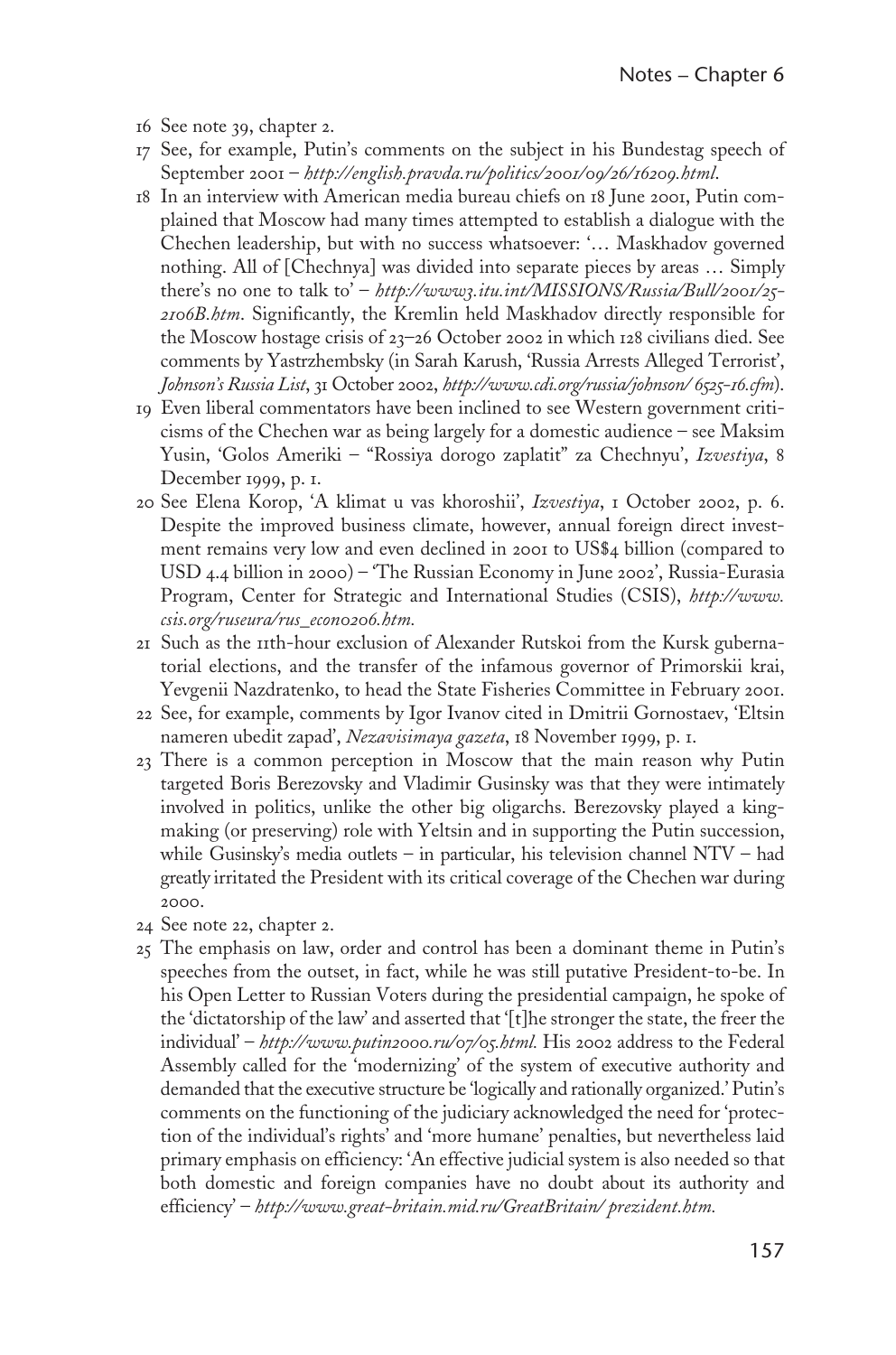## Notes – Chapter 7

- 26 This judgment may seem harsh on some of Russia's self-styled liberals who claim the attainment of a civil society as a cherished goal. It is worth emphasizing, however, that the focus of mainstream Russian liberalism during the post-Soviet period has been overwhelmingly economic. A civil society, or what passes for it, is principally a means to achieve a liberal (or neo-liberal) economic vision, rather than an end in itself. In this connection, one of the more striking features of post-Soviet liberalism towards the end of the 1990s – and now into the new century – is the emergence of a hybrid species that combines a liberal economic agenda with support for a strong state and an assertive foreign policy. A liberal friend of mine described the typical representative of this tendency as a liberal-*derzhavnik*, while one commentator resorted to the somewhat sinister sobriquet of 'national liberalism' (Andrei Kolesnikov, 'Pokolenie "P"', *Novoe vremya*, no. 8, 27 February 2000, p. 9). More generally, if we understand a civil society as meaning the primacy of laws over the exercise of arbitrary power or covert and shady (*na levo*) practices – in practice and not just in theory – then it is apparent that few in Russia's elite understand or support the notion, at least in its Western humanist guise.
- 27 The notable exception to this general rule-of-thumb is the continuing American criticism of religious restrictions in Russia.
- 28 Vladimir Baranovsky refers in this context to Russia's 'instinctive impulse to reestablishing itself as a special player, "not-like-the-others"' – 'Russia: a part of Europe or apart from Europe?', *International Affairs*, vol. 76, no. 3, 2000, p. 451.
- 29 Some Bush administration officials have admitted privately to concerns about the 'reversibility' of the recent progress in Russian–American relations.
- 30 In this connection, a senior Foreign Ministry official emphasized to a Western diplomat of my acquaintance the importance of 'expectation management', including being able 'to agree to disagree in a civilized way'.
- 31 As Sergei Ivanov put it, '[t]he essence of our proposals consists of creating a new mechanism of equal relations between the NATO countries and Russia' – see Kathleen Knox, 'Officials Call For Shift In Relations With NATO', *Radio Free Europe/Radio Liberty*, 21 November 2001.
- 32 Although it is perhaps unlikely that Moscow would be inclined to use such powers (even if feasible) in the case of an American attack on Iraq, there are other situations where the question would be much more problematic, for example, in the Balkans or with Iran.

## **7 11 September and after**

- 11 Dmitri Trenin, '"Osennii marafon" Vladimira Putina i rozhdenie Rossiiskoi vneshnepoliticheskoi strategii', *Brifing Moskovskogo Tsentra Karnegi*, 15 November 2001, p. 6.
- 12 Boris Yeltsin, 'Obshchee prostranstvo bezopasnosti', address to the Budapest OSCE summit, *Rossiiskaya gazeta*, 7 December 1994, p. 1.
- 13 As one senior MFA official put it, he was now experiencing his fourth détente in Russia–West relations – the first being the original Nixon-Brezhnev détente of the early 1970s; the second, Gorbachev's 'new thinking' in foreign policy; and the third, Yeltsin's pursuit of 'strategic partnership' following the collapse of the Soviet Union.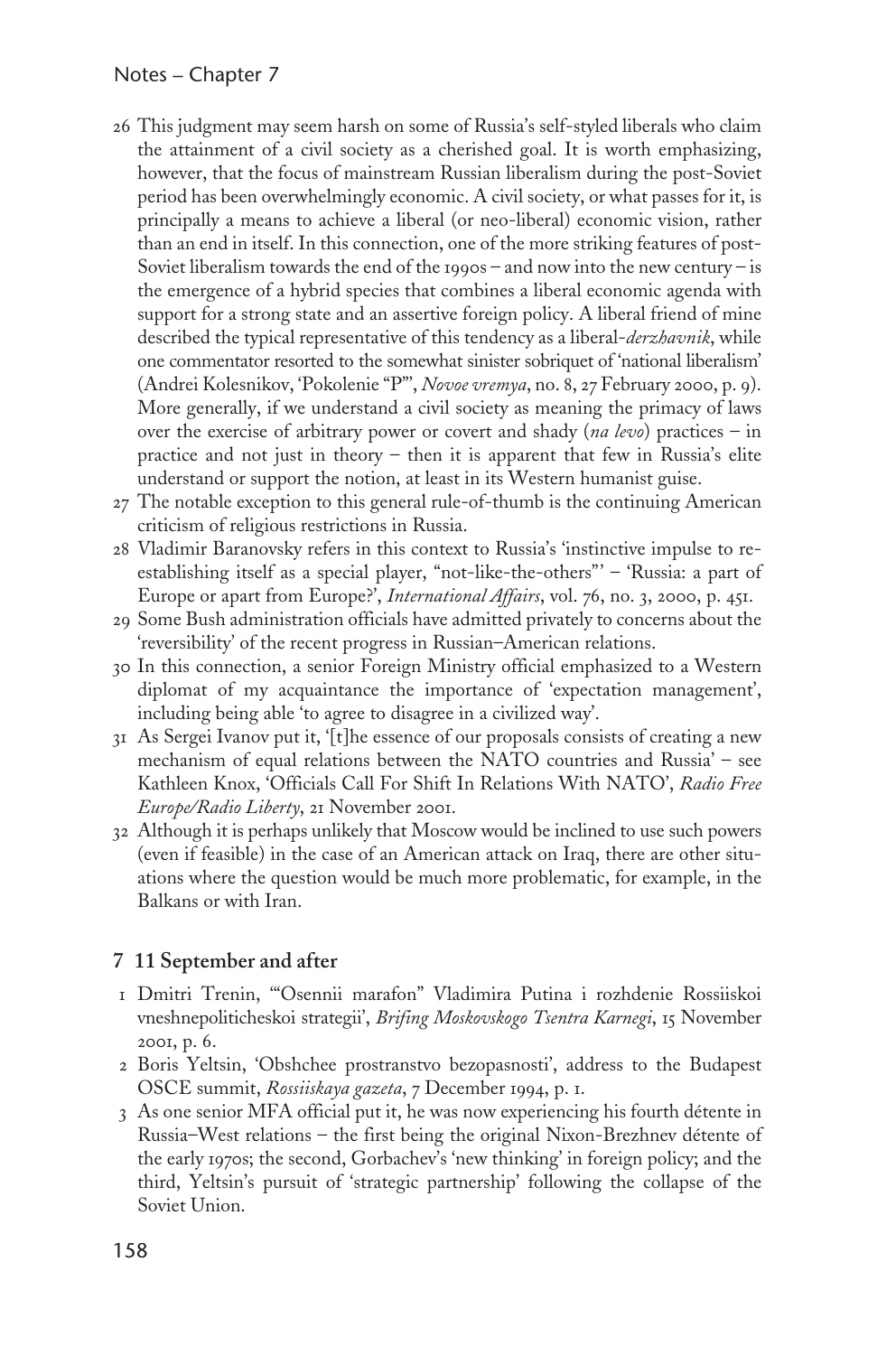- 14 See Grigory Yavlinsky's speech at the Carnegie Endowment, Washington (note 35, chapter 5) – *http://www.ceip.org/files/events/Yavlinskytranscript013102.asp*.
- 15 See text of Putin's televised speech on 24 September 2001 *http://english.pravda. ru/politics/2001/09/25/16106.html.*
- 16 See Trenin, 'After Putin Has Spoken', *Helsingin Sanomat*, 1 October 2001 (note  $24$ , chapter  $\zeta$ ).
- 17 In his speech at the Carnegie Endowment, Yavlinsky remarked: '… for Mr Putin to make the consensus is not a very difficult thing. He's simply saying, this is the consensus … And this is the consensus. The same with Gorbachev. The same … with Yeltsin. This is the Russian tradition …' – *http://www.ceip.org/files/events/ Yavlinskytranscript013102.asp*.
- 18 One need only recall Yeltsin's active role in the 1997 Krasnoyarsk and 1998 Kawana summits with Japanese Prime Minister Hashimoto. On his moderating impact on Russian policy over Kosovo, see Gennadii Sysoev, 'Rossiiskie generaly protiv mira v Yugoslavii', *Kommersant*, 5 June 1999, p. 1.
- 19 A senior Western diplomat in Moscow has suggested to me that the MFA has sought to portray Putin as being under greater anti-Westernist pressure than is in fact the case. The reasoning behind this tactic is to pressure the West into offering more generous concessions for fear that failure to do so could lead to a change in the Kremlin's Westernizing policy. Whatever the truth of the matter, it is certainly true that such thinking was common in the 1990s. For example, the Yeltsin administration attempted to dissuade NATO against eastwards enlargement by arguing that this would cut the ground from beneath right-thinking liberal and democratic opinion (see Vyacheslav Nikonov, 'Rossiya i NATO', *Nezavisimaya gazeta*, 14 September 1994, p. 4), and used 'implosion' arguments more generally to extract additional political and financial support (see Boris Yeltsin, 'Strategicheskaya tsel – sozdat protsvetayushchuyu stranu', address to the Federal Assembly, *Rossiiskaya gazeta*, 25 February 1994, p. 1.
- 10 Witness the equal status of Sergei Ivanov and the MOD in the joint ministerial group on strategic security – see note 8, chapter 3.
- 11 Remarks at a joint question-and-answer session with George W. Bush at St Petersburg University, 25 May 2002, *http://www.putin.ru/status.asp*.
- 12 *http://www.great-britain.mid.ru/GreatBritain/prezident.htm*.
- 13 *http://www.great-britain.mid.ru/GreatBritain/prezident.htm*.
- 14 At the joint press conference on 24 May 2002 following the Russia–USA summit negotiations, Putin insisted that Russia's nuclear cooperation with Iran was 'not of such a nature as to undermine the non-proliferation process. Our cooperation … is focused exclusively on problems of an economic character' – *http://www.putin. ru/status.asp*.
- 15 Whereas under Yeltsin the official Russian and Iranian positions on exploitation of the Caspian Sea's energy resources coincided – namely, regarding the principles of 'indivisibility' and 'common ownership' – the present administration's energetic pursuit of Russian economic interests in the region have led to growing differences and tensions between Moscow and Tehran. Interestingly, in the lead-up to the Caspian Sea summit in Ashgabat in April 2002, the Russian press was notably critical of Iran's hardline position and aggressive behaviour. See, for example, Vladimir Georgiev, 'Kaspiiskaya neft pakhnet porokhom', *Nezavisimaya gazeta*, 11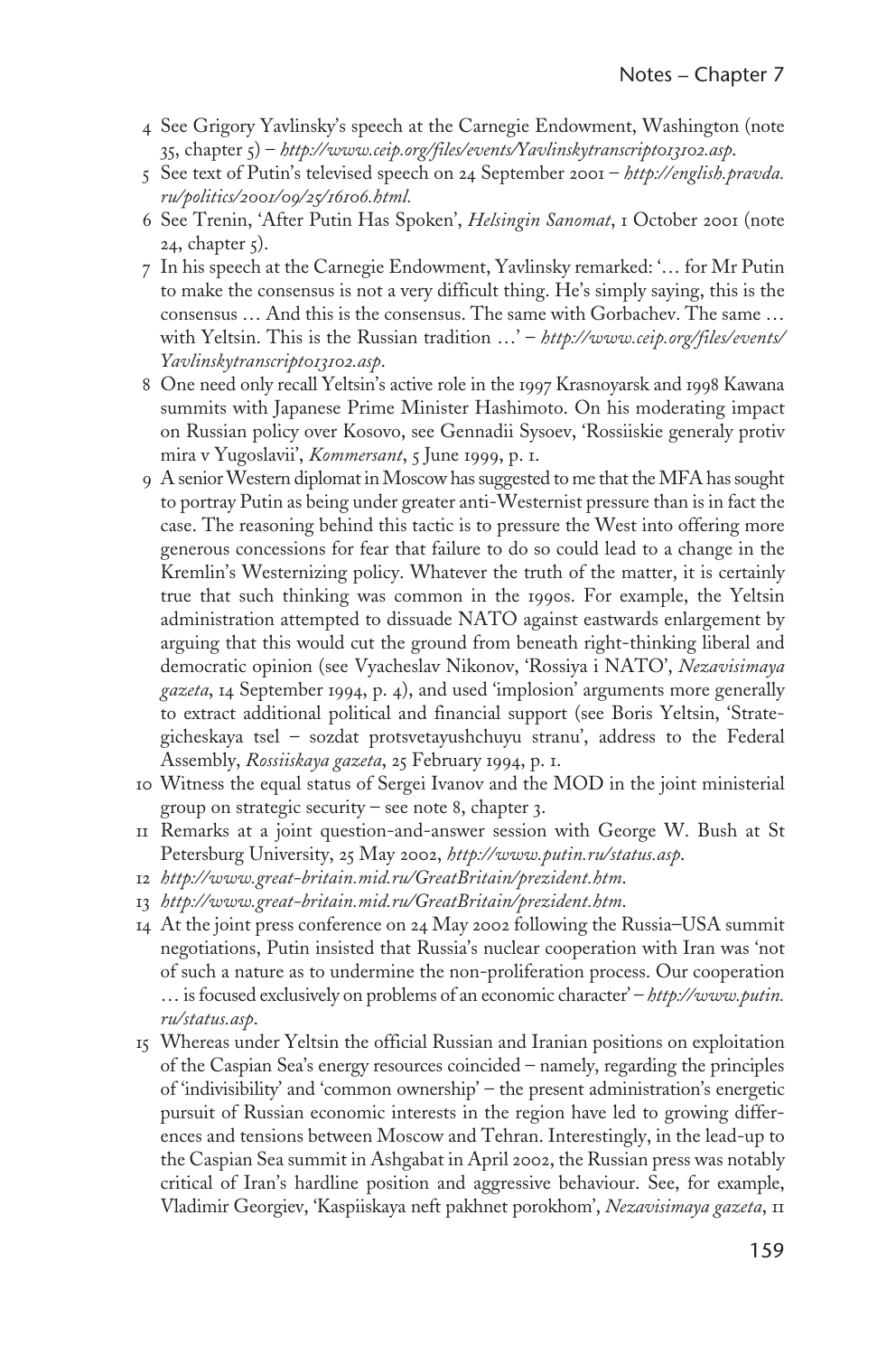April 2002, p. 3, and Usina Babaeva, 'Pyat stran – pyat pozitsii', *Nezavisimaya gazeta*, 18 April 2002, p. 6.

- 16 See Zbigniew Brzezinski, 'The Premature Partnership', *Foreign Affairs*, vol. 73, no. 2, March/April 1994, p. 76.
- 17 It is notable, for example, that Moscow has sought to justify recent aggressive behaviour towards Tbilisi – threatening Russian military intervention in the Pankisi gorge – on the grounds that this may be the only way to deal with the problem of 'international terrorists' (i.e., Chechen guerrillas) on Georgian territory.
- 18 Presidential spokesman Yastrzhembsky noted that the world had 'not always listened to Russia … but it has now become clear that only through joint, coordinated actions can we counter this threat which Russia has frequently spoken and warned about and against which it has proposed concerted action. Mikhail Margelov, Head of the Federation Council's International Affairs committee, remarked in similar terms: 'Those who before the tragedy in the USA did not believe Russia's words that international terrorism constituted a threat to all countries must rethink their position.' See 'Kreml prizyvaet k obedineniyu', *Vremya novostei*, 12 September 2001, p. 2.
- 19 The contrast with the approach of the Yeltsin administration to NATO enlargement and the Kosovo crisis could hardly be more striking. In both these cases, the Kremlin threatened all sorts of 'counter-measures' but in the end did – and was seen to do – virtually nothing.
- 20 See note 17, chapter 5.
- 21 At a seminar at the Carnegie Moscow Center in May 2002, Vyacheslav Nikonov made the point that even a 'Potemkin' agreement, i.e., one containing little or no substance, had considerable symbolic importance. The existence of such a document amounted to formal American recognition of Russia's special status as a world power.
- 22 The declaration, 'NATO–Russia Relations: A New Quality', is less than three pages long, and sketches areas of cooperation and joint decision-making in only the most general of terms. The latter, for example, is to be 'in a manner consistent with [the parties'] respective collective commitments and obligations'  $(p, r) - a$ get-out clause that allows NATO ample room for manoeuvre in deciding what areas and issues will be subject to joint decision-making.
- 23 An additional, if secondary, consideration here was the perceived Islamic threat emanating from Central Asia, in particular from the Taliban regime in Afghanistan.
- 24 This is true even in the economic sphere, where the Putin administration views WTO accession – in which Washington is the chief external actor – as more important than its substantial (and growing) trade with the EU.
- 25 The latest encouraging development for Putin has been a marked softening in the French government's position following a meeting between Chirac and Putin at Sochi on 19–20 July 2002. See Marie-Pierre Subtil, 'M. Chirac abandonne toute critique de la guerre en Tchetchenie', *Le Monde*, 21–22 July 2002, p. 2.
- 26 I am indebted to Timofei Bordachev for drawing my attention to this apt term.
- 27 Doorstop interview in the Duma, 19 September 2001.
- 28 This was particularly evident in the wake of Communist and nationalist successes in the December 1993 Duma elections.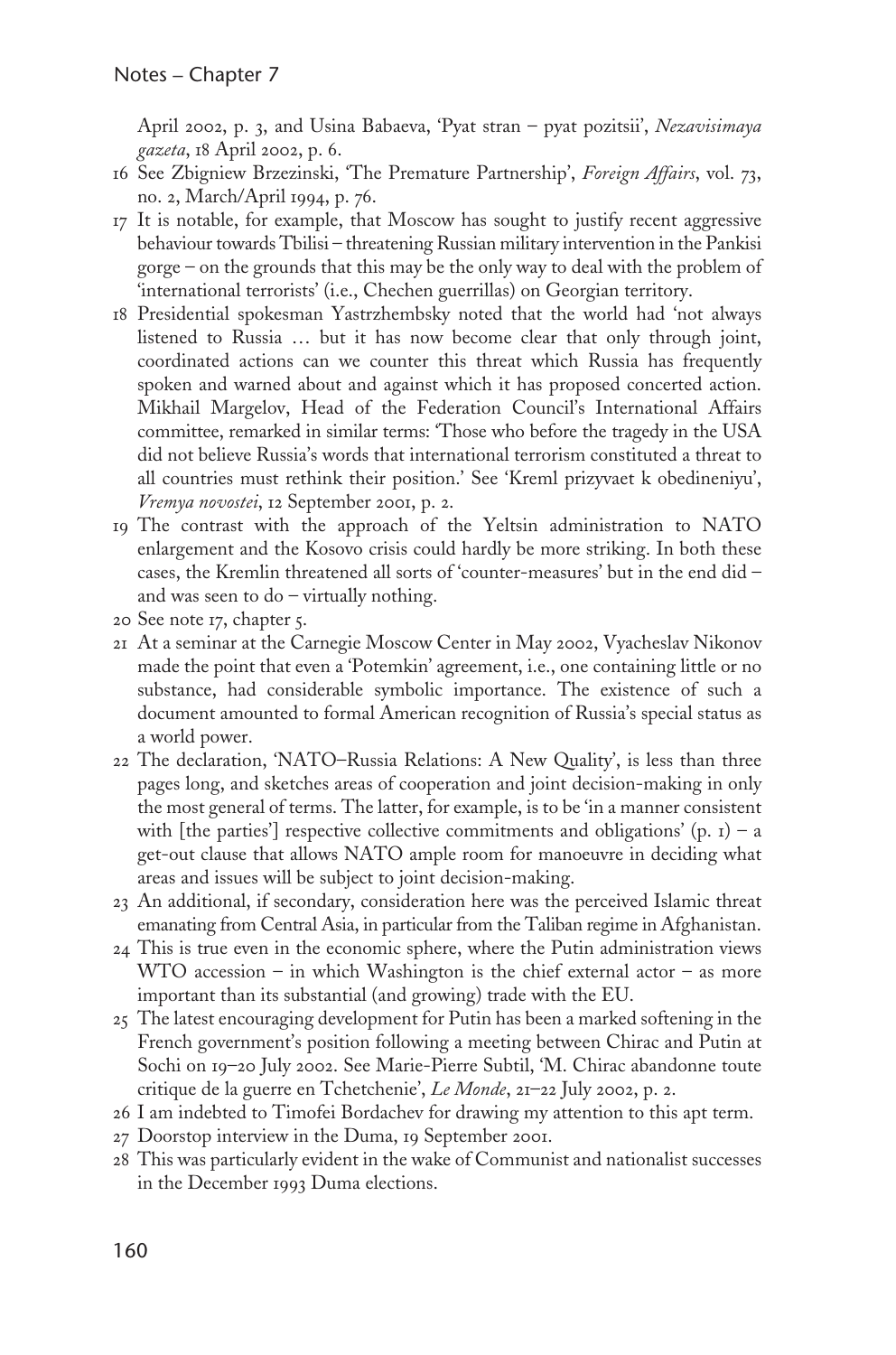# *Index*

Abkhazia 25, 81, 92, 93 accountability, political 31, 108 Afghanistan 34, 91, 118 Alexi II, Patriarch 42 Americacentrism in Russian foreign policy 17, 25, 128 Andropov, Yurii 16, 101, 133, 136 Anti-Ballistic Missile Defense (ABM) Treaty (1972) withdrawal from by United States 18, 29, 75, 89, 125 anti-dumping legislation 40, 142 anti-Westernism 15, 40, 42 arms control *see* individual entries (i.e. CFE Treaty; START–2) arms sales 52, 64, 65, 67 ASEAN Regional Forum (ARF) 17, 26 Asia-Pacific Economic Cooperation (APEC) 17, 26, 52, 57, 58, 60, 61 Asia-Pacific region (APR) 17, 26, 28, 57, 60, 67 Azerbaijan 62–3, 82, 147, 149 Baku–Ceyhan pipeline project 63, 68, 69, 82, 149 balance of power, notions of 76–81, 82, 92, 95, 120 'balanced' foreign policy 54, 69–71, 72 Balkans 19, 21, 24, 34, 48, 92 ballistic missile defense (BMD), *see* strategic missile defense Baltic states accession to NATO 87 *see also* Estonia; Latvia; Lithuania Belarus 24 Berezovsky, Boris 23, 30, 41, 107, 108 big business, role in foreign policy 23, 39–40,  $12C$ Blue Stream pipeline 64, 148 Bosnian conflict 22, 24, 92 'braking mechanism' (*mekhanizm tormozheniya*) 34, 120, 139

Brezhnev, Leonid 102, 134, 155 bureaucracy, the 21, 108, 120 Bush, George W. 28, 89, 103, 106, 128 business *see* big business Caspian Oil Company 63 Caspian Sea energy development 21, 28, 39, 52, 62–3, 68, 122 'Contract of the Century' 68, 82 Central Asia 82–3, 118 Central Bank 37, 140 Chechnya 3, 20, 29, 36, 38, 84, 85–6, 90, 105, 110, 112, 124, 127 Chernenko, Konstantin 133 Chernomyrdin, Viktor 10, 23, 46, 62, 64, 135 China 14–15, 17, 22, 26, 39, 51, 58, 67, 77, 78, 89–90, 91, 111 Chubais, Anatolii 36, 44, 138 civil society 99, 100, 106, 108–9, 110, 158–9 civilization, notions of 6–7, 11, 12, 14, 98, 102, 102–4, 127, 128 Common European Economic Space (CEES) 146 Commonwealth of Independent States (CIS) 25, 28, 52, 68, 75, 82, 92, 123 competitive multipolarity 73, 77–8, 93 Comprehensive Test Ban Treaty (CTBT) 150 Concept of Foreign Policy 52, 73, 78, 144 Concept of National Security 73, 83, 84, 94, 149–50 'Concert' of great powers 77, 78, 79 Conference on Security and Cooperation in Europe (CSCE) 40 conflict resolution 91–4 Congress of Vienna (1815) 77 consensus, politics of 3, 16, 18, 20, 60, 84 'consultation reflex' 136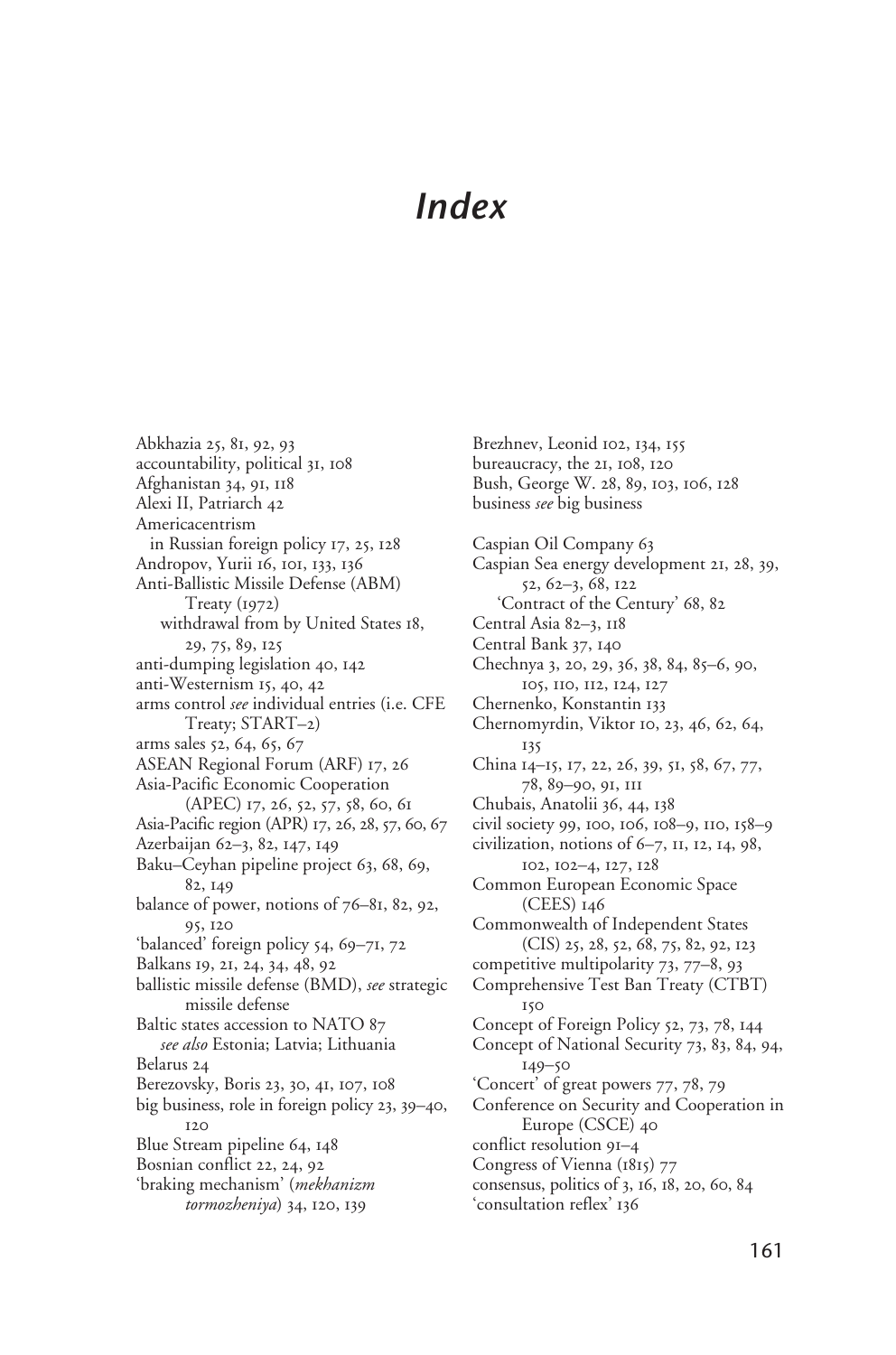#### Index

Contract of the Century' *see* Caspian Sea energy development Conventional Forces in Europe (CFE) Treaty 77, 80 convergence, civilizational 6, 97, 98, 110, 111, 118, 126, 128 Cooperative Threat Reduction (CTR) program 24, 137 corruption 10, 11, 17 Council of Europe 105 Cuba 73, 79

debt issues 45, 52, 54, 55 *see also* Paris Club Defence Ministry *see* Ministry of Defence Democratic People's Republic of Korea (DPRK) *see* North Korea denuclearization 24 *derzhavnost* (great power-ness) 13 deterrence, nuclear 18, 80, 84 diplomacy, public *see* public diplomacy disarmament *see* individual entries (i.e. ABM Treaty; START–2) discipline, government 20, 22, 23, 46 divide-and-rule politics 48 domestic reform programme 106–9 'double standards' in international affairs 107 Duma 18, 19, 21–2, 23, 40, 120 Dzerzhinsky, Felix 16

Eastern Europe 26–7, 81, 82, 83 economic agenda 6, 39, 51–71, 73 and a 'balanced' foreign policy 69–71 geoeconomics and geopolitics 65–9, 70, 122–3 influence of big business 23 integration and globalization 57–61 objectives 56 post–11 September 121–3 priorities in foreign policy 51, 52–3 profit motive 60, 61–5, 122 reform and foreign policy 53–7 second-class status of in foreign policy in Yeltsin era 52 and WTO accession 57–60 economic ministries 36–7 Edinstvo ('Unity') party 5, 9 energy policy 21, 28, 39, 52, 60–64, 66, 67, 68, 122 *see also* Caspian Sea; gas; oil Estonia 87 Eurasianism 12 Eurocentrism in Russian foreign policy 7, 17, 102–4, 105 European Bank for Reconstruction and Development (EBRD) 54

European Union (EU) 25, 40, 52, 70, 105–6 Common European Economic Space (CEES) 146 enlargement 55, 56, 60 European Security and Defence Policy (ESDP) 88 Kaliningrad question 56, 70, 88 Partnership and Cooperation Agreement (PCA) 61, 62, 70, 123, 145 Rapid Reaction Force (RRF) 88 Western European Union (WEU) 80 Europeanization of Russian foreign policy 102–4 *see also* Eurocentrism executive, role and influence of 10, 18, 23 'failed state', Russia as 10, 25, 99, 113 'Family', The Yeltsin 38 Federal Security Service (FSB) 9–10 Federation Council 41 Foreign Intelligence Service (SVR) 35–6 Foreign Ministry *see* Ministry of Foreign Affairs Foreign Policy Concept *see* Concept of Foreign Policy Former Soviet Union (FSU) 13, 14, 17, 21, 25–6, 28, 68, 81, 82, 83, 87, 92–3, 122–3 Founding Act (1997) 25, 37, 86, 124, 126, 138, 153 Gaidar, Yegor 36, 46 gas 60, 63–4, 66, 67 Gazprom 22, 39, 63, 63–4 geoeconomics 65–9, 122–3 geopolitics 64, 65–9, 72–96, 122–3, 125, 127 Georgia 64, 68, 82, 87, 136 Gerashchenko, Viktor 140 Germany 9, 16, 58, 66, 77, 80, 103, 111

'glass ceiling' 108, 110, 111 globalization 57–61, 121

Gorbachev, Mikhail 1, 3, 9, 41, 53, 59, 98–9, 100, 130, 134, 144

Gore–Chernomyrdin agreement (1995) 39, 64

Gref, German 36, 45, 47, 120

- Group of Seven/Eight (G7/G8) 52, 57
- Gusinsky, Vladimir 23, 41, 107, 108
- GUUAM (Georgia, Ukraine, Uzbekistan, Azerbaijan, Moldova) group 148

Hashimoto, Ryutaro 37

hegemonism 14, 79, 92

- human rights 94, 101, 105, 107, 110
- humanism, concepts of Western liberal 100, 108–9, 128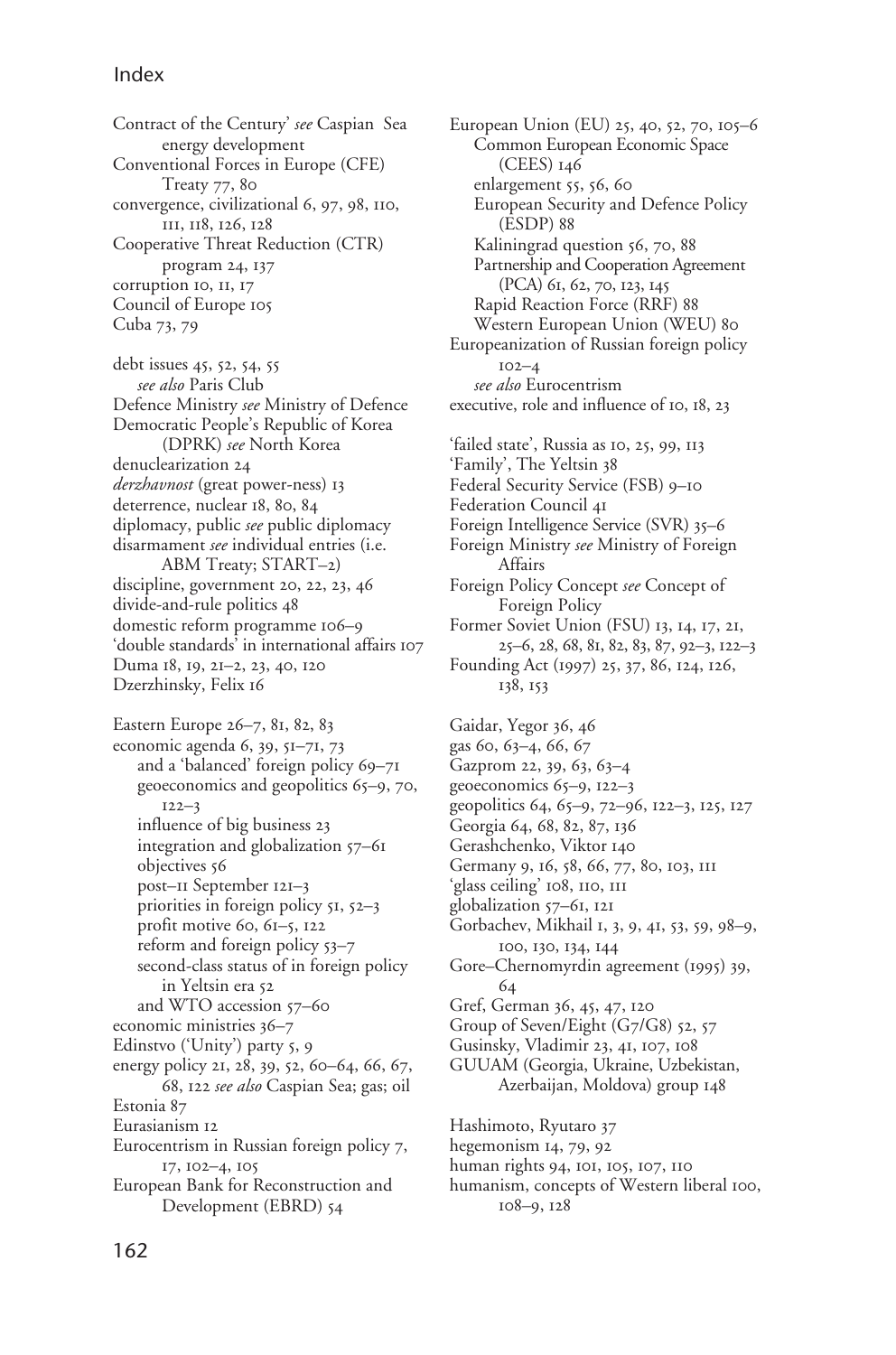'humanitarian intervention' 94–5 identity, issues of 10, 11–18, 29, 60, 97–9, 113, 127–9 Illarionov, Andrei 36, 38, 120 IMF (International Monetary Fund) 54, 62 imperialism, notions of 76, 81–3 India 17, 26, 67 individual, role of in decision-making 42–6 institutions 21–3, 49 instrumentalism in foreign policy 93, 108, 122 integration 57–61, 67, 101–9, 112, 113, 114, 116, 122 international conflict resolution *see* conflict resolution international terrorism *see* terrorism investment, foreign 55 Iran 21, 26, 39, 64, 67, 78, 122, 123 Iraq 21, 26, 63, 92, 93–4 *see also* Saddam Hussein Ivanov, Igor 3, 33, 47, 152, 153 Ivanov, Sergei 35, 36, 42, 45–6, 118 Jackson-Vanik amendment 40, 142 Japan 21, 26, 37, 41, 67, 78, 90–1 John Paul II, Pope 42 Kaliningrad 56, 70, 88 Kalyuzhny, Viktor 63 Kasyanov, Mikhail 46 Kazakhstan 24, 62–3 KGB (Komitet gosudarstvennoi bezopasnosti) 16, 23, 29–30 Khrushchev, Nikita 3, 134, 154 Kiriyenko, Sergei 10, 46, 135 Kohl, Helmut 42 Kosovo crisis 22, 23–4, 25, 28, 29, 37, 43, 54, 73, 75, 78, 84, 86, 90, 92, 93, 94–5, 119, 126 Kosygin, Alexei 134, 143, 146 Kozyrev, Andrei 3, 33, 40, 136, 142, 150 *kto kogo* ('who wins over whom'), principle of 134 Kuchma, Leonid 151 Kudrin, Alexei 36, 45, 47, 120 Kursk disaster 134, 141 Kvashnin, Anatolii 46, 47, 118, 152 Kwasniewski, Alexander 151 Kyrgyzstan 151 Lamy, Pascal 58 Latvia 87 legislature 10, 18, 40–1

*see also* Duma; Federation Council

legitimization in foreign policy 85 liberal foreign policy agenda 14, 20 liberalization, economic 120, 158 Lithuania 70 Litvinov, Maxim 3 'loans-for-shares' arrangement 135, 143 Lukoil 22, 39, 61, 62, 63, 69 Luzhkov, Yurii 137, 141 Mabetex scandal 135 Margelov, Mikhail 140, 160 market economy, Russia's recognition as 55, 57, 96 marketization 106, 107 Maskhadov, Aslan 157 media, influence on foreign policy 41 Media-Most group 41, 137 Middle East 26, 48, 62 Middle East Peace Process (MEPP) 26, 92 Military Doctrine 83, 152 military reform 45, 46, 84 Milosevic, Slobodan 24, 92 Ministry of Atomic Energy (MINATOM) 21, 37 Ministry of Defence (MOD) 10, 21, 34, 34– 5, 42, 45 Ministry of Economic Development and Trade (MEDT) 21 Ministry of Foreign Affairs (MFA) 21–2, 32, 33–4, 35, 62, 120 Mironov, Sergei 141 modernization 70 Moldova 148 Molotov, Vyacheslav 3 moral agenda 104–6 'multi-vector' foreign policy 101, 131, 135 multilateralism 156 multipolarity 17, 67, 73, 77, 78, 93, 101, 116, 124 national missile defense (NMD), *see* strategic missile defence system National Security Concept *see* Concept of National Security NATO (North Atlantic Treaty Organization) 35, 80, 82, 86–8, 93, 105 activities in FSU 87 Baltic membership 87 and Bosnian conflict 24 enlargement 14, 19, 22, 25, 29, 37, 75–6, 81, 86, 87, 101 Founding Act (1997) 25, 37, 86, 124, 126, 138 intervention over Kosovo 23–4, 92 relations with Russia 28, 79, 86, 124, 125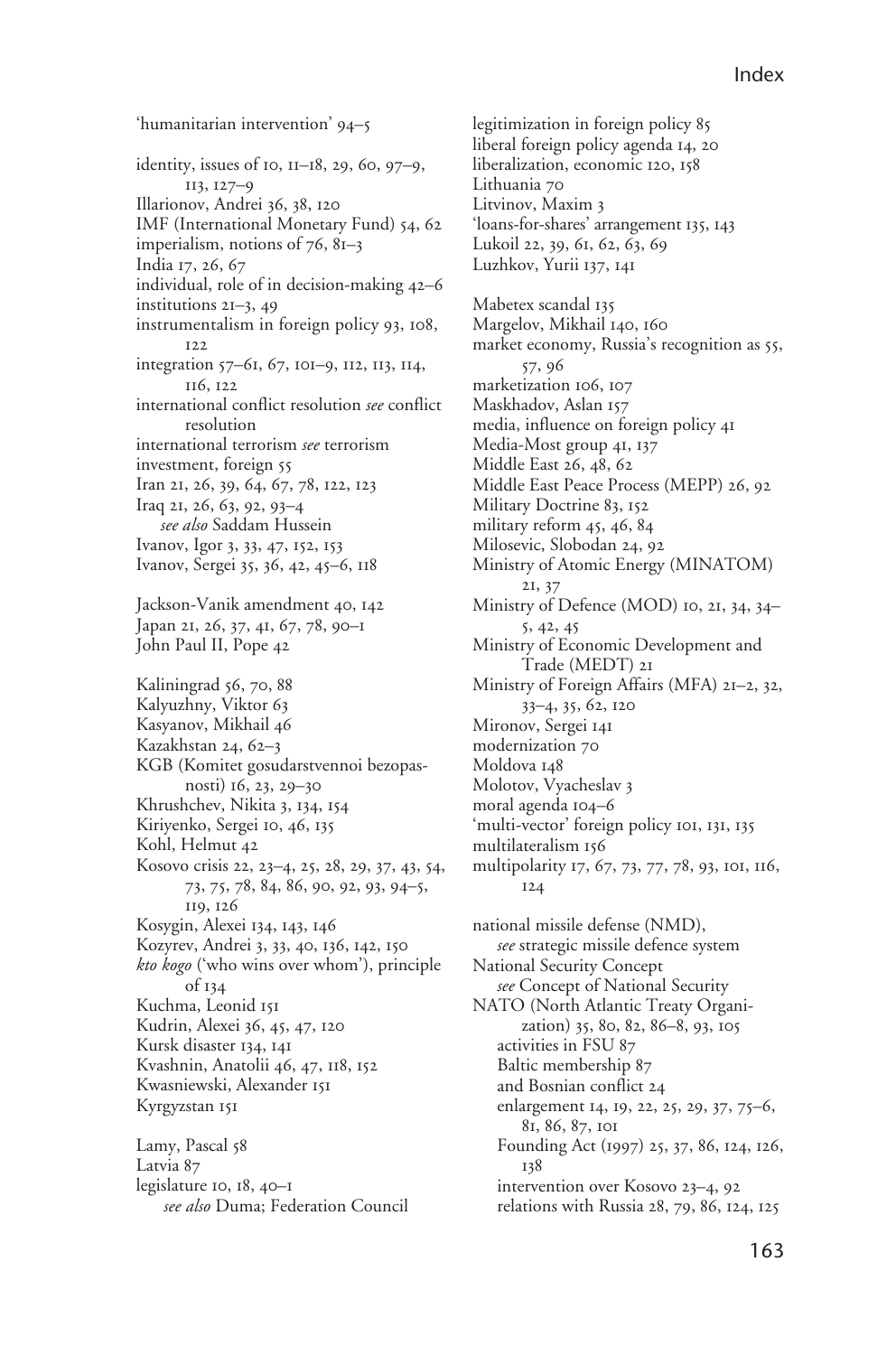#### Index

Russia–NATO Council 34, 76, 86, 93, 112–13, 125, 126 Nazdratenko, Yevgenii 157 Nemtsov, Boris 36, 129 'new thinking' in foreign policy 1, 50, 53, 99 'normalization' of foreign policy 70, 97, 99, 119 normative dimension in foreign policy 70, 97, 98, 104, 106, 111, 112, 113, 114, 129 North Korea 17, 64, 67 Northern Territories (*also* South Kuriles) 90–91, 155 nuclear weapons 24, 64, 66, 69, 76, 79–80, 88–9 oil exports 61–3, 66 oil-for-food programme 63 oligarchs 107, 108 OPEC (Organization of Petroleum Exporting Countries) 62, 66 order, popular desire for 100–1 Organization for Security and Cooperation in Europe (OSCE) 80, 124 Orthodox Church 42 Otechestvo-Vsya Rossiya ('Fatherland-All Russia') party 137, 160 Paris Club 52, 57 Partnership and Cooperation Agreement (PCA) 61, 62, 70, 123, 145 patrimonial mentality 68, 81, 123 peacekeeping operations 91–2 Peking, Treaty of (1860) 91 *perestroika* 1, 59 Permanent Joint Council (PJC) 124 personalization of Russian foreign policy 3, 42–4 Pinochet, Augusto 101 pipeline issues 68–9, 82 Baku–Ceyhan 63, 68, 69, 82, 149 Blue Stream 64, 147 Tengiz–Novorossiisk 69 Poland 82 policy-making environment 5, 31–50, 117–21 political context of foreign policy-making 10–11, 18–21 politicization of foreign policy 18–26 pragmatism in foreign policy 104–6 Presidential Administration 21, 34, 37–9, 120 presidential foreign policy, notion of 3, 43 Prikhodko, Sergei 38 Primakov, Yevgenii 3, 10, 15, 19, 30, 33, 46, 73, 77, 78, 135 privatization 10, 44

pro-Westernism 13–14, 117–19, 129, 130–31 profit motive 60, 61–5, 122 public diplomacy 3, 28 Putin, Vladimir address to Federal Assembly (2002) 120, 121, 140, 144, 146, 151, 157 attitude towards Chechnya 84–6, 105 attributes and qualities 2, 20, 23, 28, 29, 30 career and credentials 9–10, 16–17, 29 comparison with Gorbachev 130 comparison with Stalin 2 'cult of personality' 3 globalist perspective of world 4 image-making 3 and media 2, 3, 41 Open Letter to Russian Voters (2000) 54, 65, 145, 157 and policy-making 42–4, 47, 49, 117–18 public popularity 141 secret of success 29 'strategic vision' 131 Western opinions of 6

al-Qaeda 85, 128

Rapid Reaction Force (RRF) 88 *realpolitik* 105 Robertson, Lord 139, 153 Rogozin, Dmitrii 141 'rogue states' 79 Rome agreement, Russia–NATO (2002) 86, 125 Rosvooruzhenie 22 Rushailo, Vladimir 36 'Russia-fatigue' 99 Russia –NATO Council *see* NATO Russian Far East (RFE) 91 Rutskoi, Alexander 23, 108, 137

Saddam Hussein 63, 92, 93, 115 *see also* Iraq sectional interests 21, 22, 39, 70 sectionalization of foreign policy 59, 120 security issues and concepts 6, 72–96, 120, 123–7 Security Council, Presidential 22, 34, 36, 42, 45 security services 35–6 *see also* Federal Security Service; Foreign Intelligence Service; KGB September II (2001) impact on Russian foreign policy 7, 29, 40, 85, 115–32 Sergeev, Igor 152 Shanghai Cooperation Organization (SCO) 17, 26, 80, 151